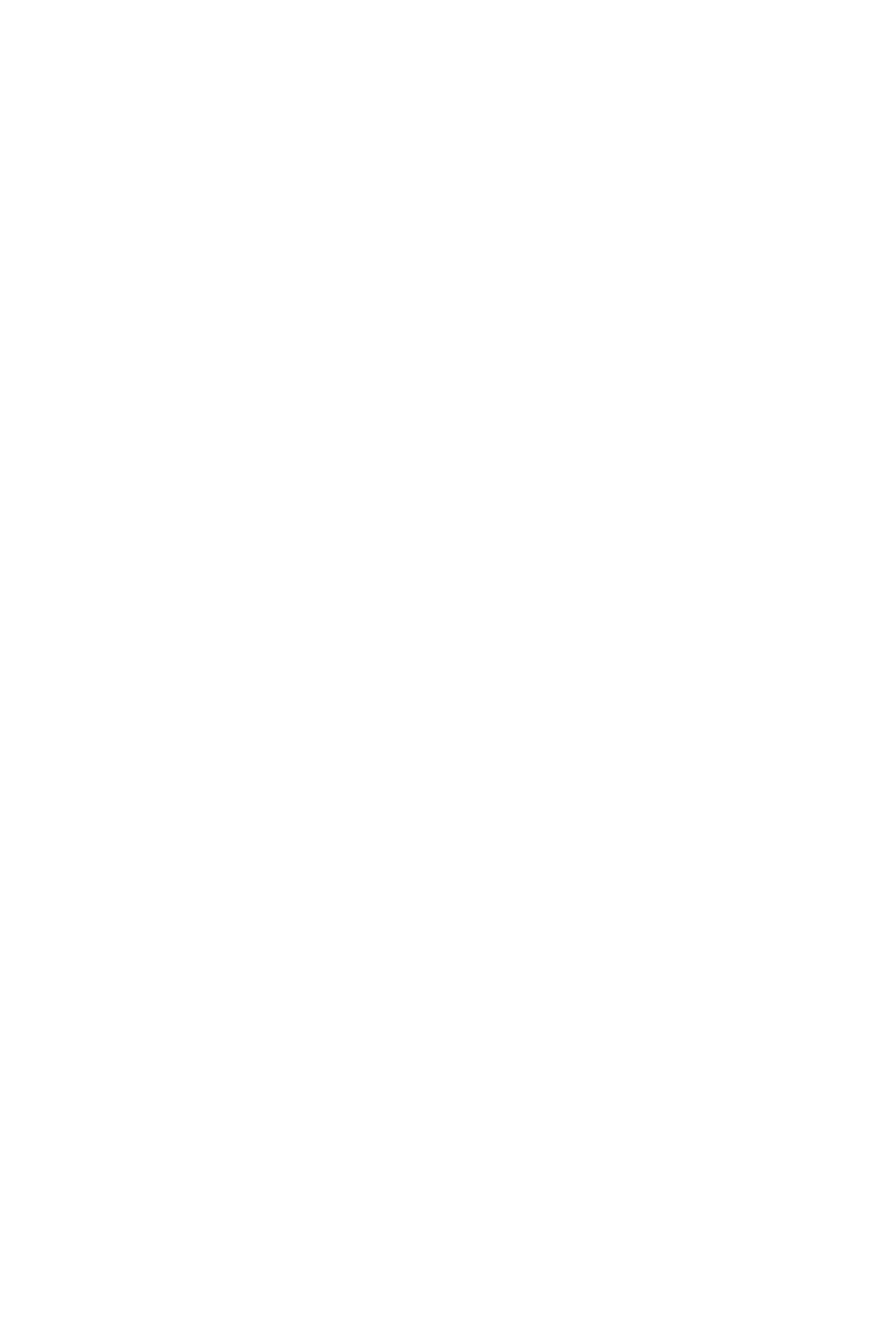# **AMERICAN JEWISH COMMITTEE**

Statement by David A. Harris EXECUTIVE DIRECTOR

To the Delegates to the Washington Conference on Holocaust-Era Assets:

As one of the non-governmental organizations privileged to be accredited to the Conference, we join in expressing our hope that this historic gathering will fulfill the ambitious and worthy goals set for it.

The effort to identify the compelling and complex issues of looted assets from the Second World War, and to consult on the most appropriate and expeditious means of addressing and resolving these issues, offers a beacon of light at the end of a very long and dark tunnel for Holocaust survivors, for the descendants of those who perished in the flames, for the vibrant Jewish communities which were destroyed, and for all who fell victim to the savagery and rapacity of those horrific times.

We are pleased as well that, in addition to discussion of these enormously important topics, the Conference will also take up the matter of Holocaust education, for, in the end, this can be our permanent legacy to future generations.

We hope that the Conference will reach a consensus on the need for enhanced international consultation, with the aim of encouraging more widespread teaching of the Holocaust in national school systems. Moreover, we commend those nations that have already taken impressive steps in this regard.

Not only can teaching of the Holocaust provide young people with a better insight into the darkest chapter in this century's history, but, ultimately, it can serve to strengthen their commitment to fundamental principles of human decency, mutual understanding and tolerance – all of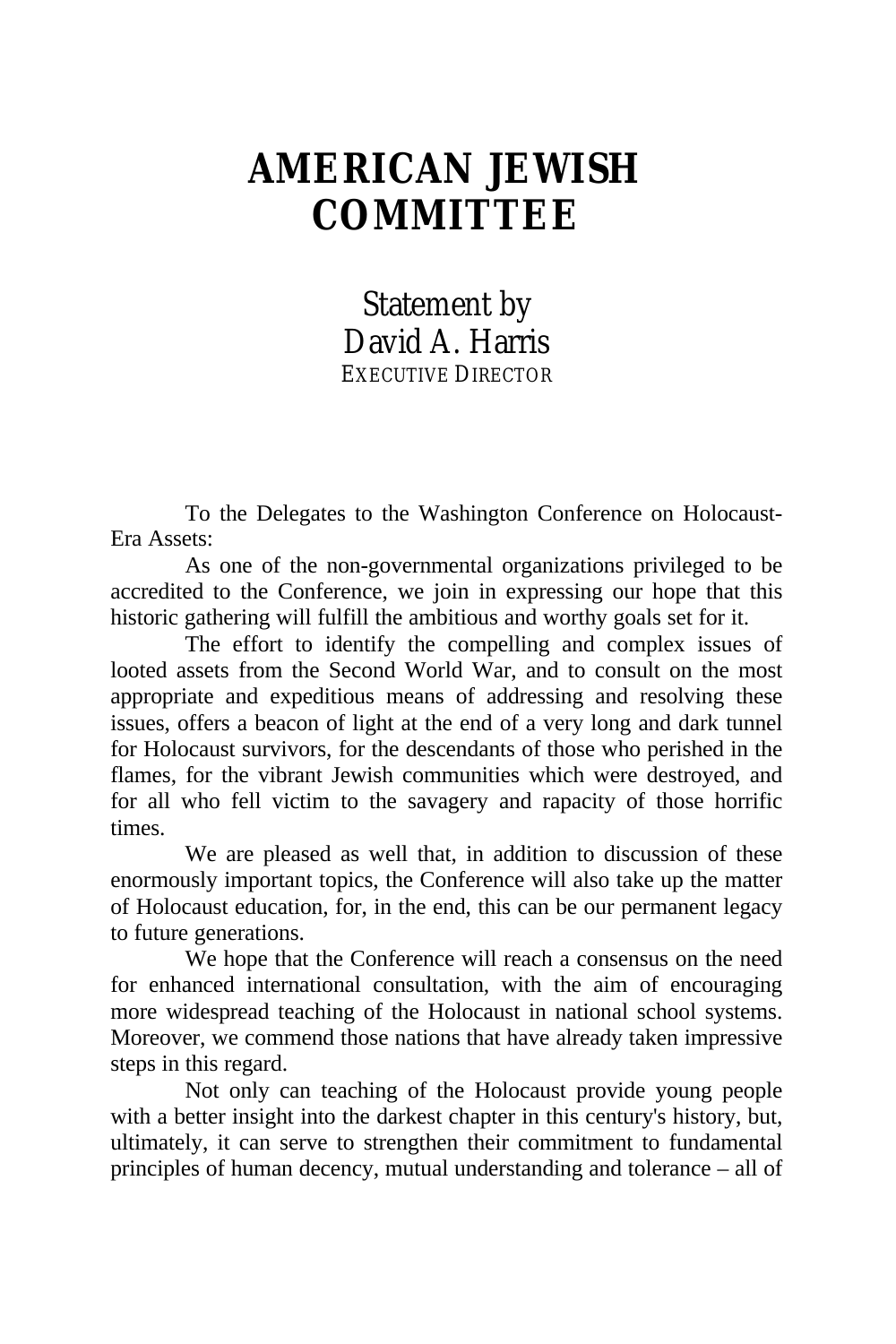which are so necessary if we are to have any chance of creating a brighter future.

When we speak of education, we must recognize that it cannot be limited to the classroom or the textbook, necessary though both are.

One element regarding both historical memory and education that deserves, in our view, greater attention from the international community is the identification, preservation and protection of sites of destruction and extermination connected to the Holocaust. Experience has taught us that visits to sites have a profound impact, not least on young people.

In some countries, considerable attention has been devoted to this matter; in others, regrettably, this has not been the case.

In some countries, great care has been taken to designate such sites, provide demarcation, ensure adequate security, and introduce pedagogical elements; in other countries, sites go unmarked, threatened by commercial or other development, and therefore destined for disappearance.

In some countries, comprehensive national legislation exists; in others, either there is no relevant legislation or responsibility lies with local rather than national governments, leading, sad to say, to an inconsistent and unreliable approach.

In some countries, ample funds have been earmarked to maintain the sites; in others, few, if any, resources have been committed.

In addition to our concern for strengthening Holocaust education, we raise this issue because it also serves other vital goals – seeking to preserve memory by reminding us all of what once was and what has been lost, and paying our respects to those who perished in the Final Solution, and to the vibrant civilization that was destroyed.

Many questions can surely be raised about specific aspects of our proposal – for example, issues of definition and jurisdiction. Our aim is precisely to raise these questions, leading, we would earnestly hope, to greater international consultation and coordination on guidelines and approaches among the distinguished nations and non-governmental organizations represented at this Conference.

Kindly be assured that the American Jewish Committee stands ready to assist in this effort in the months and years ahead.

We extend our best wishes and the expression of our highest esteem to all the delegates attending the Conference.

Respectfully submitted,

David A. Harris, Executive Director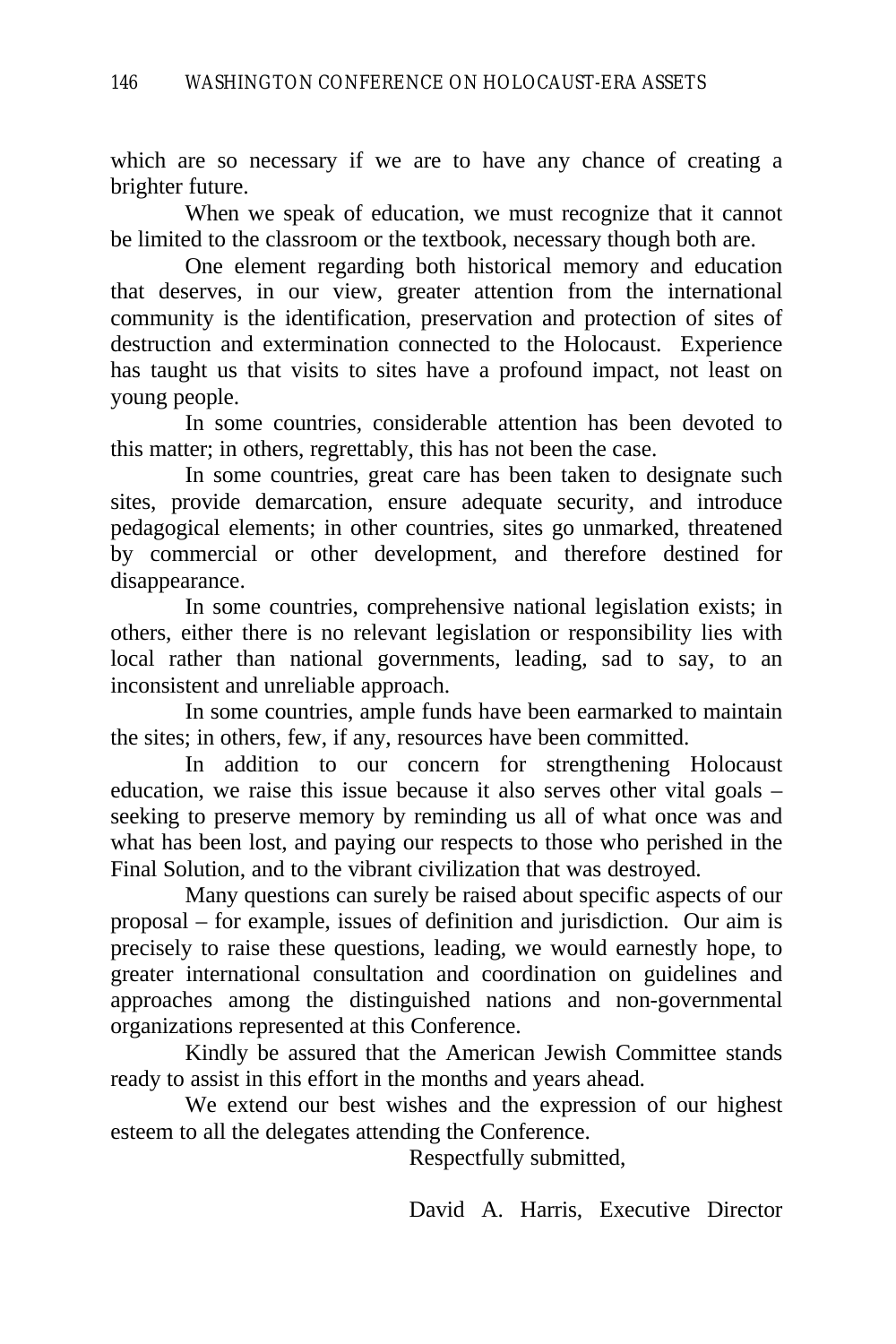# **ARGENTINA**

# Delegation Joint Statement

Argentina and its Commission of Enquiry into the Activities of Nazism (CEANA) wish to thank Under Secretary of State Stuart Eizenstat for his indefatigable efforts to organize this important conference on Holocaust-era assets. Our thanks are also extended to Ambassador Eizenstat's kind and often repeated expressions of support for CEANA's work, as most recently highlighted by the decision to postpone his departure from Buenos Aires in order to participate – together with Foreign Minister Guido Di Tella and Swedish Trade Minister Leif Pagrotsky – in the opening session of CEANA's plenary session in November 1998.

This conference's significance for Argentina not only stems from the need to take a joint approach to the wide gamut of issues that, sad to say, still await clarification more than half a century after the demise of the Third Reich, but also to do justice to its Jewish and other victims, as well as their descendants. Argentina's solidarity with the latter has led it to join the growing number of countries taking part in Ambassador Eizenstat's proposed relief fund, as was announced at the London conference an Nazi gold. Argentina's recent history suggests that this healing process is also a valuable way to consolidate our democracy, as well as to prevent the recurrence of the terrible episodes that the country witnessed during past decades.

The meeting is also important for CEANA's work. Created in 1997 and supported by the Argentine government as a sign of its commitment to try to eradicate the scourge of Nazism in the country and elsewhere, CEANA, nonetheless, is a non-governmental commission; its findings require certification by an array of Argentine and foreign personalities of different political and other affiliations. Owing to Argentina's recent past, CEANA's research agenda is somewhat broader then that of peer commissions, covering not only the subject of expoliated assets but also the issues of war criminals who found an Argentine refuge and the influence of Nazism in the country. Such a research agenda led CEANA's International Panel and Advisory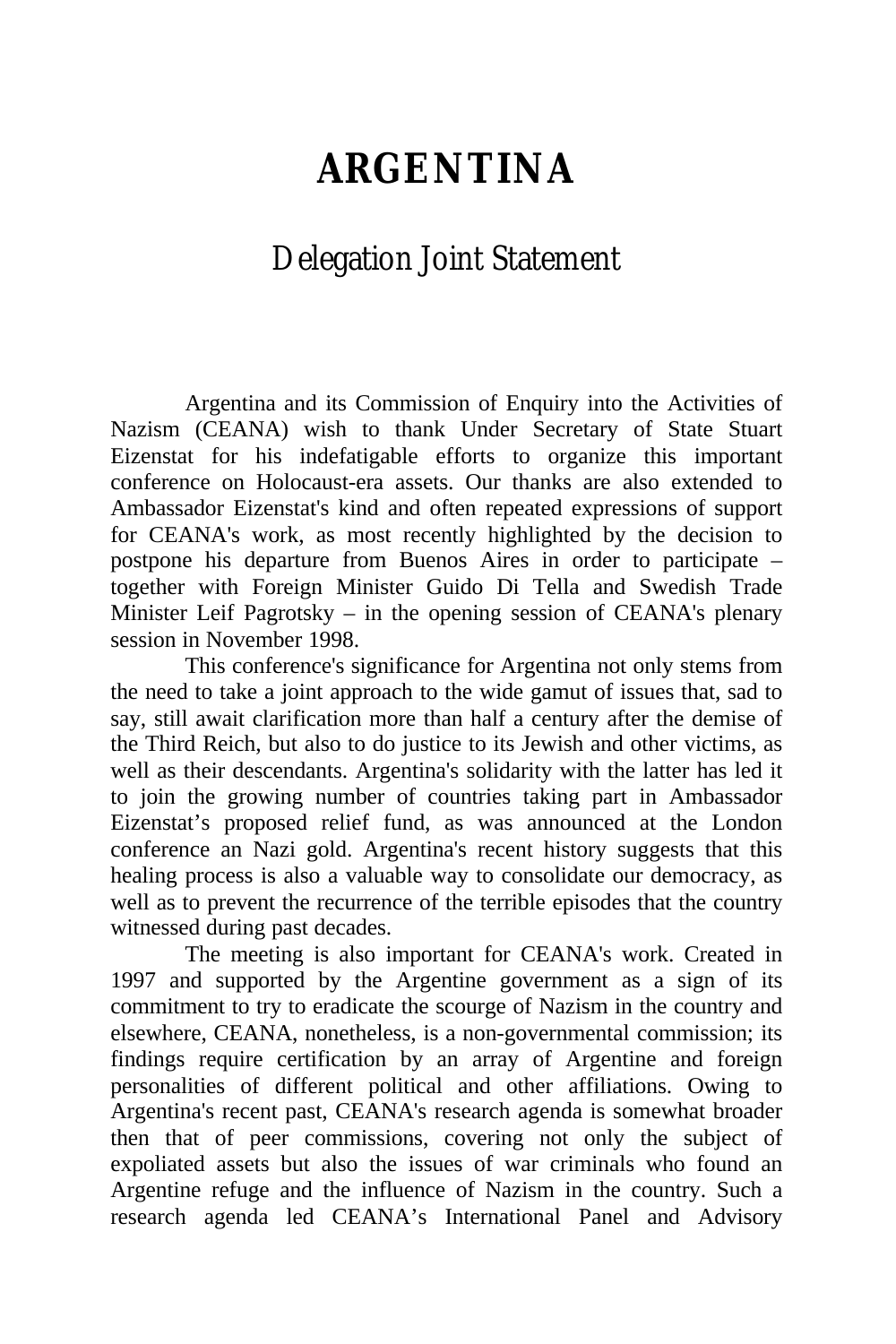Committee to approve in November an extension of the Commission's life for another year, as well as to endorse the notion that the lessons arising from this self -introspective exercise should be made available to Argentine's student population, and to other sections of Argentine society as soon as possible.

Against this background, Argentina is keen to see that the recently established Task Force does not exclude Latin America in general and Argentina in particular, Clearly, permanent changes in public perceptions of Nazi era and other genocides can only be achieved through educational programs. Education also means familiarizing the public and honoring Argentines and others who took risks in order to save numbers of those whose lives were threatened by Nazism. Not surprisingly, therefore, CEANA's plenary coincided with the unveiling of a Buenos Aires monument of Raoul Wallenberg and issuing of a commemorative stamp (initiatives jointly sponsored by a CEANA international panelist, Sir Sigmund Sternberg; Argentina's Foreign Ministry; and the city of Buenos Aires autonomous government). Not well known in Argentina and elsewhere, Wallenberg's exertions to rescue countless Jews were partly assisted by a former employee of the Argentine consulate in Budapest inasmuch as Sweden represented Argentine interests in several European capitals after the country's belated severance of diplomatic relations with the Axis in January 1944.

Discussed at greater length in CEANA academic coordinator Ignacio Klich's presentation at the relevant panel, Commission work has fueled the opening of a number of Argentine archival repositories. Yet it is clear that all interested parties stand to benefit from the exchange of information afforded by this meeting. To this extent, CEANA reiterates its offer to share with others the fruits of its research at Argentine and other repositories, as well as acknowledges the important benefits derived from the seminar held here in June 1998 and from this conference, in particular by its research unit an art.

Such a unit has sought to confirm information arising from non-Argentine sources about the arrival of looted works of art, as well as the possible use of the country as a transit point for this trade. This has prompted the painstaking scouring of catalogues of Buenos Aires-based art galleries and analyzing the history of acquisitions by museums, as well as to recording individual art work losses in Europe by victims of Nazism who settled in Argentina and relaying such information to a U.S. database.

As previously mentioned, education is the way to avoid a sorry repetition of Nazi and other more recent genocides. While Argentina is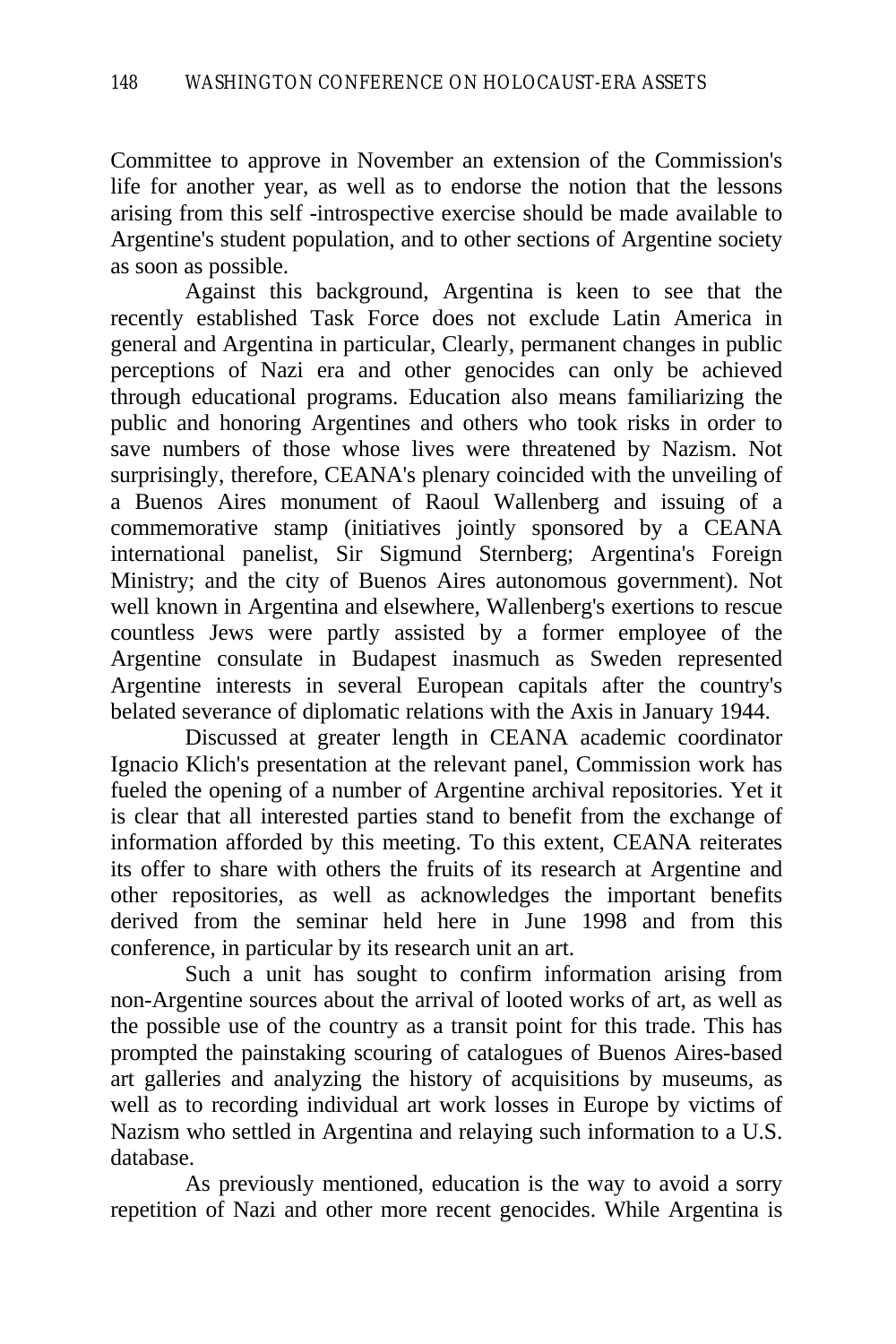only at the beginning of this road, before long its students will be exposed to such subjects as the implications of Hitler's rise to power and Argentina's performance during the Nazi era. Likewise, a Buenos Aires-based Holocaust museum, an initiative supported by the government's grant of the building to house such a museum and of monies to set it up, will be inaugurated in the near future. Not too far away is the day when Argentina will also join the nations that year in, year out commemorate the Nazi extermination of Jews.

All this is part of Argentina's wish to build a democratic and pluralist society, an indispensable ingredient to achieve this being learning from history. From this angle, the opening of archival sources, like the creation of CEANA, are only part of the tools that are meant to facilitate such learning. In the future, it is to be hoped that international events, like the London and Washington conferences, will contribute to further this process wherever necessary.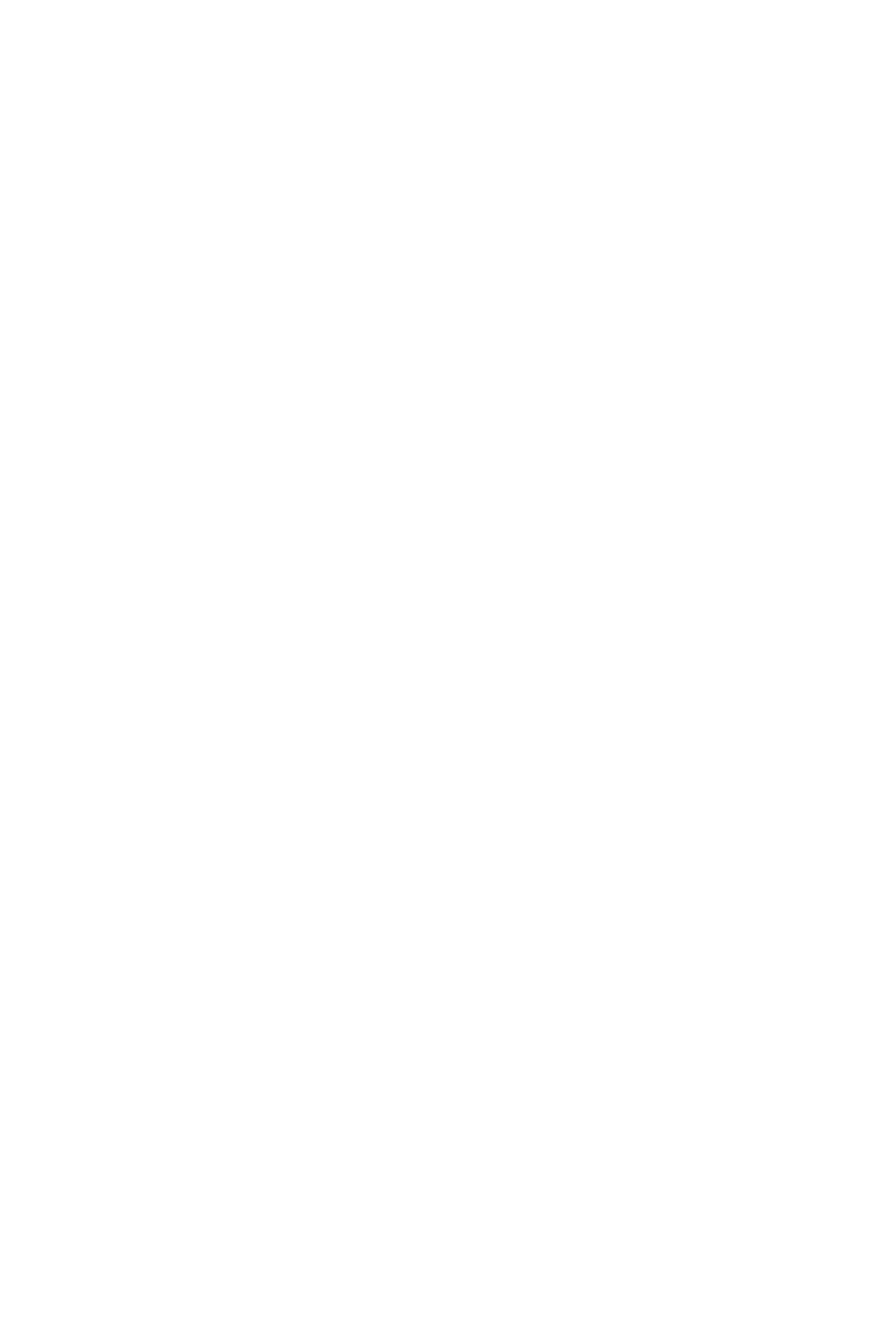# **AUSTRIA**

### **Delegation Statement**

#### Executive Summary

Austria welcomes the holding of the Conference on Holocaust-Era Assets in Washington as an important step to complete knowledge of historical facts related to assets looted by the Nazis including art, insurance and other assets. We share the objectives of the conference, to strengthen the international commitment to open relevant national archives and other records for research on Nazi-looted assets and to examine steps taken to return looted assets as well as promoting broad consensus for further action. We are ready to assume our part in investigating those facts as far as they relate to our own country and to make every effort to shed complete light on all unresolved questions.

#### HISTORICAL BACKGROUND

Of the approximately 210,000 Jews who lived in Austria before World War II, approximately 110,000 were forced to emigrate. Some 65,000 Austrian Jews were murdered by the Nazis.

#### "ARYANIZATION" (THE TAKEOVER OF JEWISH PROPERTY BY NON-JEWS)

In preparation for the return of properties taken from the rightful owners by the Nazis, a law regarding the submission of claims was passed as early as 1945. The holders of Aryanized properties were requested under threat of penalty to register those assets and to refrain from any legal transactions regarding the property in question, except "regular administrative measures". Between 1946 and 1949 seven restitution laws were passed by the Austrian Parliament which provided for restitution in several phases. The immediate victims as well as direct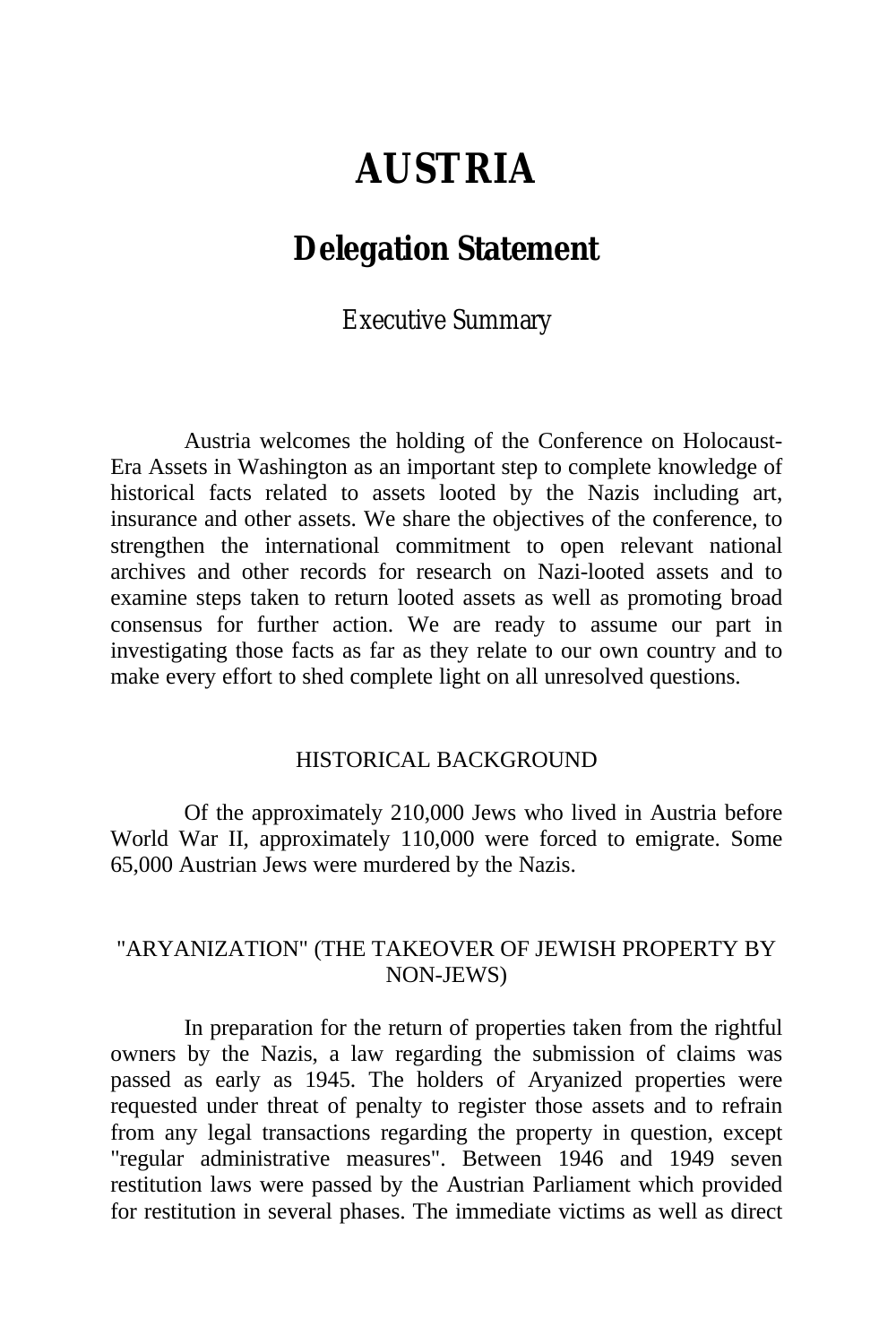descendants and siblings were eligible for restitution. In addition, four laws dealt with claims for restitution of property, for example to democratic institutions, including Jewish and non-Jewish religious institutions.

Not all aryanized and registered property was actually claimed and therefore could not be restored. A law on the collection of those assets was passed in 1957 and the "Collection Points A and B" created. Collection Point A received all unclaimed property of persons who in 1937 had belonged to the Jewish community, Collection Point B received other claims. After the disbursement of the proceeds to victims of persecution, the collection points were liquidated in 1972.

While the legal framework for the resolution of restitution cases (with the exception of leases which were not included) was generally accepted by the Allies and victims' organizations, questions concerning the practical implementation of the laws remain. There is no systematic overview of the files or any historical analysis on that subject. Of the 42,096 claims submitted, approximately one-fifth was granted, one-third was settled by agreement, one-third was rejected or the claim withdrawn. There exist no reliable data about the monetary value of restored property.

In order to gain comprehensive knowledge of historical facts related to assets looted by the Nazis and of restitution of property after the war, the Austrian Government recently established an independent **Commission of Historians** with international participation to study all aspects of Aryanization and the country's restitution efforts to victims of the Nazi era after the war. The mandate of the Commission ranges from "dispossession of property on the territory of the Republic" to "restoration and compensation" as well as economic and social efforts by Austria after 1945. The Commission had its inaugural session on 26 November 1998. It is required to submit an outline of its future work to the Federal Government within three months.

#### WORKS OF ART

By January 1949 over 13,000 art objects had been returned to their rightful owners or their legitimate heirs of the over 18,500 items which had been seized during the Nazi era or which had been voluntarily given up to air-raid shelters. Restitution of the remaining objects was spread out over the subsequent years. For this purpose, two specific laws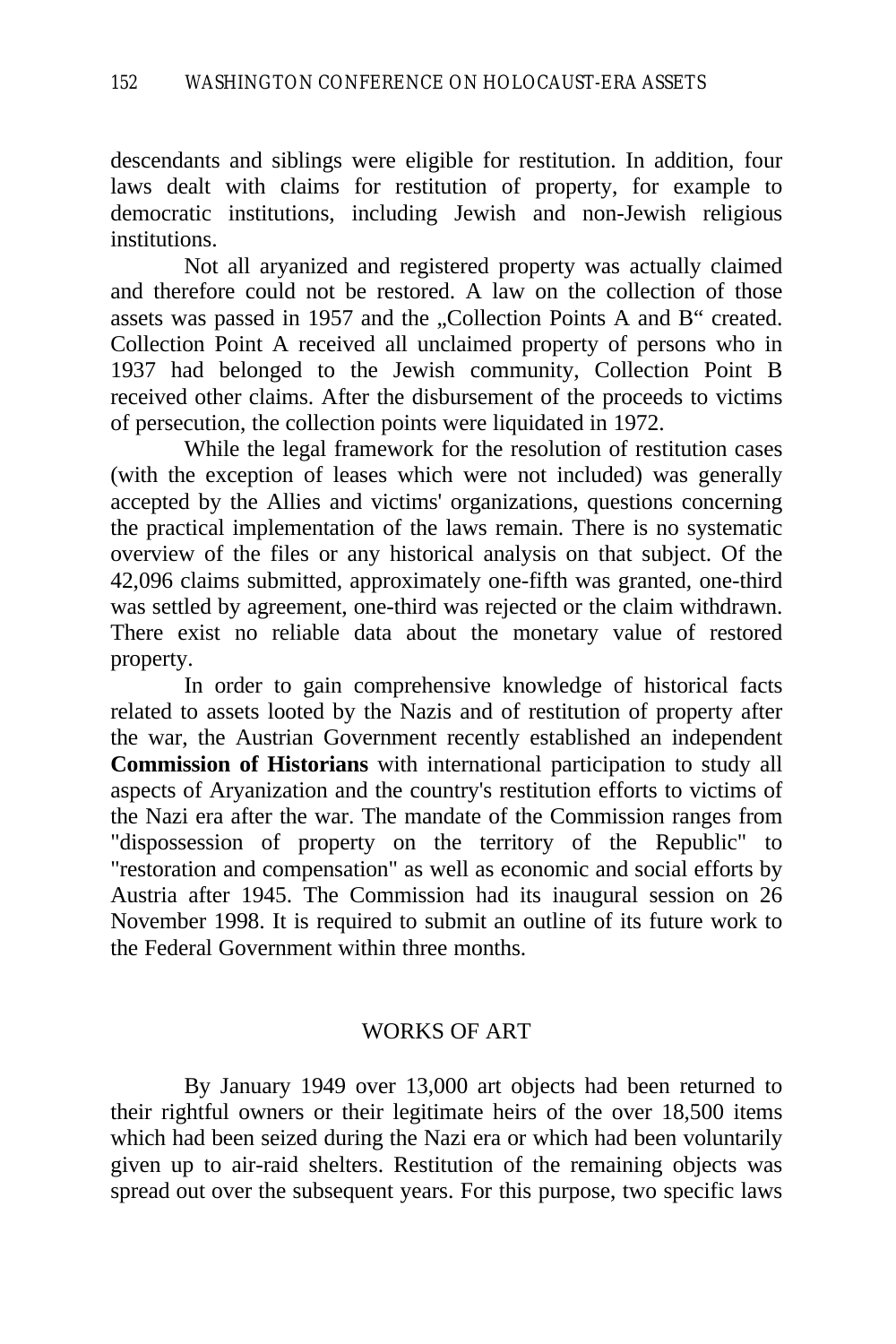pertaining to the settlement of claims regarding art and cultural heritage were passed in 1969 and 1986. The latter law was amended 1995 to allow for the so-called "Mauerbach Sale": in 1996 an auction of Naziconfiscated works of art which could not be restituted to the former owners or their heirs was held to benefit Holocaust victims.

In 1998 Federal Minister for Education and Cultural Affairs, Elisabeth Gehrer, established a "Commission for Provenance Research" which was mandated to study available historical material relating to looted art in the Bundesdenkmalamt (Federal Authority for the Preservation of Monuments) and in the various federal museums and collections. The goal of this very extensive historic survey was to shed light on the looting by the Nazis during the period from 1938 to 1945 and to establish which questionable acquisitions may have been made by public collections during that time. Furthermore, the restitution procedures of the immediate post-war period were to be examined.

The findings of the Commission which has up to now completed a substantial part of its work, served as basis for a "Federal Law on the Restitution of Works of Art from Federal Museums and Collections" adopted by Parliament on 5/19 November 1998 and which is expected to enter into force shortly. The law provides the legal basis for restituting those works of art that fall under one of the categories mentioned in the Federal Law to the former owners or their legal heirs. An advisory board which will hold its inaugural session on 9 December 1998 will assist the Minister. National and international experts may be asked to participate in the Board's deliberations. In the course of the debate in Parliament, Minister Gehrer has promised to urge also non-federal museums and collections to follow suit and take similar action. A number of communities and municipalities had, however, already established similar commissions.

#### MONETARY GOLD

Austria is among those countries whose claims for restitution of official gold reserves looted by the Nazis were recognized by the Tripartite Gold Commission (TGC). The gold reserves of the Austrian Central Bank, amounting to 78,267 metric tons as of 17 March 1938, had to be transferred to the German Reichsbank immediately after the Anschluss in 1938. The TGC recognized the greater part of the Austrian claim after the war and 50,183 tons were returned in several installments. The remaining claim to the gold still held by the TGC amounted to some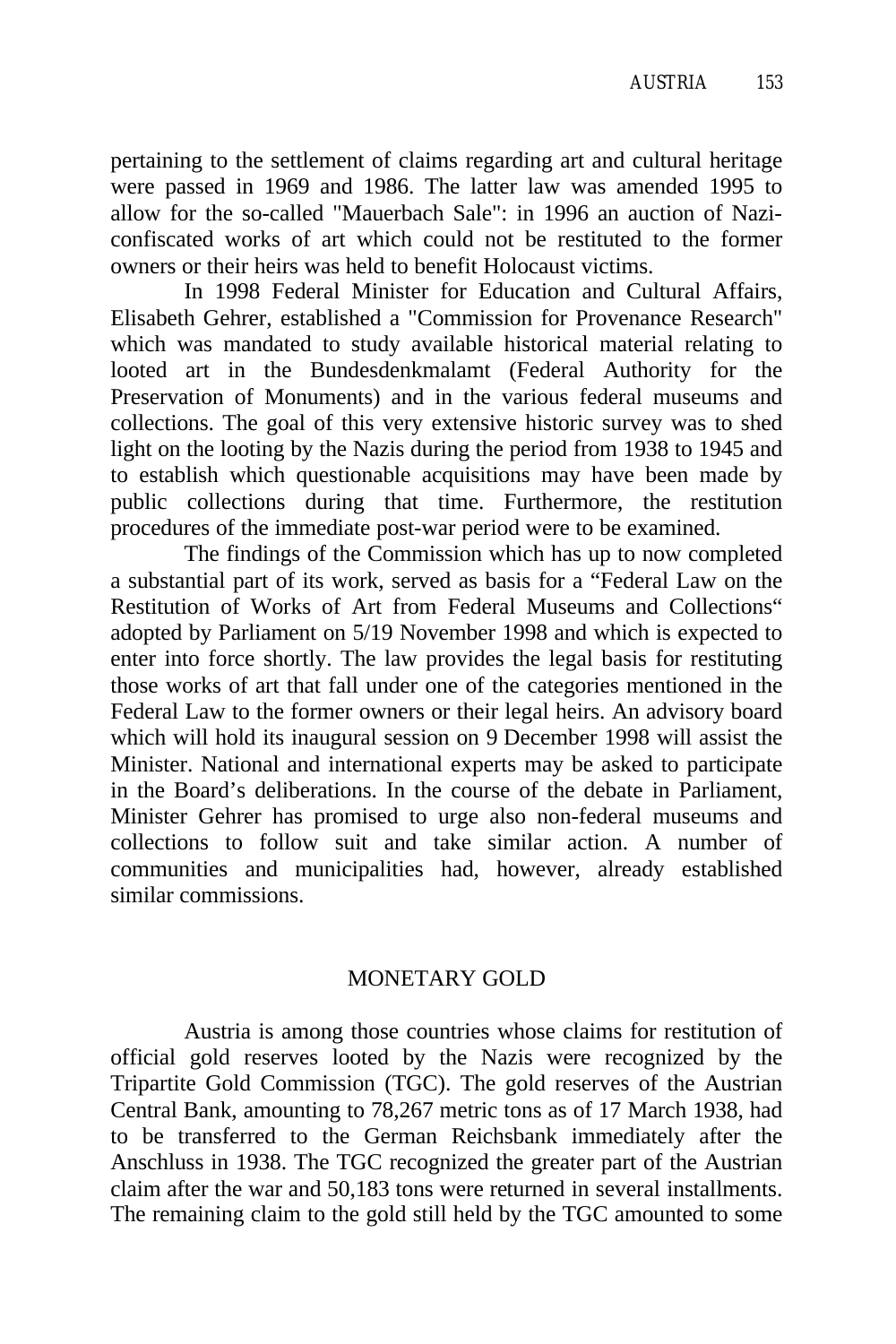27,000 troy ounces which have in the meantime been transferred to the account of the Austrian National Bank.

Austria was among the first countries to publicly express support for the proposal to put a substantial portion of its claim to the remainder of the Nazi gold into an international fund for the benefit of survivors of the Holocaust. To implement this political decision of principle, once the Nazi Persecutee Relief Fund had been set up, a Federal Law was passed by Parliament on 5/19 November 1998 which authorizes the National Bank to transfer the total Austrian share in the remaining gold (valued at AS 102 million, which is app. 8.5 million US Dollars) to the Nazi Persecutee Relief Fund. The law provides that the money should go mainly to those needy victims who up to now had received no or no adequate compensation. In addition, it will be possible to support projects designed to fight against anti-Semitism, racism, xenophobia and intolerance. The law furthermore stipulates that the distribution of the money must be made through the **"National Fund of the Republic of Austria for the Victims of National Socialism",** established in 1995 to make contributions to Austrian Holocaust victims from funds provided by the national budget of Austria. The National Fund is one of the eligible NGOs mentioned in the Annex to the Fund Agreement through which national contributions to the International Relief Fund can be disbursed to individuals and projects

#### INSURANCE CLAIMS

In addition to the general restitution laws introduced in Austria immediately after the Second World War, a settlement of insurance claims could also be obtained on the basis of the Insurance Compensation Act of 1958. It referred to those cases in which insurance companies had already paid the benefits from the insurance contract in full but the benefits were confiscated according to applicable German laws. By the end of the fifties, such compensation payments, arising from insurance contracts that were part of the domestic portfolio of insurance companies registered in Austria, were made to the claimants.

The Austrian insurance companies have offered and still offer good-will payments to Holocaust victims or their heirs without any legal obligation in those individual cases where no payments had been up to now and the claims would fall under the statute of limitation.

The legal situation in Austria prevents the Insurance Supervisory Authority to oblige insurance companies to make payments on the basis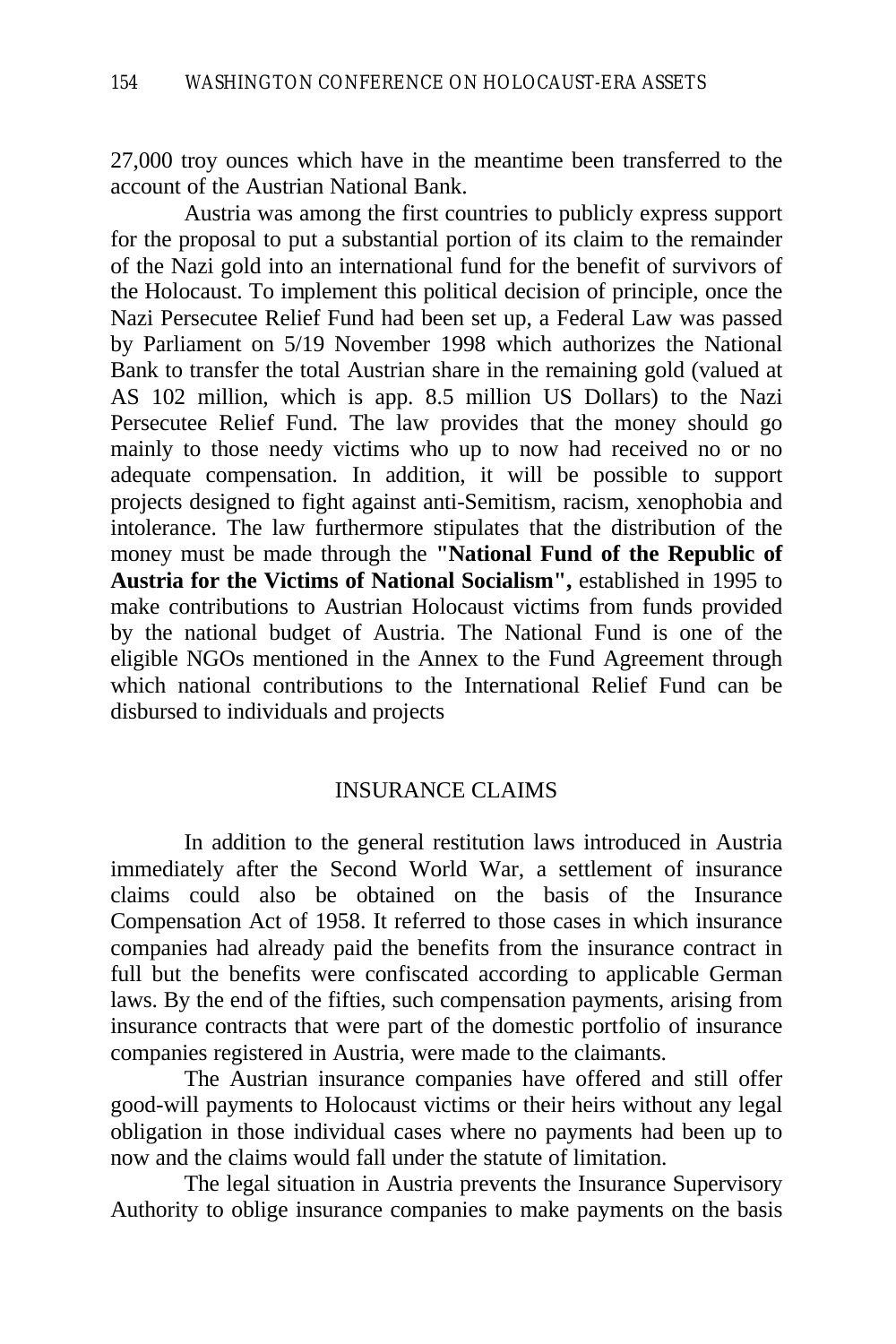of insurance contracts falling under the statute of limitation. However, the Insurance Supervisory Authority could already help in a number of individual cases to identify legal successors to the Austrian insurance companies and portfolio transfers, provided that such contracts were part of the domestic (i.e. Austrian) portfolios.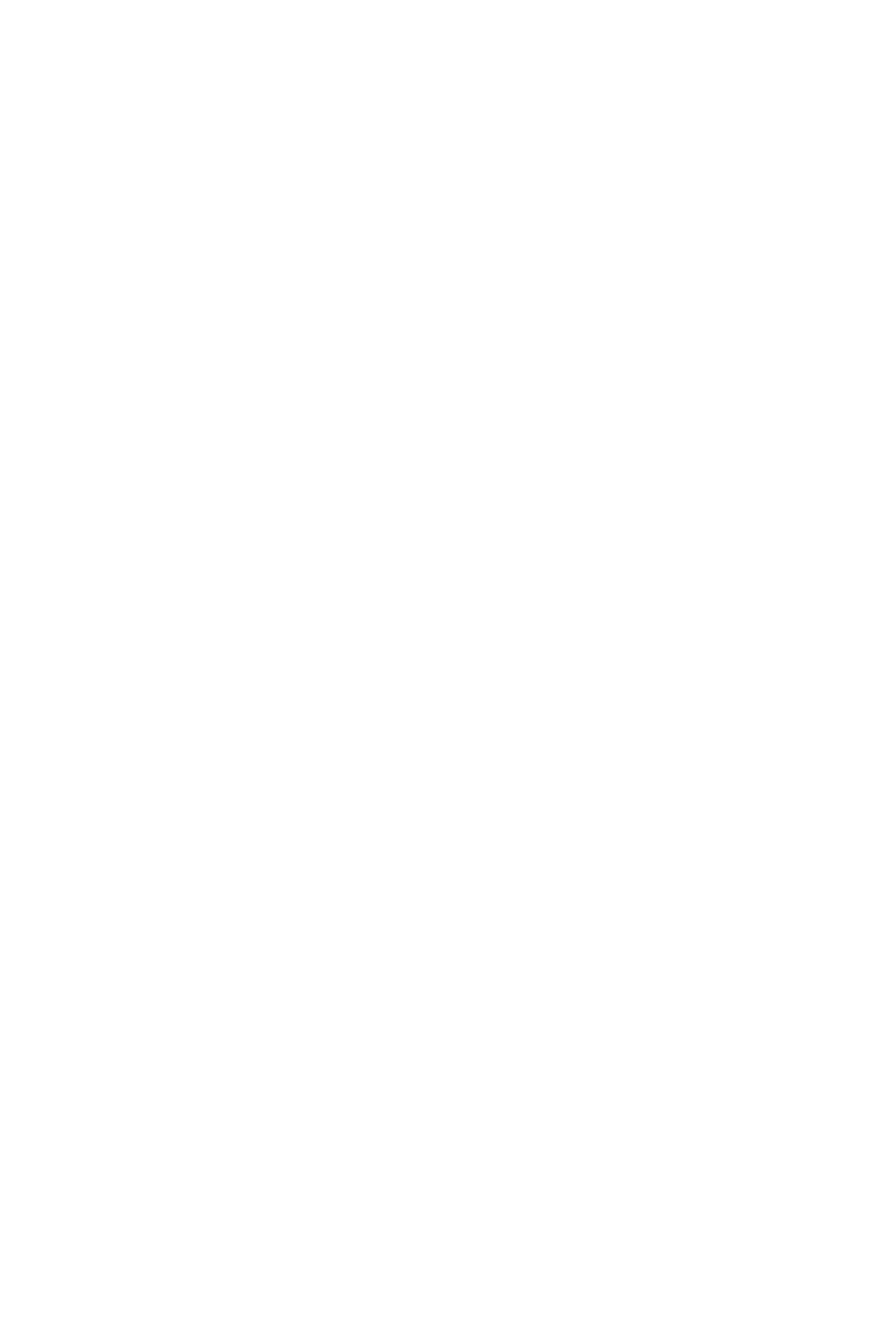# **FEDERAL MINISTRY OF FINANCE INSURANCE SUPERVISORY AUTHORITY**

# **The Legal Situation in Regard to "Holocaust and Insurances" in Austria**

- 1. The forfeiture of insurances to the Third Reich
- 2. Reestablishment of the Austrian insurance industry
- 3. Payments rendered by the Republic of Austria
	- a) Historical review of the former restitution laws

b) Insurance Compensation Act, Federal Law Gazette No. 130/1958 (*Versicherungsentschädigungsgesetz*): Federal law of 26 June 1958 concerning the regulations on life insurance claims contracts sequestrated by the German Reich

4. Functions and limits of Austrian insurance supervision within the Federal Ministry of Finance

#### 1. THE FORFEITURE OF INSURANCES TO THE THIRD REICH

The "forfeiture" of insurance contracts to the Third Reich results from the 11th Ordinance concerning the Law on Reich Citizens (1935) of 25 November 1941 in conjunction with a circular of the Reich Supervisory Office (Reichsaufsichtsamt), reference no. R. 53/42.

Section 1, sentence 1 of the 11th Ordinance concerning the Law on Reich Citizens adopted in 1935 provides that "a Jew who has his ordinary residence abroad cannot be a German citizen". Section 3 of the Ordinance prescribes that "the loss of citizenship also entails the forfeiture of property to the Reich and that the forfeited property is to serve the aim of promoting all objectives relating to the solution of the question of the Jews".

Under Section 7 para. 1 of the above Ordinance, all persons including insurance companies - had to report "objects belonging to forfeited property" in their possession to the Senior Finance President in Berlin within a period of six months from the day of forfeiture. Failure to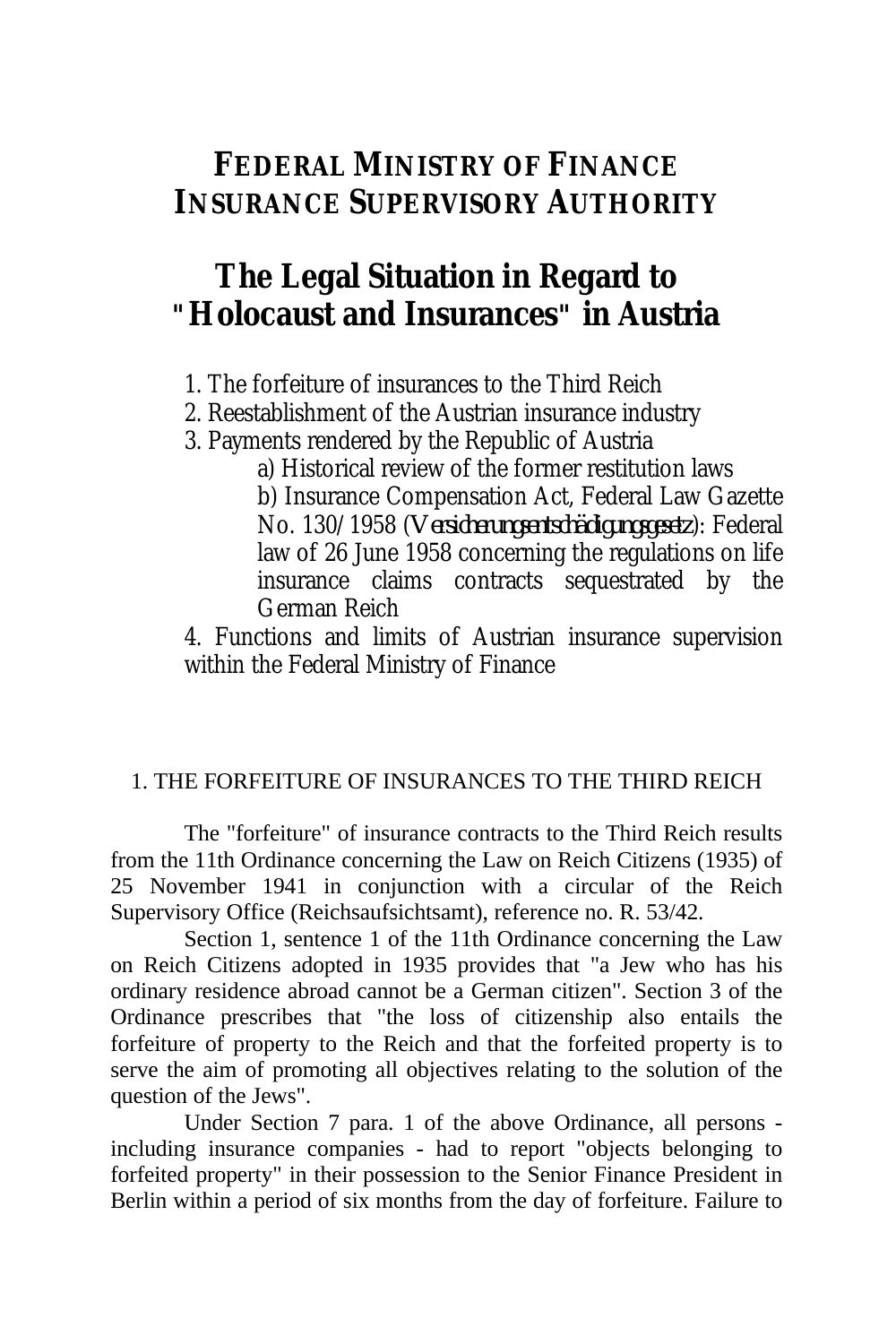comply with this reporting requirement was punishable by imprisonment or payment of a fine.

[At that time, the (Austrian) insurance supervisory authority was merely a "branch office" of the Reich Supervisory Office in Berlin. Except for information of a general nature such as laws, official publications and insurance reference books (so-called "*Assekuranzkompaesse*"), the insurance supervisory authority has no further records in this respect. The Austrian State Archives have hardly any files from that time in their possession.]

On the basis of this 11th Ordinance, a circular issued by the Reich Supervisory Office for Private Insurance in Berlin in 1942, reference no. 53/42, to the supervised insurance companies, provided, inter alia, for the following:

Endowment insurances of any kind with regular premium payments forfeited to the Reich in accordance with the Ordinance were regarded as being canceled as of 31 December 1941. The Reich was entitled to the surrender value (minus outstanding contributions) calculated for that date in accordance with the general operational plan. For the period from 1 January 1942 to the date of notification (cf. reporting requirement under Section 7 of the 11th Ordinance), the insurance companies had to pay the Reich interest payable on arrears.

In the case of annuity insurances of any kind where the General Standard Terms and Conditions made provision for surrender, the insurance companies also had to pay the Reich the surrender value calculated for 31 December 1941 in accordance with the general operational plan. As regards all sorts of annuity insurances where the General Standard Terms and Conditions provided no option for surrender, the Reich retained 75% of the premium reserve calculated for 31 December 1941 on the basis of the general operational plan plus the annuities due but still unpaid.

Property insurance contracts concerning the assets of "Jews" which had been forfeited to the Reich after the adoption of the 11th Ordinance still remained in force until the Reich decided to either transfer the insured object into its ownership or else to sell it. Any liability or accident insurance contracts of "Jews" who had lost their German citizenship under the terms of the 11th Ordinance, however, expired.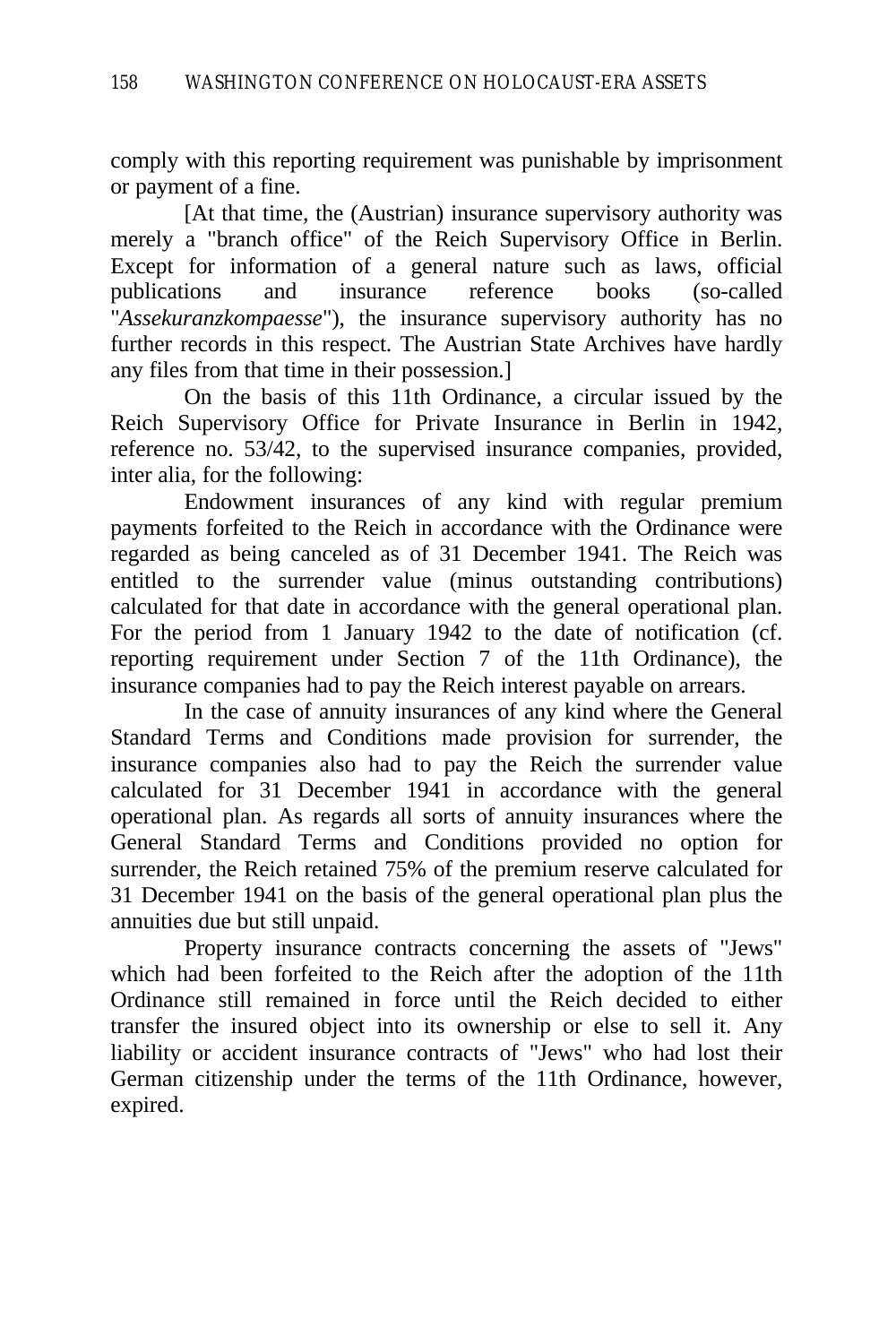#### 2. THE REESTABLISHMENT OF THE AUSTRIAN INSURANCE INDUSTRY

The development of the Austrian insurance industry has always been closely related to the economic situation. After years of inflation, monetary reform and international financial crises, there was a short period of economic recovery, followed by what became known as the Phoenix crash (*Phönix-Krach*). Repair measures ordered by the legislators in 1936, such as the creation of a fund designed to cover domestic Phoenix life insurance contracts, obliged the life insurance companies to render substantial benefits.

The explanatory remarks to the government's draft of the Insurance Re-establishment Act of 1955, Federal Law Gazette No. 185/1955 (*Versicherungswiederaufbaugesetz*) describe and summarize the postwar situation of the Austrian insurance industry as follows:

At the end of the war, insurance companies suffered losses because most of their covering funds consisted in securities which had to be bought in the era of the German Reich and became entirely worthless after it collapsed. Likewise, the value of houses and mortgages was severely affected. As a result of the currency reform, insurance companies lost around 60 percent of their deposits with banking institutions. Of all branches of the insurance industry, life insurance business was hardest hit by the losses occurring during and after the war. In order to be able to meet their hitherto limited liabilities, the insurance companies had to rely on public assistance.

#### 3. PAYMENTS RENDERED BY THE REPUBLIC OF AUSTRIA

Article 26 para. 1 of the State Treaty of 15 May 1955 (Federal Law Gazette No. 152/1955) on the restoration of an independent and democratic Austria provides for Austria's obligation to restitute property confiscated by the German Reich and, where this is no longer possible, to grant compensation.

To implement the above provision, the "*Auffangorganisationsgesetz*" 1957, Federal Law Gazette No. 73/1957, (Absorption Organization Act) was adopted with five amendments (Federal Law Gazette Nos. 285/1958, 62 and 306/1959, 287/1960 and 1949/1966), under which collecting agencies (*Sammelstellen*) "A" and "B" were established through which heirless and unclaimed property that was liable to restitution was registered for use for the benefit of persecuted persons.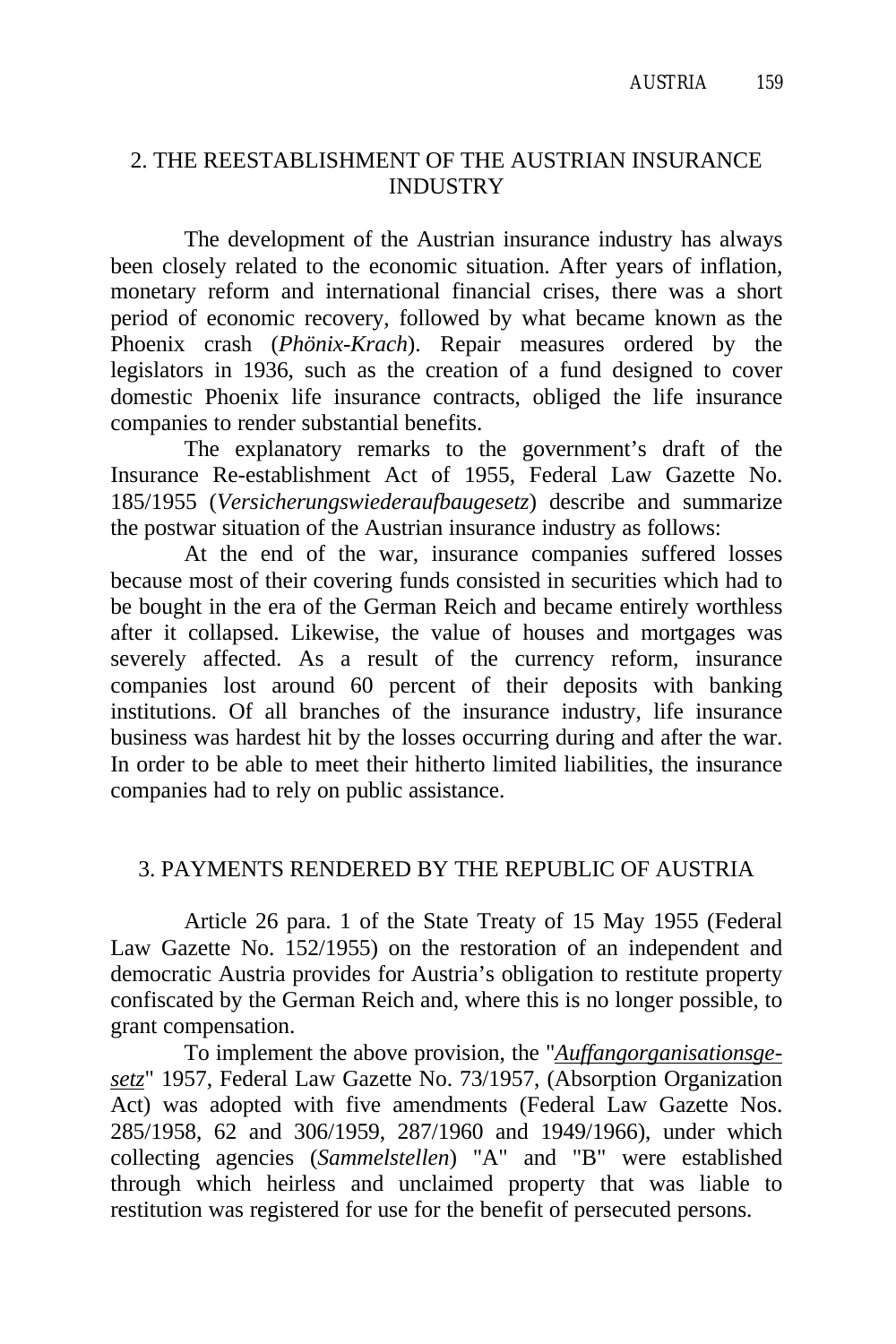Collecting agency "A" was assigned all claims arising out of estates, legal titles and interests within the meaning of Art. 26 para. 2 of the Austrian State Treaty which were due to persons belonging the Israelite religious community on 31 December 1937. After the complete distribution of funds, both collecting agencies were dissolved.

Under the Ordinance of 26 April 1938, Reichs Gazette I Sec. 414, Jews (within the meaning of the Nuremberg Laws) had to report property held until 7 April 1938 no later than 30 June 1938. In this report, all assets exceeding 5,000 Reichsmark had to be reported. These property records also included numerous life insurance contracts. These were registered in the same manner as life insurance contracts resulting from the files of the Senior Finance President. Overall, there were 20,815 life insurance contracts in force in 1938.

#### **a) Historical review of the former restitution laws**

As from 1946, laws were passed in Austria the object of which was the restitution of confiscated and ownerless or heirless assets. Immediately after the war, the prewar legal situation was reestablished by the so-called restitution or repayment laws in order to remedy previous acts of injustice suffered with regard to property rights. Within the context of specific restitution or repayment laws, it was also possible to restore - along with other assets - insurance policies to the beneficiaries or their legal successors.

The following property categories were restored under the First and Second Restitution Acts: real estate, buildings, real estate earnings, insurance policies, securities, cash accounts, mortgage claims, business shares and undertakings as well as other movable assets (e.g., artworks, carpets, means of production).

#### *First Restitution Act*

Special mention must be made of the First Restitution Act, Federal Law Gazette No. 156/1946 on the basis of which property assets that were administrated by the Federation or by the *Länder* (regional governments) when the law entered into force in 1946 were given back to their owners.

Included in the scope of this law were mainly those emigrated or deported persons of Jewish denomination or descent whose property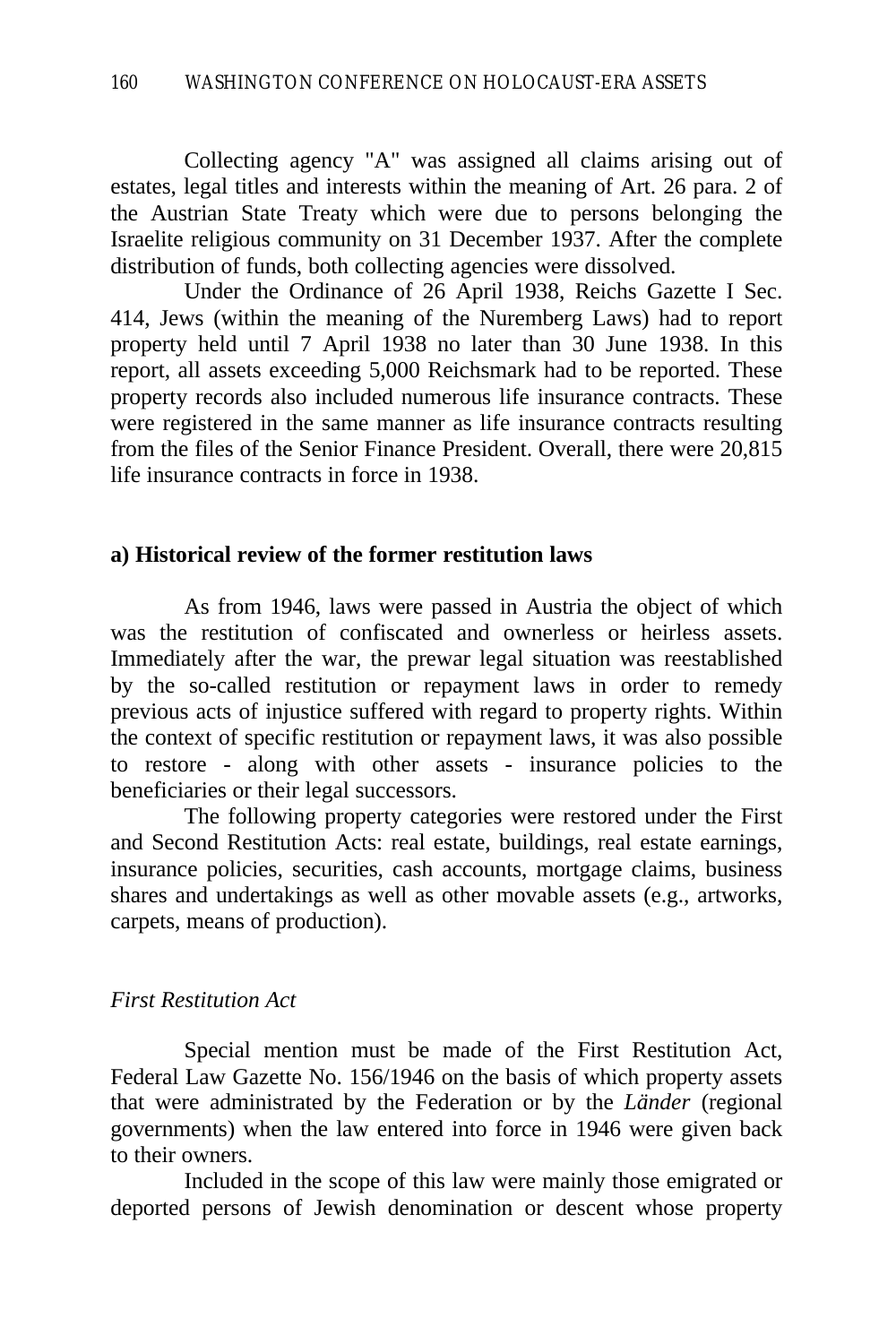assets were confiscated by the Gestapo for being hostile to the people or the state and whose property assets had been declared forfeited for the benefit of the German Reich under the 11th Ordinance to the Reich Citizens Act of 25 November 1941, with the administration of these property assets being assigned to the Senior Finance Presidents.

#### *Second Restitution Act*

Similarly, the 2nd Restitution Act, Federal Law Gazette No. 53/1947, concerned confiscated property assets that were in the possession of the Republic of Austria as a result of forfeiture and that had to be restored to the original owners or their legal successors.

This law dealt with the restitution of assets which had been taken away from the lawful owners and subsequently gone into the possession of a natural or legal person which was distributed or dissolved after the liberation of Austria under the Nazi Prohibition Act and War Criminal Act and whose property was therefore forfeited for the benefit of the Republic of Austria.

#### *Third Restitution Act*

The 3rd Restitution Act, Federal Law Gazette No. 54/1947, regulates the restoration of assets which, during the German occupation of Austria, were taken away from their owners or legitimate holders in connection with the seizure of power by the Nazis either high-handedly or under some law or other regulation. It is currently unclear whether it was possible, in view of specific constellations of facts, for insurance policies to fall within the scope of this Act.

#### **b) Insurance Compensation Act, Federal Law Gazette No. 130/1958 (***Versicherungsentschädigungsgesetz***): Federal law of 26 June 1958 concerning the regulations on life insurance claims contracts sequestrated by the German Reich**

The Republic of Austria has under certain circumstances made payments in the private insurance sector in those cases where life insurance contracts were "sequestrated" by the German Reich before 1945.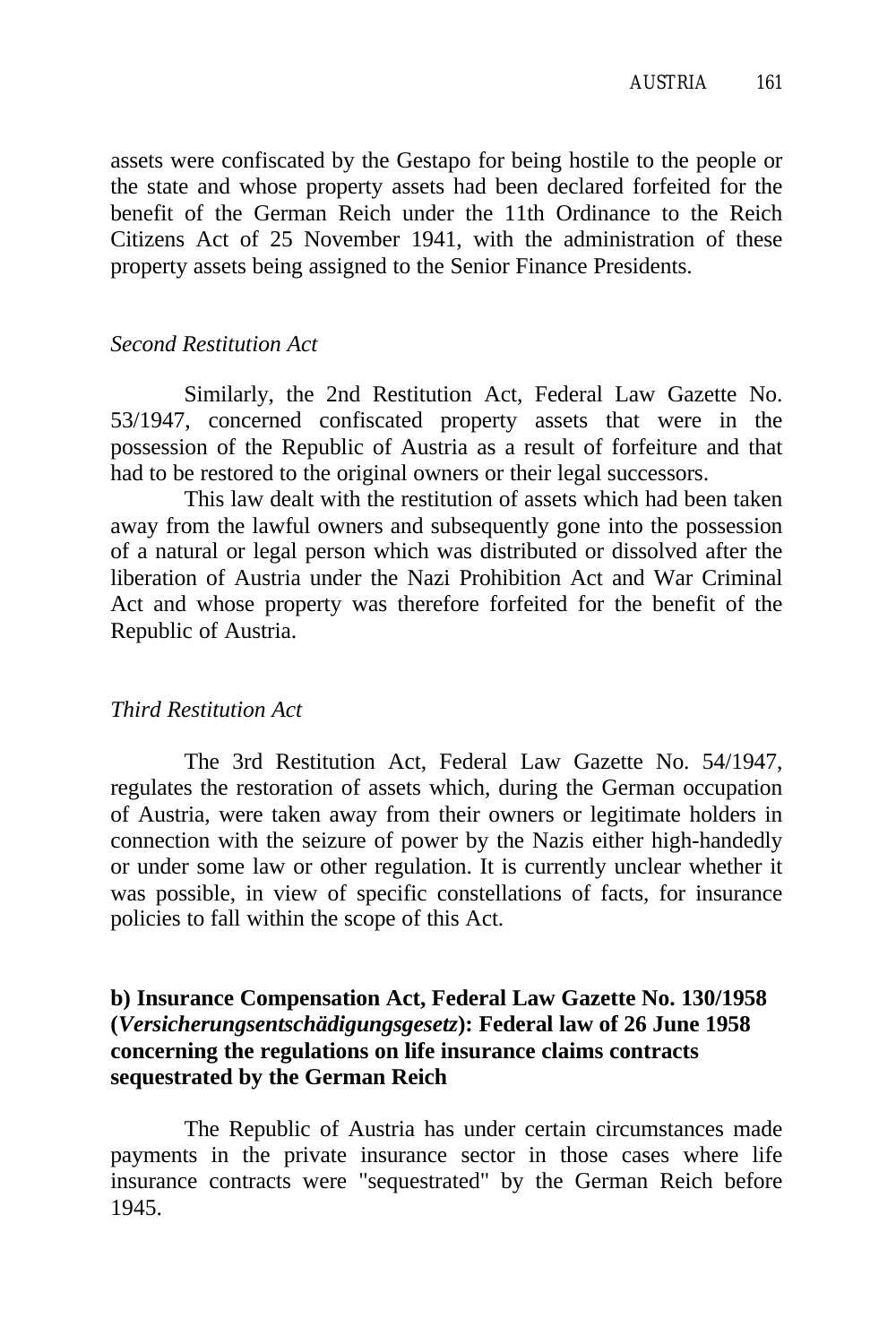Section 1 of the Insurance Compensation Act of 1958, Federal Law Gazette No. 130/1958, focuses on "sequestrated" or "forfeited" life insurance contracts that were part of the domestic portfolio of insurance companies registered in Austria and were fulfilled by payment to the Third Reich on the basis of Reich regulations rescinded in Austria (or administrative regulations based thereupon). - The question whether an insurance contract was part of the domestic portfolio of an insurance company had to be determined according to Articles I and II of the Insurance Reestablishment Act (Federal Law Gazette No. 185/1955).

Beneficiaries under the Insurance Compensation Act of 1958 had to raise their claims with the insurance company concerned in writing and within a year, viz. until June 30, 1959, in order to prevent their rights from lapsing ("preclusion").

The amount of compensation was subject to the determination of benefits as defined in the Insurance Reestablishment Act 1955, which provided that under explicit legal provisions it was admissible in many cases only to render 40% of contractual payments. The amounts thus disbursed were rather small, not least because of missing premiums or, occasionally, due to policy loans that had previously been paid out. Other reasons for poor benefits are related to the monetary reform of 1946 and to the amounts insured, which were rather low by present-day standards.

#### **4. Functions and limits of Austrian insurance supervision within the Federal Ministry of Finance**

In Article 18 para. 1 of the Federal Constitution Act, the principle of legality is laid down as a pillar of the Austrian Federal Constitution which provides that public administration must only be executed on the basis of the law. The Insurance Supervisory Authority is thus strictly obliged to observe legal limits in the discharge of its supervisory duties with regard to insurance companies.

Apart from the system of substantive executive supervision, the state also has to protect the interests of insured parties directly vis-à-vis the insurance company, and indirectly by preserving the different insurance enterprises and the insurance sector in its economic integrity.

The Insurance Supervisory Authority also deals with complaints and inquiries about insurance contracts submitted to it by insured persons. It is obliged to ensure that the insurers observe the applicable rules regulating the operation of insurance contracts and the generally accepted principles of proper business operation.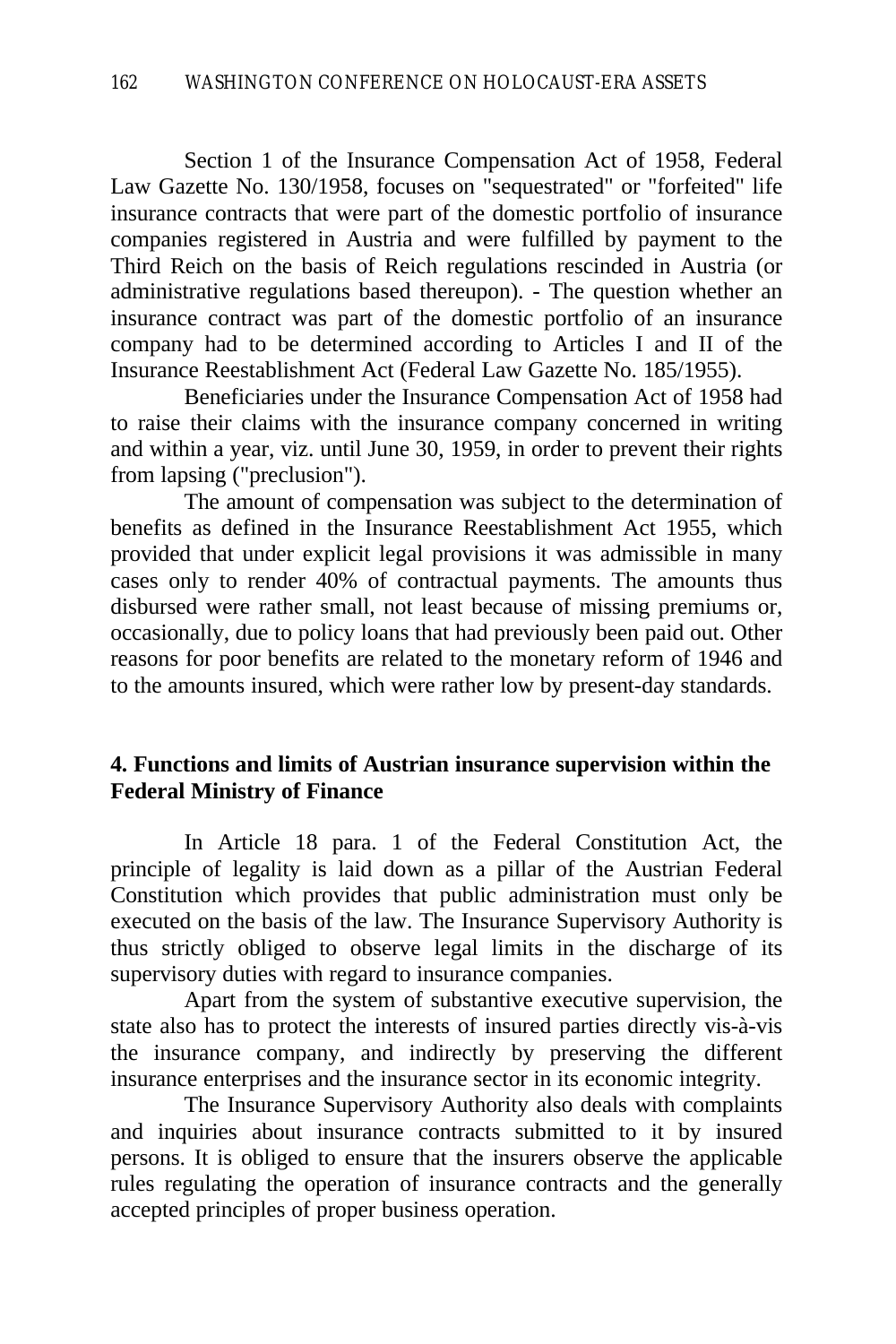Even though it is considered desirable for insurers to offer adequate goodwill payments in connection with Holocaust policies, the Insurance Supervisory Authority has no legal means of coercing the insurance industry to make payments on accommodating terms arising from barred claims.

The Insurance Supervisory Authority may assist claimants in identifying Austrian legal successors of Austrian insurers in connection with "old policies" (e.g. in the case of name changes or asset transfers within Austria). -Immediately after having been informed about the New York class action in March/April 1998, the Insurance Supervisory Authority also examined the fate of "old" life insurance policies (assessment of the legal situation roughly starting in the 1930s, during the Nazi period and the cancellation of forfeitures/confiscations of insurance policies after the war in 1945; investigations in the State Archives and in the insurance industry, more specifically with the Association of Insurers as the interest group of the Austrian insurance industry, as well as among insurance companies known to be affected).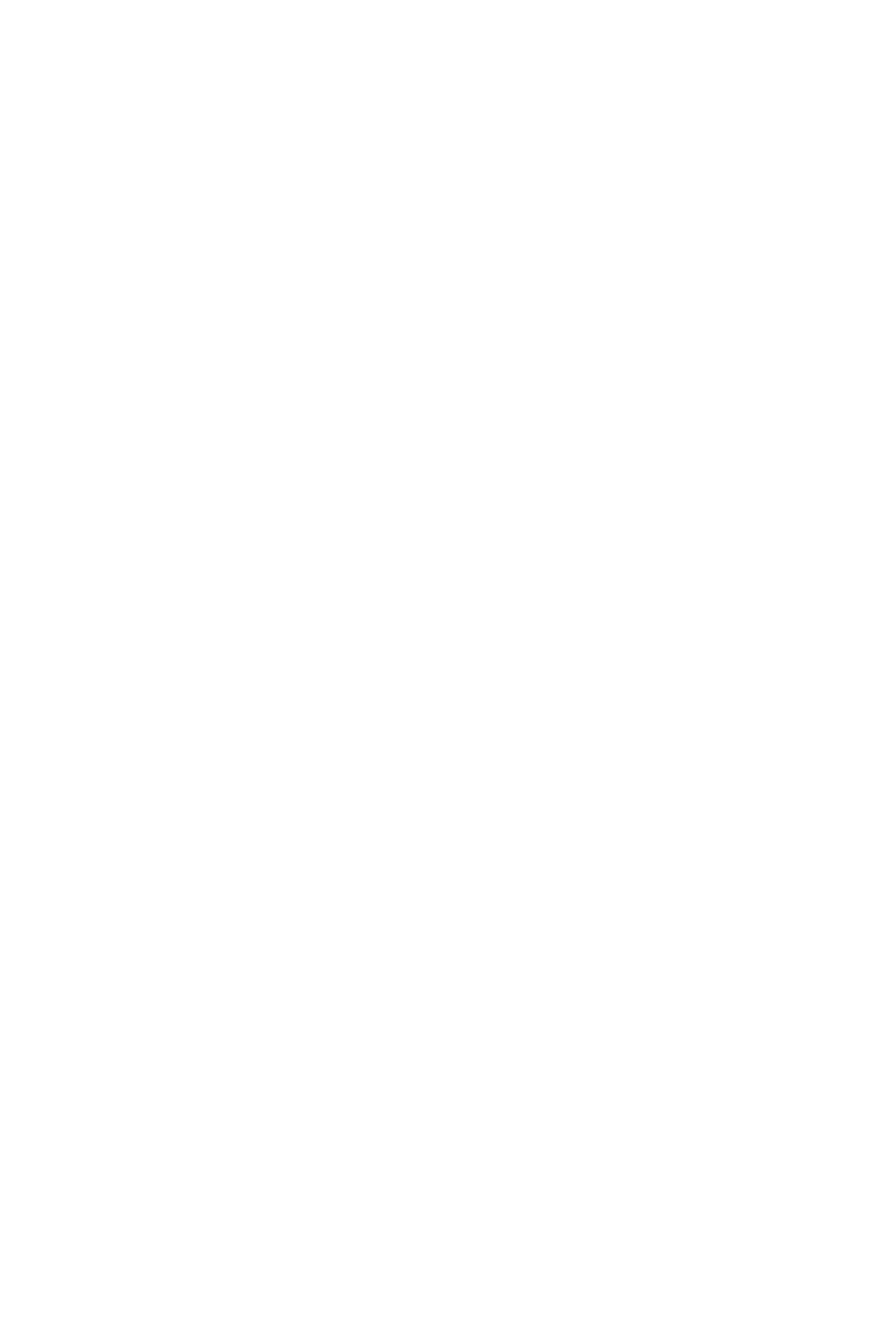### **Austrian Restitution of Works of Art**

#### Background Information

Within the limits of the restitution laws adopted after the end of WWII, the Republic of Austria returned, among other things, works of art which were unjustly seized to their rightful owners or their legitimate heirs. In certain unambiguous cases a formal restitution procedure was deemed unnecessary. With the two art and culture restitution laws of 1969 and 1986, as well as the amendment of 1995 (which established a legal foundation for the transfer of those works of art which could neither be returned to their rightful owners nor to their legitimate heirs to the Federation of Jewish Communities in Austria) the restitution legislation found its conclusion.

Due to the results of a review of archival materials concerning art restitution as well as concrete cases, which was begun in the 90's, it was ordered in January 1998 that the archives of the federal museums and collections as well as the Bundesdenkmalamt archives undergo a systematic review in order to gain insight into the occurrences of the period between 1938 and 1945, as well as into the restitution results after the end of WWII. Independently, surveys were also carried out in the collections of the "Bundesimmobilienverwaltung". Within the Federal Ministry for Education and Cultural Affairs, a "Commission for Provenance Research" was appointed which was entrusted with the assignment of systematically categorizing all of the acquired art objects during the time in question, in order to clear up all questions about their ownership during the National Socialist Rule and the immediate Post-War period.

The first results of the work of this Commission are now available. The following categories of art objects have been identified:

1) Art and cultural objects which were retained under the law prohibiting exportation of works of art and entered into the property of Austrian museums and collections labeled as "Gifts" or "Dedications". All works or art in this category have already been subject to restitution and were thus returned to their rightful owners. These cases are therefore thoroughly documented. In return for the granting of an export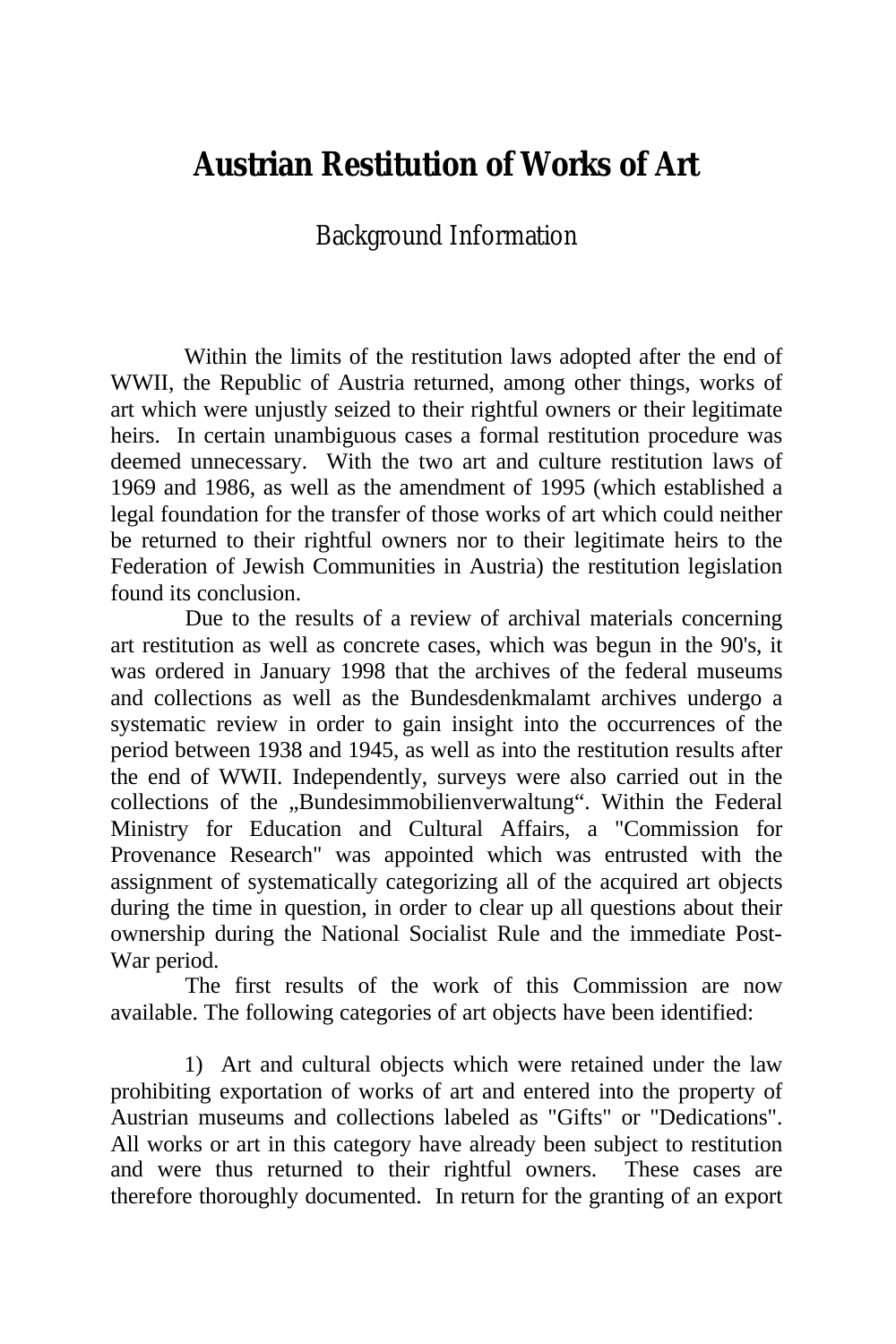allowance under the law prohibiting the exportation of art, it was agreed upon with the owners who sought exportation that some of these pieces should go to Austrian museums. From today's standpoint and based on the fact that both the art and cultural restitution laws were explicitly exempt from the application of the regulations of the statute prohibiting exportation, the course of action chosen at that time is unjustifiable.

2) Art and cultural objects which legally became property of the Federal Government, but were previously subject to a legal transaction which has been declared void under the regulations of the so-called "Nullity law" (Nichtigkeitsgesetz). After the war, several museum directors purchased art works in good faith from authorized dealers, whereas doubts to the origin of these works only emerged at a later time. Several such cases have been discovered in the course of the Provenance study.

3) Art and cultural objects which, despite restitution attempts, were unable to be returned to their rightful owner or legitimate heirs and thus became property of the Federal Government as ownerless goods.

With the present draft law, the legal foundation shall be laid in order to return these art objects to their original owners or legitimate heirs.

The law provides for an advisory board, which is assembled as follows:

- A Representative of the Federal Ministry for Education
- A Representative of the Federal Ministry for Economic Affairs
- A Representative of the Federal Ministry for Justice
- A Representative of the Federal Ministry for Defense
- A Representative of the Finanzprokuratur (branch of the Ministry for Finance)
- A historian and art historian nominated by the Conference of University Deans

It is the duty of the advisory board to give advice regarding the determination of all persons to whom works of art shall be restituted. The advisory board can invite additional experts to its meetings.

The statute prohibiting exportation does not apply to the law. For this law the regulations of grants are freed from all taxes and duties. The law applies to a period of 25 years.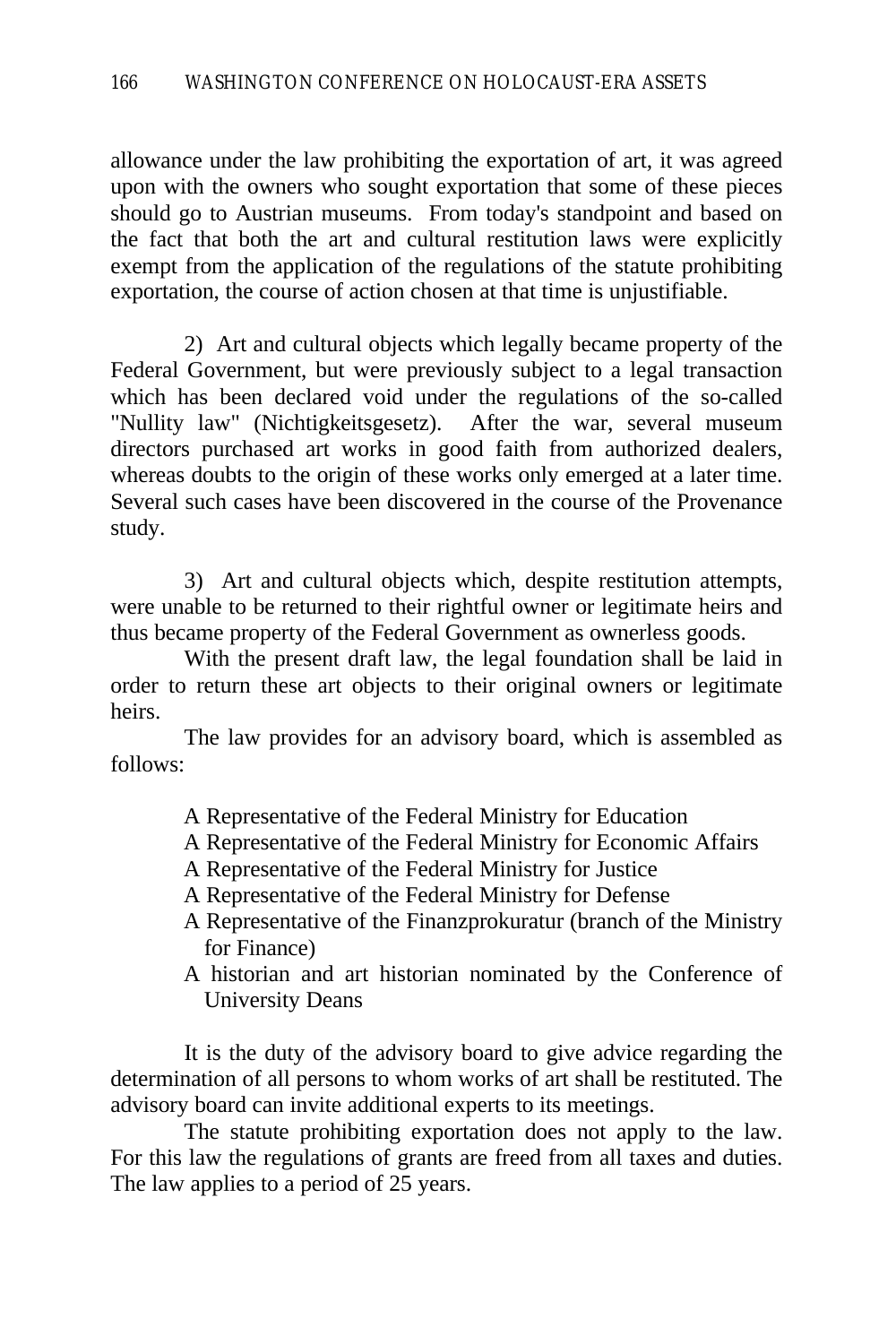Federal Minister Elisabeth Gehrer has stated during the parliamentary debate of the new law that she will contact the nine federal states, the various communities as well as other museums in Austria to put a comparable initiative in place.

A progress report will be given before the end of the regular session of parliament. Further reports will be given on a yearly basis.

3) Arguments and Facts:

a) Status of the review and order of magnitude of the objects in question:

Category 1 para. 1, subpara. 1: Due to archival information available to the Bundesdenkmalamt the dimension of this category can be determined quite precisely. The review of the various museum's archives is, at this point, almost complete. This category encompasses stock from 13 former collections, amounting altogether to approximately 405 catalog entries and approximately 500-600 object pieces (among them coins and dishes). Well known names of these collections are, among others; Rothschild, Lederer, Bloch-Bauer and Lanckoronski.

Category 2 para. 1, subpara. 2: This category deals with purchases of the federal museums during WWII and their acquisitions after the war. So far the provenance research brought to light a number of cases, which total under 20. The study under this category is the least advanced because research proves to be most difficult in these cases.

Category 3 para. 1, subpara. 3: Due to the recent and systematic archival review, additional art works and objects have been discovered, which belong under the category "Naziraubkunst" (artwork stolen by the Nazis). At this moment, this category contains up to 200 objects. None of them are "major pieces" of art but rather furnishings (decorations) and installation objects.

b) The law provides that ownerless goods or goods where no heirs can be found shall be transferred to the National Fund for the Victims of National Socialism. Concurrently with the adoption of the art restitution law, the law governing the National Fund has also been amended. Thereby the National Fund was authorized to transfer the proceeds from the sale of these art works to victims of National Socialism.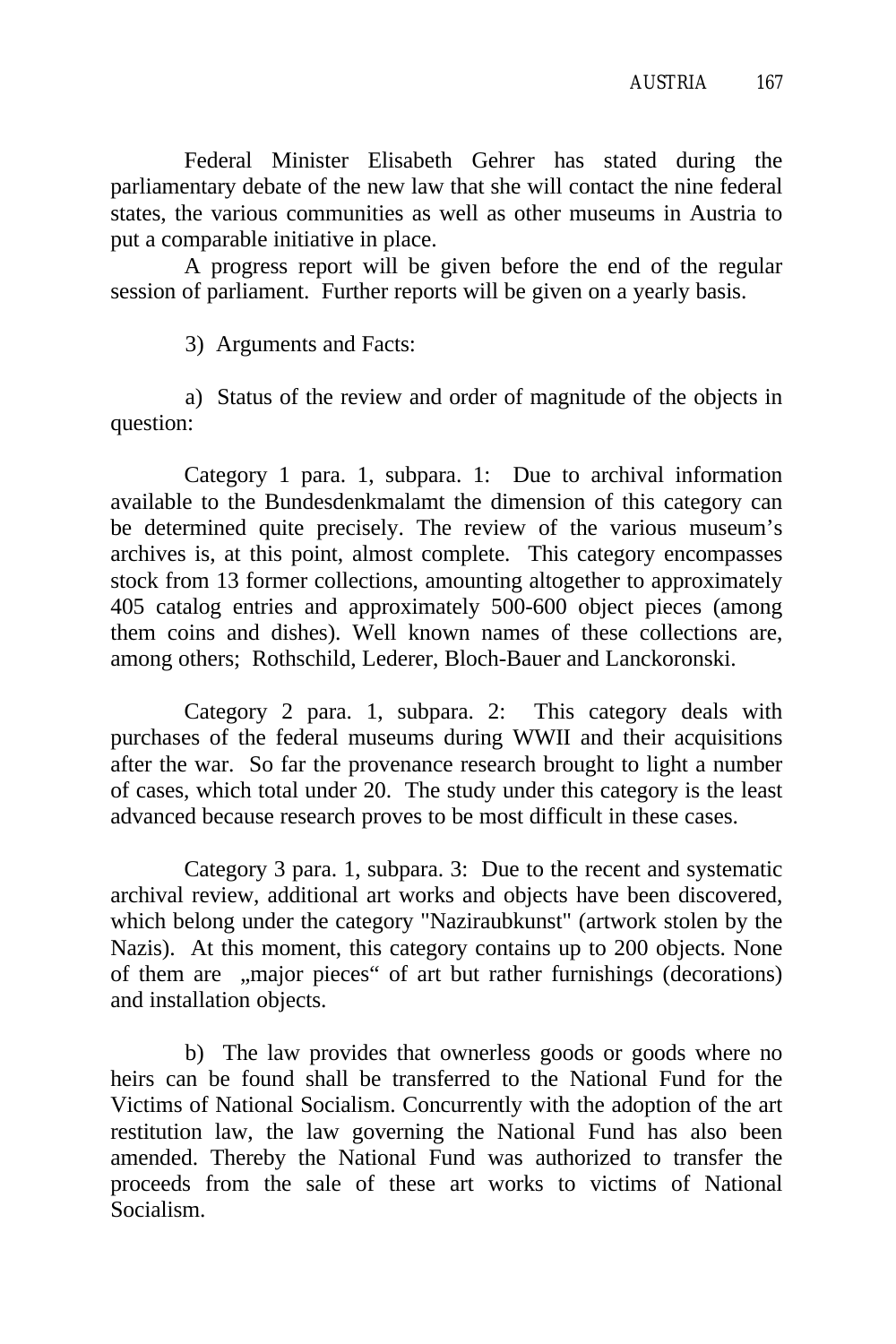4) Additional questions:

Bloch-Bauer: There are claims from the family, which - given today's level of information - fall under category 1 of the law and are therefore governed by the new law. Further claims by the family must, however, be looked into by the advisory board to determine whether or not they fall under the restitution law.

Claims by the Mahler family: For these claims too, the advisory board must examine archival materials in order to determine whether the claims are legitimate according to the law.

Such cases which do not fall under any of the three categories of the law and therefore cannot be restituted, should be looked into by the Commission of Historians.

Leopold Museum (Leopold-Privatstiftung): Concerning the two Schiele paintings in New York, the Leopold Foundation has been advised (upon the initiative of Minister Gehrer) to propose to the New York District Attorney that - after the return of the paintings to Vienna the Leopold Foundation will issue a legally binding waiver of its right to a plea concerning the statute of limitations in these cases.

The actual return of property under the law can begin as soon as the law enters into force (expected by the beginning of December 1998): Federal Minister Gehrer has already written to the above mentioned institutions and requested their nominations to the advisory board. The nine federal states and communities were likewise contacted by the Minister with the request to follow suit and take similar action. The inauguration of this advisory board will take place in a first meeting on 9 December.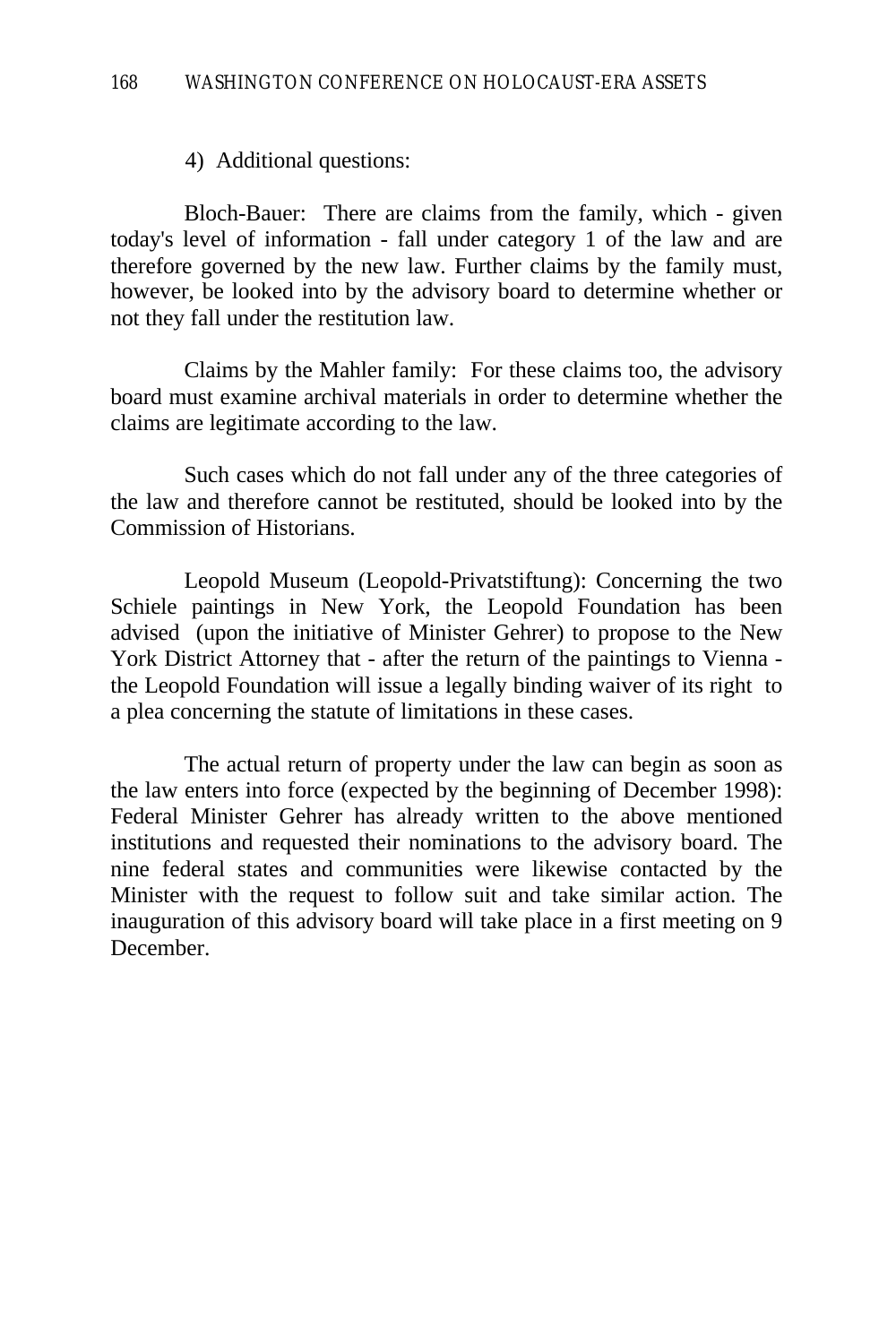### **Austrian Historical Commission**

Handout for the Washington Conference

The Historical Commission was established jointly by the Austrian Federal Chancellor (i.e. Prime Minister), the Vice-Chancellor, the Speaker of the National Assembly and the Speaker of the Federal Council (i.e. the second chamber of the Austrian Parliament). The Commission will be their agent.

The Commission's mandate is to investigate and report on the whole complex of expropriations in Austria during the Nazi era and on restitution and/or compensation (including other financial or social benefits) after 1945 by the Republic of Austria (cf. the decision of the Austrian Cabinet of 1 October 1998).

#### MEMBERS OF THE COMMISSION

Prof. Clemens Jabloner, President of the Austrian Administrative Court, Chairman,

Dr. Brigitte Bailer-Galanda,

Dr. Avraham Barkai,

Prof. Lorenz Mikoletzky, Director-General of the Austrian State Archives,

> Dr. Bertrand Perz, Prof. Roman Sandgruber.

#### HOW THE MEMBERS WERE CHOSEN

One reputed foreign expert. The "Yad Vashem" Institute, Jerusalem, the Holocaust Memorial Museum, Washington DC, and Mr. Simon Wiesenthal, Vienna, were invited to draw up short list of three.

One Austrian economic and social historian. The heads of the Departments of Economic and Social History of the Universities of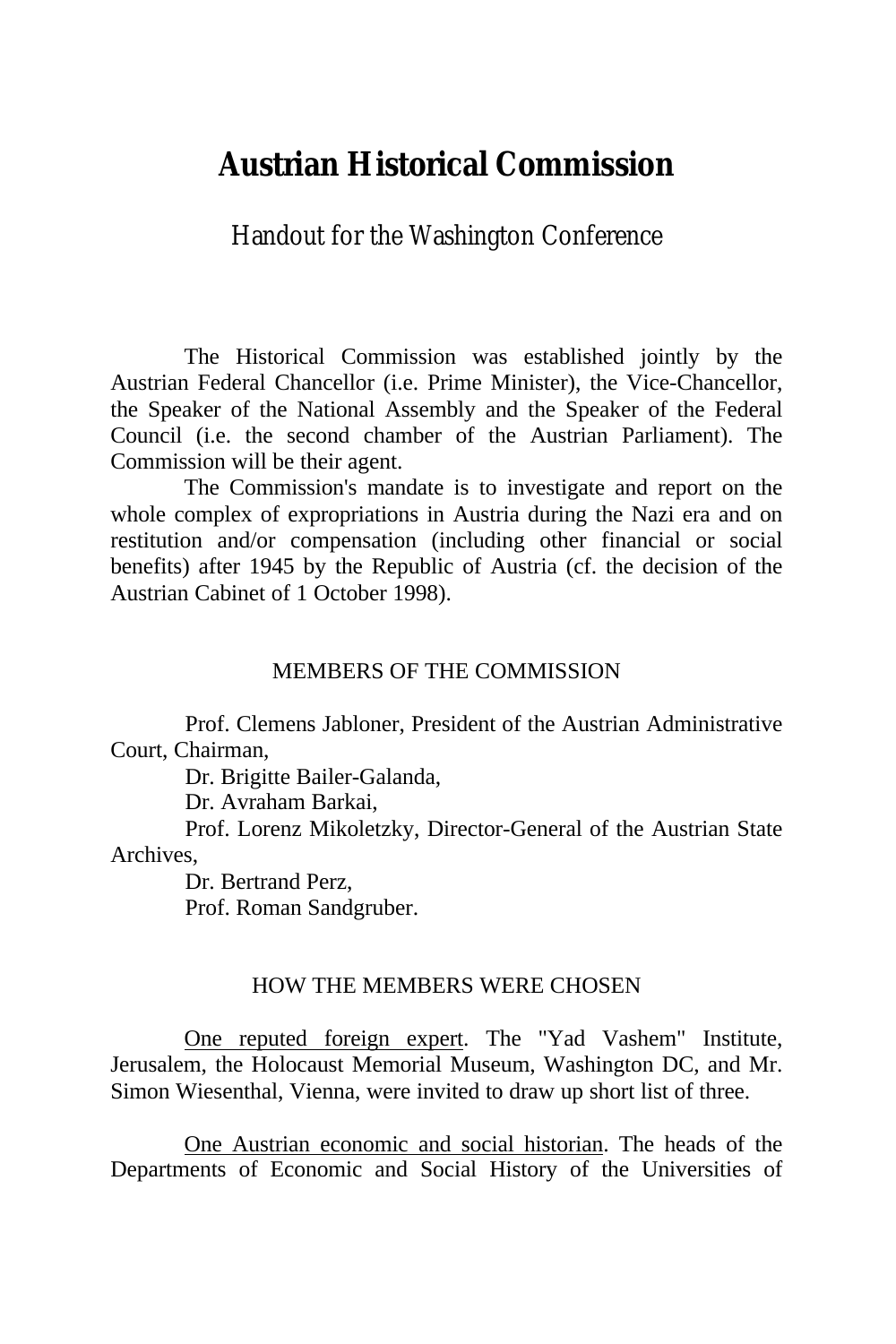Vienna, Linz, Innsbruck and Graz and of the Vienna University of Economics were invited to draw up a short list of two.

Two Austrian experts on contemporary history. The heads of the Departments of Contemporary History of the Universities of Vienna, Graz, Linz and Innsbruck, the head of the History Department of Salzburg University, the head of the Contemporary History Section of the History Department of the University of Klagenfurt and the head of the Boltzmann Institute for Research into the Consequences of the War, who also heads the Documentation Archive of Austrian (Anti-Nazi) Resistance, were invited to draw up a short list of four.

From the nominations submitted by these organizations, the Austrian Federal Chancellor, the Vice-Chancellor, the Speaker of the National Assembly and the Speaker of the Federal Council selected the members of the Commission. The Commission's Secretariat is at the Austrian State Archives (Österreichisches Staatsarchiv, 1030 Wien, Nottendorfer Gasse 2, phone +43 1 79540/180 or 181, fax +43 1 79540/186, e-mail hiskom@oesta.gv.at).

The constituent session of the Commission will take place on 26 November 1998. The agenda will include the following items: rules of procedure; should the Commission's sessions be public or private; outlines of the Commission's work program; suggestions on methods to be used; organizational requirements; time schedule; budget. As required by its mandate, the Commission will announce its general work program within 3 months of its constituent session.

The Commission's budget is part of the Austrian Parliament's Budget. The Commission will probably submit intermediate "Progress Reports" from time to time. In addition to the work of its members, the Commission will subcontract some research work to outside historians in order to speed up its work and make it more efficient.

As the Federal Chancellor said in the Cabinet on proposing the Commission, the object of the exercise is to make "another significant step towards an objective, transparent, independent and comprehensive coming to terms with one of the most painful chapters" of the history of the Republic of Austria.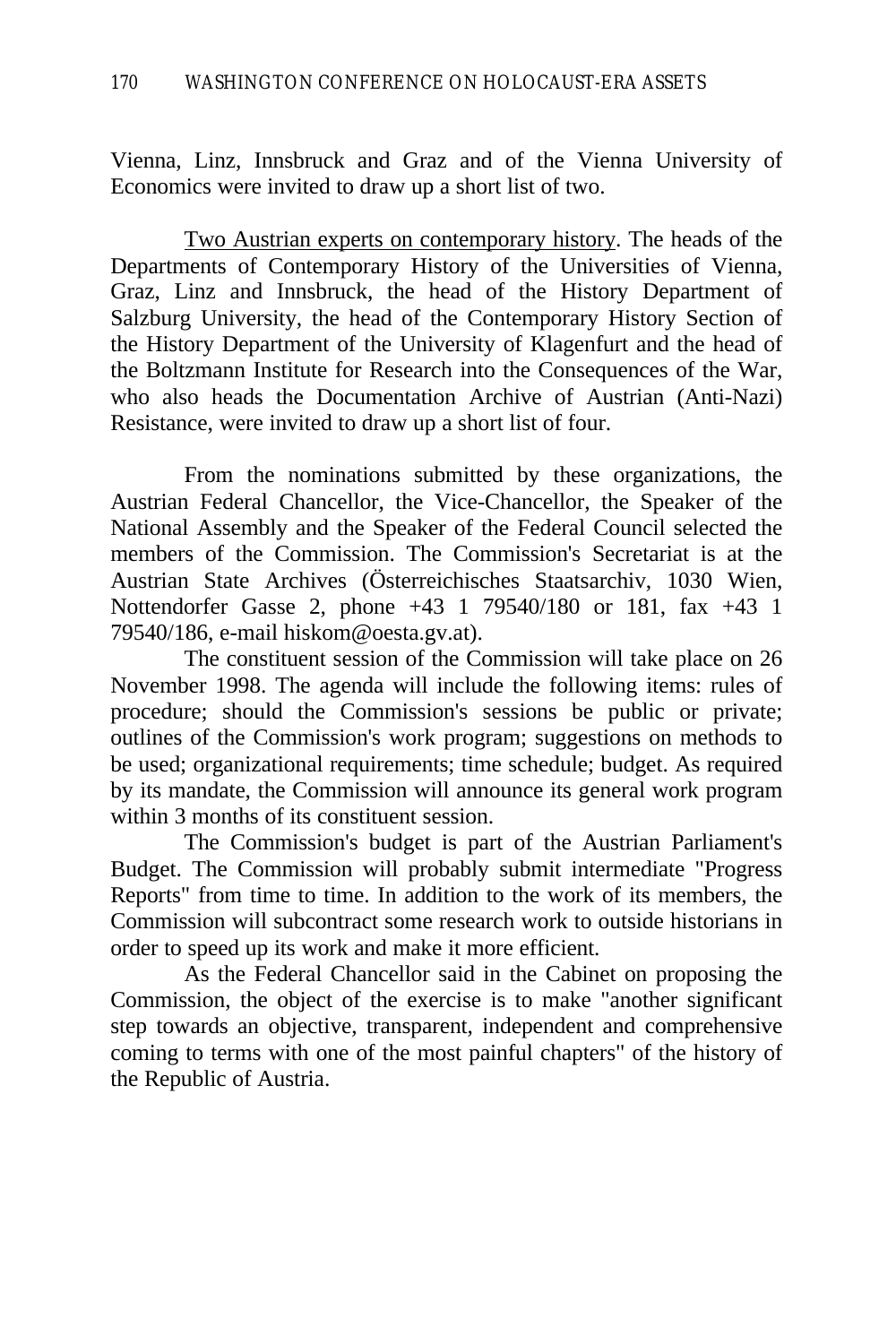#### BIOGRAPHIES OF THE MEMBERS OF THE COMMISSION

#### **1. Clemens Jabloner**

Born 28 November 1948, Vienna.

Studied law at Vienna University

| June 1972       | Graduated as Doctor of Law                                                                                                                       |
|-----------------|--------------------------------------------------------------------------------------------------------------------------------------------------|
| 1975            | Assistant in public law, Vienna Economic<br>University                                                                                           |
| 1 January 1976  | Assistant, Institute for Public and Administrative<br>Law, Vienna University                                                                     |
| 1 March 1978    | Seconded to Federal Chancellery, Department of<br><b>Legal Advisers</b>                                                                          |
| 1982            | Appointed head of media subdivision of that<br>Department                                                                                        |
| December 1989   | Appointed head of the Civil Service Department,<br><b>Federal Chancellery</b>                                                                    |
| 1988            | Habilitation as lecturer $(Dozent)$ in constitutional<br>law, Vienna University (under Prof. Walter)                                             |
| 1993            | Chosen to be Second Executive Secretary of the<br>Kelsen Institute; received title<br>Hans<br>of<br>"Associate Professor" from Federal President |
| 1 December 1991 | Appointed Vice-President of the Administrative<br>Court                                                                                          |
| 1 April 1993    | Appointed President of the Administrative Court                                                                                                  |
| 1 October 1998  | Chairman of<br><b>Historical</b><br>Appointed<br>the<br>Commission                                                                               |

Dr. Jabloner continues to lecture at the university and to publish on law and legal philosophy.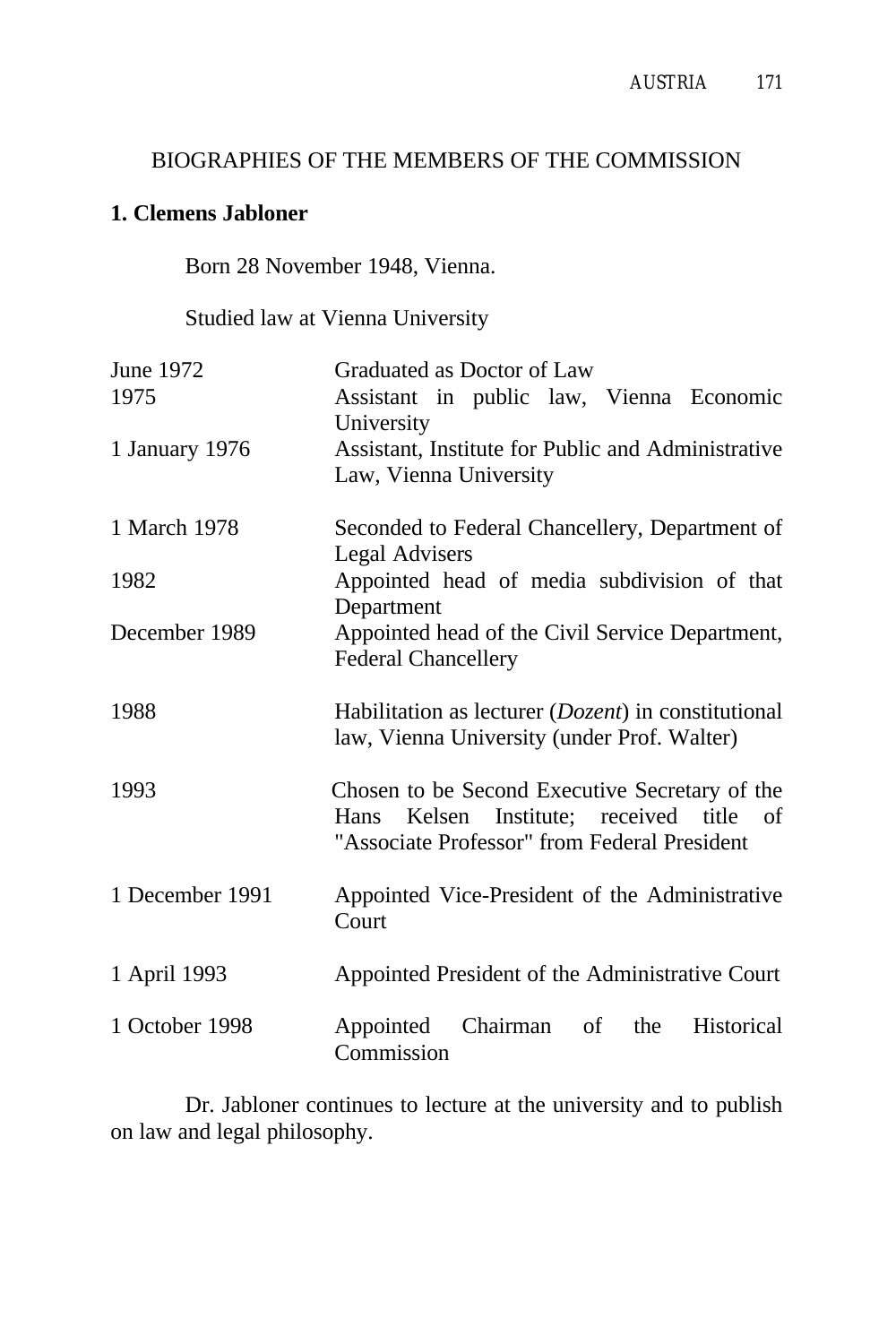#### **Selected publications**

- \* With R. Walter, *Hans Kelsen (1881-1973) Leben-Werk-Wirkung* [on the life, work and echo of Hans Kelsen], in: Luther, Stiefel and Hoeflich (ed.), *Der Einfluß deutscher Emigranten auf die Rechtsentwicklung in den USA und in Deutschland* [The Influence of German Emigrés on Legal Developments in the USA and Germany] (1993), p. 521 (part IV);
- \* "Kelsen" in: Schlink and Jacobson (ed.), *Weimar: A Jurisprudence of Crisis* (in preparation);
- \* "Menschenbild und Friedenssicherung" [The Concept of Man and Action to Secure Peace], in: Walter and Jabloner (ed.), *Hans Kelsens Wege sozialphilosophischer Forschung* [on Kelsen's approach to social philosophy  $(1997)$ , 57;
- \* "Der Bundesstaat und die Gerichtbarkeit des öffentlichen Rechts" [The Federal System of Government and Public Law Courts], in: Schambeck (ed.), *Bundesstaat und Bundesrat in Österreich* [on the federal system and the second chamber of parliament in Austria] (1997), 135;
- \* "Legal Techniques and Theory of Civilization Remarks on Hans Kelsen and Carl Schmitt", in: Dinerand Stolleis, *Hans Kelsen and Carl Schmitt. A Conference in Legal History* (1998) (in preparation).

#### **2. Brigitte Bailer-Galanda**

#### Born 1952, Vienna

Studied social science, economics and history at Vienna University (Master of Social and Economic Science, Dr. phil.)

| Since 1979    | <b>Austrian Resistance</b> | Staff member of Documentation Archive of           |
|---------------|----------------------------|----------------------------------------------------|
| Since 1993-94 | University                 | Instructor, Institute of Political Science, Vienna |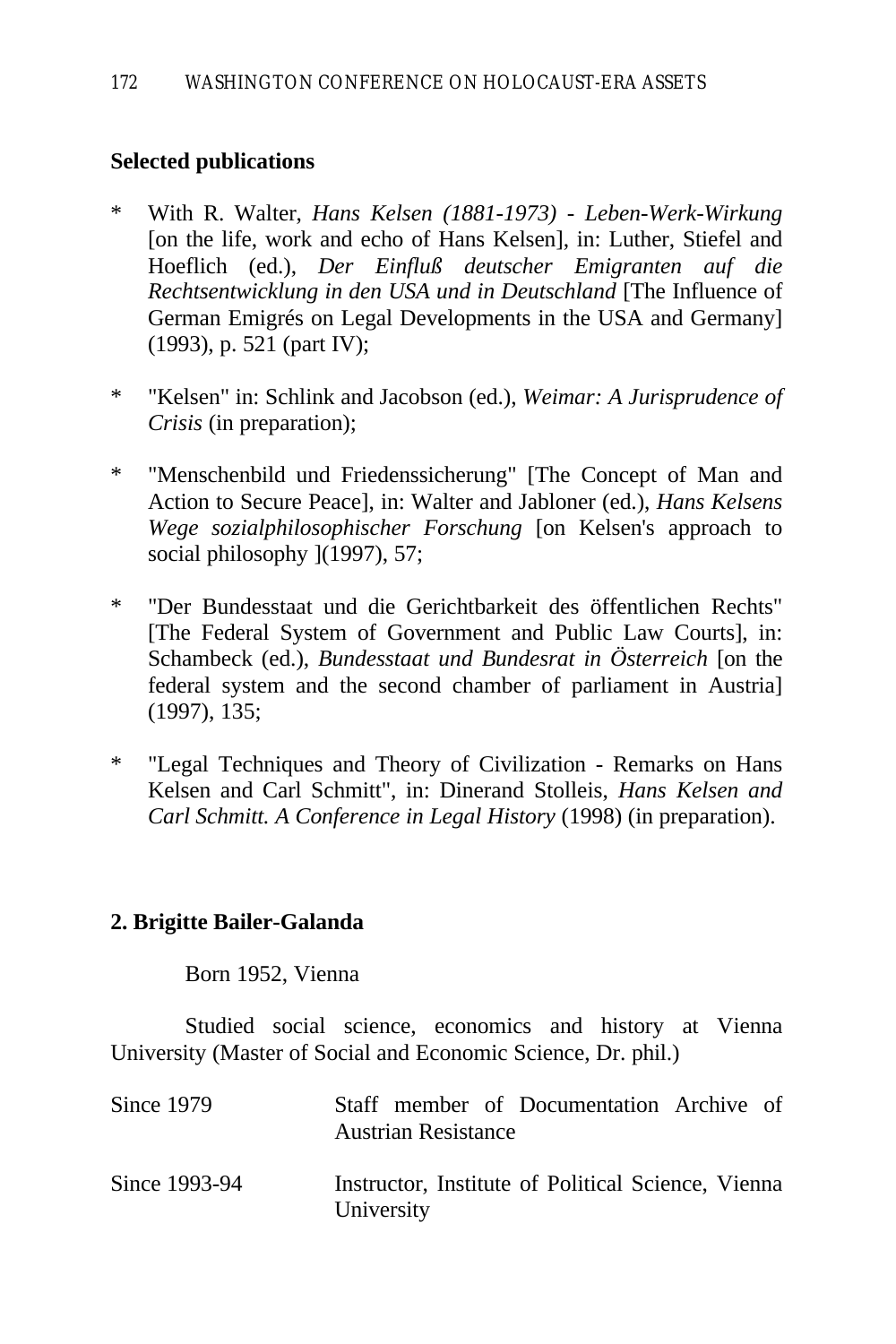Dr. Bailer-Galanda has researched and published on the Nazi era in Austria, particularly on the resistance movement and Nazi persecution, and on racism and rightist extremism after 1945 with special emphasis on Nazi apologists and Holocaust deniers as well as the problems of compensation for Nazi victims and the Austrian response to the country's Nazi past in general.

#### **Selected publications**

#### *Own publications or co-editor:*

*Wiedergutmachung - kein Thema. Österreich und die Opfer des Nationalsozialismus* [Compensation - Not a Suitable Subject: Austria and the Victims of Nazism]*,* Vienna 1993;

With Wolfgang Neugebauer, *"... ihrer Überzeugung treu geblieben". Rechtsextremisten, "Revisionisten" und Antisemiten in Österreich* [on the extreme right, revisionism and anti-Semitism in Austria], Stiftung Dokumentationsarchiv des österreichischen Widerstandes [Foundation for the Documentation Archive of Austrian Resistance] (ed.), Vienna 1996;

Co-editor and contributor with Wolfgang Benz and Wolfgang Neugebauer, *Wahrheit und "Auschwitzlüge". Zur Bekämpfung "revisionistischer" Propaganda* [Truth and "Auschwitz Lie". How to counter revisionist propaganda], Vienna 1995, expanded edition under licence in Germany;

*Die Auschwitzleugner. "Revisionistische" Geschichtslüge und historische Wahrheit* [Those Who Deny Auschwitz: "Revisionist" Historical Lies and Historical Truth], Berlin 1996 (co-editor and contributor).

#### *Contributor:*

\* *Erzählte Geschichte. Berichte von Widerstandkämpfern und Verfolgern und Verfolgten*, Vol. 1: *Arbeiterbewegung* [Vol. 1 dealing with the workers' movement - of an oral history collection featuring resistance fighters, persecutors and persecuted people], ed.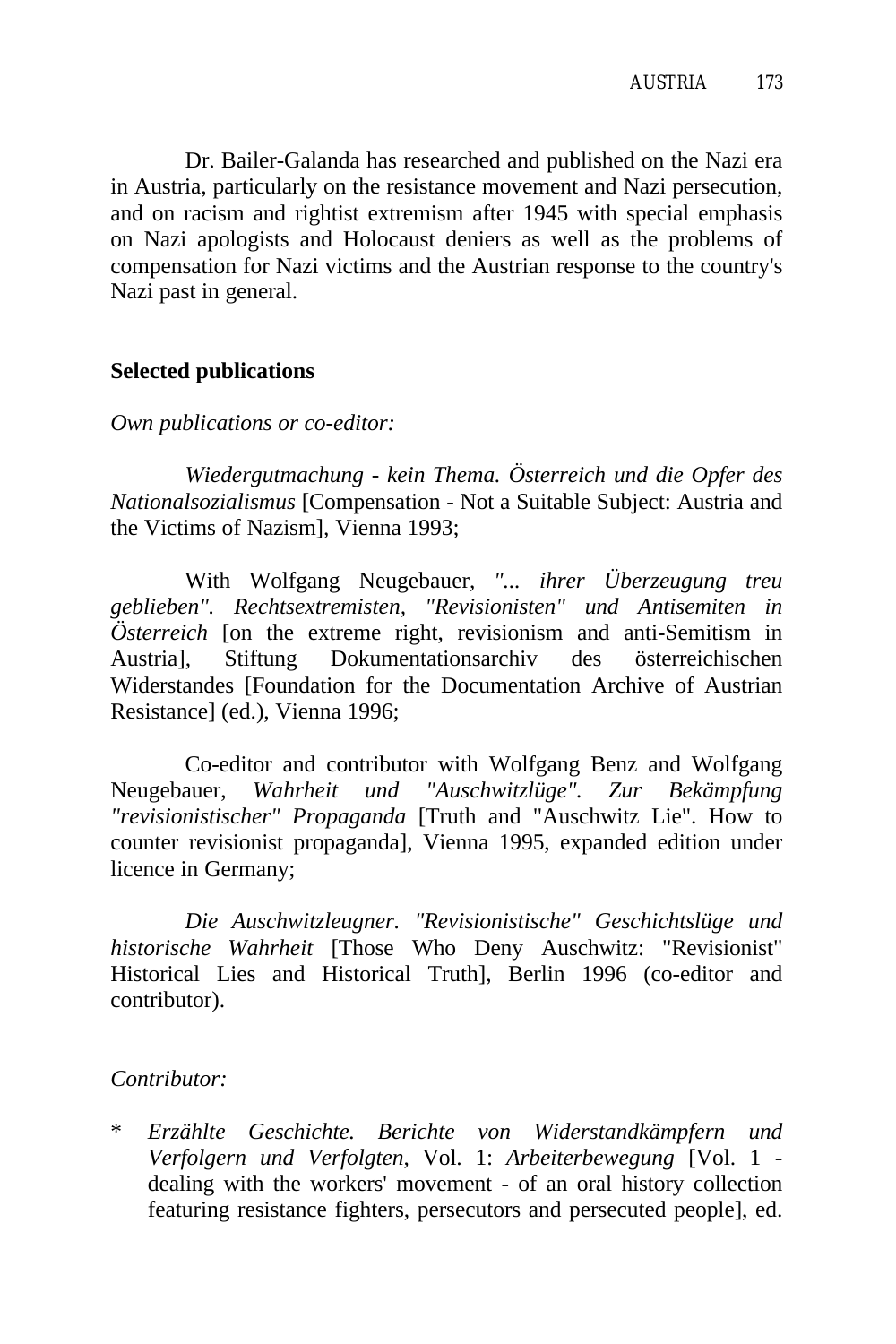Stiftung Dokumentationsarchiv des österreichischen Widerstandes, Vienna 1985 (contributor and project director);

- \* *Jüdische Schicksale, Berichte von Verfolgten* [Jewish Stories: Reports by Persecuted Persons], ed. Stiftung Dokumentationsarchiv des österreichischen Widerstandes, Vienna 1992 (vol. 3 of *Erzählte Geschichte* [Oral History]), (contributor and project director);
- \* "Verfolgt und vergessen. Die Diskriminierung einzelner Opfergruppen durch die Opferfürsorgegesetzgebung" [on discrimination against certain categories of victims in Austrian legislation], in: Yearbook 1992, Dokumentationsarchiv des österreichischen Widerstandes, pp. 13-25, Vienna 1992;
- \* "'Ohne den Staat weiter damit zu belasten ...' Bemerkungen zur österreichischen Rückstellungsgesetzgebung" ["Without Creating Additional Burdens for the State": Notes on Austrian Restitution Legislation] in: *Zeitgeschichte* 11/12 (1993), pp. 367-381;
- \* "Gleiches Recht für alle? Die Behandlung von Opfern und Tätern des Nationalsozialismus durch die Republik Österreich" [Equal Rights for All? The Treatment of Nazi Victims and Nazi Perpetrators by the Republic of Austria], in: *Der Umgang mit dem Holocaust. Europa-USA-Israel* [Coming to Terms with the Holocaust: Europe-USA-Israel], ed. Rolf Steininger, pp. 183-197 Vienna, Cologne and Weimar 1994 (Publications of the Contemporary History Department of Innsbruck University and the Jewish Museum of Hohenems, Vol. 1);
- \* "Anschreiben gegen die Leugner, Neue Literatur zum Thema "Revisionismus'" [Writing against the Deniers: New Literature on the Subject of "Revisionism"], in: *Jahrbuch für Antisemitismusforschung* [Yearbook for Research on Anti-Semitism], ed. Wolfgang Benz for the Centre for Research on Anti-Semitism of the Berlin Technical University, pp. 287-300, Frankfurt and New York 1995;
- \* "Das Konzentrationslager Mauthausen" (Mauthausen Concentration Camp) in: Simon Wiesenthal, *Denn sie wußten, was sie tun. Zeichnungen und Aufzeichnungen aus dem KZ Mauthausen* [For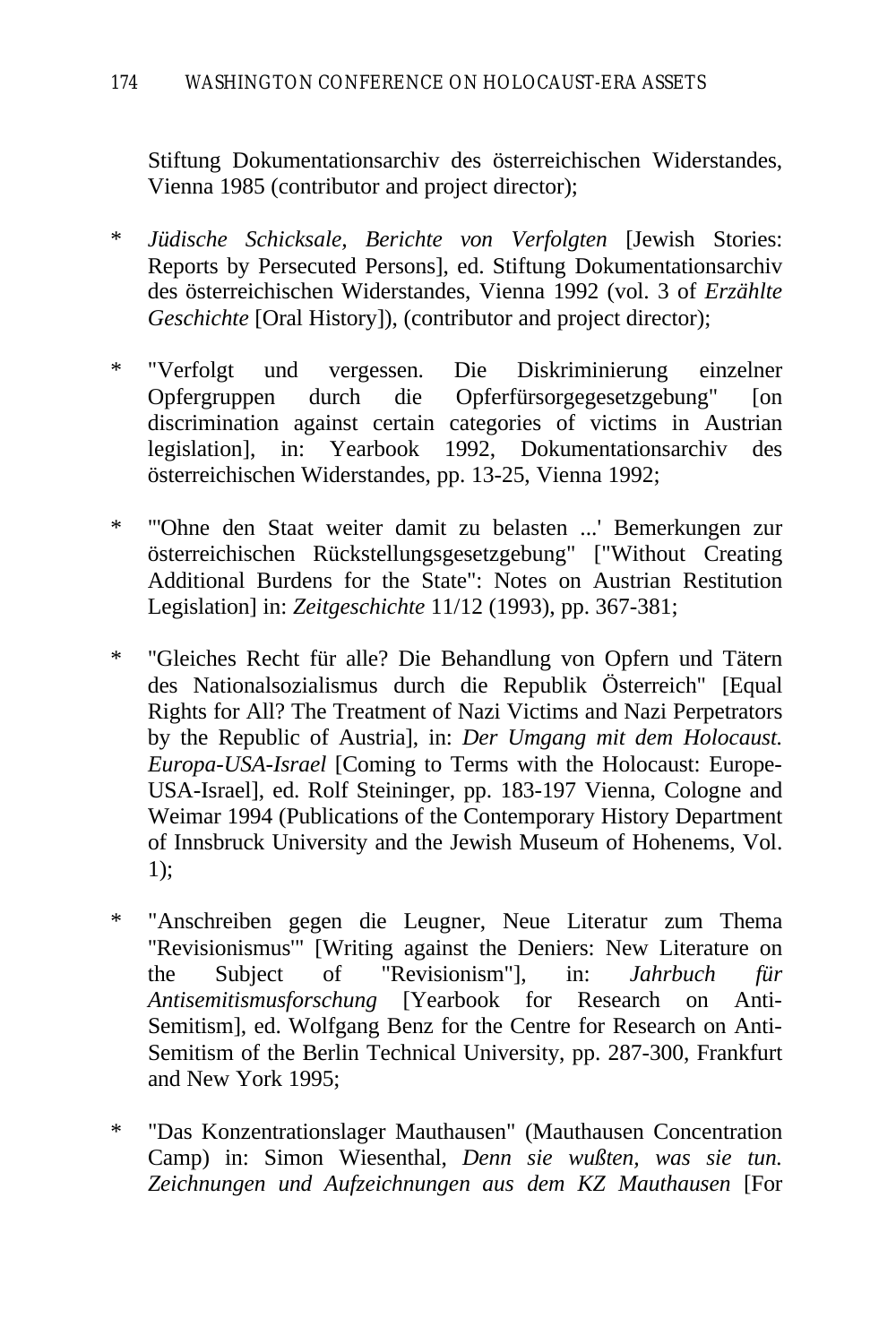They Knew What They Were Doing: Drawings and Notes from Mauthausen Concentration Camp], pp. 11-13, Vienna 1995;

- \* "'Alle haben gleich gelitten?' Antisemitismus in der Auseinandersetzung um die sogenannte 'Wiedergutmachung'" [All Suffered to the Same Extent? Anti-Semitism in the Debate about So-Called 'Reparation'], in: *Die Macht der Bilder. Antisemitische Vorurteile und Mythen* [The Power of Images: Anti-Semitic Prejudices and Myths], ed. Jüdisches Museum der Stadt Wien [Jewish Museum of the City of Vienna], pp. 333-345, Vienna 1995;
- \* "Die sogenannte 'Auschwitz-Lüge' neue Ausdruckform für althergebrachten Antisemitismus" [The So-Called 'Auschwitz Lie' - a New Expression of Traditional Anti-Semitism], in: *Die Macht der Bilder. Antisemitische Vorurteile und Mythen*, ed. Jüdisches Museum der Stadt Wien, pp. 360-365, Vienna 1995;
- \* "Alle waren Opfer. Der selektive Umgang mit den Folgen des Nationalsozialismus" [They Were All Victims: The Selective Treatment of the Consequences of Nazism], in: Wolfgang Kos and Georg Rigele (ed.) *Inventur 45/55. Österreich im ersten Jahrzehnt der Zweiten Republik* [Stocktaking 45-55: Austria in the First Decade of the Second Republic], pp. 181-200, Vienna 1996.

#### *In English:*

- \* "They Were All Victims: The Selective Treatment of the Consequences of National Socialism", in: Günter Bischof and Anton Pelinka (ed.), *Austrian Historical Memory and National Identity*, New Brunswick Austrian Contemporary Studies, Vol. 5), London 1996;
- \* "'Revisionism" in Germany and Austria: The Evolution of a Doctrine", in: *Anti-Semitism and Xenophobia in Germany after Unification*, ed. Hermann Kurthen, Rainer Erb and Werner Bergmann, New York and Oxford 1997.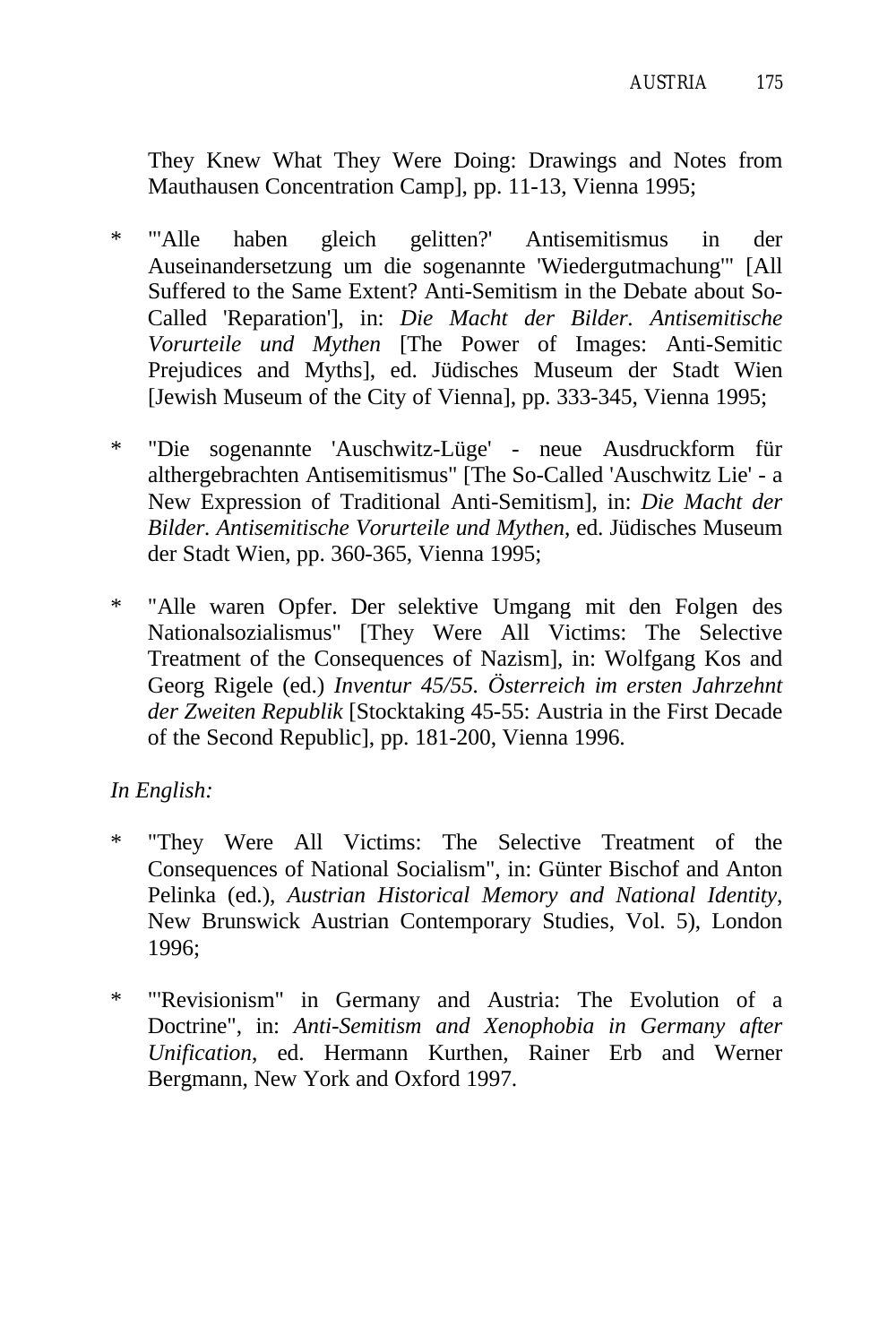#### **3. Avraham Barkai**

Born 1921, Berlin.

| 1938-1940    | Emigrated to Palestine, student of agriculture at<br>Mikveh, Israel                                                                 |
|--------------|-------------------------------------------------------------------------------------------------------------------------------------|
| since $1941$ | Member of Kibbutz Lehaveth Habashan                                                                                                 |
| 1977         | Ph.D., Tel Aviv University in History of<br>Economics, since 1986 part-time assistant-<br>professor at the Tel-Hai-College, Israel. |

Visiting professor at Israeli and foreign universities

Member of the historical commission investigating the history of Deutsche Bank under the Nazis (report has been submitted)

Member of the Board of Directors(1994-1997 chairman), Leo Baeck Institute, Jerusalem

Currently Research Fellow at Yad Vashem's International Center for Holocaust Studies where he is researching the history of "Centralverein deutscher Staatsbürger jüdischen Glaubens", 1893-1938, the largest and most representative German-Jewish organization.

#### **Selected publications**

- \* *Vom Boykott zur Entjudung. Der wirtschaftliche Existenzkampf der Juden im Dritten Reich 1933-1943*, 1988 [about the economic struggle for survival of Jews in Nazi Germany] ; Engl. ed. *From Boycott to Annihilation*, Hanover: Brandeis UP 1989;
- \* *Das Wirtschaftssystem des Nationalsozialismus* (1st ed. 1977, 2nd enlarged ed. 1989, Engl. ed. *Nazi Economics. Ideology, Theory, Policy*, New Haven: Yale UP and Oxford, UK: Berg 1990);
- \* *Jüdische Minderheit und Industrialisierung in Westdeutschland 1850-1914* [The Jewish Minority and Industrialization in West Germany, 1850-1914] (1988);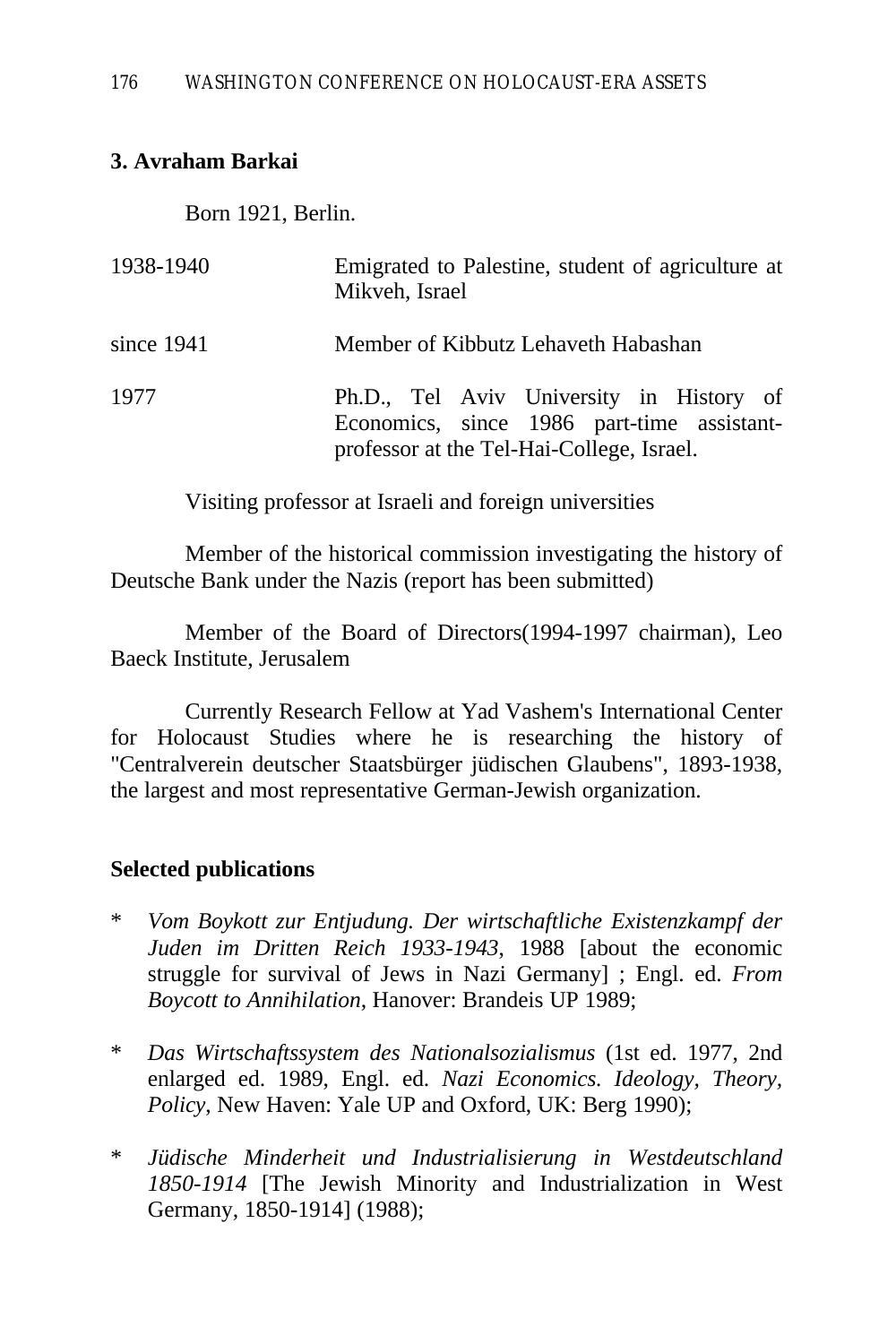- \* With Paul Mendes Flohr, *Deutsch-Jüdische Geschichte in der Neuzeit* [German-Jewish History in the Modern Age, Vol. IV, 1918- 1945] (1997), Engl. edition New York: Columbia UP 1998;
- \* Many essays and conference papers on German Jewish history, the ideology, economics and politics of Nazis, the Holocaust etc.

#### **4. Lorenz Mikoletzky**

Born 12 May 1945, Vienna.

| 1964-1969       | Studied history and classical archaeology at<br>Vienna University                                                   |
|-----------------|---------------------------------------------------------------------------------------------------------------------|
| 1969            | Graduated as Dr. phil., joined Austrian State<br>Archives                                                           |
| 1 February 1991 | Appointed head of General Administrative<br>Archive                                                                 |
| 1 July 1991     | Promoted to <i>Hofrat</i> (Chief Archivist)                                                                         |
| 1 July 1994     | Appointed Director-General of Austrian State<br>Archives and Chairman of Central Archives<br>Office                 |
| 13 January 1993 | Appointed Honorary Professor of Modern<br>Austrian History, Faculty of Letters and<br>Humanities, Vienna University |

*International Activities (inter alia):*

- Member, Executive Committee of the International Council on Archives, for Europe and North America
- Austrian representative in CIBAL (Comité et Centre International d' information sur les sources de l'histoire balkanique et méditerranéenne).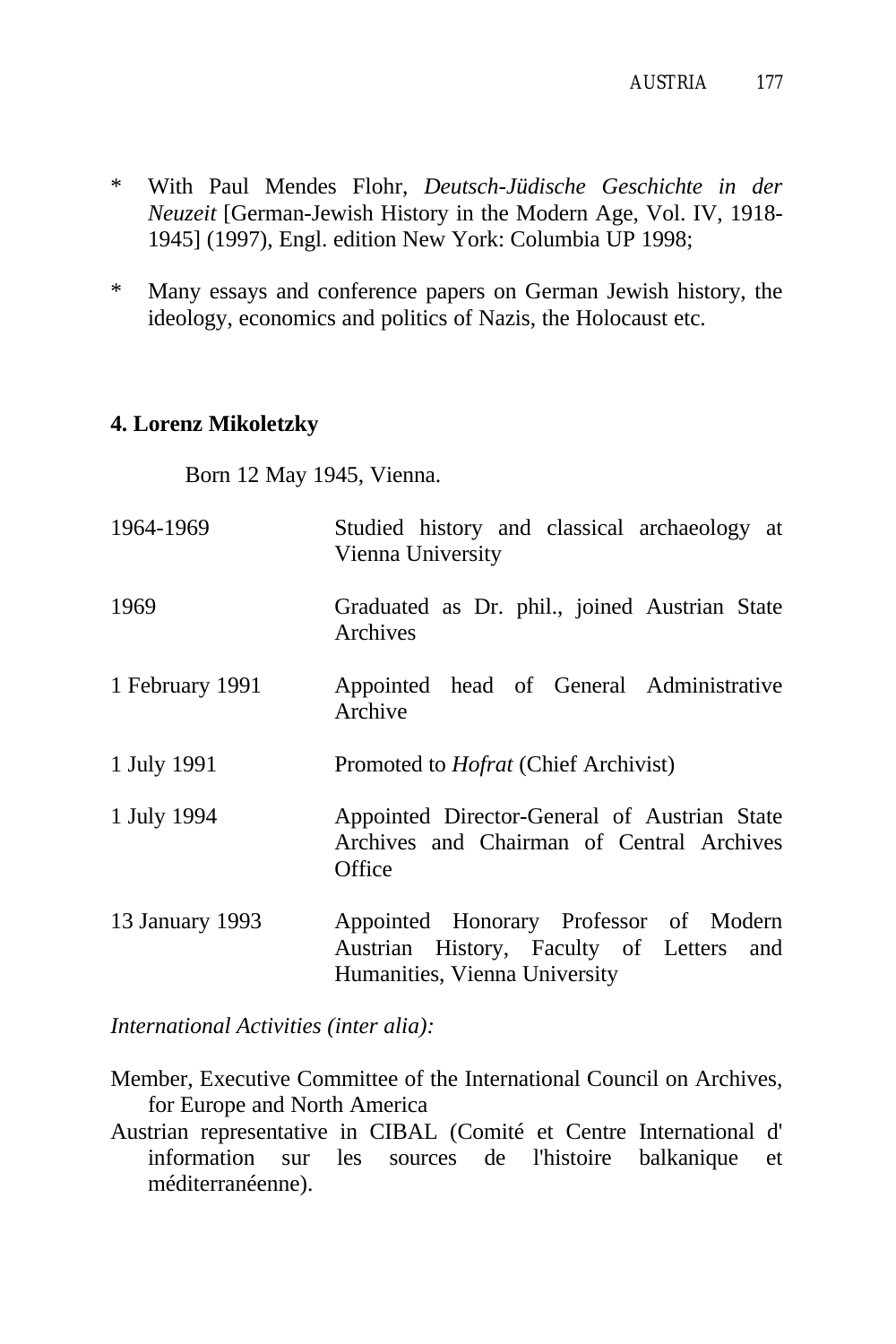*Work in academic commissions and organizations:*

- Honorary member of the Historical Commission of the Grand Duchy of Luxembourg
- Honorary member of the Association of Romanian Archivists
- Executive Vice-President of the Union of Austrian Historians and Historical Associations
- Member of the Board of the Commission for Austrian Modern History Member of the Board of Curators of the Documentation Archive of Austrian Resistance
- Member of the Board of the Austro-Polish Society
- Member of the Letters and Humanities Committee of the Austrian Commission for UNESCO

#### **Selected publications**

- \* "The Independence of Economics and Politics. An Example from the Austro-Russian Alliance during the Napeolonic Wars", in: *The Journal of European History*, 2/2, 1973, pp. 355-362;
- \* "Le recensement des archives des firmes et des entreprises en Autriche: état actuel" [The Present State of the Inventorization of Business Archives in Austria], in: *Bulletin du Comité des Archives d'Entreprises* 3/1980, pp. 21-26;
- \* "Josef Bürckels Dienststelle und die Steiermark 1938/39. Ausgewählte Materialien aus dem Amt des Reichskommissars für die Wiedervereinigung Österreichs mit dem Deutschen Reich" [Josef Bürckel's Office and Styria, 1938-39. Selected Materials from the Office of the Reich Commissioner for the Reunification of Austria with the German Reich] in: *Siedlung, Macht und Wirtschaft* [Settlement, Power and the Economy], 1981, pp. 281-291;
- \* "Bibliographie zum 12. Februar 1934. Eine Auswahl" [Selected Bibliography on 12 February 1934] in: *Erwachsenenbildung in Österreich* [Adult Education in Austria] 4B/1983, pp. 11-13;
- \* "Überblick über das österreichische Archivwesen seit dem Zweiten Weltkrieg" [Survey of Austrian Archival Work since World War II], in: *Archives et Bibliothèques de Belgique*, LV/1-4/1984, pp. 73-83;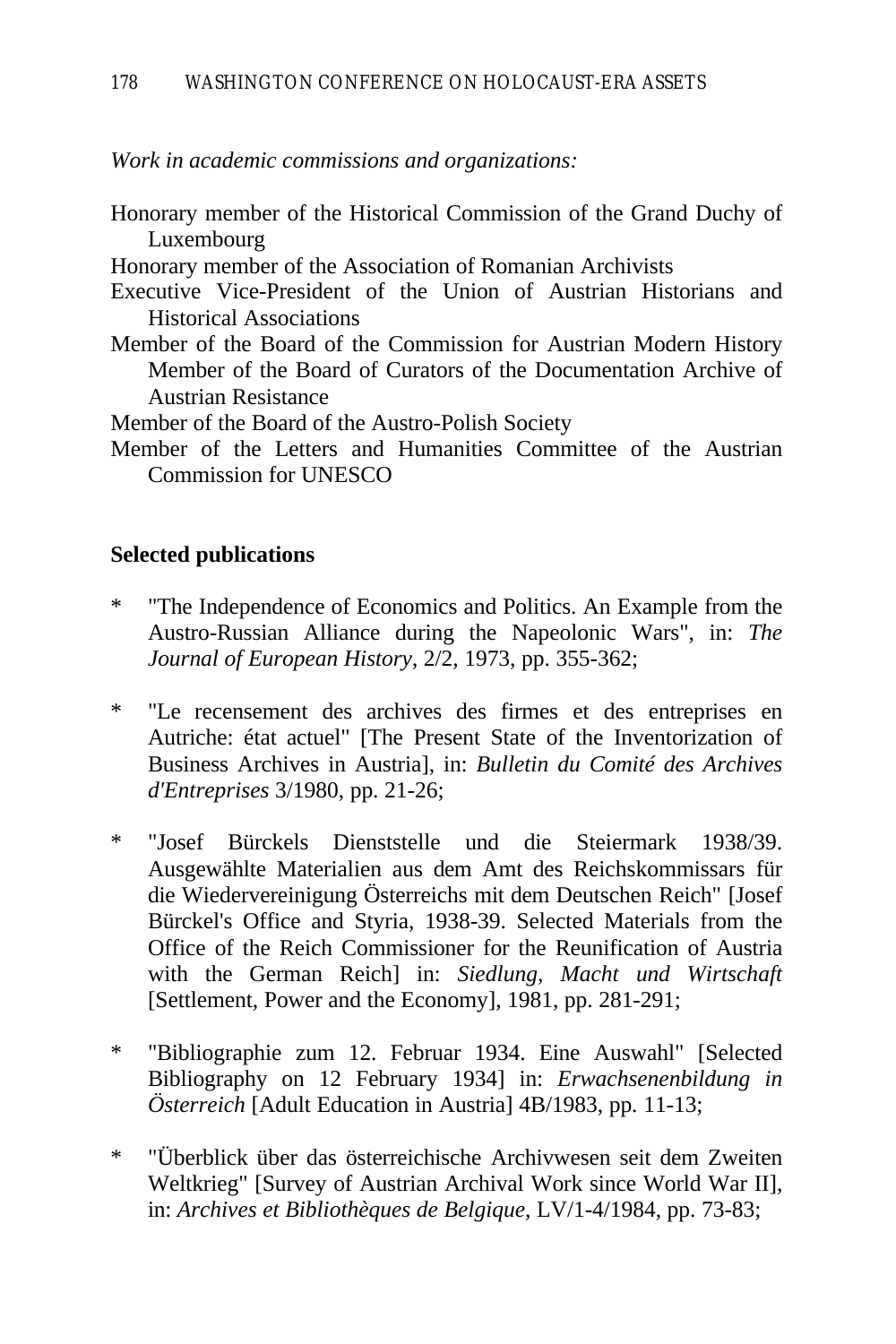- \* "Österreichische Parlaments- und Parteiarchive" [Austrian Parliamentary and Party Archives], in: *Archives et Bibliothèques de Belgique*, LX/3-4/1989, pp. 77-81;
- \* "Das Österreichische Staatsarchiv und das Problem der Massenaktenbewältigung" [The Austrian State Archives and the Problem of Handling Large Quantities of Files], in: *Scrinium* 44/45, 1991, pp. 206-210;
- \* "Austrian Archival Work Yesterday, Today and Tomorrow", in: *Bulgarische Archivzeitschrift* 1-2/1995, pp. 77-87 (in Bulgarian);
- \* "Die österreichischen Archive und Europa Das Österreichische Staatsarchiv" [Austria's Archives and Europe - The Austrian State Archives] in: *Scrinium* 49/1995, pp. 451-455;
- \* *Archives of the Holocaust. An International Collection of Selected Documents*, Vol. 21: *Allgemeines Verwaltungsarchiv, Archiv der Republik* [General Administrative Archive and Archive of the Republic], Vienna, New York and London 1995.

#### **5. Bertrand Perz**

Born 9 February 1958, Linz.

Studied history and for some semesters geology, philosophy and art history at Vienna University. In lieu of military service, served at the Documentation Archive of Austrian Resistance. Doctoral dissertation supervised by Karl Stuhlpfarrer (with Erika Weinzierl as second examiner) at Department of Contemporary History, Vienna University, subject: "Melk Concentration Camp: Expansion of the Armament Industry and Forced Labour by Concentration Camp Prisoners at the Steyr-Daimler-Puch AG Company". Graduated as Dr. phil., 1990.

Since 1981 Contributed to numerous research projects at the Contemporary History Department, University of Vienna, on subjects such as Nazi concentration camps and ghettos, forced labour, the Holocaust, the culture of remembrance and commemorative shrines at concentration camps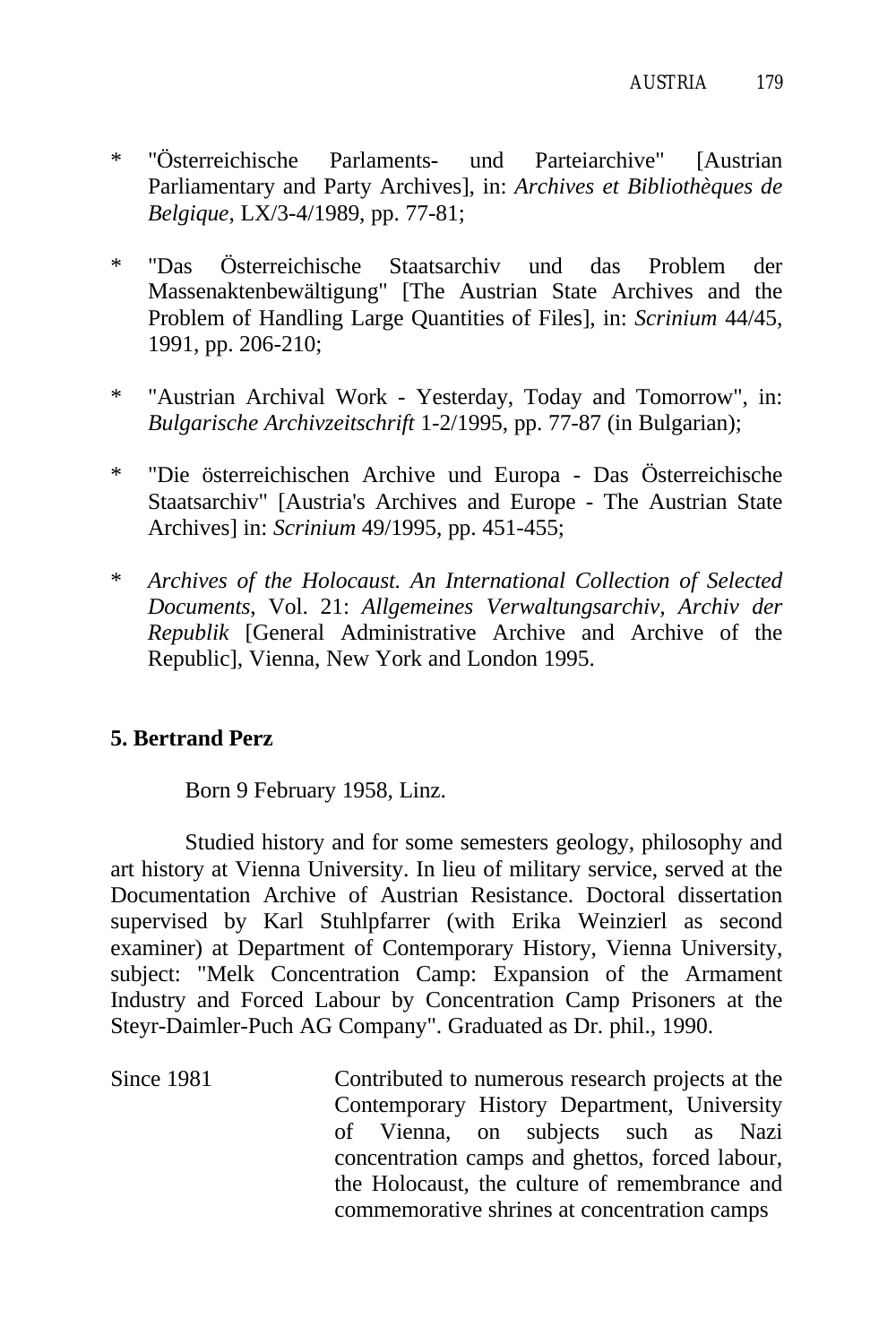| 1982-1987          | Member of the Commission for Research into<br>Resistance and Persecution in Lower Austria in<br>preparation of the publication of the same name                                          |
|--------------------|------------------------------------------------------------------------------------------------------------------------------------------------------------------------------------------|
| 1991-1992          | Expert for the Duisburg Regional Court<br>(Germany) in the criminal trial of former<br>guards of Wiener Neudorf<br>member SS<br>concentration camp                                       |
| since the academic |                                                                                                                                                                                          |
| year 1991-92       | Instructor, Contemporary History Department,<br>Vienna University, conducting classes inter alia<br>on Nazism and its impact on cultural history and<br>the history of technology        |
| 1992               | With Gottfried Fliedl planned and did the<br>historical work for the permanent exhibit on the<br>history of Melk concentration camp opened in<br>Melk on 8 May 1992                      |
| 1993-1995          | Member and coordinator of the international<br>commission of experts appointed by the Federal<br>Education<br>Minister<br>of<br>and Art<br>for<br>the<br>Mauthausen commemorative shrine |
| 1995-1996          | Instructor, Contemporary History Department,<br><b>Innsbruck University</b>                                                                                                              |
| since 1997         | Staff member of the Independent Commission of<br>Experts on Switzerland in World War II (Bergier<br>Commission)                                                                          |
|                    | Forschungsgemeinschaft<br>Secretary of<br>zur<br>Nationalsozialismus<br>Geschichte<br>des<br>(organization of researchers working on the<br>history of Nazism)                           |
| since 1 July 1998  | Holder of a fellowship from the Hamburg<br>Foundation for the Encouragement of Science<br>and Culture to enable him to work on his                                                       |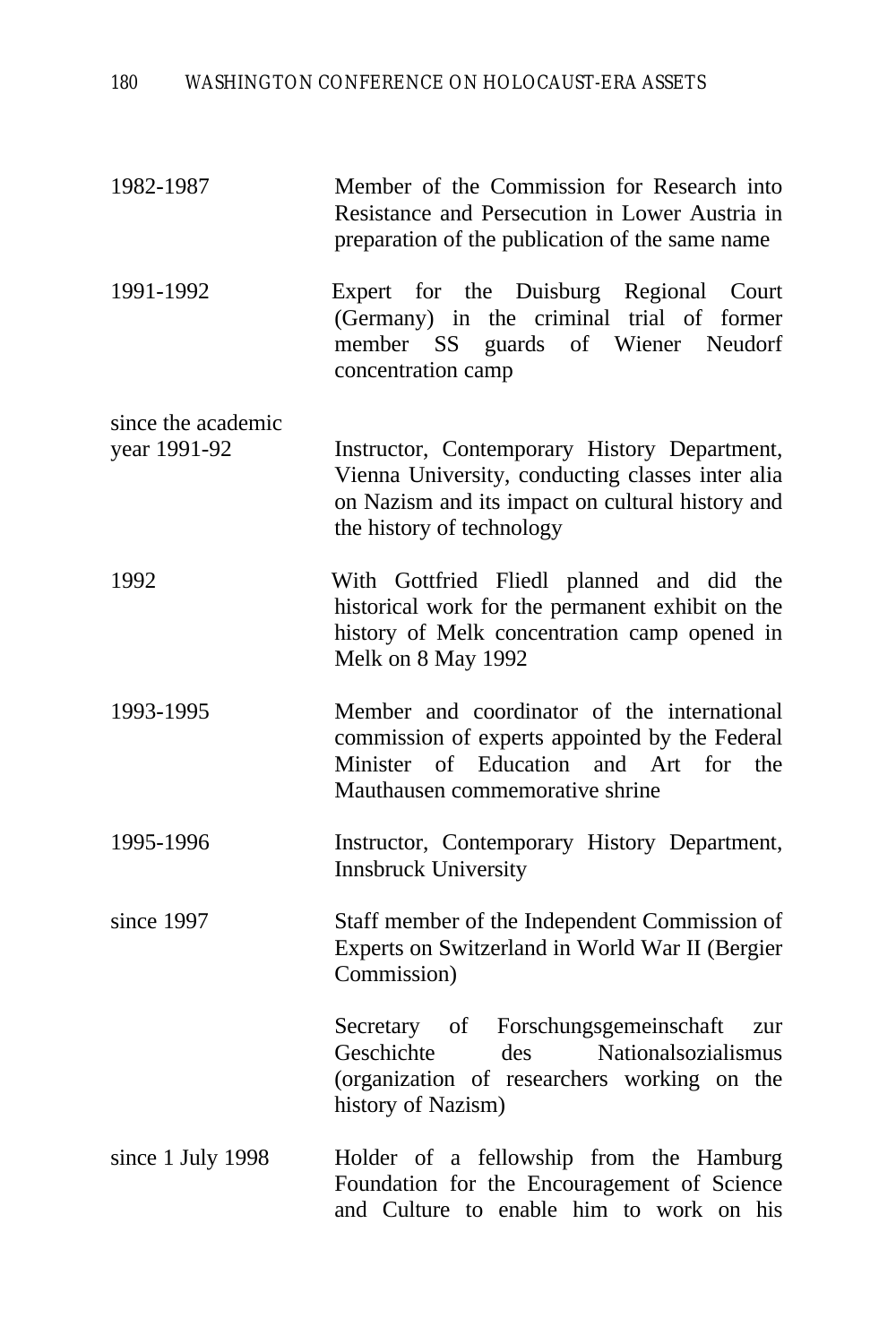habilitation thesis the subject of which will be the department run by Odilo Globocnik as SS and police chief in Lublin (organization and personnel).

#### **Selected publications**

#### *Self-contained*

- \* With Florian Freund, *Das KZ in der Serbenhalle. Zur Kriegsindustrie in Wiener Neustadt* [on a concentration camp connected with war industries in the town of Wiener Neustadt], Vienna 1988;
- \* *Projekt Quarz. Steyr-Daimler-Puch und das Konzentrationslager Melk* [The Quartz Project: Steyr-Daimler-Puch and Melk Concentration Camp], Vienna 1991;
- \* *Konzentrationslager Melk. Begleitbroschüre zur ständigen Ausstellung in der Gedenkstätte des ehemaligen Konzentrationslagers Melk* [Visitor's handbook for the commemorative shrine in Melk] (with a contribution by Gottfried Fliedl), Vienna 1992;
- \* *Il campo di concentramento di Melk. "Commando" di Mauthausen - Impianto sotteraneo "Quarz",* Burolo (TO) 1993 (enlarged Italian version of the Melk brochure).

#### *Essays*

- \* With Hans Safrian, "Wege und Irrwege der Faschismusforschung" [Routes and Wrong Turnings of Research on Fascism], in: *Zeitgeschichte*, 11/12 (1980), pp. 437 ff;
- \* Joint editor with Hans Safrian and Karl Stuhlpfarrer of *Faschismus in Österreich und International* [Austrian and International Fascism]. Yearbook 1980-81 of the Austrian Society for Contemporary History, Vienna 1982;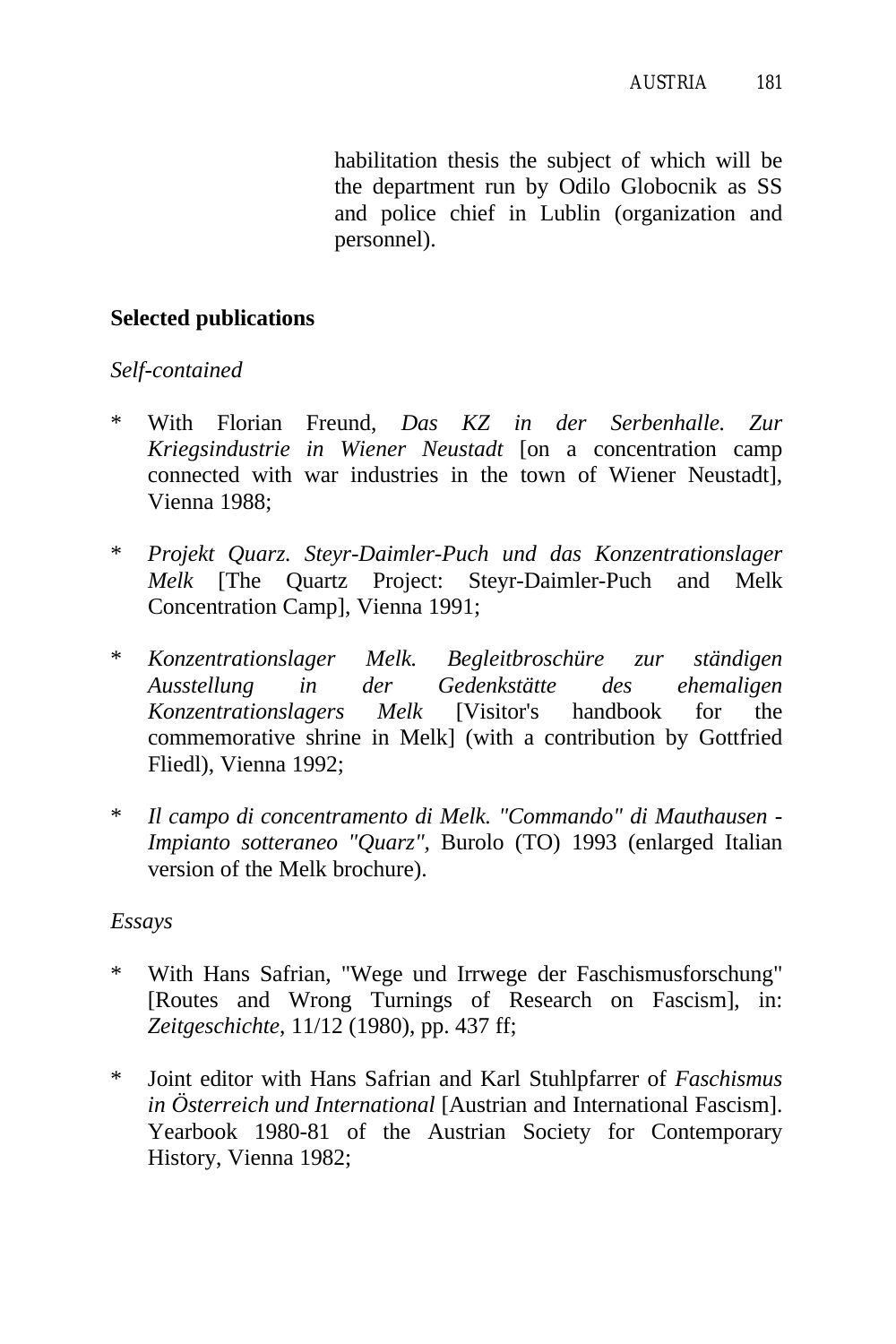- \* With Werner Eichbauer and Florian Freund, Die Außenlager des KZ Mauthausen in Niederösterreich [The Sub-camps of the Mauthausen Concentration Camp in Lower Austria] in: *Widerstand und Verfolgung in Niederösterreich* [Resistance and Persecution in Lower Austria], Vol. 3, pp. 602-631, Vienna 1987;
- \* With Florian Freund, "Industrialisierung durch Zwangsarbeit" [Industrialization through Forced Labour] in: Emmerich Talos, Ernst Hanisch and Wolfgang Neugebauer (ed.), *NS-Herrschaft in Österreich 1938-1945* [Nazi Rule in Austria 1938-1945], pp. 95-114, Vienna 1988;
- \* "Die Errichtung eines Konzentrationslagers in Wiener Neudorf. Zum Zusammenhang von Rüstungsexpansion und Zwangsarbeit von KZ-Häftlingen" [The establishment of a Concentration Camp in Wiener Neudorf: the Connection between Armament Expansion and Forced Labour by Concentration Camp Prisoners], in: Dokumentationsarchiv des Österreichischen Widerstandes (ed.), *Jahrbuch 1988* [Yearbook], pp. 88-116, Vienna 1988;
- \* "Der Todesmarsch von Wiener Neudorf nach Mauthausen. Eine Dokumentation" [The Death March from Wiener Neudorf to Mauthausen: Documents], in: Dokumentationsarchiv des Österreichischen Widerstandes (ed.), *Jahrbuch 1988* [Yearbook], pp. 117-137, Vienna 1988;
- \* "Steyr-Münichholz, ein Konzentrationslager der Steyr-Daimler-Puch AG, Zur Genese der Zwangsarbeit in der Rüstungsindustrie" [Steyr-Münichholz, a Concentration Camp of Steyr-Daimler-Puch AG: Notes on the Genesis of Forced Labour in the Armament Industry], in: Dokumentationsarchiv des österreichischen Widerstandes (ed.), *Jahrbuch 1989*, pp. 57-61, Vienna 1989;
- \* With Florian Freund and Karl Stuhlpfarrer, "Das Getto in Litzmannstadt (Lodz)" [The Ghetto in Litzmannstadt, i.e. Lodz] in: *"Unser einziger Weg ist Arbeit." Das Getto in Lodz 1940-1944* ["Our Only Way Is Work. The Lodz Ghetto, 1940-1944], ed. Jewish Museum, Frankfurt am Main, pp. 17-31, Vienna 1990;
- \* With Florian Freund and Karl Stuhlpfarrer, "Bildergeschichten Geschichtsbilder" [Pictorial Histories, Historical Pictures], in: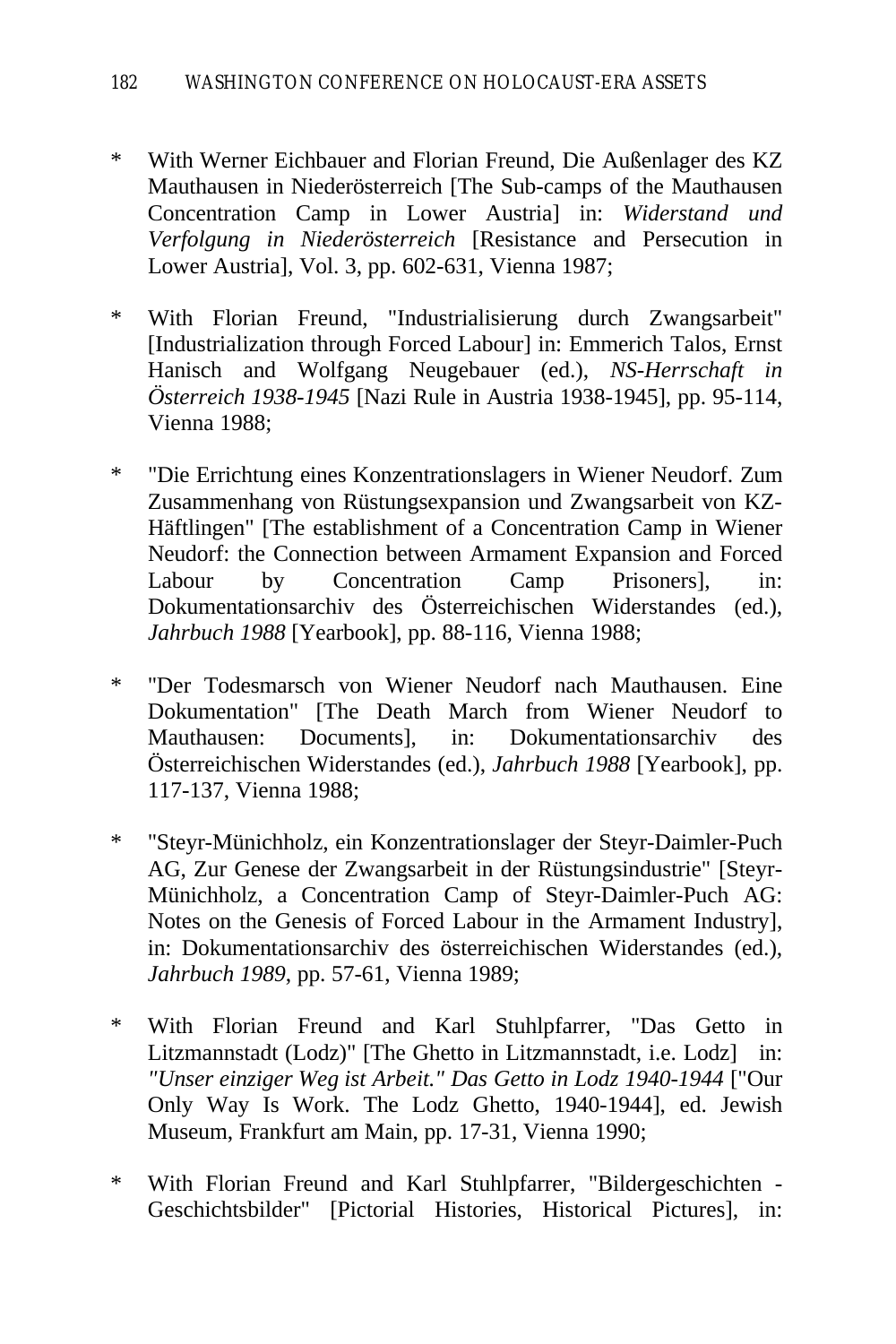*"Unser einziger Weg ist Arbeit". Das Getto in Lodz 1940-1944*, ed. Jewish Museum, Frankfurt am Main, pp. 50-59, Vienna 1990;

- \* With Florian Freund and Karl Stuhlpfarrer, selection of colour slides from the archives of the German ghetto administration in Lodz (including quotes), in: *"Unser einziger Weg ist Arbeit". Das Getto in Lodz 1940-1944*, ed. Jewish Museum, Frankfurt am Main, pp. 50-59, Vienna 1990;
- \* With Florian Freund, "Fremdarbeiter und KZ-Häftlinge in der 'Ostmark'" (Foreign Workers and Concentration Camp Prisoners in Nazi-Occupied Austria), in: Ulrich Herbert (ed.), *Europa und der "Reichseinsatz". Ausländische Zivilarbeiter, Kriegsgefangene und KZ-Häftlinge in Deutschland 1938-1945* [Europe and "Assignment for the Reich": Foreign Civilian Workers, Prisoners of War and Concentration Camp Prisoners in Germany, 1938-1945], pp. 317- 350, Essen 1991;
- \* With Florian Freund and Karl Stuhlpfarrer, "Farbdias aus dem Ghetto Lodz" [Colour Slides from Lodz Ghetto], in: *Zeitgeschichte* 18 (1990/91) No. 9/10, pp. 271-303;
- \* With Gottfried Fliedl, Florian Freund and Eduard Fuchs, "Den Toten zur Ehr - den Lebenden zur Lehr?" [To Honour the Dead and to Teach the Living a Lesson?] in: *Österreichische Zeitschrift für Geschichtswissenschaften* 2 (1991), No. 4;
- \* With Florian Freund and Karl Stuhlpfarrer, "Der Bau des Vernichtungslagers Auschwitz-Birkenau. Die Aktenmappe der Zentralbauleitung Auschwitz 'Vorhaben Kriegsgefangenenlager Auschwitz (Durchführung der Sonderbehandlung)' im Militärhistorischen Archiv Prag" [The Construction of Auschwitz-Birkenau Annihilation Camp: The Files of the Auschwitz Central Construction Management on "Project POW: Camp Auschwitz (Application of Special Treatment)"], in: *Zeitgeschichte* 20 (1993), No. 5/6, pp. 187-214);
- \* "Rüstungsindustrie in Wiener Neustadt 1938-1945" [Armament Industries in Wiener Neustadt, 1938-1945], in: Sylvia Hahn and Karl Flanner (ed.), *"Die Wienerische Neustadt", Handwerk, Handel und*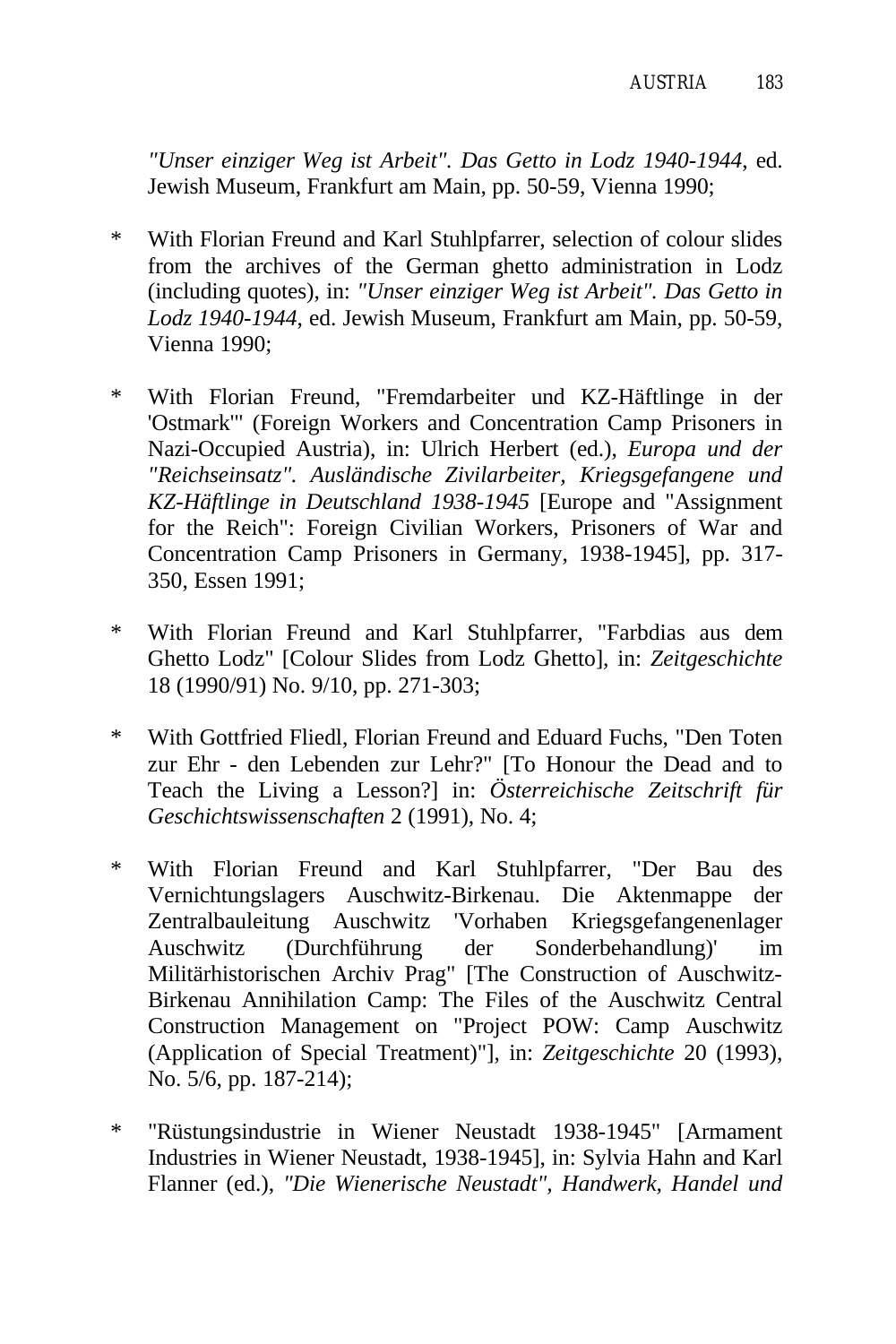*Militär in der Steinfeldstadt* [Crafts, Trade and the Military in Wiener Neustadt], pp. 47-90, Wien, Cologne and Weimar 1994;

- \* "Perspektiven der österreichischen Forschung zu Zwangsarbeit und Arbeitsmigration im Nationalsozialismus" [Perspectives of Austrian Research on Forced Labour and Worker Migration under Nazism], in: *Österreichischer Zeitgeschichtetag Innsbruck 1993* [Proceedings of the 1993 Congress of Austrian Contemporary Historians], ed. Ingrid Böhler and Rolf Steininger, p. 209-215, Innsbruck and Vienna 1995;
- \* "Das Konzentrationslager Mauthausen in der historischen Forschung" [Mauthausen Concentration Camp as Reflected in Historical Research], in: *Nouvelles recherches sur l'univers concentrationnaire et d'extermination nazi. Revue d'Allemagne et des pays de langue allemande*, vol. 27, No. 2 - April/June 1995, pp. 265- 274;
- \* "'Auf Wunsch des Führers ...'. Der Bau von Luftschutzstollen in Linz durch Häftlinge des Konzentrationslagers Linz II" ["It is the Führer's Wish" The Building of Air-Raid Dugouts by Prisoners rom Concentration Camp Linz II], in: *Zeitgeschichte*, 22nd Year, September/October 1995, No. 9/10, pp. 342-346;
- \* "Politisches Management im Wirtschaftskonzern. Georg Meindl und die Rolle des Staatskonzerns Steyr-Daimler-Puch bei der Verwirklichung der NS-Wirtschaftsziele in Österreich" [Political Management in a Business Concern: Georg Meindl and the Role of the State-Owned Steyr-Daimler-Puch Company in the Implementation of Nazi Economic Objectives in Austria], in: Hermann Kaienburg (ed.), *Konzentrationslager und deutsche Wirtschaft 1939-1945* [Concentration Camps and the German Economy, 1939-1945], pp. 95-112, Opladen 1996;
- \* "Das Ghetto in Lodz und die Errichtung des Vernichtungslagers Chelmno-Kulmhof" [The Ghetto in Lodz and the Construction of Chelmno-Kulmhof Annihilation Camp], in: *Österreichischer Zeitgeschichtetag Linz 1995, Österreich - 50 Jahre Zweite Republik* [Proceedings of the 1995 Congress of Austrian Contemporary Historians in Celebration of the Fiftieth Anniversary of the Second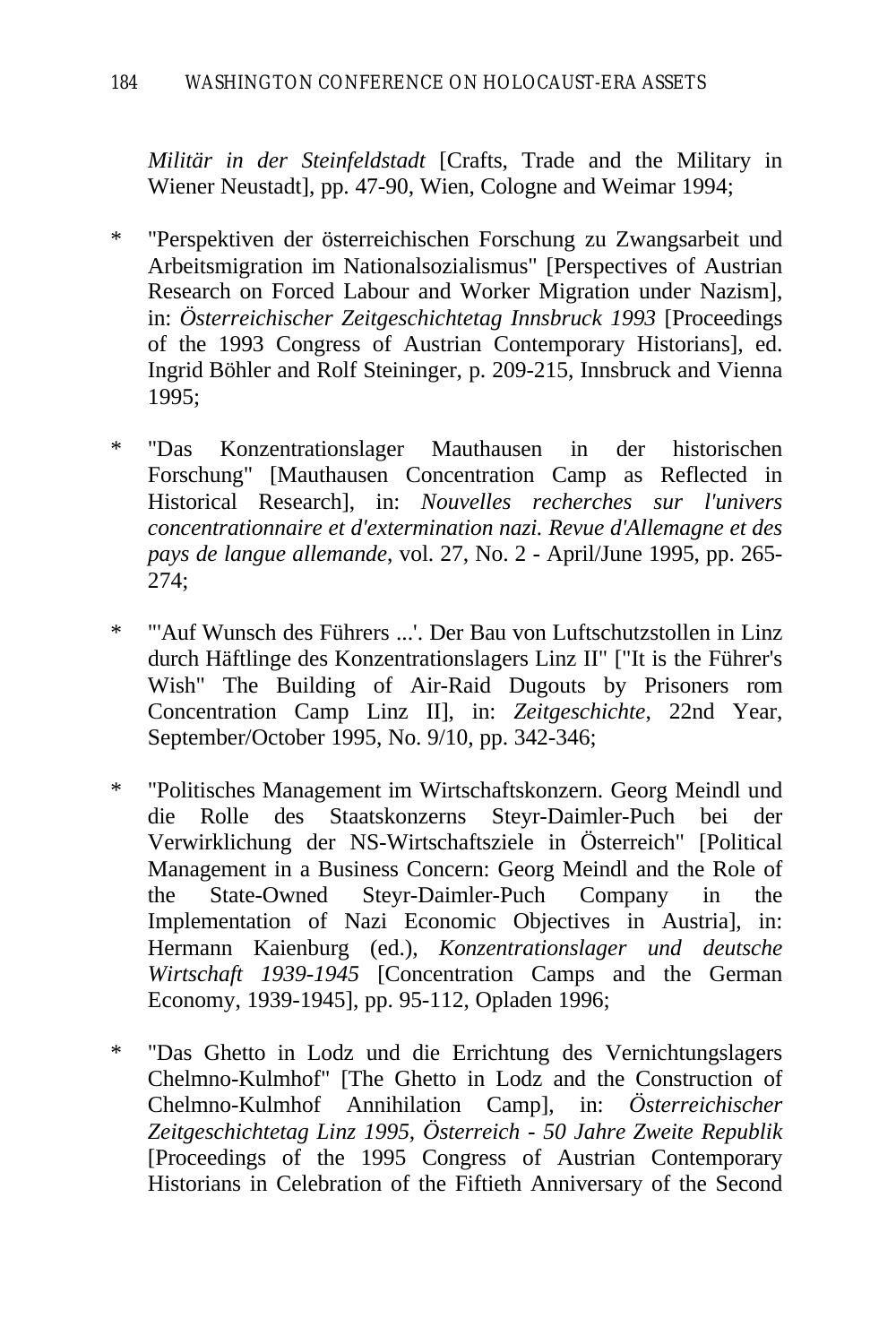Republic], Rudolf G. Ardelt und Christian Gerbel (ed.), pp. 220-224, Innsbruck 1996;

- \* As member of the historical staff, co-authored the report of the Swiss Commission on gold transactions in World War II (*Bericht der Unabhängigen Expertenkommission: Schweiz - Zweiter Weltkrieg: Goldtransaktionen im Zweiten Weltkrieg: Kommentierte statistische Übersicht. Ein Beitrag zur Goldkonferenz in London, 2.-4. Dezember 1997*), Berne 1997;
- \* "Der Arbeitseinsatz im KZ Mauthausen" [Work Assignments in Mauthausen Concentration Camp], in: *Die nationalsozialistischen Konzentrationslager - Entwicklung und Struktur* [The Nazi Concentration Camps - Development and Structure], Ulrich Herbert, Karin Orth and Christoph Dieckmann (ed.), pp. 533-557, Göttingen 1998;
- \* (In the press): "'Selbst die Sonne schien damals ganz anders ...'. Die Entstehung der KZ-Gedenkstätte Mauthausen 1945-1970" ["Even the Sun Shone Quite Differently Then..." The Genesis of the Camp Shrine in Mauthausen], in: *Steinernes Bewußtsein. Die öffentliche Repräsentation staatlicher und nationaler Identität Österreichs in seinen Denkmälern* [Remembrance in Stone: The Public Representation of Austria's Statehood and National Identity in Her Monuments], Vol. 2, Heidemarie Uhl (ed.), Vienna, Cologne and Weimar (to be published spring 1999).

#### **6. Roman Sandgruber**

Born 20 February 1947, Rohrbach, Upper Austria

| 1965-1971 | Studied history, German literature<br>and                                                |
|-----------|------------------------------------------------------------------------------------------|
|           | economics at Vienna University                                                           |
| 1972-1988 | Assistant, Department for Social and Economic                                            |
|           | History, University of Vienna (under Professors                                          |
|           | Alfred Hoffmann and Michael Mitterauer)                                                  |
| 1982      | Habilitation as lecturer $(Dozent)$ in Economic<br>and Social History, Vienna University |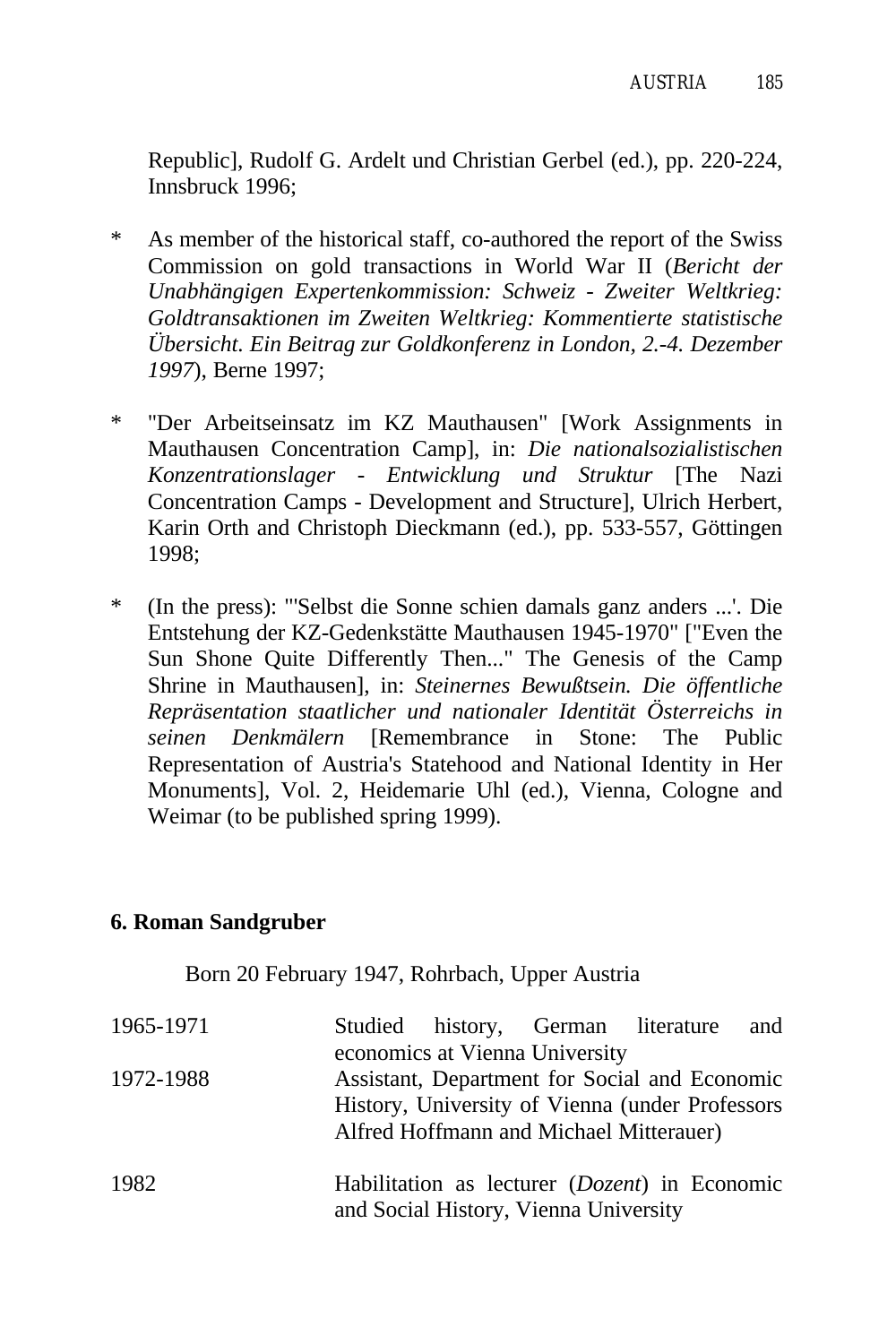| since 1982   | Full Professor and Head of the Department of<br>Economic and Social History, Linz University                                                                                                                                                                                                                                       |
|--------------|------------------------------------------------------------------------------------------------------------------------------------------------------------------------------------------------------------------------------------------------------------------------------------------------------------------------------------|
| since $1995$ | Corresponding Member of the Austrian<br>Academy of Science                                                                                                                                                                                                                                                                         |
| since $1996$ | Chairman of the Senate of Linz University                                                                                                                                                                                                                                                                                          |
| 1998         | Academic Director of the Upper Austrian<br>Regional Exhibition 1998, "Land of Hammers -<br>Iron Ore Land" and Chairman of the Academic<br>Advisory Committee of the "Iron Road" regional<br>association in Upper Austria<br>Chairman, Economic History Section, Union of<br><b>Austrian Historians and Historical Associations</b> |

Prof. Sandgruber has published a comprehensive account of the economic history of Austria from the Middle Ages to the present (*Ökonomie und Politik. Wirtschaftsgeschichte Österreichs vom Mittelalter bis zur Gegenwart*, Vienna 1995) in the ten-volume series *Österreichische Geschichte*. In this book, he deals *inter alia* with the question of confiscations of property, forced labour, restitution and various forms of compensation. He has also done research on the history of Austrian farming, the iron industry in the Alps, historical statistics, demand patterns in the age of industrialization, the history of everyday life, the changing environment and general Austrian economic and social history in the 20th century. He has published seven monographs and about 150 articles in academic journals and collections of essays (see below). He is a regular contributor to a number of daily papers and magazines.

In addition to numerous smaller awards, he has been honoured with the Sandoz Prize for distinguished research achievements (1987), the Karl von Vogelsang Prize from the Austrian government (1988) and the Economic Research Award of the state government of Upper Austria (1990).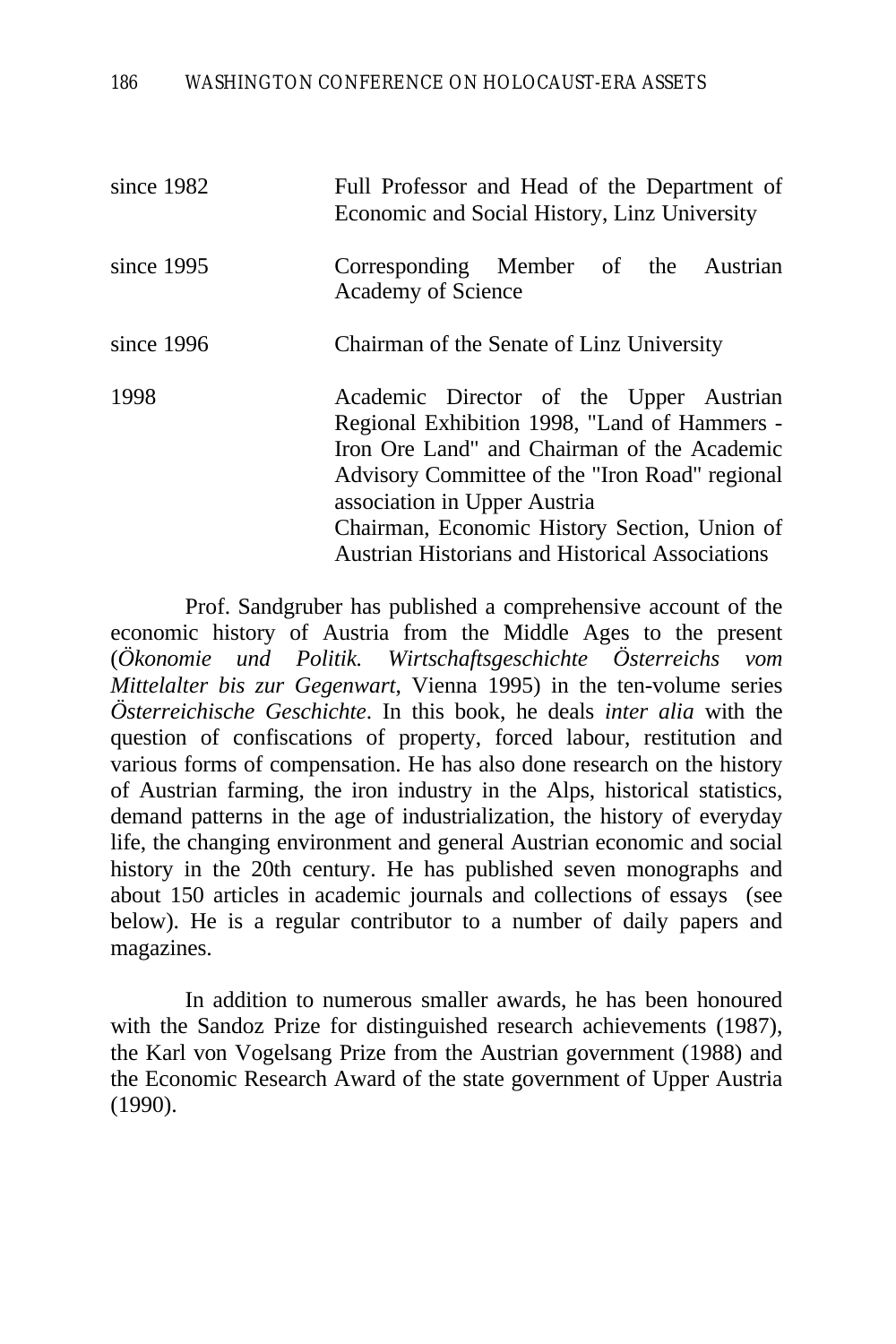#### **Selected publications**

#### *Self-contained*

\* *Ökonomie und Politik, Österreichische Wirtschaftsgeschichte vom Mittelalter bis zur Gegenwart* (Vol, 10 of *Österreichische Geschichte*, a series of publications on Austrian history ed. by Herwig Wolfram), Vienna 1995 (see above);

#### *Essays*

- \* "Rollenverständnis in Bauern-, Heimarbeiter- und Industriearbeiterfamilien Österreichs im 18., 19. und 20. Jahrhundert" [Role Perception in Peasant, Homeworker and Industrial Worker Families in Austria in the 18th, 19th and 20th Centuries] in: Peter Borscheid and Hans J. Treuteberg (ed.), *Ehe, Liebe, Tod* [Marriage, Love and Death], pp. 135-149, Munich 1983;
- \* "Die Postsparkassensparer. Sozialstruktur und Alltagsleben im Lichte von Bankkunden" [The Postal Savings Bank Savers: Social Structure and Everyday Life in the Light of Bank Customers], in: Roland Löffler and Michael Wagner (ed.), *Stillstand ist Rückschritt. Der erste Postsparkassen-Gouverneur 1910* [Standstill Means Retrogression: The First Governor of the Postal Savings Bank, 1910], pp. 43-67, Vienna 1986;
- \* "Von der Ersten zur Dritten Republik. Stationen eines erstaunlichen Weges durch das 20. Jahrhundert" [From the First to the Third Republic: Stages of an Amazing Progress through the 20th Century], in: *Standort Österreich. Über Kultur, Wirtschaft und Politik im Wandel* [Location Austria: Culture, Economy and Politics in a Period of Change], ed. Gerd Bacher, Karl Schwarzenberg and Josef Taus, pp. 287-316, Graz 1990;
- \* "The Industrial Tradition in Lower Austria", in: John Komlos (ed.) *Economic Development in the Habsburg Monarchy and in the Successor States*, pp. 303-316, New York 1990;
- \* "Le cooperative in Austria: sviluppo storico e struttura attuale" [Cooperatives in Austria: History and Present Structure], in: *Cooperazione di credito. Rivista trimestale di cultura cooperativa*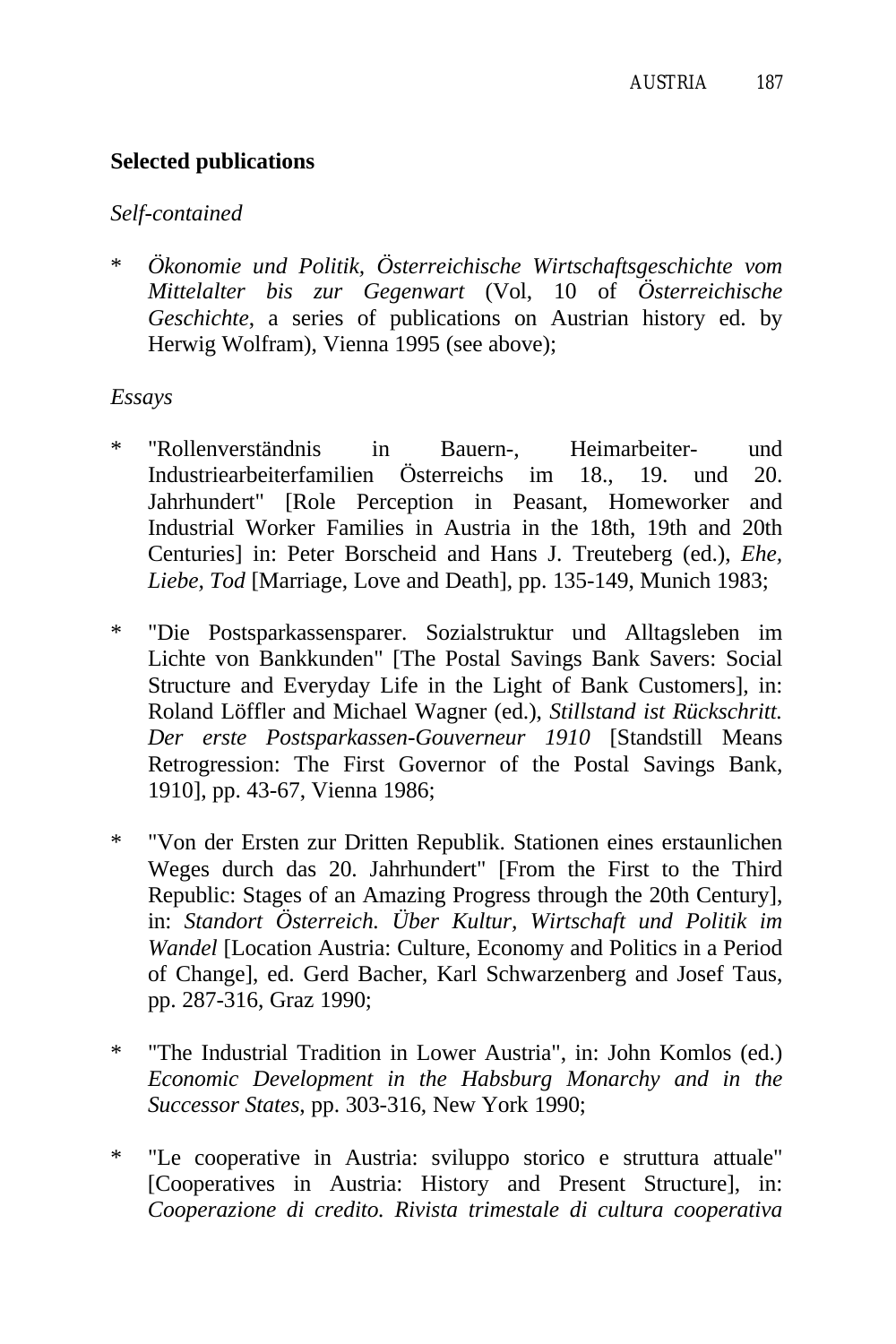[Italian journal of the Cooperative Movement], No. 126, 41st Year, pp. 413-422, 1989;

- \* "Österreich 1650-1850" [Austria 1650-1850], in: *Handbuch der europäischen Wirtschafts- und Sozialgeschichte* [Handbook of European Economic and Social History], Vol. 4, ed. by Ilja Mieck, pp. 619-687, Stuttgart 1993;
- \* With Vera Mühlpeck and Hannelore Woitek, "The Consumer Price Index from 1800 to 1914. A Calculation in Retrospective for Vienna and the Contemporary Territory of Austria", reprinted in: Herbert Matis (ed.), *The Economic Development of Austria since 1870*, pp. 199-229, Cambridge 1994;
- \* "Der 'lange Schatten' der österreichischen Wirtschaftspolitik" [The "Long Shadow" of Austrian Economic Policy], in: *Information zur politischen Bildung* [Political Education Information Sheet] 1996, No. 11, pp. 43-56.
- \* "Spiegel von Wirtschaftsrechnungen und Lebenserinnerungen" [Reflecting Mirror: Economic Accounts and Biographical Reminiscences], in: *Wiener Wege der Sozialgeschichte. Themen - Perspektiven - Vermittlungen. Michael Mitterauer zum 60. Geburtstag* [Festschrift to celebrate the 60th birthday of Prof, Michael Mitterauer], pp. 299-334, Vienna 1997.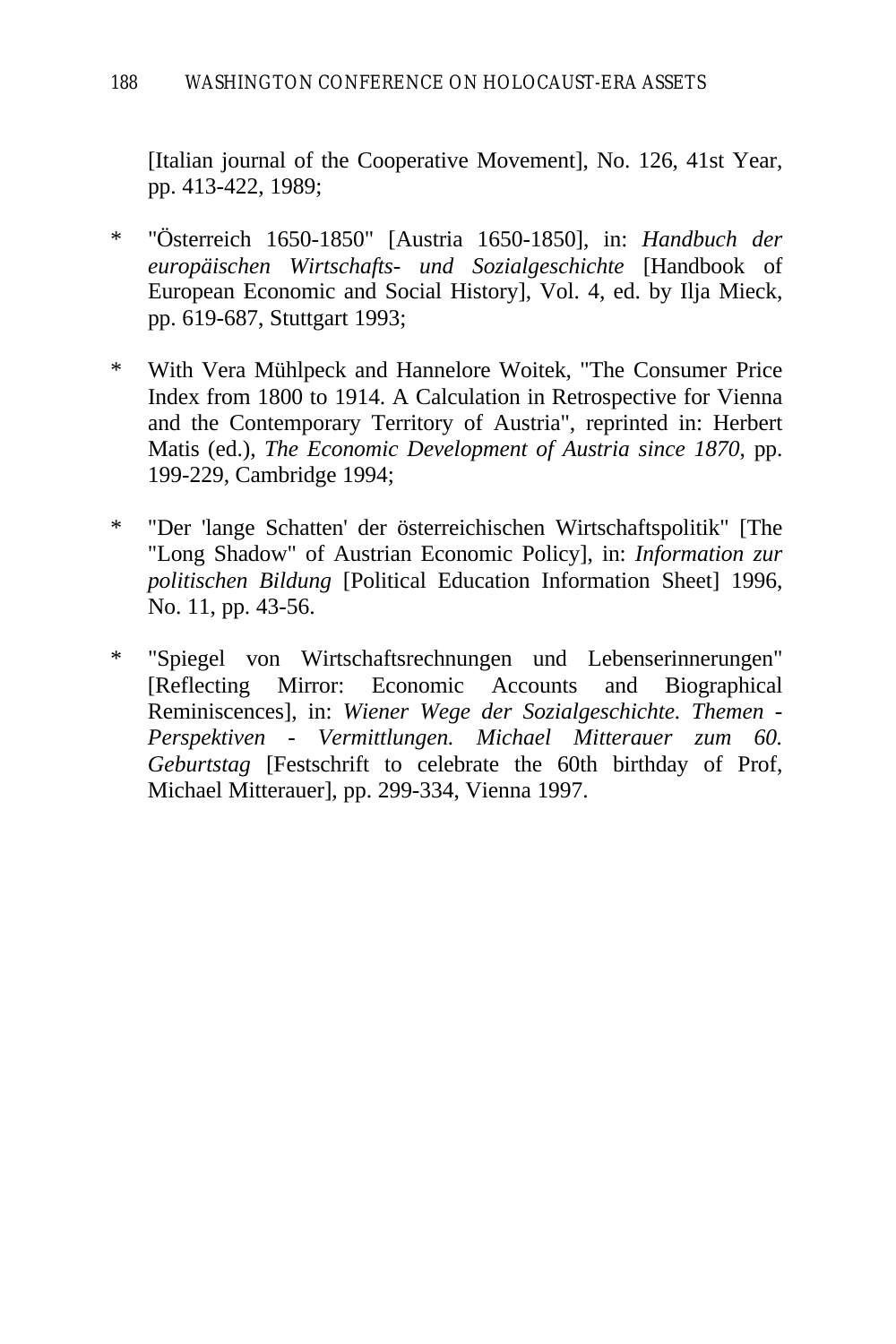# **Gold Transactions Carried out by the Oesterreichische Nationalbank during Austria's Occupation (1938-1945), and the History of the so-called Salzburg Gold**

Summary of the preliminary report of Fritz Weber (English translation of the German original)

On Austria's *Anschluss* to Nazi Germany, the Oesterreichische Nationalbank (OeNB) de facto lost its independence immediately; de iure its independence was taken away a few days later on March 17, 1938, through a decree which stipulated that the OeNB was to be liquidated and put under the Reichsbank's control. Another decree, dated April 23, 1938, declared the OeNB's right to issue banknotes null and void. All the OeNB's gold and foreign currency holdings – which at the time of the *Anschluss* exceeded the Reichsbank's holdings – became Reichsbank property. Moreover, the German Foreign Exchange Act, which as of March 23, 1938, superseded the Austrian regulations hitherto applicable, made it compulsory for all private holdings of gold bars to be registered with the Reichsbank. This obligation was subsequently extended to include gold coins through a decree dated July 16, 1938.

The body which purchased the gold assets delivered to the OeNB between March 17 and April 25, 1938, was *technically* still the OeNB under liquidation; as is evident from the OeNB's records, these assets were at a later stage credited to the OeNB's liquidation account by the Reichsbank. The assets in question had not been sold under duress; much rather it was the premium on the German gold price that was offered in Vienna which had spurred those deals (which also explains why there were gold coins among the assets bought).

Beyond those gold purchases, there is no evidence in the OeNB's archives of any other transactions with gold during the period 1938 to 1945 (with the sole exception of the Reichsbank's gold transports to the Balkans via Vienna − for this mission, gold shipped by train from Berlin was temporarily stored at the *Reichsbankhauptstelle*, or Vienna branch of the Reichsbank, before being transported onward by plane).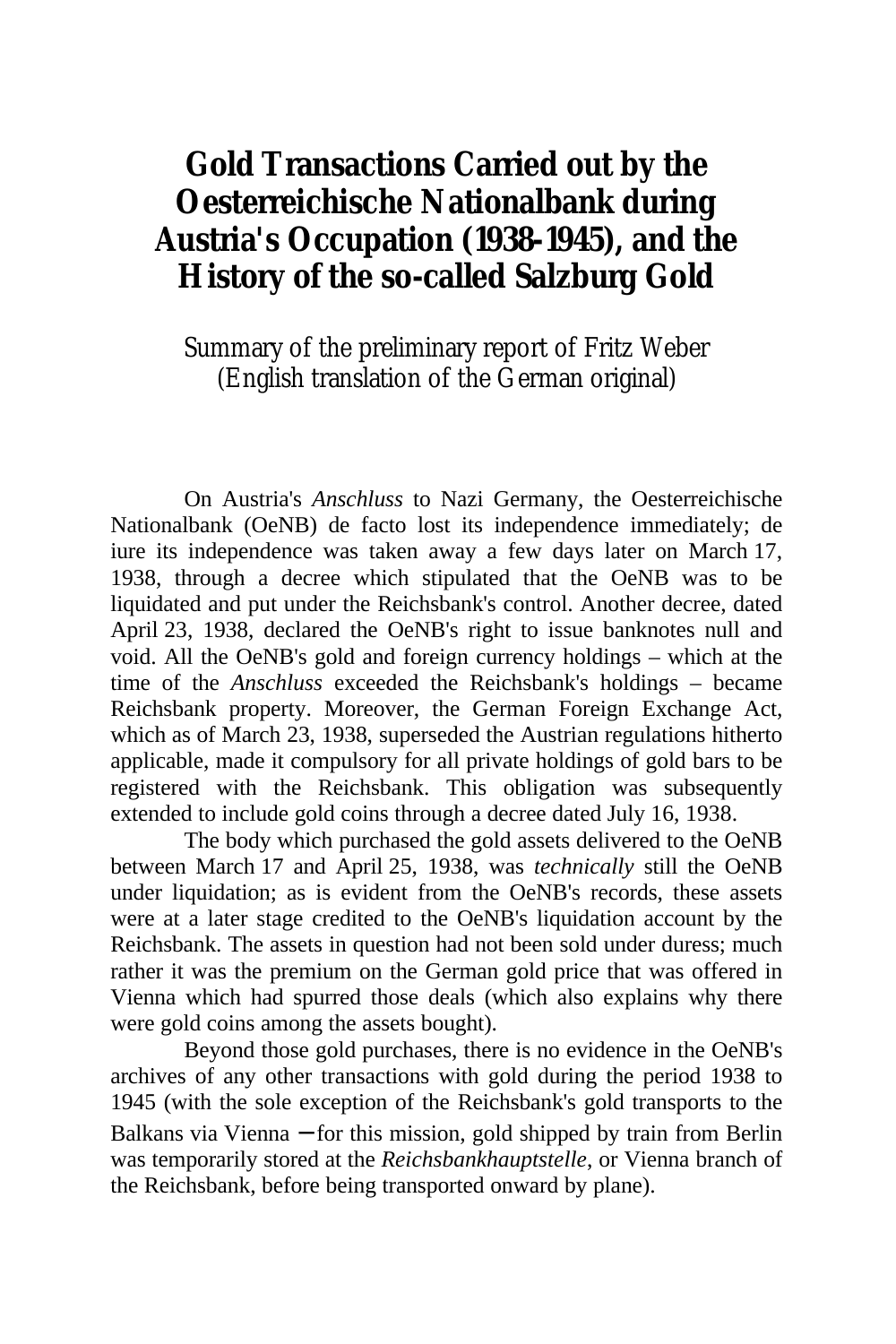#### 190 WASHINGTON CONFERENCE ON HOLOCAUST-ERA ASSETS

This evidence shows that the OeNB did not profit from the gold transactions carried out under the Nazi regime. Likewise the OeNB did not benefit illegally from the so-called Salzburg gold that was detected on Austrian territory in May and June 1945 and subsequently transferred to the OeNB by the U.S. occupation forces in 1947, because these gold assets were entered in the books as a down-payment for amounts that would in any case have been restituted to Austria by the Tripartite Commission.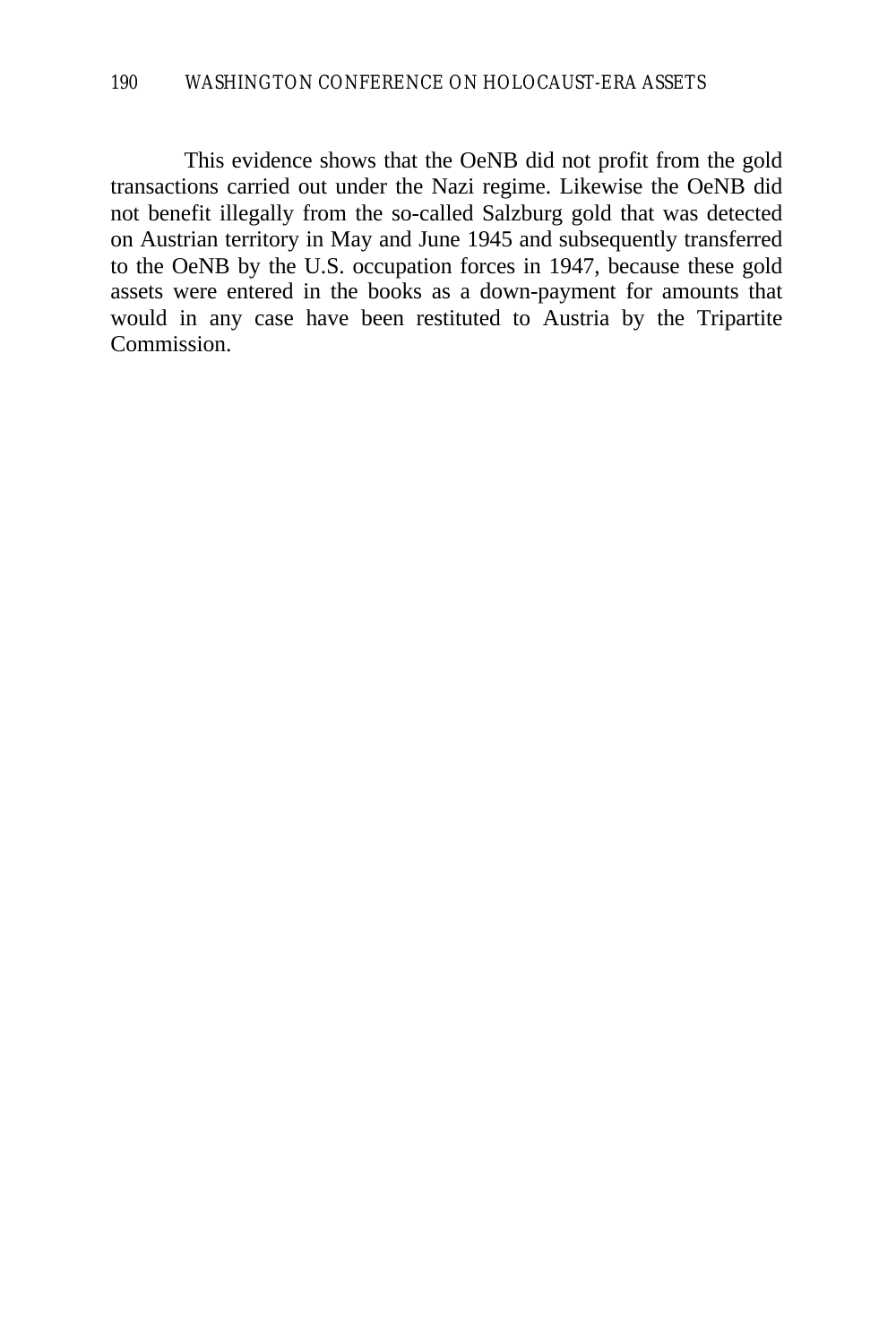# **BELARUS**

## Delegation Statement

The problems viewed at the conference are of great importance for the mankind. The cooperation and mutual understanding of nations depend greatly on how fairly these problems are going to be resolved.

Immediately after the London Conference Belarus came back to the problem of Nazi gold: documents in national archives, as well as in those of Germany and Russia were thoroughly studied.

This research resulted in the collection of documents "Nazi Gold from Belarus" published in September, 1998, which had included 46 documents containing data on gold, silver and other jewelry confiscated by the Nazis from the population of Belarus and sent to the Reich.

Out of the book's 410 pages, 185 pages are devoted to the documented lists of persons whose jewelry had been confiscated by the Nazis. They are Belarusians and Jews, Russians and Poles, Ukrainians and Tartars, and people of other nationalities. It's worth noting that the research included documents and materials dealing mainly with the central part of Belarus (during the Nazi occupation it formed the General Region of Byelorussia incorporated into the Ostland Reichkommissariat) which accounts for a quarter of today's territory of the country. The remaining part of the Belarusian territory was under the authority of the military occupation administration of the Center Army Group Rear and the General Regions of Bialostok and Lithuania. Therefore, the real number of citizens whose jewelry was confiscated by the Nazis is much larger.

Work on this collection of documents leads to the conclusion that citizens of Belarus have their full right to demand that their country be included into the group of states which will be compensated for the assets confiscated from them. We do hope that our research will be taken into account when deciding finally the fate of Nazi gold.

The second very important question viewed at this conference deals with the Nazi-confiscated works of art, property and documents of national archives and museums. This problem is very acute for Belarus, too, because it was among the most Nazi-stricken countries in Europe.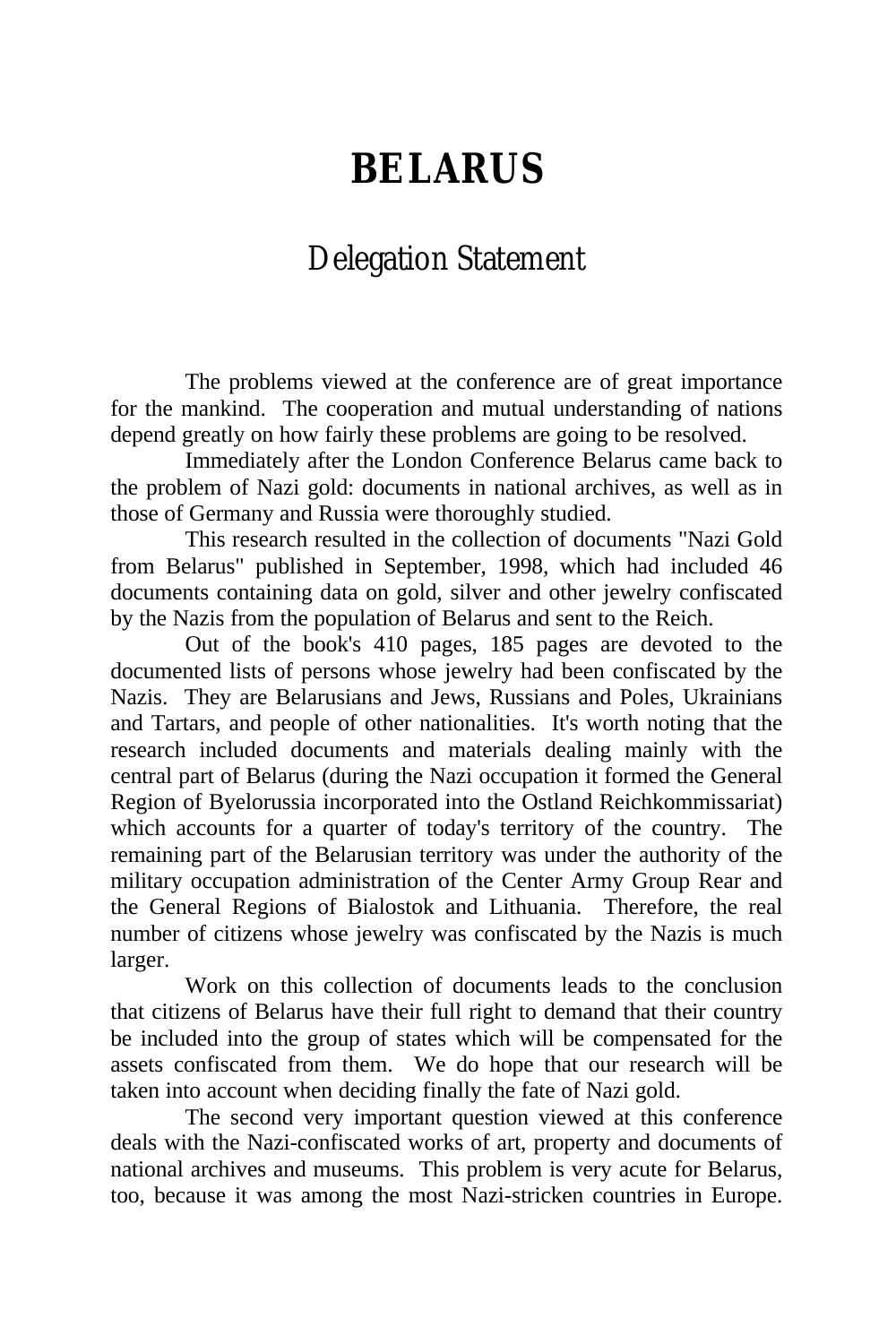During the W.W.II a great number of the works of art, property of national museums, documents and publications of national archives and libraries were taken away from the country, the rest was completely or partially destroyed. Similar to Germany of the 30s where the Nazis burned books of Goethe, Schiller, Heine, they destroyed national masterpieces in Belarus of the 40s. Who and how will compensate these irretrievable losses?

The damage (far from being complete) inflicted only by the taking away to Germany of more than 11 thousand museum exhibits amounted to 163 mln. pre-war roubles or nearly the same value in US dollars. Only a part of them were returned back to Belarus.

There are documents on that score from German, Russian and Belarusian archives.

In 1997, Belarus hosted the UNESCO-sponsored Conference on the Restitution of Cultural Values which considered the legal, scientific and moral aspects of this problem. What is the Belarusian vision of its solution? We believe that the cultural values, in case of their misappropriation during or after the W.W.II, must be returned to their countries of origin or their private owners.

Further, we consider it necessary:

- to carry out the systematization of international legal acts on restitution and returning of cultural values to the countries of their origin and set up common international standards;
- to bring national legislations in conformity with international standards;
- to continue work on creating national databases of lost cultural values. With that end in view it is necessary in all countries to create favorable conditions for the experts to study migration of cultural values;
- to organize the exchange of information on this problem, through the Internet included.

When studying and solving this problem another question arises – what is to be done with the cultural values of arguable origin. In our opinion, such works of art, archive funds, book collections can and must be commonly researched, published, exhibited or deposited. Their description, publication, displaying are to some extent their return to their native land.

We believe in the future of inter-governmental and inter-regional projects aimed at returning the cultural values.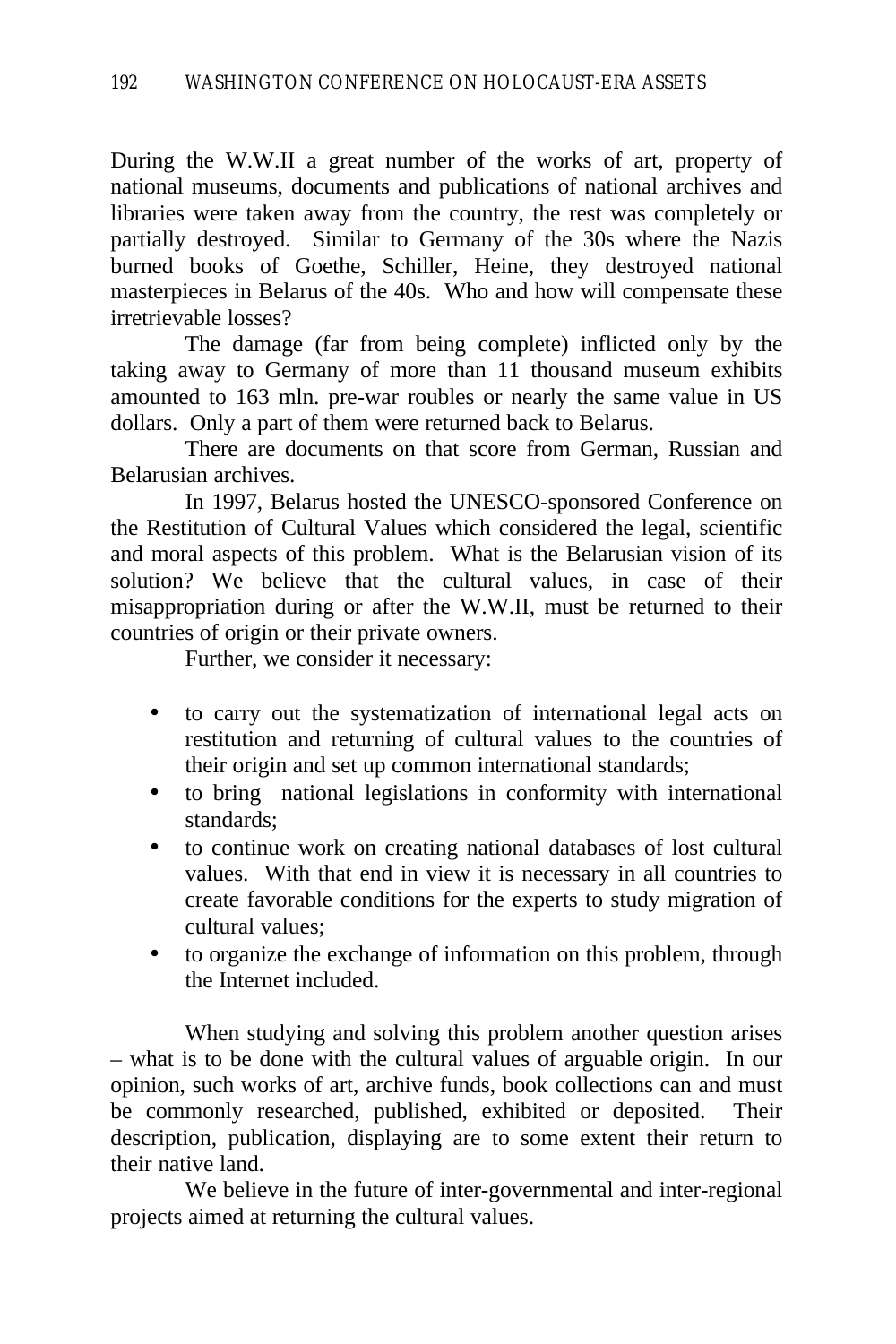And one more: whatever good recommendations we may accept the above problems will not be resolved without a free access to the archive information. Belarus has made a certain step in this direction. In accordance with national legislation, the wartime documents kept in state archives are now accessible to all researchers except those dealing with personal privacy. On the eve of the Washington Conference the annotated reference book "The Documents on the History of the Great Patriotic War in the State Archives of the Republic of Belarus" was out of print. All the documents of that period have been declassified and opened to public.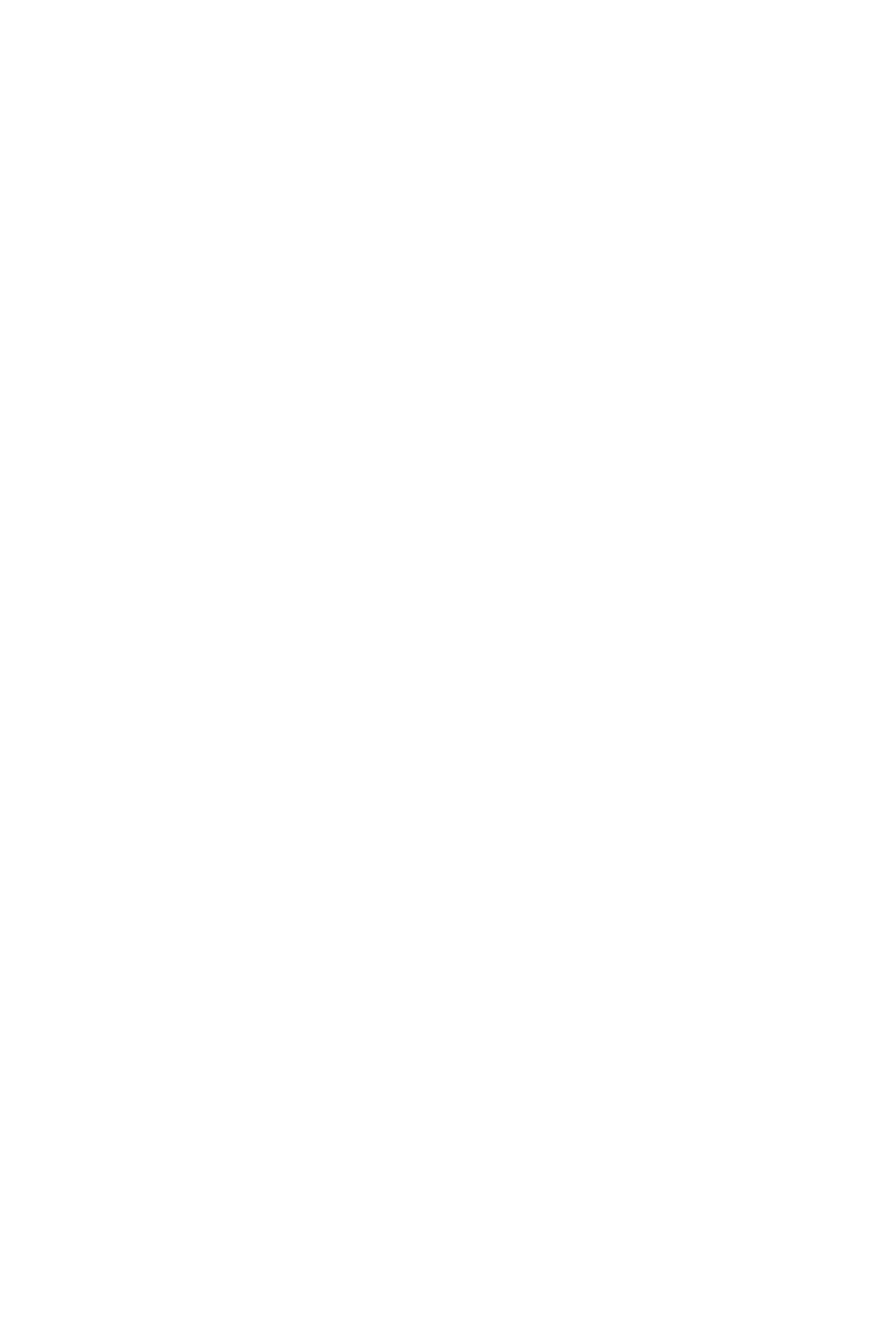# **How Much Did 800,000 Murdered Belarusian Jews Cost?**

### By

# Leonid Levin

#### PRESIDENT, BELARUSIAN ASSOCIATION OF JEWISH ORGANIZATIONS AND COMMUNITIES

#### A STATEMENT REGARDING THE BOOK, "NAZI GOLD FROM

First of all, I don't separate the tragedy of Belarusian Jews during the wartime from the tragedy of all Belarusian people.

Let me stop on the Jewish issue.

Taking into account the available documents.

Victims.

**Politics** 

**Documents** 

The Nazi goal was to capture the "living space" through human

death.

Jews, Gypsies, Slavs were in first lines.

Annihilation of Jews took place immediately after the capture of a town or village. It's easier to kill all together.

For this matter - ghetto.

Thus,

There were more than 200 ghettos on the territory of Belarus.

Nearly 800,000 Jews were murdered.

The year 1946.

The Conference on Nazi gold fate.

The international conference. 42 countries participating. 11 international organizations.

The issue is Nazi gold.

The list of 15 European countries which could claim to get Nazi gold was made.

Today.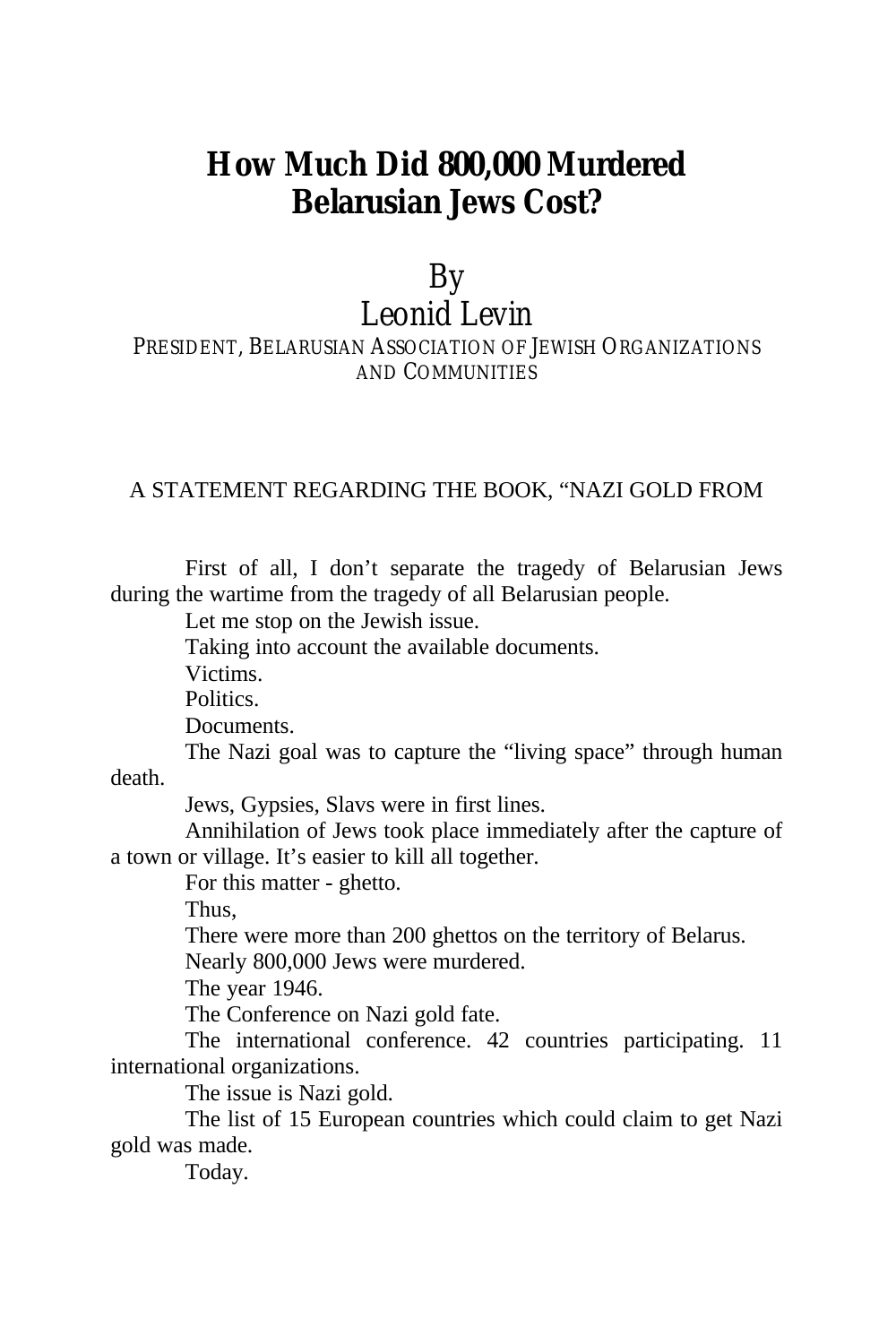All those who are entitled to solve this problem represent a new civilized world.

From today's viewpoint.

The fact that Belarus, Ukraine and Russia have not been included into the List looks like a mockery.

There is a formal reason:

Stalin refused from Nazi gold.

All that is in the past.

Europe became Europe.

The Soviet Union exists no more.

There is no Stalin.

An amazing book has been published in Belarus.

"Nazi Gold from Belarus."

The book is based on documents.

46 official Nazi orders, instructions, protocols of interrogations.

The second part of the book.

Lists of those whose jewels were confiscated.

But there are no Jews in the List.

They couldn't be there.

The Jews were annihilated all together.

All at once.

Their documents were taken away.

Their jewels, personal belongings, gold, silver, crockery, their lives were seized.

This "contribution" was packed in casks, boxes.

Out of 46 documents published in the book only a few do not deal with the Jewish issue.

All other documents:

- to put Jews into ghettos,
- to seize gold,
- to seize jewels,
- to seize clothes.
- to seize even metal beds.
- execution, execution, execution,
- evidences.

#### Official data:

January, 1947. The Belarusian Soviet Socialist Republic's Memorandum on the Peace Treaty with Germany.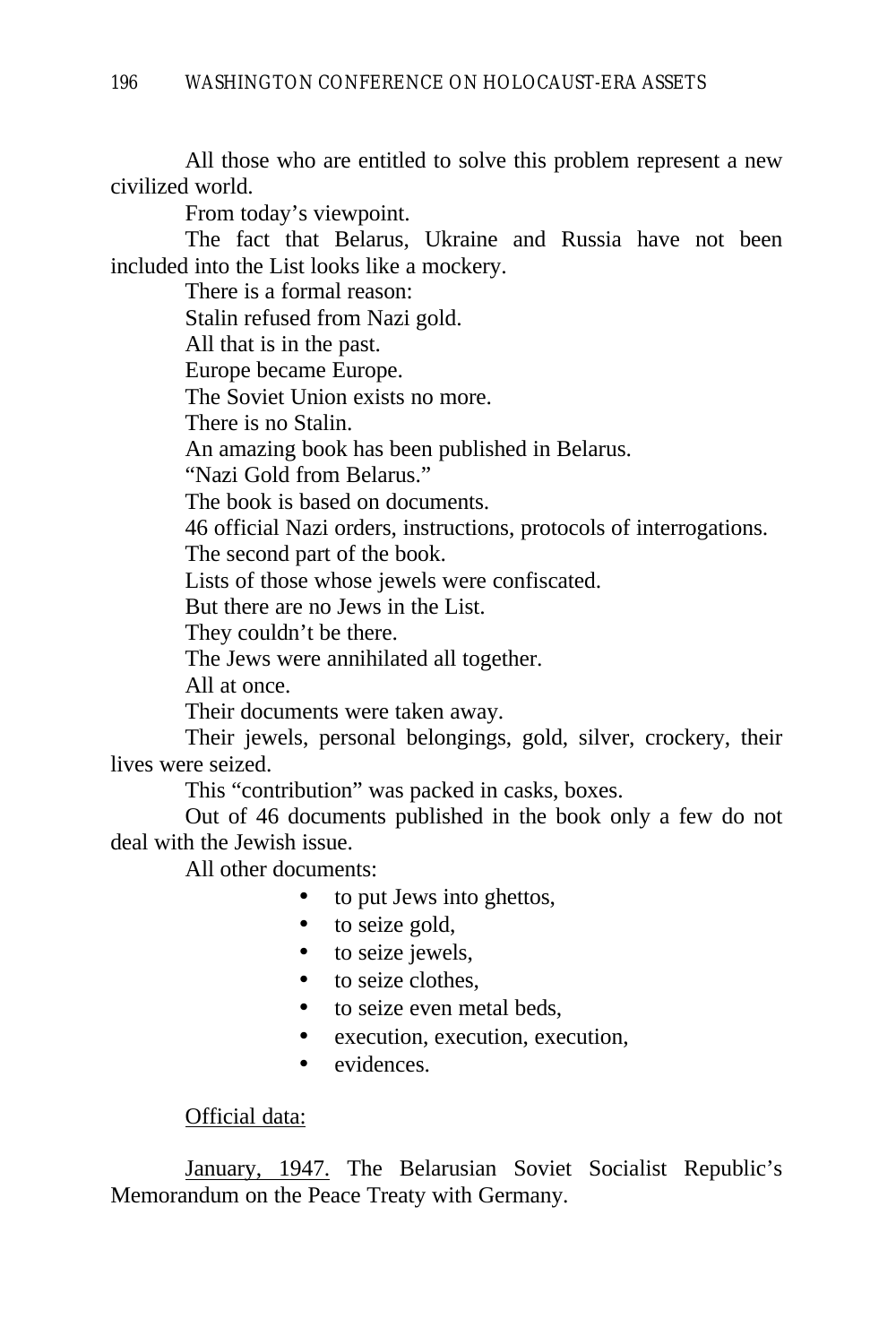Direct damage for the Republic - \$ 15 bln.

Personal damage for citizens - \$ 4,720 mln.

For the Jews this "damage" was their death 1/3 of the sum mentioned above.

Special Account No 34 in the Minsk German Credit Bank for money of the Jews and for their death.

The center of all looted - Riga.

The final destination point - Berlin.

1942. From: Glubokoye, Gebitskommissar Peterson.

To: Riga, Ostland Reichskommiissar Lose:

- valuables seized from Jews: 3,610 gold Rubles and 3,069 kg of gold, 20 gold Czar Rubles - 0.026 kg, 210 gold Dollars - 0,351 kg and a box of 4,267 gold items of various kinds. the box is marked "Fish".

1941. Borisov.

Burgmeister Stankevich's report. List of items seized from Jews and handed by Vasilyev and Meleshkevich.

1942. In the village of Glubokoye seized from Jews for Account No 34:

> June 4, 1942 - DM 169,909.77. July 6, 1942 - DM 115,247.11.

December, 1942. Grodno. "I turn in gold, valuables, money, discovered in the ghetto. The

February, 1943. Grodno. "The list is enclosed - total DM 7,717.65." Report of the Chief of the Gendarmery Office.

April, 1943. Grodno.

After the execution, DM 4,874.12 were turned in from six gendarmery posts and DM 7,424.58 more in April.

thousands of victims changed into Deutsche marks.

May, 1943. Vertilishki. The last Jews were annihilated. Total DM 808,32 received.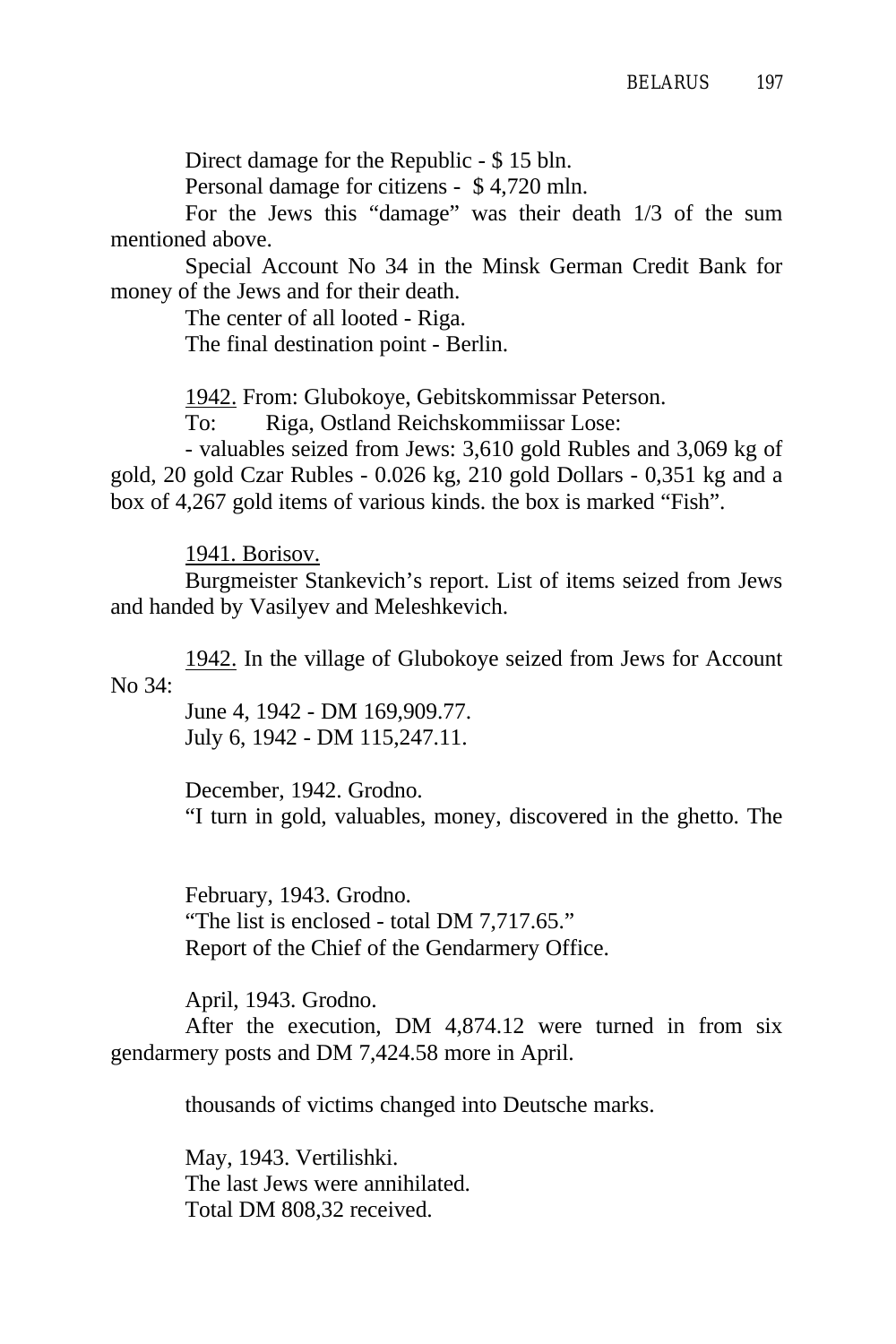January, 1946. A trial in Minsk.

Defendant Skakun: "I counted 2,000 gold and silver items." Witness Yanshtob: On July 12, 1941, the German occupation authorities informed us that all Jewish citizens aged 15 to 60 are to gather in the synagogue. There all their documents were taken away and they were ordered to come here in the afternoon and bring various valuables, such as gold, silver, foreign currency. When everybody came the Nazis lead them out across the River Viliya and shot them dead by 7-8 p.m.

Facts, only facts.

There are plenty of them.

And what was going on in the biggest ghetto on the territory of Belarus - the Minsk Ghetto.

May, 1943. Minsk. The chief of the city prison reports to the General Kommissar of Belarus.

"In April, 1943, former German dentist Ernest Tischauer and his wife Elsa Tischauer testified that all German and Russian Jews had undergone an operation of pulling or breaking out their gold teeth and crowns. It took place 1-2 hours before the appropriate actions." Since April 13, 1943, 516 German and Russian Jews were killed with Hauptscharfurher Ruber in attendance who took the gold. It was determined that 50 percent of the Jews had gold teeth, bridges or fillings.

Here are only a few examples.

And how many of them in all ghettos, in entire Belarus.

An approximate calculation shows that the Jews of Belarus alone were robbed of several hundred kilograms of gold, hundreds of kilograms of silver, jewels of various kinds.

I am not mentioning the losses of the entire peaceful population of Belarus.

Ladies and Gentlemen,

The time has come.

The world has changed.

Each was held responsible for the crimes he had committed.

The history puts everything in its place.

Today the Belarusian Jewish community amounts to nearly 100 thousand people.

Today more than 10 million people live in Belarus.

All of us hope for a fair solution of this problem.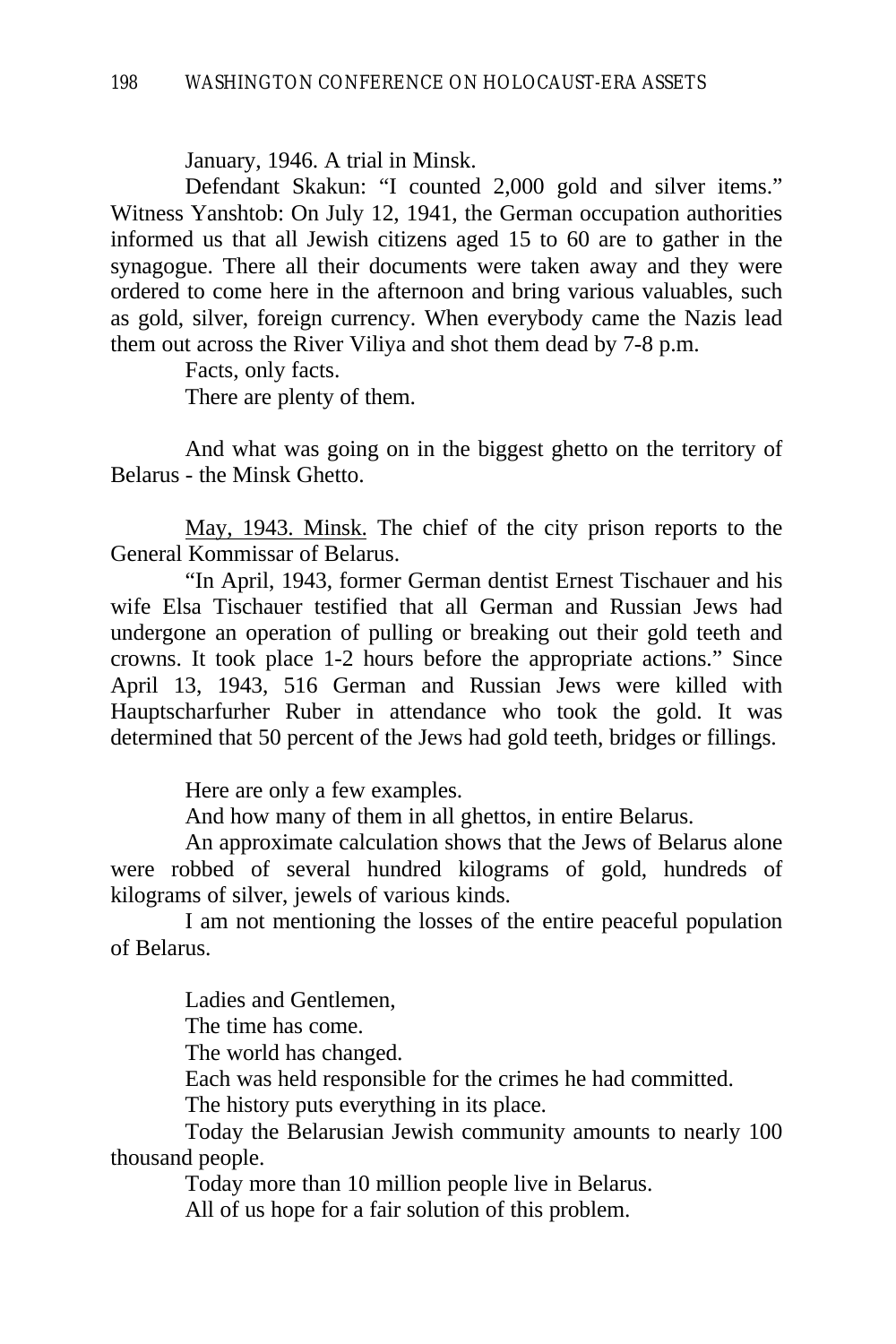It is not Stalin's signature at the Potsdam Conference that is before us.

It is the world that changed.

It is thousands of graves of those killed.

It is your high and just solution.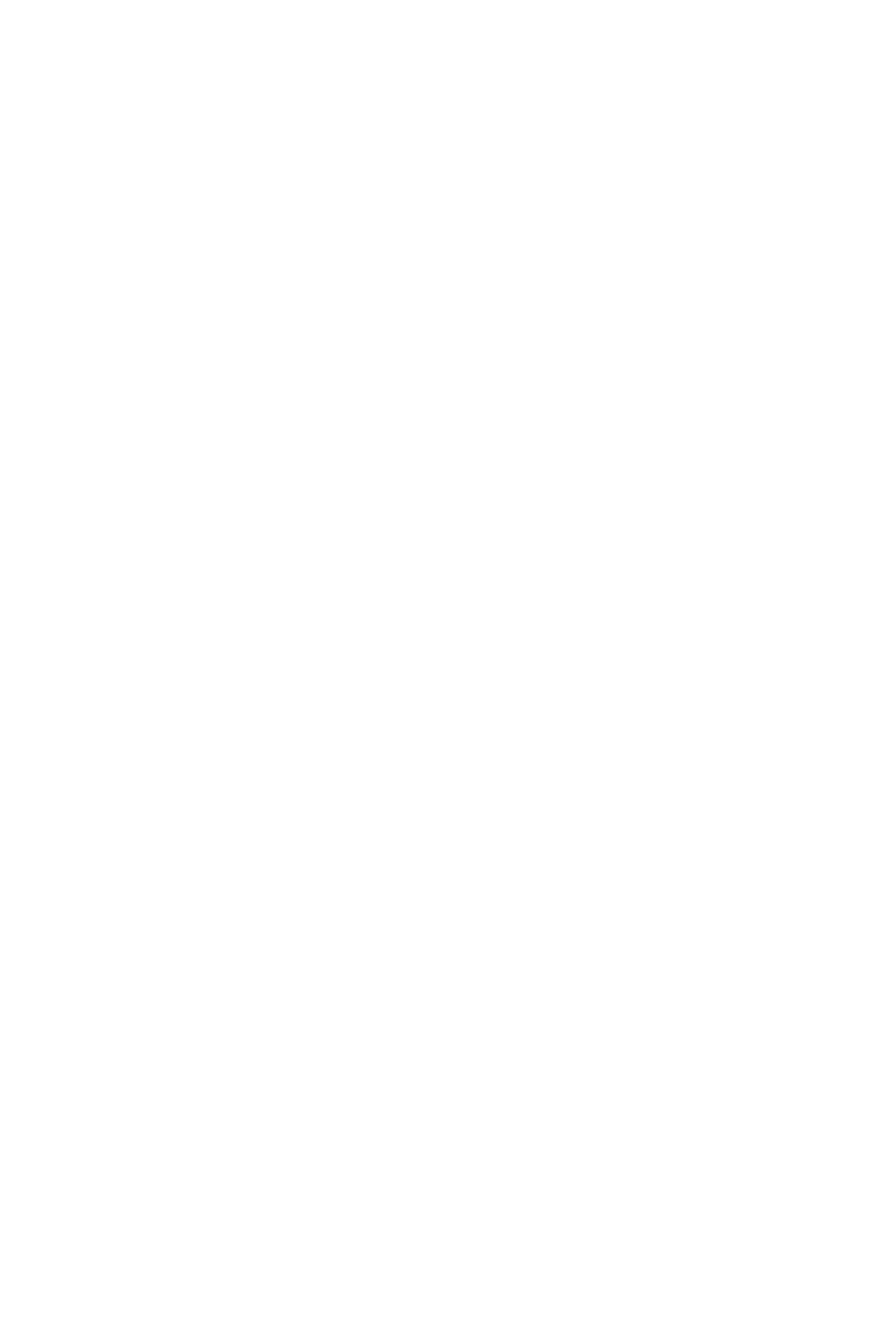### **Letter to the Conference Chairman**

**HE Judge Abner J. Mikva, Chairman Washington Conference on Holocaust-Era Assets**

> December 1, 1998 Washington, D.C.

Dear Sir,

The delegation of the Republic of Belarus would like to reiterate its appeal to include our country into the list of claimant states, rightfully seeking positive solution of their claims for Holocaust-Era Assets.

The looted Nazi gold should return to its rightful owners, people of Belarus, which suffered through all the tragedy of Holocaust, among them.

Numerous archival records are available now to support these claims.

#### **Vladimir Adamushko**

Head of the Delegation, Deputy Chairman, Belarus State Committee on Archives

**Valyantsin Gerasimau**

Chairman, Mutual Understanding and Reconciliation Fund

**Leonid Levin**

President, Belarusian Association of Jewish Organizations and Communities

**Olga Nekhai**

President, Belarusian Association of Former Nazi Prisoners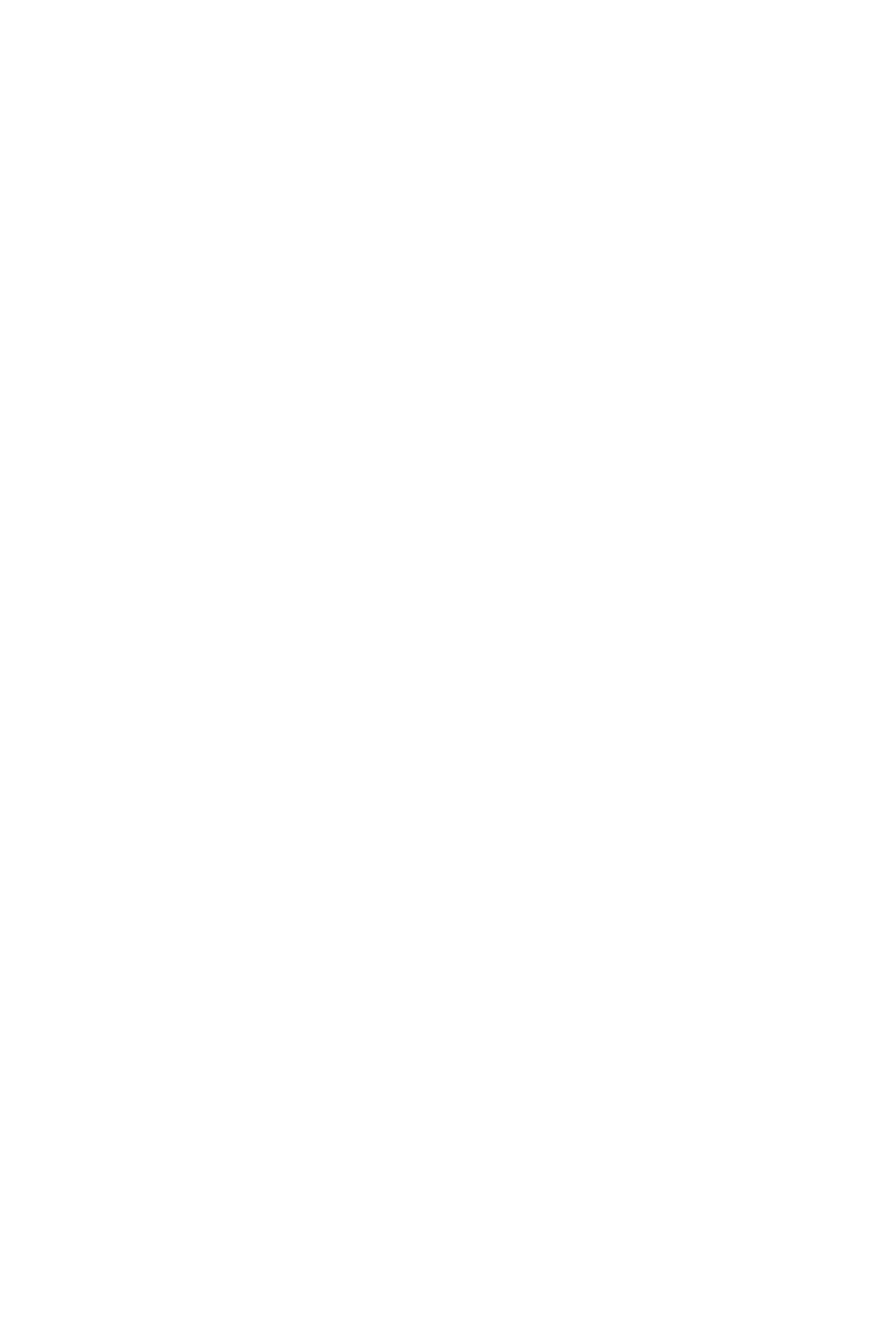# **BELGIUM**

### **MINISTRY OF ECONOMIC AFFAIRS**

# **The Spoliation of Cultural Goods in Belgium during the Second World War**

#### THE GERMAN ORGANIZATION

On May the 10th 1940, like its neighbors Netherlands, Luxembourg and France, Belgium was invaded and occupied by the German army. The first spoliations took place during the military conquest of Belgium, but were mostly of private nature.

In June 1940, a German Military Occupation Government (*Militärverwaltung*) was installed in Brussels with General A. von Falkenhausen at its head. Regarding cultural matters, this military government relied on the specialists of the *Kunst, Archiv* and *Bibiliothekschutz*.

Many German services took part to the plundering of Belgium, but the two most important for cultural matters were certainly the group of *Sicherheitspolizei-Sicherheitsdienst* (SIPO-SD), which was in charge of collecting the political archives and documentation of the enemies of national-socialism (mainly Jews, freemasons and socialists) and the *Einzatstab Reichsleiter Rosenberg* (ERR) which received the order to « savekeep » the cultural goods of these enemies of the Third Reich.

The organized looting began in the summer of 1940 with the plundering of the freemasons lodges, the Jewish organizations, the socialist organizations and of the artworks, archives and libraries of the persons who had fled Belgium before May 1940. Meanwhile, the *Archivschutz* was active in looking through the Belgian ministerial archives, with special interest for the archives of the Ministries of National Defense, Colonies, Foreign Affairs and Economic Affairs. The ERR reported that the first 340 crates were collected and partly sent to Berlin in November 1940.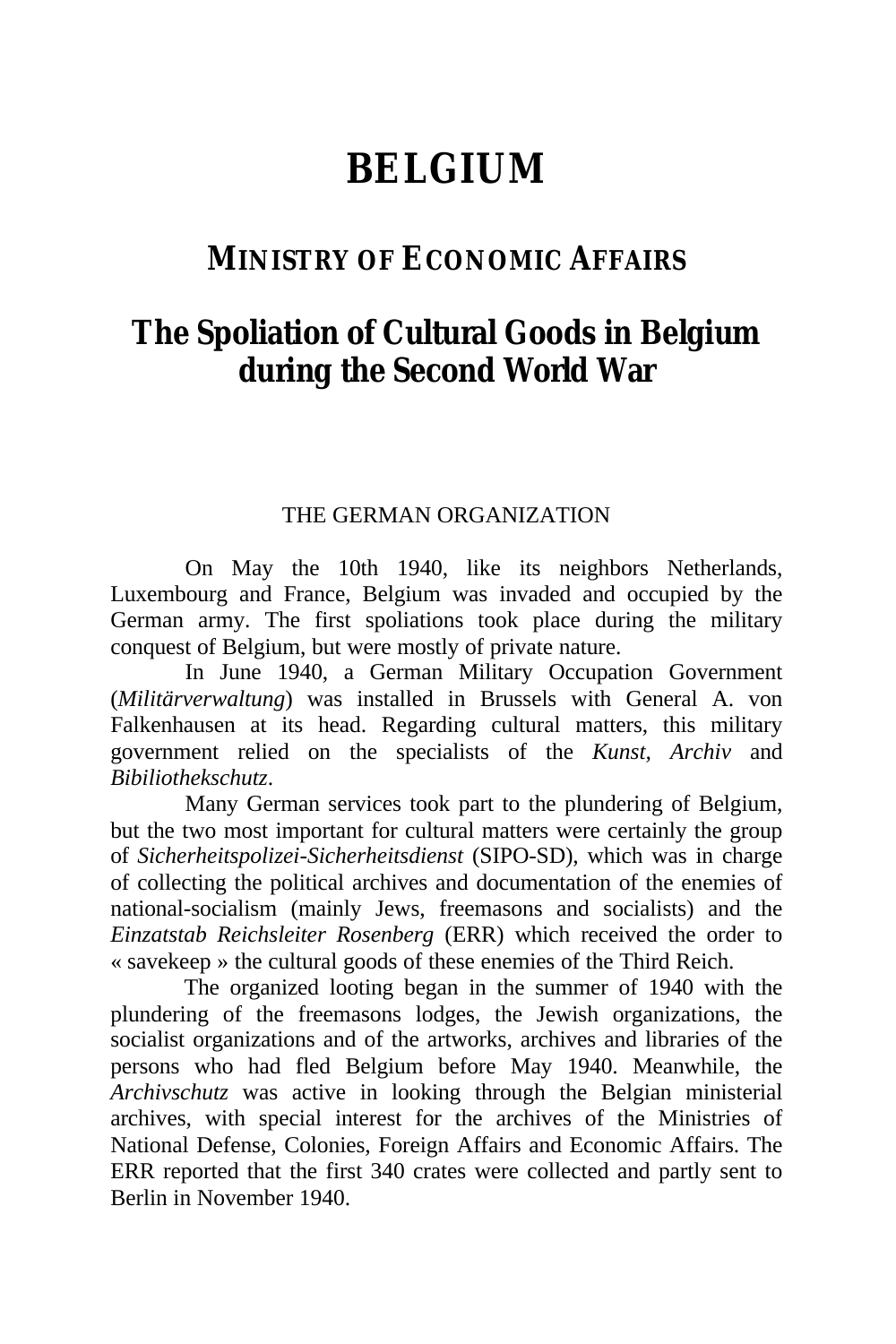The German services also focused on cultural goods they regarded as German considering that Belgium had received them after the first World War in compensation for the destructions (mainly the archives of Eupen-Malmédy, *The Mystic Lamb* of the Van Eyck brothers and *The Last Supper* of D. Bouts).

#### THE SPOLIATION OF THE BELGIAN JEWISH COMMUNITY

The persecutions against the Jewish community of Belgium (which counted about 65.000 people, of whom less than one tenth had the Belgian nationality. The rest was made up of immigrants from Germany and Central and Eastern Europe) started as soon as October 1940 with different nazi decrees aiming the complete isolation of the Jews in the Belgian society. In order to organize the economical spoliation of the Jewish community, the Militärverwaltung set up in Brussels, the *Brüsseler Treuhandgesellschaft*, to control and to liquidate « enemy property ». In June 1942, started the first razzia's in Brussels and Antwerp and the first convoy left from the Caserne Dossin in Malines to Auschwitz on the 4th of August 1942. Between August 1942 and July 1944, 25.257 Jews were deported from Belgium, of whom only 1.207 survived.

Meanwhile had started the *Möbelaktion*, the purpose of this operation was to liquidate the households of the houses where Jews lived. The buildings were sealed, transport firms brought the contents over to centralized depots where the selection was made: all interesting cultural objects were given to the ERR and sent to Germany or Paris and the normal furniture were sent to Germany for the victims of the allied bombings. In less than two years, more than 4.500 houses were emptied in Belgium alone.

#### THE ART MARKET

Aside these plunderings, some Belgian collectors and art-dealers seized the opportunity to sell their collections under or without any pressure. Large sums were paid by agents working, for example, for the Hitler's Linz Museum project, for H. Goering's collection or others. The most famous collection that has been sold is the Renders collection of twenty Flemish primitive paintings. From these twenty paintings, ten were recuperated after the war and the ten others are still missing.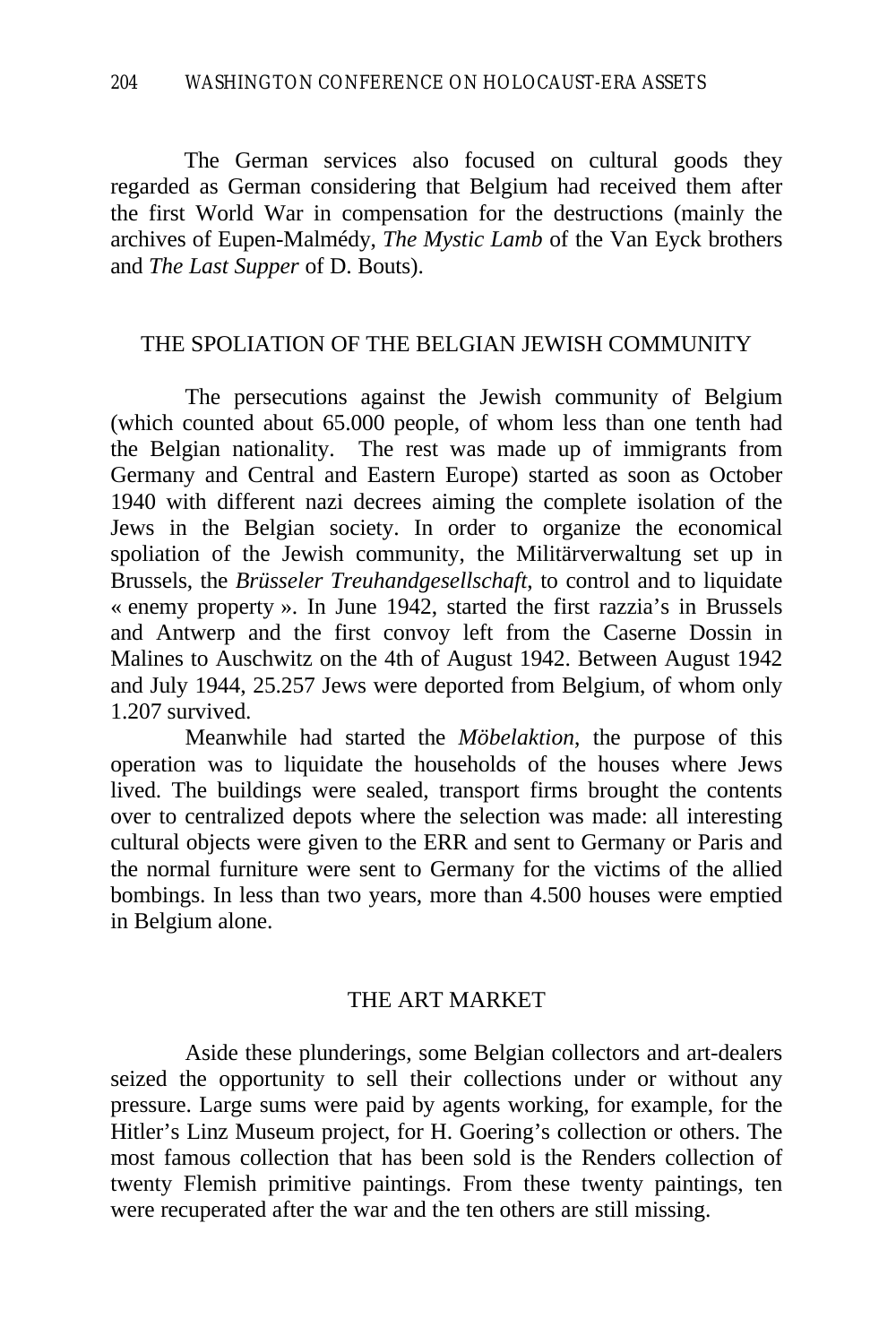#### BELGIAN RECUPERATION EFFORTS

Right after the end of the war started the first step of the Belgian recuperation with the especially created *Office de Récupération Economique* (ORE) which main task was the recuperation of economic goods such as trains, ships, coal, steel... Within the ORE, a small unit was formed to search the spoiled cultural goods in Germany and Austria. This essential step went on until 1952 and allowed Belgium to find back 492 artworks and 2.749 books; among them were masterpieces such as *The Mystic Lamb* of the Van Eyck brothers or the Michelangelo's *Madonna* from the Church of Our Lady in Bruges. Meanwhile, hundreds of goods found in Belgium were returned to their owners.

A second step started in 1950 in close contact with the West-German authorities and lasted until 1964 without any concrete result and in 1967 the ORE was dismantled and unfortunately its archives were not properly kept.

Besides the recuperated artworks, still 3.273 documented paintings, drawings, sculptures, tapestries, furniture... remain lost. One should be careful with these figures for several reasons: the looting is only partly documented, many figures come from German sources or from claims introduced after the war (who did not make a claim is not taken in account) and the ORE selected only identifiable artworks in its claims.

The recuperation effort started again in 1993 within the Ministry of Economic Affairs because of the opening of Eastern Europe and the conviction that only a part of the cultural goods were returned to their rightful owners. The major problem faced at that time was the lack of documentation, both the losses and the efforts for recuperation made after the war are poorly documented and the first task has been and is still the search for archives in order to make restitution possible.

Today, this effort continues on two levels. First, within the Ministry of Economic Affairs with the Mission Restitution Spoiled Goods which edited two catalogs documenting the losses of artworks belonging to the Belgian State and prepares three others catalogs that will document the private losses but also the spoiled libraries and archives.

Secondly, in July 1997, the Belgian government decided to establish a commission that is now investigating what has happened to the goods belonging to members of the Jewish community of Belgium during the German occupation. The commission which is part of the Prime Minister's services, is presided by Lucien Buysse, and the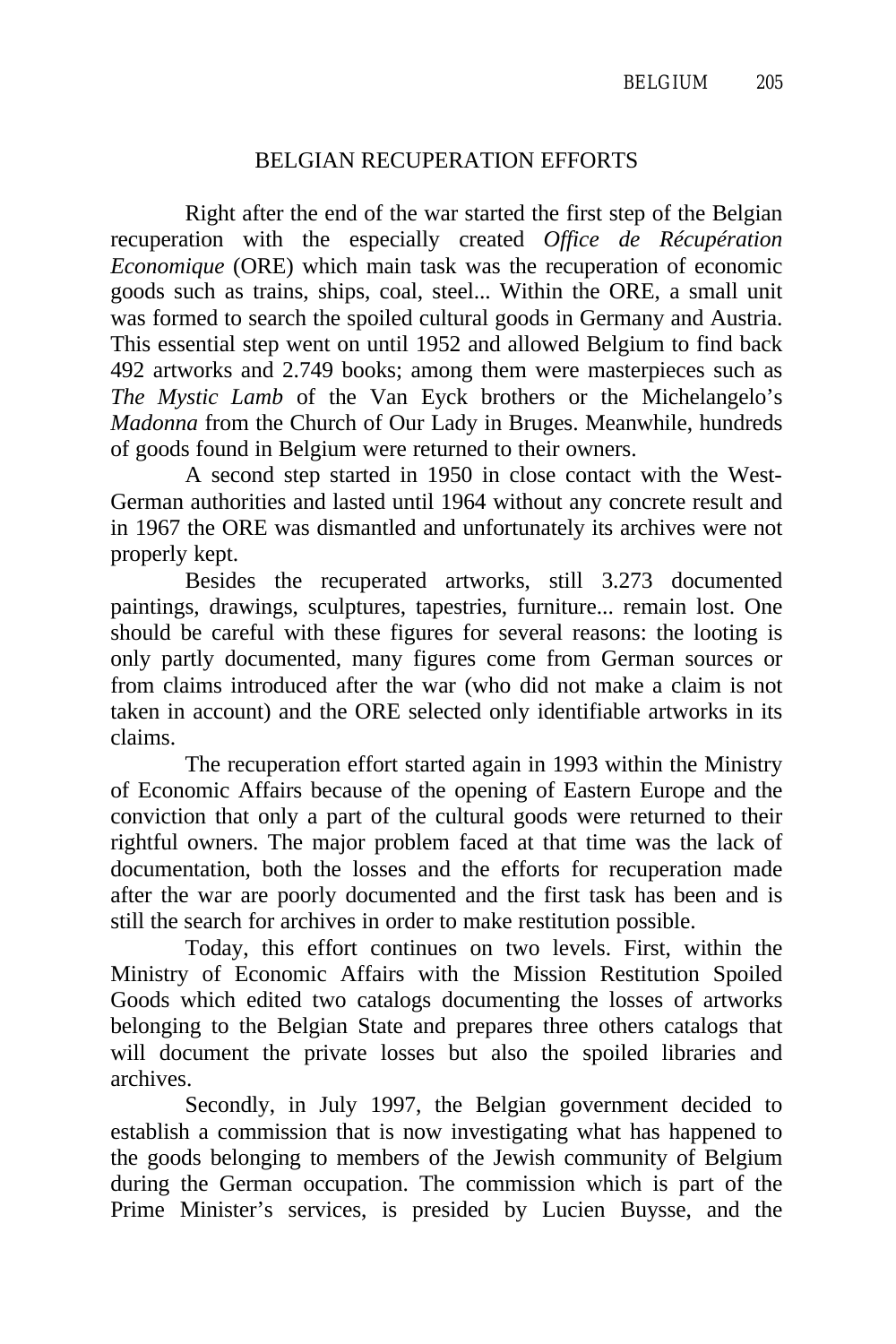members of the commission are representatives of the different Ministries involved (namely Economic Affairs, Foreign Affairs, Justice and Public Health), historians and representatives of Jewish organizations. The first intermediary report was submitted to the government in July 1998. The commission is presently investigating various fields, including the bank sector, the insurance, the real estate and cultural goods.

Person to contact on this subject Nicolas Vanhove (with the help of Jacques Lust's works) Mission Restitution Spoiled goods Ministry of Economic Affairs of Belgium Tel +32 2 206 58 62 Fax +32 2 514 03 89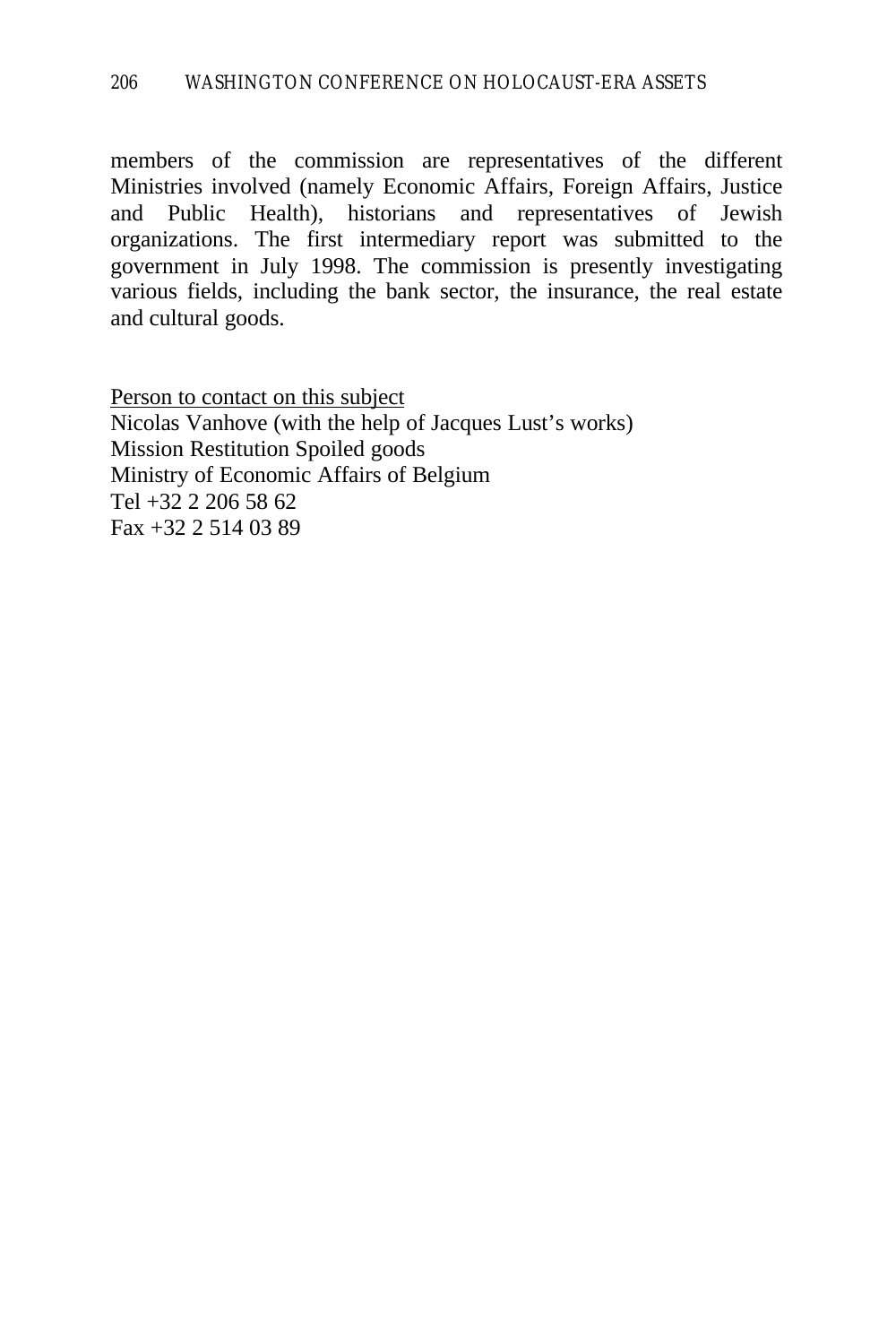### **MINISTRY OF FOREIGN AFFAIRS**

## **The Antwerp Diamond Sector during the Second World War**

Although the Belgian commission studying the fate of the Jewish assets during WWII has still to conclude its findings concerning the diamond sector, the following note gives some first indications of how the Antwerp diamond sector survived World War II.

Diamonds are, as gold, luxury goods but where appreciated during the last war also for their industrial (the hardest ore known by that time) and the monetary ("valeur refuge") value and were therefore considered rightfully as strategic goods. During these years Belgium put the diamond as well as the uranium ore extracted in its former colony Congo at the disposal of the allied war effort.

Antwerp was for centuries an important diamond trading, carving and policing center and remains so today. Its recent history can be resumed as follows.

#### THE THIRTIES: THE ECONOMIC CRISIS

The slump of 1927 heralded the major economic crisis of 1929- 1930. The diamond world survived these difficult times virtually unscathed, despite some heavy blows. Undeterred by these difficulties, in 1928-1929, the sector made an 800 million BF profit and employed 25.000 people.

In 1929, "Antwerpsche Diamantkring" (the Antwerp Diamond Circle) was founded, Antwerp's fifth diamond bourse at the time. At that time, several social improvements were introduced in the diamond trade, which were later adopted by other branches of industry, and acquired legal validity in Belgium.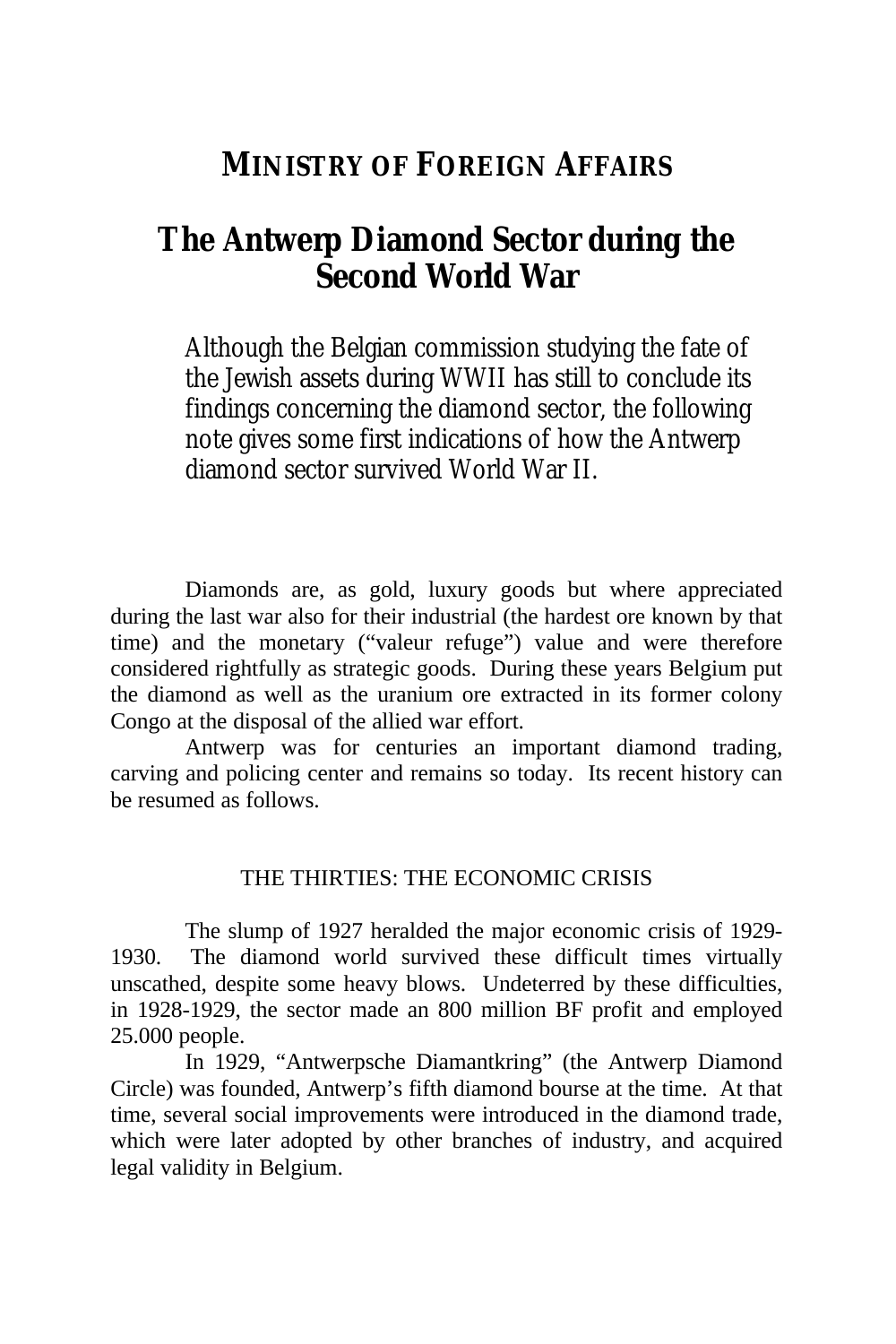The crisis of 1930 was the inevitable result of the Wall Street crash in November, which shook the economic foundations of the entire world; for, suddenly, there was an enormous discrepancy between consumption and production.

Its influence was felt after the 1930 world exhibition at which the Antwerp diamond sector participated predominantly. Also the "Forminière", the company that exploited the diamond mines in (Belgian) Congo had a remarkable stand there.

Soon afterwards however consumption in important outlets like India, China, Egypt, Russia, Japan, Brazil and Argentina dropped sharply.

The Antwerp and Amsterdam diamond exchange houses decided therefore to limit production by 50 % during a limited period in order to prevent further overproduction, and because of a faltering market due to sundry financial crises elsewhere. As a result 25.000 people in Belgium, including the Jewish traders were affected to some extent by decreased working hours.

At the international level similar decision of the London Syndicate to temporally limit the sights for the manufacturers was respected by the entire sector, including the Kempen district.

This period of general economic regression contrasted sharply with the revival of the German economy, including its diamond sector.

#### THE SECOND WORLD WAR

The Second World War drastically hit the diamond sector and all people involved in it. The industry itself temporarily left the scene. Just before the war, though, the market had again become active. A sense of foreboding made people look for a safe investment in diamonds, because of its high and stable value, and because it was easy to hide and transport. With the outbreak of war, many took refuge in places where the conqueror could not set foot, in particular, the Jewish families who were well aware of the anti-Semitism of the German regime. Antwerp diamantairs surfaced in the USA, Portugal, Cuba and the then Palestine. Others took their stock across the Channel, to the United Kingdom, in the hope of taking up their activity in the vicinity of the London Syndicate. They got united into the "Refugees Branch", with over five hundred members, who managed to process a considerable amount of rough stones. They had to contend with persistent attempts, to organize a British diamond industry, in Brighton amongst other places, in place of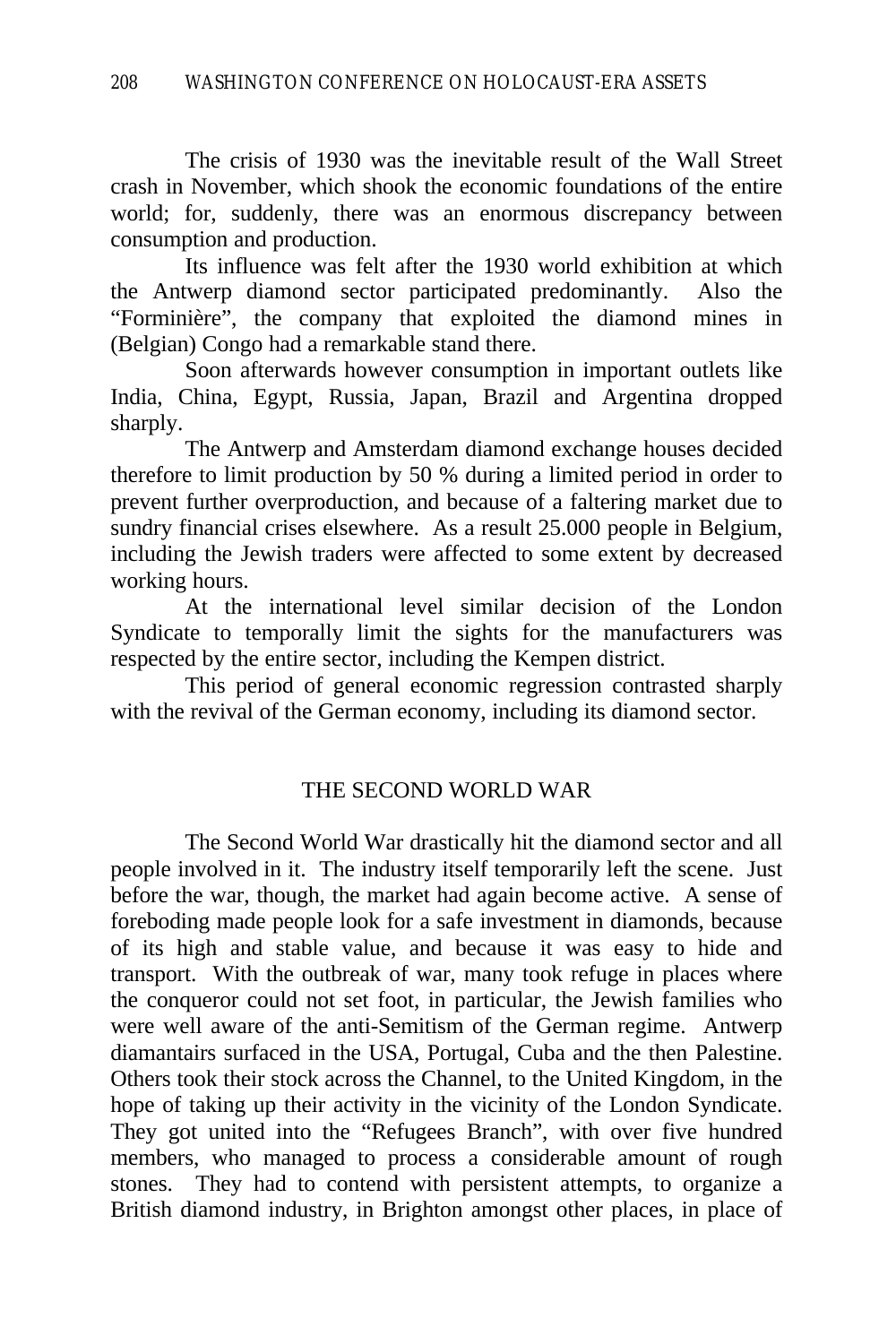the defunct industries of Antwerp and Amsterdam. In Antwerp, only clandestine work was possible. The Antwerp Jews, of whom 80 % were engaged in diamond activities in 1940, were robbed of their stocks without recourse to justice. The dire fate of the Jews in the hands of the Nazi's is well known. Of the many Jewish prisoners and deportees, only few returned.

In 1941, the German publications admitted that 90 % of the diamonds that were available in Antwerp before the invasion had been smuggled out of Belgium.

It was to the credit of the Antwerp mayor Camille Huysmans, together with two prescient diamantairs, Messrs. Romi Goldmuntz and Herman Schamisso, that they went to considerable pains to save as much as possible of the goods of the Antwerp dealers. Wartime conditions made this anything but easy. The British Navy, which closely policed the seas, had been given authority by the Admiralty to stop all ships anywhere and investigate their freight. Goods bound for hostile or occupied territories could be confiscated in exchange for a receipt; the owner could file a complaint with a special tribunal, which was assisted by technical experts when passing judgement.

The gentlemen mentioned above established the "Correspondence Office for Diamond Industry" (COFDI) to advise the court in the event of diamond consignments and thus entire fortunes were saved for the Antwerp diamond industry. Most of the goods were held for safekeeping in London, which allowed for a speedy recovery of the Antwerp diamond industry, even before the hostilities had completely ended. As soon as one felt the end of the war was approaching, the return to Belgium was prepared for, both materially and psychologically.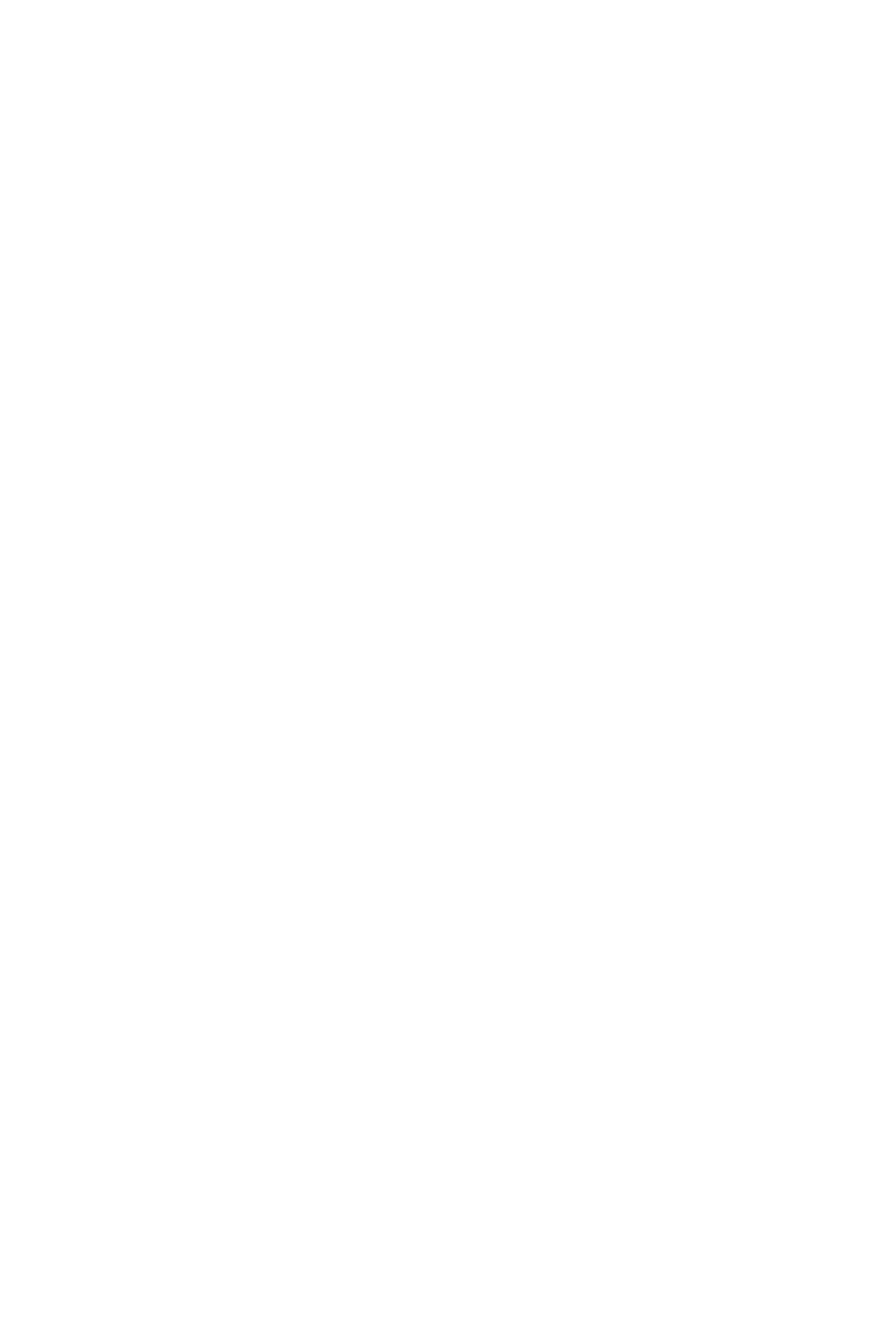### **MINISTRY OF FOREIGN AFFAIRS**

# **Belgian Jewish Museum of Deportation and Resistance**

The Museum of the Deportation and Resistance of Jews in Belgium is housed in a wing of the former "Dossin de Saint Georges Barracks" at Mechelen. This historic site is also a place of remembrance, for it is here, halfway between Brussels and Antwerp, that the Nazis set up the "SS-Sammellager Mecheln", which served as the assembly point for Jews about to be deported from Belgium.

"SS-Sammellager Mecheln" was the first step on a journey from which only a handful returned. Between 1942 and 1944, 28 train convoys carried 25,257 prisoners from Mechelen to Auschwitz in Poland. Two-thirds of the deportees were gassed upon arrival. Only 1,207 were still alive when the camps were liberated. The Dossin barracks were nothing less than the antechamber of death.

Visitors to the Museum of the Deportation and Resistance of the Jews in Belgium can follow the history of the Endlösung or "Final Solution" and how it affected Belgium and Europe. Numerous aspects of the holocaust are considered in the Museum, including the help and support given to the SS, although only a relative small group, by Belgian institutions; the collaboration by ultra-right organizations; the extermination of almost half of Belgium's Jews; the resistance of those Jews who managed to elude deportation and the efforts of a broad section of Belgian society to foil the SS, which enabled numerous Jewish children to survive the occupation.

#### SOME HISTORICAL FACTS:

#### **The Jews of Belgium**

In 1940, there were 56,000 Jews living in Belgium.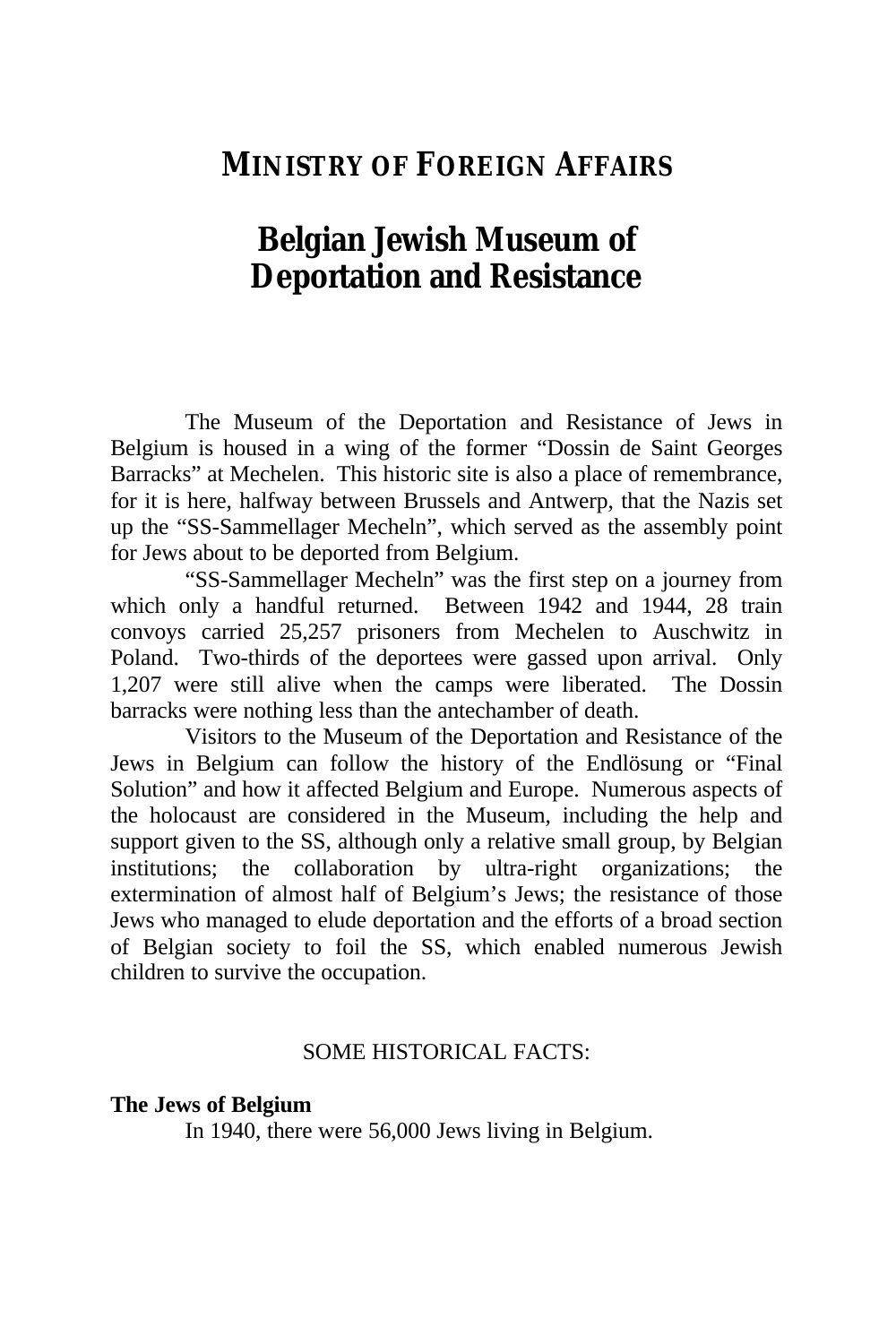#### **Occupation**

After the invasion of Belgium on March 10, 1940, the country was occupied by the German army and the Nazis stayed in Belgium until the complete liberation of the country in October 1944.

#### **Persecution**

April 14, 1941: the Antwerp pogrom.

May 27, 1941: an order is promulgated forcing Jews to wear a yellow star. "The Jew is known, registered, branded, confined to his home, ... ready for the "Final Solution".

#### **Deportation**

August 4, 1942 - July 31, 1944: 25,257 prisoners were deported from Mechelen to Auschwitz (Oswiecim).

#### **Extermination**

16,000 Jews deported from Mechelen were gassed on arrival in Auschwitz (Oswiecim).

Only 1,207 of the deportees survived.

#### **Resistance**

The Resisters were Jewish or non-Jewish, armed or not, who rose up against the Nazi torment and made some heroic actions, such as the famous "Attack of the 20th Convoy" who gave the opportunity to more than 230 Jews to escape.

#### **The Righteous among the Nations**

Despite the Nazi atrocities, there were many Belgians who risked their lives and those of their families to save their Jewish neighbors. After the war, they were recognized by the Yad Vashem and called the "Righteous among the Nations".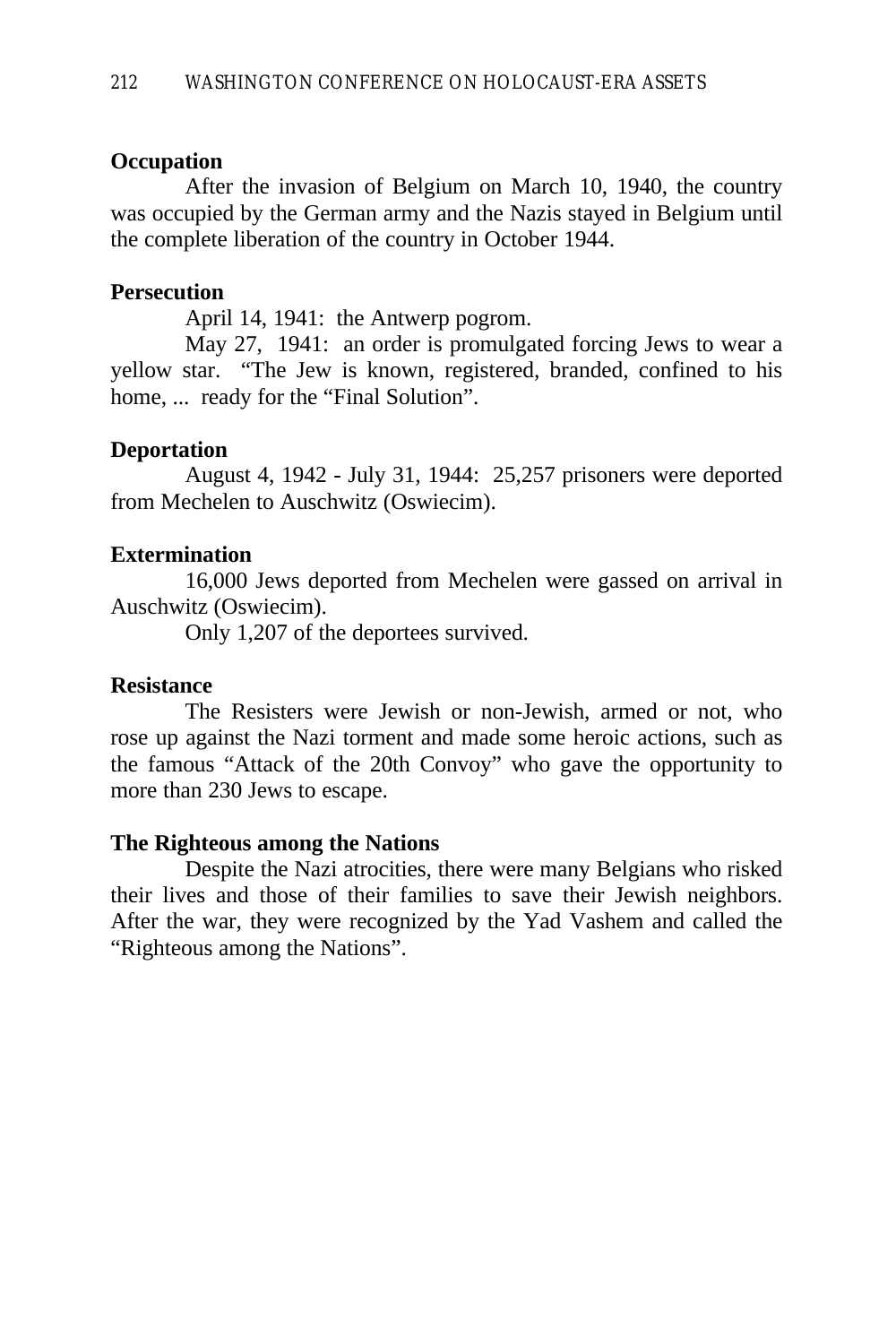# **MINISTRY OF FOREIGN AFFAIRS**

# **Belgium and the Relief Fund for Victims of Nazi Persecution**

- Belgium recently adhered to the Nazi Persecutee Relief Fund.
- Belgium will contribute to the Fund for an amount of 1 million USD.
- The Belgian government will soon take a decision on the selection of NGOs and the projects' beneficiaries of this sum of 1 million USD.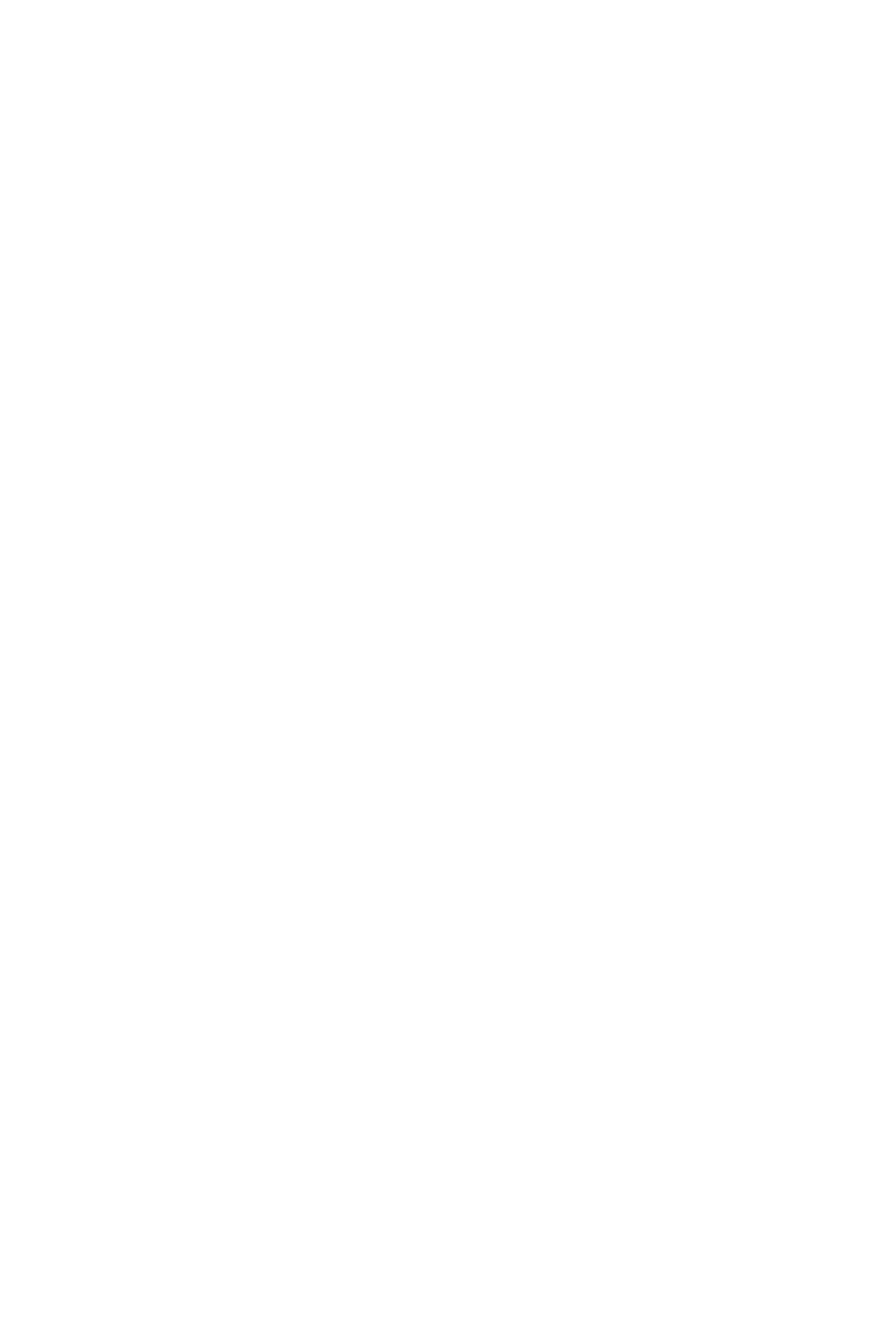## **CANADA**

### **Statement on Insurance**

#### SUMMARY

Our investigations indicate that no Canadian life insurance companies operated in continental Europe during the years from 1930 to 1945. This search did indicate that several Canadian life insurance companies operated in the United Kingdom during that period. These foreign operations of Canadian life insurance companies, as well as their Canadian operations, may have sold policies insuring persons who subsequently became victims of the Holocaust. We do not know, at this time, the extent to which such policies may have been sold; however, based on our preliminary investigations, the numbers are likely to be very small. In addition, there is no indication of life insurance policies relating to the events of this period that may not have been properly paid.

#### **INTRODUCTION**

The Office of the Superintendent of Financial Institutions (OSFI), a branch of the government of Canada, is responsible for the prudential regulation of Canadian banks, and federally chartered insurance and trust companies. OSFI has coordinated a preliminary investigation pertaining to Holocaust-Era insurance claims.

The Canadian financial institution regulatory system, like that in some countries, is a shared responsibility between two levels of government. Insurance companies may be incorporated at either the federal or provincial levels; however, market conduct matters (e.g., the registration of insurance sellers, and laws pertaining to disclosure and contracts) are solely a provincial responsibility. The implication of this shared responsibility is that investigating life insurance policies relating to the Holocaust requires coordination with Canadian provincial regulators, in addition to coordination with the industry.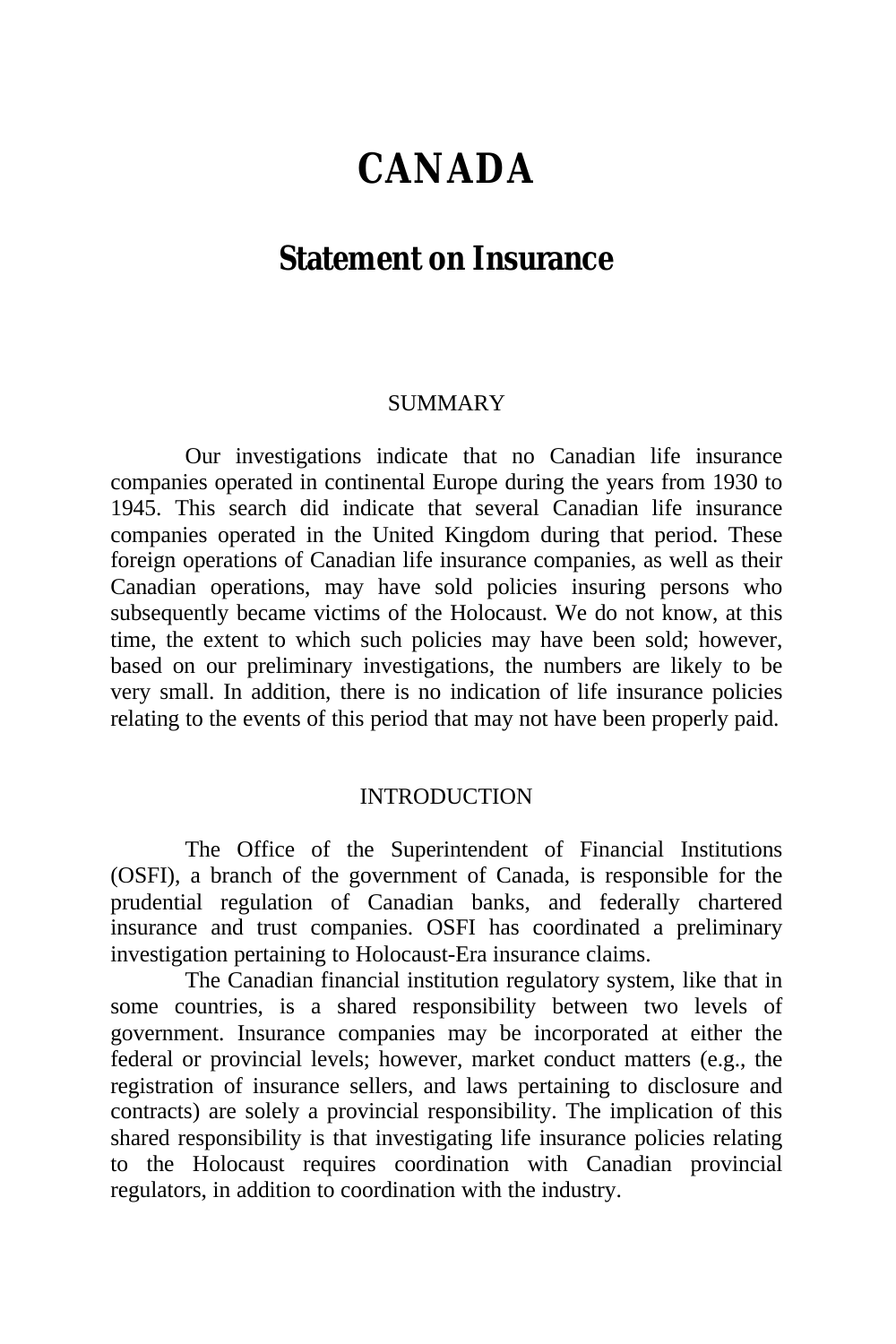#### INVESTIGATIONS

The former Department of Insurance, a predecessor organization to OSFI, was required to file an annual report to the Minister of Finance, outlining the progress of business and the condition of federal life insurance companies. Based on a review of these reports for each year from 1930 to 1945, and other inquiries, we have been able to conclude that no Canadian life insurance company operated in continental Europe during this period. These reports did indicate that several Canadian life insurance companies operated in the United Kingdom during this period, and it is conceivable that these companies, because of their close proximity to continental Europe, sold some policies to persons who subsequently became victims of the Holocaust. It is also conceivable, although less likely, that Canadian life insurance companies sold polices from their Canadian operations to persons who subsequently became victims of the Holocaust.

We do not know, at this time, the extent to which Canadian insurance companies might have sold polices to persons who subsequently became victims of the Holocaust. More work will be required to determine the extent of the issue. However, based on the finding that no Canadian life insurance company operated in continental Europe during this period, and other investigations we have made, it appears unlikely that anything more than a very small number of polices were sold to persons who became victims of the Holocaust.

Our investigations have also included OSFI's public affairs group, which is responsible for dealing with public inquires, contacting the Canadian Life and Health Insurance Association (CLHIA), which is the industry association for life insurance companies, contacting certain life insurance companies and contacting major provincial insurance regulators.

The purpose of these investigations was to determine if any of these organizations have any knowledge of, or have had any information brought to their attention, indicating that Canadian life insurance companies may have sold polices to persons who became victims of the Holocaust, and for which monies relating to these policies may not have been properly paid. Based on these preliminary investigations, there is no indication of this, although work will continue by the CLHIA and individual companies to determine if additional relevant information may be available.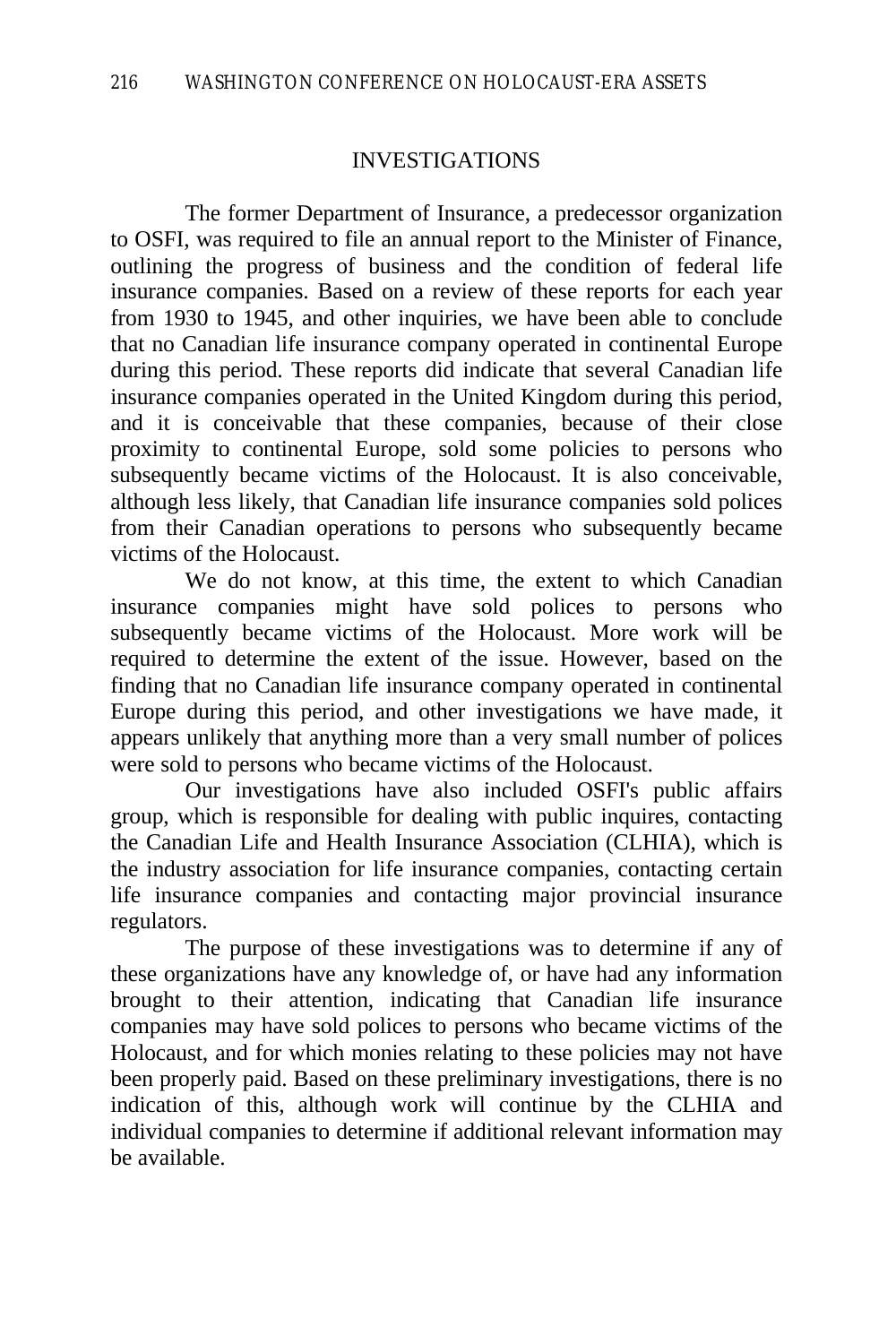#### OTHER ARRANGEMENTS

The CLHIA has established a toll free number, and provided training for its call center staff, to assist persons with any inquiries they may have about Canadian or non-Canadian life insurance companies in relation to Holocaust-Era insurance assets. This service will be well publicized within the Canadian Jewish community.

#### FURTHER INQUIRIES

Anyone with concerns regarding possible unclaimed proceeds of insurance policies purchased from Canadian and other life insurance companies before and during the Second World War, may contact the life and health insurance industry's Consumers Assistance Center either by telephone or by writing:

> *Inquiries in English:* Canadian Life and Health Insurance Association Inc. 1 Queen Street East Toronto, Ontario Canada M5C 2X9 1-800-860-3413

> > *Inquiries in French:*

Association canadienne des compagnies d'assurances de personnes inc. 1001, boul. de Maisonneuve Ouest Bureau 630 Montréal (Québec) H3A 3C8 1-888-361-8070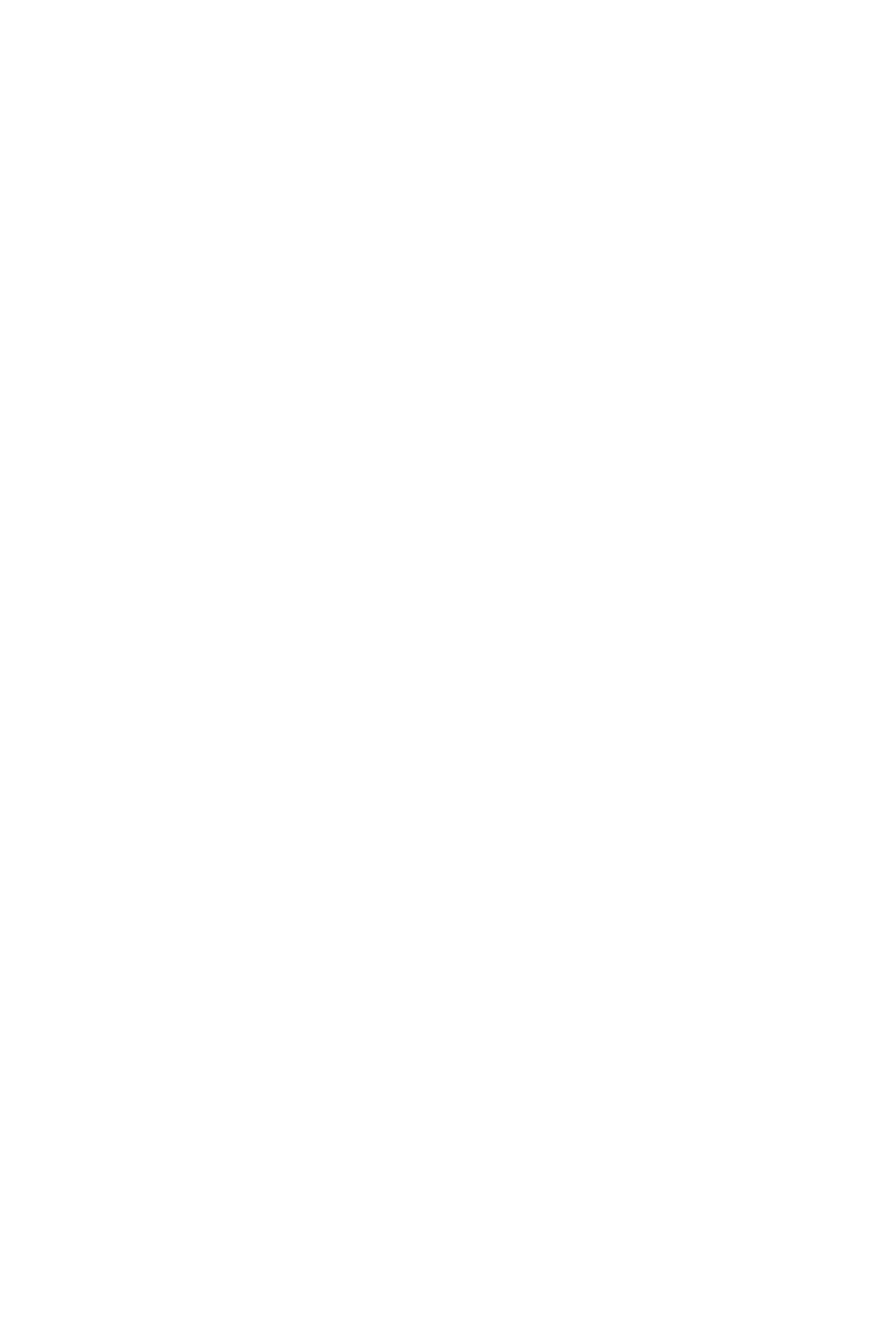### **Statement on Other Assets**

#### SUMMARY

Canada used legislative devices to deny to the Axis powers any economic resources in which Canadian interests were involved. These controls were aimed at jurisdictions under the control of the enemy and did not differentiate between the enemy and those residing in enemy occupied territory or those resisting the enemy. At the end of the war the Custodian of Enemy Property was controlling bank deposits, securities, commercial equity, real properties, mortgages, pension funds, patents and copyrights and other assets which eventually totaled \$1 billion Canadian. The disposal of these assets took place under the conditions set down in international negotiations. The records of all assets affected by the Government have been preserved at the National Archives of Canada.

#### HISTORICAL AND LEGISLATIVE BACKGROUND

On 2 September 1939 Canada enacted *Regulations Respecting Trading with the Enemy* (*RRTWE*), one of its principal legislative weapons for conducting economic warfare against the German Reich. These all-encompassing regulations were aimed at depriving the enemy of any financial assistance that could be controlled by the Canadian Government and, then, mobilizing these enemy external assets to support the Allied war effort. Responsibility for these regulations and the control of all enemy property was in the hands of the Custodian of Enemy Property, whose legal powers surpassed other Allied Custodians by virtue of the fact that he was a member of the Cabinet War Committee, being *ex officio* the Secretary of State. As a result, he could operate without recourse to courts or other bodies of government in seizing or vesting enemy property in his name and acted earlier than his counterparts in declaring countries overrun by the Axis powers as enemy territory.

The objective of thwarting Germany from exploiting the economic resources of those nations in her path was paramount and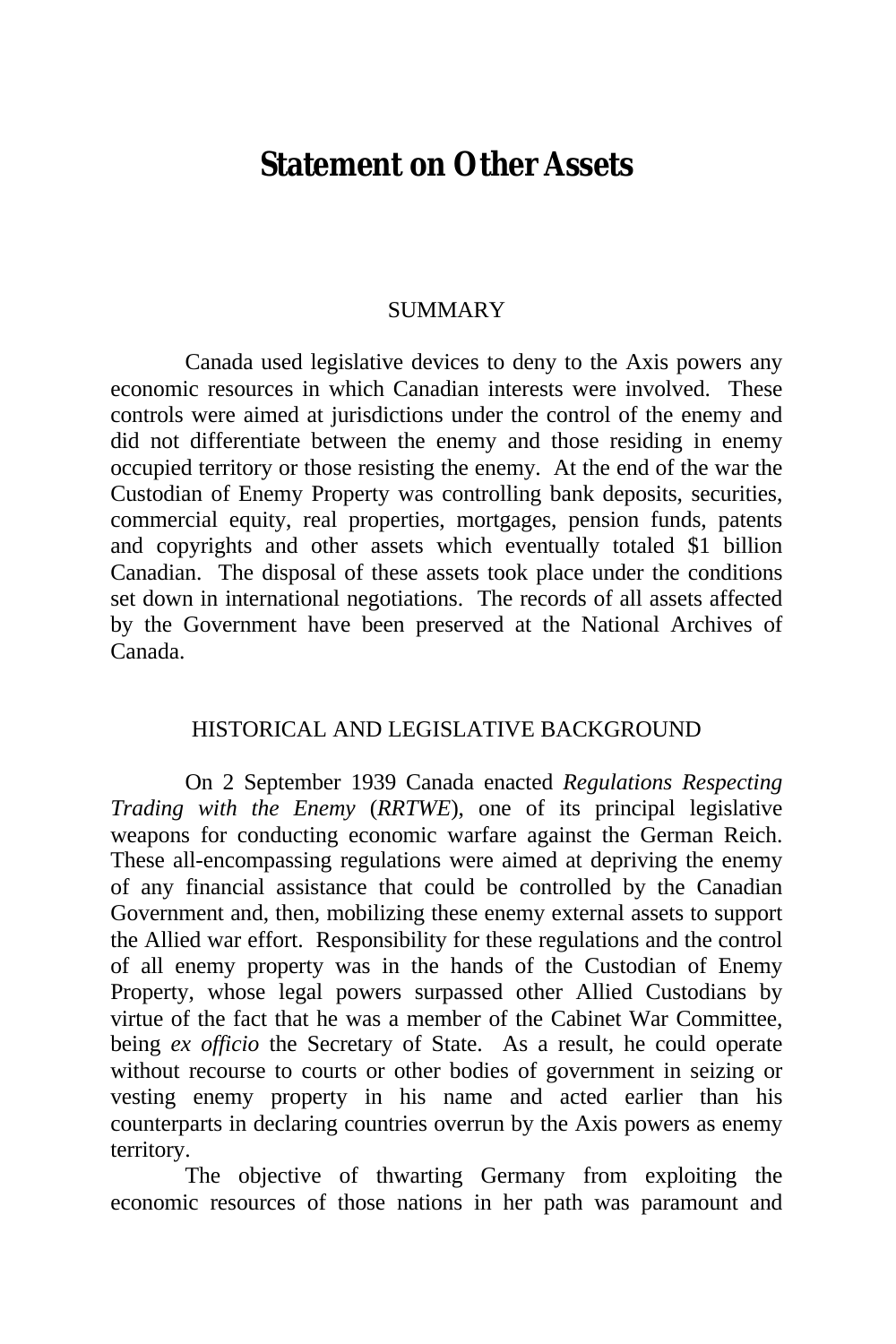necessitated a policy whereby all bank deposits, securities, real properties, patents and copyrights were brought under the control of the Custodian. Consequently, the RRTWE provided the Canadian Custodian with a blunt instrument which did not allow for distinguishing between victims of Nazi persecution and genuine enemies. Relief agencies communicated to the Canadian Government that these actions were often hampering efforts of genuine refugees to flee, and prior to the US entry into the war, efforts were made to use neutral consular services to determine the status of those seeking relief from the RRTWE. By 1942, Axis control over Eastern Europe prevented even these attempts to assist.

Of the assets under the control of the Custodian, securities and other forms of commercial equity posed a particular problem. Securities were generally sold through brokerage houses in Europe and were in the form of bearer bonds and certificates; the actual bearer was often not known to the Custodian. The solution adopted was to block the securities at source; thus prohibiting liquidations or payment of interest or dividends to enemy and enemy occupied territory. This power was also used to block accounts in neutral countries where the status of the beneficial owner of the account was unknown.

At its peak the Custodian was controlling a billion Canadian dollars in assets. These assets were ultimately disposed of in one of three ways. Enemy external assets were disposed of according to the accounting principles set down by the Inter-Allied Reparations Agency, allowing for the restitution of property to the victims of persecution. The Custodian returned property belonging to nationals of former enemy occupied territory when the former owners or their heirs presented themselves. The remaining property was transferred to the Canadian War Claim Fund.

#### FURTHER RESEARCH

The records of the Office of the Custodian of Enemy Property have been transferred to the National Archives in Ottawa. The records consist of subject files, case files and ledgers and card indexes, allowing for a researcher to follow the handling of every individual account. Case files for all individuals and firms who were affected by the actions of the Custodian and RRTWE have been listed and will be available on line in the near future. These records are now available for research subject to the provisions of the *Access to Information and Privacy Acts*. Parties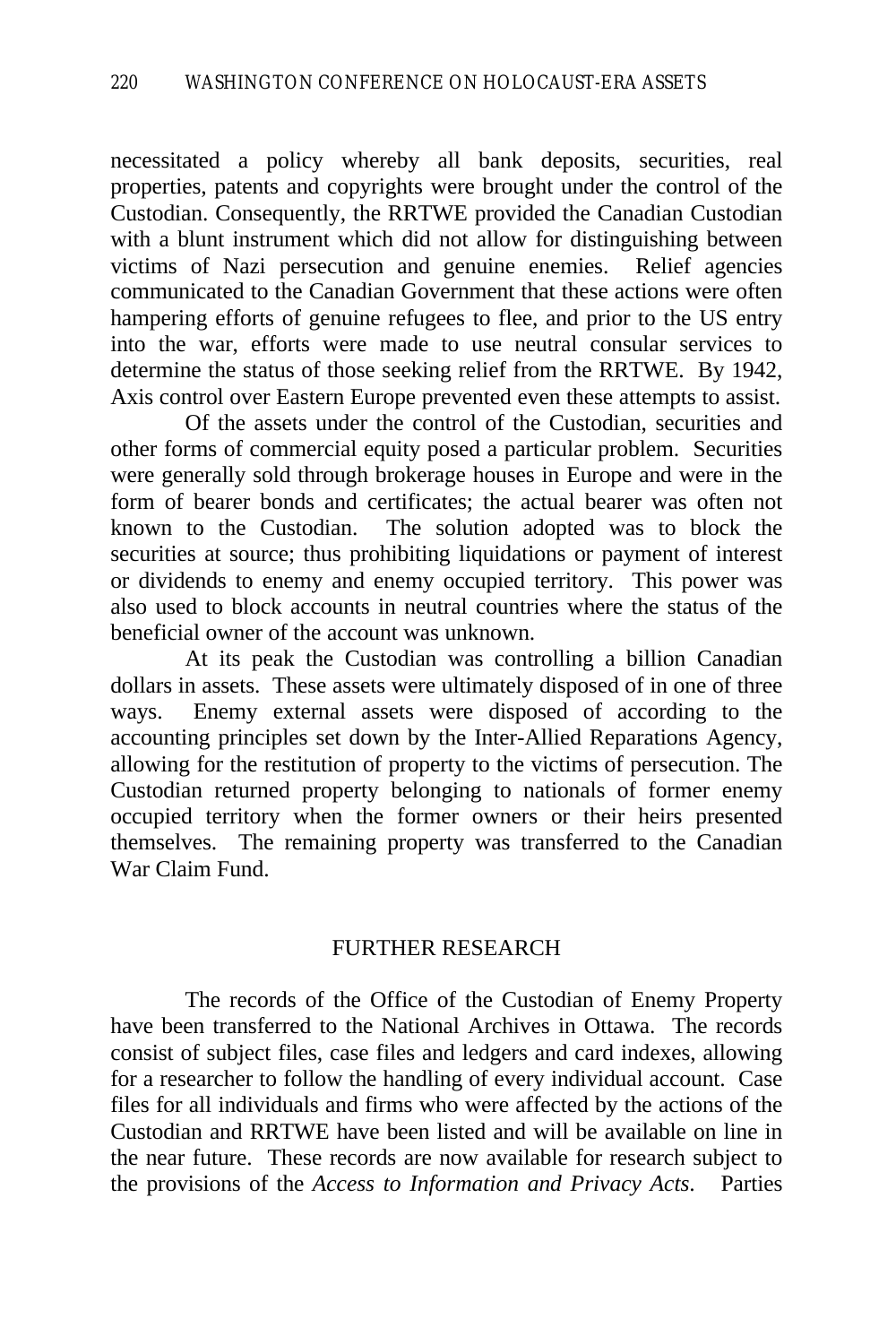interested in individual accounts or further study in Canada's handling of Holocaust era assets should contact the following address:

> Researcher Services Division National Archives of Canada 395 Wellington Ottawa, Ontario K1A 0N3 613 -992 -3884 www.archives.ca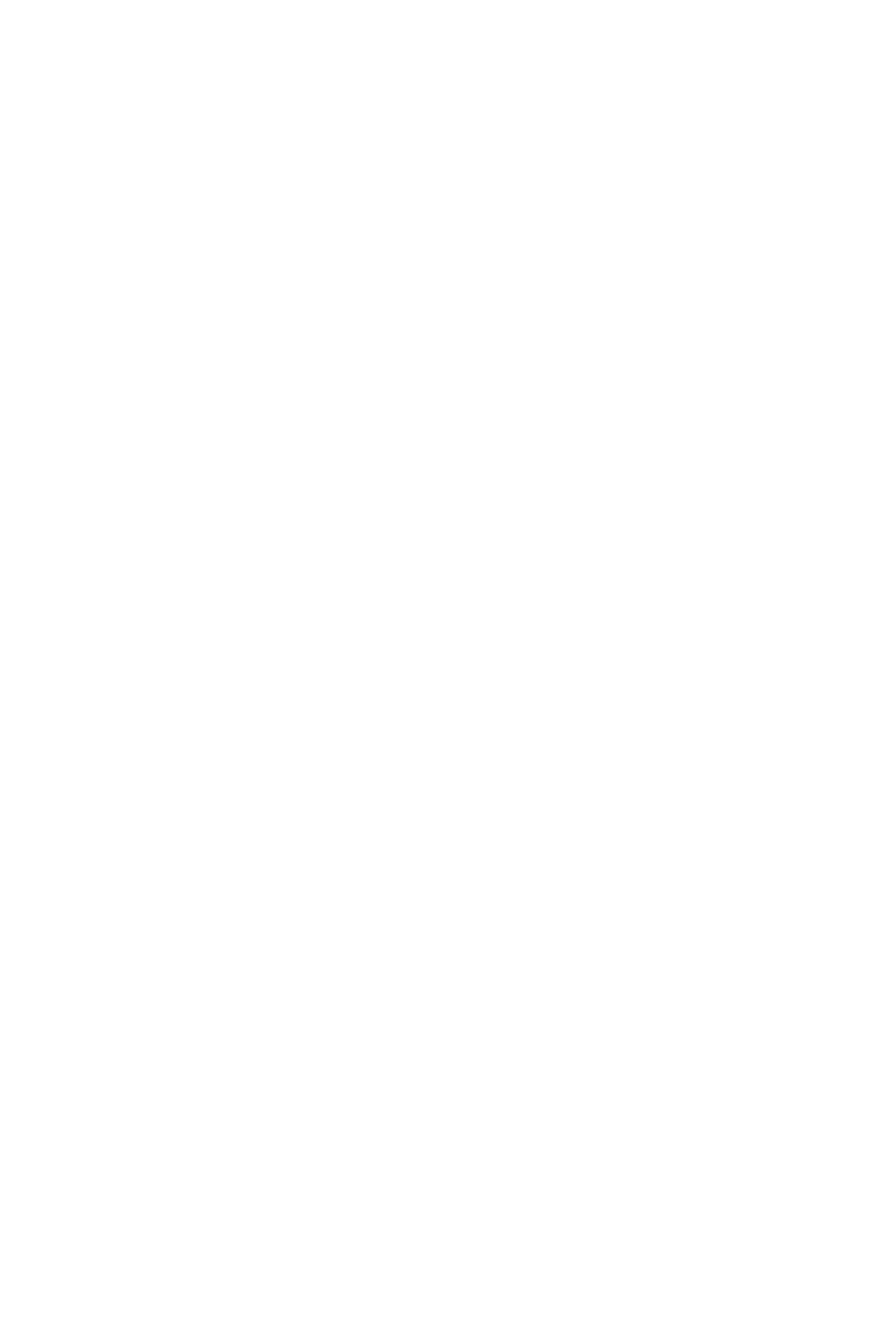## **Due Diligence: A Report on the Bank of Canada's Handling of Foreign Gold during World War II**

By Dr. Duncan McDowall November, 1997

#### Complete report available on the Bank of Canada website (http://www.bank-banque-canada.ca/)

#### SUMMARY FINDINGS

During World War II, Canada played a major role in the earmarking of foreign gold for safekeeping at the Bank of Canada. Between the first rumblings of war in 1938 and peace in 1945, foreign central banks deposited 2,586 tons of gold in Ottawa for safekeeping. For many nations that had fallen under German occupation, this of safe gold was the ultimate guarantee of national survival. In particular, the central banks of Belgium, the Netherlands, France, Norway and Poland availed themselves of this unique type of Canadian wartime hospitality. The Bank of England was also a frequent earmarker of gold in Ottawa and in the dark days of 1940 even made plans to create a "shadow" Bank of England in Ottawa that could draw upon Britain's gold cache in Canada. Such deposits involved no profit for Canada beyond small handling charges.

The flow of earmarked gold to the Bank of Canada was almost exclusively one-way. Large amounts of gold crossed the Atlantic in the early war period, especially from the Bank of England and the Banque de France. After 1941, virtually no more gold arrived from Europe, with the exception of a shipment of 525 bars from the Bank Polski in London in 1944. During the course of the war, virtually none of the gold stored in Ottawa was shipped back across the Atlantic, with the exception of two small shipments of gold coin returned to England in 1942. All the transactions in question in this report were paper transfers of gold ownership between one central bank account at the Bank of Canada and other central bank accounts. There is therefore no possibility that tainted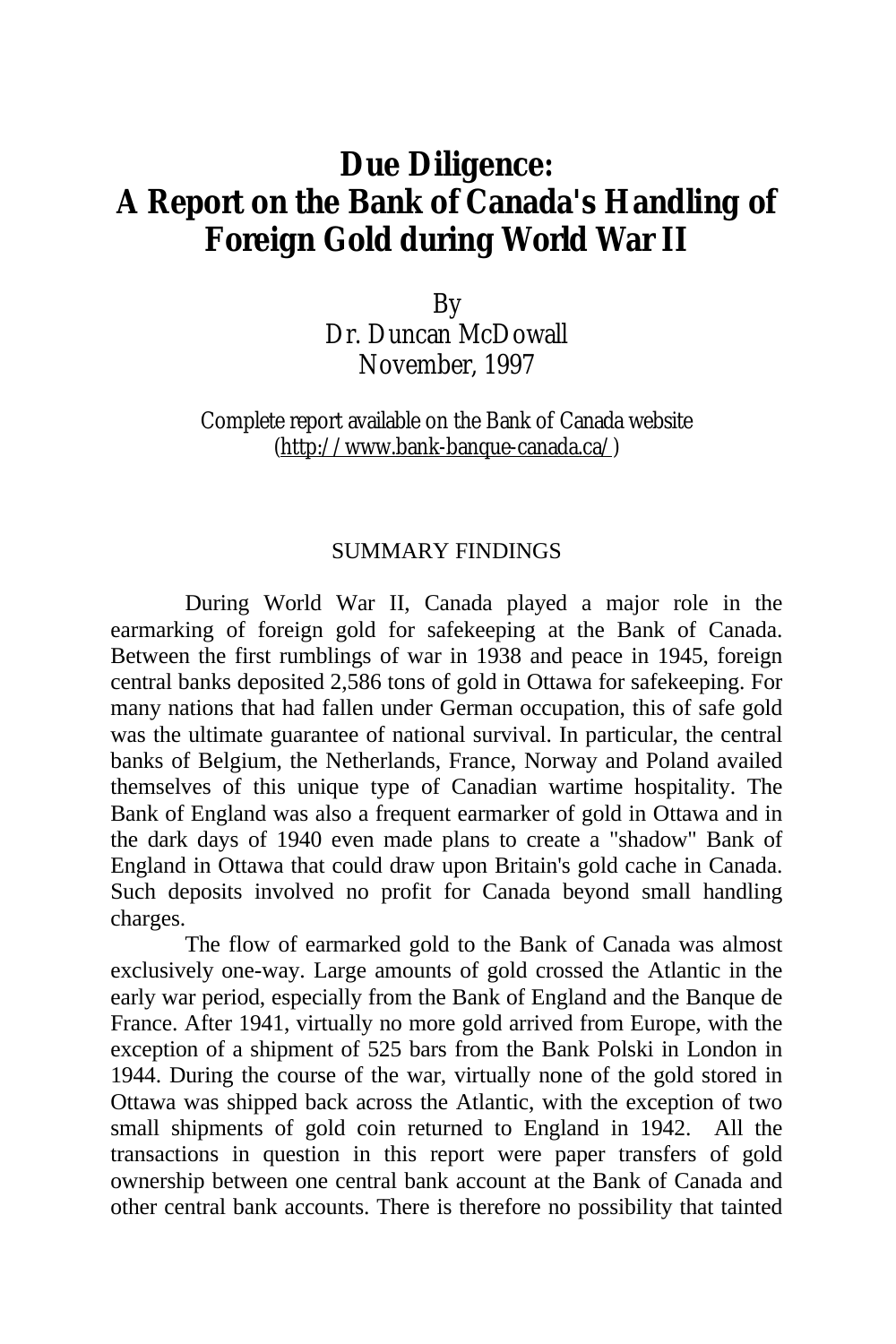gold – gold looted by Germany – ever found its way into the Canadian gold stream.

The 1942-43 transfer of Bank of England gold earmarked in Ottawa to the Ottawa earmark account of the Banque Nationale Suisse involved 56 tons of gold, a small fraction of the overall wartime deposit of foreign gold in Ottawa. This gold was swapped for Swiss francs delivered to the British in Switzerland. This swap was necessitated by Britain's desperate need for Swiss francs to maintain its trade and diplomatic relationship with Switzerland and was entered into reluctantly by the Swiss. Switzerland already had large quantities of gold stockpiled beyond its borders in London and New York, but this was blocked and of no wartime use to Switzerland. The Swiss accepted the deal only as a pro tem. measure in the hope of keeping stalled trade negotiations with the British alive.

To safeguard the gold that had passed from Allied hands to neutral hands under earmark in Ottawa, the Bank of Canada altered the minimal prewar arrangements for foreign gold deposited in Canada to reflect the exigencies of war. The primary concern was that the 56 tons of gold held by Switzerland in Ottawa might find its way back to Europe and ultimately be applied to the ends of the Axis. These conditions stipulated that the gold received by the Banque Nationale Suisse from the Bank of England might be physically exported only to other central banks in the Western Hemisphere or transferred on paper to central banks in the Western Hemisphere and to the central banks of European neutral countries, namely Portugal, Sweden and Spain. These conditions were to apply until the end of hostilities. The Swiss agreed to these conditions.

The Bank of Canada's willingness to facilitate such swaps was strongly conditioned by its relationship with the Bank of England. Canada was one of the last Western powers to create a central bank and, since its inauguration in 1935, the Bank of Canada had relied heavily on the guidance of the Bank of England. This relationship was epitomized by the close personal friendship of Bank of Canada Governor Graham Towers and Bank of England Governor Montagu Norman. The Bank of England was, for instance, the first foreign central bank to open  $-$  in 1936 — an earmarked gold account in Ottawa. Similarly, the Bank of Canada's first deputy governor was seconded from the Bank of England in 1935. While Towers was never oblivious to protecting Canada's interests, there was an almost filial inclination to respond to England's bidding. This would precondition the Bank of Canada's positive response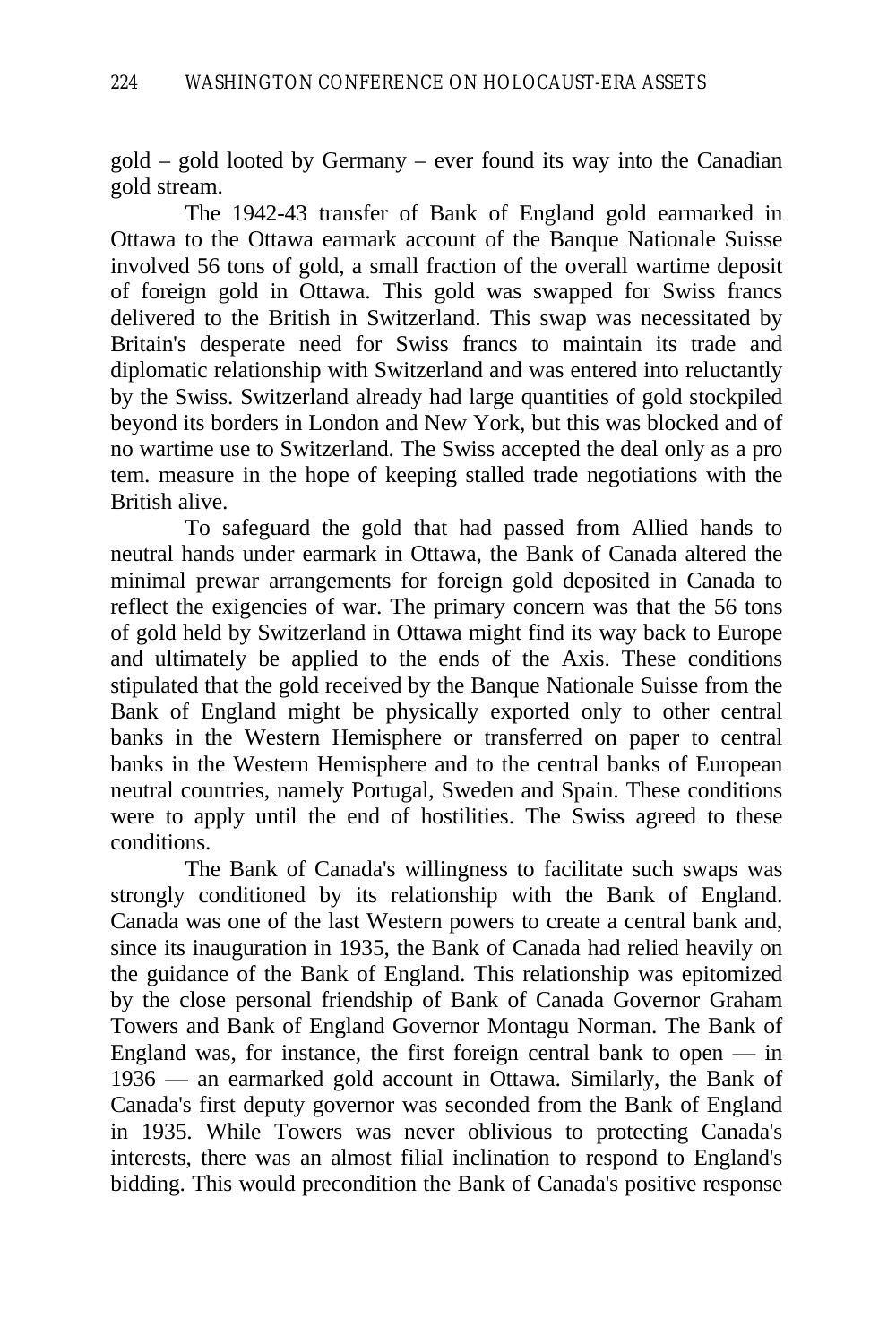to Britain's request to facilitate the gold-for-francs swap with Switzerland and other European gold exchanges involving Canada.

The 1942 gold-for-francs swap had been preceded by another request from the Bank of England in September 1940. Confronted with an influx of small holdings of gold deposited in English commercial banks by Europeans anxious for the safety of their wealth and well-being, the British asked the Bank of Canada to earmark these deposits of personal gold under the umbrella of its own Ottawa accounts. This was a departure from usual earmark procedure in that it allowed foreign individuals the prerogative of the security of an earmark account well beyond the fray in Europe. Control of the deposits remained in the hands of the Bank of England. A handling charge of 5% of each individual's gold was imposed by the Bank of England and the depositor had to sign an agreement acknowledging that the gold would not be released until after the war, except in extraordinary circumstances approved by the Bank of England. During the course of September 1940 to June 1941, 155 of these so-called "sundry persons" deposits of personal gold at the Bank of England were included in shipments to the Bank of Canada from London. The total deposit was the equivalent of 1,315 bars of gold. Many of the depositors appear — by name and testimonial — to have been European Jewish refugees who had fled their homelands in the early stages of the war. They were generally well-to-do and had left their homelands early enough to avoid the Holocaust. Other deposits appear to have been made by Swiss and other nationals. A small number of the depositors — 34 sundry persons — were able to convince the Bank of England to release their gold in Ottawa before the end of the war. The remaining deposits were all closed after the war without incident or complication. The last deposit was closed in 1955.

Almost as soon as the process of swapping English gold for Swiss francs had begun in the spring of 1942, the Banque Nationale Suisse [BNS] began seeking ways to apply the gold it was accumulating in Ottawa to its domestic needs at home, principally the building up of internal gold reserves as a check on Swiss inflation. This desire was limited by the conditions set on the earmark account by the Bank of Canada. An initial attempt to establish Swiss commercial bank accounts in Ottawa and thereby open the way for transfers between off-shore central bank and commercial bank accounts was blocked by vigilant officials at the Bank of Canada. In the wake of this decision, Governor Towers informed the general managers of Canada's chartered banks that it was the government's wish that they stop opening new gold safekeeping accounts for non-residents and to report any future requests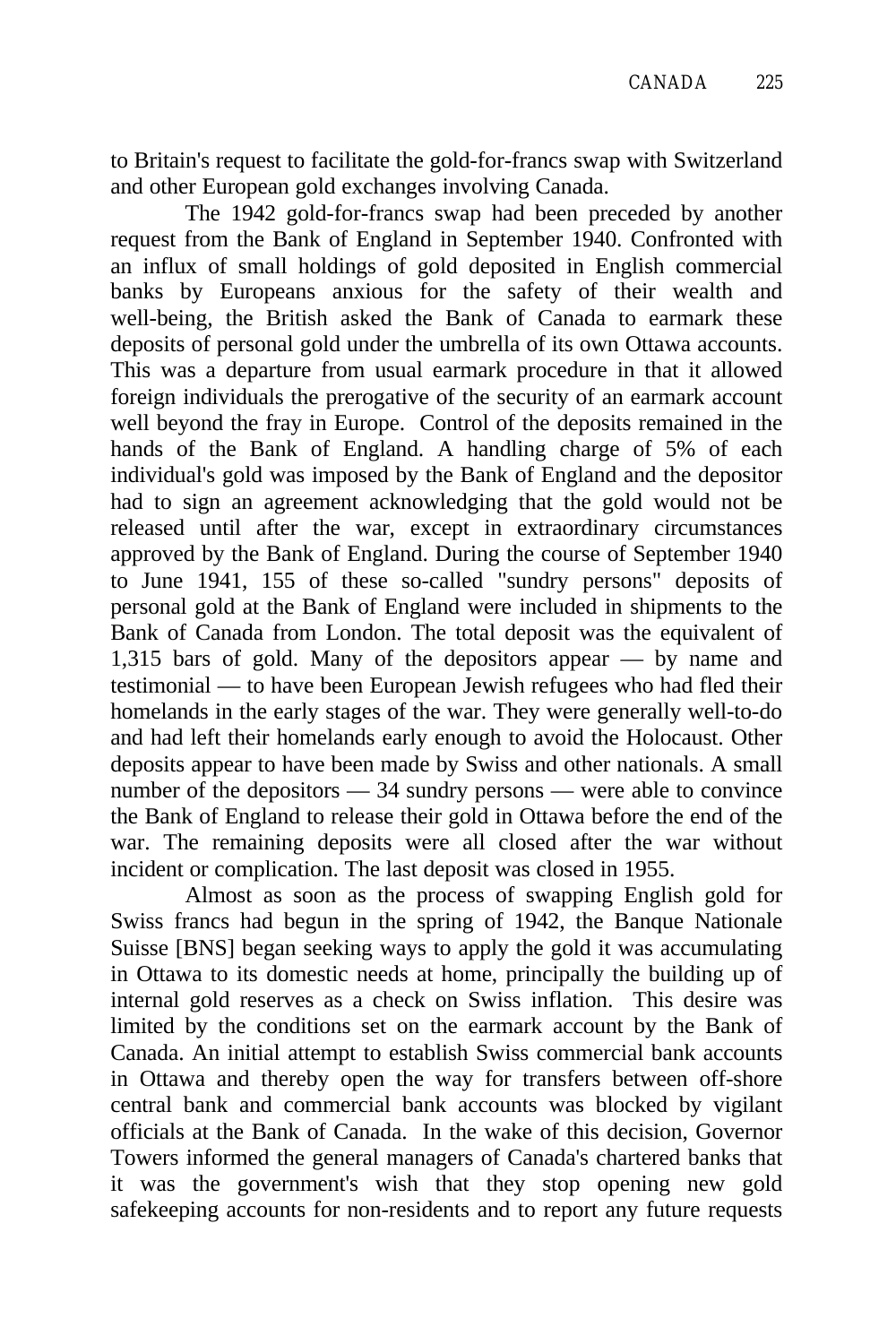for such services to Ottawa. Rebuffed in this direction, the BNS began negotiations with the Banco de Portugal, which had gold accounts with it in Switzerland. In two equal transactions in April and May 1942, the BNS subsequently traded four tons of its earmarked gold in Canada for a similar amount of gold held by the Portuguese earmarked in its vault in Switzerland. Thus, the Swiss succeeded in obtaining the free use of four tons of gold in Switzerland in return for surrendering four tons of assuredly clean gold in Canada. To achieve this swap, the BNS was obliged to pay a steep commission to the Banco de Portugal of 1 1/2% on the first swap and 2 1/2% on the second swap. These commissions reflected the fact that the gold Portugal was obtaining in Ottawa was blocked for the duration of the war. In the wake of these swaps, the BNS board of directors decided to abandon the tactic of offering gold in Ottawa for gold in Europe because the transaction costs were exorbitant. The crucial question of whether the Portuguese gold released to the Swiss was tainted gold of German origin is elucidated by reference to classified British wartime documents drawn from British intercept of cables between the Swiss and Portuguese central banks and from banking records recently released by the Banco de Portugal. These reveal that, while the Banco de Portugal did receive large amounts of Reichsbank gold into its BNS accounts, the gold transferred to the Swiss in 1942 was generally believed to be drawn from an account "thought to be without German taint." There is no absolute assurance that this swapped gold was beyond all possible taint, but this evidence and the complete absence of any indication of concern on the part of Allied bankers involved in the swap indicate that this was likely the case. Once again, national liquidity needs, not schemes to launder dirty German gold, seemed to drive the transaction.

In 1944, Portugal itself encountered liquidity problems in its trade with Switzerland and Sweden. Increasingly unable to trade in gold because of the tightening Allied injunctions on looted gold, Portugal was driven to finance its trade with hard currencies like the Swiss franc and the Swedish krona. By August, the value of the Portuguese escudo was plummeting against the franc and the krona. Both the Swiss and Swedish proved reluctant to accept Portuguese offers of gold-for-currency swaps. In desperation, the Banco de Portugal therefore offered the Sveriges Riksbank, Sweden's central bank, clean gold in Ottawa in exchange for kronor. This offer of a ton and a half of gold in September and October of 1944 was accepted by the Swedes on the condition that the Portuguese applied the resultant kronor to the process of Swedish-Portuguese trade alone. Subsequently, the Sveriges Riksbank and the Banco de Portugal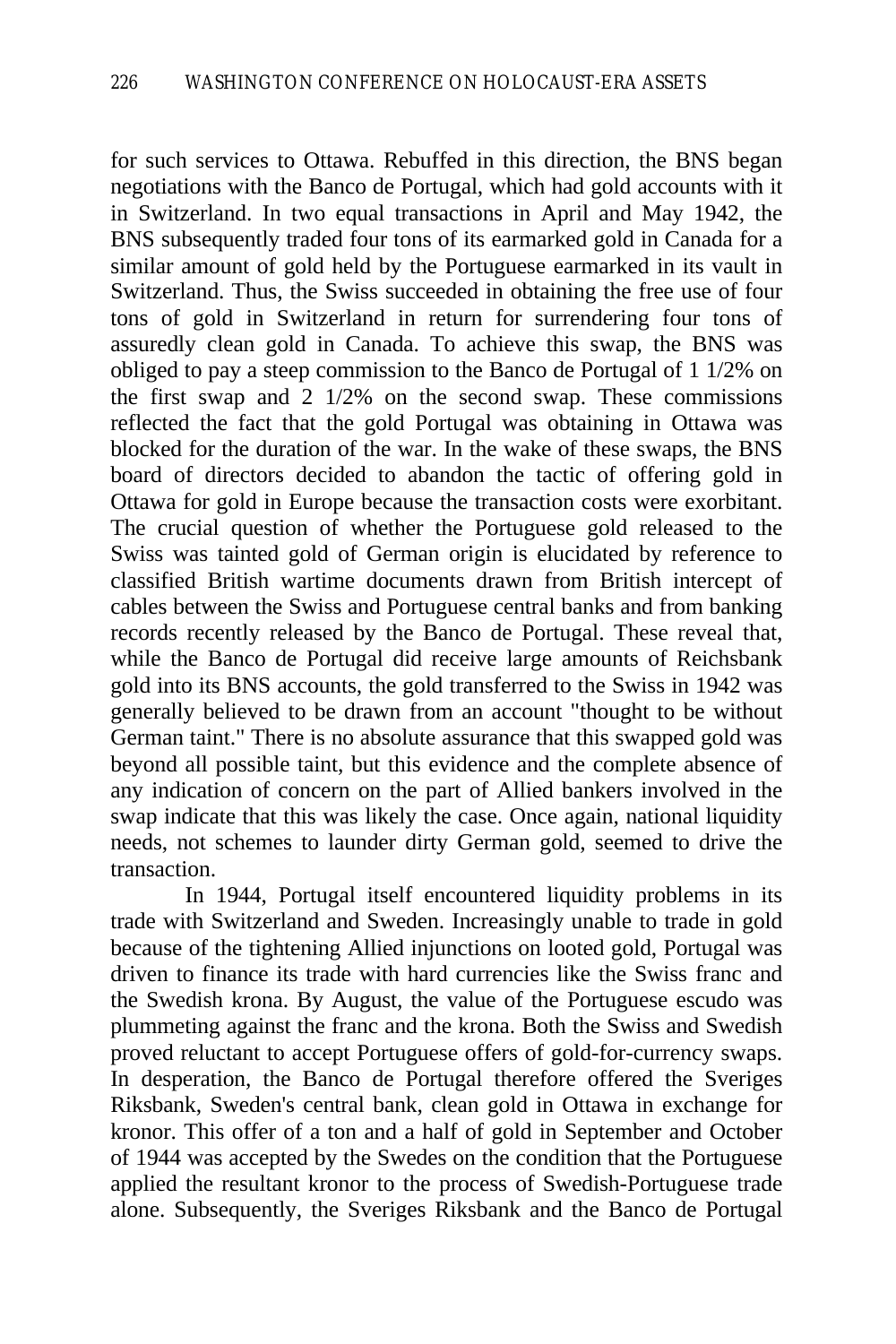agreed to ease Portugal's ongoing exchange needs by using the swapping of gold earmarked in Ottawa back and forth to provide kronor for Lisbon. By the end of this process in September 1945, the Sveriges Riksbank had accumulated two and a half tons of gold previously owned by the Banco de Portugal in Ottawa.

One last gold swap rounded out the Bank of Canada's role in gold transfers between neutral European central banks. In the midst of its swaps with the Sveriges Riksbank in September 1944, the Banco de Portugal swapped another two tons of its gold in gold holdings in Switzerland for Swiss gold held in Ottawa. As in 1942, the gold in Switzerland was taken from Portugal's untainted account. This time, Portugal received a smaller commission of only 3/8%, probably because it saw the advantage of topping up its Ottawa reserve of gold at a time when its newly made agreement with Sweden might have required more gold if the escudo's exchange value had continued to deteriorate.

With the lifting of all conditions restraining foreign gold on earmark in Ottawa after the war, there was no rush by neutral central banks to clear out their accounts in Ottawa. In fact, all parties to the wartime swaps maintained their Ottawa earmarks well into the peace, often increasing their balances.

Throughout all these transactions, officials at the Bank of Canada, usually in consultation with officials at the Department of Finance and the Bank of England, exhibited due diligence in handling these transfer requests from Europe. The context of the times must be borne in mind. These transactions took place at the height of the war, when the pressures of wartime decision-making bore heavily on Ottawa's mandarins. These gold swaps between friendly and neutral central banks constituted fleeting decisions in a myriad of wartime challenges and must be seen in this light. By and large, the decisions taken around Canada's custodianship of foreign gold earmarked in the Bank of Canada conform to the stereotype of the cautious, deliberate and well-balanced demeanor of the senior bureaucrats who have come to be known by history as the "Ottawa men." They never possessed the absolute knowledge or the power to eliminate any possibility that Ottawa might facilitate the movement of looted gold, but their instincts led them to policies that made that possibility remote. In this sense, Canadians can take justifiable pride in the efficient manner in which the rather prosaic service of earmarking of gold was turned to commendable Allied and, at times, humanitarian ends during the war.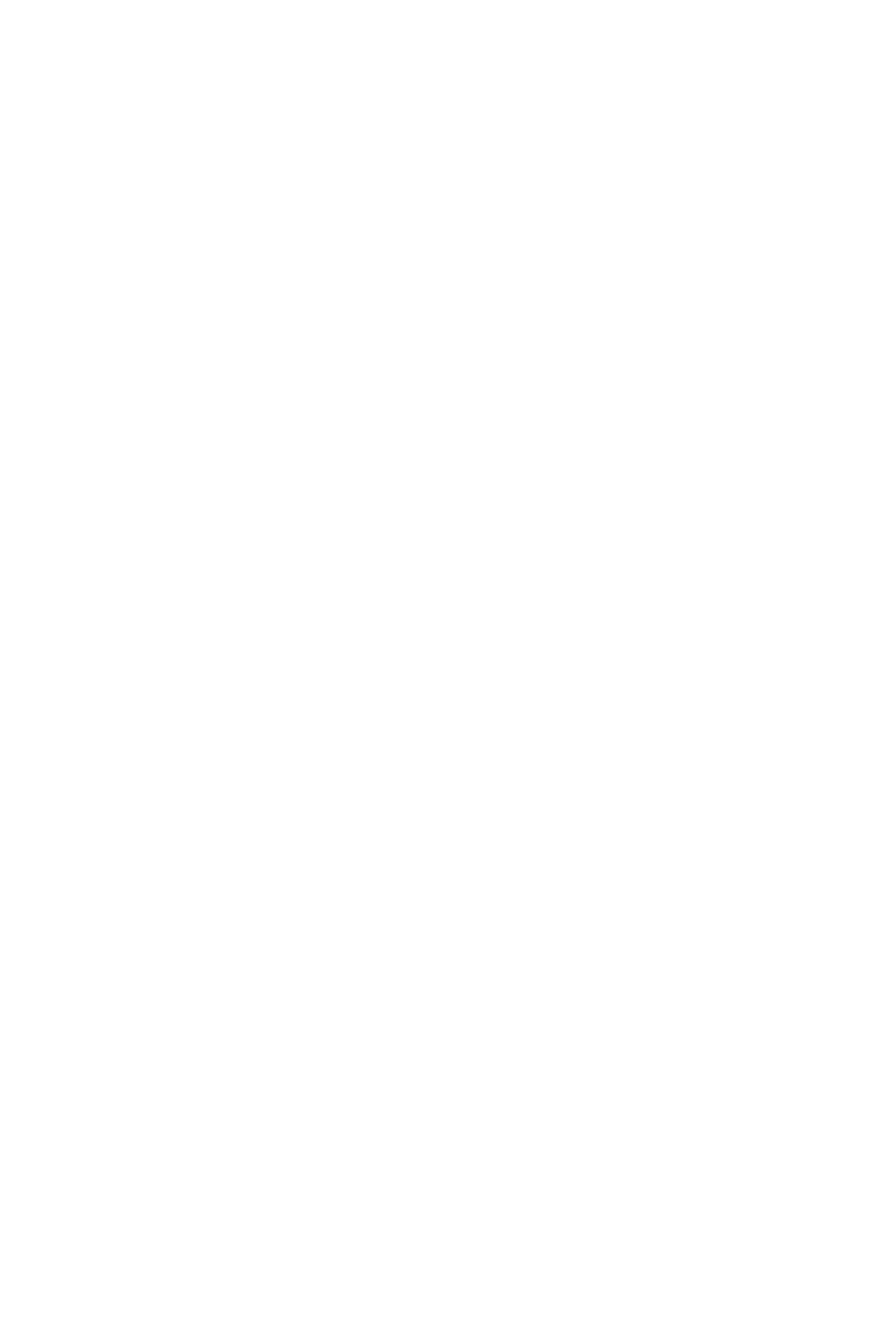# **CONFERENCE ON JEWISH MATERIAL CLAIMS AGAINST GERMANY**

## Delegation Statement

We welcome the opportunity – following the historic Washington Conference on Holocaust-Era Assets – to present the position of the Conference on Jewish Material Claims Against Germany (Claims Conference) on the major issues of concern to Holocaust survivors and the world Jewish community.

The Claims Conference was established in 1951 by 23 major Jewish national and international organizations to attain the following objectives:

- to gain indemnification for injuries inflicted upon individual victims of Nazi persecution;
- to secure restitution of assets confiscated by the Nazis;
- to obtain funds for the relief, rehabilitation and resettlement of Jewish victims of Nazi persecution;
- to aid in rebuilding Jewish communities which Nazi persecution had devastated;
- to foster commemoration, research, documentation and education of the Holocaust.

For nearly 50 years the Claims Conference has and continues to vigorously pursue these objectives, primarily in its negotiations with the German and Austrian governments. It was instrumental in securing major indemnification and restitution legislation. The Claims Conference is also directly involved in the administration of limited individual compensation programs, in the recovery of heirless and unclaimed private and communal Jewish assets, in the allocation of funds for social care of needy Holocaust survivors and for research, documentation and education of the Shoah.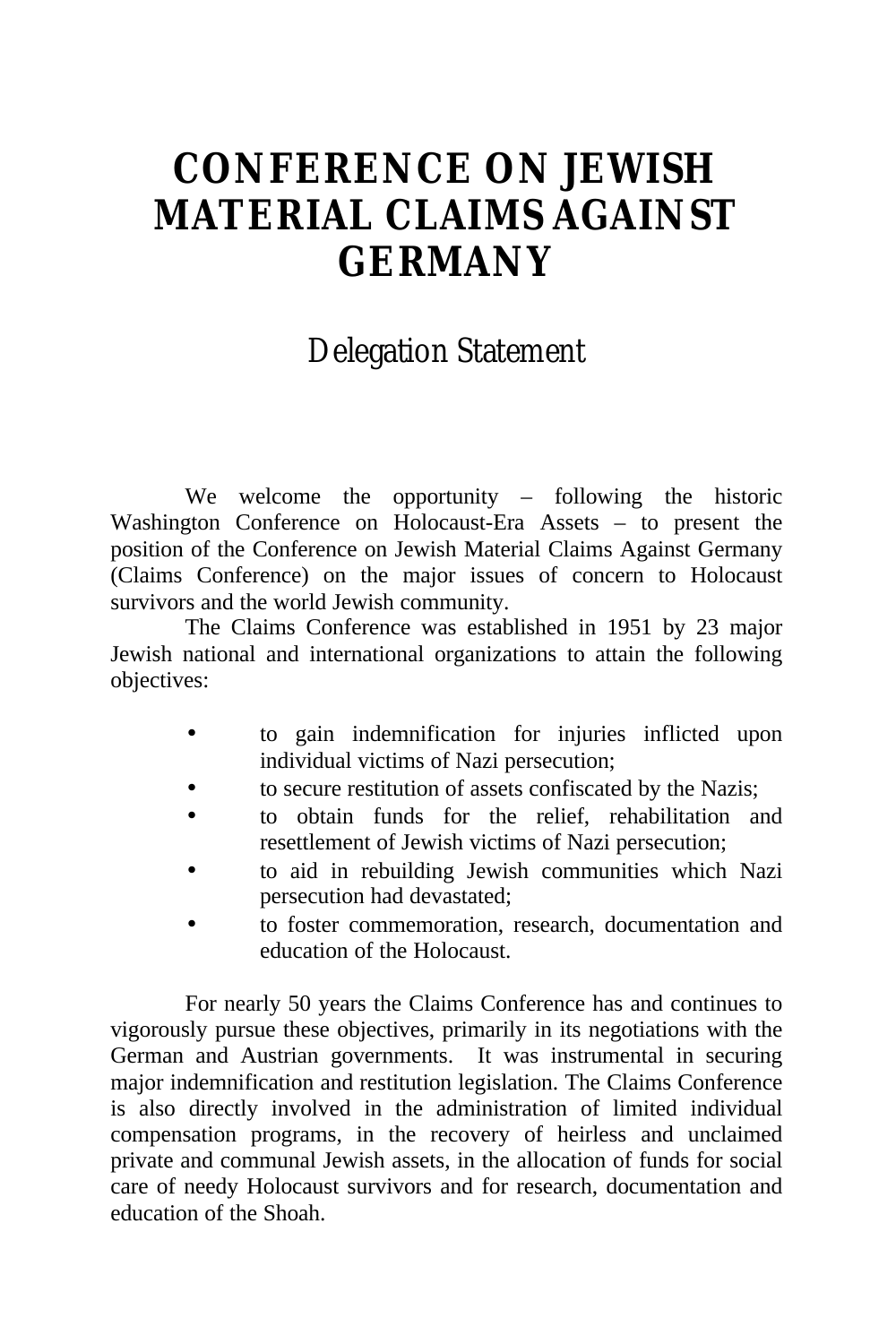The Claims Conference is painfully aware of the fact that the destruction of Jewish life during the Holocaust cannot be made whole. It is imperative, however, that:

- the survivors of the Holocaust who were not or are not adequately compensated receive acceptable indemnification for their injuries and losses;
- Jewish private and communal assets which have not as yet been restituted should be restituted or compensated for in lieu of restitution;
- needy aging survivors receive necessary individual and institutional services;
- the lessons of the Holocaust be fully documented and disseminated throughout the world.

These are the guiding principles which must be applied in dealing with the unresolved indemnification and restitution issues. The fact that 53 years after the liberation of the concentration camps, many issues are still unresolved, and most survivors are of advanced age, calls for very urgent action by all governments concerned.

The Washington Conference highlighted progress on some issues but others have not as yet been considered in this unique forum of governments and nongovernmental organizations.

In order to insure that the survivors receive long overdue justice, it is essential to intensify the efforts to achieve the above objectives. We suggest that:

- (1) a follow-up conference be convened in 1999;
- (2) the United States and the United Kingdom as convenors of the London and Washington conferences – establish a secretariat to:
	- (a) monitor the implementation of matters considered at the London and Washington conferences, and,
	- (b) prepare the next conference.

Dr. Israel Miller, President

Saul Kagan Executive Vice President

Gideon Taylor, Executive Vice President-Designate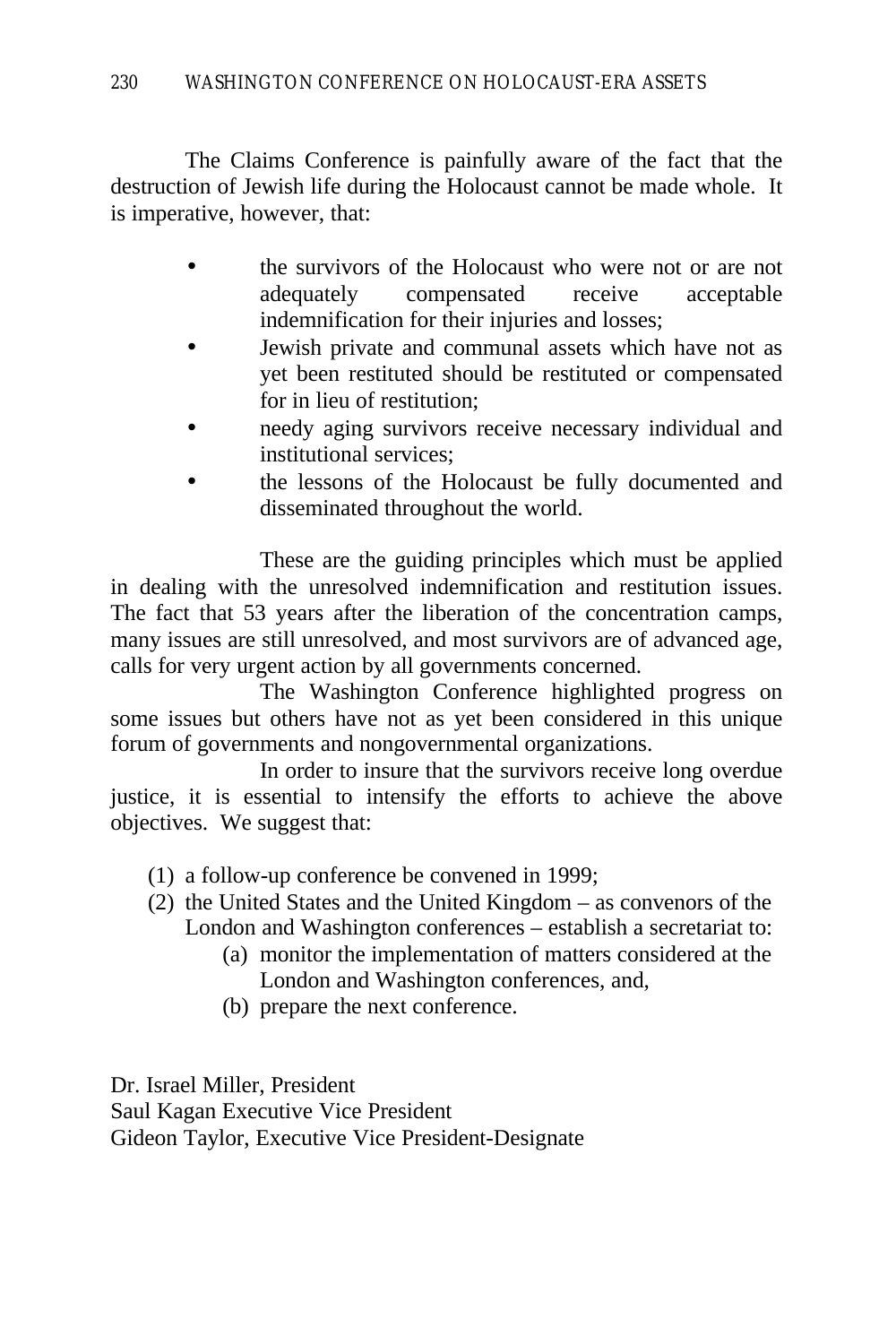# **CROATIA**

## Delegation Statement

The Republic of Croatia welcomes the organization of the Conference in Washington which, in the same way as the Conference on Nazi Gold held last year in London (2-4 December 1997), aims to finally determine the objective, historical truth about monetary gold and other expropriated assets.

Whereas the emphasis of the Conference in London was placed upon investigation of the destiny of monetary gold, the intention of the participants of the upcoming Conference in Washington is to examine ways and means of extending this issue to other expropriated property, primarily expropriated works of art, archive materials, insurance policies, the property of religious communities and others.

Now, at the end of the second millennium, it is indeed high time that the historical truth about the Holocaust be determined, and to find ways of indemnifying victims of the Holocaust.

This is the reason why, based on its decision taken on 13 November 1997, the Government of the Republic of Croatia established a Commission to investigate the historical facts of the property of victims of Nazism. This Commission includes representatives from the Ministry of Justice, the Ministry of Foreign Affairs, the Ministry of Economy, the Ministry of Finance, the National Bank of Croatia, the Institute for Migrations and Nationalities, the Jewish Community of Zagreb, the Croatian Institute for History, and Croatian National Archives.

The Commission has been tasked to gather and analyze all available materials pertaining to the period of the Holocaust, and to propose to the Government of the Republic of Croatia the positions it should take and to reach appropriate decisions with regard to it.

Additionally, in November of 1997 the Government of the Republic of Croatia reached a Decision to waive its part of the remaining resources of the Tripartite Commission, which should belong to it on the basis of the succession of successor States of the former Yugoslavia, in favor of Jewish people and other victims of Nazi persecution. The Republic of Croatia is, therefore, one of the first States to have supported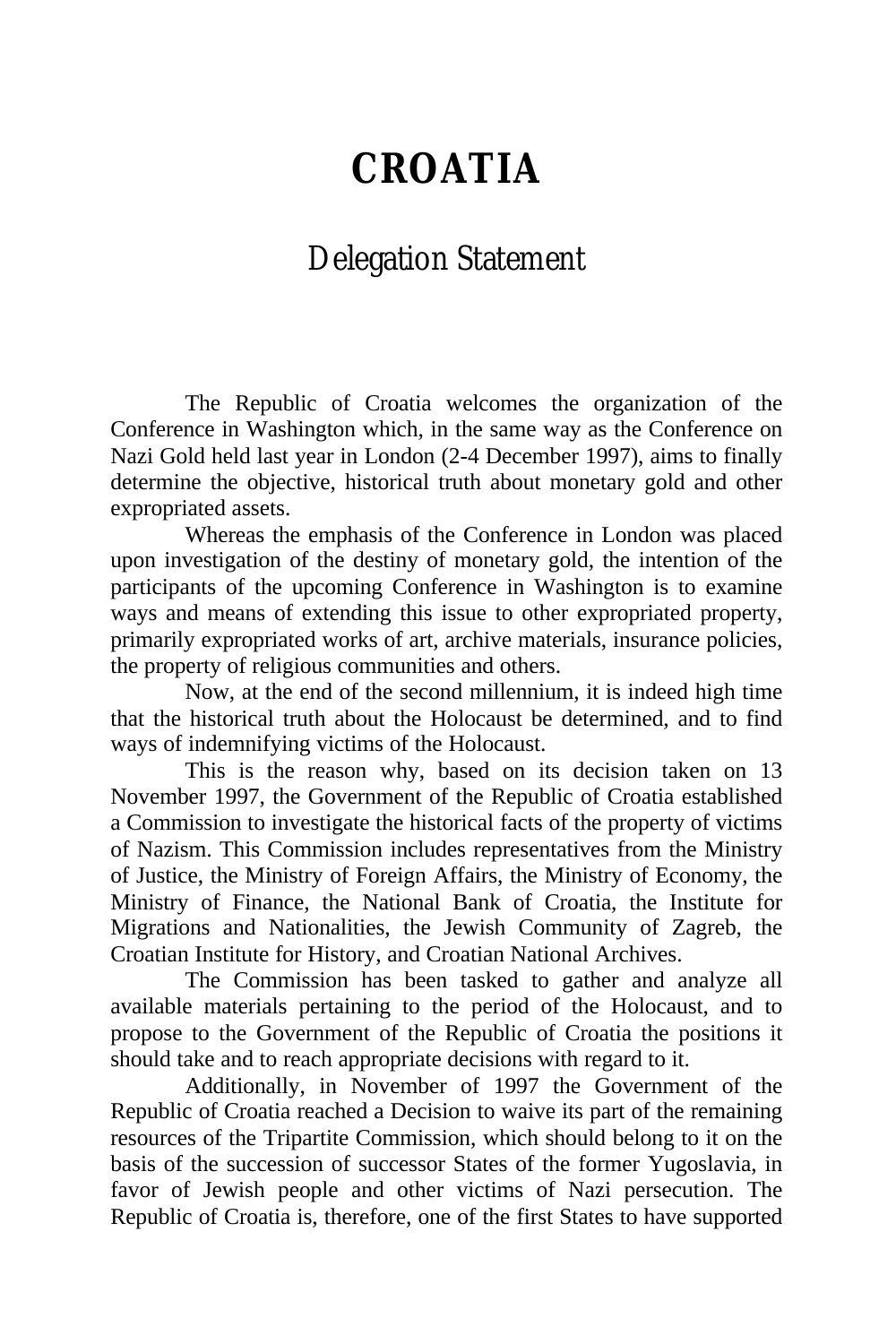the establishment of the new Fund for the compensation of Holocaust victims, undertaking to pay a certain financial amount into the Fund. The sum that the Republic of Croatia has decided to pay into the Fund, taking into consideration the criteria laid down by the International Monetary Fund for the distribution of financial resources according to the succession principle, amounts to US\$ 118,000.

The Republic of Croatia considers that distribution of the remaining part should not wait for a final solution to the succession issue, but rather that the shares of individual successors may be determined independently of the outcome of negotiations held to decide other succession issues. Thus, Holocaust victims would receive their funds earlier.

The World War II archive materials at the disposal of the Republic of Croatia are open and are available to everyone for viewing. Further, Croatian National Archives has signed an Agreement with the Holocaust Memorial Museum in Washington, on the basis of which the archive materials from these archives are microfilmed and sent to Washington Holocaust Museum.

Regrettably, however, the Republic of Croatia is denied access to the common archives of the former Yugoslavia, which are kept in Belgrade. Therefore, not all materials relating to the Holocaust are available to us.

The Government of the Republic of Croatia has passed an Act on Compensation for Property Expropriated during the Yugoslav Communist rule, which sets out the principles, conditions and procedure for the return of expropriated property. This Act is also applicable to the compensation of victims of property expropriation carried out during World War II.

It is worth mentioning here that apart from overcoming the consequences of, and eliminating the damage inflicted as a result of, World War II, after gaining its independence the Republic of Croatia was to face further consequences and damage resulting from more than 50 years of communist rule.

Hence, the issue of returning expropriated property was made especially difficult and sensitive, since it was frequently necessary to rectify twofold consequences – those of the Holocaust and those of communism.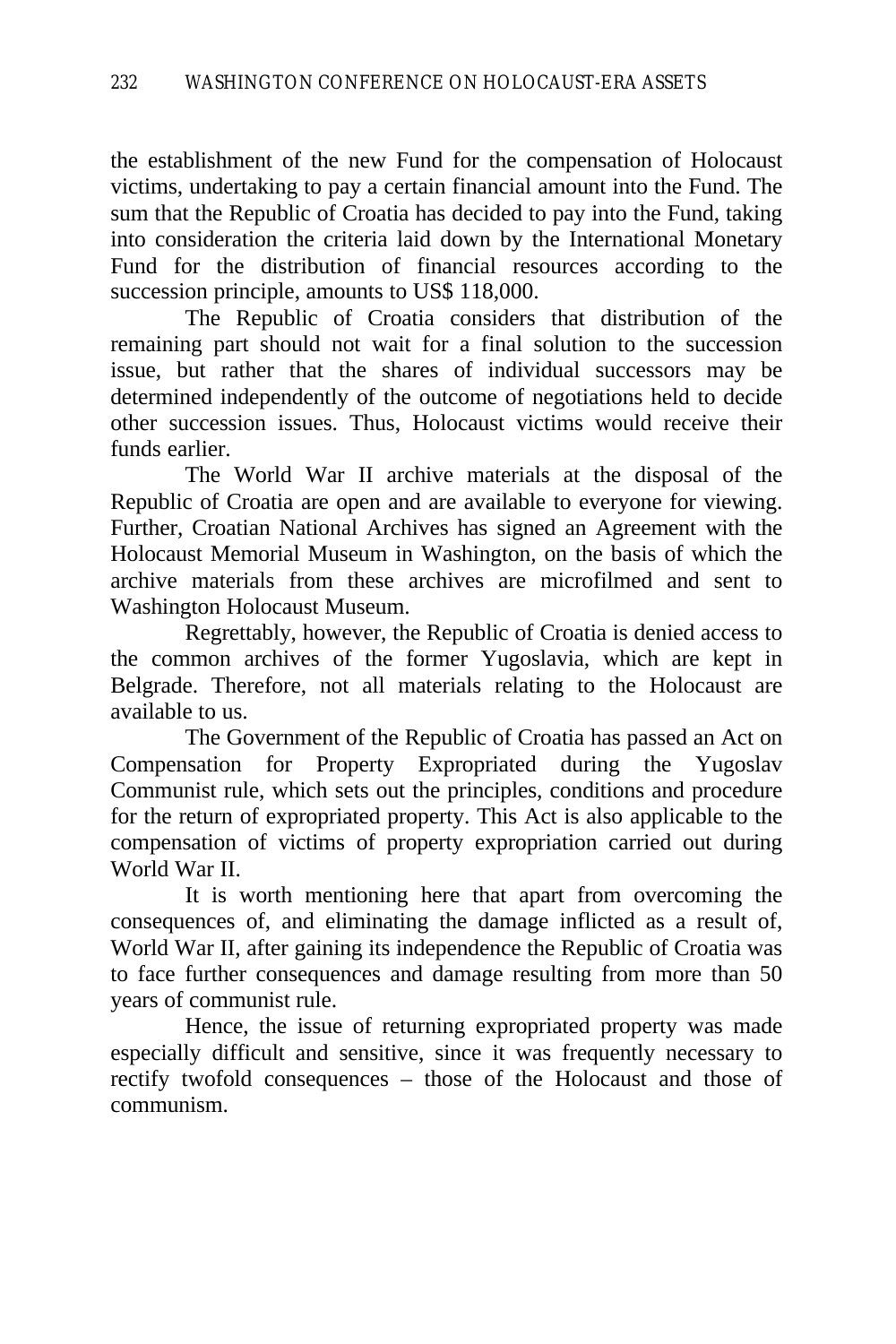#### I. CULTURAL TREASURES

A significant status within property expropriated from victims of the Holocaust in World War II is held by works of art, libraries and other cultural and art treasures.

Expropriation of that form of valuable property was taking place during, as well as immediately after, the war on the basis of a range of regulations that were coercive in character, although it frequently occurred without any legal basis whatsoever.

The legal bases and regulations applied in various procedures concerning works of art on the territory of Croatia after World War II were as follows:

The Decision made in 1944 by AVNOJ, which assumed temporary control over abandoned property or of the property of owners whose abode was known, and similar.

The Decision on the protection and preservation of cultural monuments and antiquities (made by the National Committee of the Liberation of Yugoslavia) on 20 February 1945. On the basis of that Decision, the "Commission for the gathering and preservation of cultural monuments and antiquities" was operational from 1945.

The Order issued to the Minister of Education dated 28 June 1945, on the "training and education of the Commission for the gathering and preservation of cultural monuments".

The Law on managing property which owners had to abandon during the occupation, and property taken from them by the occupying forces and their collaborators, dated 24 May 1945 and 2 August 1946, which emphasizes that the said property should be returned to the rightful owners, or to those who were using it, and that such property must be managed as property in trust until the court rules that it shall be returned.

The Law on transfer to state ownership of enemy property and on sequestration of property of absent persons.

The Law on confiscation of property and the implementation of confiscation.

The General Law on protection of cultural monuments and natural rarities, dated 4 October 1946, which was also the basis for placing under the protection of the State movable cultural heritage from numerous collection centers of such items after World War II. Stipulations of that law indicate that all the objects in such centers were nationalized as monuments and had to be under the administrative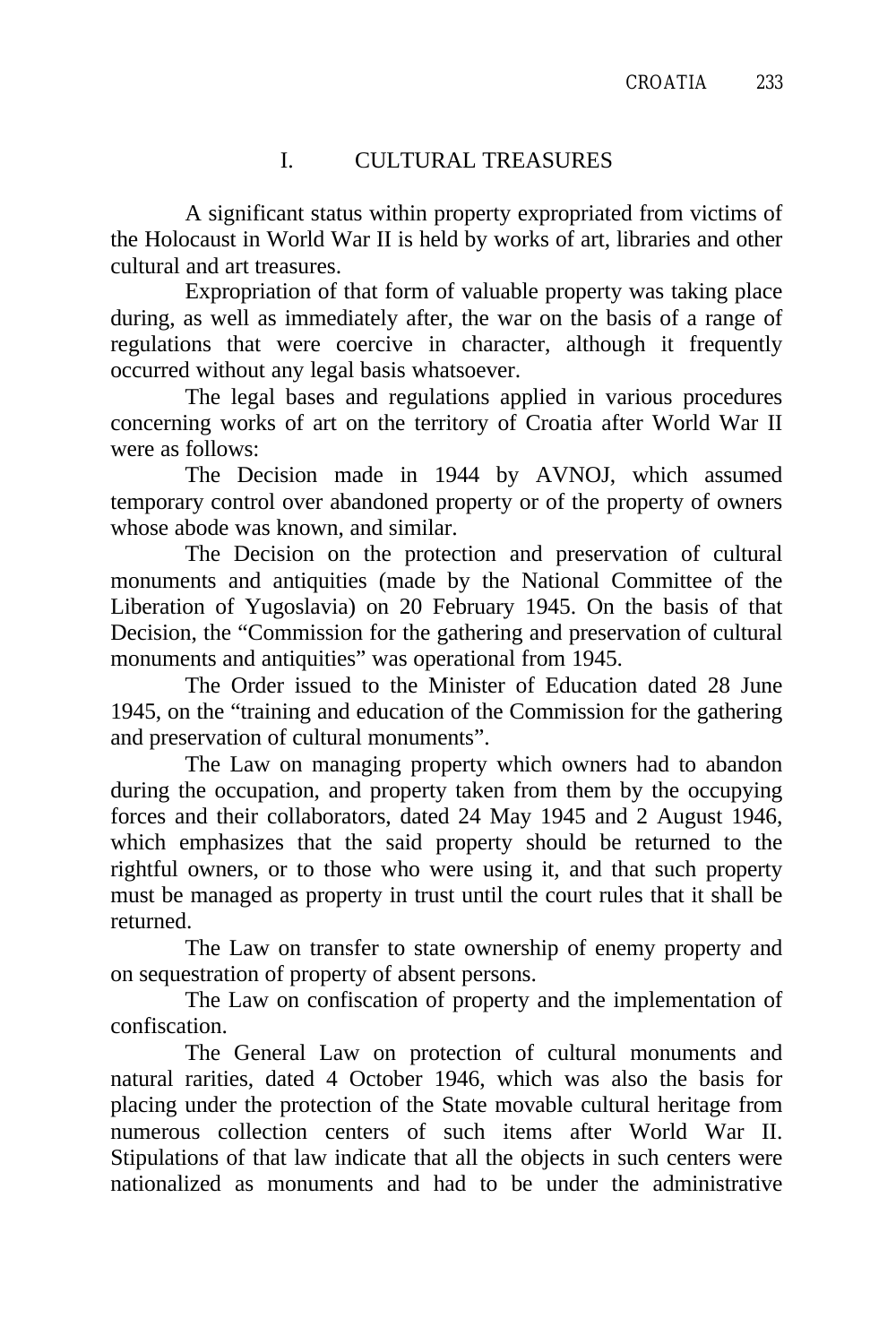control of Institute for Conservation of the Federal Republic of Croatia, Zagreb, or any institution to which the Institute transfers its right.

No specific data on the nationalization of confiscated works of art is available. The existing documentation, the collection of Acts issued by the "Commission for the gathering and protection of cultural monuments and antiquities" (KOMZA) within the former Institute for Conservation in Zagreb points to the conclusion that the confiscation of property had to be followed by a decision for nationalization. Such decisions were made by the City Committees of the People – departments for public property.

The mentioned collection of KOMZA Acts, retained in the archives of the Administration for the protection of cultural heritage at the Ministry of Culture of the Republic of Croatia, could prove to be the main source of data on the question of confiscated items of cultural and artistic value.

The Register of KOMZA minutes for the years 1945 and 1946 is an available source of a wealth of information on this subject.

After World War II numerous commissions worked in the Institute for Conservation in Zagreb. Their task was, among other things, to maintain records on war damage inflicted on cultural monuments and structures possessing monument properties; selection of items of artistic value among the mass of confiscated goods held in collection centers; selection of items of artistic value in deserted houses and flats; storage of such objects in KOMZA premises or elsewhere; division of items possessing monument properties (paintings, sculptures, furniture, objects of artistic craft and similar, among new owners (or users), museums, galleries, other institutions in the field of culture, administration and others.

The post-war Commissions working within the Institute for Conservation in Zagreb were:

- "KOMRAT" National Commission for establishing the extent of war damage to cultural and historical objects on the territory of Croatia – Zagreb (1945-1947)
- "KOMZA" Commission for the gathering and protection of cultural monuments and antiquities – Zagreb (1945-1954)
- Commission for the inspection of objects Ministry of Science and Culture of the government of FNR Yugoslavia – Zagreb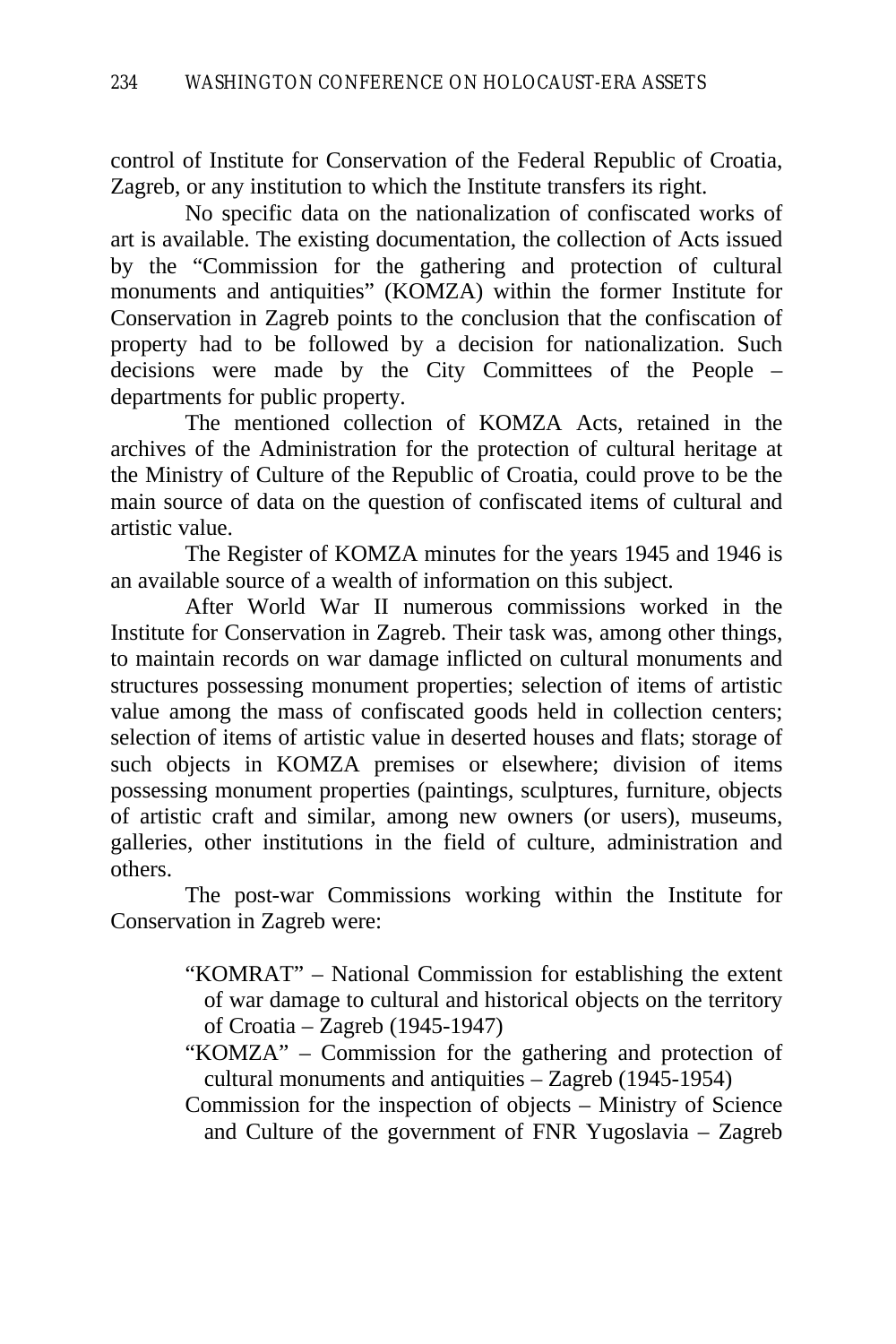The above listed Commissions were engaged in the collection and preservation of surviving cultural monuments, antiquities and libraries following the period of the Holocaust.

"KOMRAT" was founded on the initiative of the Ministry of Education of the People's Republic of Croatia, its first session being held on 7 June 1945. Its work was supported by documentation, as well as by a register of inventories.

"KOMZA" was founded on 26 June 1945 on the orders of the Minister of Education of Croatia and was based on the Decision dated 20 February 1945 on the protection and preservation of cultural monuments and antiquities, adopted by the National Committee for the Liberation of Yugoslavia. Its main task was to gather data on expropriated items possessing monument properties.

Precise records were maintained, containing lists of objects of artistic significance (records were linked to the name and family name of the former owner and to a registration number, under which the total volume of goods confiscated from the same owner was entered in an individual regional collection center). The objects of artistic value, set aside by the commission, were placed into the trust of KOMZA from were they were distributed to various locations. Records were kept of such distributions, with the origin of an object being denoted by the registration number of the confiscated goods. It is impossible to trace a certain number of items beyond that stage (there are, for instance, remarks such as "Handed over at the request of the Federal Executive Council", and similar). The work of KOMZA is also supported by documentation, i.e., a register of inventories.

In the period from the commencement of KOMZA's work (1945–1949) the Museum for Arts and Crafts in Zagreb, as well as other museums and galleries, were receiving works of art from collection centers into permanent ownership.

The path of each individual work of art can be traced from a collection center in Zagreb to its location in a museum (provided that key documents are not missing) on the basis of documents, but the distribution of moveable works of art among private individuals was not followed up by detailed records, that is to say, their path cannot always be traced.

In certain areas KOMZA and KOMRAT complemented each other; in other areas their activities overlapped, and the same can be said for the Commission for Restitution (KOMREST). More information will become available when the collection of documents is brought out of storage.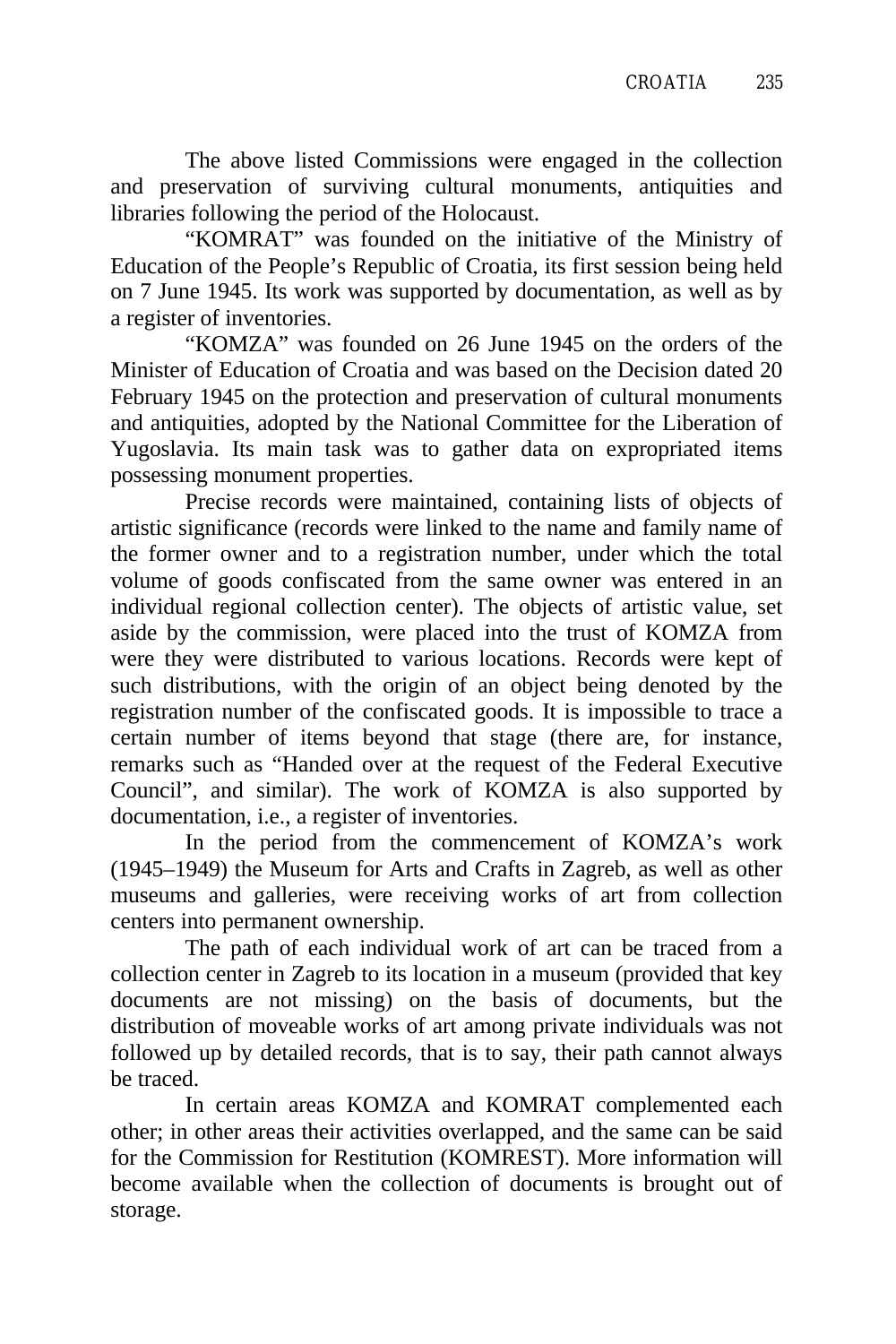The selection of objects (movables) of cultural and artistic significance was undertaken exclusively by the Commission for the gathering and preservation of cultural monuments and antiquities, and its associated, separate section, the Commission for Libraries. The return of such moveable property to rightful owners was also defined, provided that the owners registered the loss of said property.

Abandoned property of unknown owners was immediately nationalized in 1945, and the implementation of confiscation procedure was followed by a decision on the transfer of the same property into the ownership of the State. Likewise, the property of absent persons was sequestered and nationalized. On the basis of the then existing legal framework it was possible to convey works of art into ownership only after the finalization of court proceedings.

The Compensation Law (*Official Gazette* No.92/96) also regards moveable heritage of works of art, including those from World War II, as nationalized property, as stipulated in Articles 3. and 48. of the said law.

According to Article 48., only movables of cultural, artistic or historical value are to be returned to their former owners. Such movables, which are regarded as cultural heritage and are, in accordance with the rules and regulations on the protection of cultural heritage, a constituent part of Croatian galleries and museums, are to be returned to the ownership of the former owner, although not into his possession. Owners are entitled to a special type of compensation to be defined by a separate decree issued by the government of the Republic of Croatia.

The fundamental standpoint of the Ministry of Culture of the Republic of Croatia, based on professional and scientific arguments presented by museum experts and relevant institutions, and one that has been integrated into all the legislation on museum activity and the preservation of museum material, is that museum collections, protected and registered as moveable monuments of culture, are under the special protection of the State, are indivisible, and as such are kept and displayed in their entirety, regardless of who owns them, or their individual items.

All the items comprising a certain collection in a museum are inventoried and entered into museum registers and other museum documents, forming what is known as museological documentation. The entire museological documentation of all the museums in the Republic of Croatia constitutes national cultural heritage, a national fund of moveable cultural goods. Any extraction of works of art which form an individual museum collection is, in principle, prohibited and is subject to a special procedure defined by the valid law (Law on museums, *Official Gazette* No. 142, dated 28 October1998) and pertaining by-laws. This, however,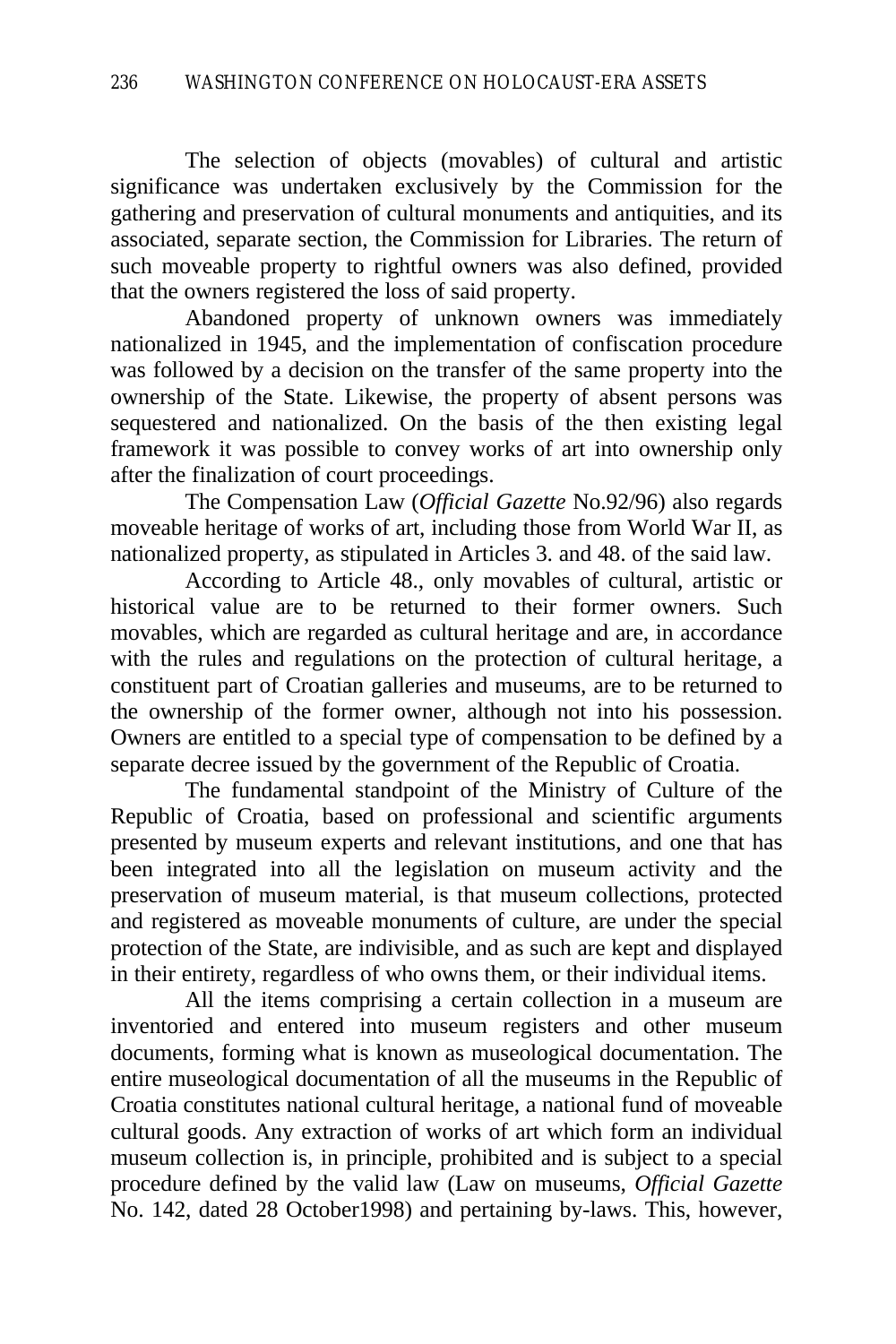does not mean that certain exemptions, strictly professionally argued, are not possible in individual and particularly justifiable cases.

The question of the possible loan, or of presenting for temporary use, certain works of art which form a part of the holdings of Croatian museums and galleries, shall be dealt with through a separate procedure in which experts will play a decisive role, bearing in mind requests for the restitution of works of art – now forming a part of the holdings of the Museum of Slavonija-Osijek; the Museum of Arts and Crafts, Zagreb; the Croatian Museum of History, Zagreb; the Archeological Museum, Zagreb; the Gallery of Visual Arts, Osijek; Trako š an Castle, and others – already received from the former owners by the Ministry of Culture of the Republic of Croatia.

In parallel with the Compensation Law, beginning from 1990 and particularly since the adoption of its Constitution, the Republic of Croatia has, through the notification of succession, become party to numerous international agreements and conventions, some of which are related to the preservation of cultural and natural heritage. Since 1995, representatives of the Ministry of Culture of the Republic of Croatia have enjoyed observer-member status of the UNESCO inter-governmental body charged with aiding the return of cultural treasures to their lands of origin, or their restitution in the event of illegal acquisition, as well as being members of the Committee for amendments and changes to the UNESCO Hague Convention of the same year.

Additionally, Croatia, as one of the successor countries of the former Yugoslavia, is demanding the restitution of material removed from its territory in the period from 1918 to 1991 and which now constitute joint cultural heritage involving museum and gallery holdings from the territory of the former Yugoslavia. This action is being conducted within the framework of the program of succession, coordinated by the Office for the project of succession with the government of the Republic of Croatia. To that end, necessary documentary support has been prepared, based on a survey carried out toward the end of 1992, to accompany claims made by museums and galleries in the Republic of Croatia.

In the war waged against Croatia from 1991 to 1995 our cultural heritage has suffered almost immeasurable losses through extensive material damage, which was also inflicted on museums and galleries. Based on an assessment of war damage to museums and galleries it has been established that of 204 museums, galleries and museum collections, 66 museum buildings have either been damaged or destroyed; 45 museums and galleries have suffered damage to their holdings (6551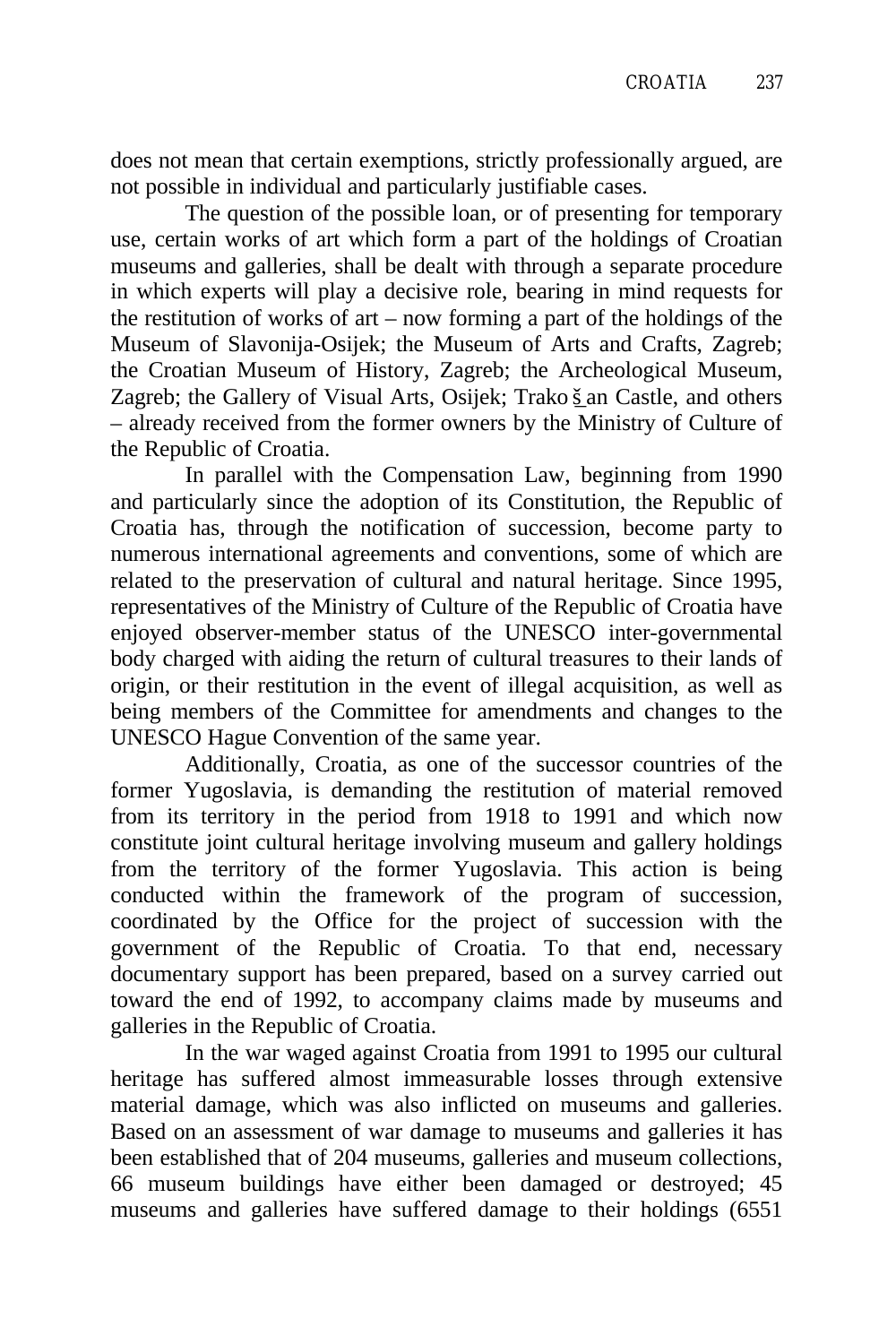items of museum holdings are missing; 1430 items have been destroyed and 728 damaged). Here it must be pointed out that at the time of writing the assessment has not been finalized.

According to reports of foreign experts, in just the first seven months of war in Croatia more cultural treasures were destroyed than during the entire period of World War II throughout the whole of the former Yugoslavia.

Negotiations on the return of stolen cultural heritage, scheduled to take place between groups of experts from the Ministry of Culture of the Republic of Croatia and the Ministry of Culture of SR Yugoslavia, based on the existing assessment of war damage, numerous reports of investigation missions of the Council of Europe, of ICOM, UNESCO and others, covering the period between 1992 and 1996, have not yet been realized despite the agreements reached at a meeting of foreign ministers of the Republic of Croatia and SR Yugoslavia that took place in Zagreb on 18 August 1998, and which was related to the normalization of relations between the two countries.

Bearing all the above stated in mind, the holdings of Croatian museums and galleries are therefore partially incomplete, which means that the expert services of the Ministry of Culture of the Republic of Croatia are faced with the daunting task of realizing the project of succession, as well as the return of expropriated property, establishing a definitive picture of the holdings held by our own museums, and reconstructing the ownership of the part of works of art collected during and after the period of Holocaust.

The existence of documents, on the basis of which such reconstruction can be at least partially made, will be of great assistance to the creation of a more comprehensive picture of the fate of moveable art heritage.

#### II. LIBRARIES

During the existence of the Independent State of Croatia, books and libraries were confiscated from individual Jewish persons and handed over to the National and University Library, but without any listing. The same practice seems to have been adopted by the communist authorities following World War  $II$  – private books and libraries were confiscated and also handed over to the National and University Library.

In 1959 the library belonging to Dr. Lavoslav  $\mathbf{\hat{S}}$  was returned to the Jewish Council in Zagreb, and in 1989 his private archives were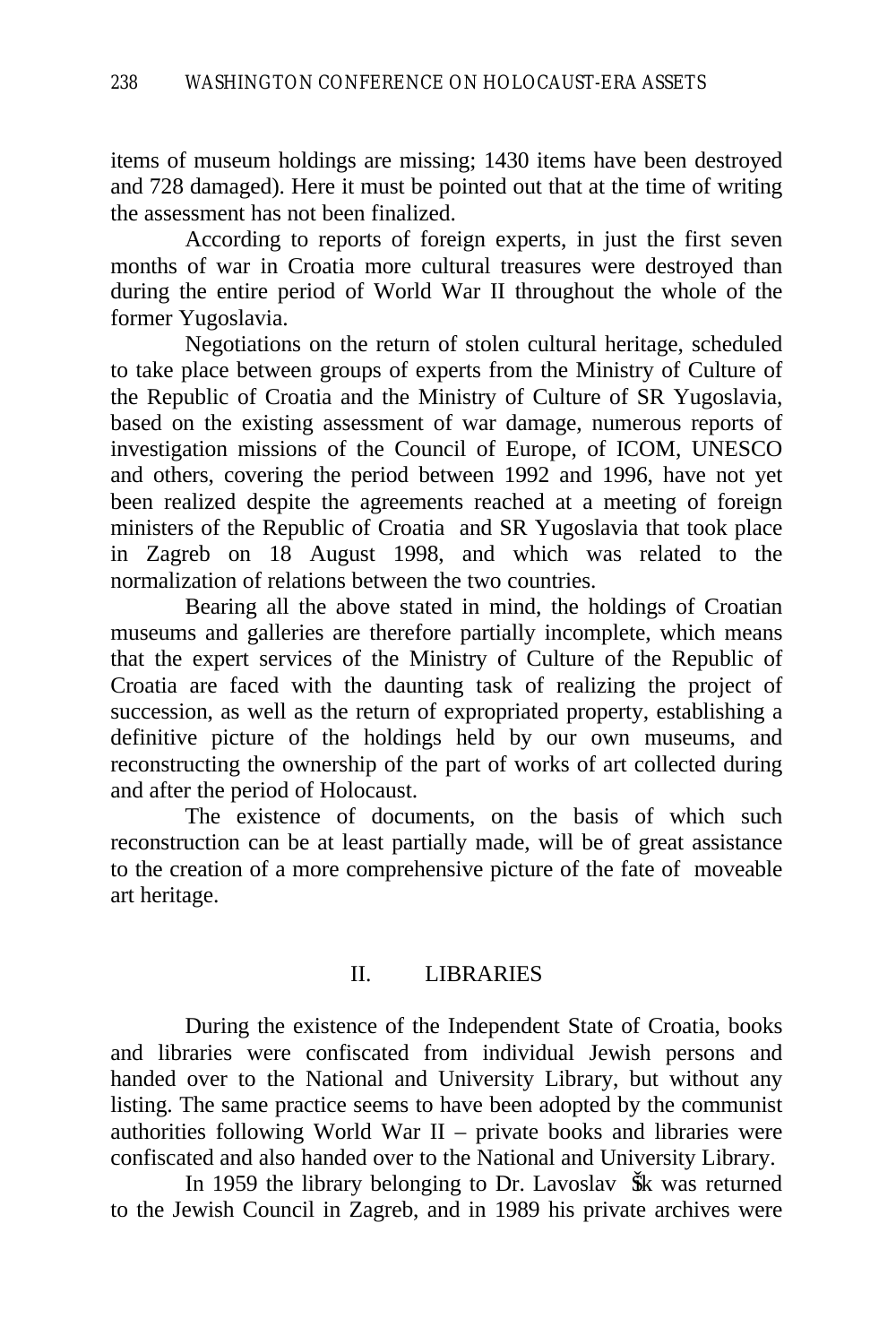also returned. Also in 1989, 7,000 books were returned to the same institution, accompanied by an agreement made between the Jewish Council in Zagreb and the National and University Library, dated 4 October 1990.

#### III. ARCHIVE MATERIAL

Documentation about the Holocaust in Croatia can be divided into several different groups.

The first and the most important group consists of official documents laws, provisions and archives of the Ustasha administration of the government of the Independent State of Croatia. They are stored for the most part in the Croatian State Archive which is in charge of the documents of the central government institutions, as well as in regional archives. A part of these archives is also to be found outside Croatia - in Belgrade. This group, which is the largest, contains lists of the Jews, figures about camps and victims, treatment of the Jews in public life, lists of Jewish properties and confiscation of these properties.

The second group consists of documents on the activities of the Anti-Fascist Partisan Movement, especially the ZAVNOH Antifascist Council for the Liberation of Croatia. They provide details about the efforts of anti-Fascists in assisting the Jews.

The third group consists of documents which came out after 1944 as a result of the activities of the committees of the People's Republic of Croatia, whose task was to establish the facts about the crimes committed by the occupying forces and their supporters. These are stored in the State Committee File in the Croatian State Archive, as well as in district, community and city files in regional archives. All these contain detailed figures about victims and crimes committed in camps and various sites in Croatia.

The fourth group consists of documents produced after 1945 as a result of legal proceedings conducted by the State Security Office against those accused of crimes committed in World War II. This documentation which was received after 1990 by the Croatian State Archive, provides an account of the atrocities against the Jews.

Finally, the fifth group consists of various press-clippings, photos, memoirs, archives of the Jewish communities, and private archives.

The most significant part of the archival material is stored in the Croatian State Archive, and by its nature, summarizes the archival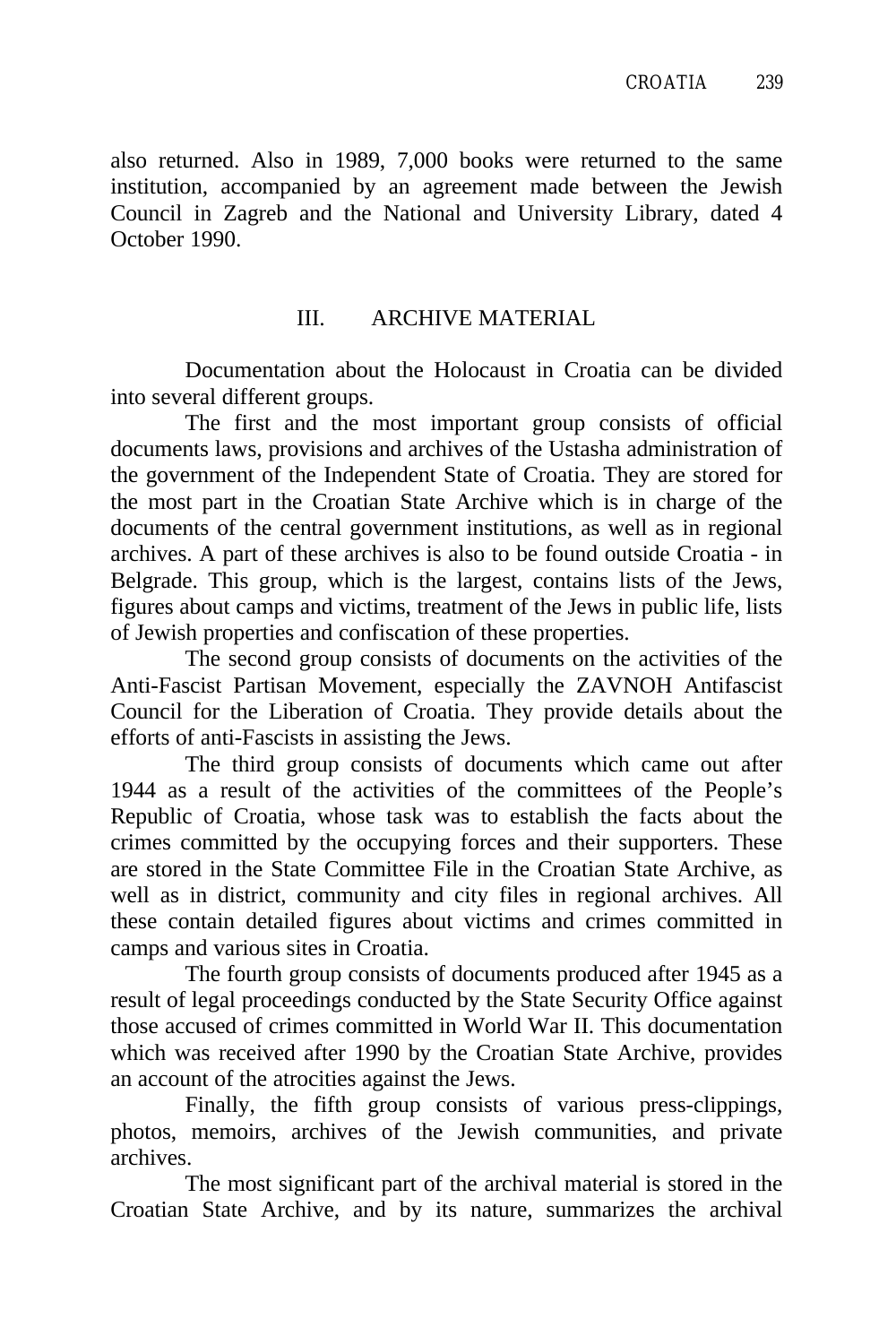materials of other lower bodies kept in regional archives. However, the future research should go beyond what has already been done. The research on the Holocaust in Croatia has not expanded further than establishing the number of victims. In our opinion it is necessary to analyze the historical context of the Holocaust in each country, using source material, in order to get to the truth, to the "genesis of the crime", the crime itself and the consequences of the crime. Sources provide brand possibilities researching the Holocaust in all its complexity, and should be used more, in both analytical and synthetical research done by the historians.

In this respect, we should also take into consideration the other side of the coin when speaking of those horrible times. In addition to the ideology of evil-Fascism and racism we must also mention the generosity and courage of many individuals who risked their lives to help the Jews, sometimes becoming victims themselves as a result.

Yad Vashem bestowed the honorary title of "righteous among nations" to 60 Croats who risked their lives to help the Jews. After the capitulation of Italy, Croatian partisans evacuated 3,500 Jews from the island of Rab in the Adriatic to the free territory of ZAVNOH. Jewish children together with Croatian women and children, were taken to the refugees camp El-Shat in Egypt.

Finally, we would like to point out that it is necessary for every nation to research the Holocaust in its own country. There should be no attempts to justify the evil and crimes committed by one's own nation by accusing other nations of evil and crimes. An evil committed should be condemned, but one must know to forgive and ask for forgiveness. To place the blame on somebody else is to blame oneself.

This is one of the reasons why the HDA accepted an invitation from the U.S. Memorial Holocaust Museum in Washington to sign an Accord on May 22, 1995, on cooperation on Holocaust research in Croatia. As a sign of good will, at the beginning of September 1995, we gave to the ten rolls of microfilms to the Museum with data on the mentioned 6,573 Jews executed or killed in World War II in Croatia.

The Croatian State Archive will continue to do its best to give support to research aimed at uncovering the truth about the victims of World War II.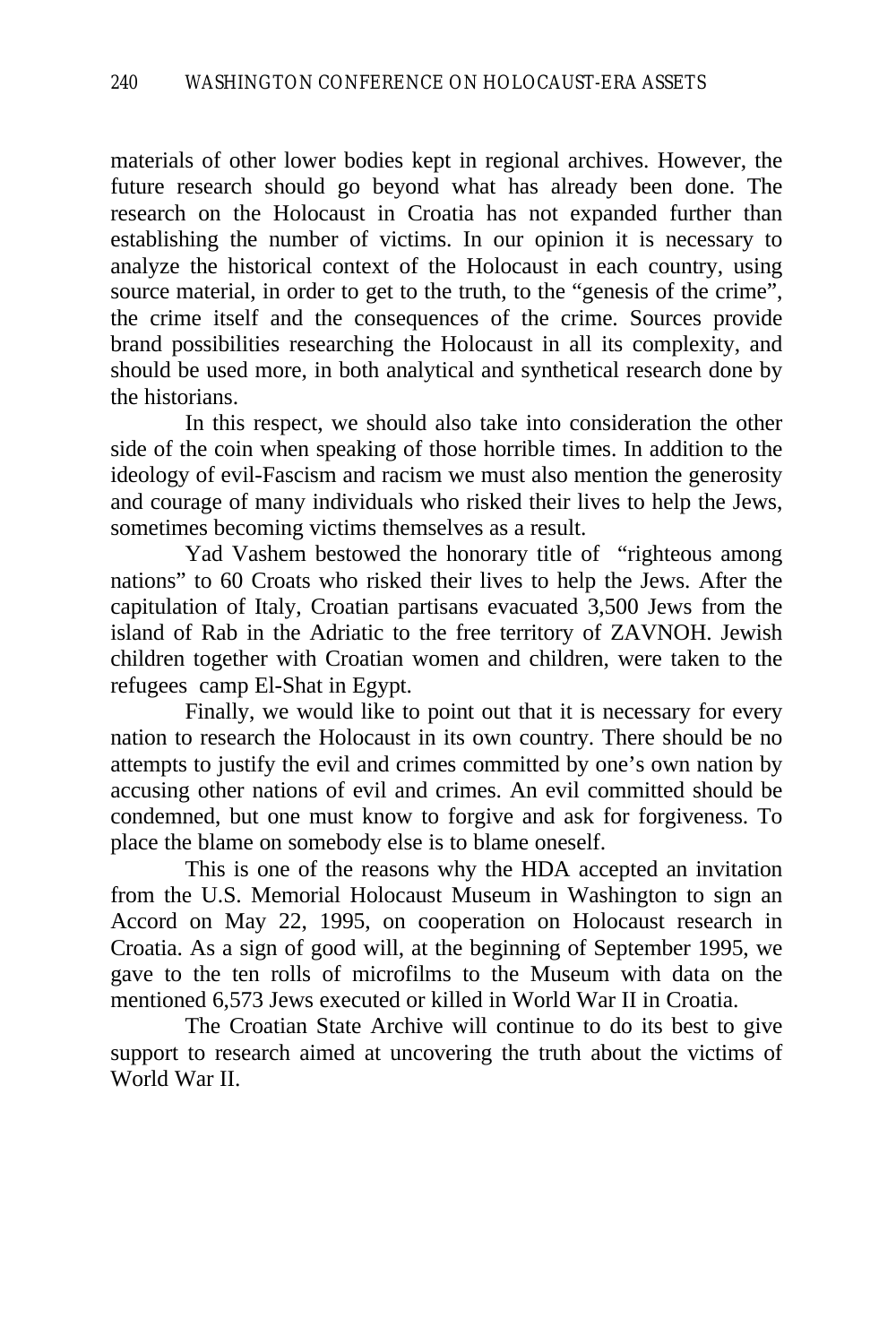# **EUROPEAN JEWISH CONGRESS AND EUROPEAN COUNCIL OF JEWISH COMMUNITIES**

Joint Delegation Statement

The **European Jewish Congress** (EJC) and the **European Council of Jewish Communities** (ECJC) were privileged to be invited to attend the Washington Conference on Holocaust Era-Assets which was an international landmark event in restoring dignity to a chapter of the darkest history of mankind.

As the two European non-governmental organizations representing an entire cross section of leading Jewish organizations, including those dealing with the welfare needs of the elderly and in particular of the needy Holocaust survivors, we wish to express our thanks for the invitation to attend the Washington Conference and at the same time to take advantage of the opportunity to present a unified European Jewish position paper.

We are particularly keen to voice European Jewry's concerns and heightened sensibilities regarding the issues of restitution and Holocaust education. As members of Jewish communities living today in the very territory in which the Nazi regime perpetrated its unique onslaught on the Jewish people and where Jewish life was almost extinct by the end of World War II we have pledged all our energies to contribute to the continuity of well functioning Jewish institutions and services in Europe.

Nowhere more than Europe has the Shoah left its most destructive and indelible traces. Nowhere more than Europe will allocations from restitution funds be able to improve the personal well being of needy Holocaust survivors and enhance the infra structure of Jewish communal life.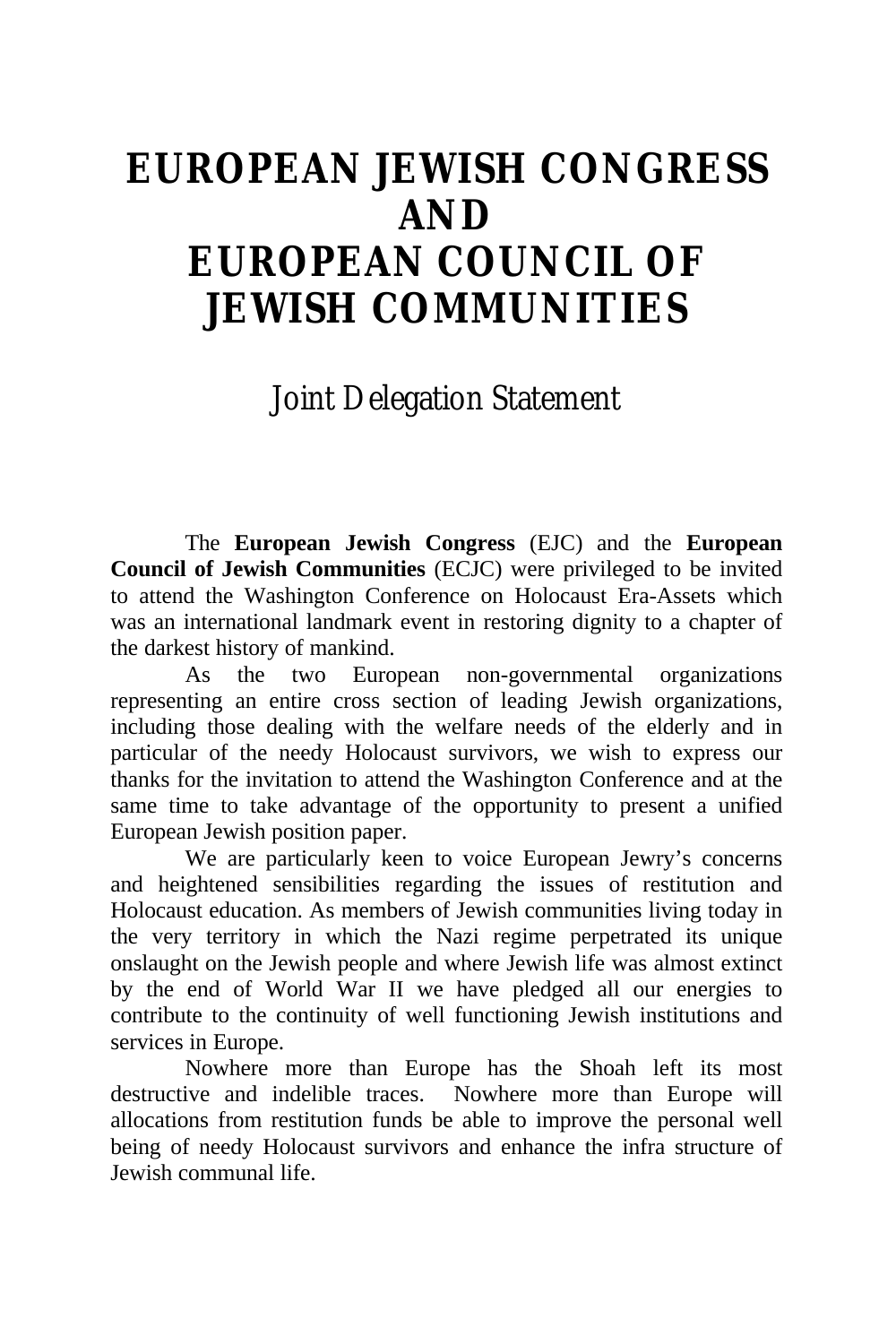It is from this particular European vantage point that we wish to make a united submission from our two European Jewish umbrella organizations.

#### I. HOLOCAUST EDUCATION:

We wish to emphasize our particular interest in the field of education and promotion of a global curriculum in the teaching of the Shoah. The European Jewish Congress is preparing for 1999 an updated background document which will give a fair overview of all existing actions in the field of formal and informal education, including textbooks in European countries. This document will be our contribution to the International Conference on Holocaust Education, which Sweden has offered to hold in early 2000 and to which EJC/ECJC wish to be closely associates.

#### II. ACCESSIBILITY TO ARCHIVES:

We concur with Secretary's Eizenstat's urgent call to all governments and non-governmental organizations to open all public and private archives pertaining to the Holocaust by the end of the year, notably the Tripartite Gold Commission as well as all relevant archives including German Nazi archives still in possession by some allied countries.

In this respect we feel that the Vatican should reconsider its resistance to such appeals for disclosure. What possible justification could there be for the Vatican to remain the last bastion of secrecy with regard to the Holocaust period? We have noted the statement by the Holy See, referring to documents available to 1922, but reiterate the absolute requirement to open archives so as to reach a just resolution to outstanding matters in relation to the 1933 - 1945 era.

#### III. ALLOCATIONS FROM THE INTERNATIONAL FUND FOR NEEDY VICTIMS OF NAZI PERSECUTION:

We take note that this fund now totals about USD 60 million and we are grateful to all donor countries who have generously contributed to this amount.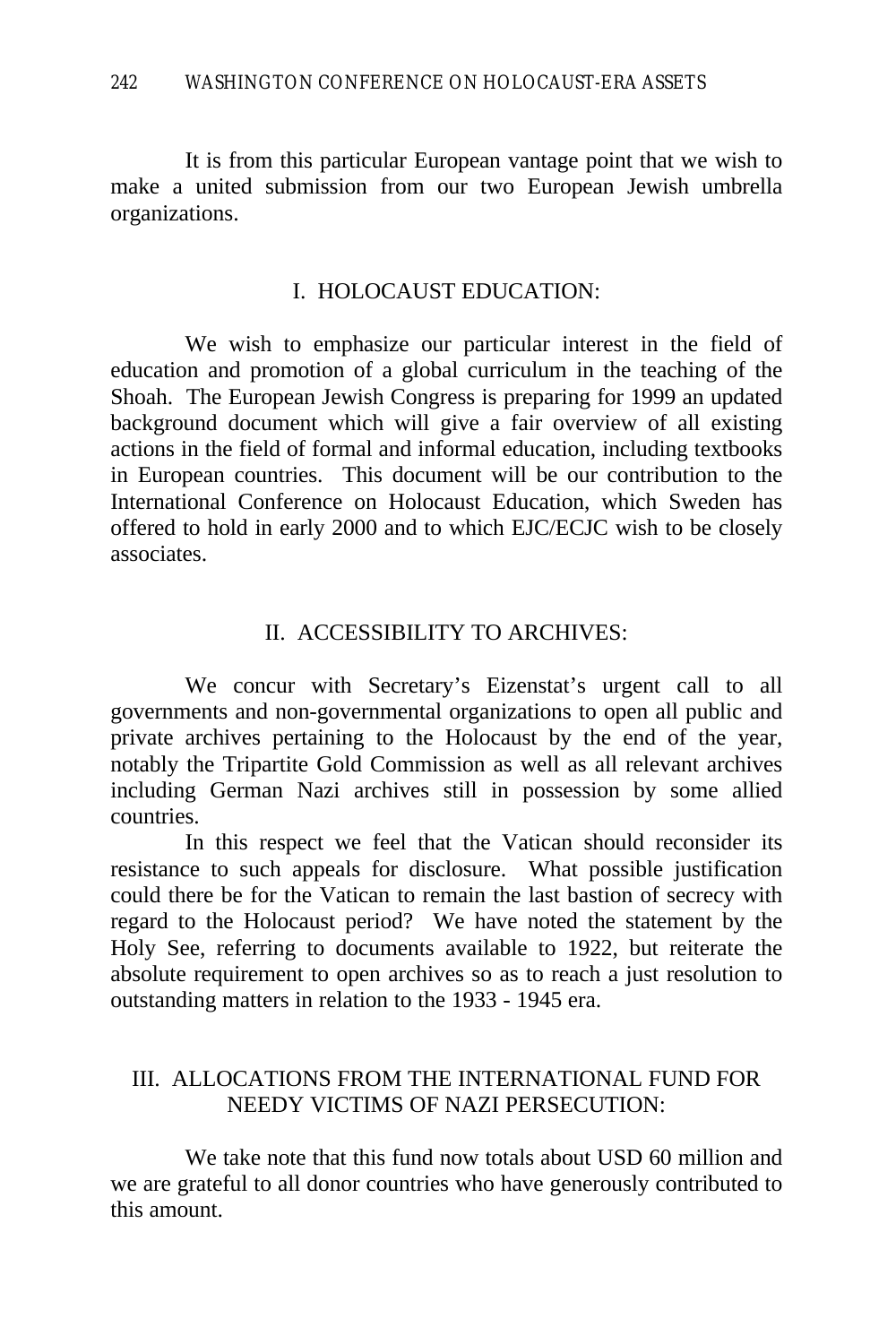While we cannot underestimate the importance of direct payments and services to individual needy victims of Nazi persecution, we wish to emphasize the need for commensurate allocations for a variety of networking programs geared to the improvement of delivering Jewish communal services for small communities and communities in Central and Eastern Europe. Both the EJC and ECJC have specialized capabilities in providing training and support consultations in the area of public policy and advocacy, Jewish informal and formal education, youth work, social services provisions, cultural and Jewish Heritage activities and leadership training to European Jewish communities. All these programs are geared to consolidating Jewish life as a component of the pluralistic democratic societies in which these communities exist.

We strongly recommend that the most serious consideration be given to allocations to such programs as part and parcel of the commitment to right the wrong of the past in a region which has suffered doubly under oppression and neglect.

#### IV. INSURANCE CLAIMS:

We endorse the newly created International Commission on Holocaust-Era Insurance Claims as the best mechanism for dealing with unpaid life and property insurance dating back to the Holocaust era.

At the same time we express our wish that many more European insurance companies join the Commission and demonstrate their good will by pledging appropriate sums into an escrow fund from which future claimants will be paid.

#### V. COMMUNAL PROPERTY:

We deplore the lack of consensus on how to expedite the process of settling claims to religious and other communal properties (schools, hospitals, community centers, welfare organizations, club houses etc.).

We are encouraged by the idea muted by the Polish delegation that it would consider a conference on communal property and would hope that this conference could address the situation in all former communist countries. We are aware of the attempt by the region's democratic governments to take steps to rectify the injustices of the past. However we must stress that the speedy return of such property or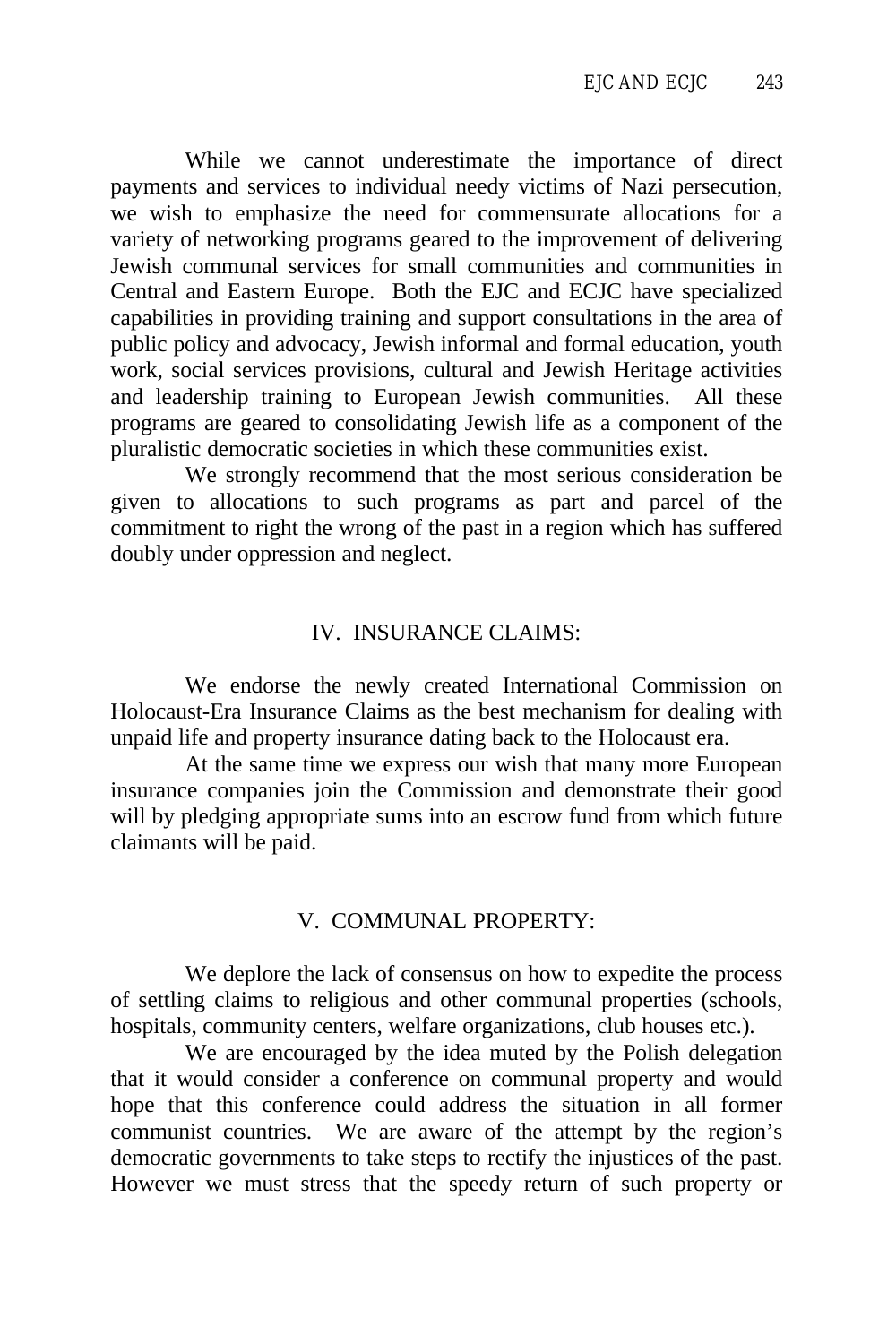appropriate compensation is absolutely essential to the re-emergence and rebirth of Jewish communal life in Central and Eastern Europe.

We are mandated by our member organizations - the national Jewish representative bodies - in this region to emphatically stress the urgency of this endeavor. Most of these communities are impoverished and in need of outside support if they are to survive and prosper into the next millennium.

#### VI. LOOTED ART:

We applaud the trend demonstrated by various governments to show a new willingness to locate missing artworks**,** publicize their existence, determine their provenance and come to a just and speedy resolution of ownership questions.

We support the introduction of the set of non-binding principles intended as an operational framework for the resolution of the above objectives.

We support the suggestion of a specific conference devoted to the questions of looted art, to be held in Austria.

**London / Paris 31 December 1998**

#### *Submitted jointly by* **EUROPEAN JEWISH CONGRESS CONGRES JUIF EUROPEEN**

President: Ignatz Bubis (Germany); Secretary General: Serge Cwajgenbaum

78 avenue des Champs - Elysees - 75008 Paris Tel. 01 43 59 94 63; Fax. 01 42 25 45 28; Email: jewcong@imaginet.fr

and

#### **EUROPEAN COUNCIL OF JEWISH COMMUNITIES CONSEIL EUROPEEN DES COMMUNAUTES JUIVES**

President: David L Lewis; Chairperson: Ruth Zilkha; Executive Director: Michael May 74 Gloucester Place, London W1H 3HN, United Kingdom Tel. 0171 224 3445; Fax. 0171 224 3446; Email: ecjc@ort.org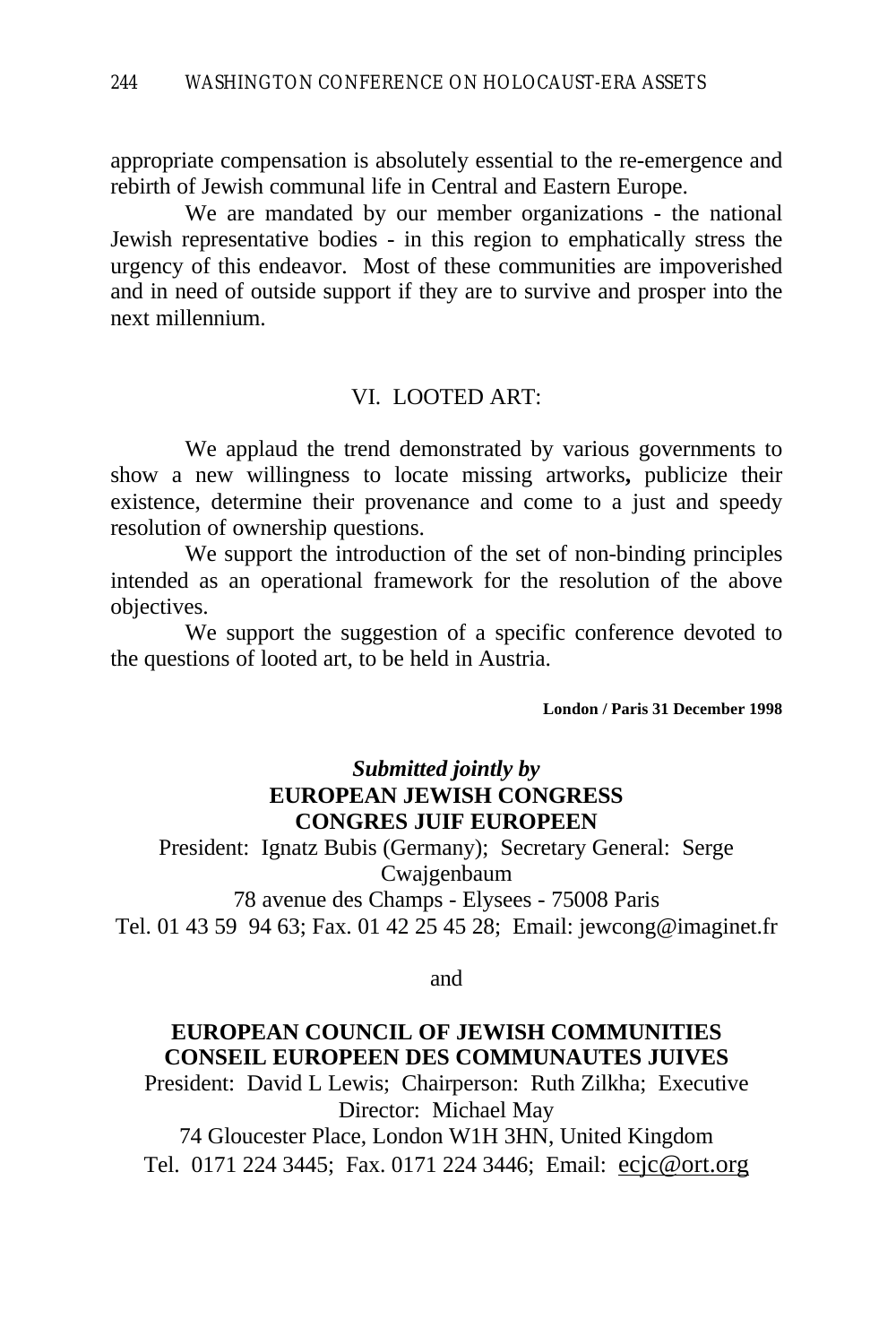# **FINLAND**

## Statement by Ambassador Esko Kiuru MINISTRY FOR FORFIGN AFFAIRS

#### Mr. Chairman,

First of all I would like to thank the Government of the United States, as well the State Department for convening the Washington Conference on Holocaust-Era Assets. The timeliness of the Conference is a demonstration of the fact that the past cannot be escaped. Building the future requires that the wrongdoings of the past must be corrected and lessons must be learned.

The participation of so many countries and organizations in this important Conference is a clear indication that Governments are recognizing that the level of the moral of a state is increasingly demonstrated by how they deal with and settle the events of their recent history, including the restitution of wrong-doings. This conference deals with the events of the Nazi era. Similar painful processes on the settlement of the issues from the past lie ahead of individual countries and international community as a consequence of the recent collapse of the communist system in Eastern Europe. Restitution of stolen and confiscated property to their legal owners is one of the tasks which has to be accomplished in the former communist countries.

The participation of the Finnish Government in this Conference is a strong demonstration of support to the international endeavors to rectify the wrongdoings during the Nazi era towards the Jews and Jewish communities. We find that the broadest possible international support is required. This Conference also gives us an opportunity to clarify the open and serious consideration given by the Finnish authorities to the linked issues and events before, during and after the Second World War.

As most of you know, Finland was in a rather unique situation during the Second World War. First the Soviet Union attacked our country in 1939. After the Winter War a peace treaty was concluded in the spring of 1940. From June 1941 Finland was again at war with the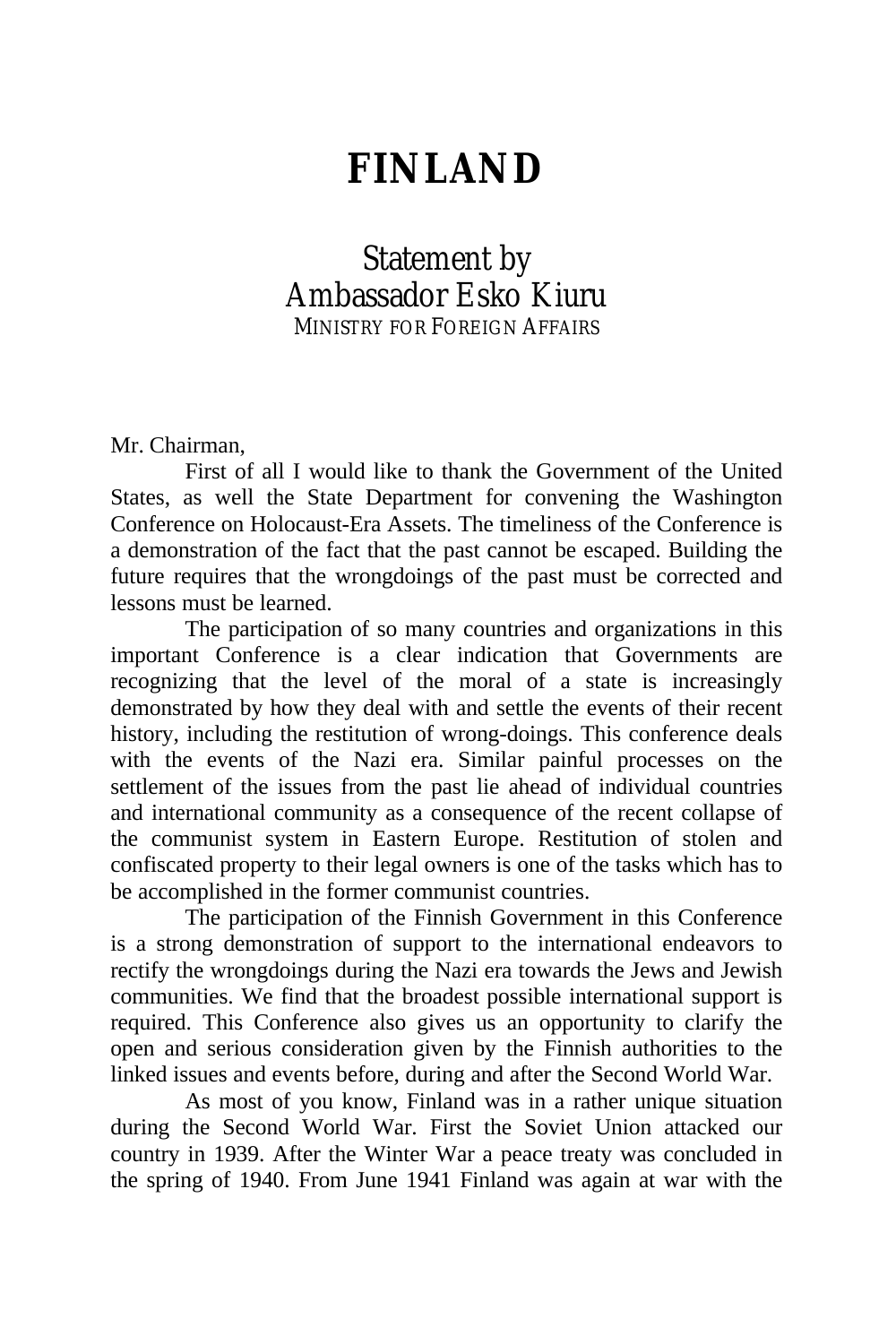Soviet Union until September 1944. After the armistice, Finland waged war against the Nazi-German troops remaining in Lapland.

The democratic structures of Finland were maintained during all this time. In this connection it may be mentioned that free and fair elections were held in Finland in the spring of 1945 after we had managed to step out of the war but while the fighting still took place elsewhere in Europe. Finland was also one of the few European countries which were never occupied by foreign troops during or after the war.

#### Mr. Chairman,

The special situation and circumstances of Finland were reflected in how the Jewish population of Finland participated in the war. The Jewish minority is and has been an equal part of society, with the same rights and obligations as other Finnish citizens. The Jewish population in Finland has never been subjected to persecution. Nor has their property been confiscated or taken in some other illegal way.

During the Second World War members of the Jewish community in Finland participated in the Winter War and the Continuation War between Finland and the Soviet Union in the same way as other citizens. In that situation no difference was made between different religions. Finland and the Finnish citizens fought for their existence, irrespective of religion or cultural differences. The Winter War did not create any ideological problems for the Finnish Jews. All the Jewish conscripts, in total 260 persons, served in the army. Of these 200 served at the front. Fifteen Jews were killed in action, which was a relatively significant loss for them. It has often been estimated that the Winter War made the Jews feel that they really belonged to the Finnish society.

During the Continuation War (1941-1944) the situation was quite exceptional and interesting. Finland fought a war of its own against the Soviet Union. There were German troops in the northern part of the country and people were aware of the cruel policy of anti-Semitism applied by the Nazis, although the extent of the atrocities was still not known. Despite all this, the Finnish Jews served at the front, and in other duties on equal standing with other citizens, even in the Continuation War. The same applied to all national minorities. Several Jewish soldiers were rewarded, they were promoted in a normal manner and they served as commanders. This was probably a unique phenomenon.

It has often been asserted that the Nazis demanded the Finnish Jews be surrendered. None, of course, were handed over. However, there is no documentary evidence of this kind of demand. The Finnish Jews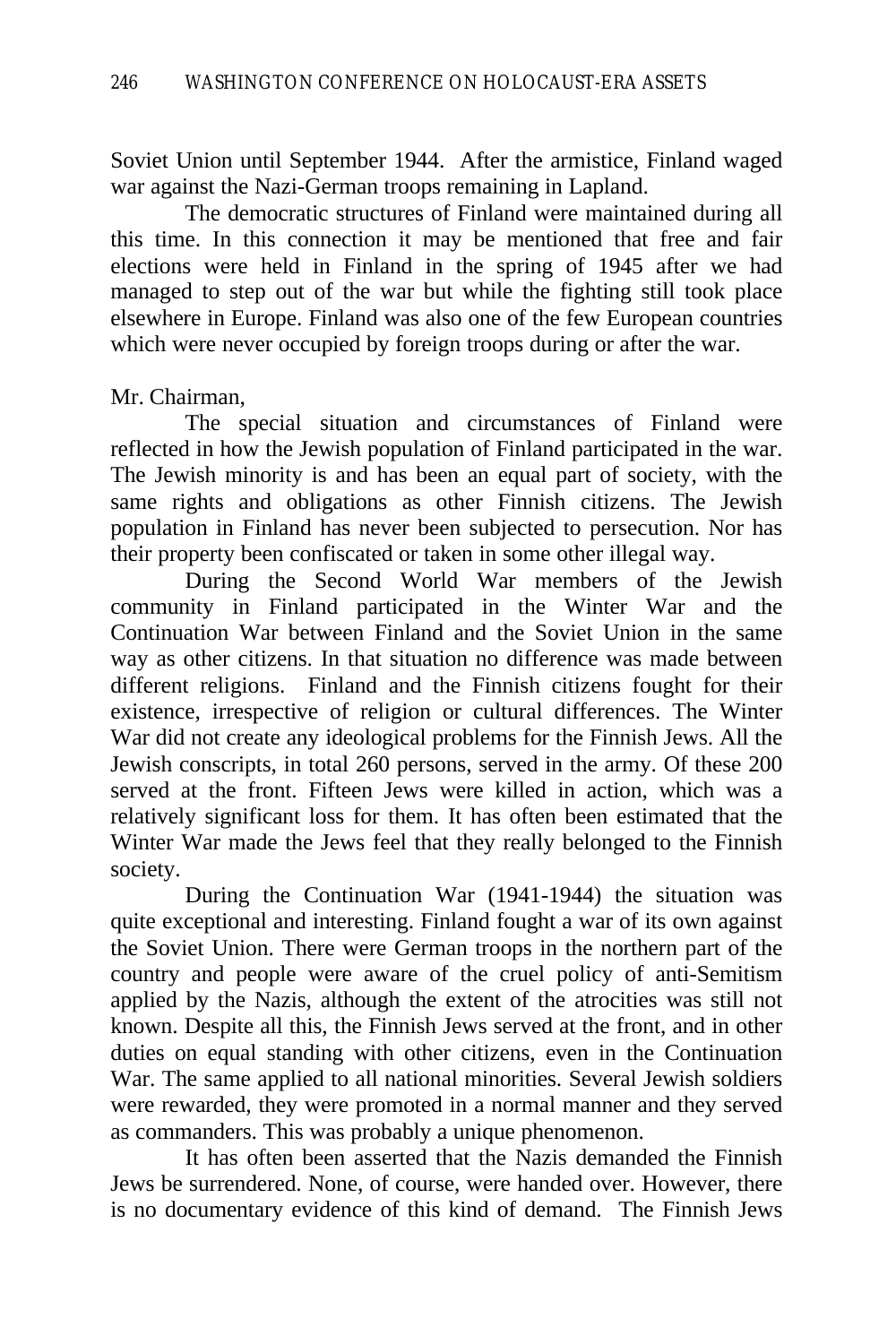were not saved because the Nazis forgot they existed. The fact that Finnish Jews were Finns like other Finns was stated by the Prime Minister of Finland to Germans (Heinrich Himmler) in the summer of 1942 in the mention that there is no Jewish problem in Finland. It was also repeatedly announced that there is no cooperation with Nazi-Germans as regards the Finnish Jewish community.

However, during the war a sad episode took place as to some Jewish refugees. Before the war, some 500 Jewish refugees came to Finland from Central Europe. Of these refugees 350 moved on to other countries and 150 remained in Finland. The State Police in Finland extradited eight Jews, who were allegedly accused of criminal activity, to the Gestapo. Only one of these Jews stayed alive. Intervention by the President of the Republic, Mr. Ryti, Marshall Mannerheim and the Government prevented the extradition of other refugees when it became known that eight people had been handed over.

Mr. Chairman,

The question of Nazi-confiscated assets, appearing on the conference agenda, has been investigated in Finland for quite a while already. These investigations have proved the earlier information according to which no property of the Jews was confiscated or taken in some other illegal way during the holocaust era. This is due to the fact that the Jewish community in Finland was in an equal position with other members of society.

A few examples of the investigations carried out so far:

The Bank of Finland as the holder of the Finnish Governments official reserve assets has carried out a study to ascertain whether the Bank was in any way involved in gold confiscated from the Jews or in other property seized from them in Europe during the Nazi regime. This study was conducted on the Bank´s gold transactions and holdings during the years 1939-45. On the basis of extensive studies of the archives no indication was established that the bank would have been involved in the receipt of German-origin gold or confiscation or safekeeping of other Jewish property.

As is well-known from a survey published in May 1997 by the Bank for International Settlement (BIS) that Bank mediated gold as payment for international bilateral postal payment transactions between the central banks, including the Bank of Finland, and the Reichsbank on behalf of national postal authorities. In terms of size, these BIS-accounts were insignificant as an investment outlet for gold. No physical transfer of gold was involved but the gold was used as an accounting unit. A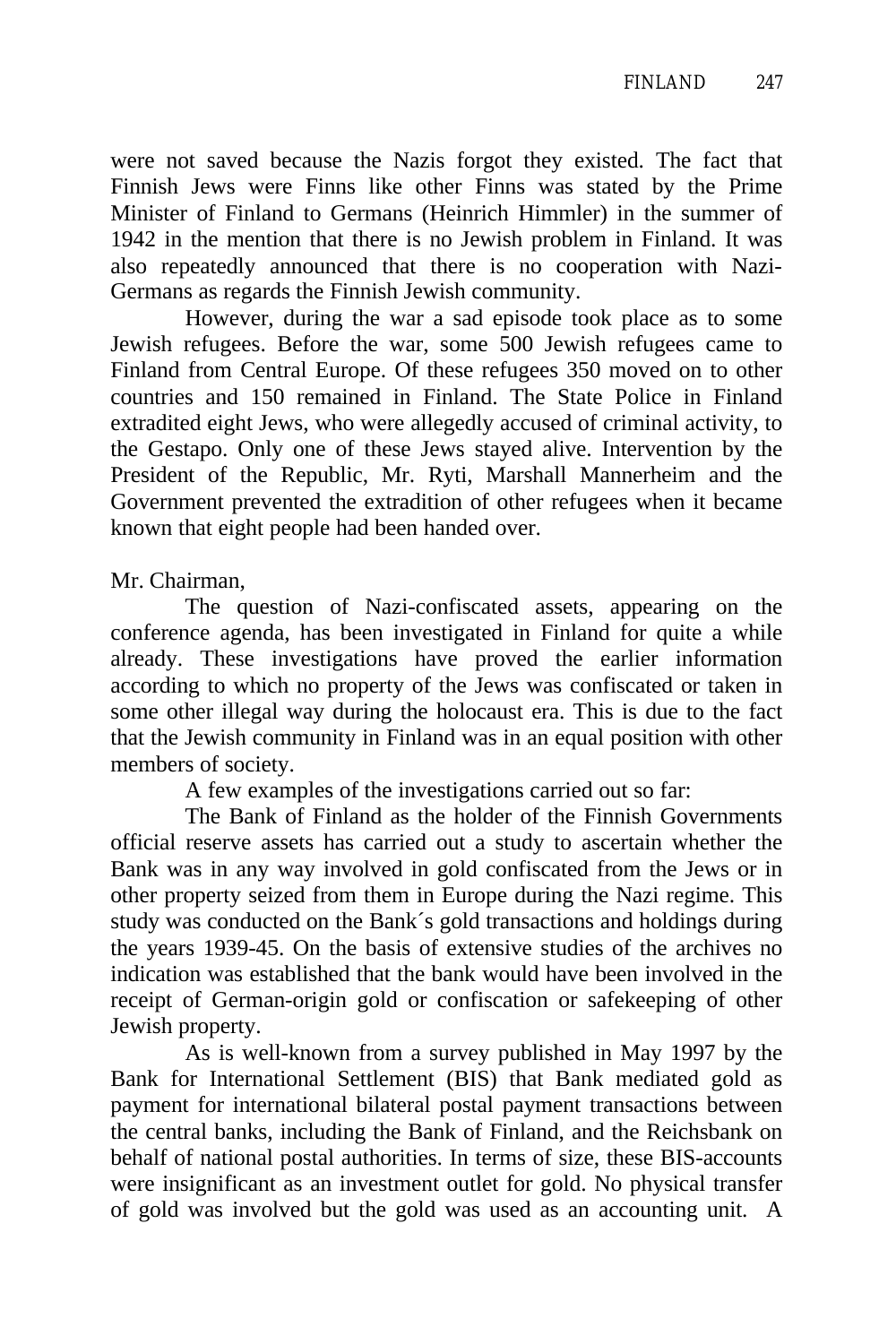summary of the findings of the study has been handed over to the organizers of this Conference.

In the spring of 1998 the Finnish banks launched an investigation, with a view to finding out whether there were any unused bank accounts, belonging to Jews in refuge. No such bank accounts were found.

As regards insurance, in the light of current information, there are no unclear insurance policies that would have belonged to Jews in refuge in Finland. This is probably because Finland was so far away and was not considered a safe country in the political situation of the 1930's and 1940's. Thus it was not a good idea to take insurance policies or deposit money in Finland. An investigation is being carried out in respect of eventual assets of one refugee (one of the eight handed over to Gestapo and who died in a concentration camp). This study has been carried out in cooperation with the Jewish associations in Finland.

As regards art-objects, no immovable or movable property belonging to individual Jews or Jewish communities have been confiscated in Finland. However, two paintings have turned up in the market, in respect of which the owners are being traced. The traces seem to lead abroad, to Vienna and Berlin.

Education in the events of the holocaust era, as regards comprehensive school, secondary education, universities and other educational institutions, is given in connection with history courses. The universities naturally have a research interest in the events of the holocaust era. The subject is dealt with by several scientists and publishers, which is demonstrated by the great number of studies, books, publications, articles and TV programs concentrating on that era. We hope that this conference provides inspiration even for a more systematic study and education in the events of the holocaust era.

#### Mr. Chairman,

The uniqueness of the Finnish situation as well as, in particular, of the situation of the Finnish Jewish population as described above, should not be overemphasized, considering the seriousness of the issues before this Conference affecting so many countries. What I try to explain is that, in spite of the dark moments in the western history, there have also been gleams of hope, although not very strong compared to what happened to the Jews and to their property, on the whole.

The effects of the dark moments in the Western history also to Finland, and the measures we have taken to overwhelm them, do not in any way mean that the Finnish society would not have already gone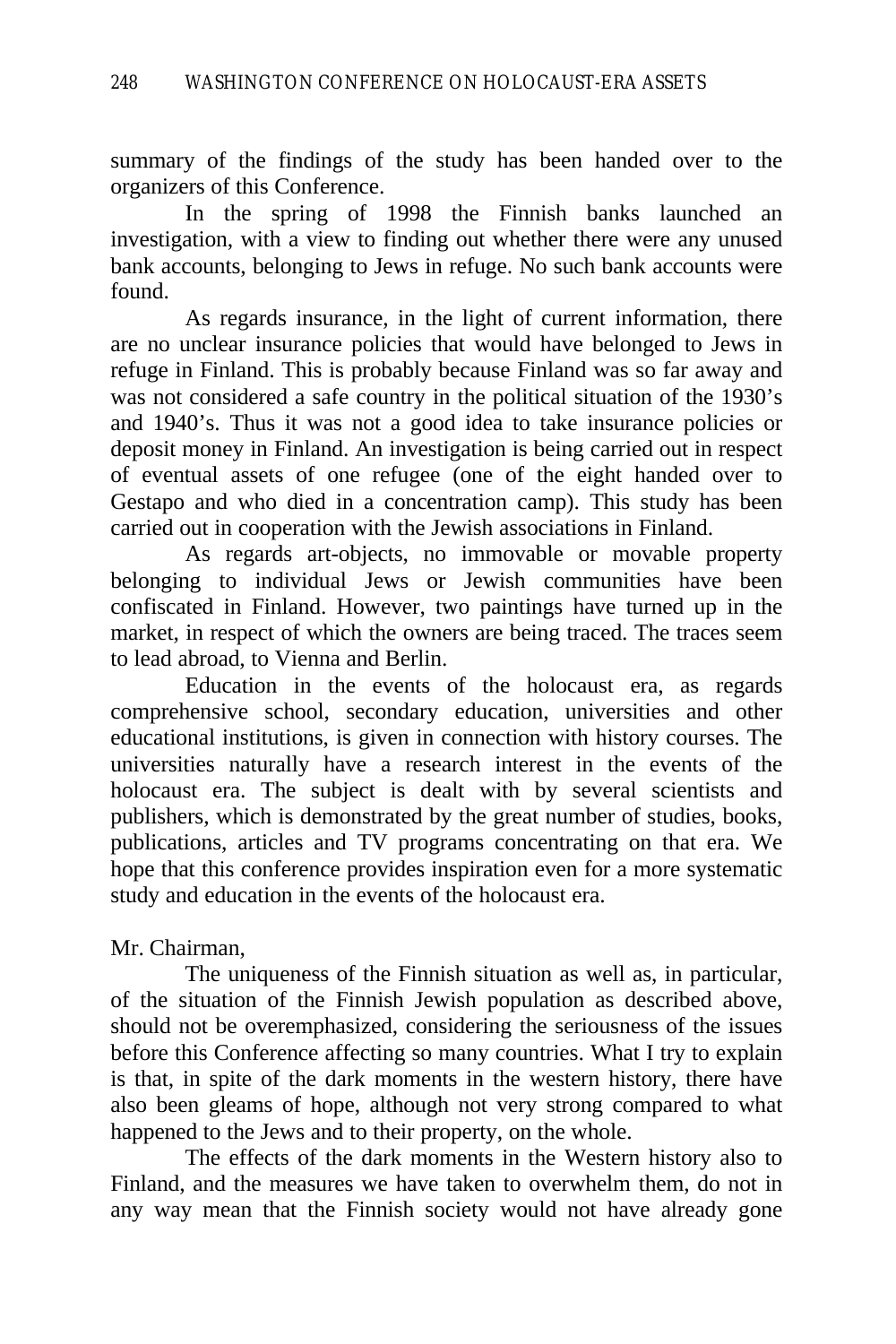through the sometimes painful discussion about the events in the past. This process will be continued although the number of cases is not too extensive in my country. This Conference, its results and conclusions can contribute to that on-going discussion.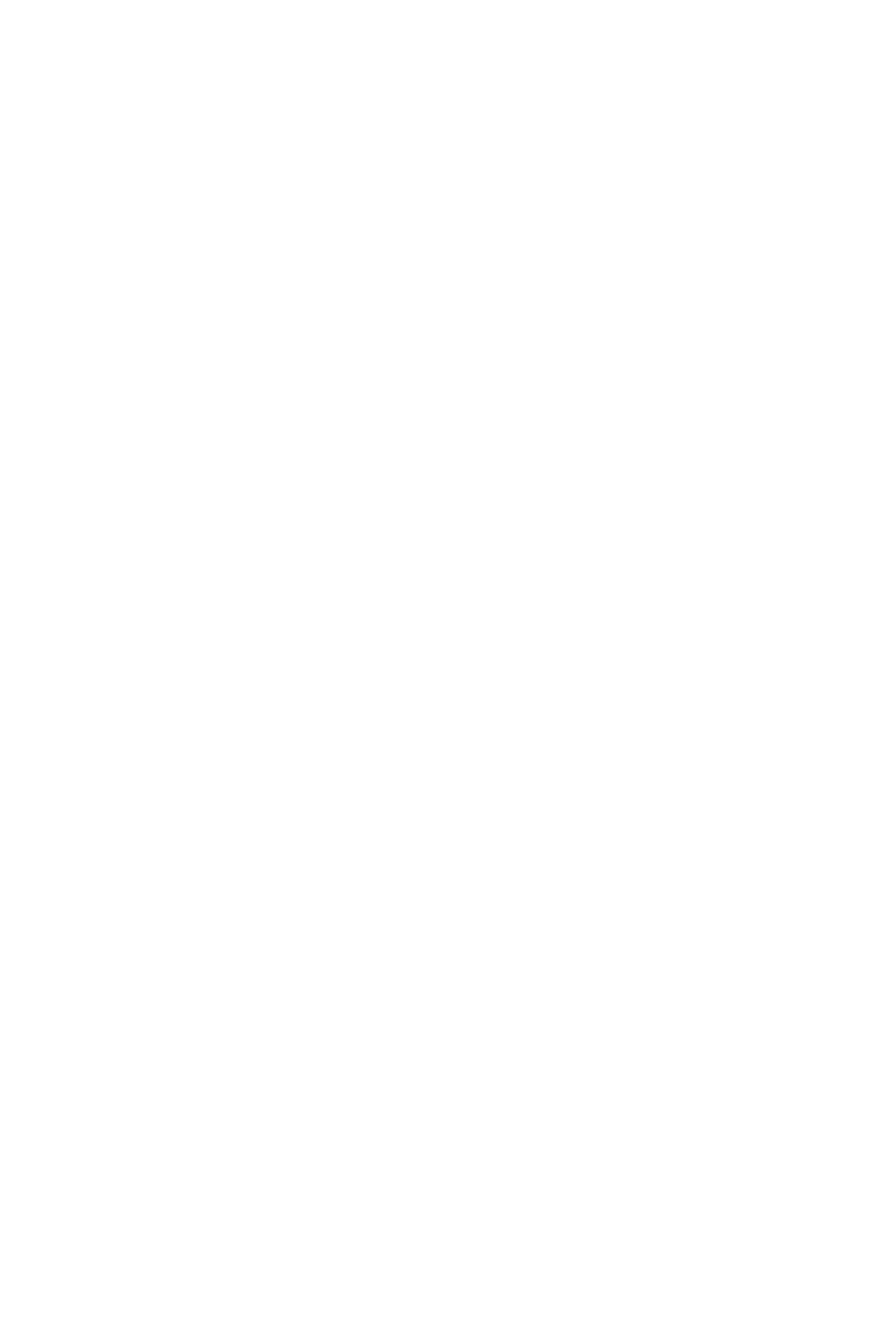## **The Jews of Finland and World War II**

By

Tapani Harviainen Professor of Semitic Languages University of Helsinki

In several respects the history of the Jews in Finland has no counterpart, either in the Scandinavian and Baltic countries or in Eastern Europe. In order to be able to tell what happened during the Second World War, I must explain how there came to be Jews in Finland in that period. As a consequence, this presentation consists of two parts: first, the rise of the Jewish community in Finland, and, second, the fate of the Jews in Finland during the Second World War.

In theory, there was no place for Jews in Finland. From the 12th-13th century until 1809 Finland was a province of Sweden. When Sweden was opened up to the Jews in 1782, residential rights were restricted to three, later four, cities on the Swedish mainland (Stockholm, Gothenburg, Norrköping; Karlskrona). Consequently, Jews were not allowed to settle in Finland. Nevertheless, visits were allowed and thus we know that the first Jews attested in Finland were the "Portuguese singers" *Josef Lazarus, Meijer Isaac and Pimo Zelig,* who together with the conjurer *Michel Marcus* were granted a license to present their skills in Helsinki in  $1782<sup>1</sup>$ 

During the Swedish period some Jewish converts to Christianity also settled in Finland. *Isak Zebulon* of Lübeck, who had by baptismal received the name Christoffer, chose Oulu in Northern Finland as his new hometown. The mother of *Zacharias Topelius,* the well-known Finnish writer - who lived in the 19th century was descended from this Oulu citizen of Jewish descent.<sup>2</sup>

<sup>&</sup>lt;sup>1</sup> Jews expelled from Portugal in the 16<sup>th</sup> century settled in the Dutch cities and in Hamburg. Their offspring and communities were for centuries called Portuguese. The word is here used in this sense.

 $2$  Another famous convert was Meyer Levin, who in 1799 was admitted to the Medical Faculty of the University of Turku. Later on, Levin worked at the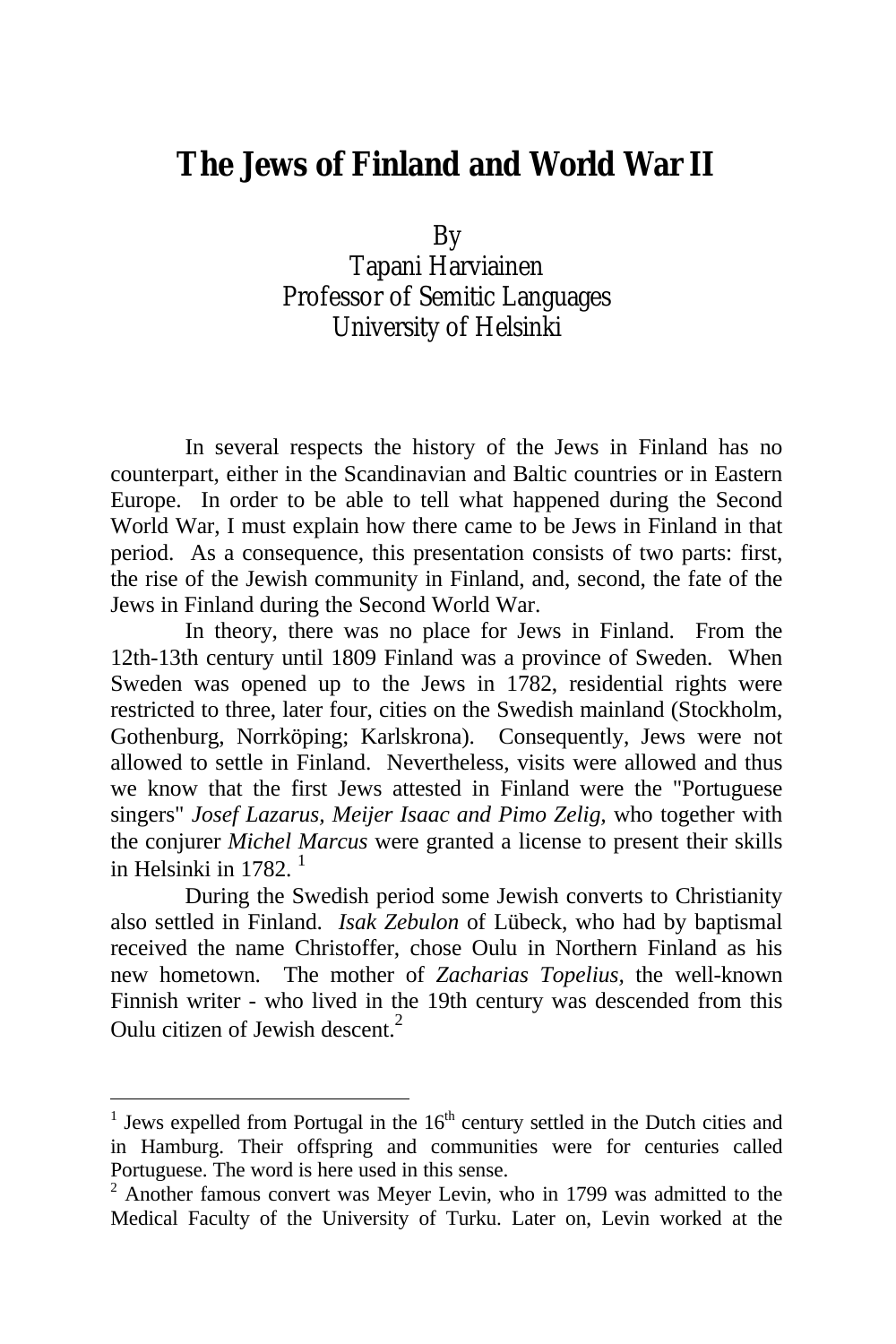Along with other Swedish laws, the 1782 regulations concerning Jews remained in force, as Finland became a Grand Duchy within the Russian Empire in 1809. Because of the high esteem enjoyed by the traditional laws of Sweden, the Grand Duchy of Finland remained a country out of bounds to Jews.

However, there is an exception which proves the rule. A part of southeastern Finland, so-called Old Finland, was incorporated into Russia as early as the middle of the 18th century, and Swedish laws did not apply to that area until 1811. This made it possible for some Jewish families to move from Russia proper to Old Finland at the end of the 1790s; several families (Jacobsson, Kaspi, Veikkanen etc.) in Finland are descendents of these Jewish pioneers.

The Grand Duchy of Finland was a country out of bounds to Jews. However, when the Jews were granted civil rights in the independent Republic of Finland in 1918, 1,400 Jews were living in the country. How do we explain this miracle?

The regulations prohibiting the entry of Jews into the Grand Duchy of Finland did not prevent the Russian Army from entering the country. Ever since 1827, the Jews of Russia were liable for military service. With very few exceptions, Jews came to Finland as soldiers of the Czarist army. During the reign of Emperor Nicholas I, the duration of military service could well be 25 years - and even later it was six years. The conversion of non-Christian soldiers was one of the aims of the prolonged period of service. As one can imagine, the Jews in Russia did not consider the conscription to be a great honor, and thus the majority of Jewish recruits were sons of the poorest families, orphans and other of the underprivileged, many of them handed over to the army by the notorious *chapers,* i.e. kidnappers. After the long years of service, the soldiers, often having lost all contact with their birthplaces, were inclined to stay where they were.

This type of settlement caused a problem for Finnish autonomy. As a reaction, a Russian military ukase was issued in 1858 concerning soldiers discharged from the Russian army. According to this decree, a soldier in possession of a letter of retirement, a passport or a travel document had the right to settle and support himself in Finland. The same right applied to his family and children and also to his widow. As I have mentioned before, the decree was a Russian ukase, not a regulation promulgated by an initiative of the autonomous authorities in Finland.

 $\overline{a}$ 

University teaching German, and in 1815 he was given a permit to set up a printing plant.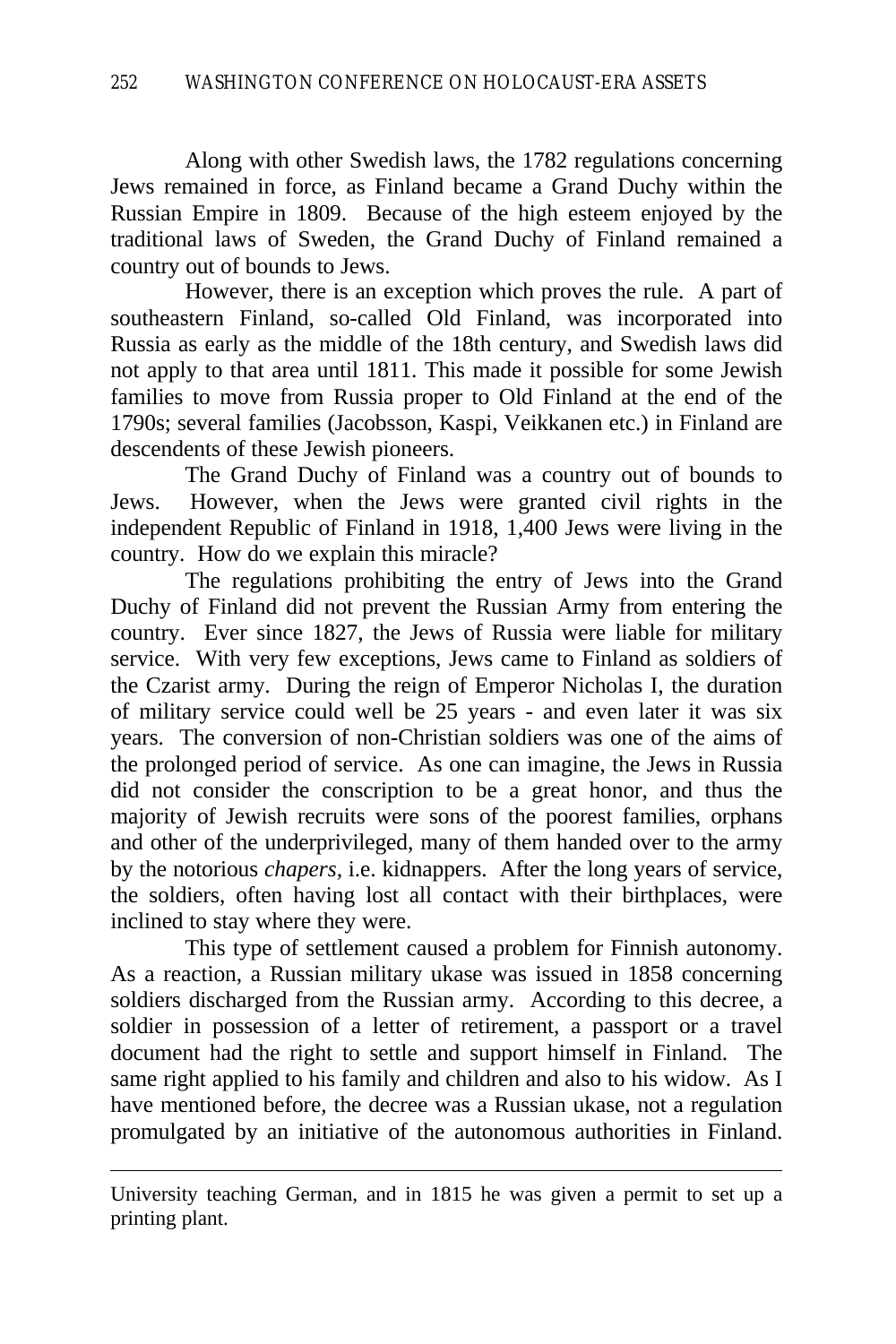The ukase did not make any distinction between Christian and non-Christian soldiers, and the right of settlement of Jews was only implied from the general wording dealing with all ex-soldiers. Similarly, Moslems veterans were allowed to stay in Finland after that. Later, by a Finnish decree of 1869 and a letter from the Finnish Senate in 1876, exsoldiers and their families were entitled to earn a living by selling homemade handicrafts, bread, berries, cigarettes, second-hand clothes and other inexpensive textile products. This type of trading was in which the Jewish *narinkka* markets in Helsinki began.<sup>3</sup>

At the beginning of the 1870s, organizational reforms in the Russian army brought about a rapid increase in the number of Jews in Finland to about five hundred - such a high figure!<sup>4</sup> As a consequence, in 1872 a debate on their legal status was initiated in the Finnish Diet.

The four estates of the Diet, as well as the political parties of the subsequent Parliament, Senate, were unable to provide a solution to the problem. General conservatism, national protectionism and the fear of a mass exodus of the Eastern European Jewish proletariat were the main arguments of the opponents. The constitutional conflict between the Finnish and Russian authorities which began in 1899 further complicated the handling of the question. $5$ 

It was only in 1918, in connection with Finnish independence, that full citizen's rights were granted to the Jews in Finland. In Europe, only Rumania acted more slowly than Finland in giving civil rights to the Jewish population. In Russia Jews were naturalized after the Revolution

At first "residence tickets" were very strictly scrutinized, and because of the problem of marriage, many Jews moved away from Finland and others were expelled. In 1890, there were about one thousand Jews in Finland, but in five years their number decreased by one quarter. At the turn of the century the practice of examining and renewing residence permits was no longer observed, but the regulation remained officially in force until 1918.

 3 From Russian *na rynke* 'at the market-place'.

<sup>&</sup>lt;sup>4</sup> In the earliest list of Jews in Helsinki of which I am aware, drawn up in 1868, 21 families with 83 family members were enumerated (National Archives, KKK 36/1686).

<sup>5</sup> In a letter of the Finnish Senate written in 1889, certain Jews whose names were particularly mentioned, together with their families, were given the right to remain in Finland until further notice, and to reside in localities assigned to them. From these towns Jews were allowed to move only to Helsinki or Vyborg within Finland. The residence permit applied to children only as long as they lived with their parents. As soon as they married or entered military service, they lost their residential right. New Jews were no longer admitted to Finland.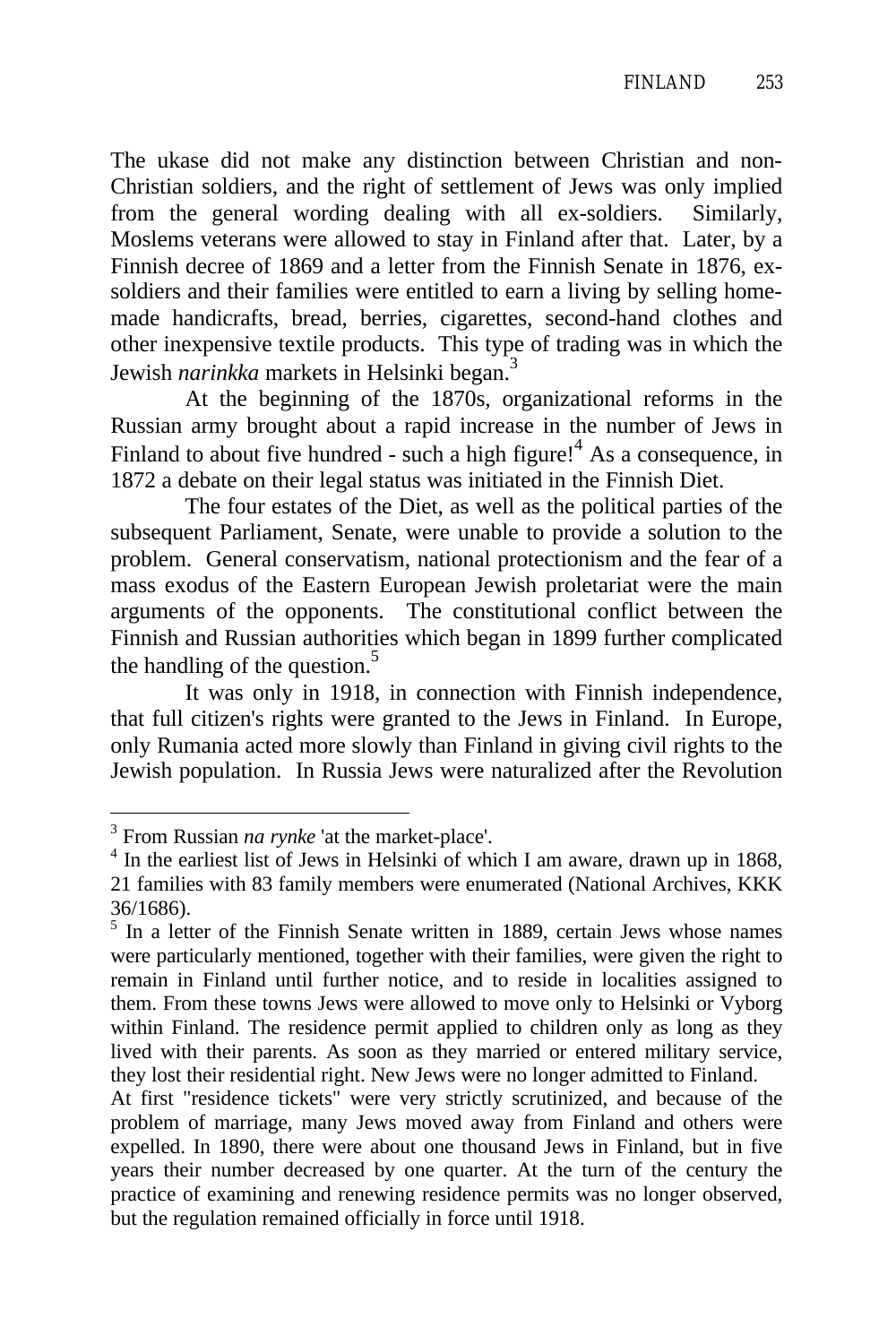in 1917, and in Sweden this was achieved as early as 1870. - In this context it is worth noting that the great majority of Jews living in Sweden and other Scandinavian countries have a German background; immigration from Poland has also taken place.

Because of the restrictions, extremely few Jews could move to Finland on their own initiative. On the basis of the Finnish police archives it is evident that, excluding the *intelligentsia,* which was very small in number (a rabbi, a teacher and a circumciser), the background of all Jews was in one way or another in the Russian Army. They had not just come to Finland, it was the Army which had sent them  $-$  by chance  $$ to Finland and finally they had settled in the country. The decision was not their own; it was a part of the inexplicable wisdom of the Army which chose who would be Jews of Finland in the future. No parallel case of this sort of genesis of a Jewish community is known to me.

The Russian Army thus sent Jews to Finland. However, a very important exception from this rule must not be forgotten. While the Army sent boys to Finland, it did not take care of providing wives for them. Actually, we have no precise information as to the measures to which the poor lonely soldiers resorted. Family legends tell of veterans who established a joint *'isqa* venture, i.e. they collected money and wrote a letter to a rabbi in a *shtetl* in Lithuania asking him to dispatch so-and-so many marriageable Jewish women to Helsinki. Since trains were few in Russia, a consignment was transported by a cart. The ex-soldiers had plenty of time to spend waiting in the market place in Helsinki, and when the cart at last arrived, the strongest *khaveyrim* were ready to take the most beautiful *meydelakh* down from the wagon; the slimmer lads had to be happy with the rest. The story has given rise to a saying current among Jewish ladies in Finland: "I have not been taken down from a cart" *- de-haynu: "I* come from a better *mishpokhe. "<sup>6</sup>*

Be that as it may be, it is evident that other nationalities in Russia were attracted to Finland by its reputation in Russia as a country of order, a strong economy and greater intellectual freedom.<sup>7</sup> Obviously it was this reputation which assisted the Jewish soldiers in obtaining wives from Russia with such success that in 1898 the majority of Jews

 $\overline{a}$ 

 $6$  Helsingin Sanomat (A. Hurwitz), no. 316, 21.11.1929, s 4.

 $7$  This conclusion is confirmed by the article Eyn vokh in Finland by Shemarya Gorelik, who participated in the 1906 Russian Zionist Congress in Helsinki. The article was published in Dos yudishe folk in Vilna the same year, and it was almost comic in its praise of the Finns and conditions in Finland.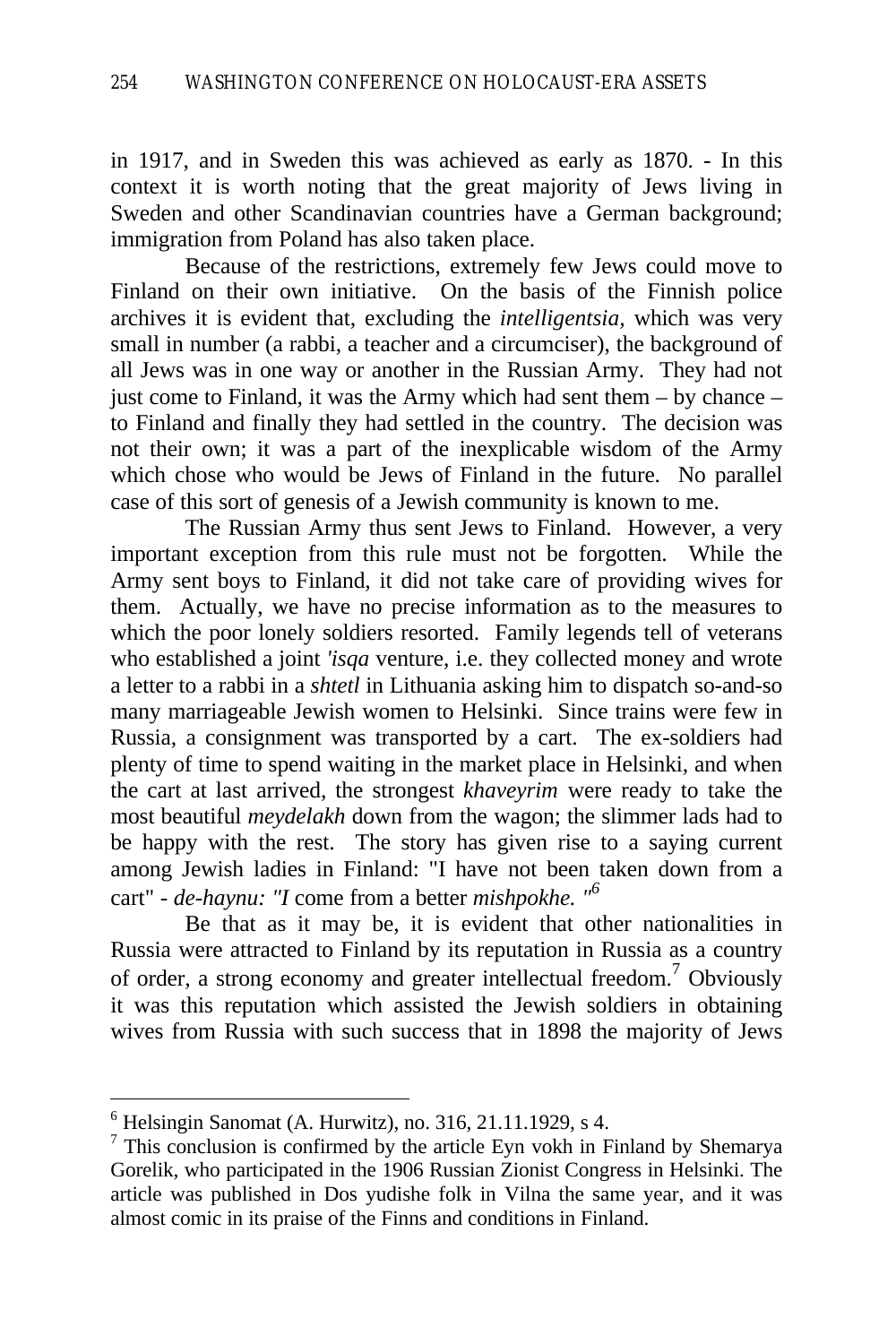living in Helsinki were born in Finland; this genesis was due to the great number of children in their families.

From which parts of Russia were the Jewish soldiers sent to Helsinki? The Helsinki police archives offer a clear answer to this question. All Jews resident in Helsinki in 1898 had come from Russia which at that time included the greater part of Poland. $8$  According to the archives the most important "home towns" or the localities and districts where the heads of the families had been registered before their arrival in Finland, were (1) Schlüsselburg (now Petrokrepost) east of St. Petersburg, above the River Neva, (2) the governments of Novgorod and Tver, and (3) Lithuania and the north-eastern parts of Poland. surprising element in this information is that Schlüsselburg, Novgorod and Tver were all outside the Pale of Settlement where Jews were allowed to reside. Equally surprising is the almost total absence of Estonia and Latvia in the domicile registers.<sup>9</sup>

During the first decades of *independent Finland,* in the 1920s and 1930s, the Jewish population in Finland numbered nearly 2,000, more than at any other time. At the outset, Jews spoke either Yiddish or Russian. Linguistic assimilation led first in the direction of Swedish and then also in the direction of Finnish. Yiddish was discarded surprisingly quickly; a student of mine could find only three speakers of Yiddish for tape-recording for his M.A. thesis in Helsinki in 1995. In giving up the Jewish language, Yiddish, Finnish Jewry was left without a significant uniting factor, a factor which, for example, the Finnish Tatars have preserved.<sup>10</sup> Religion and consciousness of being Jewish remained, thereafter, the only uniting factors.

<sup>&</sup>lt;sup>8</sup> Most of the soldiers had served in the regiments of the 23<sup>rd</sup> division then stationed in Finland (the regiments of Dvinsk, Petshora, Onega and Belomorsk), but quite a few also in different auxiliary units (military hospitals, local detachments, feeding depots etc.) Among them were also many bandmasters, members of military bands and drummers.

<sup>&</sup>lt;sup>9</sup> In the 1880s and 1890s nearly all Helsinki Jews made their living by selling new and second-hand clothes and fruit at the narinkka market: the name of Simo (i.e. Simeon) Square still refers to the Jewish market. More than three-quarters of the Jewish population lived in the same district of Kamppi, where both the narinkka (from 1876) and later also the Synagogue (from 1906) were located. As late as 1860s most Jews still lived in the districts of Siltasaari and Kruununhaka, where the market was located at the time.

<sup>&</sup>lt;sup>10</sup> These Tatars also derive their origin from Russian, from the region on Nizhni-Novgorod, east of Moscow. Although Tatars also served in the Russian army in Finland, they did not settle in the country as ex-soldiers; their forefathers came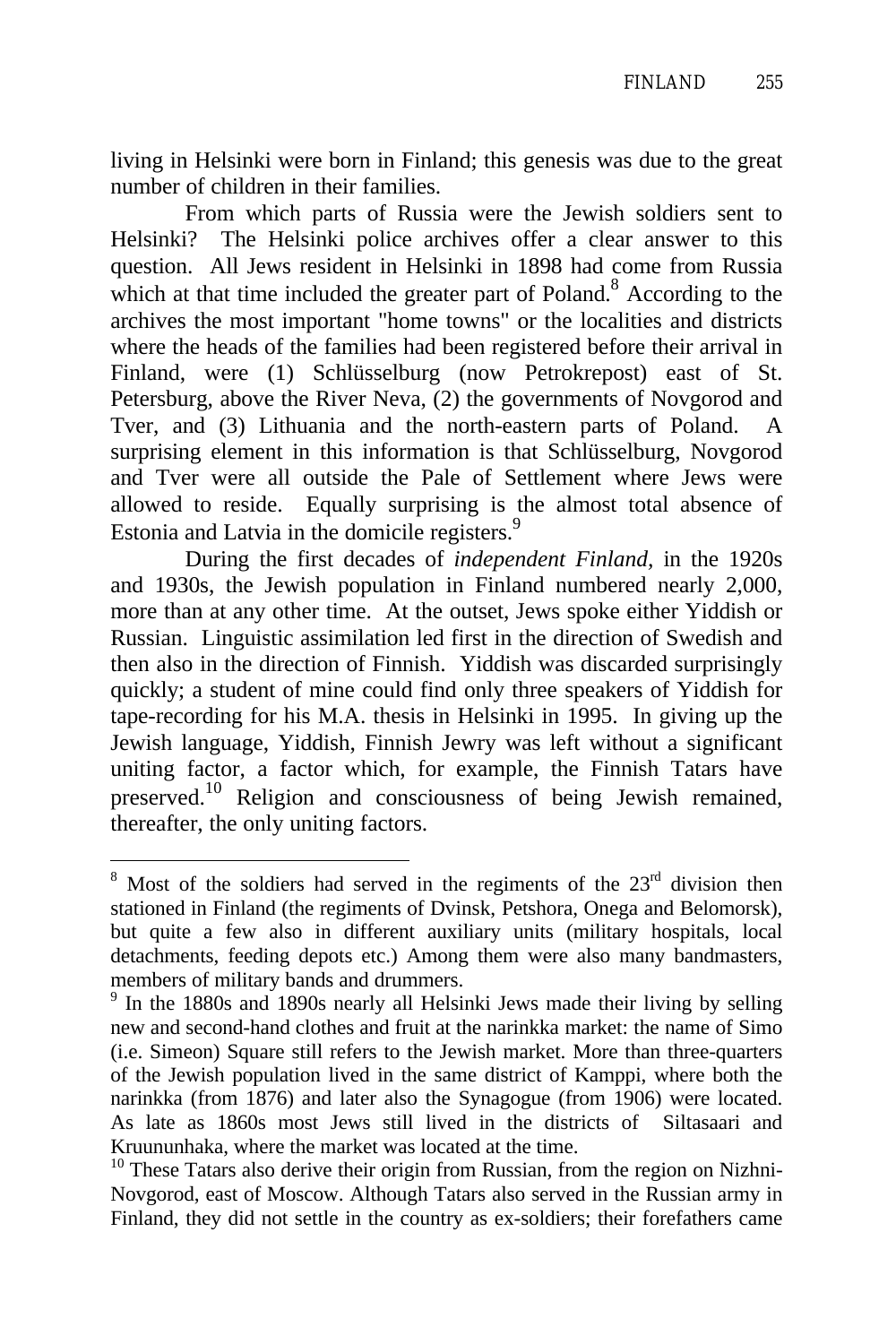In the 1920s and 1930s, genuine anti-Semitism also found expression in Finland in certain ultra-right-wing circles, but it never gained wider sympathies. The fact seems to remain that in the young Republic all minorities suffered from prejudice and xenophobia to some extent but evenly distributed. In this period, the Jews did, however, carry one burden which may have made its position more difficult than that of other minorities: a significant number of the Soviet leaders and wellknown Bolsheviks were Jews, and this fact easily led people to the following conclusion: because he is a Jew he must be a Bolshevik, and as such an enemy of Finland.

#### WORLD WAR $II<sup>11</sup>$ </sup>

In the years 1939-1944 two different wars against the Soviet Union were imposed upon Finland. During the Winter War of 1939- 1940 Germany remained strictly neutral on the basis of the Molotov-Ribbentrop Pact; Great Britain and France planned intervention in favor of Finland.

When the second, so-called Continuation War broke out in the summer of 1941, Finland was a co-belligerent of Germany, and Great Britain declared war on Finland in December 1941. *De jure,* however, Finland was never an ally of Germany, and at the end of the War, in the winter 1944-45, the Finnish armed forces expelled the German troops from Lapland, which was devastated by the Germans during their retreat to Norway.

Military service was compulsory for each male citizen of Finland. In 1939 the Jewish population of Finland numbered 1,700. Of

 $\overline{a}$ 

<sup>11</sup> For details of the wartime history, see Hannu Rautkallio, Suomen juutalaisten aseveljeys (The comradeship-in-arms of the Jews of Finland). Tammi, Helsinki-Jyväskylä 1989. 250 p., ill., English summary.

to Finland as peddlers of clothes and furs. In 1925 they established a Moslem congregation in Helsinki. As in the case of the Jews, the members of the Tatar community have been able to adapt themselves to Finnish society without radical difficulties; both of these minorities are of the same size, viz. one thousand persons. Besides being a religious congregation, the Tatar Moslem community has stressed national aspects, retention of the Turkic Tatar language, traditional habits and close family ties. In spite of competition in a number of lines of business, relations between the Tatar and Jewish minorities have been good; a sign of the rapport between them is a friendly football match arranged by them each spring.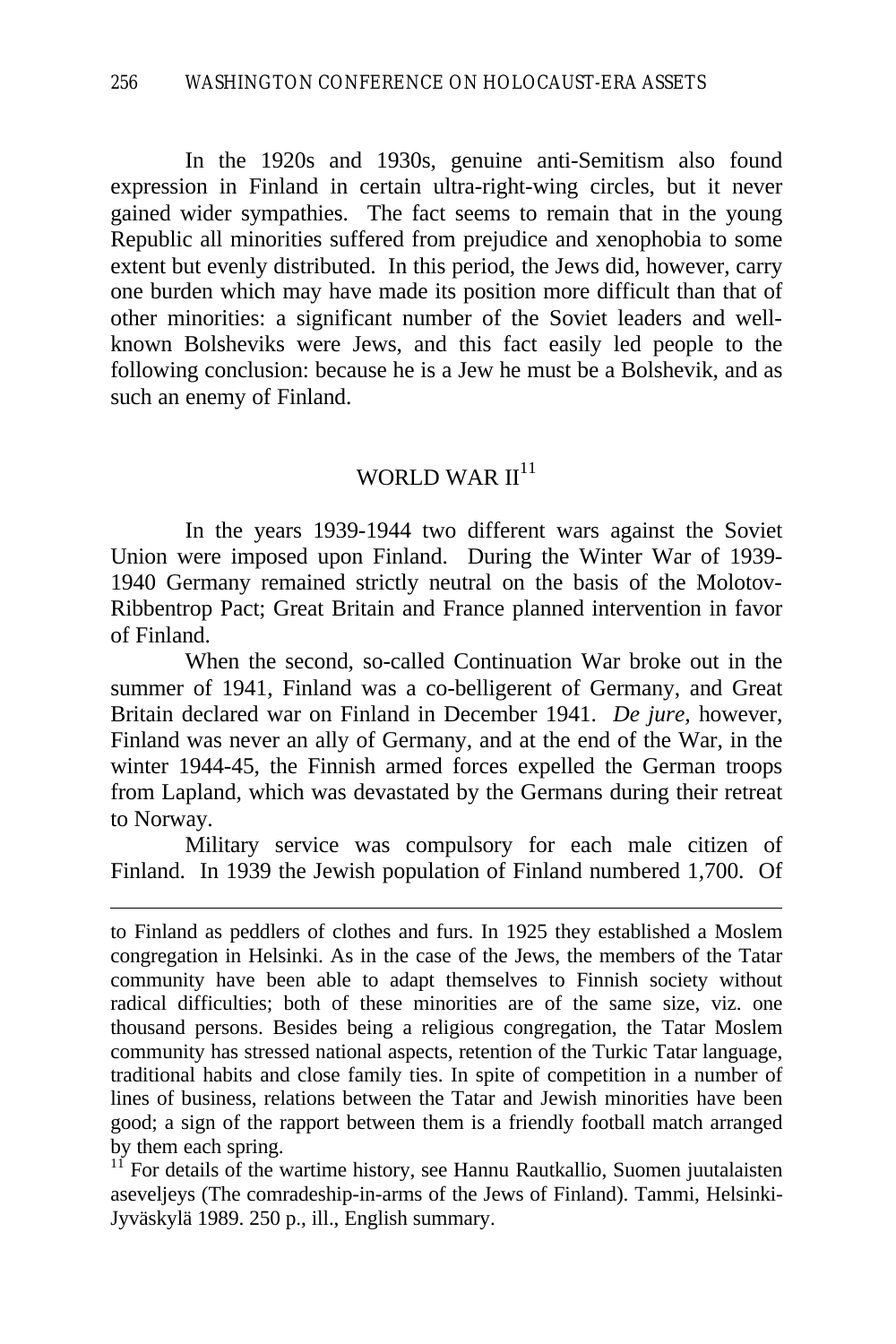these, 260 men were called up and approximately 200 were sent to serve at the front during the Winter War. Fifteen men lost their lives. In comparison with other communities in the country, the Jewish losses (8 %) were conspicuously heavy. However, it is obvious that the Winter War did not involve ideological problems - neither for the Jews nor for other citizens of Finland. In this respect a statement made by a Jewish veteran seems to be characteristic: "The Winter War gave us a deeper consciousness of being Finnish and of belonging to Finland more than any earlier period in our history."

As I mentioned earlier, the Continuation War broke out in the summer of 1941. Now Finland was a co-belligerent of Germany, and there were Wehrmacht and Waffen-SS troops in the country. However, no *Einsatzgruppe* was sent to Finland.

The comradeship-in-arms with Germany during the Continuation War did not alter the status of Jews in Finland or in its army. Jewish citizens served in the Finnish army, in women's voluntary defense services and in other duties alongside other Finns. The same was true with regard to all the ethnic minorities, Tatars, Russians, Gypsies, Lapps, without differentiation.

In a quite unique photo, in a snowy forest there is a millboard tent with an iron heating stove, the chimney on the left-hand side - and a number of soldiers are posing outside the tent. The tent is a field synagogue, "Scholka's shul", set up for the Jewish soldiers at the front beside the River Svir in Eastern Karelia. A field synagogue with a Torah Scroll was, no doubt, a very exceptional event in an Army fighting on the German side during the War.

Several Jewish soldiers were cited for bravery in action; a number of them served as company commanders and one as a captain and battalion commander; Jewish army doctors were promoted to the same officer ranks as their colleagues, inclusive of ranks of major.

During the two wars, 23 Finnish Jews were killed in action. As a tribute to their memory, their names are published annually in the Jewish Calendar of the *Bicur Cholim* Society in Helsinki.

It has been supposed that the Germans demanded the liquidation of the Jewish communities in Finland too. However, there is no evidence in favor of these claims. On the other hand, the small Jewish population of Finland was not rescued because of a "lapse of memory" among the Nazis as has sometimes been maintained. An evident confutation of this hypothesis is the case of a handful of Jewish citizens from Finland who were living in the German-occupied countries: their successful return to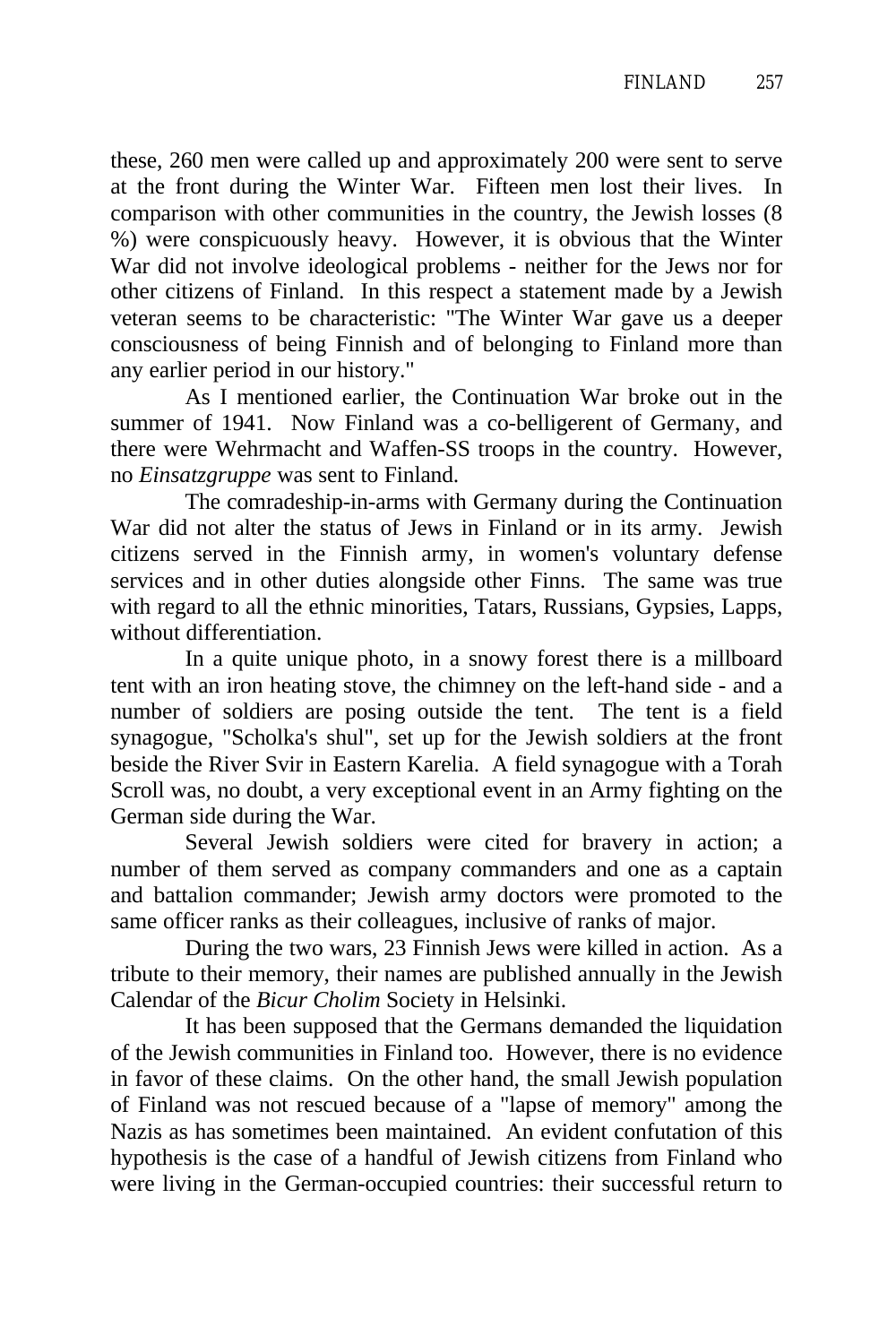Finland resulted in intense diplomatic activity between Berlin and Helsinki in the spring and summer of 1943.

It was the public conviction that "we have no Jewish Question", and the Finnish Prime Minister *J. W. Rangell* expressed such an opinion to *Heinrich Himmler* in July 1942. Consistent messages of this kind may have warned the Germans not to endanger relations with their useful brother-in-arms over an insignificant matter of little advantage to them after final victory there would be nowhere for the Jews to escape to.

The position of Finnish Jewish soldiers was very similar to the political reality: none of the Jewish citizens of Finland refused to enter military service on the grounds of pacifism or of being Jewish. On the other hand, no instance is known of German soldiers refusing to cooperate with Finnish Jewish officers. As a rule, the attitude of Germans to Jewish soldiers in the Finnish army has been described as an "astonished" but "correct" one. The usual answer to incredulous questions put by Germans was that "there is no difference between Jews and other soldiers in the Finnish army." A number of Jewish officers were awarded German Iron Crosses, but they refused them.

Jewish soldiers were not unaware of the general anti-Semitism of Hitler's Germany, and reports of atrocities and mass murders circulated among them and their families. However, the brutality of the Holocaust did not become evident until the end of the Continuation War in the autumn of 1944. The awareness of being Finnish soldiers gave the Jews an assurance of safety even in the vicinity of German troops. At the same time, quite a number of Jewish soldiers seem to have felt the need to display that they were at least as brave soldiers as their comrades.

The complexity of comradeship with the Germans became a serious problem only after the wars, when the extent of the Holocaust was revealed. First of all, the Norwegian Jews who had suffered most during the Nazi occupation questioned the policy of the Jews in Finland. I consider that two reactions to these questions illustrate the views of the Jews in Finland quite well. A former Jewish member of the women's voluntary defense services *(lotta)* told me: "We were very surprised because of these questions. We were proud that we were also accepted to join the other Finns." Another reaction was: an association called the *Jewish War Veterans in Finland* was founded in Helsinki in 1981 During the first year of the association's activity, 84 members, more than 10 per cent of the members present in the Community, joined the association. It is self-evident that this is a most valid piece of evidence in favor of the exceptional, independent nature of the war which Finland waged on the side of Germany.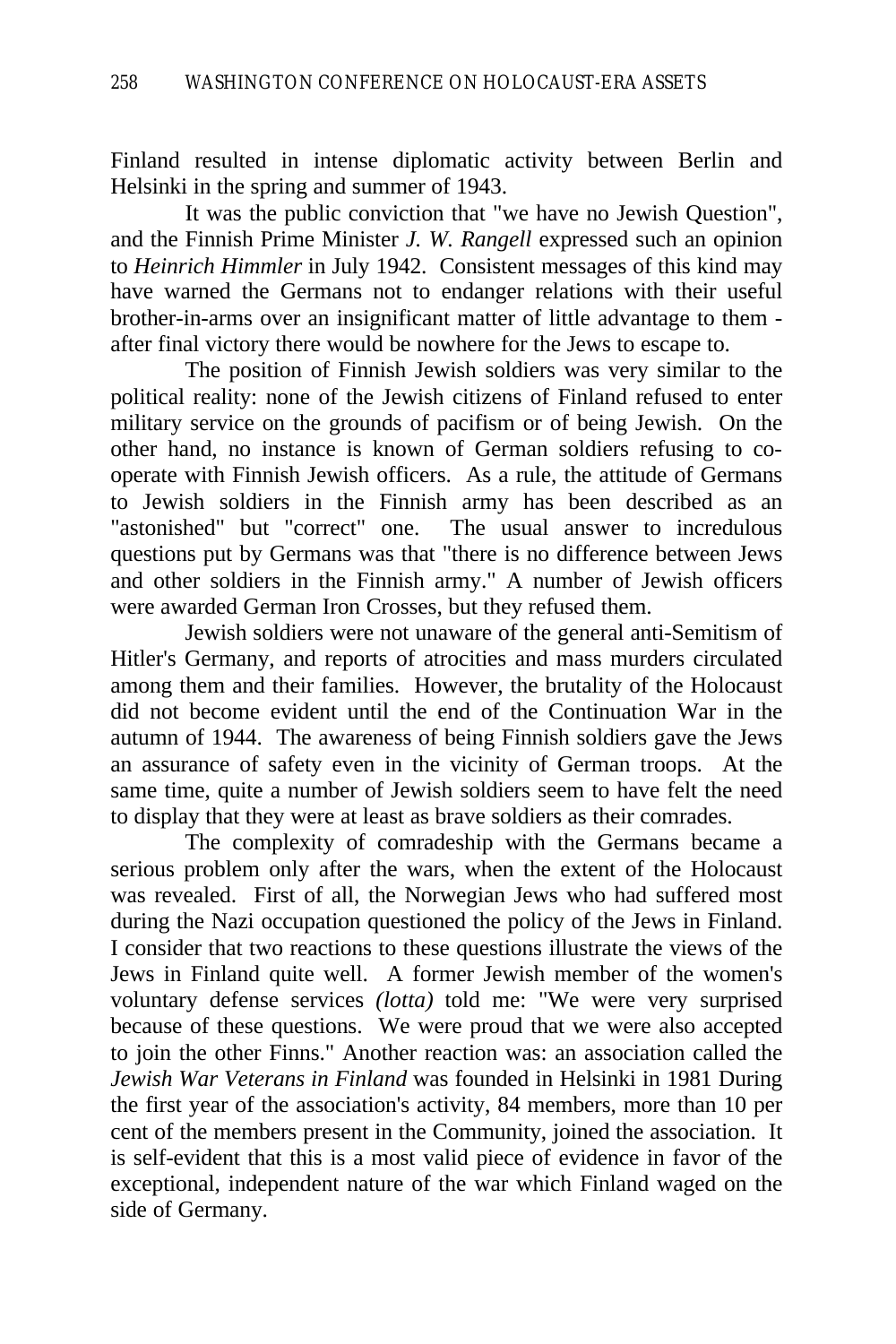This is a short account of the Jewish citizens of Finland during the War. Another story is that of the Jewish refugees.

The persecution of Jews, launched by the National Socialists in Germany and in other countries under their influence, also brought refugees to Finland, where, however, they were received in a rather reluctant manner. In all, about 500 refugees arrived, and of these, 350 had by the summer of 1941 continued their journey to a third country, mostly to Sweden or the United States.

In contrast to the Jewish citizens of Finland, the position of the refugees turned out to be very difficult during the Continuation War. Some of the refugees were German nationals, and others had escaped to Finland from countries allied with or conquered by Germany. When the Continuation War broke out in 1941 there were about 150 Jewish refugees in Finland. They were taken to two villages in the countryside, but 43 men were sent to work camps first in southern Lapland (Salla) and then to the Isle of Suursaari (Gogland) in the Finnish Gulf.

In the autumn of 1942, Norwegian Jewry was annihilated; more than half of them (altogether 757 people) lost their lives. Most of the survivors were among those who succeeded in escaping to Sweden. As I have mentioned before, it has been supposed that the Germans demanded the liquidation of the Jewish communities in Finland. However, there is no documentary evidence in favor of these claims, either concerning the Jewish citizens or the refugees. $^{12}$ 

Nevertheless, the State Police in Finland had agreed with the leaders of the Gestapo that Finland was allowed to deport the undesirable refugees to the areas occupied by the Germans. In October 1942 nine Jewish men were sent by the Finnish State Police from the Suursaari camp to Helsinki and ten Jews were arrested elsewhere in Finland. However, one of the men escorted from the Suursaari camp succeeded in sending a postcard to Mr. Abraham Stiller, a member of the Jewish community and brother of the famous stage-manager Mauritz Stiller. Stiller as well as his friends, both Jews and other Finns, made contact with various governmental and administrative organs including President

 $\overline{a}$ 

 $12$  The fate of the Jewish refugees in Finland has been the subject of lively discussion, see Elina Suominen, Kuolemanlaiva S/S Hohenhörn ('Ship of Death S/S Hohenhörn', Porvoo 1979); Taimi Torvinen, Pakolaiset Suomessa Hitlerin valtakaudella ('Refugees in Finland during the rule of Hitler', Keuruu 1984); Hannu Rautkallio, Finland and the Holocaust, the Rescue of Finland's Jews (1987).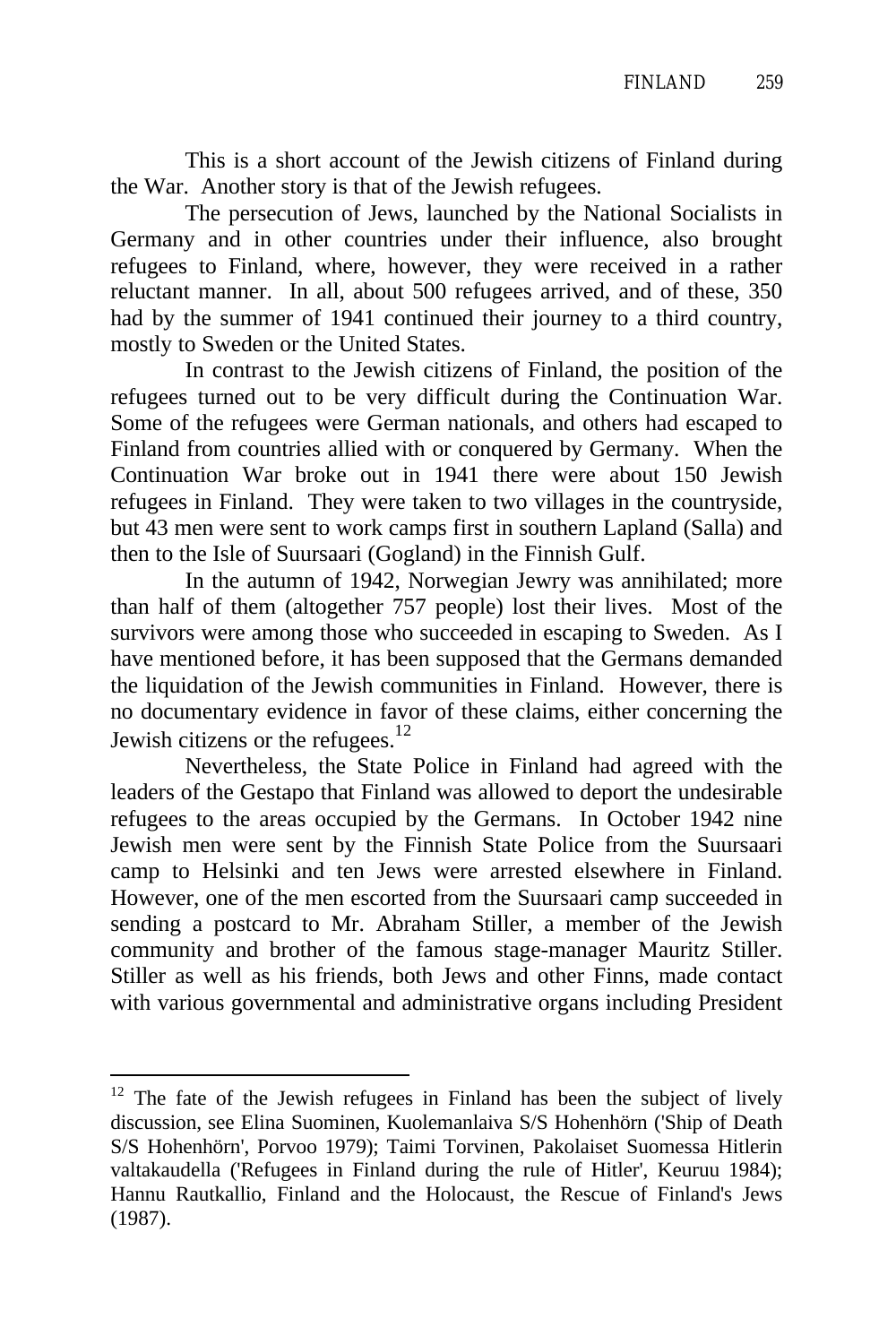Risto Ryti and Marshal of Finland Mannerheim. As a result the governmental and public discussions the extradition was prevented.

However, on the 6th of October 1942, the State Police had already had five Jewish men and three (or four?) members of their families deported to the Gestapo in occupied Estonia. Officially, the men were claimed to be guilty of espionage and other criminal activities; four of them had minor offences in police records. Nineteen other persons, most of them citizens of the Soviet Union, were deported on board the same boat. The Gestapo transported the Jews to Birkenau concentration camp. Only one of these people (Georg Kollman, a former citizen of Austria) survived; after the war he immigrated to Israel.

There is no need to try and wash away the shame, but it should also not be forgotten that in October 1942, Germany was at the height of its power. After Stalingrad, it was considerably easier to say no. When after the war the victor, the Soviet Union, issued the demand that the Finnish Ingrians and other refugees be handed over to the Soviet Union, it was influential enough to get what it wanted.

Of the other refugees, Finnish citizenship was granted to 110 persons in 1943-44; some of them left the country before that or later on.

On the Finnish Independence Day, the 6th of December, in 1944, President Mannerheim, Marshal of Finland, visited the synagogue in Helsinki where the memory of the Jewish soldiers killed in action was honored. When Mannerheim died in 1951, the Jewish community raised a large sum of money which was donated to the Mannerheim Fund of Child Welfare as an expression of gratitude for the defense of the equal rights of Jews in Finland.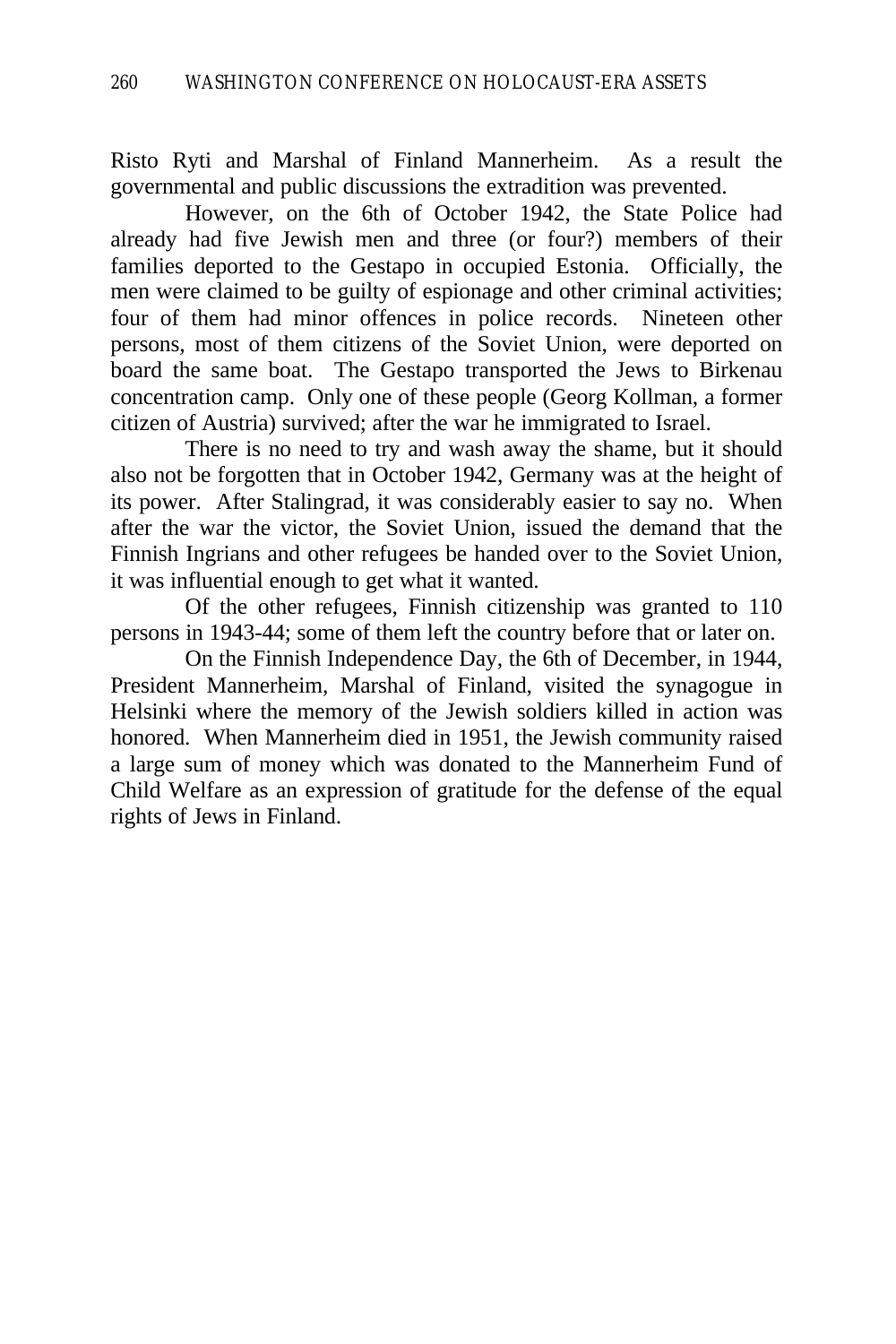# **FRANCE**

### Ambassador Louis Amigues DIRECTOR, ARCHIVES AND RECORDS MINISTRY OF FOREIGN AFFAIRS

*Statement translated from the original French by the U.S. Department of State Office of Language Services, Translating Division*

#### Intervention during the Plenary Session: Overview of Nazi-Confiscated Art Issues

#### Response to Speaker Ronald Lauder

The French delegation was surprised to hear one of the speakers state that the French Government knew the identity of the owners of the 2,000 works of art deposited with the Museums of France at the end of the restitution campaign that permitted the return of more than 45,000 of the 61,000 works of art recovered in Germany.

I hasten to add that this statement is at odds with what we know. We will discuss that tomorrow.

However, since we are here to exchange information, I would like to ask the speaker on what information he bases his belief, and, if possible, to provide us with that information. He may rest assured that we will make the best use of it.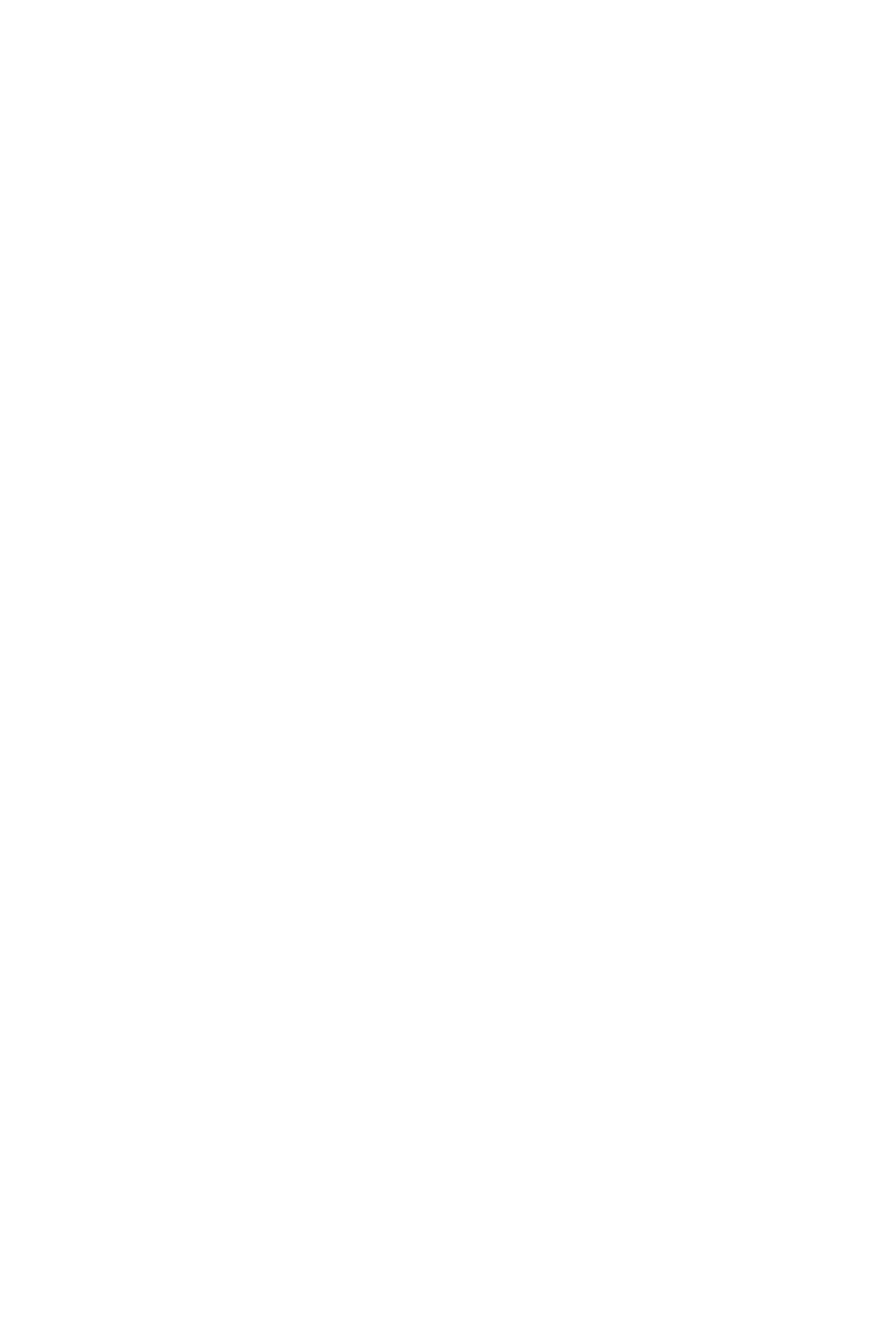## **Press Conference by the Mattéoli Mission:**

## Prof. Adolphe Steg

#### DEPUTY CHAIRMAN FACT-FINDING MISSION ON THE LOOTING OF JEWISH ASSETS (MATTÉOLI MISSION)

#### Opening Statement on Art Works (Washington, December 2, 1998)

Concerning this last question, I would like to explain the Mattéoli Mission's approach to the MNR.

For several years the genealogy of these assets has been scrupulously and deeply investigated, and the results of this study are already available on the Internet.

But now the time has come within the next five months, when – due to the mandate given to us by the Government – we shall have to make proposals to the Prime Minister.

May I express some principles which guide us:

1) The MNR assets are not integrated in the national patrimony.

2) When seeking a solution (and for us a general rule in all fields) we refer ourselves only to the interest of victims. Clearly we do not protect any institution, or organization or corporation, but only the victims.

3) Finally, our mission will now begin a reflection on the definitive statute of the MNR and we will make proposals on the destination of these works of art.

Let me be clear:

When an asset will not, incontestably, be proven as a non-spoiled object, then [there] has to be a high probability of [it] being a spoliation.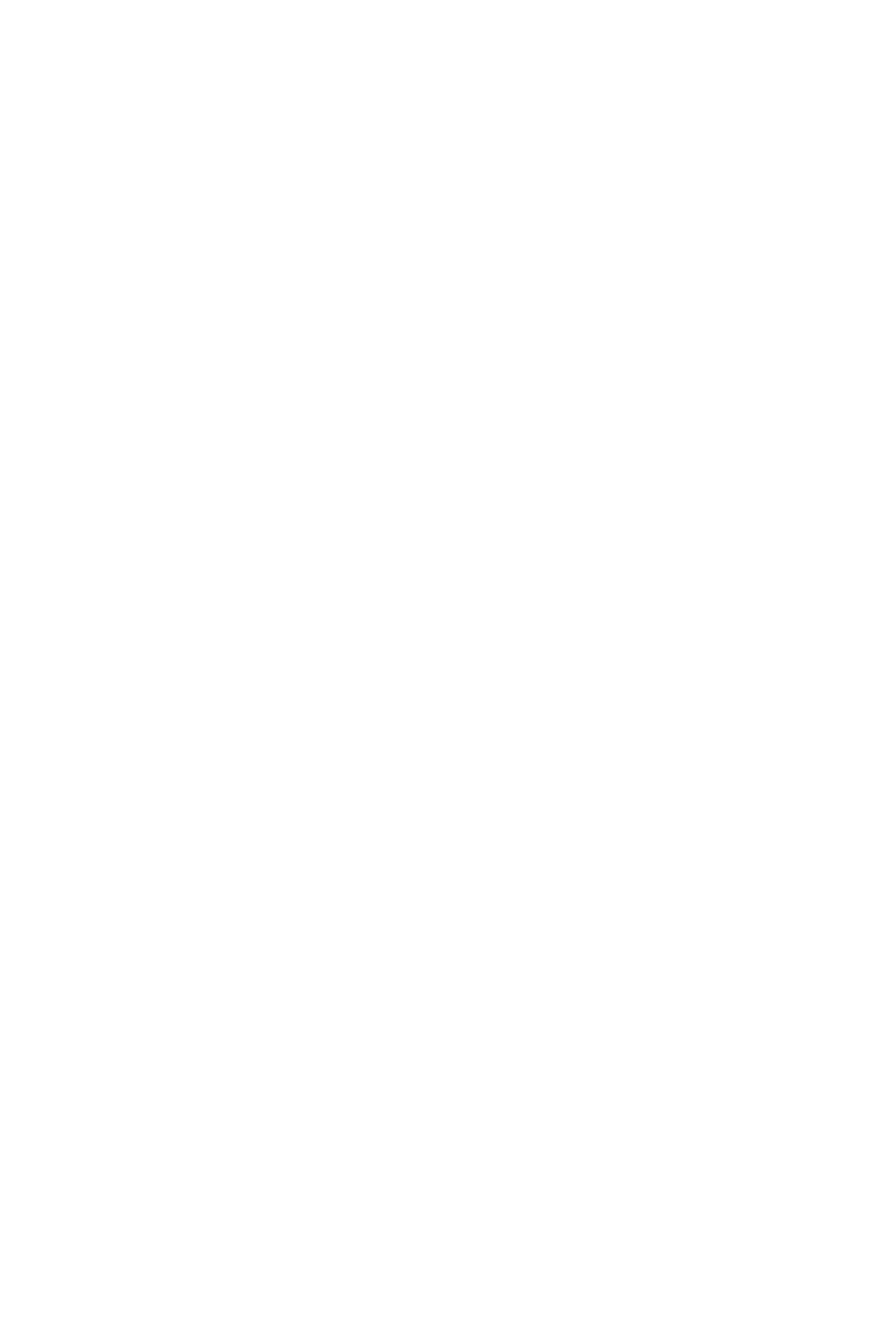# **GREECE**

# Delegation Statement

Greece became involved in the Second World War on October 28, 1940, when fascist Italy launched an unprovoked invasion from Albania. The aggressors, however, were defeated by the Greek army and thrown back into Albania. This first setback for the Axis made inevitable the assault by Nazi Germany, who came to the rescue of its Italian ally in order to safeguard its rear, pending its invasion of the Soviet Union. The Wehrmacht invaded Greece through Bulgaria on April 6, 1941, and crushed the resistance by the exhausted defenders as well as a British (and Commonwealth) expeditionary Force. By the end of that month, German troops had overrun the mainland and in May, conquered Crete against fierce resistance offered by Commonwealth forces and the local population. The tripartite (German – Italian – Bulgarian) enemy occupation lasted for 3,1/2 years, during which the exploitation of the population and the country's resources as well as the suppression of every freedom stimulated the development of a strong resistance movement. In early November 1944, the Greek mainland was free again, while several islands remained under German Occupation up to May 1945.

Greece, having actively participated in all Conferences on Holocaust issues, demonstrates a particular and continuous concern in this matter. Along with other countries, she has offered a part of its gold share to the "International Fund for needy victims of Nazi persecution", hoping that this symbolic act will be appreciated by the survivors of the Holocaust and the families of the persons who lost their life.

In the Washington Conference on "Holocaust-Era Assets," Greece focused on the following particular issues: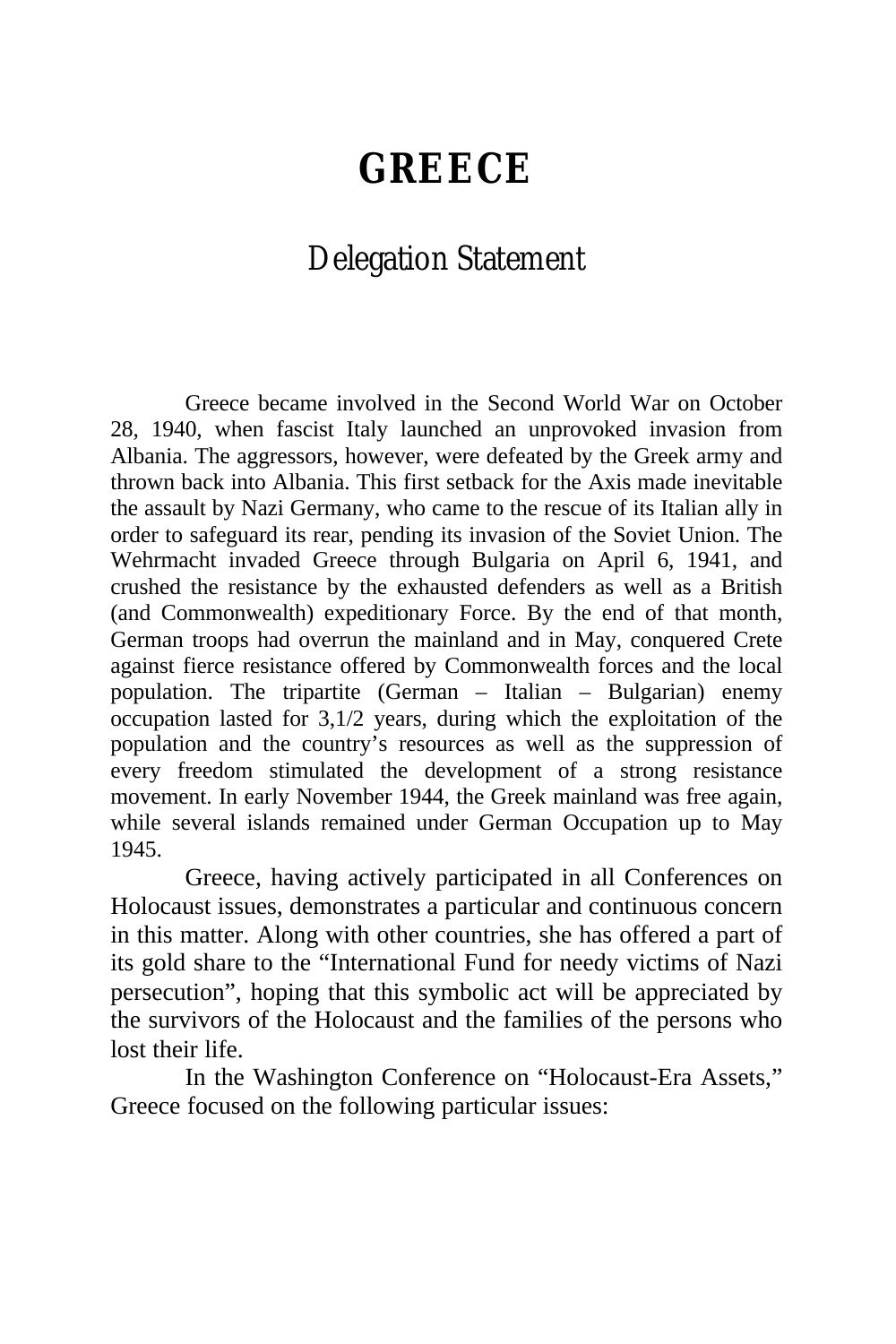- the forced loan exacted from Greece during the Occupation period,
- art, archives and education issues,
- the claims presented by the Greek Jewish Organizations.

#### FORCED LOAN

While in most occupied countries the annual cost of occupation corresponded to their defense appropriations before the German invasion, the size of Greece's levy was extremely high and covered requirements in excess of the direct occupation costs, even though according to the Hague Convention, the contributions levied must be in proportion to the country's resources and occupation costs cannot be charged in order to meet general war expenses or for the enrichment of the occupier. In 1941/1942, the levy represented 113,7% of the country's national income.

In addition to direct monetary contributions, the Axis also exacted large credits from the Bank of Greece for "all expenses of the war waged within the occupied country or from this country". This included German operations in the Eastern Mediterranean, North Africa, as well as the occupation of Southern Albania, which was subordinate to the German high command in Greece. Of the costs within Greece, 50% or more of the Greek payments were used for fortifications and similar "construction projects". In contrast to public German assertions that these projects were mainly for the purpose of "Greek reconstruction", the final German report admitted that no more than 1.2% were "in common German and Greek interest". Even Hitler himself stressed the point that out of the Greek payments only "the smallest part was used for the costs of occupation" but the major part was used for construction projects which were "of decisive importance for the African War", i.e., in particular for the reinforcements and supplies for the German "Africa –

The first "Forced loan" Protocol was signed in March 1942 and was subsequently amended several times during the Occupation. It stipulated that Greece was to make a monthly part – payment of 1.5 billion drachmas for both the Italian and German armies. The Bank of Greece was also obliged to advance additional funds and to open an interest – free loan account for each occupation Power for this purpose.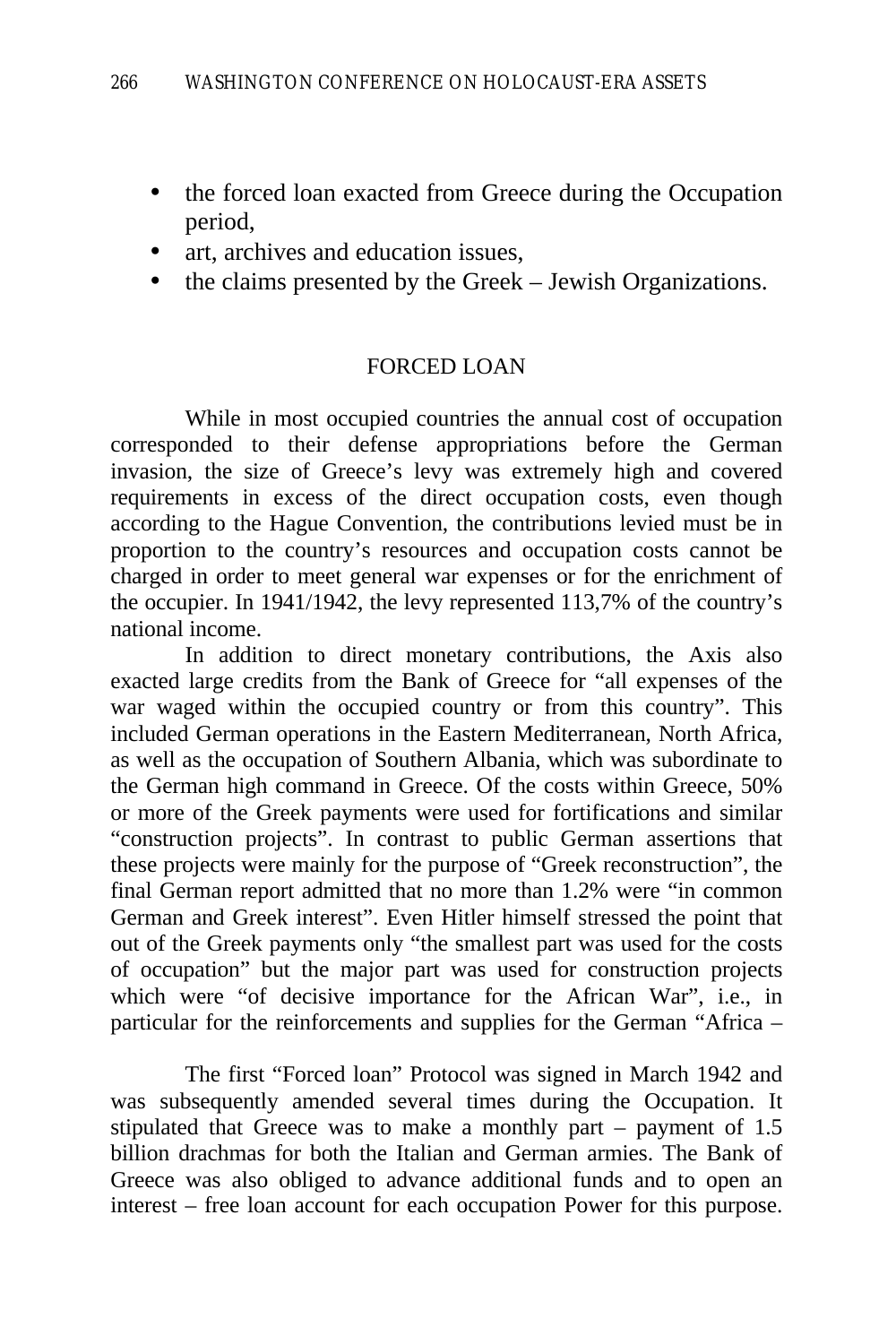In this Protocol, high-ranking officials of the German and Italian Ministries of Foreign Affairs, undertook to pay back the loan to the Greek government and began doing so in 1943, thus recognizing liability to repay a debt. Thus, there is no doubt that, the loan in question was different from normal occupation levies.

What is more, internal Germans communications constantly used terms such as 'credit' and "Reichsverschuldung" (debt of the Reich). In early April 1945, the economic experts of the Former German Embassy in Athens submitted their voluminous Final report on "Economic Administration in German-occupied Greece" to the Foreign Affairs Ministry in Berlin with the explicit indication "for future use". It this report, they made serious efforts to calculate the German "debt" to Greece which they estimated as equivalent to 476 million German marks.

Since then, Greek representatives have always stressed that the forced loan extracted from Greece was not part of "regular" occupation costs and that it had to be paid back. As a loan, it could not be part of war reparations.

In the postwar years subsequent Greek governments have defended the view that Axis commitment to pay back the remaining amounts of the wartime credits was legally binding. To date, there has been no change in this position. Foreign Affairs Minister Th. Pangalos recently stated that the forced loan is a bilateral issue which remains open and pending. The claim concerning the forced loan is not related and should not be confused with the amounts which Germany has provided to Greece either by contributing to the European Union projects in Greece or within the framework of bilateral loan agreements.

With one exception, the Bonn government responded to all war claims placed and substantiated by countries, after German unification. These responses constituted either some kind of material compensation or at least the beginning of negotiations on the claims.

The only exception is Greece.

#### ARCHIVES, ART, EDUCATION

The fundamental elements of a national heritage are preserved in three significant aspects of culture: archives, art and education.

The preservation and accessibility to the public archives of a state is a sign of respect to history. In recent years, tremendous efforts have been made throughout Europe to improve the condition of state depositories and equip the facilities with the proper tools. In a continuous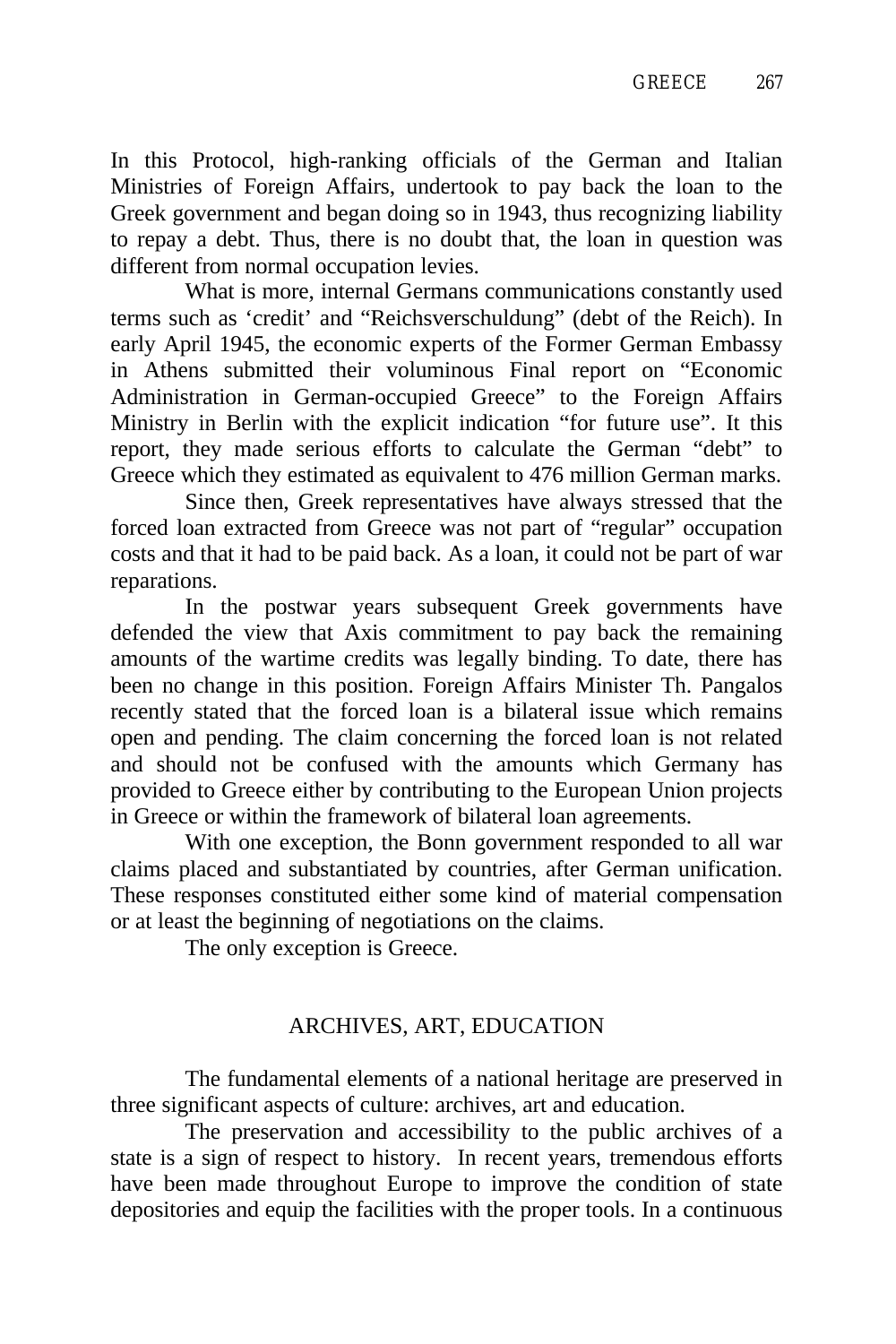effort to accommodate historical research, the Ministry of Foreign Affairs of Greece participates in numerous research and publication efforts with other nations in Europe and also with educational institutions both in Greece and abroad.

An agreement between the United States Holocaust Memorial Museum in Washington DC, and the Service of the Historical Archives of the Hellenic Ministry regarding the exchange of archival records is currently being negotiated. This agreement, as well as the recent publication of the Ministry of Foreign Affairs (Documents on the History of the Greek Jews), indicates the perseverance of the Greek State to seek historical truth.

In this context special attention should be paid to the continuing efforts of the Jewish Community of Thessaloniki seeking to repatriate the archival collection of the community which was violently transported by the Germans during the war, and found only recently in Russia. The records depict the communal history of the Jews of Thessaloniki from 1870 until 1942. It is an important heirloom for one of the oldest Jewish communities in Europe and should therefore be repatriated.

Art and architecture demonstrate the spirit and the philosophy of a nation. Both are visual indicators of a time past, and the cultural reminders of an "ethnos". The artifacts looted or destroyed during the Second World War by the occupying forces are too numerous to mention here. The occupation forces vandalized classical and Byzantine monuments, transporting parts or entire structures while looting icons, library collections and heirlooms. The losses are staggering. 19 large Byzantine churches, monasteries, museums and libraries were destroyed. 26 illegal archeological excavations were carried out by Italian and German archeologists. Artifacts from 42 museums were looted and transported abroad by the Germans, while their Italian counterparts looted 33 museums and the Bulgarians 9. The damages were staggering, while the scars of the destruction are still visible on the surviving monuments of Classical and Byzantine Greece.

The most important element of cultural preservation is the continuous effort to preserve history alive through education. Greece, the cradle of civilization, a country which witnessed the birth of contemporary sciences, supports today the advancement of research and education. On a regular basis, Greece signs new agreements and renews older protocols of bilateral educational programs with nations interested in the exchange of cultural information. Most recently Greece signed such an agreement with the State of Israel. This four-year program calls for a collaborative effort in the educational, scientific and cultural fields.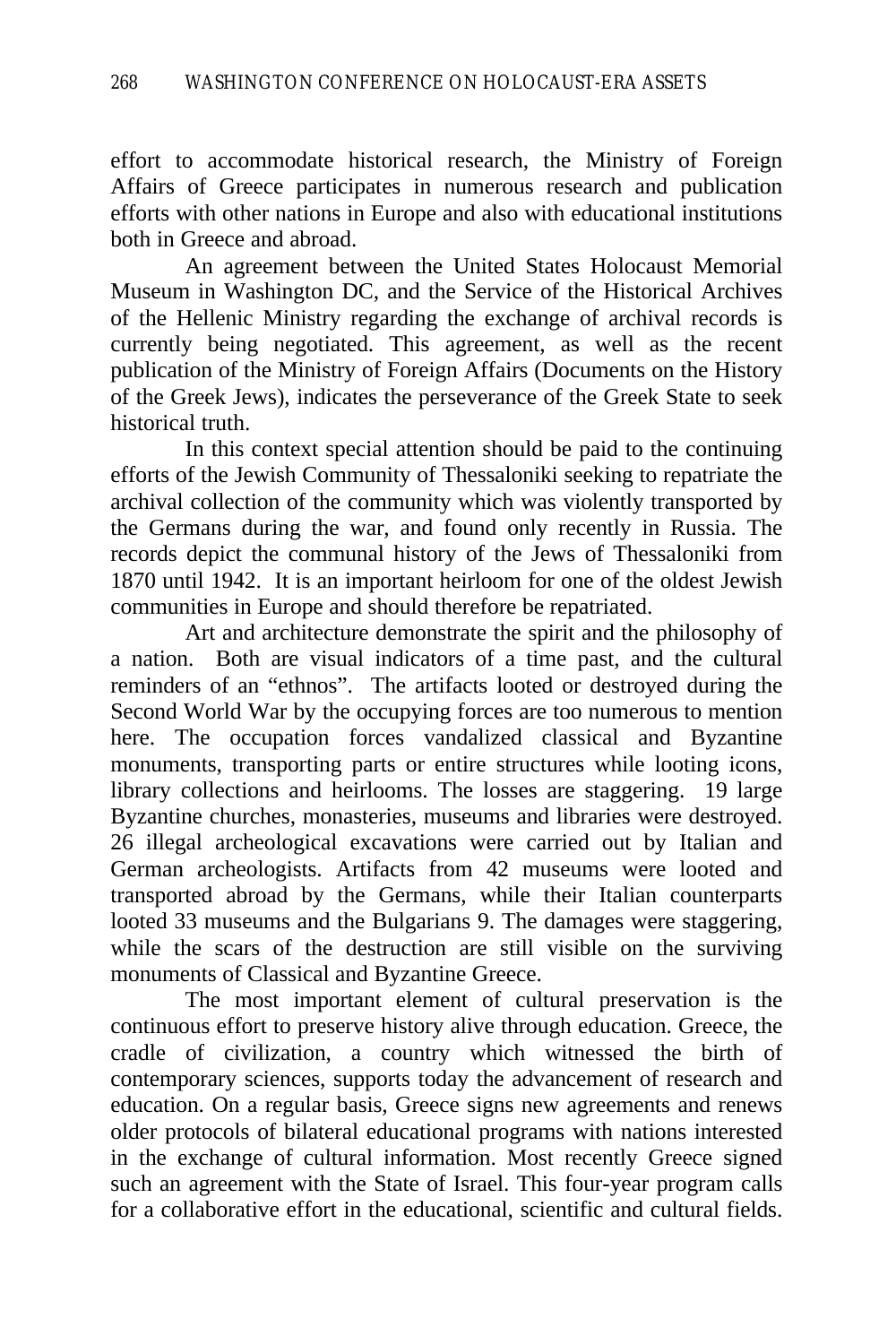This initiative aims, among others, to disseminate knowledge and information regarding unknown aspects of both the Jewish and Greek history.

#### CLAIMS OF THE GREEK JEWISH ORGANIZATIONS

The Greek Jewish Organizations, through the Greek Ministry of Foreign Affairs, presented at the Washington Conference memoranda stating the losses caused to their property between 1941 and 1944 by the German Occupation Authorities, their claims for restitution of property found anywhere in the world and financial restitution for property that cannot be found anymore.

1. The Jewish Community of Thessaloniki stated that the German Occupation Authorities completely destroyed the Jewish Cemetery of the city where graves were untouched since 1492, constituting a treasure of historical and archeological information. Thus the historical memory of generations of Jews, who lived and died in Thessaloniki, was forever lost. The value of the building materials (marble slabs, bricks etc.) contained in the cemetery was estimated at that time to one hundred thousand (100,000) gold English sovereigns, while the historical memory lost is beyond estimation.

2. The Jewish Community of Thessaloniki claimed that the German Authorities, under the supervision of Dr. J. Pohl, Director of the Jewish Department of the Library of Frankfurt plundered systematically Communal libraries namely:

> a. The Library of the Religious Tribunal (Beth-Din), containing approximately 2,500 volumes of rare editions.

> b. The Library of the Community Schools' Teachers, with about 600 volumes of reference books, etc.

> c. The Library of the Monastirioton Synagogue, that included exclusively books of religious and hieronomic interest.

> d. The Library of the Religious Establishment Haimoutcho Kovo located on 8, Menexe st. and of its annex on 74, Queen Olga Avenue, to which the personal libraries of its founder, the Great Rabbi Haim Asher Kovo, and the precious library of Chief Rabbi Asher Kovo had been added.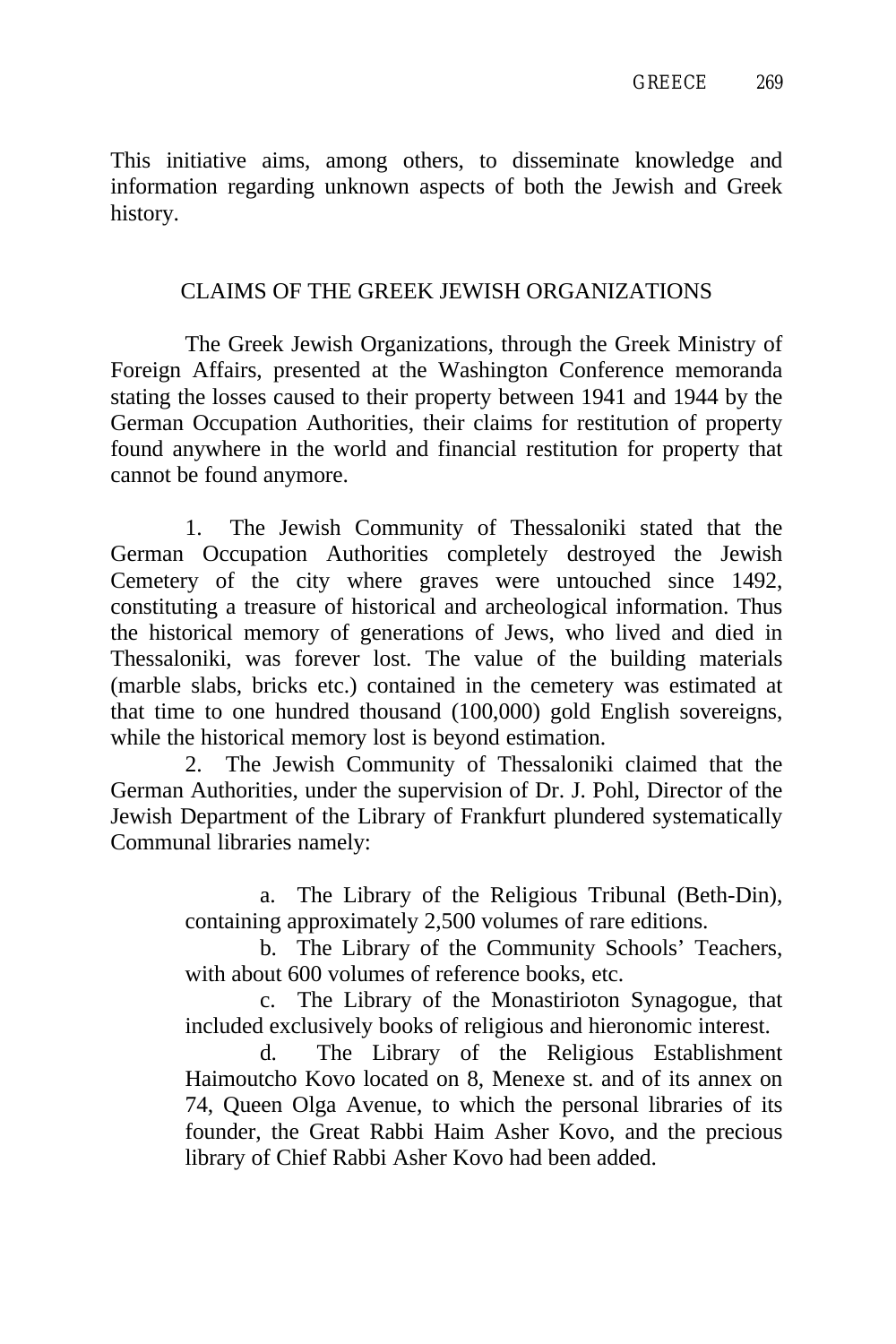e. The 250 manuscripts of the Holy Jewish Law (Pentateuque) treasured in the city's Synagogue, many of which had been brought from Spain in 1492.

3. The Jewish Community of Thessaloniki claimed that the German Occupation Authorities had confiscated its archives and transported them to Germany. These archives, considered lost for many years, surfaced in Moscow three years ago. The Jewish Community of Thessaloniki demands its archives back.

4. The Jewish Community of Thessaloniki finally claimed that it was obliged to pay to the German Occupation Authorities the sum of 150,000 gold French Francs, in order to ensure to exception from compulsory civilian work of 1,000 of its poorest members, who were not able to meet this amount, and the sum of 1,900,000,000 Drachmas (DM 50,000,000) in order to liberate the rest of its members from compulsory civilian work. The Jews excepted from compulsory civilian work were, nevertheless, transported to the extermination camps in Poland and Germany and were exterminated in gas chambers.

5. The Central Board of Jewish Communities in Greece claimed that the sum of 1,700,000 gold English Sovereigns has been plundered from Greek Jews and that this sum must be restituted to its legal owners or their inheritors.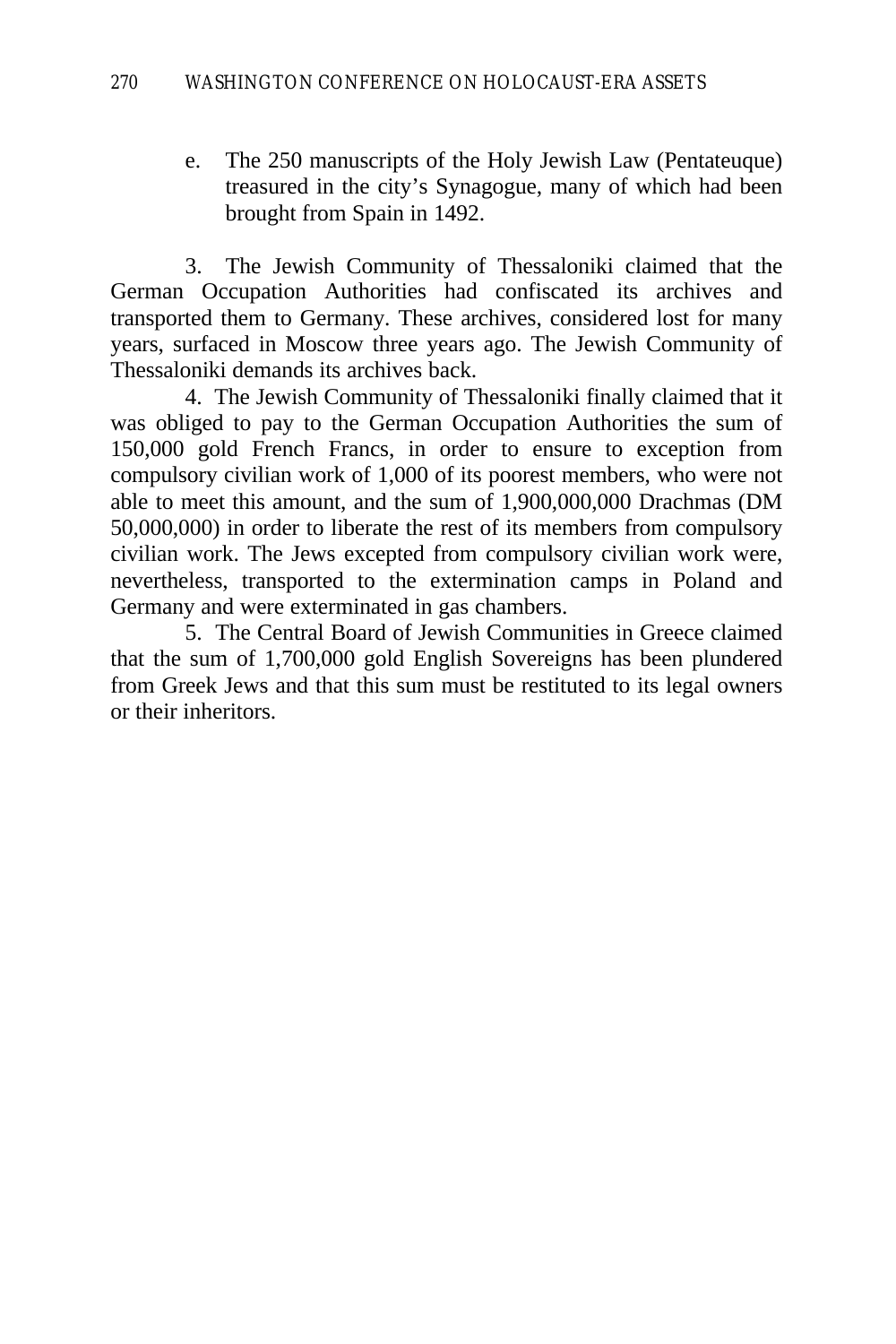# **HUNGARY**

## Delegation Statement

#### I. HOLOCAUST-ERA ART ISSUES IN HUNGARY

Hungary took part in World War II as an ally of Germany. From March 19, 1944, however, the country was occupied by the Nazis. In October the Hungarian government attempted to achieve a cease-fire and so withdraw from the war, but these efforts were hampered by a pro-German fascist puppet government that came to power. Persecution of Jews proliferated and the confiscation of Jewish property took place only from March 1944 to April 1945. A Government Commission for the Registration and Safeguarding of Art Works taken from Jews was rapidly set up, whose activity was a cover-up for the sequestration of the art treasures of Hungarian Jews. These treasures were then - with a few exception - transported to Germany. There was a so-called Hungarian gold train with two trucks at the end of World War II, full with gold, jewelry, precious stones and a large amount of artifacts looted from Jews, and which were never returned to Hungary. We do not know anything about their fate.

It should be mentioned that after January 20, 1945 a Hungarian democratic government was established and Hungarian armed forces, allied with the Soviet troops, fought against the Nazis. After the war a body of specialists was established called Ministerial Commission for Art Works Taken from Private and Public Collections, which collected data on art assets with the aim of their restitution. The control over the country was later fully overtaken by communists with the support of the Soviet Union. The communist dictatorship was broken for a very short time by the 1956 revolution, a new democratic era started with the system change of 1989. The free elections of a new government paved the way to the genuine examination of World War II losses and reparations together with compensations for communist era injustices.

A significant portion of all cultural property found was returned to Holocaust survivors. However, a vast number of cultural assets are still missing: pieces of the Hatvani Collection. An important fraction of the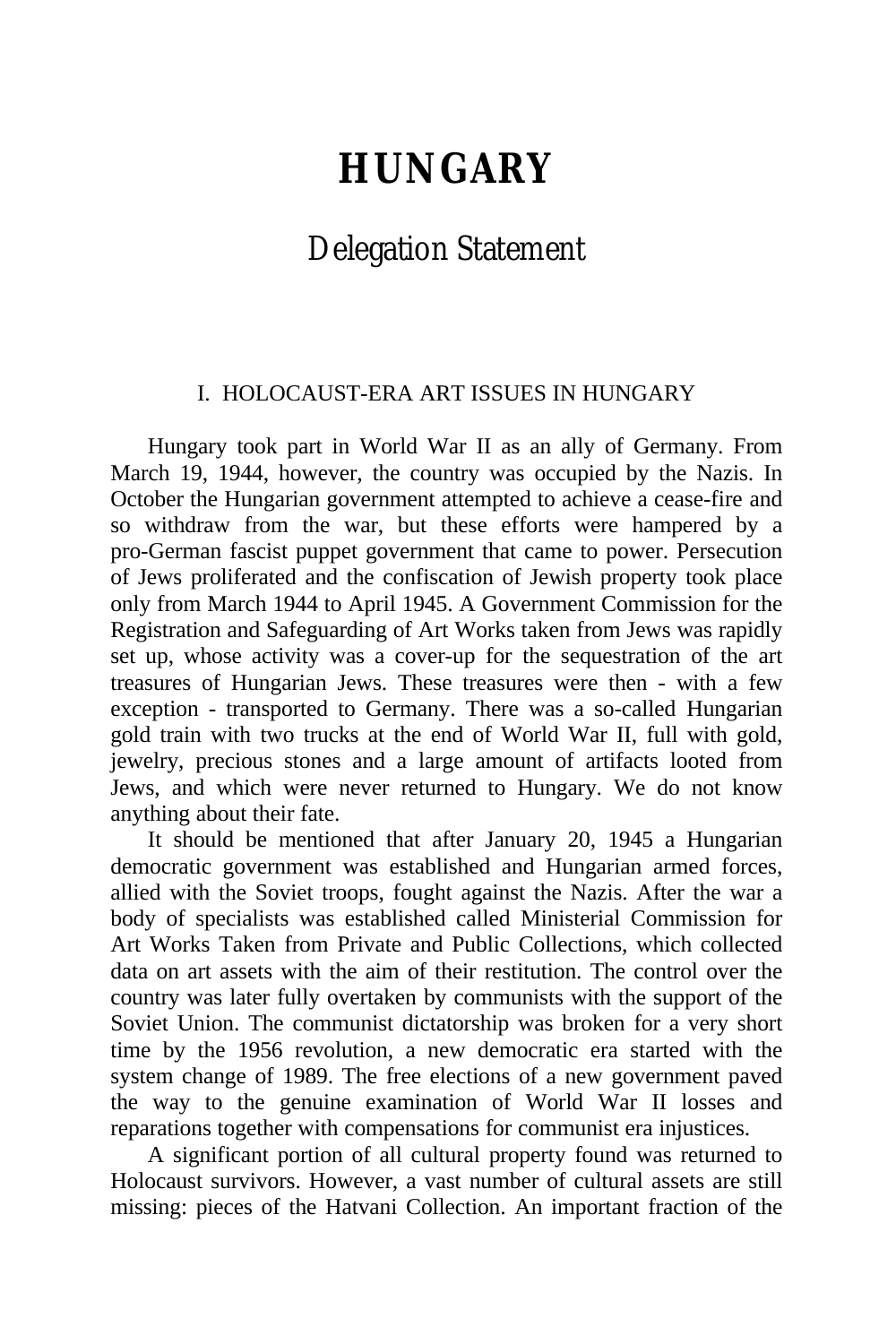looted objects – consisting of 152 works of art – have been identified in Moscow, the Hungarian origin of which was also acknowledged by the Russian authorities. Among them we can find invaluable paintings from collections of Hungarian Holocaust victims. The return of these objects is blocked by the Russian attitude of indifference towards international norms on restitution and also by the uncertain situation of their restitution law.

In the early 1990s the Hungarian government initiated a scientific research program, which has already resulted in a database containing over 60,000 items of art treasures lost during World War II and in its immediate aftermath. A publication containing the data and – if available – the picture of the 1000 most important pieces under the title: Sacco di Budapest, 1938-1949 - Depredation of Hungary, 1938-1949 has been put out recently.

The situation of how restitution was handled in Hungary under the Communist Era and after the political change during the past 50 years can be illustrated by the statements of two prominent U.S. personalities:

In 1996 at a hearing before the COMMISSION ON SECURITY AND COOPERATION IN EUROPE the Honorable Christopher Smith, presiding Chairman of the Commission characterized the approach of the Communist Government as follows:

> "In some places, such as Hungary, the government was required by the 1947 Paris Peace Treaty to restitute Jewish property, but the Communists ignored this obligation. Not only was justice denied for Holocaust survivors, but Communist regimes perpetrated their own brand of injustice and, in fact, were infamous for their complete disregard for private property..."

Under Secretary of State, The Honorable STUART E. EIZENSTAT, formulated at the same hearing as follows:

Hungary "is a good example of what a government can do when it puts its mind to it. The Hungarian Government has been very forward-thinking in its restitution program, and I have been impressed by their determination to resolve both communal and private property issues. It has accepted its obligations under the 1947 Paris Peace Treaty, and a 1993 Constitutional Court decision to provide fair compensation for those who lost their property in the Holocaust and afterwards is being honored."

And now, in the Sunday Times about restitution funds: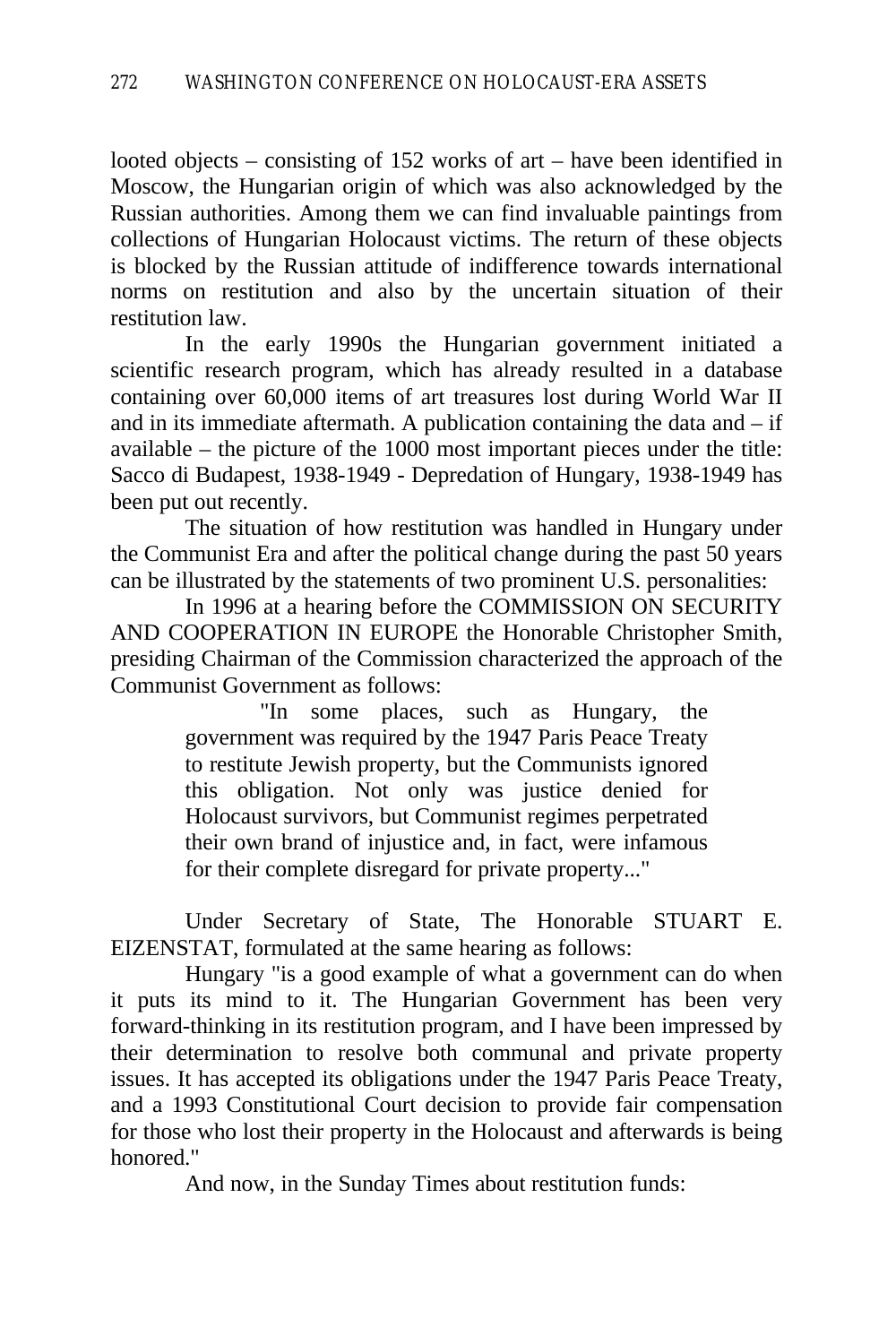"The model here is Hungary, it established a special foundation with accountability and management" of the properties in question.

Still, certain criticism has been formulated by Hungarian and foreign observers about the Hungarian museums' approach towards some of their acquisitions during the early years of the Communist Era. Museums keep works of art – among others former property of Holocaust victims – the provenance of which is poorly documented. Some of these cultural objects are registered as unclear deposits, some others as part of the basic collection of the museum. In fact, it is one of the museum's most important missions to safeguard its holdings from being sold or alienated until unlawful ownership has not been proved incontestably.

In order to clarify what happened with some obscure acquisitions in Hungary, as a first step the Minister for Cultural Heritage has sent out a letter to museums and their authorities, in which he instructs – or if not entitled, he requests – museum directors to conduct a review of their inventory books and list out ambiguous items. As a next step a research team will examine the circumstances under which these cultural objects were placed to the museum.

The Hungarian government is fully committed to the restitution or compensation of Holocaust victims concerning cultural assets. For managing this complex task - which includes scholarly research, political decision making, bill drafting, and negotiations with representatives of foreign states, contacts with Holocaust survivors, etc. – a state commissioner will be designated.

#### II. EDUCATION

There is almost no family in Hungary which was not affected by the Holocaust either as victim or as witness or helper. Everyone knows what did what made Raoul Wallenberg, who saved thousands of Jews in the most dangerous times. The Jewish Institution and documentation centers have been working hard on revealing darkness about the horror of the Holocaust.

After World War II, there were made some scientific researches on Holocaust, but soon the Communists came to power, this scientific researched banned by them. István Bibó must be mentioned, who published several papers about the roots of the anti-Semitism and the democratic movements in Hungary. As the revolutionary changes came in 1989, serious historical research was started about the Holocaust. A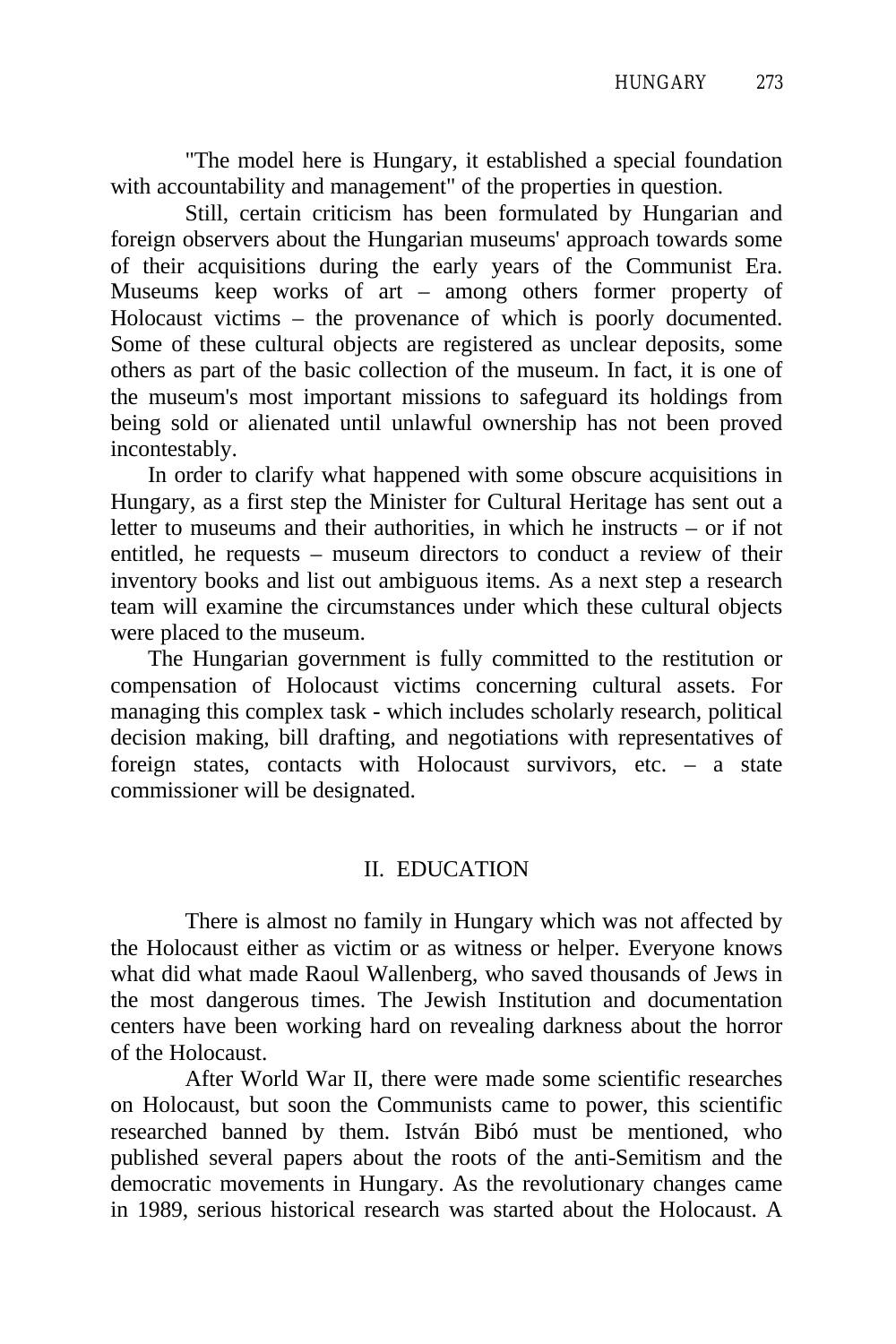thorough investigation could be made in the archives. Now the Hungarian archives are open to carry out such a research, and the newly-signed agreement enables Israel to get admission into these archives under organized circumstances. There is another successful historical research in Hungary, which can be demonstrated by many new volumes of selected documents and memoirs. More films were made in the last few years, than had been made during the proceeding decades. We should mention the document film, 'The Message of Elie Wiesel" made in 1996, Hungary's participation at the Baltimore Jewish Film Festival ("The Memoirs of a River") or at the Washington Jewish Film Festival, both held this year. The above-mentioned film of Judit Elek, "The Memoirs of a River" demonstrates not only the ultimate victory of Truth and Justice, but also the internal harmony and peaceful coexistence of Jews and Christians in Hungary.

Hungary has surely much to do for the better knowledge of the Holocaust Era in the field of education; Hungary is ready to do it. We have to emphasize that the Holocaust was part of the basic knowledge of the history taught in the Hungarian schools during the last 50 years, as it is now. The National Curriculum mentions the Holocaust several times, and it is implied in our schoolbooks. The high school history books consistently deal with the subject of the Hungarian anti-Semitism, including the special laws against Jews. There are several writers and poets of Jewish origin who became victims of the Holocaust and now their achievement is also part of the education. On the basis of an agreement with the Yad Vashem Institute every year 30 teachers can take part in a course in Jerusalem to study the best methods of Holocaust education.

Definite steps are to be taken in the frame of human rights, at the same time regarding the recent ethnical and historical challenges. The Department of Judaism at the Budapest University and the Department of Romology at the Pécs University are of great importance for both research and education. The Hungarian exposition in Auschwitz will be renewed in 1999.

To demonstrate its deep conviction regarding Holocaust education and remembrance, the Hungarian Government has adopted a resolution on establishing the Public Foundation of the Holocaust Research and Documentation Center. This Foundation together with one or more similar institutions will move to the oldest synagogue in Budapest to achieve their purposes more effectively. The execution of this and other resolution will testify the government's concern for Holocaust victims.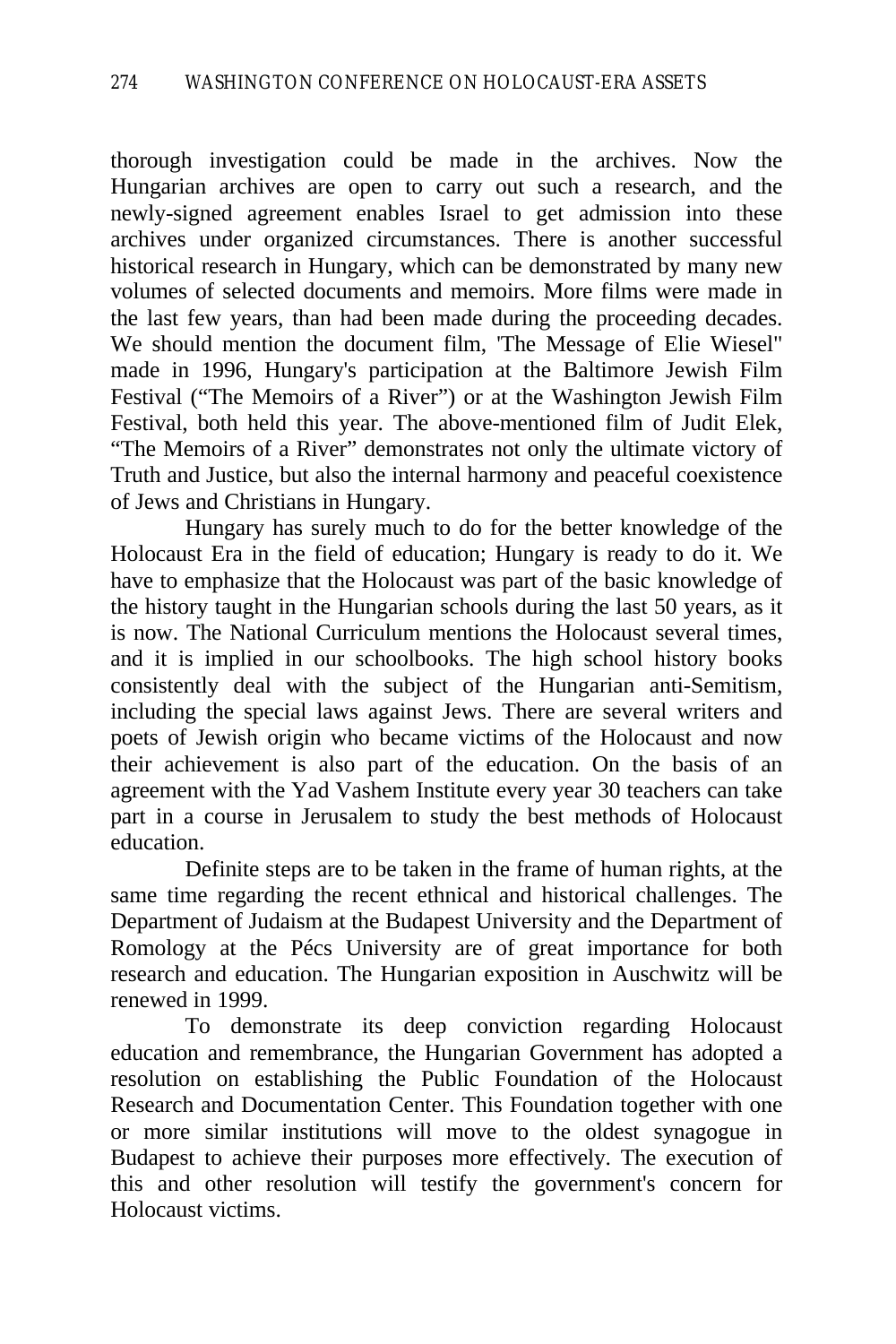# **ISRAEL**

## Delegation Statement

Following the defeat of the Nazis, a majority of Holocaust survivors immigrated to Israel, where they and their families account for one-sixth of the Jewish population. The State of Israel, the Jewish State, sees itself as the central representative of the survivors and their offspring and is dedicated to achieving justice on their behalf and to the remembrance of the Holocaust.

Israel's delegation to this Conference welcomes efforts by other governments to obtain such justice. In particular, we would like to acknowledge the role of Great Britain and the United States, the initiators and chairs of the London and Washington Conferences on Holocaust Era Assets. The Government of Israel also wishes to express its appreciation to the Swedish Government for initiating an international effort to promote worldwide education about the Holocaust in cooperation with the United States, United Kingdom, Germany and Israel. We welcome the agreements reached so far regarding the settlement of claims from the Holocaust period, and we look forward to achieving similar agreements with other parties.

The matter of Jewish assets is not merely a material issue; it is a moral imperative. "Thou shalt not steal" appears in the same Decalogue with the injunction against murder. There is no adequate compensation for the loss of life, but justice must be sought for the Jewish communities and individuals that were despoiled.

Compensation must also be sought for the men and women turned into slave laborers, whose bodies were violated for profit. All civilized nations outlaw slavery and whomever exploits slave labor must provide reparations for this heinous crime.

People or institutions who knowingly acquired looted property should pay restitution. We appeal to financial institutions such as banks and insurance companies to accept responsibility for their Holocaust era clients. This also applies to those who acquired art works and ritual objects looted from homes and houses of worship. Though these items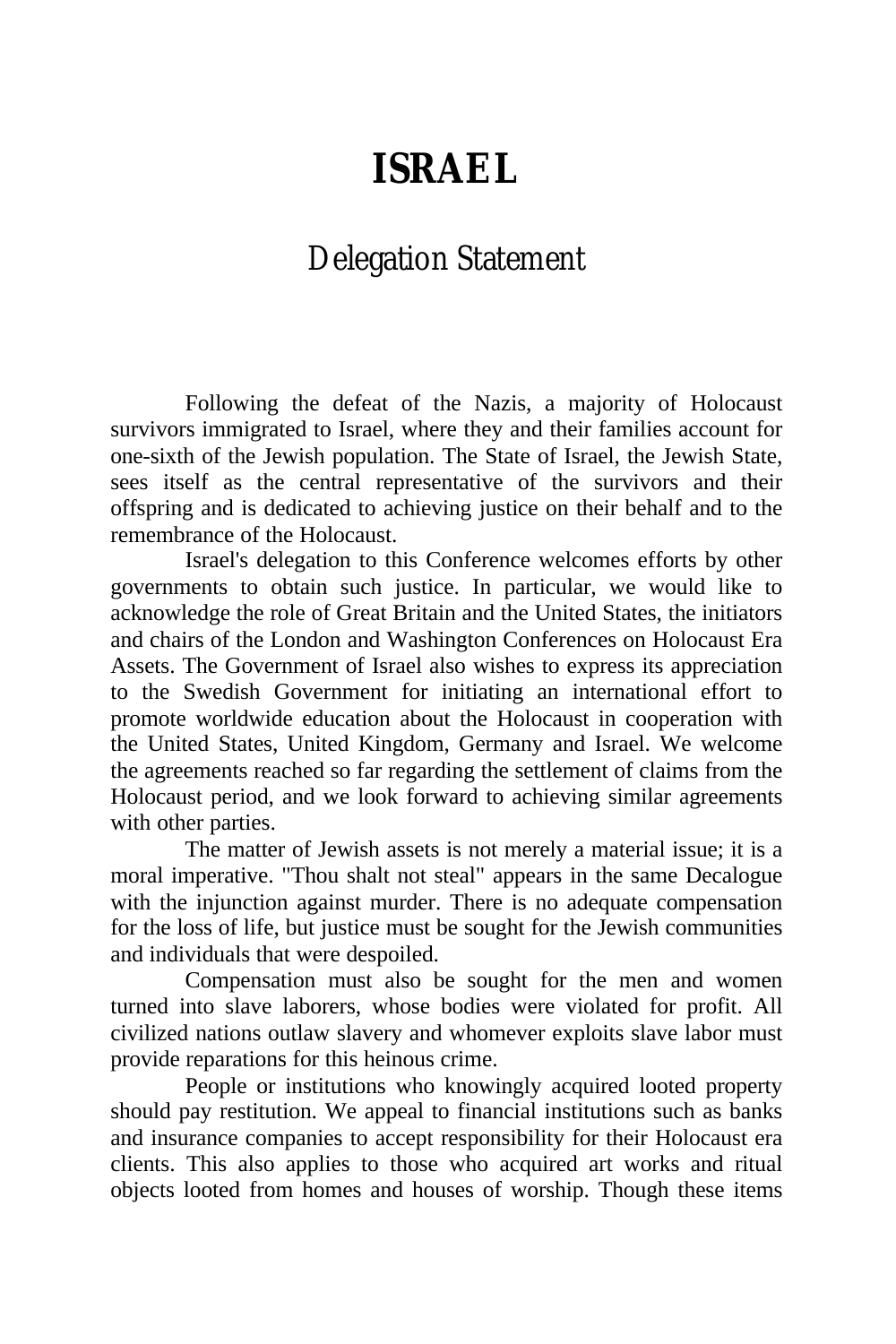may have passed through a number of hands, the original owners have an indisputable claim to what is rightfully theirs.

We welcome the openness and the cooperation of the countries researching the facts regarding property seized during the Holocaust. We note with satisfaction that many countries have established commissions to investigate their own past. We join the initiative to persuade all countries, groups and individuals to allow immediate and unrestricted access to all archival and state archive materials relevant to the period. This applies especially to church records and archives of private concerns, corporations and individuals, as well as documentation not stored in archives. Any entity that withholds information from public access compounds the indifference and crimes of the past.

We sincerely hope that the International Task Force on Holocaust Education, Research and Remembrance will succeed in promoting worldwide awareness of the horrors of the Holocaust and help combat racism, anti-Semitism, Holocaust denial and ethnic hatred.

Israel supports and recognizes the World Jewish Restitution Organization (WJRO) as the umbrella organization which works in close cooperation with the State of Israel, to represent the Jewish people in matters of restitution.

The Israeli delegation wishes to express its support for the Roma to receive material compensation for they, too, were victims of the hatred and murder which occurred during the Holocaust.

The Israeli delegation commits itself to full cooperation with all governments and non-governmental organization in an effort to uncover the truth, promote humanitarian solidarity and accord justice to the victims of the Holocaust and their heirs. Together with Yad Vashem, (the central institution of Remembrance, Education, and Research on the Holocaust) and with others, Israel will work to effect the widest dissemination of knowledge about the Holocaust, its prelude, its aftermath and its lessons for all humanity.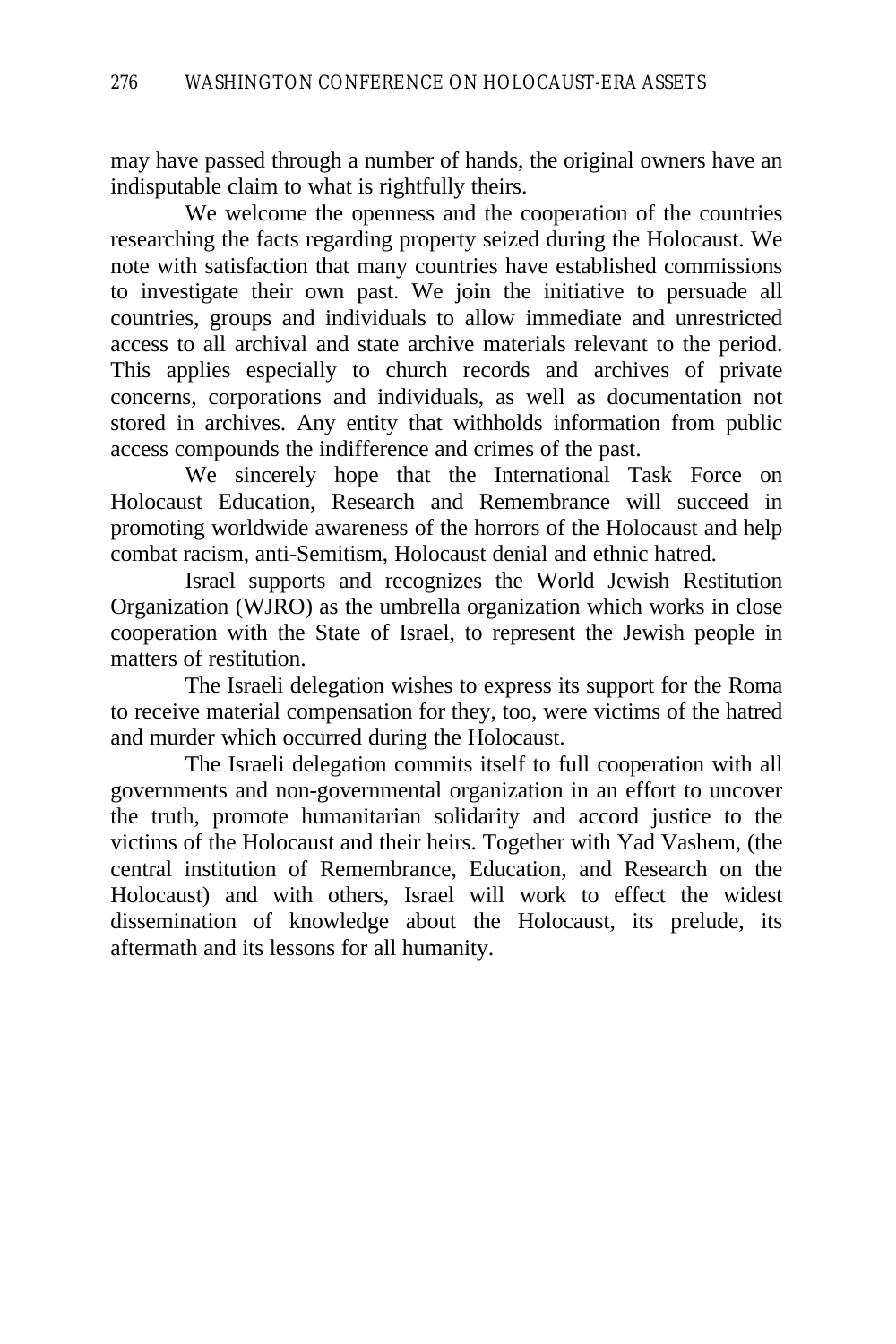# **ITALY**

# **Monetary Gold and Italian Participation in the International Fund for Needy Victims of Nazi Persecution**

Statement by Minister Franco Tempesta HEAD OF DELEGATION

Following the conclusion of the Tripartite Committee's work, which enabled Italy to receive one last quota of monetary gold, the Italian authorities began the procedures to participate in the Fund established at the Federal Reserve Bank aimed at offering financial support to needy victims of Nazi persecution.

The contribution made available by the Italian Government is a value almost equivalent to the monetary gold withdrawn on the eve of the conclusion of the Tripartite Committee's mandate. The amount in Italian Lire is 12 million (approximately 7.2 million dollars).

Another goal pursued by the Italian Government was to identify a non-governmental organization able to distribute the sum according to the rules contained in the founding statute of the Fund for needy victims of Nazi persecution. The "Unione delle Comunita' ebraiche italiane" (Union of the Italian Jewish Community) was chosen because they offered to carry out the task for those entitled to benefits.

In order to allocate said sum for the aforementioned Fund the Italian Government approved an ad hoc Bill for the appropriation of the indicated amount.

The proposed Bill is now being considered by Parliament where no specific difficulties are expected for its passage.

In compliance with the rules of the Fund I would like to provide the British Government and account holder the information pertaining to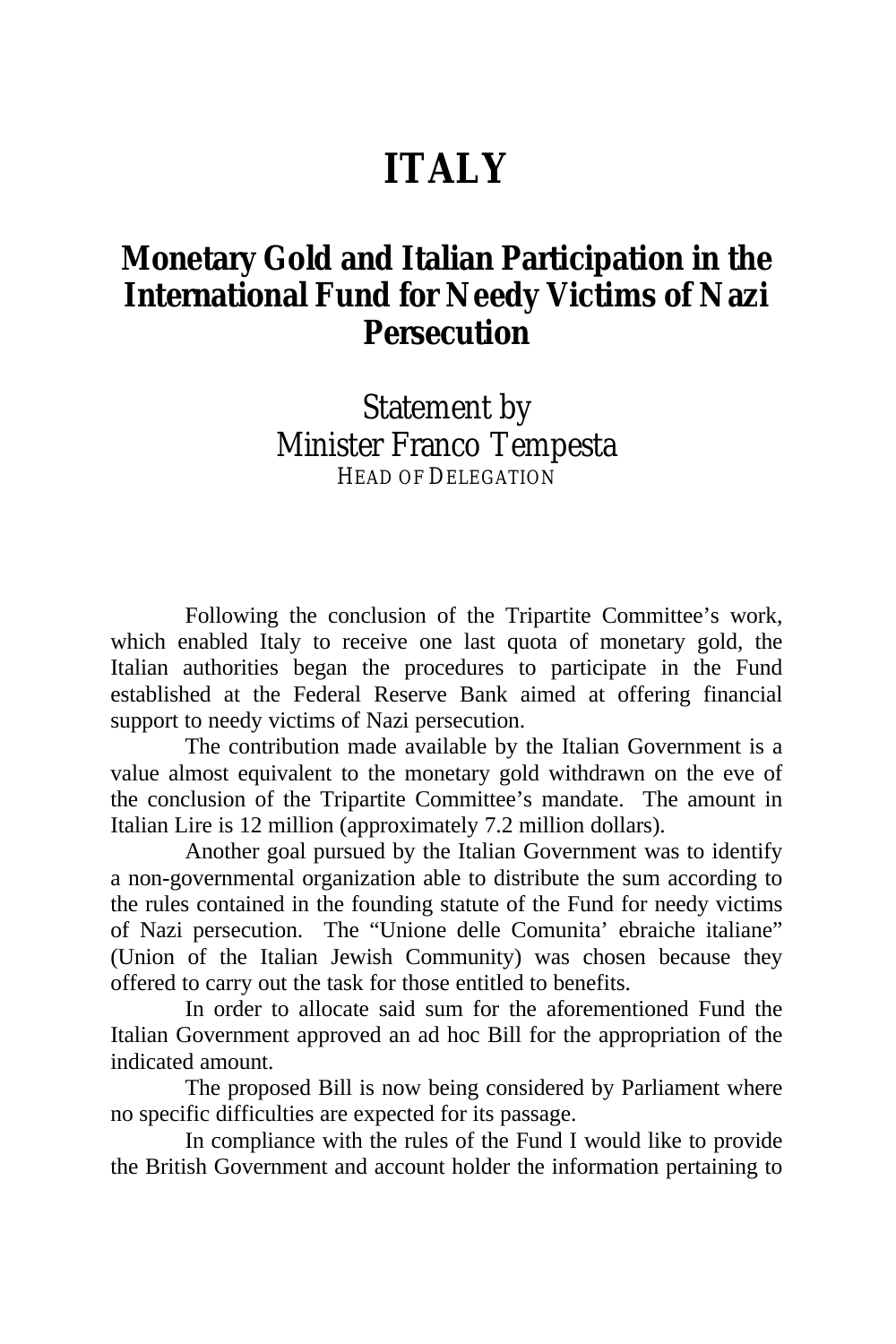the aforementioned NGO, in order to obtain its inclusion in the list of Organizations:

> Unione Comunita' ebraiche italiane Presidente Professor Amos Luzzatto Lungotever Sanzio, 9 – 00153 ROMA Telephone: ++39 06 5803667 ++39 06 5803670 Telefax: ++39 06 589969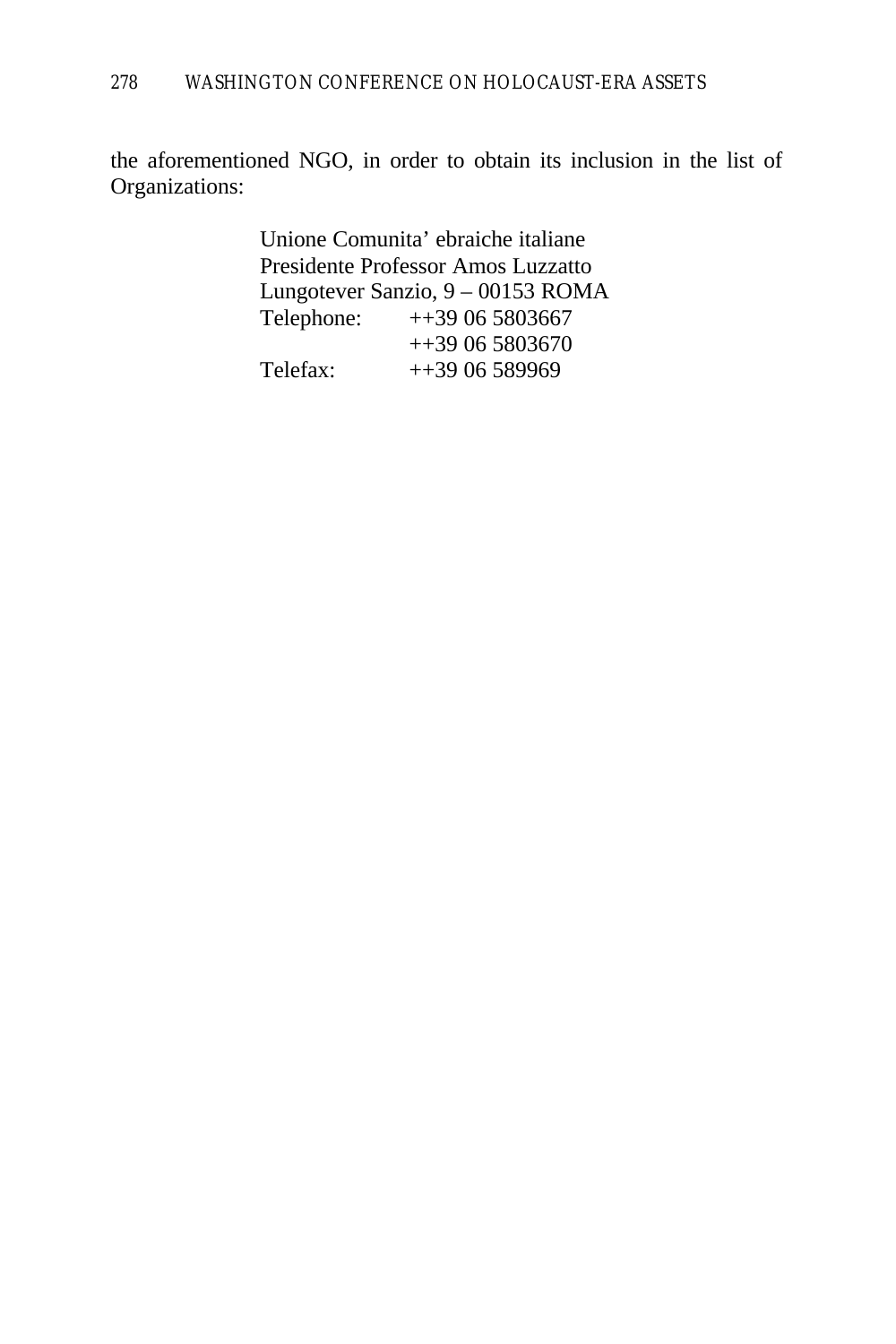## **Research Issues**

Statement by Minister Franco Tempesta HEAD OF DELEGATION

I understand there will not be time for discussion.

I would just like to inform that the Italian Prime Minister yesterday officially formalized the creation of our national Commission for research on the economic and financial aspects of racial persecutions. In this Commission the following will be represented:

> Office of the Prime Minister Ministry of Foreign Affairs Ministry of the Interior, on which depends the State Archives Association of Italian Banks The Union of Italian Jewish Communities The Jewish Documentation Center A number of historians Other entities and/or NGO will bed invited, if necessary

The Commission will work in close cooperation with similar bodies from other countries.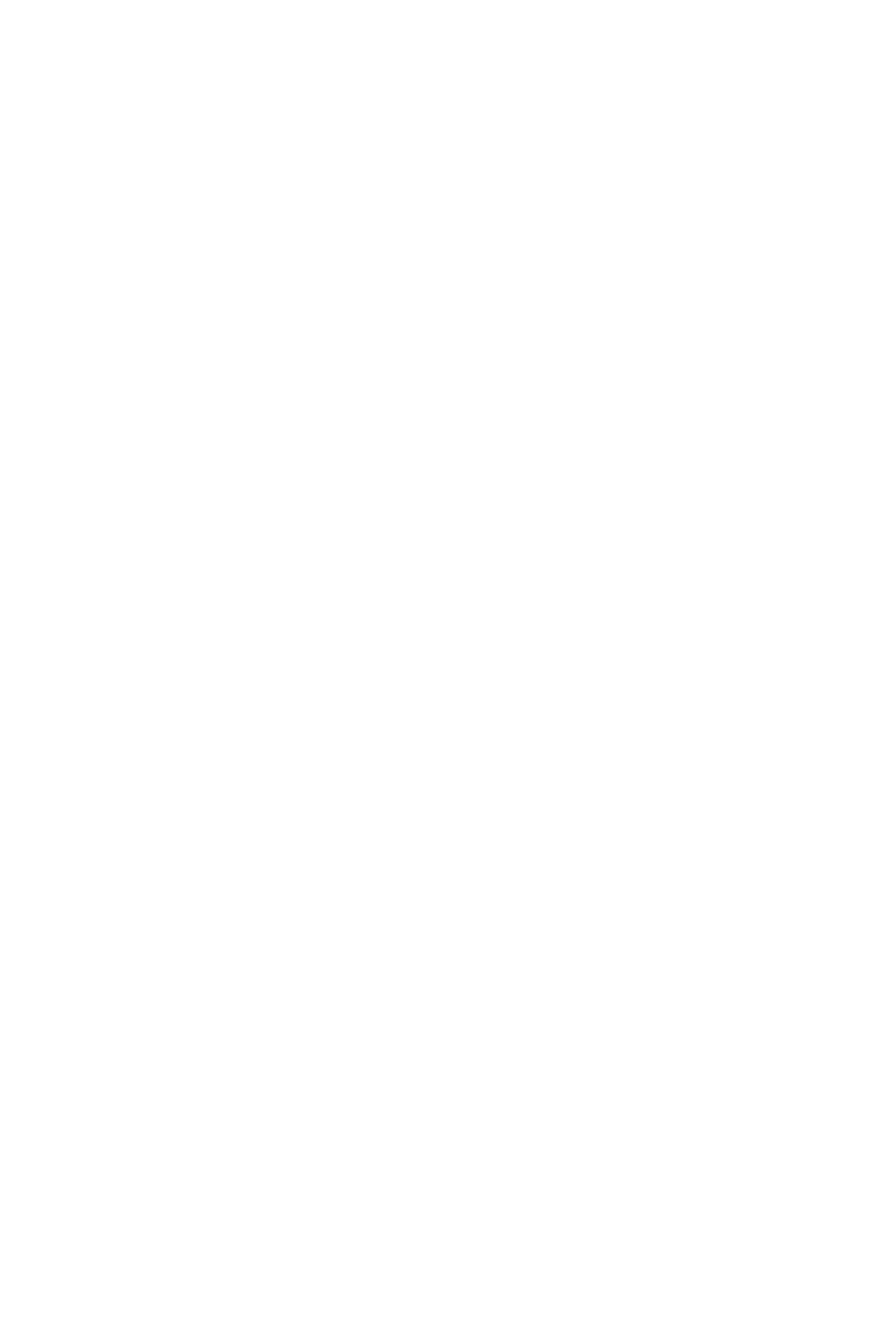# **Education**

## Statement by Minister Franco Tempesta HEAD OF DELEGATION

#### Break-out Session on Holocaust Education, Remembrance and Research

Since 1996 the Italian Ministry for Education has started to update the history teaching in High Schools in order to offer a deeper knowledge of the historical period between the two World Wars and the last fifty years.

In particular, teachers and students are now following together an historical itinerary named "The XX Century: The Young Generations and Memory" which includes works and research on racism, persecutions, deportations, and fascist racial laws.

To financially support this program, the budget of the Ministry of Education has been granted an amount of 3,5 billion liras (approximately 2 million dollars) by the Government to train teachers, and a further amount of 1 billion liras (approximately 600,000 dollars) to finance partially or totally visits by high school students attending the last year (generally young people  $17 - 18$  years of age) to the sites of the Holocaust.

Within this program – thanks to State financing – 300 students from various Rome High Schools traveled last October to Auschwitz, accompanied by their history teachers and by survivors belonging to the Italian Association of Deportees.

A number of similar trips are currently being organized. I understand there will not be time for discussion.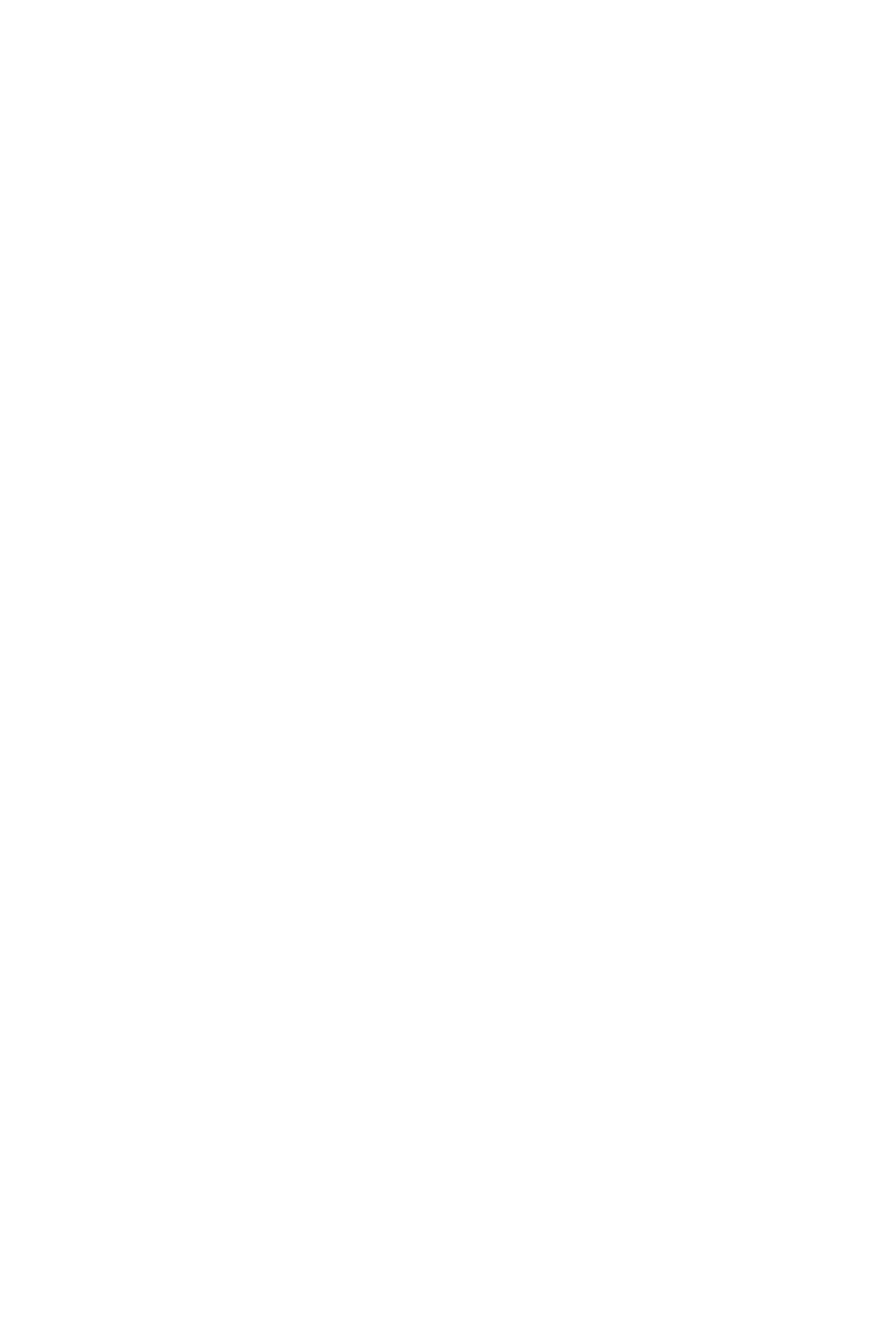# **LATVIA**

# Delegation Statement

Latvia positively evaluates the Conference on Nazi Gold that took place in London in December 1997 and during which an announcement was made on the establishment of a special compensation fund for Holocaust survivors. To assist victims of Nazi persecution, Latvia fully supports the establishment of this fund and has taken a decision to contribute to the fund.

To promote awareness of the historic truth, in November of this year a commission of historians was established in Latvia. The main goal of the Commission is to carry out research in respect of the tragic events in Latvian history from 1939 through 1991. The Commission will encourage and promote research about deportations that were carried out in Latvia during the Nazi and Soviet occupations. It will address and highlight issues associated with the terrible legacy of the Holocaust in Latvia and the fate of Latvian Jews in the wake of those tragic years.

Regarding the issue of restitution of Jewish property, Latvia is convinced that return of property to its lawful owners is one of the most important aspects of a democratic society. Latvia considers that the issue of restitution of the Jewish property confiscated during World War 11 is of particular importance. The laws adopted in Latvia that regulate the process of property restitution are among the most liberal in the countries of Central and Eastern Europe, and ensure the restitution of property to lawful owners or their heirs regardless of their present place of residence or citizenship.

Latvia consistently carries out return of the property confiscated from Jews to its former owners and to date property rights on most pieces of property have been restituted. Latvia is aware of the unquestionable ties of Jewish organizations with religion and the Latvian government will continue the process of property restitution in accordance with the already existing state legislation. Presently arrangements are being made to establish the Council on Jewish Communities and Parishes of Latvia which could become the coordinating institution in respect of Jewish property restitution. In an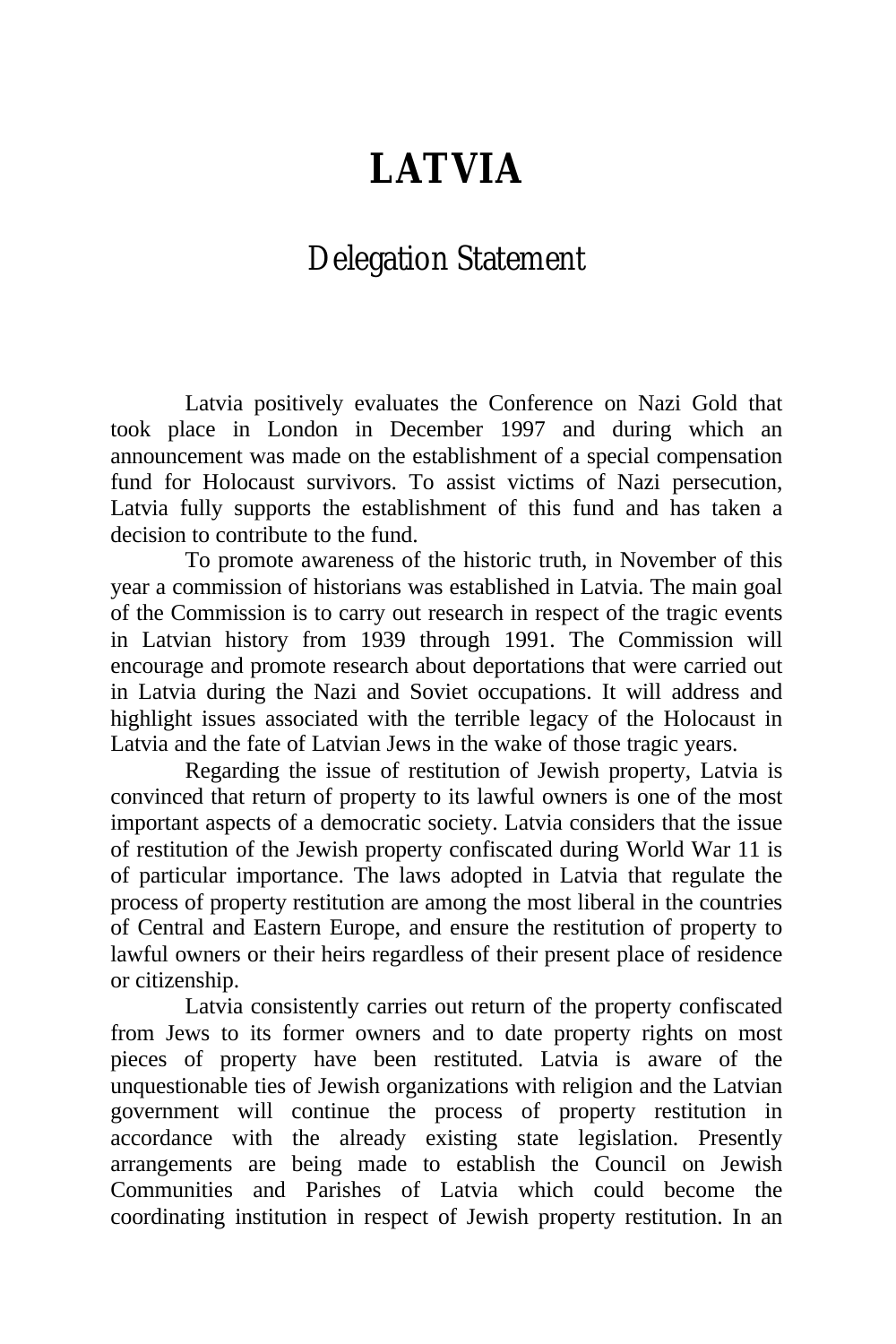effort to collect data on pieces of property that were confiscated from Latvian Jews, the Latvian State History Archive has informed the Latvian Ministry of Foreign Affairs that the archive has more than 3000 files related to the Holocaust and properties confiscated from Jews.

Latvia is aware of the need to give particular attention to Holocaust education and the necessity of teaching about the Holocaust at schools. To this end, the curricula that have been worked out in Latvia contain the subject of the Holocaust and books and other schooling materials about the Holocaust are being composed and published in Latvia.

Latvia recognizes the importance of the issues discussed during the 1997 London conference on Nazi Gold and during the preparatory seminar that was held in June 1998 in Washington and is ready to take active participation to address and solve issues related to contributions to the Holocaust survivors' fund, property restitution, the work of the historical commission, Holocaust education as well as lend assistance to solve issues relating to art, insurance and other assets.

Maintaining good relations among the various ethnic minorities in Latvia has always been of prime importance for Latvian government. Ever since the restoration of Latvia's independence, the government of Latvia has provided assistance to the Jewish community in Latvia to help them solve issues related to the Holocaust legacy. By doing so the Latvian government has committed itself to bolster the existing friendly relations with the Latvian Jewry.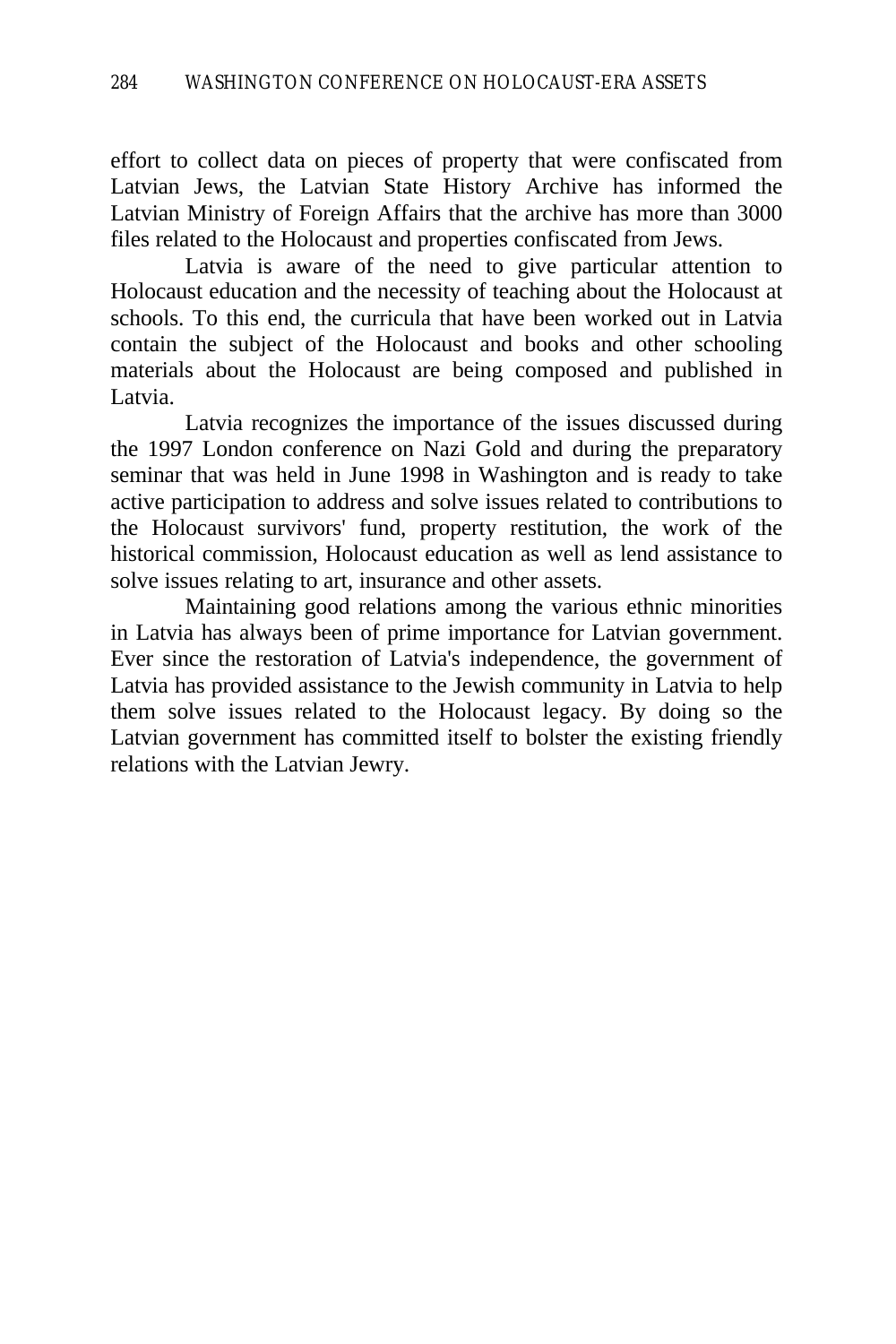# **LUXEMBOURG**

## Delegation Statement

#### GERMAN MEASURES TAKEN AGAINST JEWS AND EMIGRANTS

When German troops invaded Luxembourg on the morning of May 10th, 1940, some 3700 Jews are believed to have stayed in Luxembourg. About 1000 of them were of Luxembourg nationality. Some 2000 were refugees from Germany and other countries occupied by Germany after 1937. Most of the 700 remaining Jews were immigrants from Eastern Europe and stateless.

The night before the invasion a certain number of Jews had been informed that the invasion was imminent and so they were able to leave the country ahead of the German troops. 50000 Luxembourgers were evacuated to the south of France as their towns and villages were situated just in front of the Maginot-Line which the Germans prepared to attack. Some 1500 Jews left Luxembourg with these evacuees. In the following months under military administration some 600 Jews were able to emigrate from Luxembourg. So some 1700 to 2000 Jews were still living in Luxembourg when Gauleiter Gustav Simon was appointed Head of civil administration (*Chef der Zivilverwaltung, CdZ*) and hand in hand with the Gestapo started his anti-Semitic policy.

The German decrees taken against the Jews at the beginning of September  $1940<sup>1</sup>$  brought into force the « Nuremberg Laws » as well as the discriminatory economic measures of 1938. The situation of the Luxembourg Jews was then identical to that of Jews in Germany.

The decree dated September 5th,  $1940<sup>2</sup>$  concerning Jewish fortunes required every Jew living in Luxembourg to make a detailed declaration of his fortune<sup>3</sup>. Jews of foreign nationality had to give

 $\overline{a}$ 

<sup>&</sup>lt;sup>1</sup> VOBl. 1940, Nr.2, pp.10-11: Verordnung über Maßnahmen auf dem Gebiet des Judenrechts.

 $2$  VOBl. 1940, Nr.2, pp.11-13: Verordnung über das jüdische Vermögen.

<sup>3</sup> Archives nationales, Luxembourg (ANLux): Consistoire israélite: Files 76-81: Déclarations de fortune.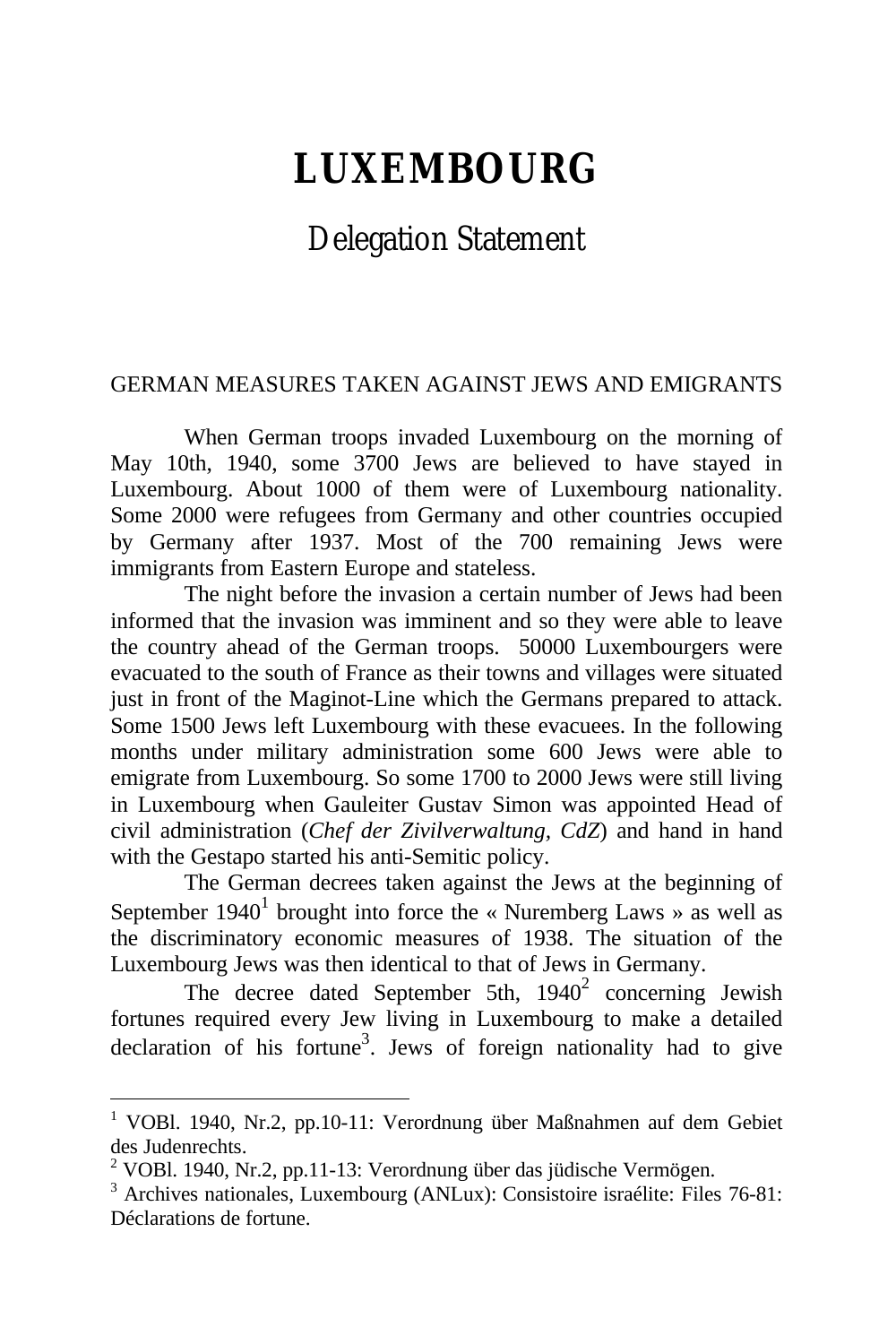indications on their fortune situated in Luxembourg only. All shares, coupons and bonds were to be deposited at a bank. All Jews had to inform their banks of their « being Jewish ». The banks were to provide lists of all Jewish accounts for the German administration. Nearly every economic activity where a Jew was involved was liable to a special authorization. Jews could be forced to sell their firms if the Germans decided so. Paragraph 7 forbade Jews of Luxembourg or German nationality to buy, to give as a security or to sell objects in gold, platinum or silver, precious stones and pearls as well as any work of art worth more than 1000 RM.

For the period pertaining from September 1940 to December 1940 the Germans in charge of recording and administrating Jewish assets apparently showed incapable of avoiding corruption and looting by Party members and other German officials active in Luxembourg. So in order to have the organized robbing of Jewish assets being implemented in an orderly way, *Gauleiter* Simon had to reorganize this section of his administration in December 1940.

On December 12th, 1940 he announced the creation of a new section in his administration (*Abteilung IVa*), « *Verwaltung des jüdischen und Emigranten- Vermögens* » (administration of Jewish and emigrants' fortune). A party member, *Gauinspekteur* Josef Ackermann, was put in charge of this section<sup>4</sup>. The same day an announcement obliged everyone in Luxembourg to inform section IVa of all acquisitions or donations they had received from Jews since May 10th.

By his decree dated February 7th,  $1941<sup>5</sup>$  the CdZ put under German administration all the property of Jews and other emigrants from the day of their (forced) emigration. Furthermore he reserved the right to confiscate this property. The decree was applicable retroactively to May 10th, 1940. Thus, as soon as Jews left Luxembourg, taking with them an allowed maximum of 50 kg of luggage, their property fell into the hands of the Germans. Two months later the property of Jewish people still living in Luxembourg was also confiscated by the Cd $Z^6$ . Section Iva

 $\overline{a}$ 

 $4$  Luxemburger Zeitung,  $12/12/1940$ .

<sup>5</sup> VOBl. 1941, Nr. 12, p.90: Verordnung über Maßnahmen betreffend das Emigranten- und Judenvermögen.

<sup>6</sup> VOBl. 1941, Nr.31, p.208: Durchführungsverordnung zur Verordnung über Maßnahmen betreffend das Emigranten-und Judenvermögen vom 7.Februar 1941.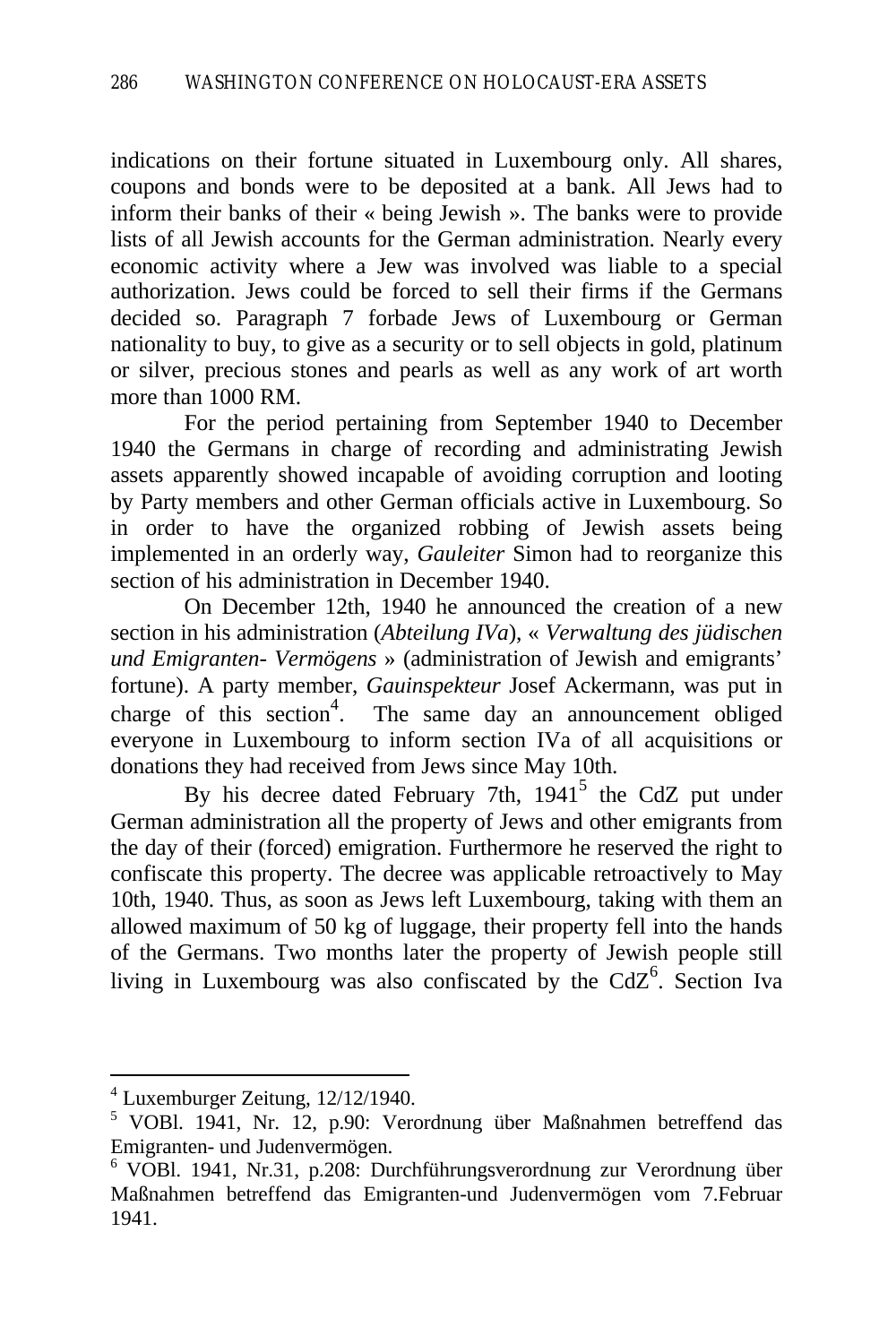confiscated all Jewish property, but no report mentions expressly the gold confiscated from the Jews<sup>7</sup>.

The property belonging to Jewish associations and communities was confiscated and administered by the « *Stillhaltekommissar* », a party authority. The synagogues in the cities of Luxembourg and Esch/Alzette were demolished and the ground transferred to the municipalities.

On October 1st, 1940 all Jewish bank accounts were blocked and the account holder was allowed to withdraw a maximum of 250 RM. per month. As many Jews were no longer permitted to have a regular income, they were forced to sell their furniture and other belongings in order to prepare for emigration or to buy some food. This situation got worse the longer the Jews stayed in Luxembourg under these circumstances. Those who were deported in 1942 and 1943 were in fact already robbed of all their belongings.

From October 15th, 1941, when the first train of deportation to Lodz left Luxembourg, the Gestapo began to confiscate systematically certain objects from the Jews: bicycles, cameras, films, magnifying glasses, binoculars, typewriters, fur coats, skis and ski boots, gramophones, electrical devices such as heating stoves, hotplates, Hoovers, hairdryers, etc. Radios had been confiscated already in October 1940.

All these things were sold and the money transferred to the German administration in Luxembourg.

The furniture was mainly sold to Germans who had it shipped to Germany, very often giving false names on the sales contracts.

#### ARYANIZATION OF THE ECONOMY

The aryanization of the Luxembourg economy had come to an end by 1943. At this time not only had all the Jews been deported, but the proceedings to exclude Jewish influence from Luxembourg economy had been concluded. 350 businesses engaged in industry, crafts or trade had been traced in September 1940. 1380 houses and buildings as well as 150 ha of land had been registered as Jewish property.

In the summer of 1941 more than 75% of the businesses had been or were on the point of being liquidated, i.e. wound up by a

 $7$  ANLux: Consistoire israélite: Files 7, 11:Receipts for confiscated jewellery, silver cutlery and savings bank-books.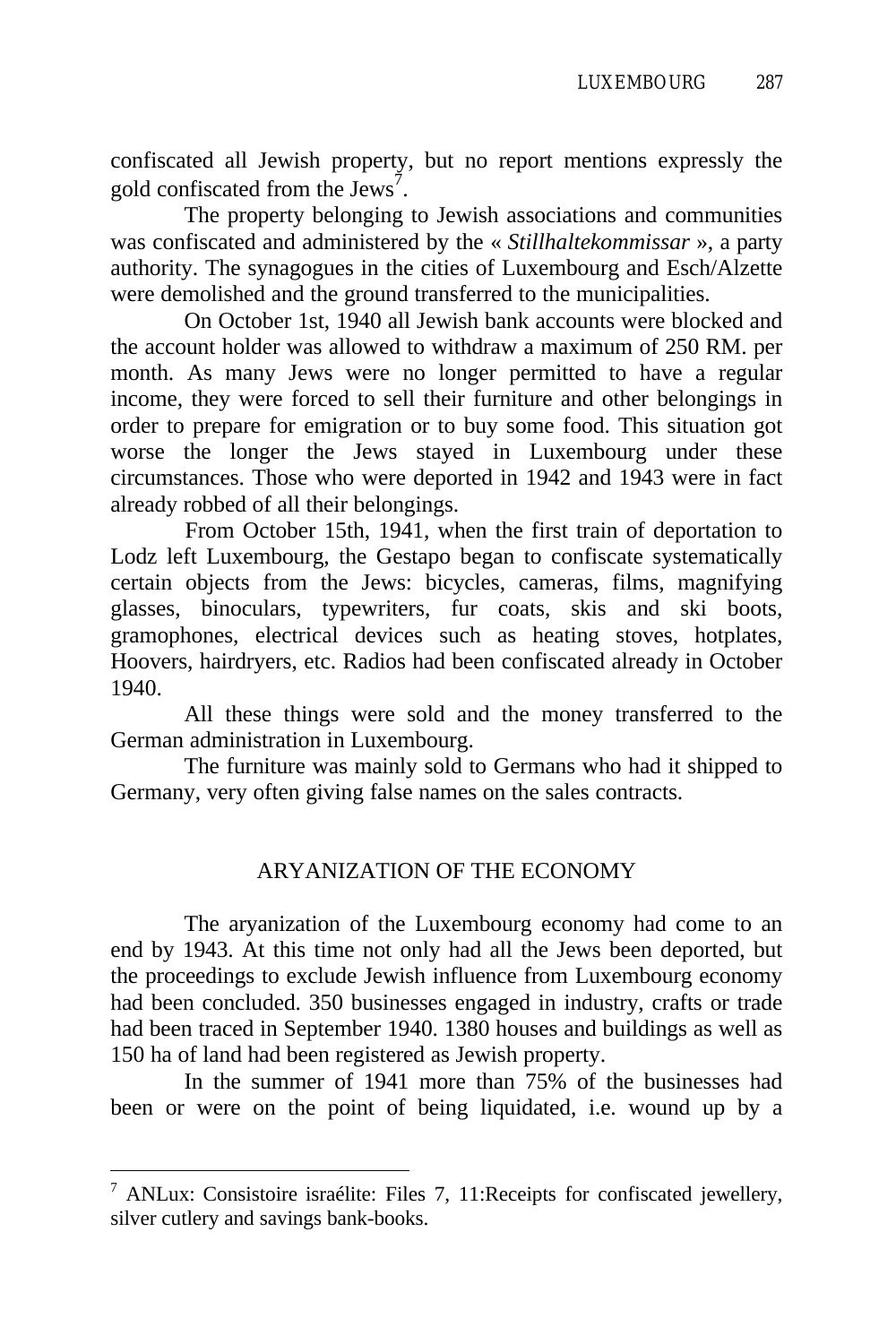provisional administrator, who had sold off assets, paid off liabilities and had the company removed from the company register.

31 businesses had been aryanized and 52 were left under provisional administration. The aryanization proved to be rather difficult as Luxembourgers were not ready to buy Jewish property. Some who did so, did it to preserve the best interest of the victims and returned the business to its rightful owner after the war.

Finally the German administration got some 20 millions of RM out of the liquidation and aryanization.

The same procedures were applied to Luxembourgers who were considered as enemies of the Reich. From January 1944 to August 1944 for instance some 380 procedures of dispossession were brought to conclusion.

#### INSURANCE COMPANIES

In the thirties some 34 insurance companies were active in Luxembourg, mainly as subsidiaries of larger Western European companies (French or Belgian, but also some Swiss and British). Their policies were sold by Luxembourg insurance agents. Three of the companies were local insurance companies, created after World War I. (*Le Foyer, La Luxembourgeoise, Terra*). After W.W.I the German economic influence in Luxembourg diminished and so there were nearly no German insurance companies active in Luxembourg.

They covered all the risks usual at that time, mainly: life insurance, fire insurance, insurance against theft, third party insurance, comprehensive insurance, car insurance, etc.

After the occupation of Luxembourg the Germans tried to gain control over the insurance business as well as other economic sectors. In a first step the main goal was to eliminate all French, Belgian or British, later also American, influence on Luxembourg economy. So when the Germans decided to reorganize the insurance business, they first decreed<sup>8</sup>, that all authorizations that had been granted the insurance companies by the Luxembourg government were withdrawn retroactively to May 10th, 1940. An exception was made for the three local companies. Any new company wishing to write out insurance policies in Luxembourg needed a special authorization by the *Chef der*

<sup>8</sup> VOBl. 1941, p.197: Verordnung über die Regelung des Individualversicherungswesens in Luxemburg vom 5.April 1941.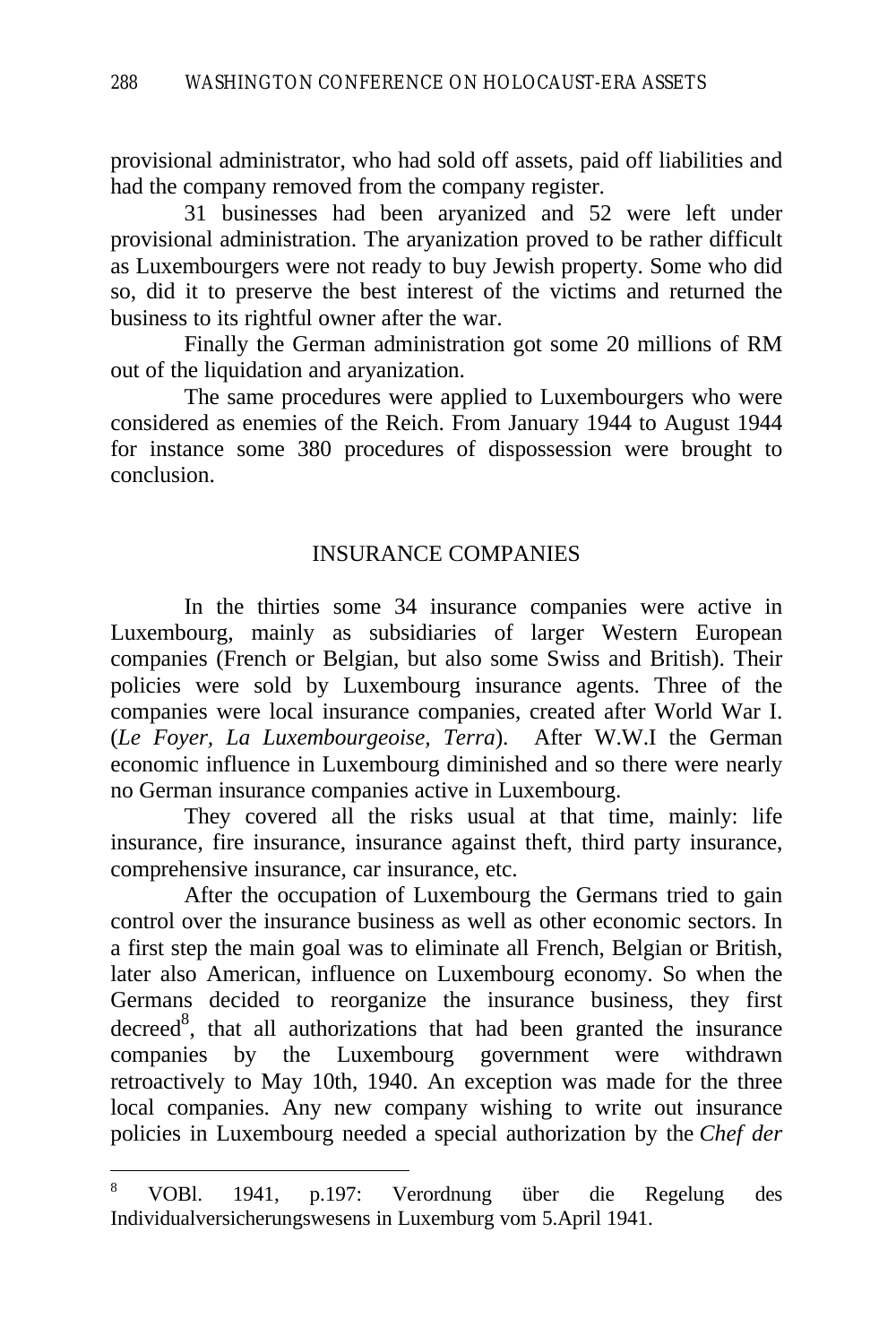*Zivilverwaltung*. This did not put an end to any individual insurance policy. The portfolios of those companies whose authorizations had been withdrawn were managed by companies selected by the CdZ. In fact this meant that German insurance companies managed the portfolios of the French, Belgian and British companies. Two Swiss companies *Zürich* and *Basler* were also authorized to manage policies from other companies as well as to continue their own business.

By another decree dated November 8th,  $1941<sup>9</sup>$ , the CdZ created a "Public Life insurance company" ( *Lebensversicherungsanstalt*) and a "Public insurance company" (*Öffentliche Sachversicherungsanstalt*) that took over all the Belgian, French and British insurance policies. From December 1st, 1941 the three Luxembourg insurance companies lost their authorization and their portfolios went over to the newly created Public insurance companies<sup>10</sup>. Some 30 German companies and three Swiss companies (*La Fédérale*, *Zürich* and *Basler*) were authorized to take up or continue their business in Luxembourg.

In fact, except for the three Swiss companies, the whole insurance business in Luxembourg was thus transferred into German hands.

With regard to life insurance policies of Jewish citizens the situation in Luxembourg was identical to the situation in Germany. The policies were confiscated by the German authorities who got the money out of them.

#### ART

When the German administration took over Jewish and emigrant property they found a certain number of works of art they were interested in. All these works of art had to be sent to the *Aussenstelle des Gaupropagandaamtes in Luxemburg* which took care of these objects. Unfortunately little is still known about these transactions and there are no lists of works of art taken from private homes. Our information

<sup>9</sup> VOBL. 1941, p.471: Verordnung über die Errichtung einer Oeffentlichen Lebensversicherungsanstalt in Luxemburg vom 8.November 1941. Verordnung über die Errichtung einer Oeffentlichen Sachversicherungsanstalt in Luxemburg vom 8.November 1941.<br><sup>10</sup> VOBl. 1941, p

<sup>1941,</sup> p.475: 3. Verordnung über die Regelung des Individualversicherungswesens in Luxemburg vom 8.November 1941.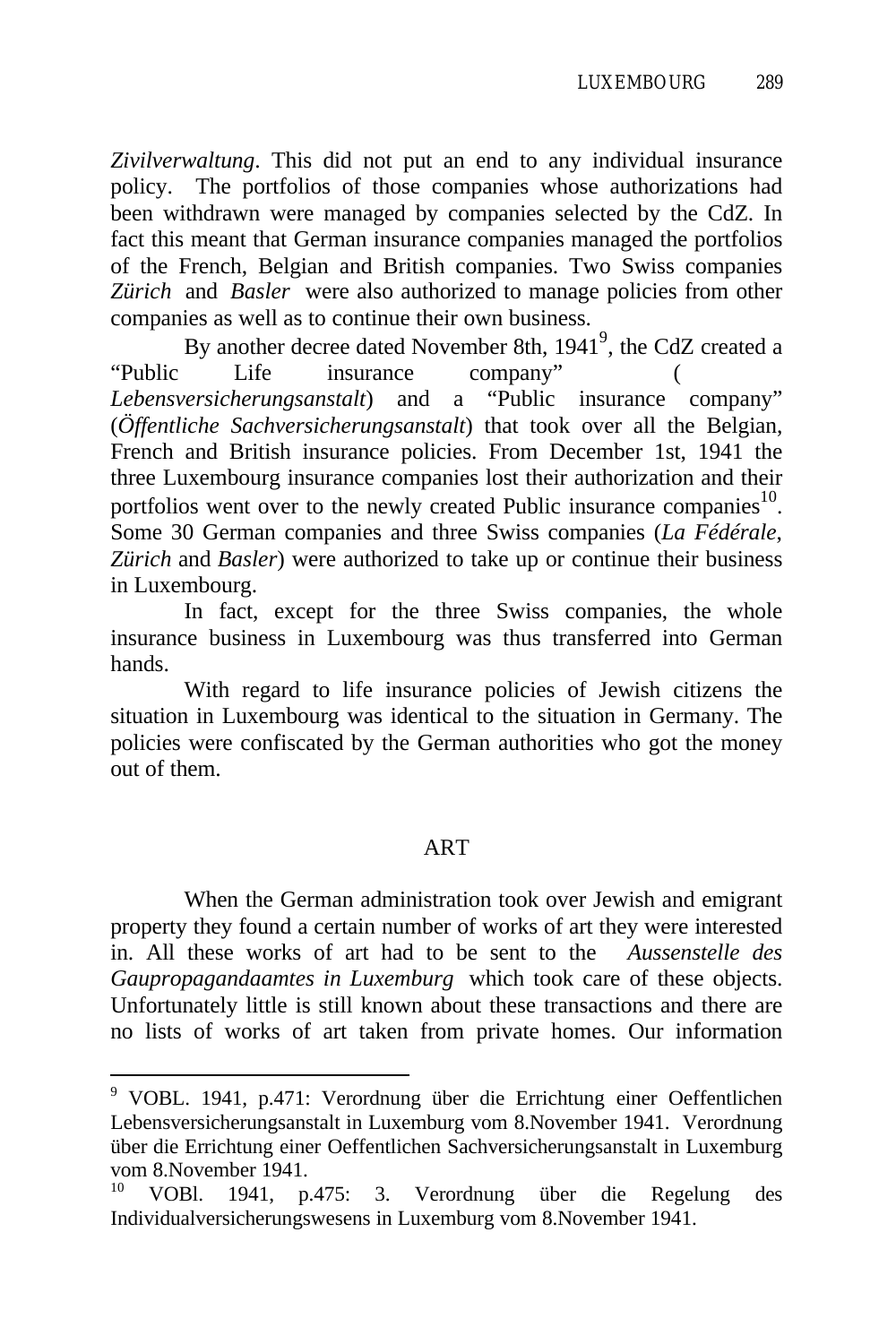indicates that art dealers in Luxembourg and in the Rhineland sold these works of art, but we lack clear evidence.

As for public collections the situation is somewhat different. First as Luxembourg was meant to become a part of Greater Germany there was no need to loot art and take it to German museums. Second the Luxembourg national Museum did not have in its collections works of art of the class that could be of great interest to the Germans. There was one notable exception, the « Reiffers collection » from which the Germans « bought » some paintings for the *Führer*-collection in Linz.

The collections of the Grand Ducal Family were confiscated in the same way and transferred to Germany. Joseph Bech, the Minister of Foreign affairs, saw his paintings and a very important library disappear somewhere in Germany.

A certain number of files were confiscated in the offices of the Ministry of Foreign Affairs and sent to Berlin.

#### RESTITUTION AFTER THE WAR

When Luxembourg was liberated on September 10th, 1944, the Government in exile had already had enough information on plundering and looting and consequently they had taken measures to grant restitution of plundered property to the rightful owners.

A decree of April 22,  $1941<sup>11</sup>$  declared forced sales null and void. Buyers should report their purchases. All confiscations were likewise declared null and void.

After the Government returned to Luxembourg the *Office des Séquestres* put under sequestration all the property owned by Germans and Italians as well as that of collaborators. Together with the *Office des Dommages de guerre* they were responsible for all restitution questions. All claims were to be sent to these authorities.

In insurance business this meant that according to a decree of September 1944 the *Office des Séquestres* returned the insurance portfolios to the former owners, the Luxembourg and foreign (Belgian, French and British) insurance companies. If any money was claimed by insurance companies, the *Office des Séquestres* paid out the lost sums. The German companies were liquidated by the same authority, and no

<sup>&</sup>lt;sup>11</sup> Mémorial, Journal officiel du Grand-Duché de Luxembourg (Montréal), 1941, N°2, p.5.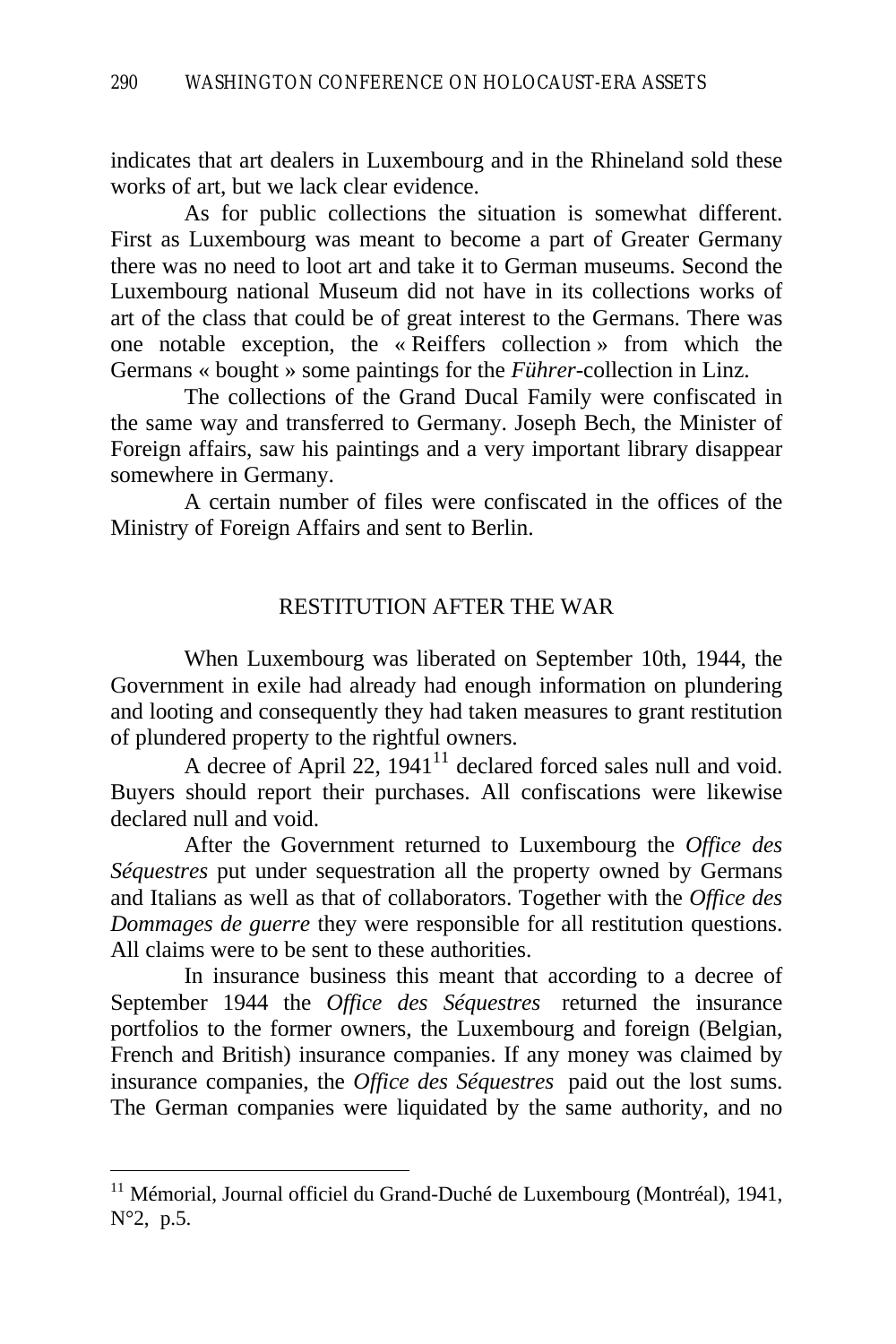German company was given an authorization to resume its activity in Luxembourg until 1959.

Bank accounts that had been confiscated were reconstituted at the expense of the *Office des Dommages de guerre* if there was such a claim.

The 1950 compensation  $law^{12}$  restricted any compensation to Luxembourg nationals who had been victims of nazi persecution for patriotic reasons. This excluded all those who had been victims of nazi persecution for racial, religious or political reasons: Communists, Jews, homosexuals, witnesses of Jehovah etc. When Germany paid some 12 million DM in 1959 to the Luxembourg Government to compensate nazi victims, this money was used to compensate people that had been excluded on the terms of the 1950 law.

Communal and private property that had been confiscated by Germany was returned to their rightful owners. The synagogues in Luxembourg-city and Esch/Alzette were rebuilt.

Luxembourg was not able to send specialists to Germany to identify the works of art that had been taken from the country. So the Belgian *Mission de Récupération* included the missing works of art in its own lists and managed to bring back to Luxembourg some 50% of what was missing. Neither private libraries, nor any archival material were returned to Luxembourg at that time.

Luxembourg is ready to join the international efforts for truth and justice.

Therefore we will work to open the archives in order to document plunder and looting as well as restitution and compensation.

Luxembourg is aware of the need to pay particular attention to Holocaust education.

Efforts should be made to teach about the Holocaust especially young people, but also those immigrants from countries not involved in World War II

Luxembourg is committed to fighting anti-Semitism and racial hatred, especially against the misuse of the Internet for these purposes.

<sup>&</sup>lt;sup>12</sup> Mémorial, Journal officiel du Grand-Duché de Luxembourg, 1950, p.509: Loi concernant l'indemnisation des dommages de guerre.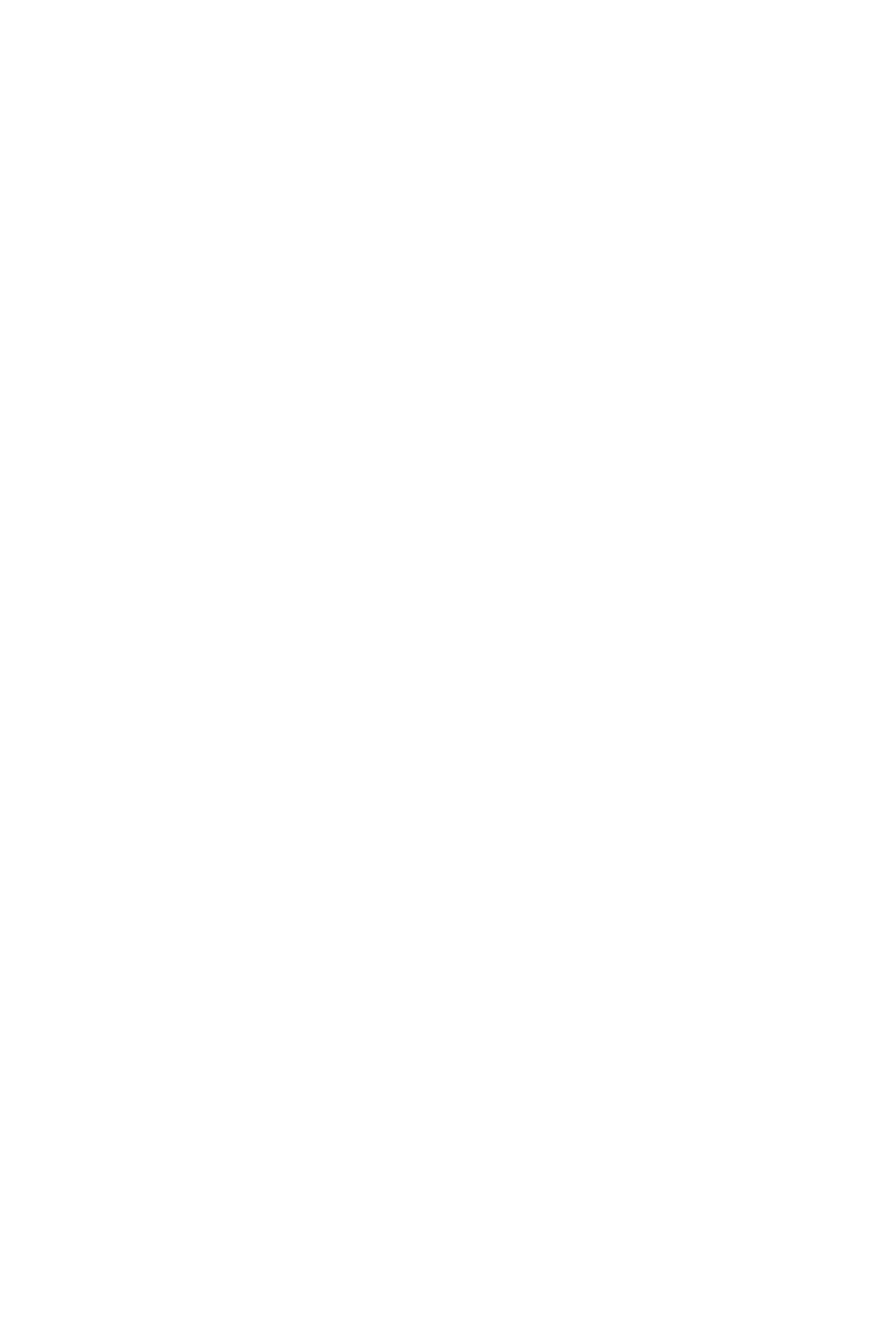# **MACEDONIA**

### **The Last Jews of Macedonia: Extermination and Pillage**

By

Ivan Dejanov and Samuel Sadikario MACEDONIAN ACADEMY OF SCIENCES AND ARTS SKOPJE, REPUBLIC OF MACEDONIA

There are documents on the presence of Jews in Macedonia from the  $6<sup>th</sup>$  century, B.C. (Rosanes), who came here from Persia. Those comprise the first Jewish settlements in Europe. The diaspora brought masses of other Jews (during Alexander the Great, and the Roman Empire), who are known as Romaniots, and many known families remained in Macedonia until the Holocaust. The most numerous population and the culture came from Spain and Portugal (1492 and 1498 respectively), bringing the highest level of civilization and culture in these territories. We always stress the fact that in Macedonia and other Slavophonic countries, the Jews brought with themselves the Bible, Judaism, Christianity, the alphabet and part of the Jewish fate.

All of the Judaism in Macedonia has gone with the Holocaust. The last 7,148 Macedonian Jews were arrested and gathered by the Bulgarian Army on March 11, 1943, and transported to Treblinka, where they were exterminated. This number comprises 98% of the Jewish population at that time, which rate is incomparable with any other, except maybe in Northern Greece and Trakia. Very few survivors have joined the Resistance movement, but also many of them have lost their lives in the battles. Documents about the history of the Macedonian Holocaust are collected by the Macedonian Academy of Sciences and Arts and the Macedonian Archives. They are published by Zamila Kolonomos and Vera Vangeli (Macedonian Academy of Sciences and Arts, including a detailed list of those deported in Treblinka, performed by the German administration), and some historical data are published by Alexander Matkovski in Macedonia, some Jewish authors from Bulgaria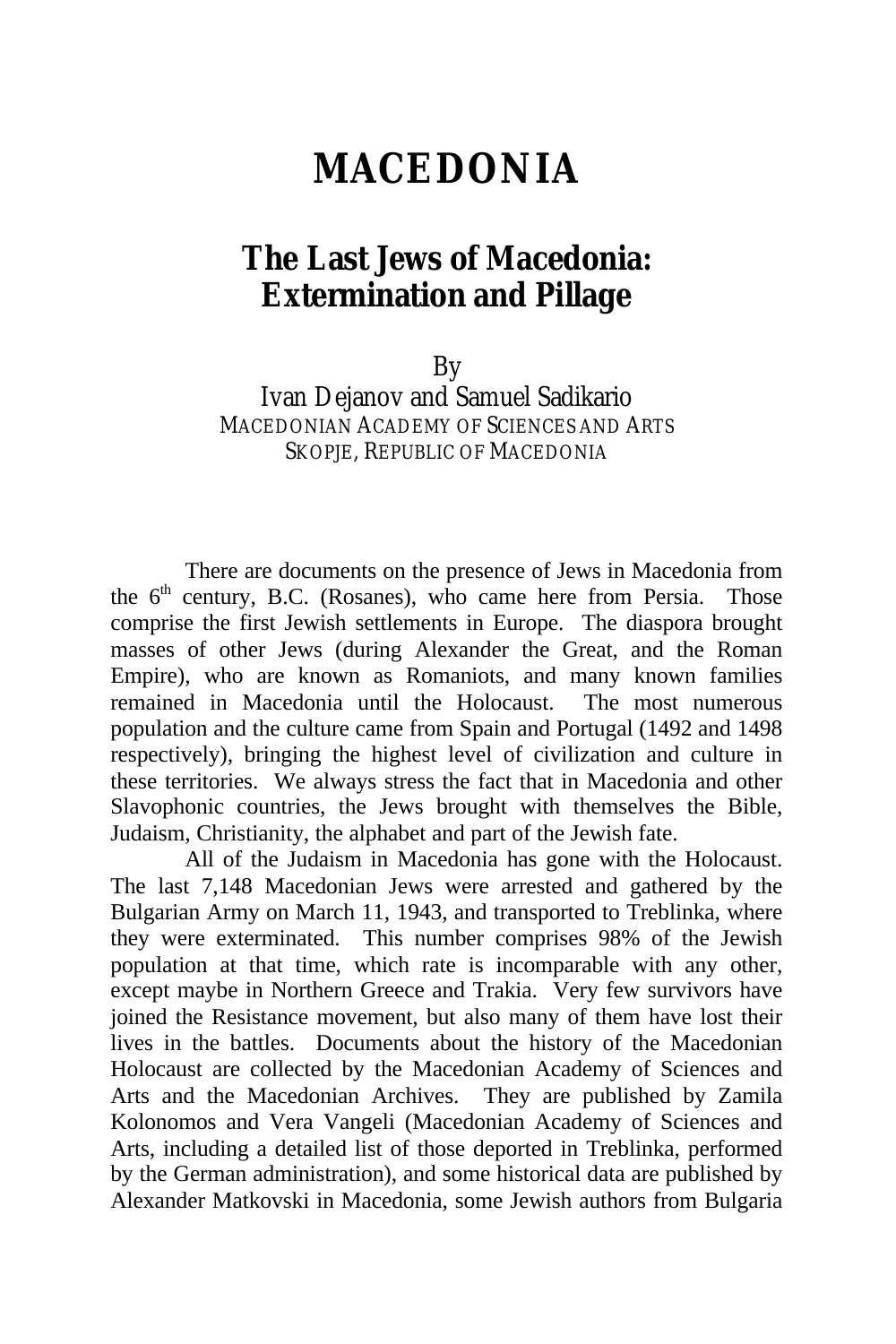(Aaron Assa, Harry Nisimov) and former Yugoslavia (Zeni Lebl) in Israel.

As the SS Nazi troops stormed through former Yugoslavia (April 6<sup>th</sup>, 1941) to invade Greece, they delivered most of the Macedonian territories to the Bulgarian occupation forces who remained in those territories until the end of the World War II in 1945. A few months just before the occupation, the Bulgarian government issued the "Law for Protection of the Nation" signed by the King Boris III on January 21, 1941, and it was immediately operative in Macedonia. Escalation of the restrictive measures and chauvinism was introduced through successive series of additional restrictive laws. According to the claim of Riebbentrop (Nazi-German minister of foreign affairs), King Boris III approved initial deportation of 20,000 Jews to the Nazi concentration camps, mainly persons from the occupied territories and communists or socialists.

On March 11, 1943 all Jews from Macedonia were gathered on the temporary concentration camp "Monopol" in Skopje. The conditions of living were horrible, including minimal food and water, with no bathroom and toilette, with no heating (the winter was exceptionally severe that year). Towards the end of March and the beginning of April 1943, three convoys with Jews were sent to Treblinka. In each carriage there were around 80 persons, in standing positions, some of them without windows. Not a single person came back from Treblinka. In Bulgaria, although many of the Jews were arrested (some 5,000 died during that act, and in the labor camps), some were spared from deportation and extermination, thanks mainly to the organized protests of the Bulgarian people and ethnic Macedonians, the Orthodox Church and some MP's. Many ethnic Macedonians took the first initiative and had the crucial part in the organization and participation of the protests (as stated by the Bulgarian writer Harry Nisimov and Aaron Assa):

> "For hundreds of years the Macedonian and Jewish peoples have lived together as brothers in misfortunes, suffering and destiny. We have the same enemies. Therefore our struggle against them should be identical /The Macedonian Liberation Front, end of 1942/.…There is indisputable evidence that several prominent members of the Macedonian movement in Bulgaria, in the town of Kjustendil to be precise, played a decisive role in saving Bulgarian Jews from extermination in Poland" (Aaron Assa).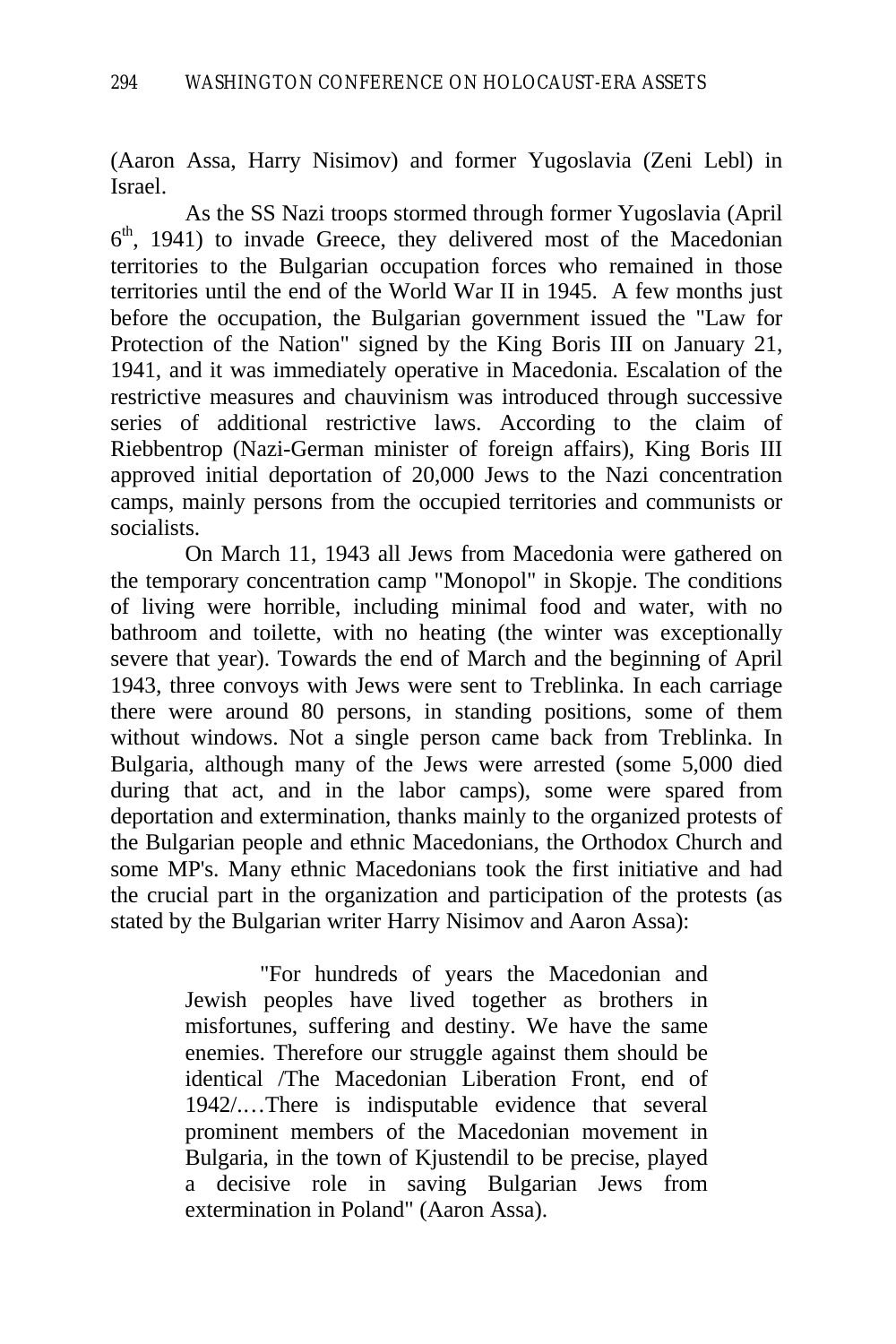Anti-Semitism and anti-Macedonism have been practiced in certain countries for centuries. The very basic principles of moral and social ecology are treated constantly, mainly in the same European countries. We do believe in the hope of U.S. Sen. Daniel Inouye (D-Hawaii), "The Chief Rabbi" in the U.S. Senate and Congress, that the concentration camps and Holocaust will not happen again; to have this security, "the vigilance is not enough, we need active participation" (U.S. Sen. Daniel Inouye). (U.S. Sen. Daniel Inouye was confined in a concentration camp himself and was in the unit of the American Army that first came in contact with a concentration camp and liberated it /Dahau/).

For more than two and a half millennia, Jews and Macedonians have lived a life of tolerance, peace, mutual help, friendship and understanding. During many centuries both Jews and Macedonians were under the vitriolic pressure of assimilation and prosecution: Babylonians, Persians, Romans, Byzantinians and many rulers of European empires were seeking to obliterate the Jewish and Macedonian identity of the People and the Land (e.g., the name of the Jewish Land was changed by Romans to Palestina, after the long-vanished Philistines, an Aegean people, the name of Jerusalem was changed to Aelia Capitolina). For some of our neighbors, the name and the identity of Macedonians are questionable even now! The name of Macedonia was changed several times in the last two and a half millennia. And in spite of all possible forms of intolerance, hatred, prosecution, suppression and the Holocaust, the moral and spiritual identity of Jewish and Macedonian People survived the falls of many "eternal" empires!

The main goal was to annihilate the ethical and spiritual identity of the Jewish and Macedonian People! The annihilators were ready to assimilate these peoples, but not their ethical and spiritual nature. It was not possible to kill the ideas of their ethics and spirit; and there was and always will be an Israel and a Macedonia, a Jewish Spirit and a Macedonian Spirit! A Spirit of Justice, Tolerance and Peace Promotion! The Jews and Macedonians love all nations. They have never promoted or conducted any ethnic cleansing. The existence of Jewish and Macedonian people is a terrible but glorious history of death, sorrow, remembrance and hope. A transcendental surmountableness of the "European Justice" and "The borders of Auschwitz!" In the memory of Macedonian Jews perished in the concentration camps, in Skopje, in Macedonia, the President of the Republic of Macedonia Mr. Kiro Gligorov, in 1996 laid the foundation stone of Macedonian Holocaust Memorial Center. The center will be finished at the end of next year.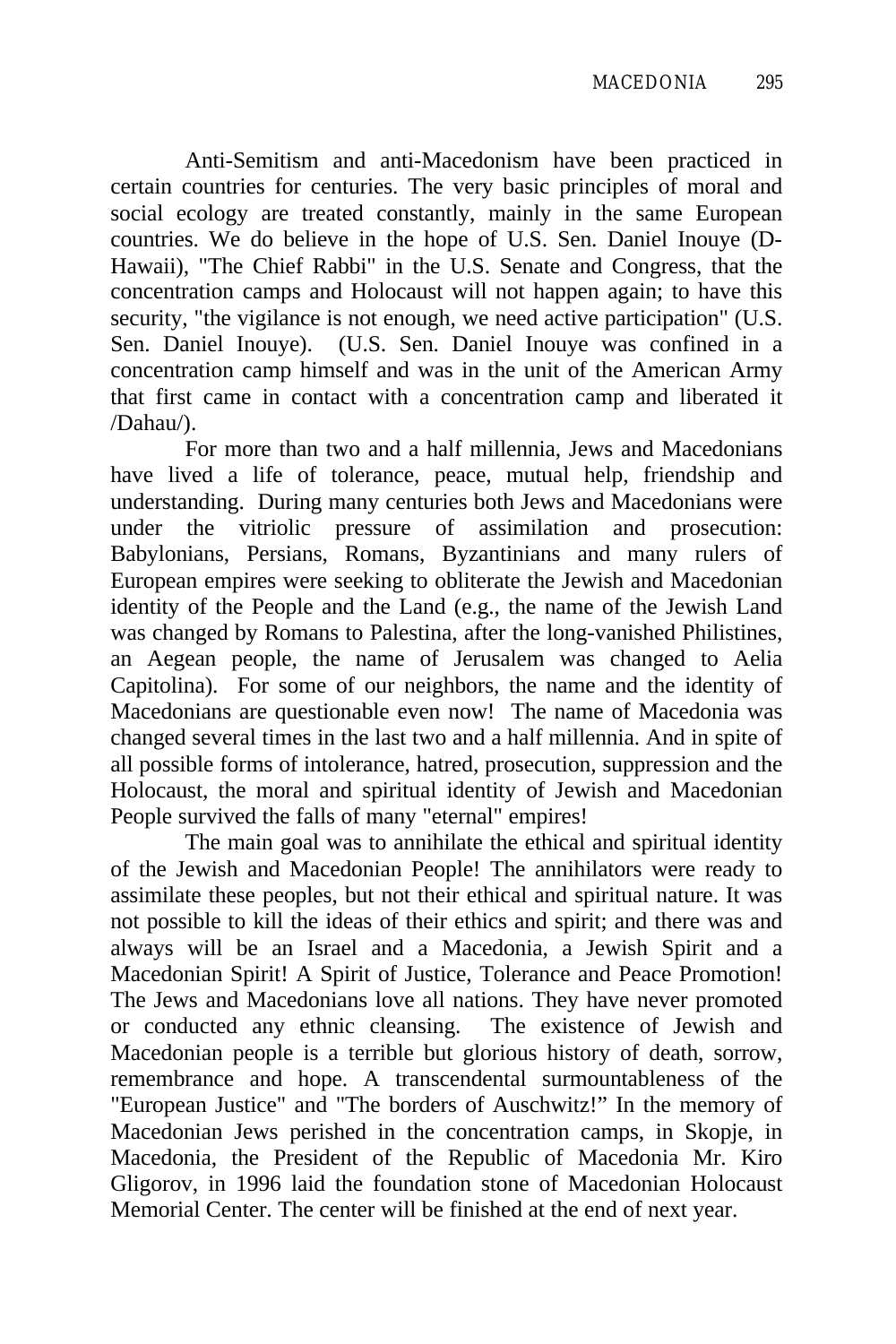The Jews in Macedonia identified themselves as Macedonian Jews all over the Balkans, even after 1912, after the Balkan Wars, when Macedonia was divided by her neighbors; in the Almanac of Macedonian emigrants, published 1931 in Sophia, Bulgaria, it is written, "Macedonian Jews were best friends of Macedonians in their struggle for independence."

Today, a memorial forest is erected in Israel for praising the Bulgarian people, and a monument for memorializing King Boris III is being proclaimed. In the name of the few survivors of the Macedonian Holocaust, and the dead in Treblinka, we praise what the Bulgarian people have done, and we approve that appreciation. On the other hand, glorification of King Boris III (who signed the Law for Protection of the Nation, and gave approval for deportation of 20,000 Jews from Macedonia, Bulgaria, Serbia and Greece) by Jews and others who consider themselves as free men and women is considered as a disgrace for all Jews.

Our article is divided in two parts:

- 1. The Nazi laws, with brief descriptions of the discriminative and humiliating measures in order to demonstrate the mode of violation of the human rights in occupied Macedonia, and
- 2. Documents on the confiscated properties. Nazi laws, after the occupation, the Bulgarian Nazi Army imposed a series of restrictive and discriminative laws and regulations, as listed on table 1. We will stress only a few illustrative examples from those laws and regulations.

#### LAWS

The "LAW FOR THE PROTECTION OF THE NATION" was issued on January 21, 1941, for whole Bulgaria and the occupied territories. This law contained five parts: 1. On the origins; 2. General restrictions; 3. Places of living restricted for Jews; 4. On the Jewish properties; 6. On the professional and economical activities of the Jews.

> 1. Jews are those who have at least one parent Jew. Declaration of Jewish origin at the communal authorities should be performed within one month, otherwise the penalty is imprisonment with fines up to 100,000 levs. Jews should not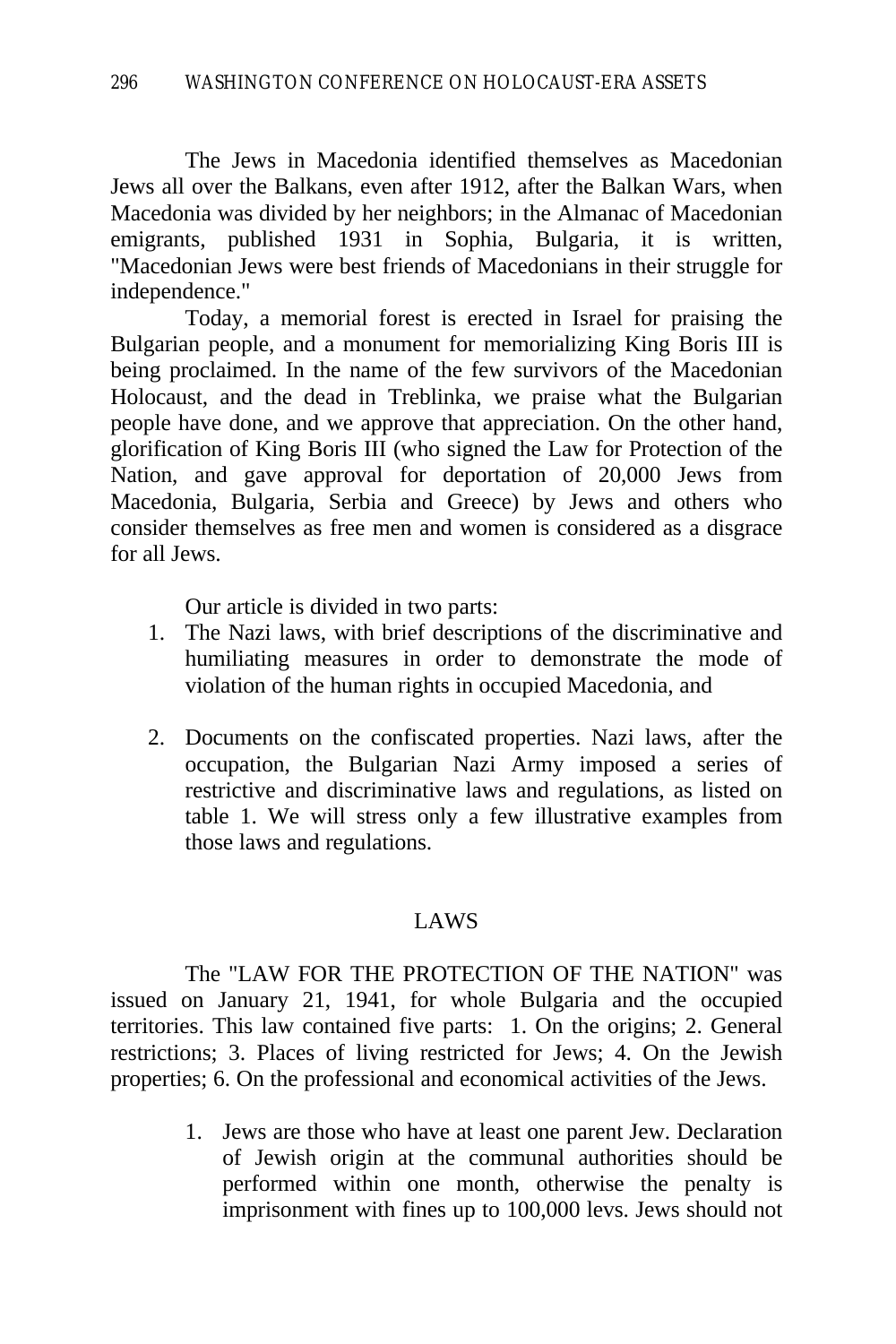change their names and surnames from the birth certificate, and in case of mixed marriages (previous) and conversion to Christianity. Jews are not allowed to have surnames with endings of "ov", "ev", "ic" and similar (suggesting non-Jewish origins). Adoption of Bulgarian children is not allowed to Jews.

- 2. Persons of Jewish origins are forbidden the following:
	- to take Bulgarian citizenship;
	- to elect or to be elected in any institutions or non-Jewish organizations;
	- to participate in any political or state functions, or public organizations;
	- to work as commercial representatives, managers, or to be representatives of any state, regional and autonomous institutions; such functions should be abandoned within one month;
	- to participate in the army, except for special physical works; those who are disabled should pay a special military tax;
	- to participate in any organizations sponsored by the Ministry of War;
	- to have marital or non-marital relationships with Bulgarian citizens; mixed marriages, after issuing of this law are outlawed;
	- to have any kind of servants or related services from persons of Bulgarian origin;
	- to be inscribed in schools of non-Jewish origin, except if permitted by the Minister of Popular Education with special decree;
- 3. Jews are not allowed to change the place of living without the permission of the Police Headquarters. The Ministerial Council with the Ministry of Internal Affairs can decide the places where Jews will be allowed to live.
- 4. Jews are not allowed ownership or management of "uncovered" properties (land, forest etc), and also "covered" properties (houses) in villages, except for their personal living. They should offer for sale the "uncovered" properties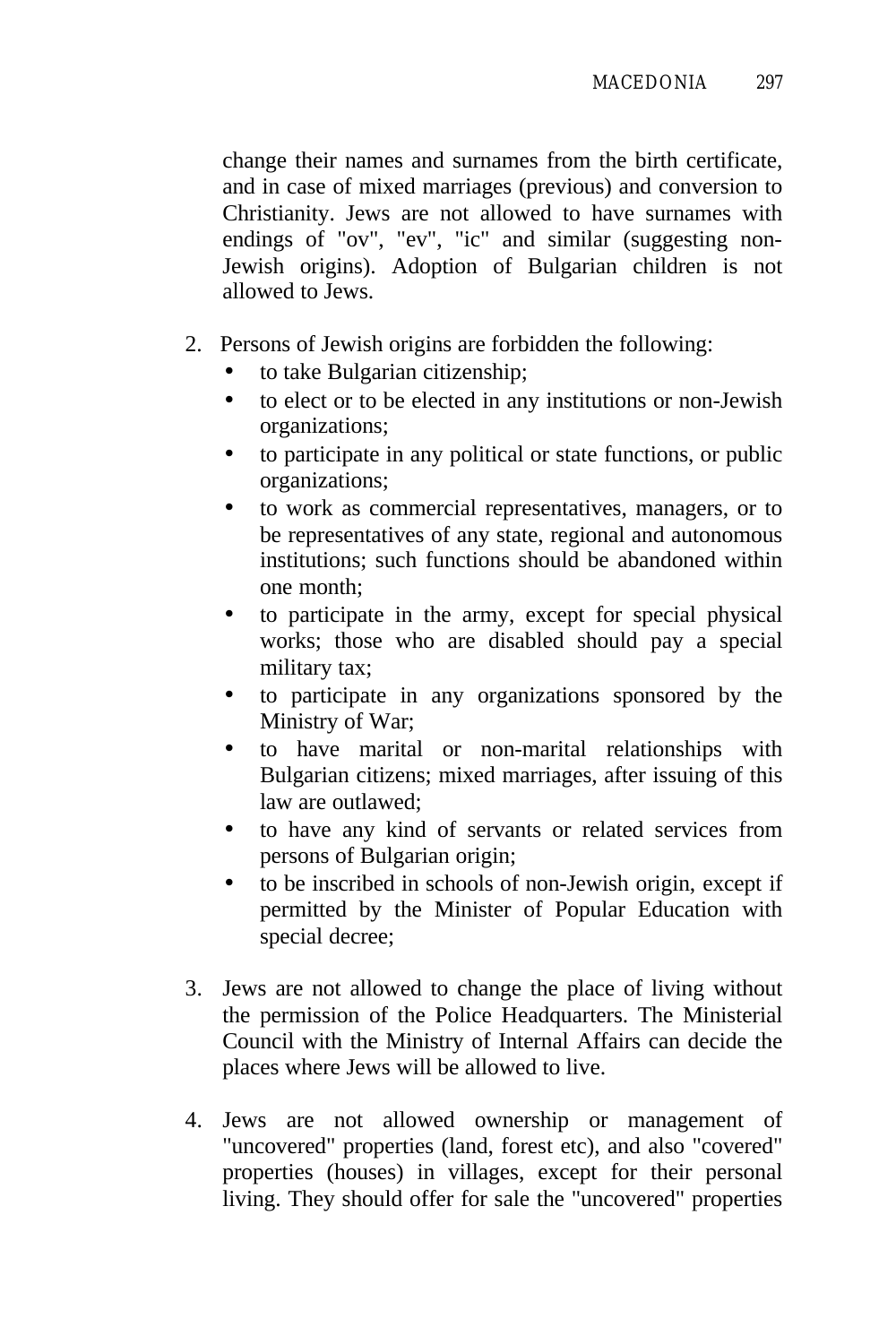to the Ministry of Agriculture within 3 months. The "covered" properties should be given out to Bulgarian citizens or organizations. In the contrary, the properties will be confiscated.

- 5. Further restrictions specified only for Jews include the following:
	- forbidden trade and work in industries (except the quota which is specified by the Government);
	- forbidden or restricted investment of Jewish capital to Bulgarian industries, trade etc. (as specified by the Ministry of Labor);
	- the Jews are obliged to declare all properties (real estate and personal properties) to the Popular Bank of Bulgaria; those who leave the country should depose the money from the sold property to the local bank; in the opposite, the properties are confiscated;
	- further, the Jews are forbidden: to owe stocks and bonds on educational, informative or entertaining companies (schools, journals, cinemas, theatres, gramophone-disk distributors, hotels, publishers, etc.);
	- to be managers of the same institutions; to be expert-accountants; to trade with state properties or gold and silver; to participate to any managerial council; to owe pharmacies or any sanitary services; in mixed capital companies, Jews should not surpass the capital and the number of Bulgarians;
	- transfer of Jewish capital to non-Jews; to owe concessions on any public company or institution.

On February 17, 1941, additional regulative act entitled "PRINCIPLES FOR THE APPLICATION OF THE LAW FOR THE PROTECTION OF THE NATION" was issued as integrative part of the Law. Examples of restrictions upon Jews include:

> Jews are considered even those from christened parents if the mother is non-Bulgarian; Christian religions are considered: east-orthodox, roman-catholic, evangelicals (Lutherans, Baptists, Methodists) and Armenian-Gregorians; if the person has been converted after 1934, the Ministry of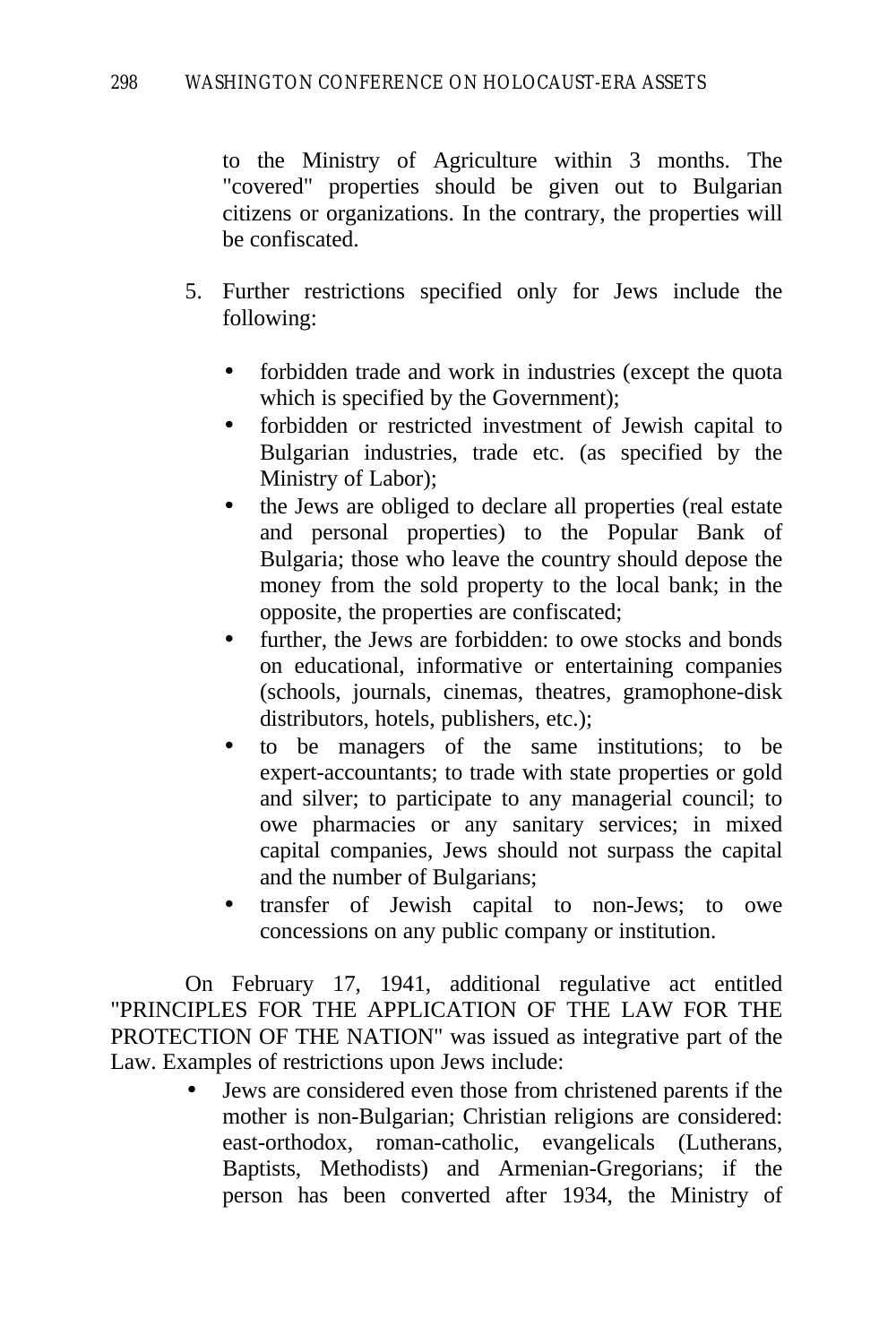Interior will review the case on separate session in the presence of the priest and the godfather.

On July 13, 1941 the Ministry of Interior in Sofia issued "THE LAW FOR THE SPECIAL SINGLE TAX PAYABLE ON ALL JEWISH REAL AND PERSONAL ESTATE". Among else, the regulations include:

- tax should be paid on any kind of property of Jews; the tax is single and independent of other taxes, and should be paid to the state treasury; Jews are defined by the Law for Protection of the Nation, and both Bulgarian and non-Bulgarian citizens are included;
- the tax is 20% of the total property, if it is bellow 3,000,000 levs, and 25% if it is over 3,000,000 levs;
- taxable real estate include: houses, flats, shops, buildings, factories, houses for rest, land (any kind), forests, pastures, vineyards, any kind of mines and mining stores;
- taxable personal properties include: money (cash, check, golden liras) - Bulgarian or foreign, bank accounts (Bulgarian and non-Bulgarian), gold in any form (money, pieces, sticks, jewelry, statues, watches, forks and knives etc); valuable stones (diamonds, rubies, pearls, etc); loans (Bulgarian or foreign); stocks and bonds; furniture (chairs, tables, bedroom furniture, kitchen, piano, radio-operator, bed etc); fur and valuable tissues; rags (all kinds - Persian, foreign etc); all vehicles (car, truck, bicycle, motorcycle, horse-carriage, boats, canoes, trains etc); machines (in factories, homes etc); all kind of goods (in factories, magazines, stores etc); operators and installations; non-anticipated (i.e. insurances, etc.);
- taxable inheritances: all properties, jewelry, stocks and bonds;
- applications, obligations and demands: in Bulgaria (landings, any property documents etc); in foreign countries; in other companies (confidential accounts etc);
- insurances (of Jewish insurance Co), credit accounts are declared; investments of Jews using non-Jewish capital (transfer of mixed stocks and bonds by Jews is forbidden);
- all Jews are obliged to fill a the special tax form on the period of one month, and issued to the National Bank;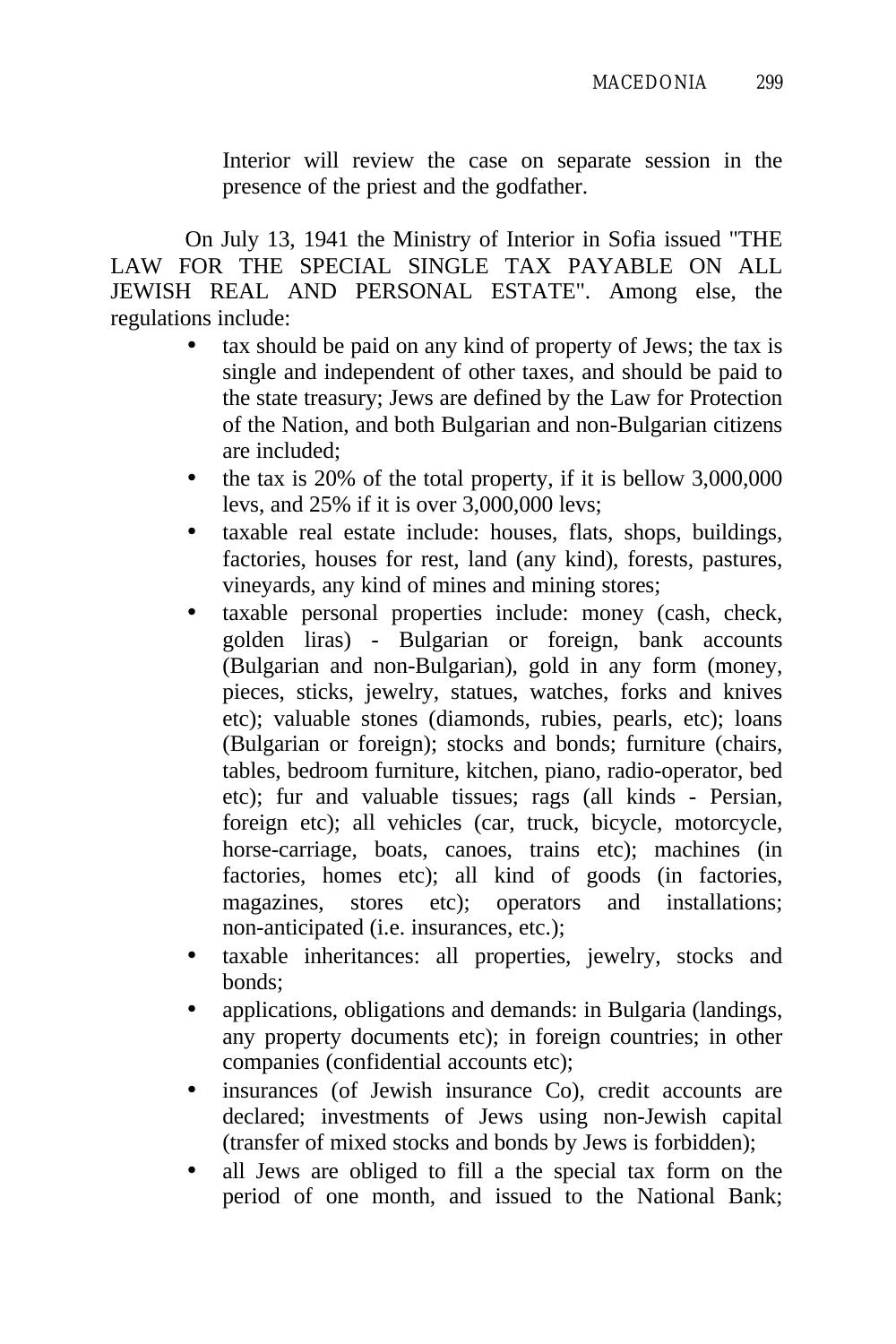non-declared properties up to the determined date are confiscated; Jewish properties of mixed companies (with Aryans) are also taxable;

- valorization of the properties is based on "market value" (not the price of purchase, or sale) on Dec.31.1940;
- the penalty for undeclared properties is: confiscation of the undeclared property, taxation of the other properties, up to 5 year jail and fine of 3,000,000 levs;
- since the lowest level of tax is 40,000 levs, the taxation is conducted by official commission, and instead of Jewish members, Aryans of orthodox confession should take their place (in a control commission); in case of higher estimated than declared taxes, 25% of the estimated difference (property value) is paid separate from the 25% of the tax itself-, half of the tax should be paid within one month, and the rest within three months, and the Jews can not leave the Kingdom of Bulgaria until the payment of the whole tax; undeclared properties are confiscated and the unpaid tax is tripled.

The Department of Jewish Affairs, at the Ministry of Internal Affairs and Public Health, issued the "DECREE NO. 32" on December 29, 1942, with detailed instructions for wearing special badges, with specifications: six pointed, bright yellow, on the left sleeve in all clothes, for all Jews above 10 years of age. "DECREE NO. 5" of the Department of Jewish Affairs (September 8, 1942) forbids all Jews to keep cash and valuable items (gold, jewels, Chinese vases, silverware, archeological items, historical items, paintings, collections, stamps, paintings etc), and they should be deposited in the bank. "DECREE NO. 8" stated that non-Jewish tenants should not pay rent to Jews. "ORDER OF THE CABINET" (Oct. 17. 1942) stated that larger Jewish houses should be occupied by several families, or abandoned by the Jews (all Jews in Biota came to live in the left bank of river Dragger in a ghetto). All businesses should be closed up to the date of February 23, 1943, and all employees of Jewish origin should be dismissed. Confiscations of all Jewish properties continued on the beginning of 1943, and continued until the deportation and final solution on March 11, 1943 (AS KEP, box 9, arch. No. 7, March 1943, quoted from Kolonomos et al.).

Before deportation, the Jews were taken in labor groups ("trudovi druzini"), along with other minorities, distributed in labor camps in Bulgaria (Naroden glas No. 6 1942).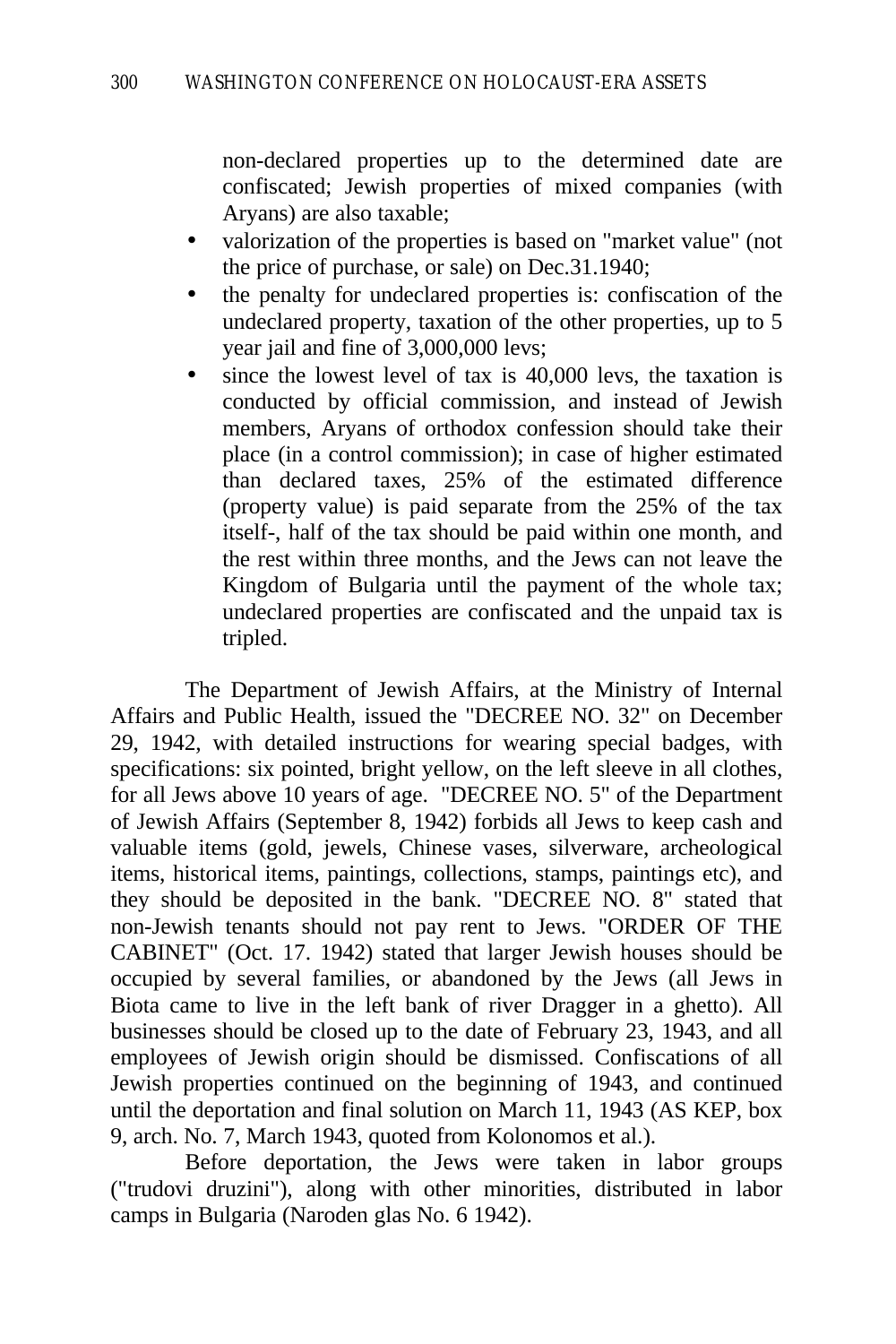During and after the deportation of the Jews in Treblinka, massive requests for the left Jewish properties (houses, books, furniture) were sent to the Department of Jewish Affairs, by individuals, libraries, humanitarian organizations and officials, as evidenced by large corpus of left documents.

#### DOCUMENTS ON THE CONFISCATED ASSETS

This article uses documents from the Archives in Macedonia (Skopje, Bitola and Stip). Although abundant documentation is kept in the Archives of Sofia, Belgrade and Salonika, we still do not have access to those documents, except few which have been previously published and kept by the Macedonian Academy of Sciences and Arts, and the Jewish Community in Skopje. The Archive in Skopje only has 1,001 archive units with 10,358 pages. All archived documents are copied and sent to The United States Holocaust Memorial Museum. The values of confiscated Jewish assets and the details from the laws and regulations are given in separate listings.

The deportation of the Jews from Eastern Aegean Macedonia, Western Trakia and Vardar Macedonia (Republic of Macedonia) was ordered by a Decision of Bulgarian Council of Ministers on March 2, 1943 and an Agreement between Bulgarian and German officials based on the ministerial decision from March 2, 1943.

The appropriation of Jewish assets (real and personal estate, money, deposits, insurance, gold, and other valuable belongings) was done by Bulgarian authorities. The experts of National Bank of Republic of Macedonia estimate (only for Jews of Vardar Macedonia) on the basis of available, but not complete, documents (some of them are in Archives in Bulgaria, some in Republic of Yugoslavia) the total amount of Jewish assets to be 16,498,383.95 USA dollars and 6,310909.43 USA dollars is the value of the assets without the value of real estate.

TABLE 1: A list of restrictive and discriminative Nazi laws issued by the Bulgarian government (1941-1943), as provided by the Macedonian Archives and the Macedonian Academy of Sciences and Arts (from Z. Kolonomos et al, and the Archives in Skopje).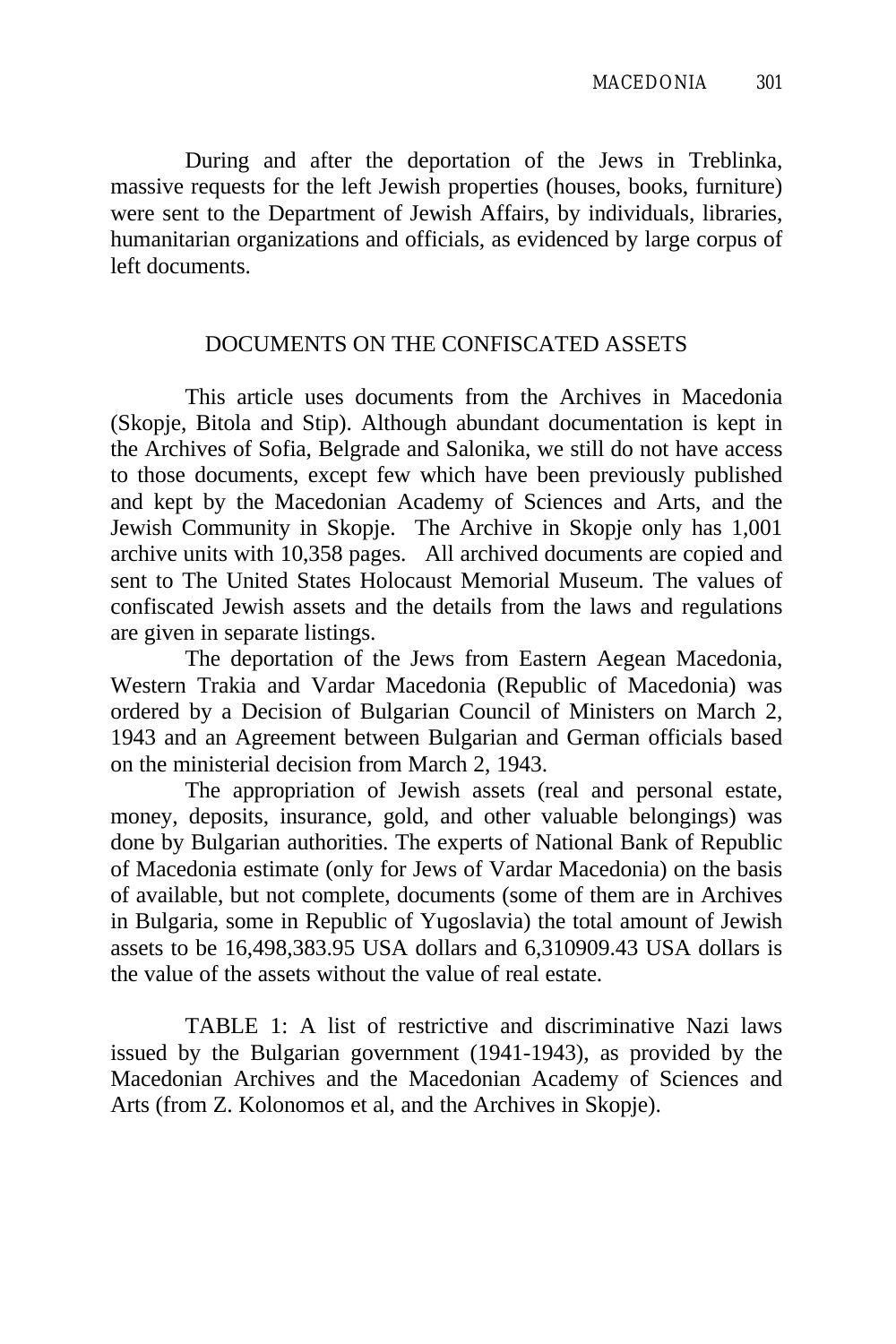### DOCUMENT, ORIGINS PLACE/DATE OF ISSUING

| 1. Law for Protection of the Nation                | Sofia, Jan. 21, 1941 |
|----------------------------------------------------|----------------------|
| 2. Principles for application of the Law for       |                      |
| protection of the Nation                           | Sofia, Feb. 17, 1941 |
| 3. Decree with instructions for application        |                      |
| of the Law for Protection of the Nation            | Sofia, Jun. 21, 1941 |
| 4. The Law for the Special Single Tax on all       |                      |
| real and personal estate                           | Sofia, Jul. 1941     |
| 5. Order issued by S. Simeonov (District           |                      |
| Chief of Police) - on labor groups                 | Skopje, Aug. 7, 1941 |
| 6. Decree No.113 (Bulgarian Cabinet)               |                      |
| concerning services of the army of the Jews        | Sofia, Aug. 12, 1941 |
| 7. Directions for mortgages and applications       |                      |
| of the Law for the Special Single Tax              | Sofia, Aug. 15, 1941 |
| 8. Order of the War Minister of Bulgaria           |                      |
| (order in the prohibited zone)                     | Sofia Mar. 17, 1942  |
| 9. Instructions for the Jewish Councils for        |                      |
| complete loyalty                                   | Sofia, Mar 17, 1942  |
| 10. Order, concerning the Law for Urgent           |                      |
| solution of Pressing Problems in the Newly         |                      |
| Liberated Territories (by the Ministry of Justice) | Sofia Jun. 5, 1942   |
| 11. Decree No. 5, on item 6 of the Law for the     |                      |
| Special Single Tax (by King Boris 111)             | Sofia Jul. 3, 1942   |
| 12. Decree No 52, demanding a Law to               |                      |
| authorize the Cabinet of the Ministry of Home      |                      |
| Affairs, to define in details the Jewish question  |                      |
| (by King Boris 111)                                | Sofia Jul. 4, 1942   |
| 13. A Law authorizing the Cabinet to settle42      |                      |
| the Jewish question                                | Sofia Jul. 9, 19     |
| 14. Decree No. 68 (King Boris 111), with           |                      |
| approval of the Order for changing amendments      |                      |
| in the Law for Special Tax                         | Sofia Jul. 28, 1942  |
| 15. Decree 69 (King Boris 111), with approval      |                      |
| of Order to an amendment to the Law Against        |                      |
| Speculations in the Jewish Real Estate             | Sofia Jul. 28, 1942  |
| 16. Order No. 2 (A. Belev, Secretary of Department |                      |
| of Jewish Affairs) on Item 22, authorizing         |                      |
| the cabinet for settlement of the Jewish Question  | Sofia Sep. 4, 1942   |
| 17. Definition of the Jewish privileged strata on, |                      |
| Order 3, item 33 in Law for Protection of the      |                      |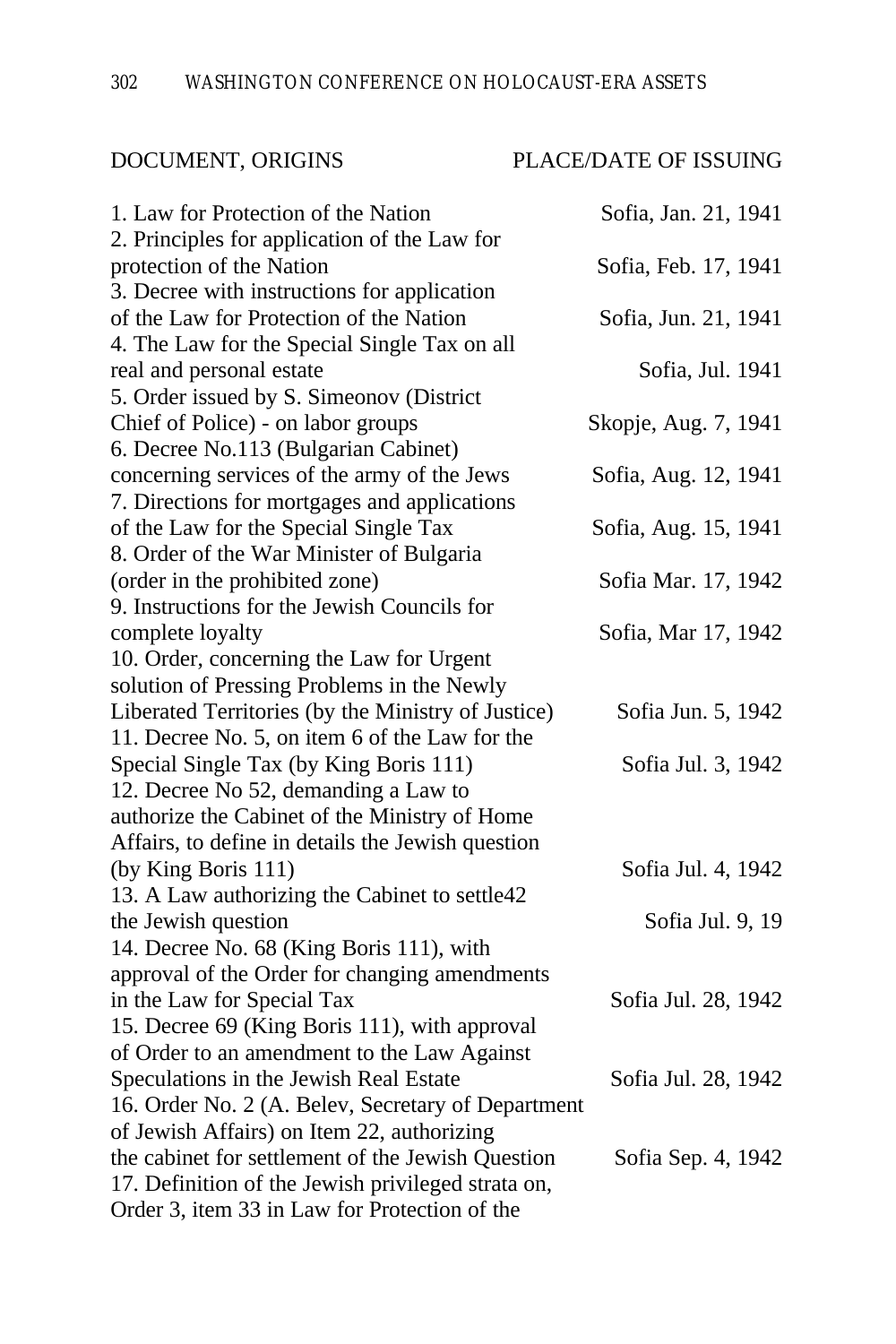| Nation (A. Belev)                                  | Sofia Sep. 4,1942    |
|----------------------------------------------------|----------------------|
| 18. Order No. 5 (A. Belev) for economic sanctions, |                      |
| on item 45, of the Order for settlement of the     |                      |
| Jewish question                                    | Sofia Sep. 8, 1942   |
| 19. Order (by A. Belev) for the levels of rents    |                      |
| for Jewish people                                  | Sofia Sep. 11, 1942  |
| 20. Order No. 8 (A. Belev), precise rents          |                      |
| on rents for Jewish people                         | Sofia Sep. 12, 1942  |
| 21. Order (part) for curfew and limitations of     |                      |
| movement of Jews (Chief of Police in Veles)        | Veles Sep. 14, 1942  |
| 22. Order No. 32 (A. Belev) obliging all           |                      |
| Jews to wear the Star of David                     | Sofia Sep. 23, 1942  |
| 23. Directives (A. Belev) to consistories,         |                      |
| of Jewish Councils on their management             | Sofia Oct. 21, 1942  |
| 24. Instructions (A. Belev) to consistories,       |                      |
| of Jewish Councils, regarding the Law,             |                      |
| for wearing badges                                 | Sofia Oct. 21, 1942  |
| 25. Orders (A. Belev) to consistories of           |                      |
| Jewish councils to submit precise lists of         |                      |
| Jewish businesses                                  | Sofia Oct. 31, 1942  |
| 26. Regulations (A. Belev) for management          |                      |
| councils of Jewish                                 | Sofia Oct. 31, 1942  |
| 27. Order No. 255 (A. Belev) for limitation        |                      |
| of income and expenditures of Jewish councils      | Sofia Nov. 2, 1942   |
| 28. Order 362 (A. Belev), on item 4 of the         |                      |
| Regulations for expenditures of the Jewish         |                      |
| Council Fund                                       | Sofia Nov. 10, 1942  |
| 29. Regulations (Department of Jewish              |                      |
| Affairs) for distribution and expenditure of       |                      |
| finances of the Jewish Council Fund                | Sofia Nov. 18, 1942  |
| 30. Order No. 462 (A. Belev) regulating            |                      |
| expenditures of finances of Jews, deposited        |                      |
| in the Bulgarian National Bank                     | Sofia Nov. 23, 1942  |
| 31. Names of Jews (I. Zahariev) whose accounts     | Skopje Nov. 27, 1942 |
| have been frozen                                   |                      |
| 32. Instructions (Department for Jewish Affairs)   |                      |
| to Jewish councils on determination the wages      |                      |
| and salaries                                       | Sofia Nov. 27, 1942  |
| 33. Instructions (Department of the Jewish         |                      |
| Affairs) on the budget for 1943                    | Sofia Dec. 11, 1942  |
| 34. Order (A. Belev) putting in charge the         |                      |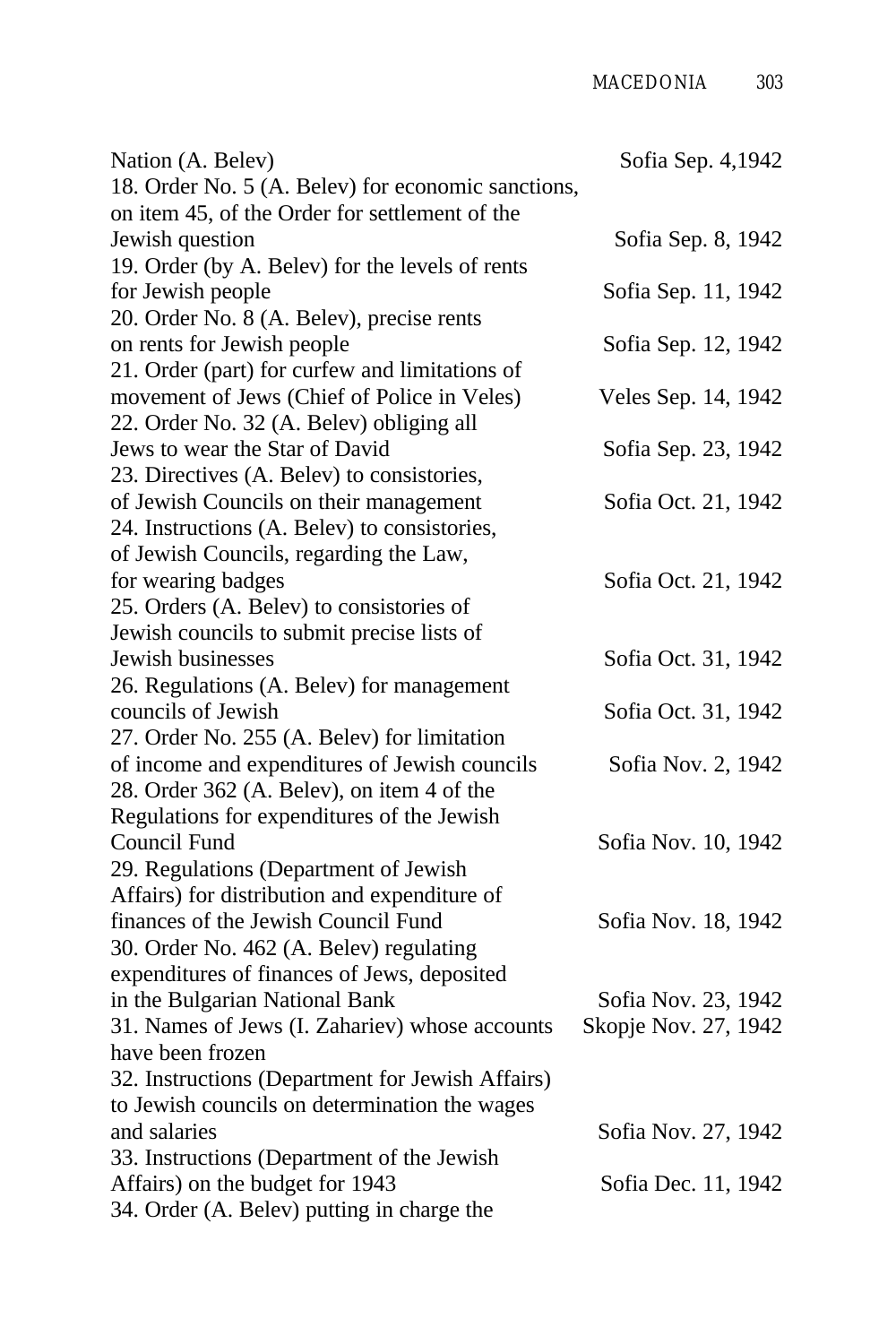| Jewish Council in Skopje for Gjevgelija             | Sofia Dec.31, 1942  |
|-----------------------------------------------------|---------------------|
| 35. Additional instructions (A. Belev) on permanent |                     |
| residence of Jewish people                          | Sofia 1942          |
| 36. Order (Department of Jewish Affairs             |                     |
| ) to prohibit Jews visiting public places,          |                     |
| restaurants etc. in Skopje                          | Sofia Jan. 4, 1943  |
| 37. Order (Department of Jewish Affairs)            |                     |
| prohibiting Jews to stay in hotels                  | Sofia Jan. 5, 1943  |
| 38. Order (A. Belev) regulating control of          |                     |
| Jewish properties                                   | Sofia Jan. 12, 1943 |
| 39. Instructions (A. Belev) on rents                | Sofia Jan. 14, 1943 |
| 40. Order (Department of Jewish                     |                     |
| Affairs) regulating Jewish movement                 | Sofia Jan. 15, 1943 |
| 41. Note (Department of Jewish Affairs)             |                     |
| forbidding Jews to visit public places              | Sofia Jan. 21, 1943 |
| 42. Adolf Bekerle (German ambassador)               |                     |
| on the persecutions of Jews                         | Sofia Jan. 22, 1943 |
| 43. Report (A. Belev) on the deportation            |                     |
| of the Jews from Macedonia                          | Sofia Feb. 2, 1943  |
| 44. Demands (A. Belev) all Jewish rents to be       |                     |
| deposited in the National Bank of Bulgaria          | Sofia Feb. 5, 1943  |
| 45. Demand (Department of Jewish Affairs)           |                     |
| of list of all Jews                                 | Sofia Feb. 9, 1943  |
| 46. Decision report from T. Daneker (National       |                     |
| Security of Third Reich) of the Bulgarian           |                     |
| cabinet for the deportations of Jews in             |                     |
| Macedonia and Aegean belt                           | Sofia Feb. 16, 1943 |
| 47. Order (A. Belev) for strict araha payment       |                     |
| of all Jews                                         | Sofia Feb.20, 1943  |
| 48. Agreement for deportation of 20.000 Jews        | Sofia Feb.22, 1943  |
| from Macedonia and Trace (A. Belev and T. Daneker)  |                     |
| 49. Decisions (Department of Bulgaria) on           |                     |
| deportation of the Jews from Macedonia, and         |                     |
| the Aegean belt, with confiscations                 | Sofia Mar. 2, 1943  |
| 50. Decision (Cabinet of Bulgaria) to confiscate    |                     |
| all Jewish properties                               | Sofia Mar. 2, 1943  |
| 51. A plan (Department of Jewish Affairs) for       |                     |
| collection of the Jews from Aegean coastal belt     | Sofia Mar. 4, 1943  |
| 52. Minister of Home Affairs (P. Gabrovski          |                     |
| ) report on the agreement (A. Belev and T. Daneker) |                     |
| for deportation of 20,000 Jews, from                |                     |
|                                                     |                     |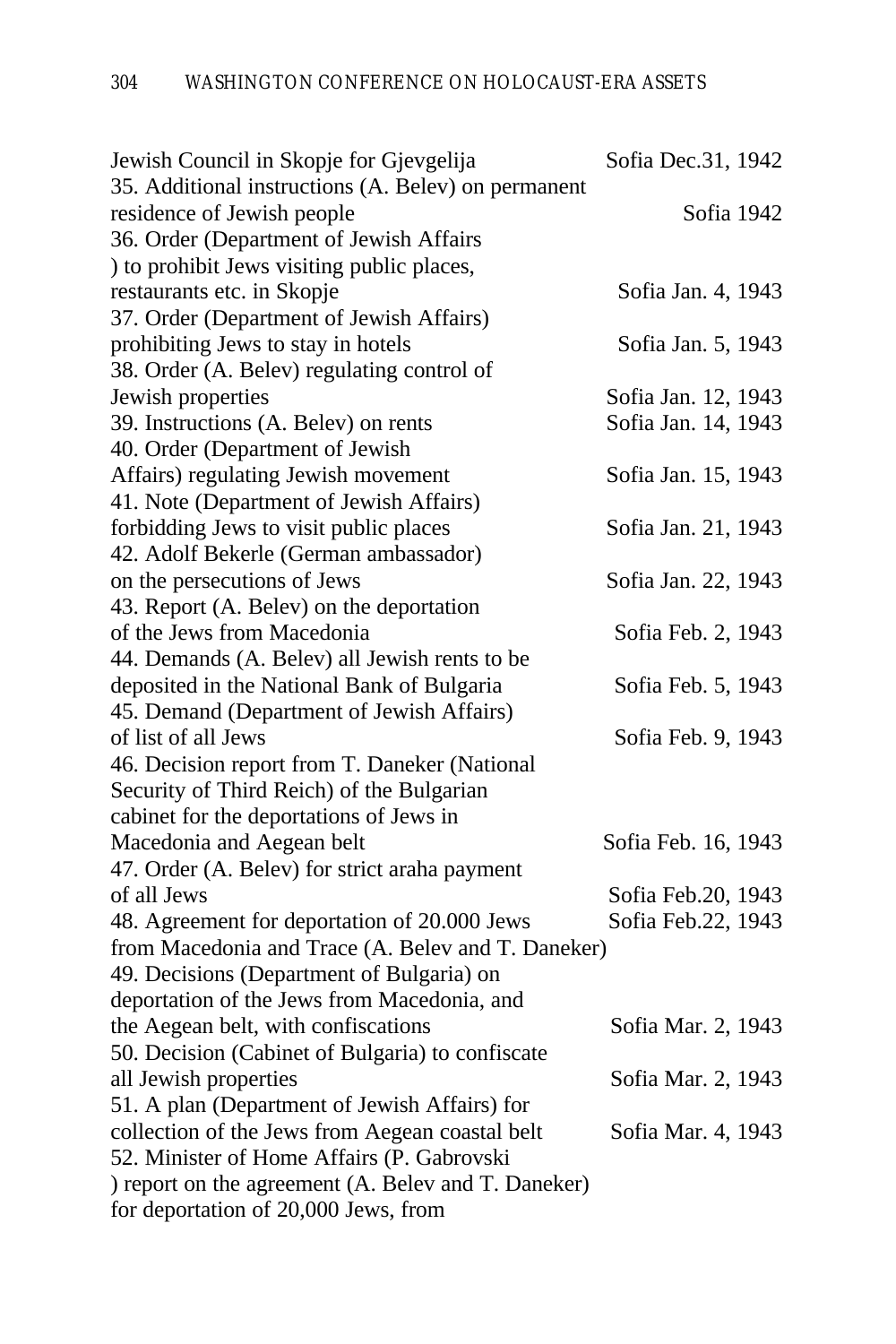| Macedonia and Thrace, and establishment of           |                       |
|------------------------------------------------------|-----------------------|
| temporary concentration camp in Skopje               | Sofia Mar. 1943       |
| 53. Order (Department of Jewish Affairs)             |                       |
| of a temporary concentration camp                    | Sofia Mar. 1943       |
| 54. Orders No. 1 and 2 (P. Draganov,                 |                       |
| Commander of the temporary camp in Skopje            | Skopje Mar. 8, 1943   |
| 55. Order No. 865 (A-Belev) for liquidation          |                       |
| of the properties of the deported Jews               | Sofia Mar. 13, 1943   |
| 56. Instructions (G-Djambazov, delegate of Dept.     |                       |
| of Bitola Jewish Affairs) for the properties sale of |                       |
| the deported Jews                                    | Mar. 24, 1943         |
| 57-Order No.339 (D. Baev, Director of Skopje         |                       |
| District Office), on estimating the "damage"         |                       |
| caused by the Jews in the concentration              |                       |
| camp "Monopol"                                       | Skopje Mar. 30, 1943\ |
| 57. Ribbentrop-King Boris III talks on the           |                       |
| Jewish question                                      | Berlin Apr. 4, 1943\, |
| 58. Report of the German police in Niska Banja, ,    |                       |
| about the transport of Jews from Skopje to           | Niska Banja Apr.3     |
| Treblinka                                            | Apr. 7, Apr. 12, 1943 |
| 59. Order 1283 (A. Belev) on procedures              |                       |
| for the sale of Jewish valuables                     | Sofia Apr. 19, 1943   |
| 60. Order (A. Belev) for collection of araha         | Sofia Apr. 19, 1943   |
| 61. Order (Dept. Jewish Affairs) for the sale        |                       |
| of Jewish properties to be obeyed                    | Sofia Apr. 19, 1943\  |
| 62. Order (A. Belev) - all properties of             |                       |
| deported Jews (Bitola, Skopje, Aegean District)      |                       |
| to be sold to Bulgarian Agriculture and              |                       |
| Cooperative Bank, and the confiscated properties     |                       |
| to be sold in favor of the state.                    | Sofia Apr. 21, 1943\  |

#### **REFERENCES**

1. Z. Kolonomos and V. Veskovich Vangeli: The Jews in Macedonia During the Second World War (1941-1945). Macedonian Academy of Sciences and Arts, Skopje 1986. 2 Volumes.

2. A. Matkovski: A History of the Jews in Macedonia. Macedonian Reviews Editions. Skopje 1982.

3. E. Benbassa and A. Rodriguez: Juifs des Balkans. Editions la decouverte. Paris 1993.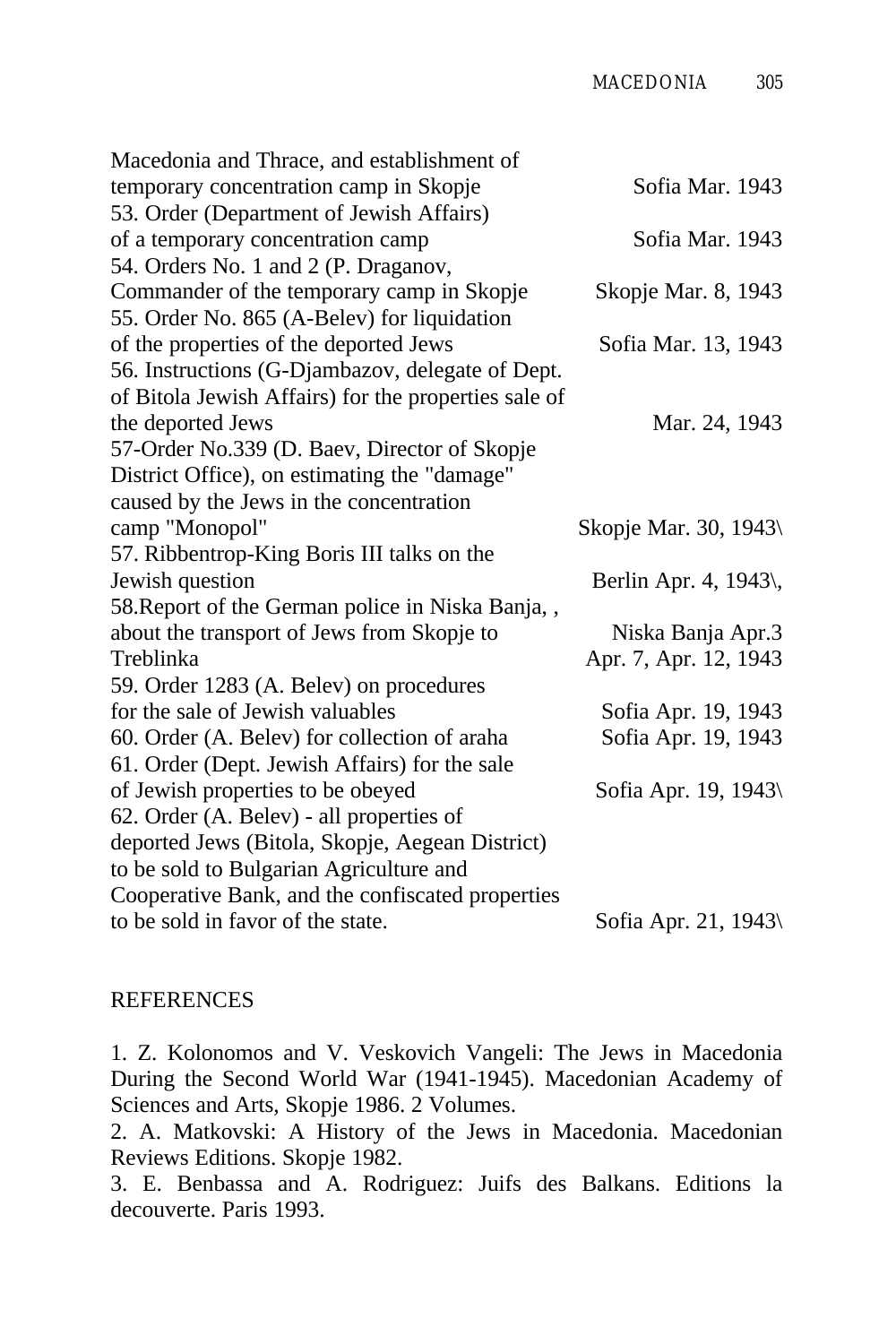4. S.A. Rosanes: The History of the Jews in Turkey and the Middle East. Rav Kook Institute, Husijatin, Tel Aviv-Sofia-Jerusalem 1907-1945, 6 volumes.

5. Aaron Assa: Macedonia and Jewish People. Macedonian Reviews Editions. Skopje, 1994.

Harry Nissimov: By the skin of our teeth. IK "Kolumb'92", Sofia, 1995.

Skopje, 11.27.98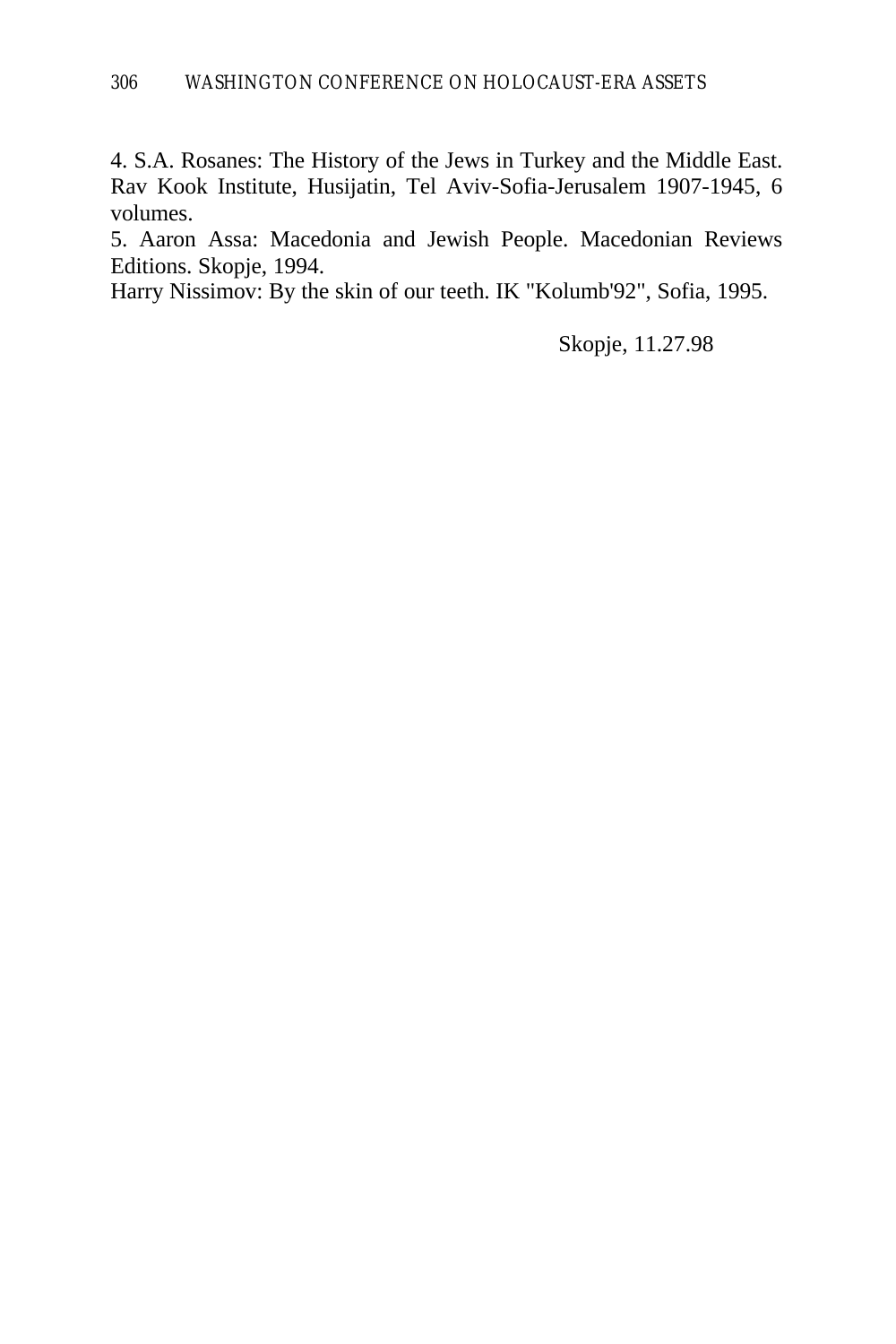# **POLAND**

### Delegation Statement

The Polish delegation that took part in Washington Conference on Holocaust Assets in December 1998 has submitted to all delegations the detailed materials concerning all the problems discussed at the conference. The document is a shortened copy of texts on most important issues from the above-mentioned volume. Due to the shortage of space not all issues have been raised so please refer to the original materials for a comprehensive view of Polish side on these matters.

The Polish delegation has made a promise to prepare and be a host to the similar conference on restitution of communal property in post-communist countries of the Eastern Europe. The Polish Government shares the opinion of U.S. Under Secretary of State, Mr. Stuart E. Eizenstat, that the issue of restitution of communal property must be seen in respect to all religious communities like the Protestant, Catholic and Jewish communities that lost their property because of WW II and later the communist rule. The conference will be prepared jointly by the Chancellery of the President of Poland and the Chancellery of the Prime Minister of Poland. In order to ensure the proper preparation the government of Poland suggests November 1999 as the best suitable date to hold the conference.

It is also very important to recall that Polish delegation wants to play an active part in the new body called the Task Force for International Cooperation on Holocaust Education, Remembrance and Research. Polish Government is extremely interested in this idea and gives it unquestionable support.

#### INSURANCE MARKET IN THE REPUBLIC OF POLAND BEFORE AND AFTER WORLD WAR II

Before the Second World War there was a well developed insurance market in Poland. In the territory of the Republic of Poland there were 79 insurance companies operating in 1939.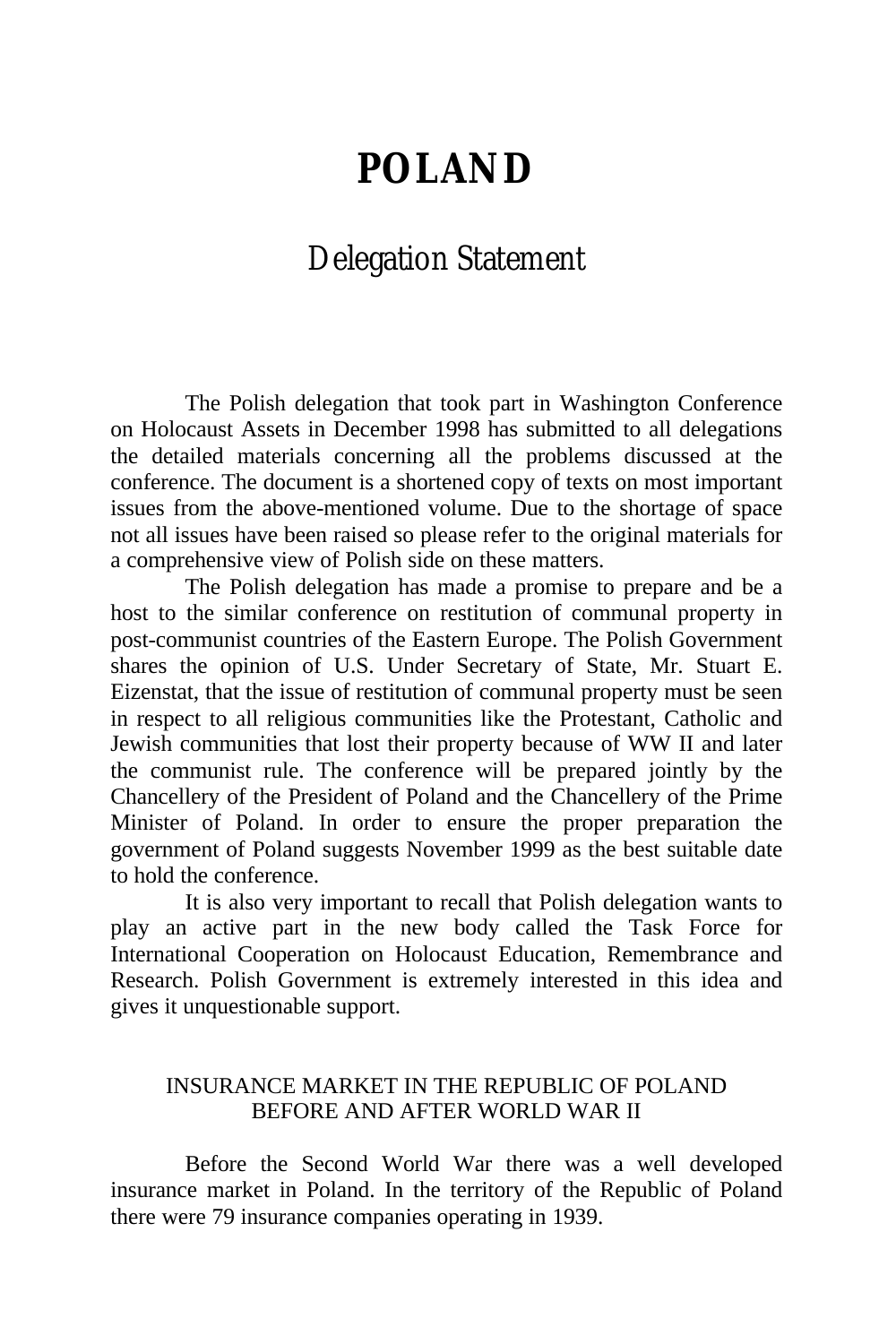After the end of the Second World War the assets of the insurance companies existing before the Second World War in Poland were not nationalized, but the process of liquidation was carried out. With respect to insurance companies the Act of Parliament dated January 3, 1946 on the taking over by the State of the basic sectors of the national economy was not in force. On January 3, 1947 a Decree on the regulation of property and personal insurance was published. From the day of the entry in force of this decree, that is from January 3, 1947 the domestic and foreign private insurance companies irrespective of their legal form have lost the right to further conduct insurance business.

The permit for the continuation of the conduct of business within the scope defined in this decree was granted only to two insurance companies existing before the Second World War, namely: The Reinsurance Company "Warta" S.A. in Warsaw and Powszechny Zakad Ubezpiecze Wzajemnych (General Mutual Insurance Company - PZUW). These two companies became State owned.

With respect to the remaining companies the liquidator of Polish private insurance companies had to be the Powszechny Zakad Ubezpiecze Wzajemnych (the General Mutual Insurance Company - PZUW) which was later on transformed into the State Insurance Company of Poland - PZU, and the liquidator of the foreign insurance companies operating in the territory of Poland had to be the main representative of the foreign insurance company or the liquidator appointed ex officio by the court.

On the other hand, with respect to insurance companies underwriting exclusively personal insurance, the liquidation of their operations had to be carried out by insurance companies for personal insurance which had to be set up especially for this purpose. However, these insurance companies were never created. With respect to insurance companies whose liquidation was not finished, for any reasons, Pastwowy Zakad Ubezpiecze (the State Insurance Company of Poland – PZU) became their liquidator. PZUW had taken over the management and the assets of insurance companies being in liquidation from their companies' bodies. In the liquidation process the legal provisions generally in force were applied in order to ensure the correctness of the carrying out of the procedure/ proceedings.

Altogether PZUW carried out the liquidation of 26 insurance companies. With respect to the two larger mutual insurance companies operating in Poland before the Second World War, that is: "Dniestr" Mutual Insurance Company in Lwów and, "Karpatia" Mutual Life Insurance Company in Lwów, the liquidation proceedings were not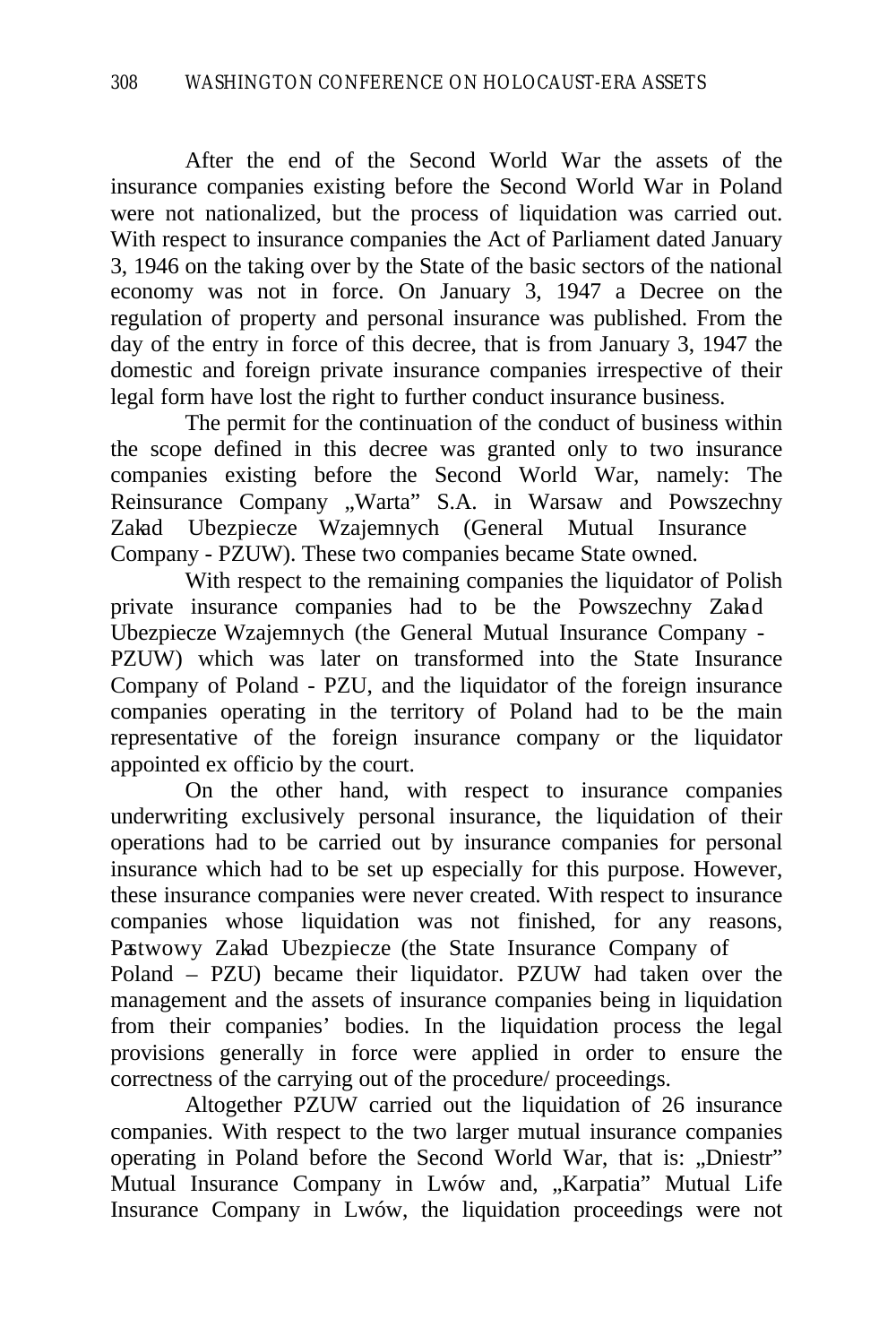carried out as their assets remained in the territories which after the Second World War have not belonged to the territory of the Polish State.

Before the Second World War there were six foreign insurance companies operating in Poland through their own representations. On the basis of the Act of Parliament dated January 3, 1946 on the taking over by the State of the basic sectors of the national economy, the nationalization of two German insurance companies had to take place. Also with respect to these companies liquidation proceedings were carried out. At the moment of the liquidation it was stated that neither of the two did own immovable property. The only movable property of Aachen-München fire insurance company located in Katowice was intended to cover the dismissal money for the employees. All the securities of the two companies were lost during the period of the German occupation or were transported to Germany.

The owners of the policies of the British insurance companies: "Alliance" and "Prudential", living abroad were told to request for the payment of indemnities resulting from these policies at the Head Office of the company in London. This was done on the basis of the Polish-British Financial Agreement dated November 11, 1954 which declared that they did not benefit from the satisfaction of their claims with the funds located in Poland. Similarly the owners of the policies of Italian insurance companies, "Assicurazioni Generali" and "Riunione Adriatica di Sicurta", living abroad were told to go to the Head Office in Triest, but although negotiations took place several times in 1959, 1972 and 1977, Poland did not sign a bilateral financial agreement with Italy in this respect. For the owners of the policies of the above mentioned British and Italian insurance companies in Poland, the payments on the basis of these policies were covered/ paid by the Polish State with the amounts obtained from the assets of these companies located in Poland. No claims concerning the two German companies were registered.

In the majority of the cases the only real element of the assets of the insurance companies being liquidated were the real estate which survived the war. These were mostly urban real Estate whose value was defined according to approximate technical standards taking into account the technical condition of these pieces of real estate including the war destruction.

The value of the securities which consisted mainly of bonds issued by the State before the war, by the association of communes and by other institutions dealing with long-term credit, such as Bank Gospodarstwa Krajowego (The Bank for Domestic Economy), Towarzystwo Kredytowe Ziemskie (Land Credit Company), etc. was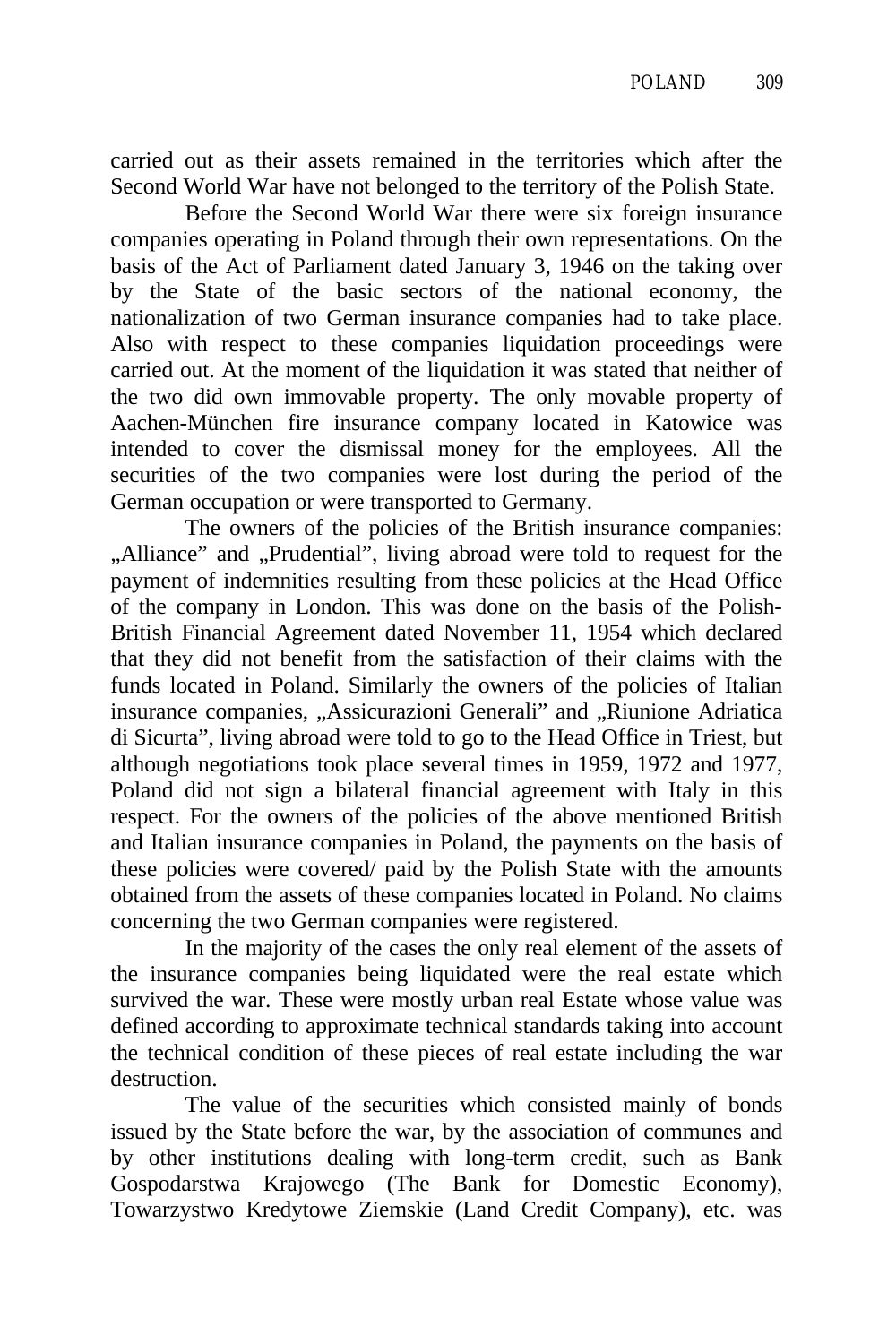assumed as being equal to zero, because these loans were not reimbursed, and the bonds had no real value. The valuation of other securities was made taking into account the provisions of the agreements on indemnification concluded by Poland with other countries and taking into account the principle of reciprocity.

The valuation both of assets and of liabilities was homogeneous for domestic companies domestic companies with foreign shareholding as well as for foreign insurance companies operating in Poland. Also claims resulting from policies were treated identically both in case of Polish citizens living in Poland and abroad and in case of citizens of other countries (with exception of claims of persons living abroad which were addressed to foreign insurance companies, British and Italian insurance companies - the explanation has been given above).

According to the data that survived the Second World War there were approximately 275 insurance contracts in 1939 concluded for a total amount of 640 million zloties. The indemnities resulting from the policies of the insurance companies existing before the war and being liquidated were paid after the submission of the original policy or of the evidence/vouchers of the payment of premium until August 1939, and each case was examined separately (separate liquidation report). The liabilities resulting from insurance contracts with respect to the persons entitled were paid according to the principles defined in the general conditions of insurance. However, if the total amount of these liabilities was not covered by the balance-sheet value of the assets of the estate, the payments were made proportionally to the existing funds.

Of course in case of life insurance, the death-taking place in the conditions of Holocaust was considered as a death connected with acts of war. However, it results from the files of the liquidation that although the particular general conditions of insurance excluded the payment of indemnity in case of death occurring in connection with acts of war, the indemnities were paid to all persons submitting claims resulting from concluded insurance contracts - the amount of payments depending on persons-survivors or the recipient heirs of the policies.

Poland, as a country occupied by Germany during the Second World War and whose citizens suffered deeply under the Hitler's occupation has not obtained the full payment of indemnities for the victims of nazi crimes from Germany. On the other hand, there was no indemnification program for the victims of the Holocaust.

One has however to stress that on October 16, 1991 as a result of an agreement between the Government of the Republic of Poland and the Government of the Republic of Germany a foundation called "Polish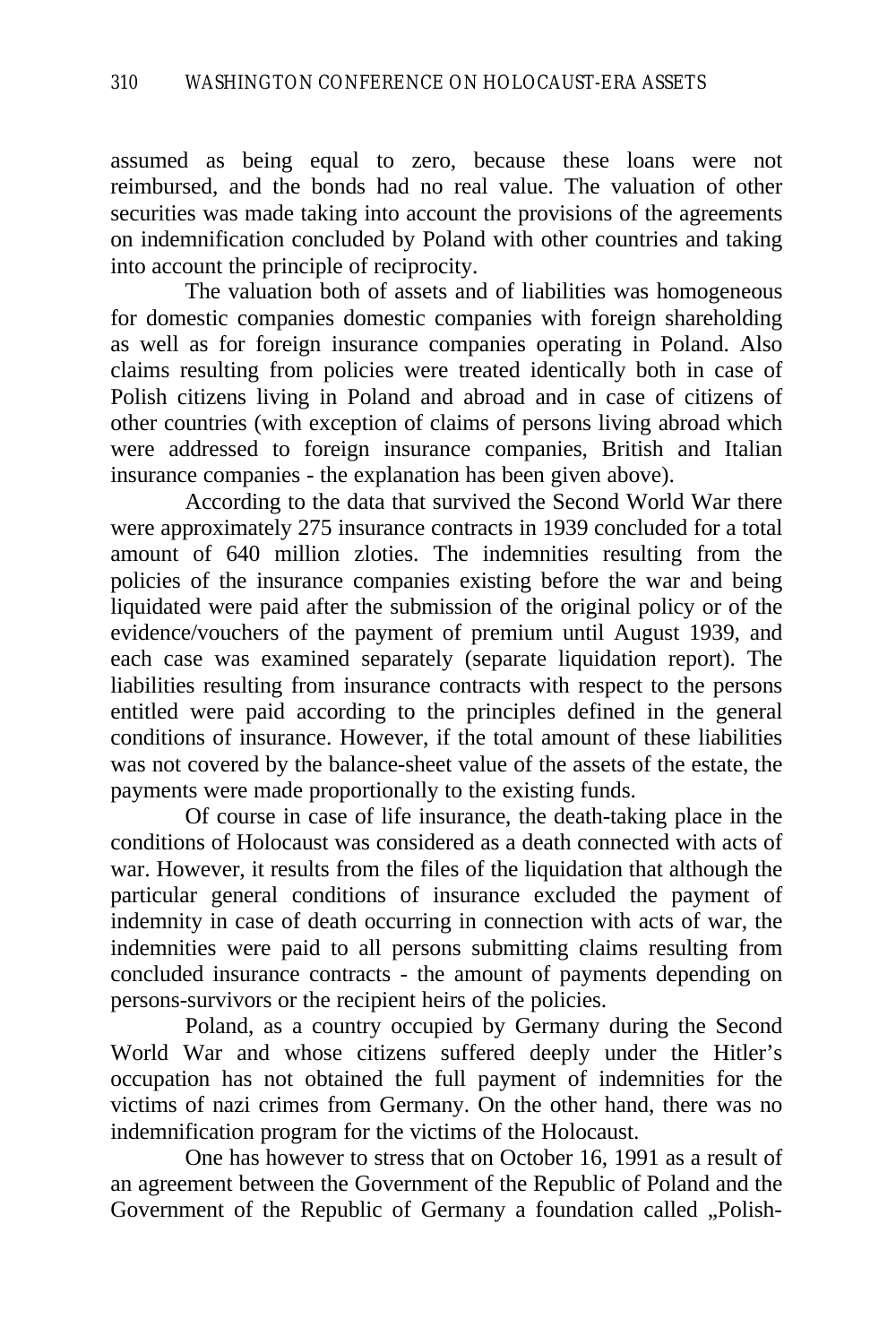German Reconciliation" was set up. This foundation operates according to the legal principles being in force in the Republic of Poland. The Foundation Reconciliation grants financial assistance having the nature of a single benefit. The assistance granted by the foundation, however, is not an indemnity and may not be considered as damages for all the injuries suffered. Polish citizens are entitled to request for financial assistance out of the funds of the foundation. **These citizens include Polish citizens of Jewish origin, who were alive on January 8, 1992, who have submitted an application personally, who have their permanent residence in the territory of the Republic of Poland and who are the victims of special nazi persecutions.**

It is important to stress once again that in Poland there was a liquidation of the assets of the insurance companies existing before the Second World War that was carried out in accordance with law, and there was no nationalization.

#### THE PROBLEM OF RESTITUTION OF MONETARY GOLD TO POLAND

The Tripartite Commission for the Restitution of the Monetary Gold which adjourned on July 25, 1998 in its final task sent, to the countries that in 1947 submitted their claims to the Nazi gold restitution, statements informing them about the remaining gold pool for particular countries and the necessity of their final distribution. According to the Commission's calculations, Poland was to receive 1.206,228 ounces of pure gold and 4.782,90 sterling pounds – the sum remaining after the undistributed parts of monetary gold. The calculations were accompanied with the proposal from the three governments of the United States, Great Britain and France which made up the Commission to contribute the remaining gold, including Poland's share, to the Nazi Victims Relief Fund – founded in order to bring relief to those victims who presently live in difficult conditions. This Fund, to be managed by nongovernmental organizations, was established in New York on the basis of the agreement between the government of Great Britain and the Management Board of the Federal Reserve Bank in N.Y.

The Ambassador of the Republic of Poland in Brussels, which was the city where the Commission held its headquarters, signed the according voucher for received gold and the given amount of money, while Minister of the State Treasury during the London Conference on the Nazi gold of December  $2 - 4$ , 1997 made an offering of a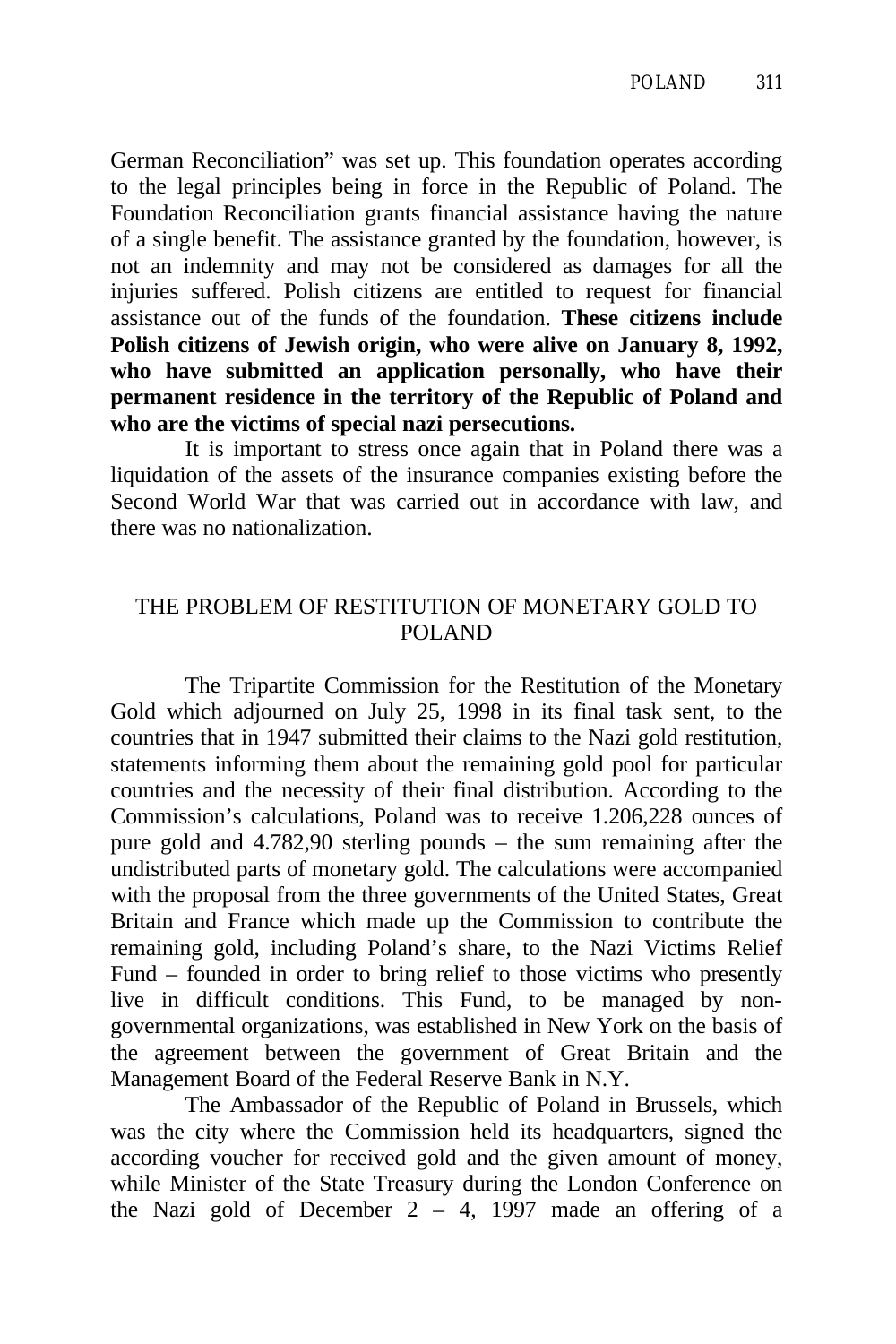contribution to this Fund. The transfer of the money took place on July 2, 1998.

#### THE DORMANT SWISS ACCOUNTS IN THE CASE OF POLAND

The Governments of Poland and Switzerland in the Polish-Swiss Compensation Agreement of 1949, which among others included two treaties: 1) *On the Exchange of Goods and Forms of Payment;* and 2) *On the Matter of Recompensatory Damages for Swiss Transactions in Poland* decided upon the restitution of bank accounts and the deposits from insurance policies in Swiss banks by Polish citizens who had died or disappeared during the Second World War. On the basis of the said agreement the Poland was given money in the total amount of 480.391,65 Swiss francs with nearly 96,6% having been transferred only in 1970, fifteen years after the first payment of 16.347,10 Swiss francs in 1960. Along with the money the Swiss government delivered the documentation which included the **available** data concerning the owners of bank accounts or insurance policies whose accounts or claims were liquidated by the transfer of agreed-upon sums to Poland in 1960 and 1975. However, the information supplied by Swiss side was incomplete often only with the surname and the place of residence of the account holder as any meaningful information.

Despite that Polish government on January 7, 1997 made the decision to return money to the rightful holders or their heirs. Several complementing actions to correct the gaps in the documentation were taken including the setting up of the Interdepartmental Disbursement from the Dormant Accounts Task Team which included representatives from the Ministry of State Treasury, Ministry of Foreign Affairs and Ministry of Justice. The Ministry of Finance published on December 8 and 9, 1997 the advertisements in Poland's two largest nationwide newspapers as well as in Its Internet site (www.prezydent.pl) calling upon all persons interested in making a claim to contact the Ministry of Finance, Office of Property Claims with the aim of establishing a procedure to satisfy the outstanding claims. (It should be noted that in order to facilitate the identification of "interested persons" - who are often heirs of the original owners - the Ministry of Finance prepared a special publication of all the documentation received from the Swiss government which is available upon request in all Polish embassies, and will be sent to all interested persons upon request). Thanks to all the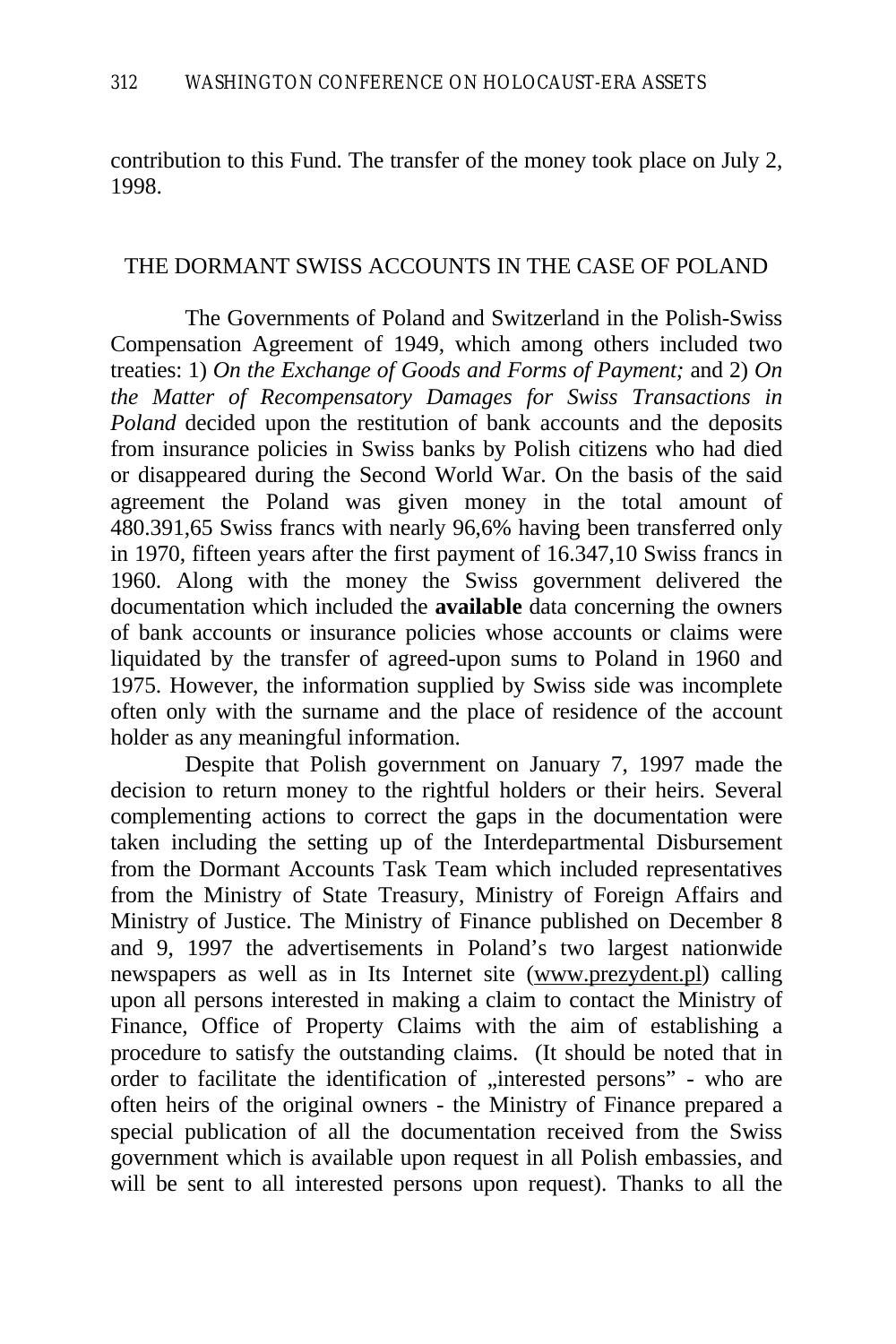actions new information was recovered however, in some cases not all adequate data was retrieved.

In December 97 a Report by Ministry of Finance was introduced on the subject of procedure of claims inquiries from the National Treasury regarding the liquidation of dormant Swiss accounts. Those requesting the disbursements have to present their claim through administrative procedure to the Minister of Finance with an attached petition documenting the justification of their claim. In case of heirs of the holders of accounts and insurance policies it is necessary to attach to the petition a legal copy of the Polish court's judgement on the status of the inheritance. It is verified as to its validity and then decision for the disbursement payment is made. Such decision is the basis for the conclusion of the contract with the claimants. In those cases where the claimants' claims are satisfactorily determined to be valid, the Ministry of Finance will authorize the Director of the Office of Property Claims, together with the Office's Chief Accountant, to enter into a settlement agreement with said claimants setting forth the amount of the claim to be liquidated according the documentation delivered by the Swiss government and the exchange rate of Swiss francs into Polish zloties on the date of the agreement. In the event of a dispute concerning either the basis of the claim, the amount, or especially the method of indexing the original sum, the claimants are authorized to commence an appropriate judicial action in the General Court against the Treasury Department of the Ministry of Finance. As of December 1, 1998, out of 16 petitions for disbursements, 13 settlement agreements have been signed with heirs of the holders of lost accounts that were identified on the basis of the documentation delivered by the Swiss government in November 1997. Additional claims are currently being processed.

Persons who have financial claims stemming from Swiss accounts held by themselves or their ancestors, the names of whom do not appear in the documentation delivered by the Swiss government to Poland, are encouraged to contact the firm Ernst and Young, having its headquarters in Budapest, which is involved in the search for satisfying such claims.

#### REPRIVATIZATION IN POLAND

One of the ongoing problems of Poland as democratic country is how to repair the damage done to people deprived of their imposition of Communist rule in Poland. It seemed at first to be easy to solve, but very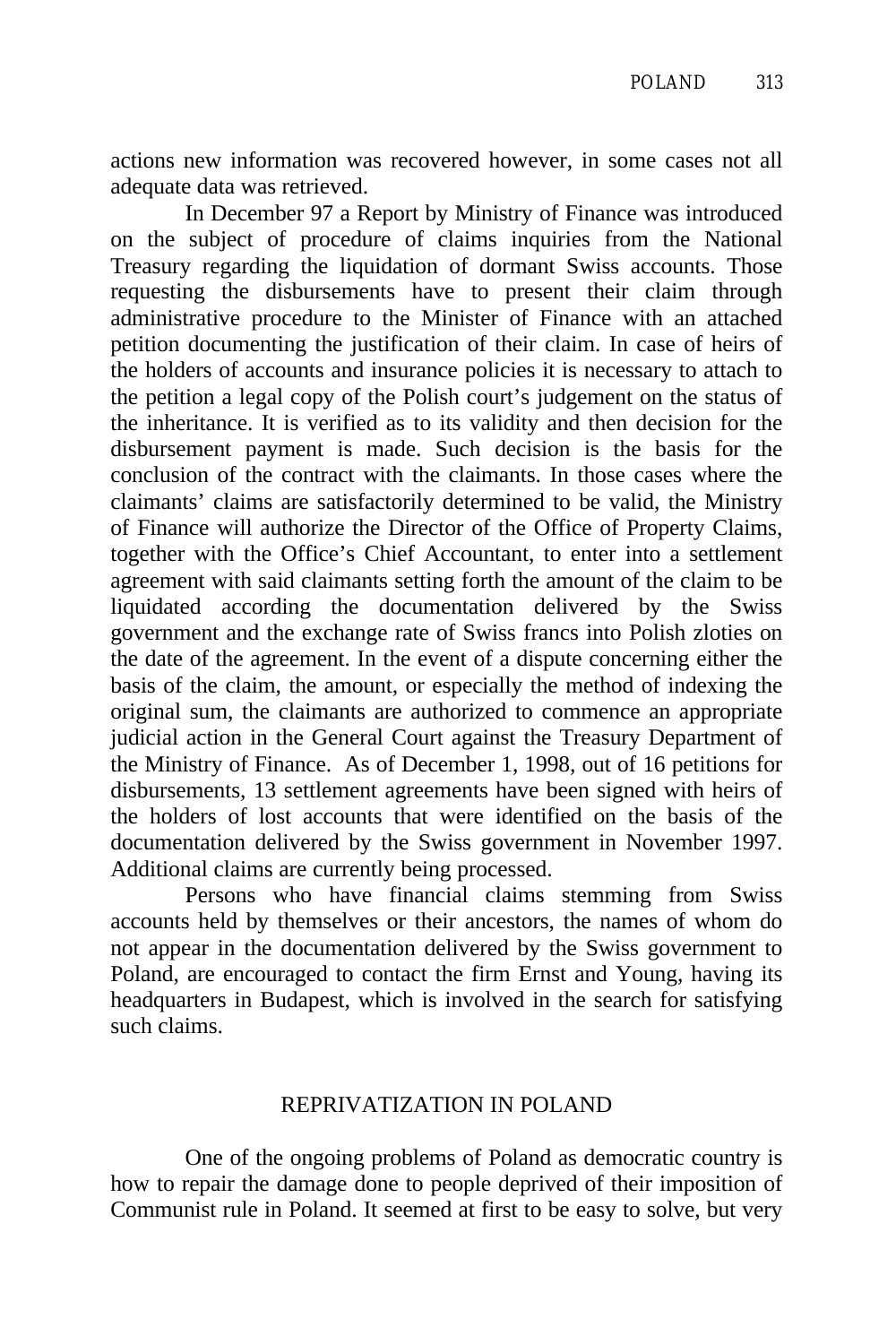soon it proved that due scope of the problem it will be very difficult to grasp the essence of reprivatization and complete it successfully. The initial ideas were influenced by the notion that the continuity of Polish statehood must be preserved and further by the constitutional provision of Article 2 of the new Polish Constitution of April 2, 1997 stating that "the Republic of Poland is a democratic state ruled by law and implementing the principle of social justice. Consequently all statutes of 1944-1989 period remained in force with principle of constitutional state of "rule by law being understood that any compensation for the wrong done to citizens should be restricted to the cases in which property had been appropriated by the state with infringements of the Communist laws.

Since 1989 there have been several projects of reprivatization bills starting with earliest initiatives of the higher house of Parliament – Senate of so-called "small reprivatization" to the latest ones of Freedom Union and the other by President Lech Wa sa, both rejected by Sejm – the lower chamber of Parliament, so none has successfully gone through the legislative path yet. This is at least partly due to the different ideas towards the reprivatization. The most important questions concerning here were included in the papers delivered by Polish Delegation to all national delegations at the Conference. **All the new projects under preparation have a provision, which ensures that restitution will include among others all former citizens of Poland who no longer live in Poland.**

The Polish Government that took office after the general elections of fall 1997 instructed the Ministry of the Treasury to resume work on the draft of the reprivatization statute. The latest proposals of the issues included in the draft were also included in the above mentioned papers.

#### COMMUNAL PROPERTY RESTITUTION IN POLAND

After World War II the established system of government in Poland was based on and followed the Soviet model. A new type of property was introduced: this was called the socialist property, which meant common property of state and of the cooperative. This new type was given preferential treatment especially in regards to the protection of property laws. The role of private property was degraded. Ownership of many private properties due to so-called nationalization bills and expropriations was shifted to various persons.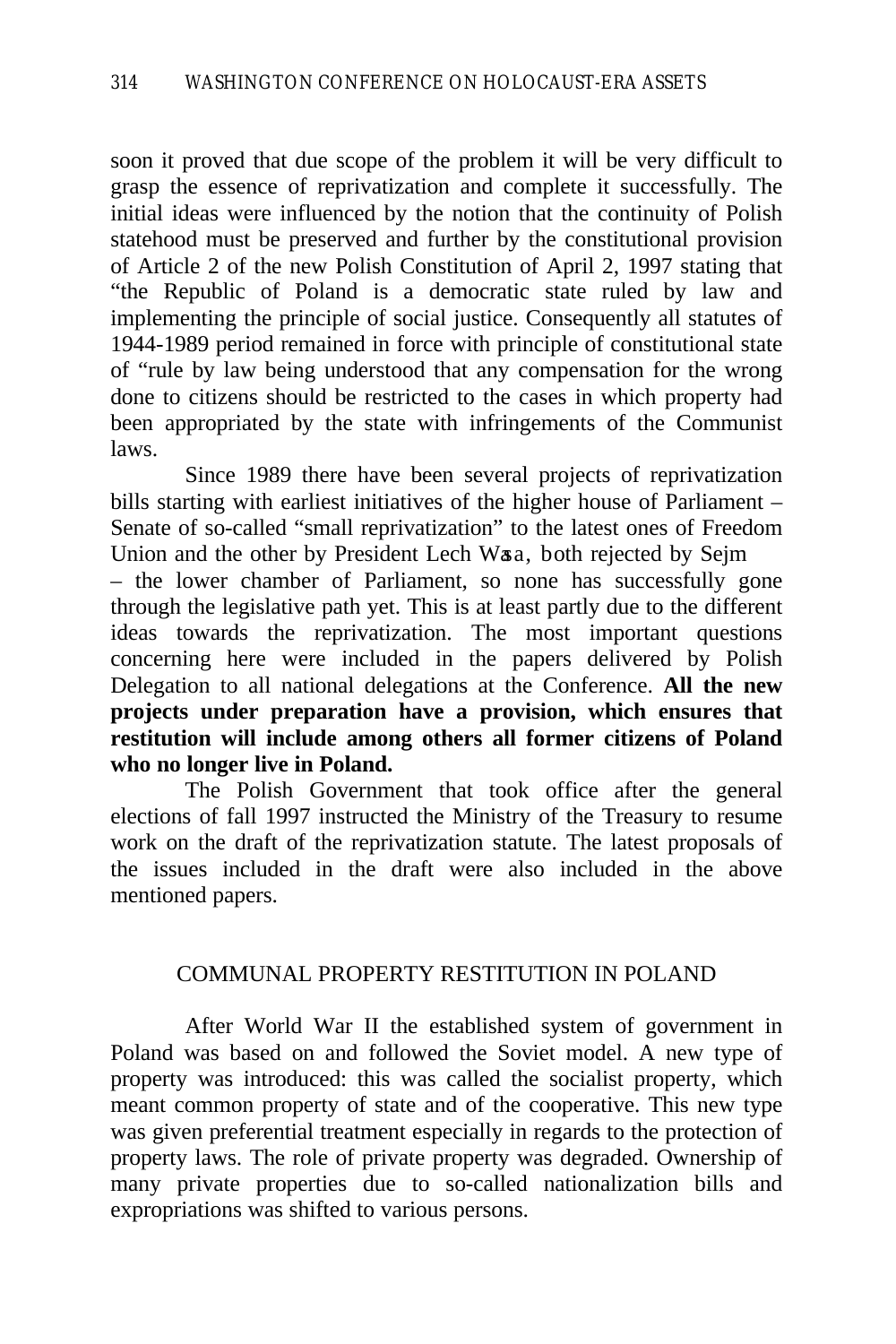In response to the transitions that took place in Poland in 1989, the entire system of governance including the legal system went under principal changes. The return of protection of property rights in its rightful place created a place for the new legal system. This took place under new Constitution of the Republic of Poland, passed on April 2, 1997 (Articles 21 & 64). These articles regard property rights and their protection as the founding stone for the new political and economic system. Therefore the new legal system of the Republic of Poland marks the return of property rights into the status they held before World War II.

The process of property restitution to the rightful owners already began in 1989. There are many reasons why the process of restitution is much more complicated in Poland than in other Central European State. Most important of them being: size of the achieved property nationalization and expropriations, shift of the Polish borders to the West and the migrations of million of people that accompanied such a change. The problem gets much more attention in papers delivered by Polish Delegation at the Washington Conference. The size of the performed property changes means today that the total recovery to the WW II status seems to be unrealistic. This remark does not pertain only to Jewish property but equally to any other, disregarding the owner's ethnicity. Scanning through laws passed in the after war period suggests that there were no special circumstances attached to Jewish property rights status. Therefore, based on legal means, there is no special distinction made as to Jewish property status.

In 1989 the new Polish State began the process of restoring friendly relations with Jewish State. This need of normalization of relations with the Jewish State but also with the Jewish Diaspora based on democratic principles gave the problem of Jewish property restitution a political dimension.

The first law that regulates the restitution of property to Jewish Owners was passed on January 20, 1997. It set the relation of the State towards religious Jewish communities in the Republic of Poland. This Law was a part of a package of bills describing the relation of the State towards different religious organizations. The thorough description can be found in the above mentioned papers. The compensation of Jewish property, based on this bill, is considered in Poland as an important step for normalizing Polish-Jewish relations. It can even be considered as a turning point in the relations of the State towards the entire problem of Jewish restitution. The 1997 law created legal limitations of property restitution for Jewish communities. These limitations permit, following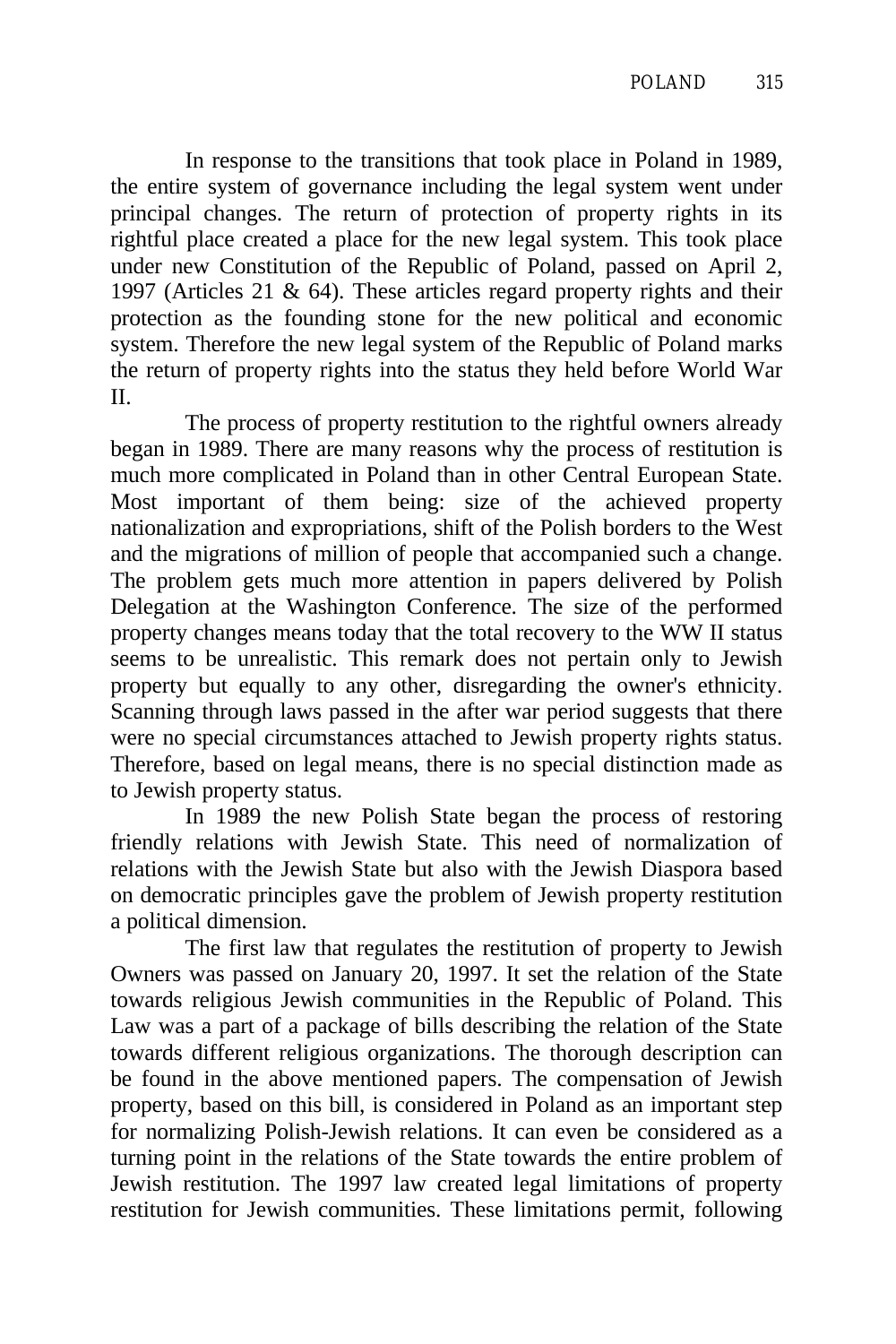the logic of restitution, the restitution of property to the past owners, i.e. Jewish Communities. A new proposal allowing other subjects than Jewish communities to receive property, which belonged to these Jewish communities, would mean creating the rights to the property restitution principles that are used in the relation of the state in these matters to other religious communities.

The sketched issues of property restitution for Jewish communities and other Jewish religious organizations are only a small part of even a bigger. If the problem of property restitution for Jewish communities is very complex; then the problem of property restitution to persons and legal persons creates even a larger challenge for the Polish legislators.

A more thorough view of the problem is included in the papers prepared by Polish Delegation, mentioned in the above text several times.

#### ACCESS TO POLISH ARCHIVES

Once upon a time Poland could be proud of its archives but the history of our country in the last two centuries – the partition of our territory for 123 years and two World Wars had an irreversible and of course negative impact on the integrity of the assets of the Polish archives. However it is important to mention here that countless wars that had through centuries rolled over Polish lands had not caused such horrid losses like the ones that occurred during WW II only. These losses affected all existing kinds of archives – state, local-government, church, private as well as archival collections in the National Library and in the private libraries of the great aristocratic Polish families. Several key factors contributed to that destruction. Direct military operations affected archive assets in September 1939; during the Warsaw uprising of 1944; and during the liberating operations of the Soviet Army and the Polish Armed Forces in 1944 and 1945. Beside that the total number of losses must be increased to include materials that were removed and plundered by the occupiers. Despite the 50 years that passed since the end of WW II many of these records are still stored in foreign countries and the majority of them were not even accessible for Polish Scholars until 1991. Thus the number of assets is limited.

Documents and other archive materials are primarily stored in state archives. The network of state archives is composed of archives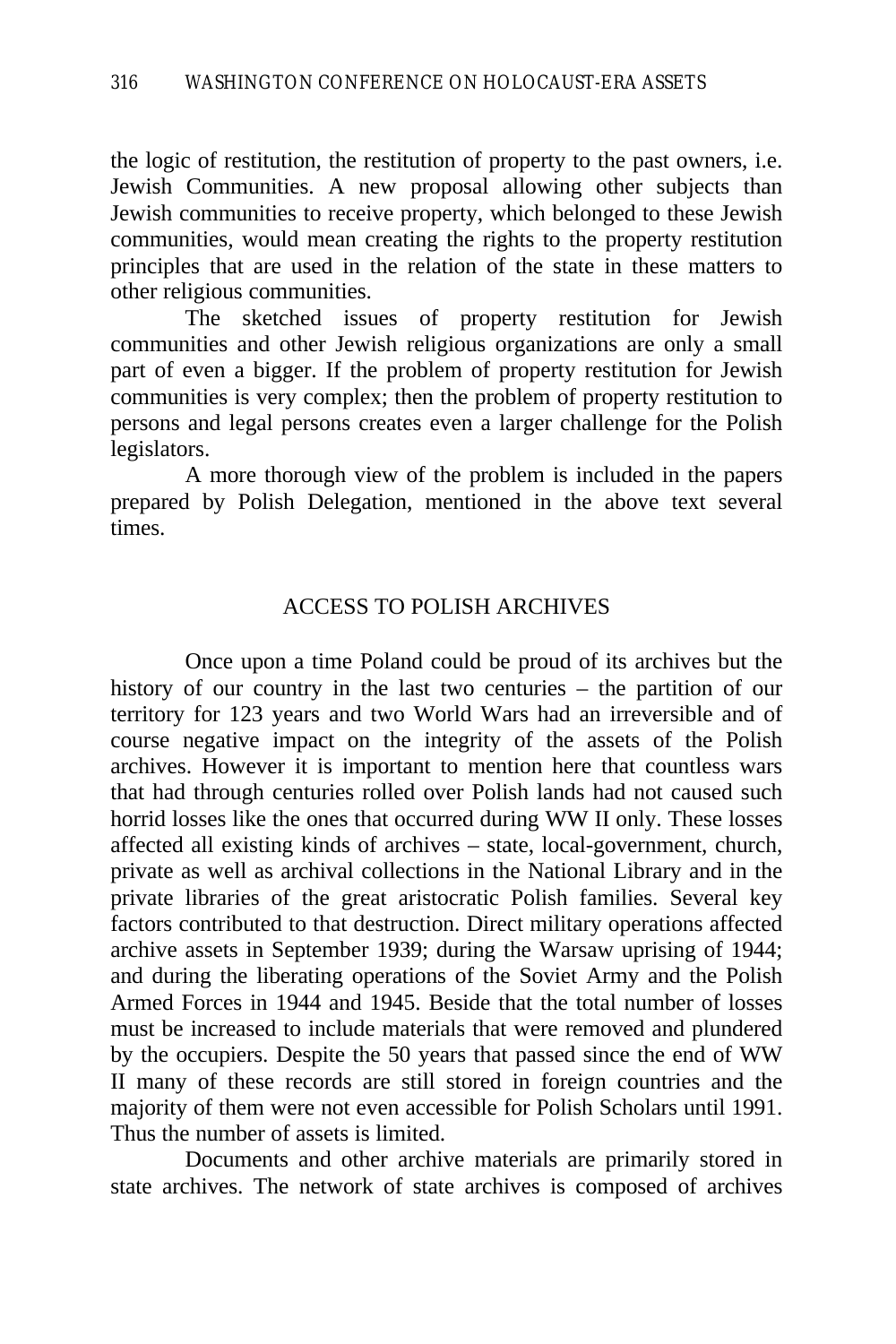directly subordinated to the Chief Director of State Archives, as a central organ of state administration, and of others.

The "Law on the national archive assets and archives" of July 14, 1983 regulates the general principles of access to archive materials stored in state archives. It determines that archive materials are made accessible to institutions and individuals for scientific, cultural, technical and economic purposes after 30 years from their creation, on condition that this does not infringe legally protected interests of the State and citizens. Permission to use archive materials is granted by the director of the relevant state archive and in the case of foreigners - the Chief Director of State Archives. Further information can be found in the papers of Polish Delegation prepared for the Washington Conference. The restrictions that may arise – applying to both Polish citizens and foreigners – stem from the legal principle of protection of the State and citizens. When granting permission for the use of materials, directors of state archives and, in some cases, the Chief Director of State Archives must also take into account other legal regulations, in particular protection of so-called personal goods, law on protection of state and professional secrets of 1982 and the 1997 law on protection of personal data.

Research institutions make their archive materials free of charge. Charges are levied – according to a price list determined by the Chief Director of State Archives – for copying of records and for the time lost in finding materials inaccurately described by interested persons.

#### EDUCATIONAL ACTIVITIES OF THE AUSCHWITZ-BIRKENAU MUSEUM

From the very beginning of the Museum there have been educational activities addressed to the future, to guiding youth so that the tragic past of Auschwitz would not be repeated. The overriding task of those who created the Museum fifty years ago was, however to commemorate the boundless sufferings and the deaths of all who died, in the gas chambers immediately after being brought to the camp or later as a result of the atrocious conditions that prevailed.

Auschwitz symbolizes all the evil bred by hatred and contempt in interpersonal relations, and in social life by violence and coercion, racism and lack of respect for the other peoples. For this reason the place should be an international center for the education, where new educational methods will be developed through the joint efforts of the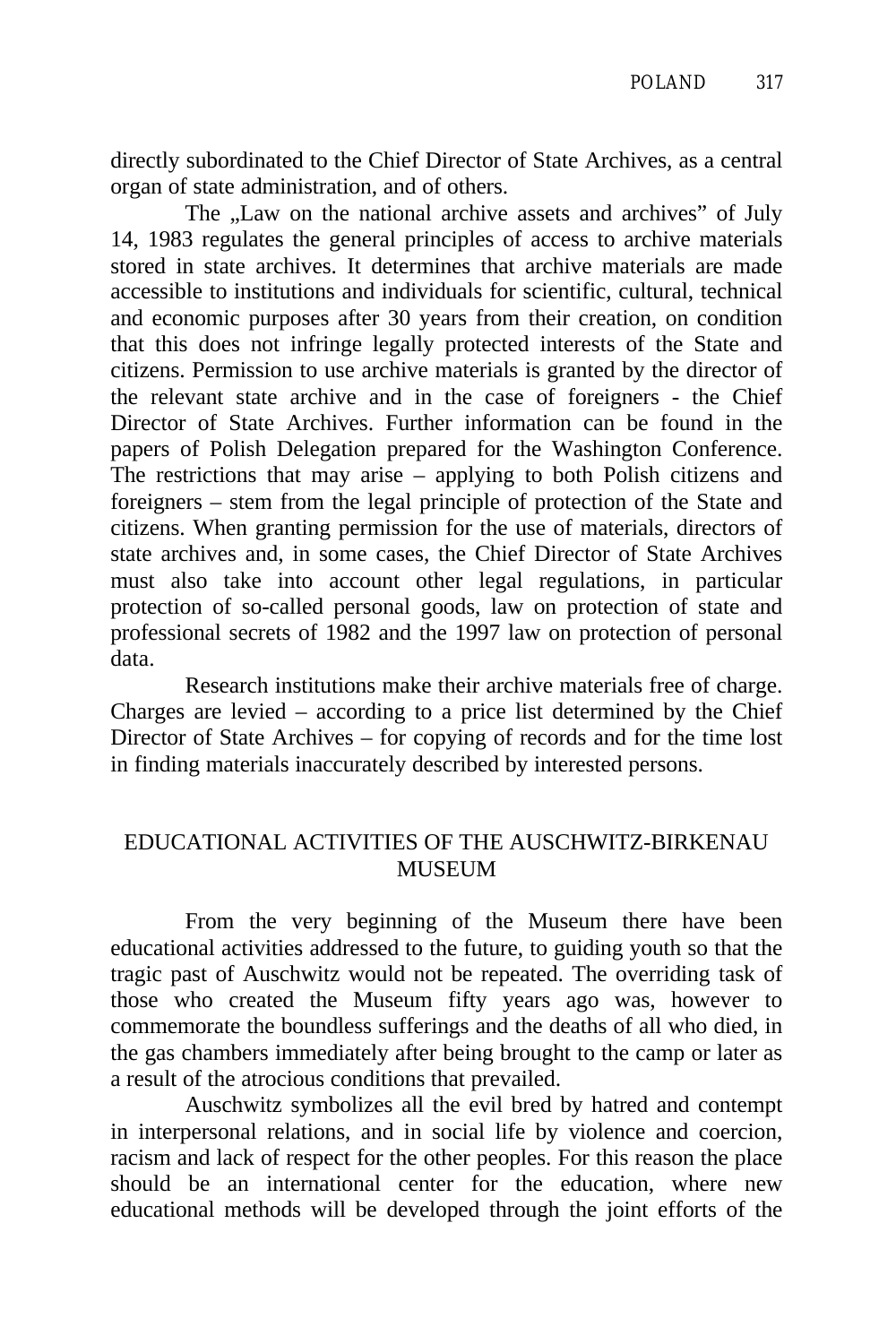best specialists, where Polish and foreign teachers can obtain help and practical guidelines, together with a broad assortment of suggested methodological materials.

Interest in the subject of Auschwitz is growing around the world, and special centers for teacher and student training are being established in many countries. Because this process is coupled with the history of the Auschwitz camp and other Nazi camps where Jews were killed en masse during WW II in German-occupied Poland, Poland is compelled to be the center for this research. Since Auschwitz functions in the world as a symbol, it is essential for the Auschwitz-Birkenau Memorial and Museum to become, as quickly as possible, an important center for education about the history of Auschwitz, the Holocaust, and also the history of the Jews in Poland. In this regard the Museum is working with other institutions involved with this subject matter, but a lack of resources has prevented many initiatives and plans from being implemented so far.

For deeper study of these all the programs prepared and conducted by the Auschwitz-Birkenau Museum in Owi cim please refer to the papers mentioned in previous sections of this paper.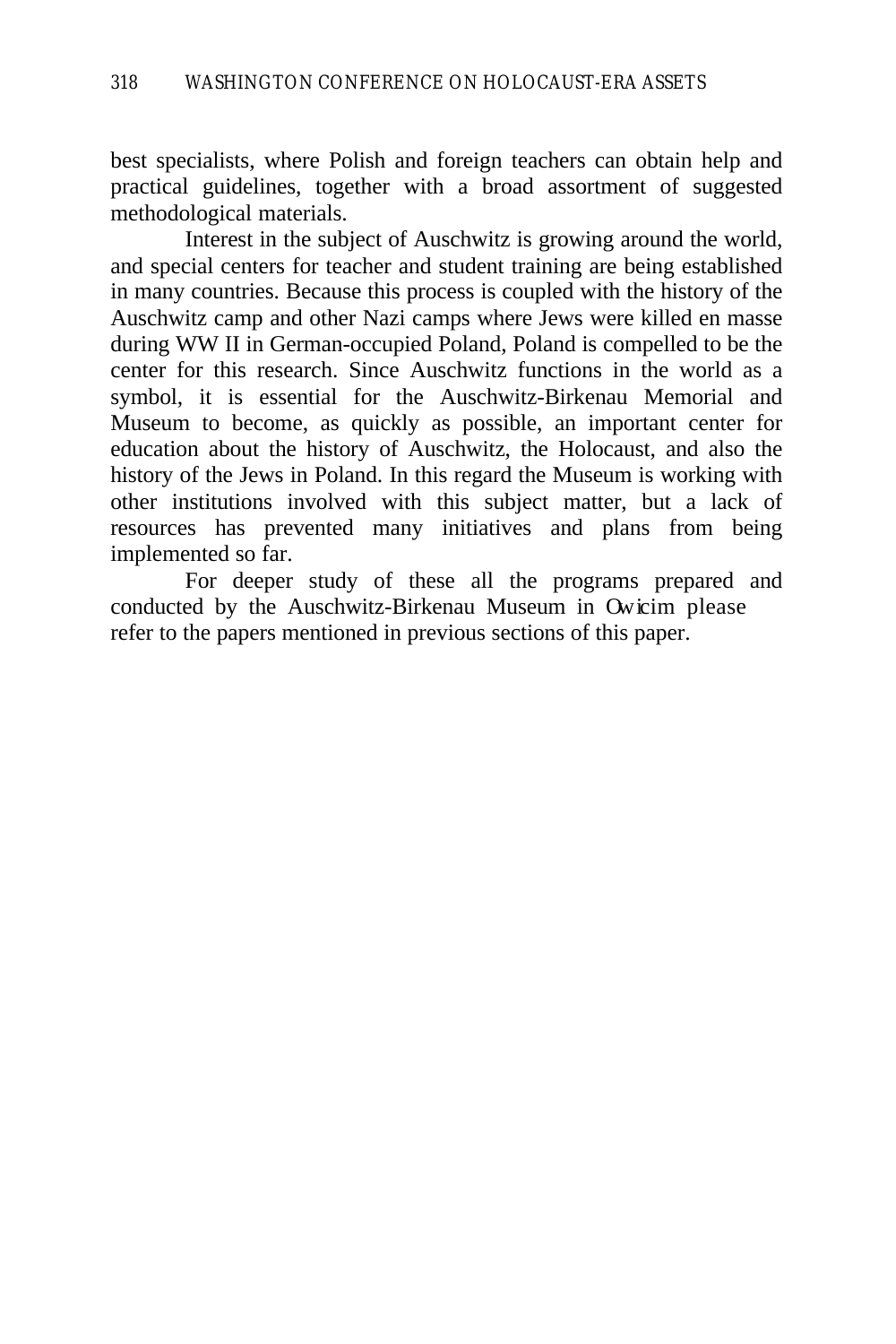# **RUSSIA**

### **The General Goals of the Conference and the Looted Art Problem**

Statement by Ambassador Valentin Kopteltsev HEAD OF DELEGATION

Plenary Session on Nazi Confiscated Art Issues

Chairman, Ladies and Gentlemen,

1. Russia favors the humane idea of seeking possibilities to provide aid to victims of the Nazis, regardless of their nationality, who have not previously received such aid in sufficient volumes and require it due to their health conditions and low income.

2. The establishment and operation of the New York International Fund for Needy Victims of Nazi Persecution is valued positively. Due to its current economic conditions Russia is now unable to become a donor of this Fund, however it anticipates that the Fund's resources will be used to provide aid to the citizens of Russia and other Republics of the former USSR. Russian authorities and non-government organizations are prepared to cooperate with the Fund in the distribution of such aid. It is important in this respect to take into account the disproportionate allocation of aid that has so far been provided to the Nazi victims in the West, Russia and other Republics of the former USSR.

3. In accordance with the Russian law Russia will continue the search for cultural values confiscated by the Nazis from their victims, and continue publishing their list. The law provides that claims for these values could be submitted only within the 18- month period beginning from April 21, 1998. Since the work in the archives as well as attribution of the retrieved works of art is difficult and time-consuming the Russian Government will be ready to discuss these issues even after the expiration of the above period.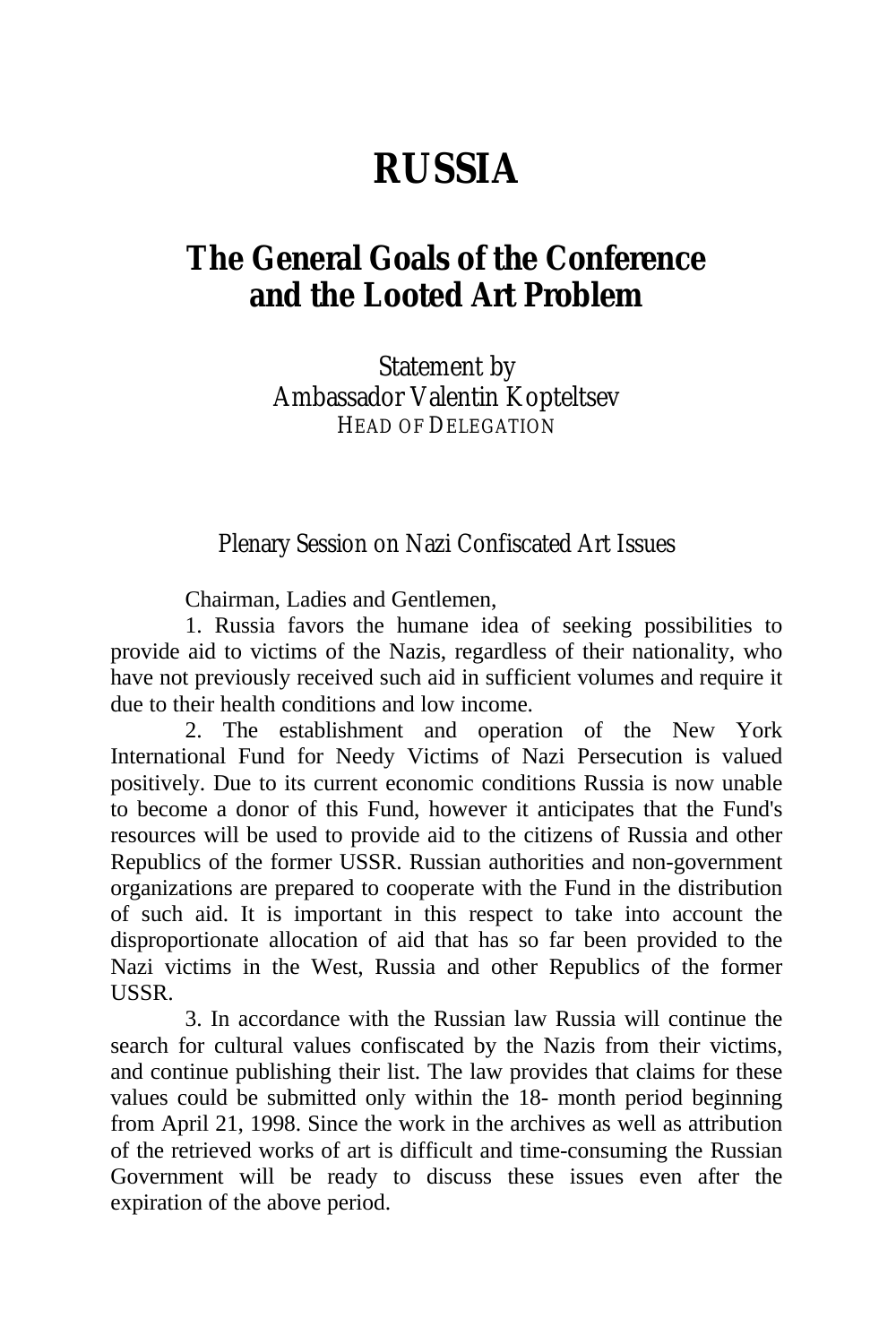4. Compilation by the interested parties of the catalogue of values missing from the private collections of the victims of the Nazis and transferring it to the Russian side to organize offset search activities would accelerate the work of the Russian experts to identify the unknown values.

5. We are ready to accept a large-scale research program focusing on preconditions, practices and consequences of the Nazi <<Holocaust>> policy and to conduct on this basis a research in the Russian archives and cultural institutions on the Nazi gold issue and displaced cultural values. We hope that other countries of the former Soviet Union, whose national property was plundered by the Nazis, could adhere to this program.

6. In case of failure to locate the former owners of the cultural values among the victims of the Nazis or their direct inheritors, Russia proposes to consider these values property of the states where they are currently located, and use them for providing aid to the victims of Nazism and war in this countries. In this context we would be able to support the Eleven General Principles with Regard to Nazi-confiscated Art circulated here if the word <<direct>> would be set before the word <<heirs>> in articles VII., VIII. and X. of these Principles.

7. Due to the immense damage caused by the Nazism to the cultural property of the former Soviet Union, Russia urges the participants of the Washington conference and the entire world community to do everything possible to locate these cultural values and return them to countries from which they were stolen. For this purpose, Mr. Chairman, I convey to you the first volume of a series of catalogues of cultural values looted from the territory of Russia during World War II.

Thank you.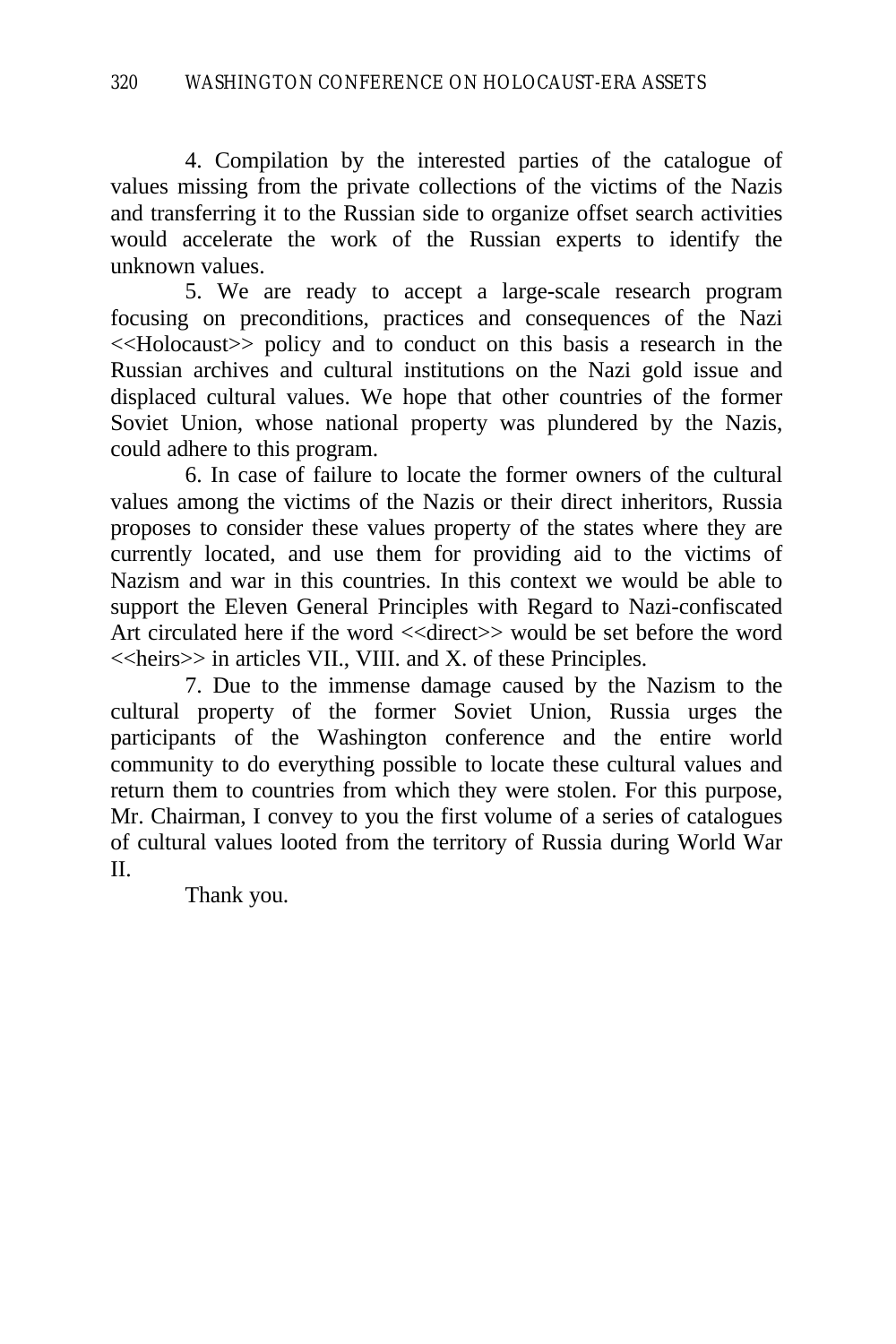# **SLOVAK REPUBLIC**

## Delegation Statement

One of the critical duties resulting from political changes in 1989 for the Czech and Slovak Federal Republic and since 1993 for Slovak Republic as one of successors of Czecho-Slovakia was the mitigation of injustices of the past. It was necessary to compensate the victims of Nazi persecution during the World War II and at the same time to compensate injustices of the communist regime 1948-89. Quite naturally, these laws could not eliminate all cases of treatment. However, this was a successful practical start to mitigate the cases of violations of fundamental rights and freedoms which, as far as its extent and impact on public funds concern, can hardly be matched to any other country of the former communist block. The rehabilitation and restitution proceedings, so vitally important for the emerging democracy, have been nearly completed. The federal and the national authorities which initiated these proceedings in the early 1990´s should be credited with a considerable recognition for their commitment. Democratic forces coming forward after the period of violations of political and property rights should always lead those proceedings.

Looking at the problem from the aspect of time, it was necessary to compensate victims of communist persecution from 1948-89, including compensation of victims of deportations to soviet concentration and work camps (GULAGs) in post war period. That is why appropriate acts were adopted in former Czech and Slovak Federal Republic. The basic framework consisted of: Act n.119/90 on Judicial Rehabilitation, Act n.403/90 on Mitigation of Consequences of Results of Some Property Injustices (restitution act), Act n.87/1990 on Extra Judicial Rehabilitation, Act n.229/91 on Conversion of Some Ownership Relations to Land and other Agricultural Property, Slovak National Council Act n.319/1991 on Mitigation of some Propriety and other Injustices and on Competence of Authorities of the Slovak Republic in the field of extra judicial rehabilitation.

All these acts were subsumed into the legal order of the Slovak Republic after 1993. The adoption of National Council of the Slovak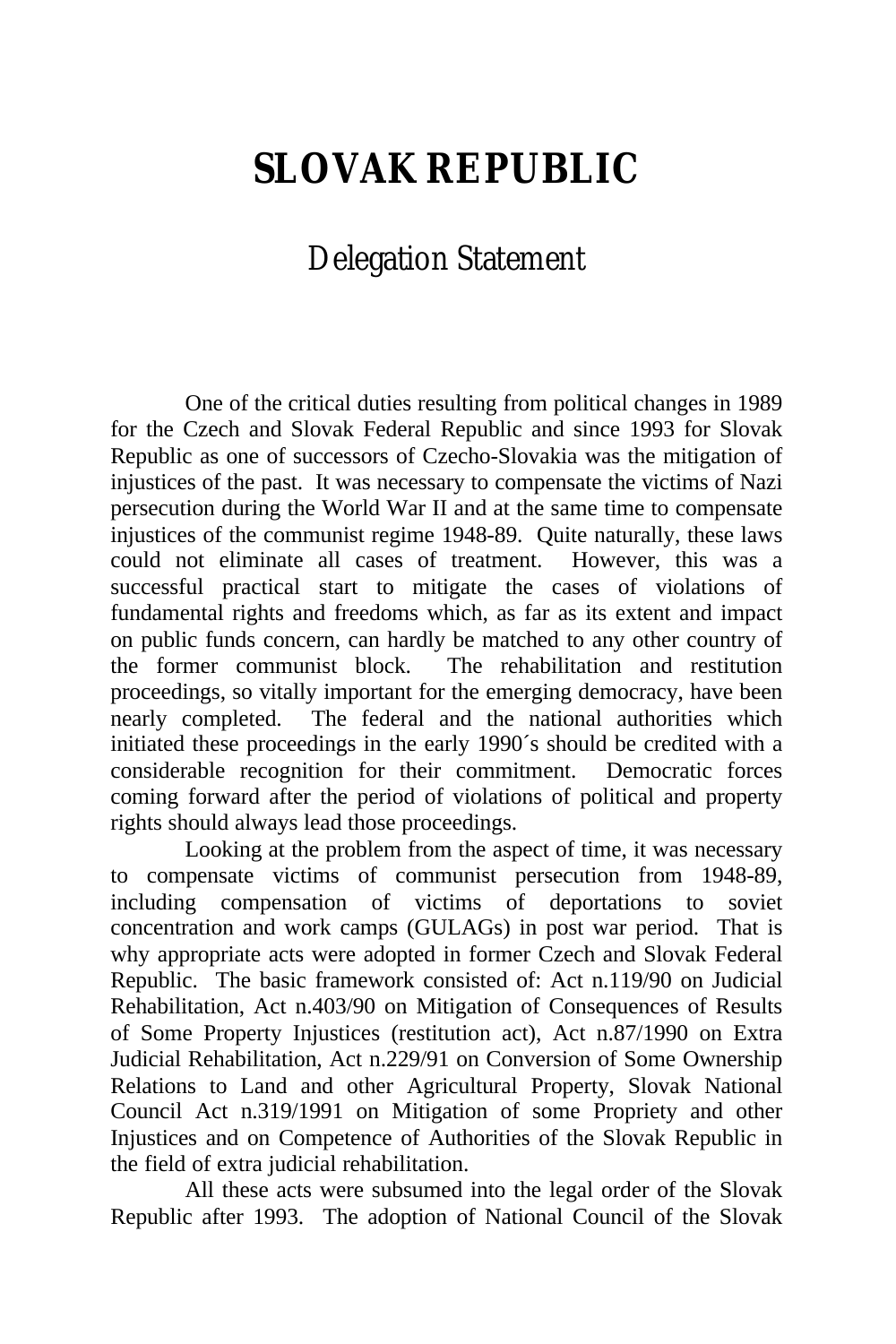Republic's Act n.125/1996 on Immorality and Illegality of Communist System represented a moral satisfaction to all victims of communist persecution.

The adoption of the National Council of the Slovak Republic's Act n.282/1993 of 27 October 1993 on Mitigation of Some Property Injustices Inflicted to Churches and Religious Communities was the base for compensation of victims of Nazi persecution. The range of entitled persons is determined in §1 of the aforesaid act. In this paragraph the peremptory period concerning deprivation of movable and immovable property of religious communities in breach to the principles of democratic society and relevant covenants on civil, political, economic, social, and cultural rights is determined. The law maker took into account that the religious communities became victims of persecution mostly after The World War II and that is why the peremptory period was determined for these communities from 8 May 1945 to 1 January 1990. At the same time it was necessary to take into account that an extensive Jewish community had existed before the World War II on the Slovak territory. This community was systematically destroyed between 1939 - 45. That was the reason for explicit determination of peremptory period by lawmakers for Jewish religious communities in §1 of aforesaid act. The peremptory period for Jewish religious community has been determined since 2 November 1939 to 1 January 1990. Movable and immovable propriety is the object of return of propriety to the entitled persons who are the churches and religious communities or their parts, with legal personality registered by state, resident on the territory of the Slovak Republic. The entitled church organization or religious community had one year for claiming their property from the entity which possessed or disposed with the property in question. If such entity failed to make an agreement with a church organization of a religious community to return the property within ninety days of the submission of the claim, the entitled person could turn to court within fifteen months. In civil or administrative proceedings church or religious organizations were exempted from payment of administrative and judicial costs. Any expenses arising from restitution, e.g. in surveying the estate, were reimbursed by the State as fixed by law. According to the reports of the Ministry of Culture under the auspices of which the restitution of property of religious communities occurred, no major problems were encountered. In the restitution of the property of Jewish congregation, the Ministry of Culture provided consultation services which resulted mostly in fruitful restitutions.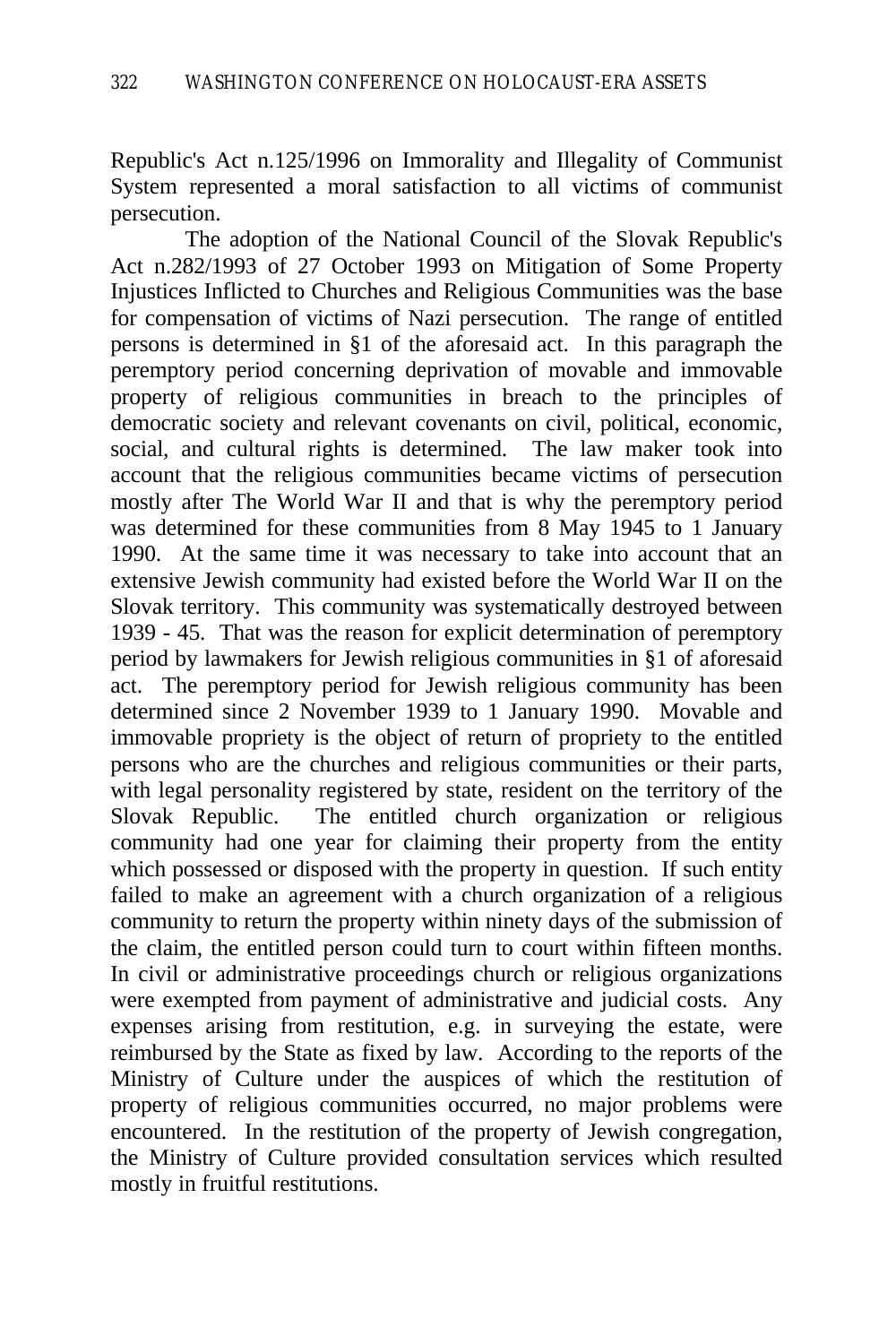The act presumes that the state takes the primary responsibility for the compensation of injustices: "*The responsible persons are state*, *municipality, legal persons established by the state or municipality and legal persons established by the law who are managing the state or municipal propriety or are administering and possessing such propriety to the day of effect of this law..."* (§3 part 1).

The responsible persons are also natural persons who have acquired the propriety in accordance with §4 of the aforesaid act, and also if these persons have acquired the property contrary to regulations which were in effect at that time.

At the same time it has been determined in this paragraph which categories of propriety do not fall within the scope of the law: *"...except a) legal persons with foreign interest and commercial corporations where the associates are exclusively natural persons. This exception is obsolete if the propriety is acquired from legal persons after 1 January 1990; b) foreign states."*

Preparing this act, the lawmaker paid the diligence to the fact that there is some property which should be returned in accordance with the act, but in reality it is not possible to return such property and that's why it is necessary to exclude such property from the act  $(\frac{8}{97})$ , or in reasonable event to limit the free dispensability with the property by entitled person (§11).

The mitigation of injustices caused by the Nazi persecution cannot be limited only to property injustices, it has to be above all a direct compensation of victims of persecution and reprisals. In these days the act on compensation of some injustices caused by Nazi persecution during the World War II is under preparation. The draft law anticipates financial compensation and bonuses to the retirement benefits to persons deported to and detained in concentration camps, and also to their family survivors.

The draft act determines the entitled persons in its §2 part 3 and 4, and §3 part 2 and 3. These are persons directly sanctioned by deportations into concentration camps, or sanctioned by other Nazi repressive actions in period 1939-45. If there are no such persons, their bereaved spouses and children are entitled and if there are neither those persons, their parents are entitled. The preliminary assessment of expenditures needed for compensations is 500.000.000 SK (it is approximately 16.000.000 USD).

Quite obviously, the debates on the act focused mainly on financial resources necessary for payment to the entitled persons. Extensive considerations have been given to the assistance in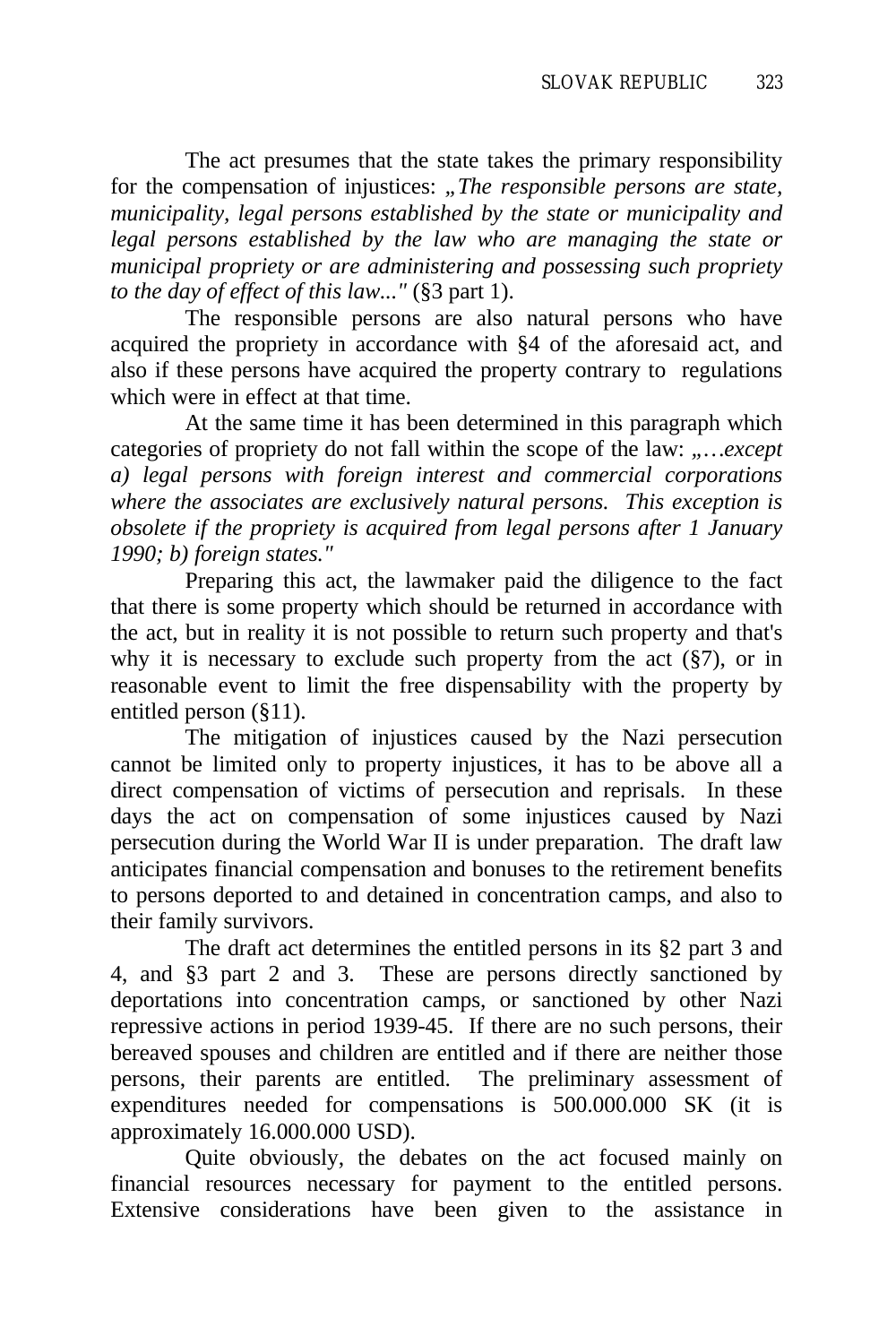anticipation from the German Government, that launched the plan of compensation of victims of Nazi persecution in several European Countries including the Czech Republic. The new Government, according to a statement by Vice-Prime Minister in charge of the Legislative Board, will reconsider the draft law prepared during the preceding parliamentary period. Such proposal may become a key topic for the ongoing discussion, and in particular for its immediate presentation for a parliamentary debate.

In the preparation of and the debate on the new bill regulating the compensation of victims of Nazi persecution, the appropriate governmental authorities in Slovakia will have to consider the following:

> 1. the time factor – the passage of the law cannot be delayed in view of the age of entitled persons, and also in view of the fact that this will be the last law on the compensation adopted after 1989, even though the period of violation of human rights and freedoms preceded the period of 1948-89, in which alleviation of the injuries and injustice have been granted;

> 2. The cooperation with the interested non-governmental institutions, i.e. communication with the Slovak Union of Fascist Resistance, the Central Union of Jewish Religious Communities should become a basis for drafting the bill corresponding to the nature of injuries and suffering;

> 3. financial factor – the financial resources, as one of the fundamental conditions for this compensation of victims must be a priority in the process of the completion of rehabilitation and restitution processes in Slovakia.

In addition to these measures the Government of the Slovak Republic at its session on 26 May 1998 took into consideration that the Tripartite Commission for Restitution of Monetary Gold had returned 5.312,108 ounces of fine gold in value of approximately 1,6 mil. USD to the Slovak Republic. The Government of the Slovak Republic agreed that this amount of gold will be used for compensation of Slovak victims of Nazi persecution and at the same time the Slovak Republic will take part in Nazi Persecutee Relief Fund. From the amount of fine gold the 3/4 part (1,2 mil. USD) will be used for direct compensation for victims of Nazi persecution in accordance with the prepared compensation act and 1/4 (approximately 400.000 USD) will be used as contribution of the Slovak Republic to the Nazi Persecutee Relief Fund established at the London Conference on Nazi Gold in December 1997.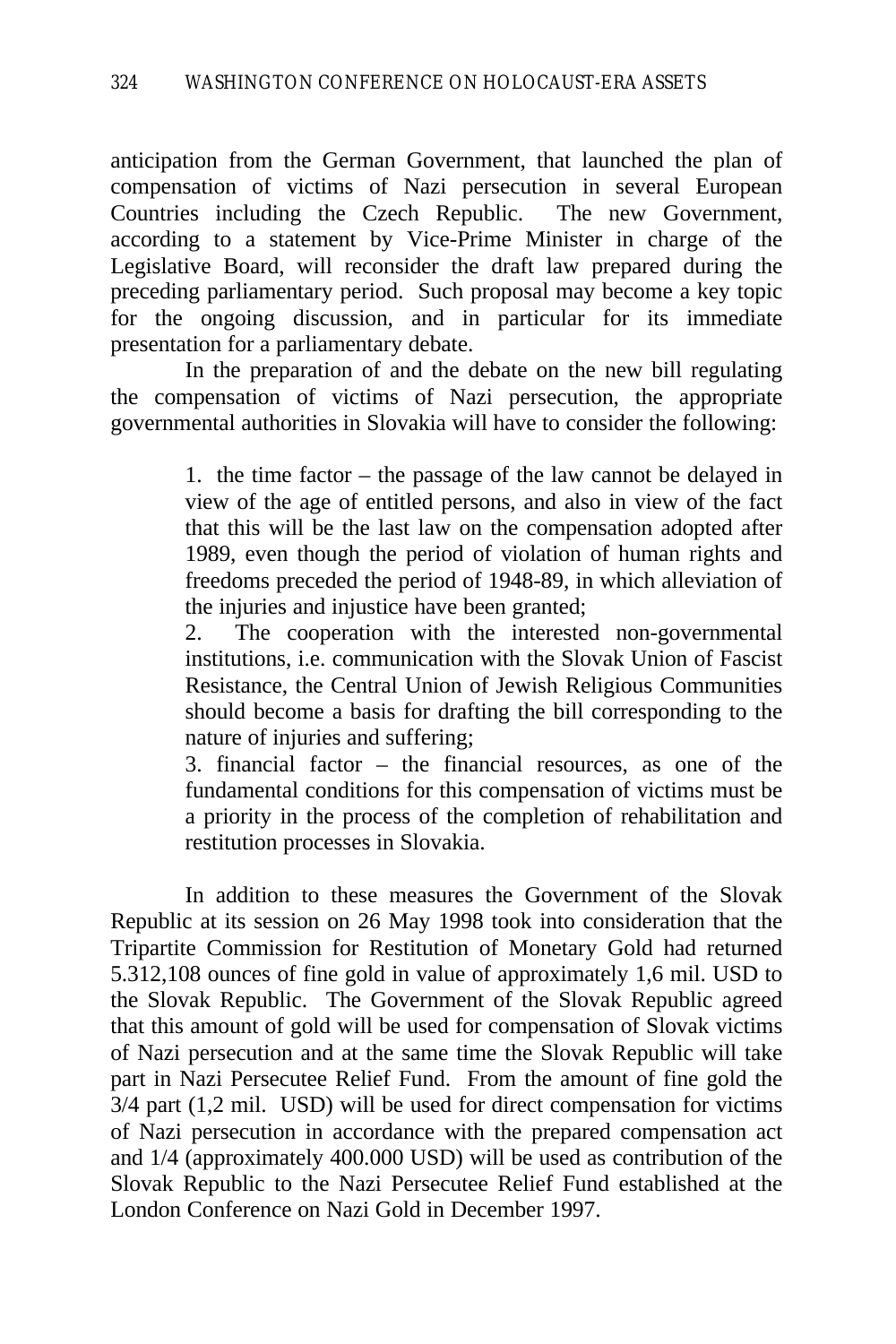The Slovak National Archives concluded an agreement on cooperation with the Holocaust Memorial Museum enabling to provide a large number of copies of documents concerning various aspects of the Holocaust period, as well as facts related to that period.

These facts evidence the effort of the Government of the Slovak Republic to ensure by internal measures the compensation of victims of Nazi persecution to the greatest possible degree. At the same time it is necessary to mention that Slovak victims of Nazi persecution, as compared with other victims, have not yet received any compensation for their sufferings from German authorities, although the Federal Republic of Germany made a symbolic gesture in the form of so called ..Hirsch initiative" for some countries of Central and Eastern Europe, granting simple humanitarian aid for some categories of victims of Nazi persecution.

Slovak victims of Nazi persecution are still hoping that the Federal Republic of Germany will act in the same manner as it did with respect to all other victims of Nazi persecution duly compensated by German authorities.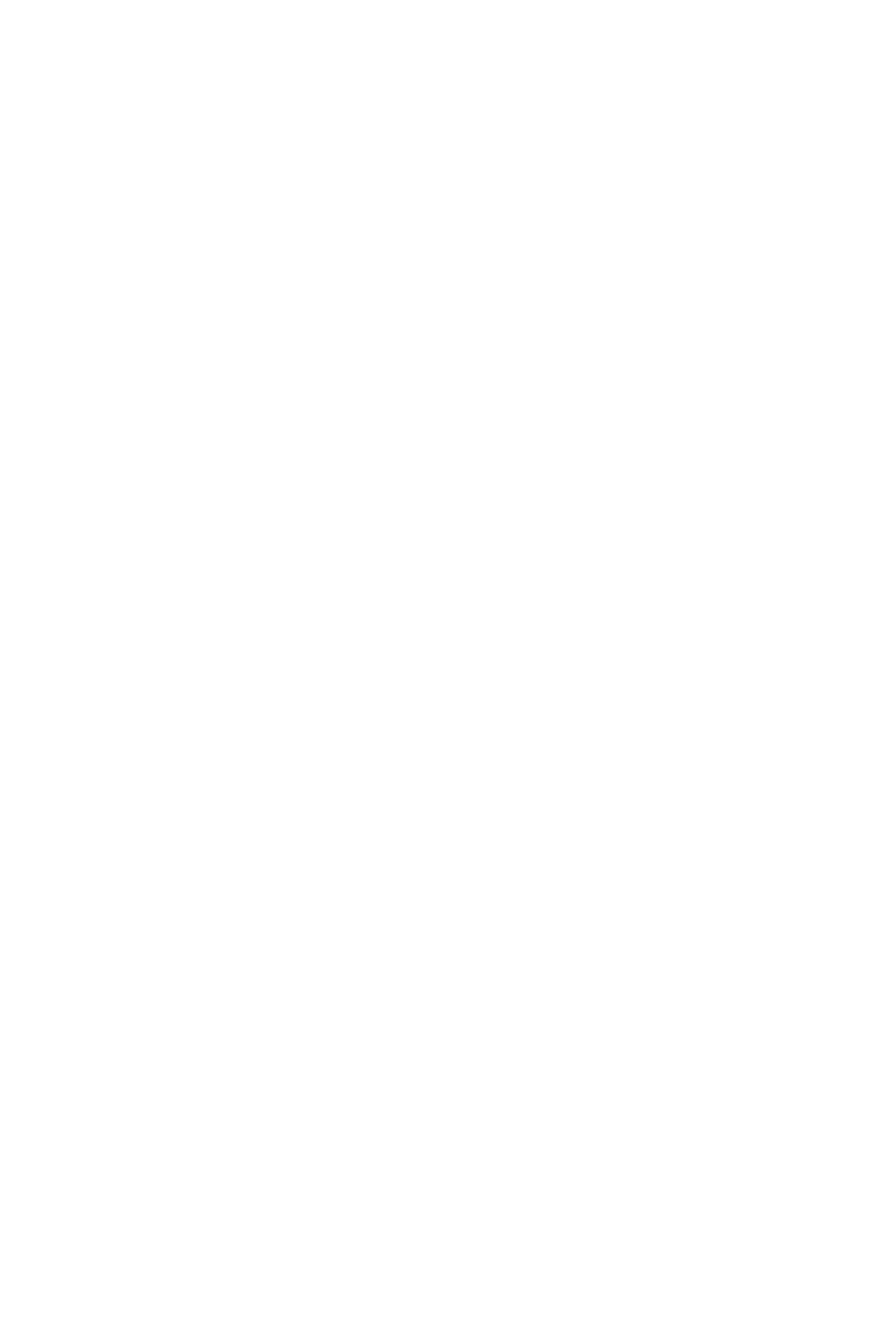# **REPUBLIC OF SLOVENIA**

# Delegation Statement

The Delegation of the Republic of Slovenia to the Washington Conference on Holocaust-Era Assets has the honor to announce that the Government of the Republic of Slovenia adopted the decision that it renounces its share of the gold pool of the Tripartite Commission for the Restitution of the Monetary Gold to the benefit of the Nazi Persecutee Relief Fund.

The text of the decision is as follows:

The Government of the Republic of Slovenia herewith adopts the following decision:

The Republic of Slovenia, as one of equal successor states to the former SFR of Yugoslavia, renounces its share of the gold pool of the Tripartite Commission for the Restitution of Monetary Gold – which was due to the former SFR of Yugoslavia – to the benefit of the International Fund for Needy Victims of Nazi Persecution (Nazi Persecutee Relief Fund), established at the London Conference on Nazi Gold held from 2 to 4 December 19.97, and, within the said Fund, to the benefit of non-governmental organizations in the Republic of Slovenia to aid individual victims of Nazi Persecution.

The share renounced by the Republic of Slovenia (for which it has already been established or will be established that it belongs to the Republic of Slovenia as an equal successor to the former SFR Of Yugoslavia) is equivalent to 16.39% of the share of the gold pool – which was due to the former SFR of Yugoslavia – being formerly held by Tripartite Commission for the restitution of Monetary Gold, and now held jointly in the names of the Governments of France, the United Kingdom and the United States of America in the Bank of England.

The two non-governmental organizations in the Republic of Slovenia to the benefit of which the Republic of Slovenia renounces its share of the gold pool are the Slovenian Red Cross and the Slovenian Karitas which are obliged to allocate the funds acquired from the International Fund for Needy Victims Of Nazi Persecution (Nazi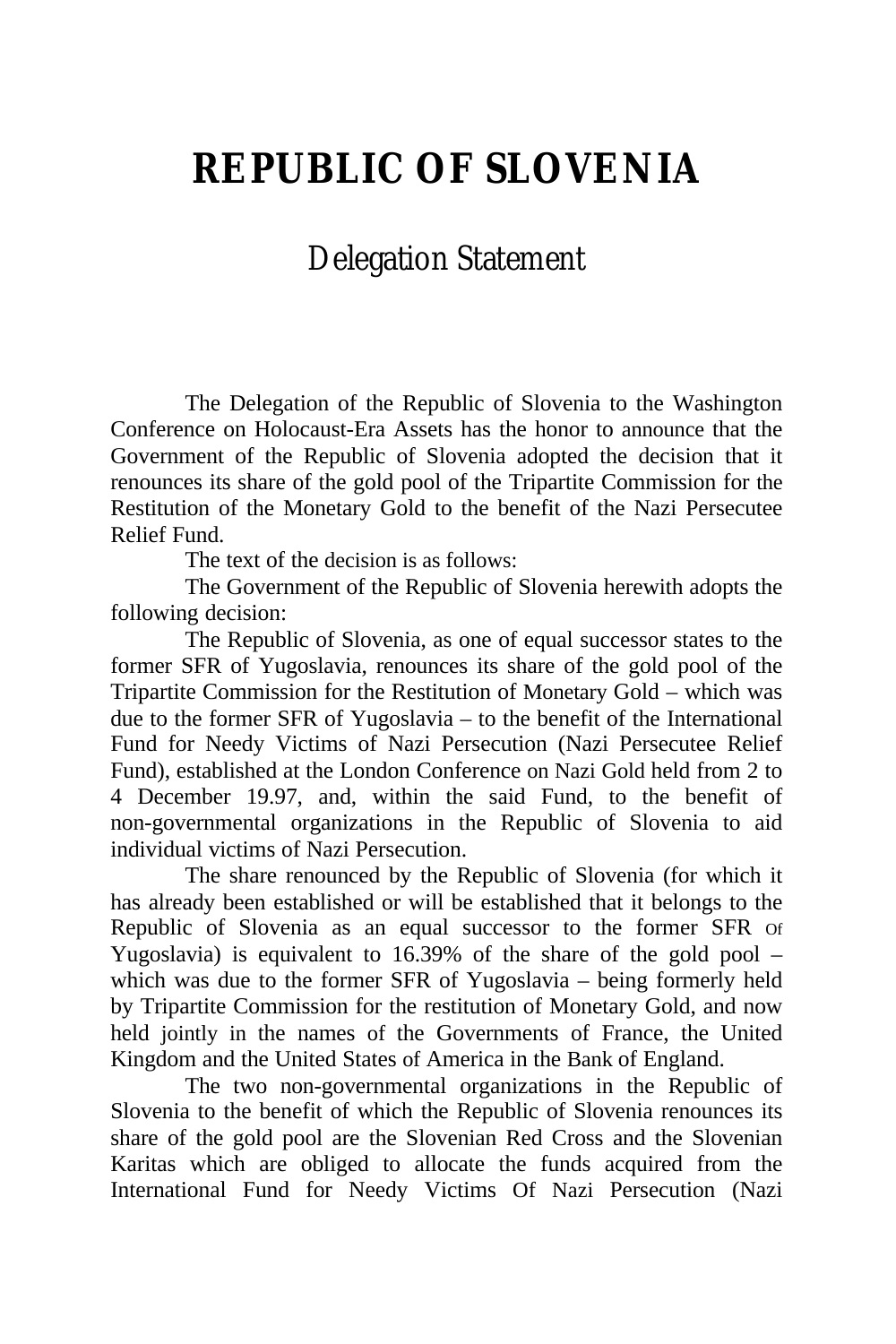Persecutee Relief Fund) either for the programs of aid to individual victims of Nazi persecution or for relevant educational programs.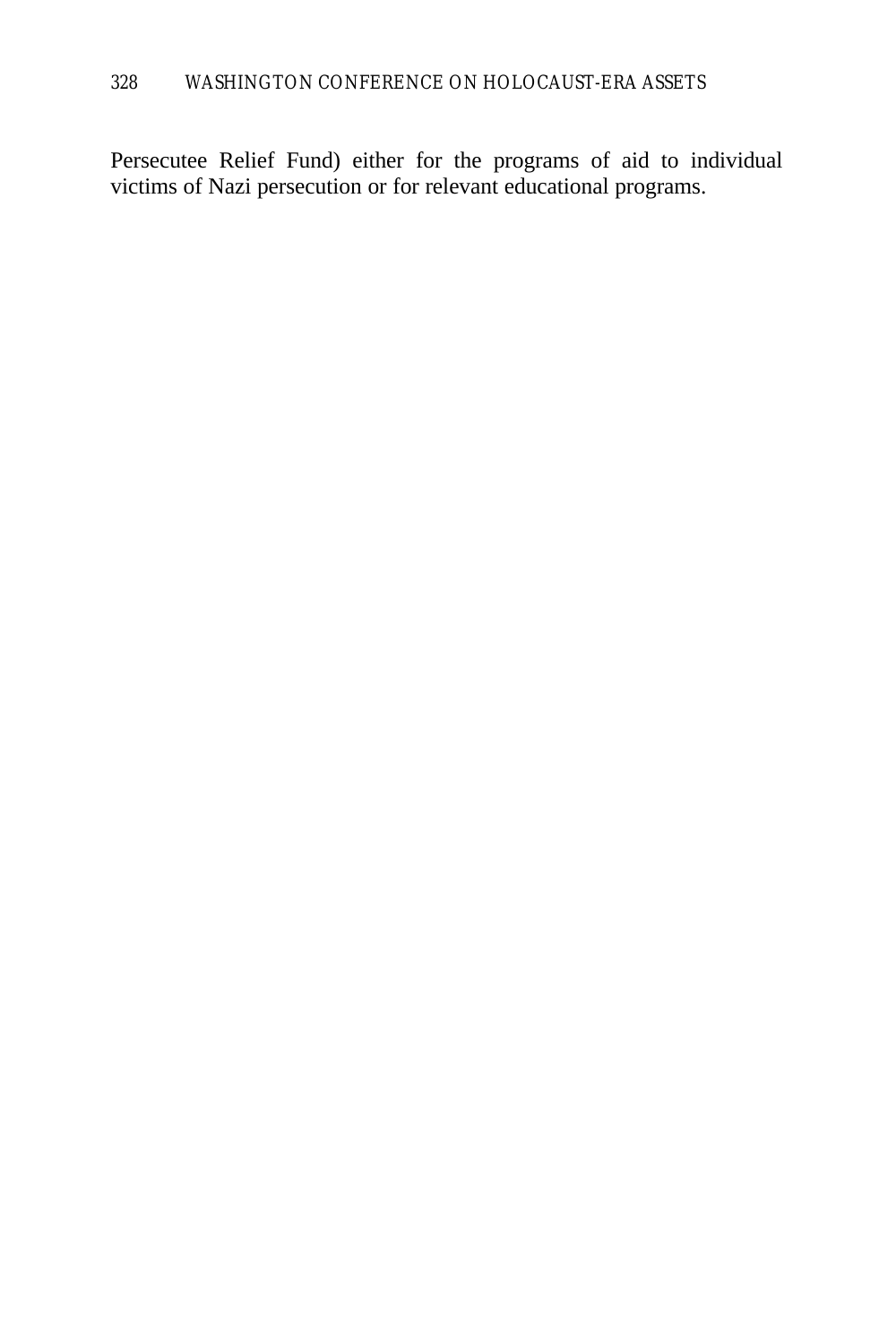# **SPAIN**

# **Activities of the Spanish Commission on Holocaust-Era Assets**

The Spanish commission was established by Royal Decree of July 11, 1997, with the aim of investigating the role of Spain in its economic relations with the Third Reich during the Second World War.

The Commission carried out research focused on the transactions of gold during the war and by December 97 it had already drafted a provisional report. The report was introduced, along with its conclusions, in the London Conference.

The final report was presented to the Government of Spain in April 1998, along with a series of recommendations. It concluded that Spain had bought gold during the Second World War, mainly from the Swiss National Bank, the Bank of Portugal and the Bank of England. It also concluded that only a small part of the gold acquired in those years came directly from Germany.

The report also studied the negotiations that took place between the Spanish Authorities and the Allies after the war, that led to an Agreement in execution of which Spain returned the amount of gold that, according to the investigations conducted at the time, had been looted by the Nazis.

At a later stage, the Spanish Commission presented two additional reports: the first one on the German insurance companies in Spain during the Second World War, and the second on the works of art bought or sold in Spain during the war.

The research on the German insurance companies was carried out in the archives of the Spanish Foreign Ministry and the Bank of Spain. The conclusions are as follows: during the war, German insurance firms in Spain increased both their capital and their customer base. Most of these customers as well as the signatories of the insurance policies were citizens of Spain or Spanish companies. Nothing came out in the research that points to any problem of non-payment of the policies during or after the war. There is no documentary trace of any claim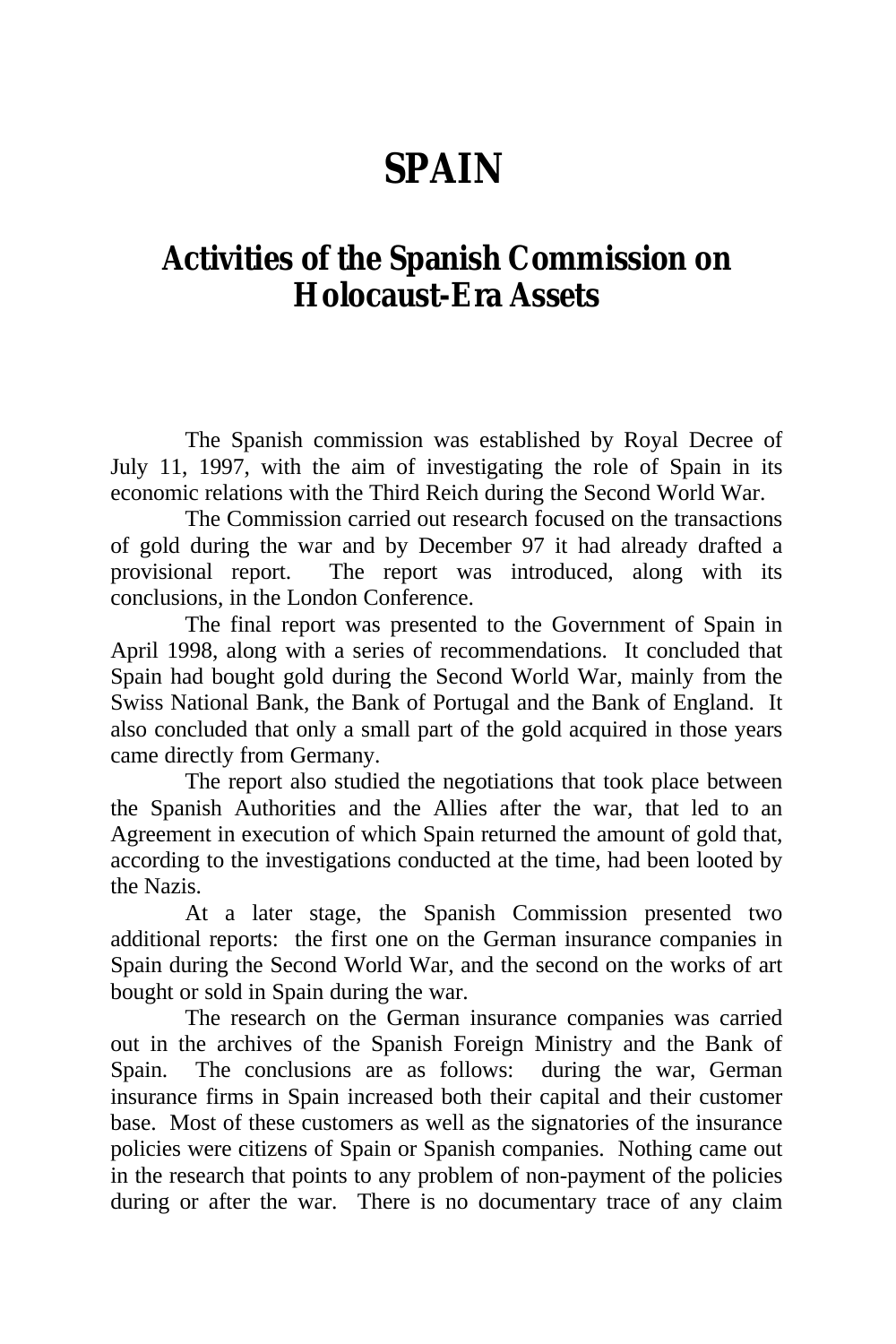whatsoever that affected either Spanish citizens, Jewish or non Jewish, or foreign nationals.

After the war, and following the recommendations and resolutions of the Allies, German goods and property in Spain, including the assets and liabilities of all German firms, were embargoed by the Spanish Authorities. Of the eighteen companies so embargoed, four were completely expropriated and liquidated.

Both the Report on Insurance and the Report on Works of Art, as did the Report on Gold Transactions from Central Europe, coincided in their conclusions: the role of Spain was very limited.

Indeed, in what pertains to works of art – and apart from smuggled items, difficult to trace – the cases registered are few in number and of minor importance. It was estimated that only one per cent of all the art dealers operating in Europe did business in Spain at the time. Therefore, this issue was barely examined in the course of the negotiations between the Spanish Government and the Allies at the end of the war.

The only case worth noticing is that of Alois Miedl, Göring's art dealer, who brought to Spain a total of twenty-two painting, that were deposited in the Tax Exempt Warehouse in Bilbao (Northern Spain). What happened to these paintings after 1949 is not known. Eight of the twenty-two paintings belonged to the Goudstikker Collection. The origin of the other fourteen is not known to this day.

Having reached the aforementioned conclusions, the Spanish Commission, well aware and sharing in the global feeling on the horrors of the Jewish Holocaust, shared also by many Sefardim, and keeping in mind the links and common culture and origin of the latter with Spain and the Spanish people, proposed to the Government of Spain – and the latter approved the proposal – to provide two hundred and fifty million Pesetas to the Nazi Persecutee Relief Fund, with the specific proviso that the money would be applied to the needs of the Sefardim.

Washington, D.C. December  $1<sup>st</sup>$ , 1998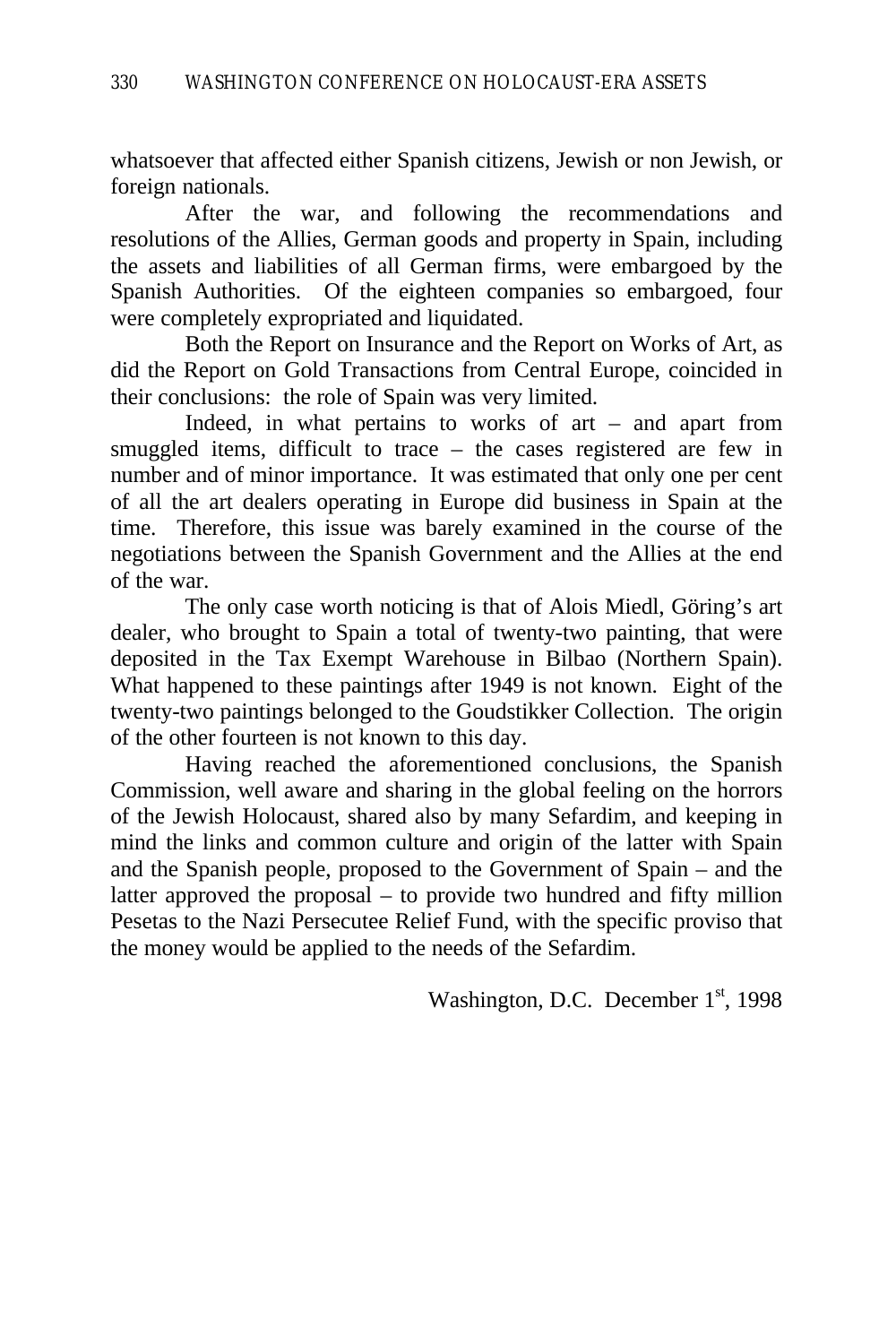# **SWEDEN**

# Statement by Mr. Salomo Berlinger SPECIAL ADVISER TO THE COMMISSION ON JEWISH ASSETS IN SWEDEN AT THE TIME OF THE SECOND WORLD WAR MEMBER OF THE SWEDISH DELEGATION

Sweden does definitely not belong to the countries that were on the headlines with Nazi-confiscated art. Nevertheless, we considered it our duty to make a thorough investigation also of this subject in our Commission.

The Swedish Commission therefore appointed a special project group to work with art and insurance. Because of the limited time at disposal, let me just mention that among the actions taken we have interviewed a number of trade organizations dealing with art, Art associations, auction houses, transport- and storage companies, active during that period. We have advertised in daily newspapers in order to obtain information from the public and we have sent a questionnaire to every member of the Jewish Communities in Sweden.

The Project Group has through a number of experts conducted research in various public archives in Sweden and abroad and made a thorough study of the leading art museums in Sweden including the National Museum of Fine Arts in Stockholm. Purchases during and shortly after the war of international art were checked. Relatively few pieces of international art were purchased. There were however some purchases and donations of art works which the Nazis regarded as "Entartete Kunst".

The fact that there was no obligation to supply information about previous owners and that our researchers for that reason noted several examples of missing links in the documentation did not make our work easier. Even more complicated was the research done in private archives and galleries. However the lack of evidence or proof so far of dealings with looted art does not stop us from continuing our investigations.

Let me also state that we have a close look - as much as one can look into private collections - into possible looted art works, emanating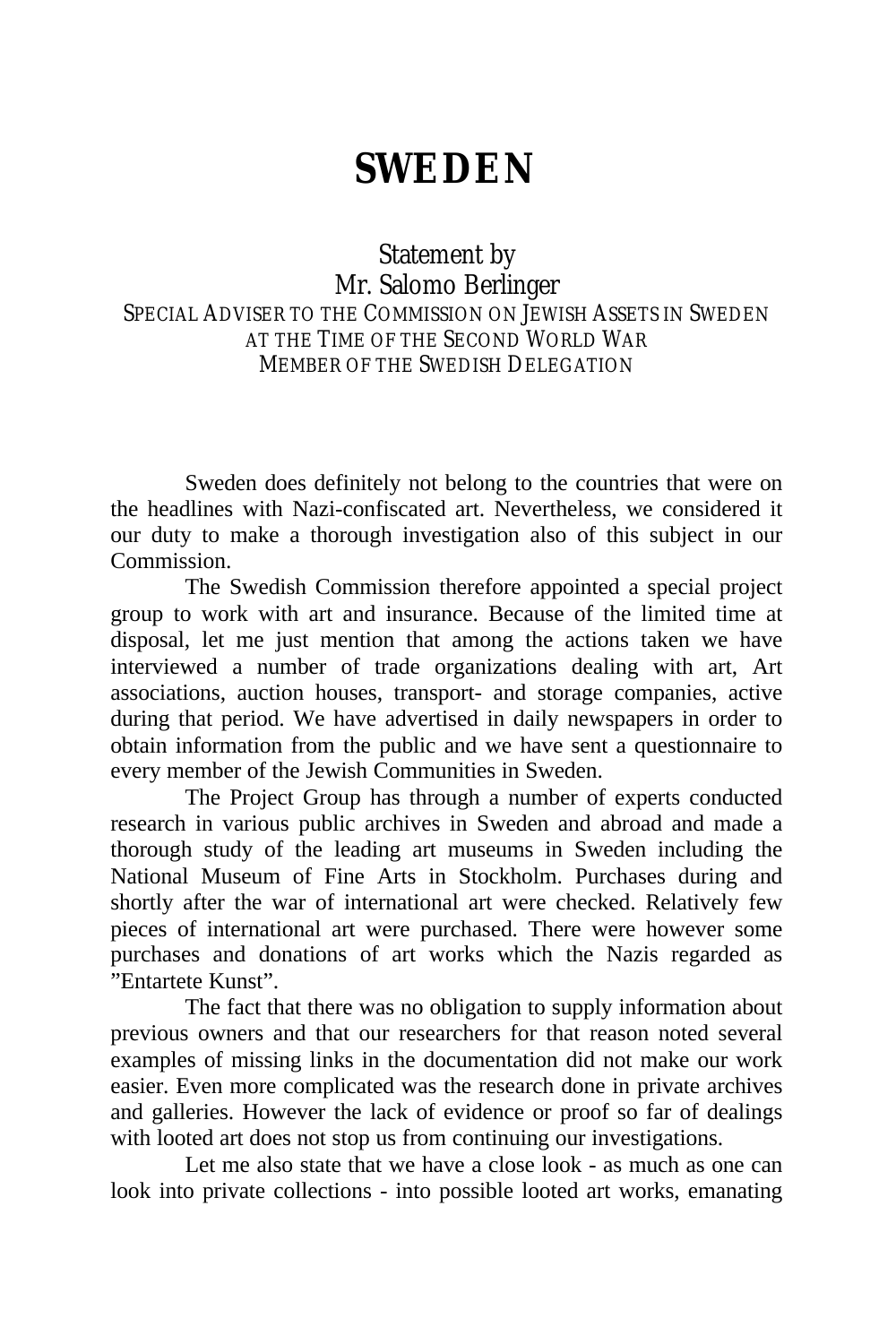from Göring and brought to Sweden by or to his relatives and friends, a very tough task for our Commission.

We have naturally also closely followed the international activities, particularly in the United States, to trace and find looted Jewish art. As a conclusion at this stage can be said that the investigations so far have not yielded any concrete and convincing examples of acquisitions of looted or confiscated works of art belonging to Jews in Sweden. However some traces have been found and we hope that with the co-operation we can get from abroad and from this conference – including the establishment of the Art Loss Register – we can finish our work with a good conscience. The final report of our commission and its conclusion will be submitted at the end of February 1999.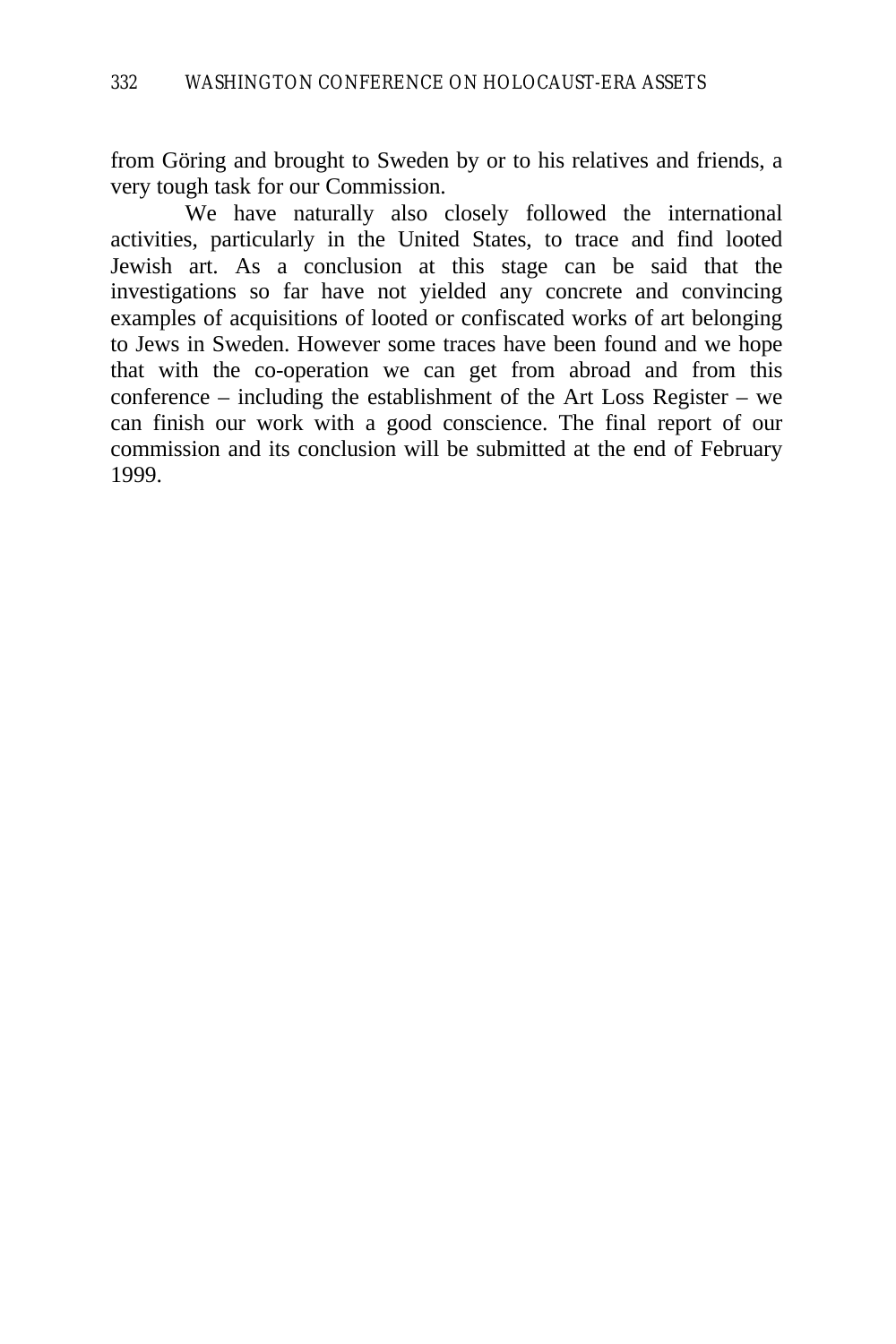# **SWITZERLAND**

# Introductory Declaration

# By Ambassador Thomas G. Borer HEAD OF DELEGATION

Mr. Chairman, Mrs. Secretary of State, Mr. Foreign Secretary, Mr. Under Secretary of State, Honorable Delegates:

I would like to begin by expressing my great appreciation that this Conference is being held and that my country has been invited as an active participant. It is an honor for me and my delegation to be here, and I would like to thank the U.S. Government and the Holocaust Museum for making this important event possible. My country sees this Conference as a unique opportunity for all those concerned to pool their knowledge and to work together to achieve a deeper understanding of the historical questions related to the Holocaust era still awaiting answers. As the previous conference on Nazi gold held in London last year has shown, the task of establishing historical facts on these extremely delicate and complex issues is colossal and requires close international cooperation. We sincerely hope that the Conference will make a major contribution to clarifying the historical context of looted art, insurance policies, communal property, libraries, and archives.

We also especially welcome the fact that the Conference will pay special attention to Holocaust education, remembrance, and research. This dimension of the Conference is of particular importance: The memory of the victims and the sufferings of the survivors place a duty on all of us to keep remembering, for our conscious awareness of the mechanisms of history and of the roots of human evil is all we have to protect us against a resurgence of such monstrous insanity. Tragically, the passage of time is irreversible, and, as time goes by, this duty to remember takes on a new dimension: As the Holocaust survivors are approaching the end of their lives, the day will come when we won't have direct testimony at our disposal anymore. It is therefore important to develop ways and means of remembrance and sensitization. Even though Switzerland was largely spared the unspeakable horrors of World War II,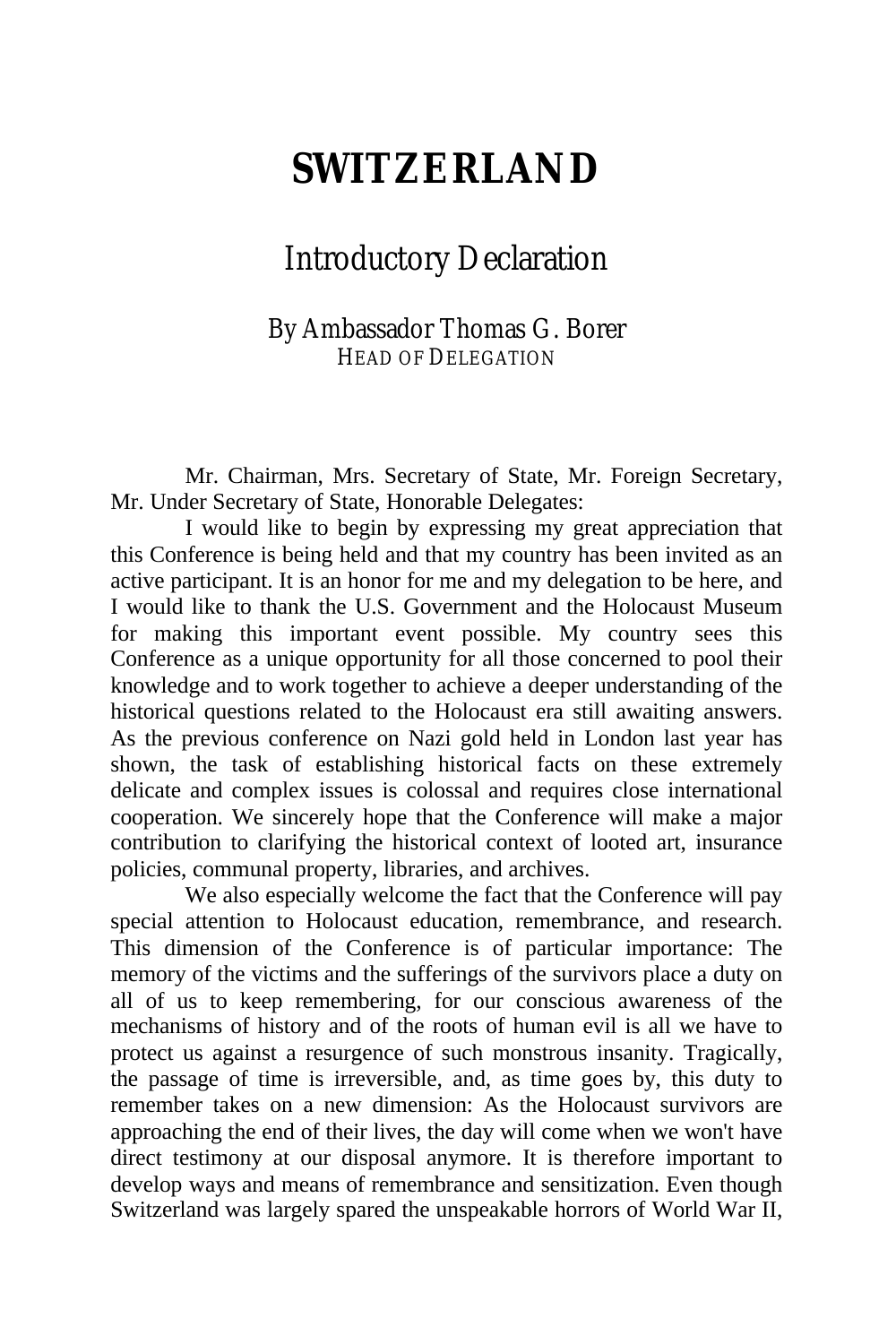it shares with other nations the commitment to remember and remain alert. To this end, it has undertaken a large number of initiatives at the cultural, educational, and political level. Switzerland – which has a longstanding tradition of peaceful coexistence of different languages, cultures, and faiths – is ready and willing to share with others its experiences in this field in order for us all to ensure that future generations will never be able to say "We didn't know…"

Therefore, I would like to express the sincere hope that this Conference will offer us the opportunity to pursue a constructive dialogue on how to advance towards a greater understanding of our common past in order to build a better future.

#### Mr. Chairman, Honorable Delegates,

Since 1996, Switzerland has been implementing unprecedented series of measures to come to terms with the painful and recurring questions which have remained unanswered since 1945. Our objective is to shed light on the role Switzerland played in the context of World War II and on open questions related to any dormant accounts, looted art works and insurance policies that may still be held in Switzerland. My country has also demonstrated its profound sense of compassion towards the survivors of this unspeakable tragedy in the history of mankind by setting up a humanitarian fund endowed with Sfr. 275 million. These efforts have gained international recognition, and Under-Secretary of State Eizenstat will allow me to quote him when he stated some weeks ago*: "Switzerland continues to take the lead among the wartime neutral nations in the commitment it has made to provide justice in concrete ways."*

Although the role played by Switzerland with regard to unclaimed insurance policies or looted art is quite modest in comparison, our genuine will to cooperate has also been demonstrated by the leading role played by Swiss insurance companies in setting up an International Experts Commission. Its mandate is to address the difficult problem of World War II insurance policies. By the same token, Switzerland is undertaking detailed investigations with regard to looted art, a topic which is currently being investigated by the Bergier Commission. Furthermore, the delicate issue of combating any manifestation of anti-Semitism and of promoting tolerance among civilian society is being addressed by the Swiss government in the same resolute manner, as the recently released report by the Federal Commission against Racism illustrates. This serious and objective report has been unanimously praised for its candor and quality. Abraham Foxman, Anti-Defamation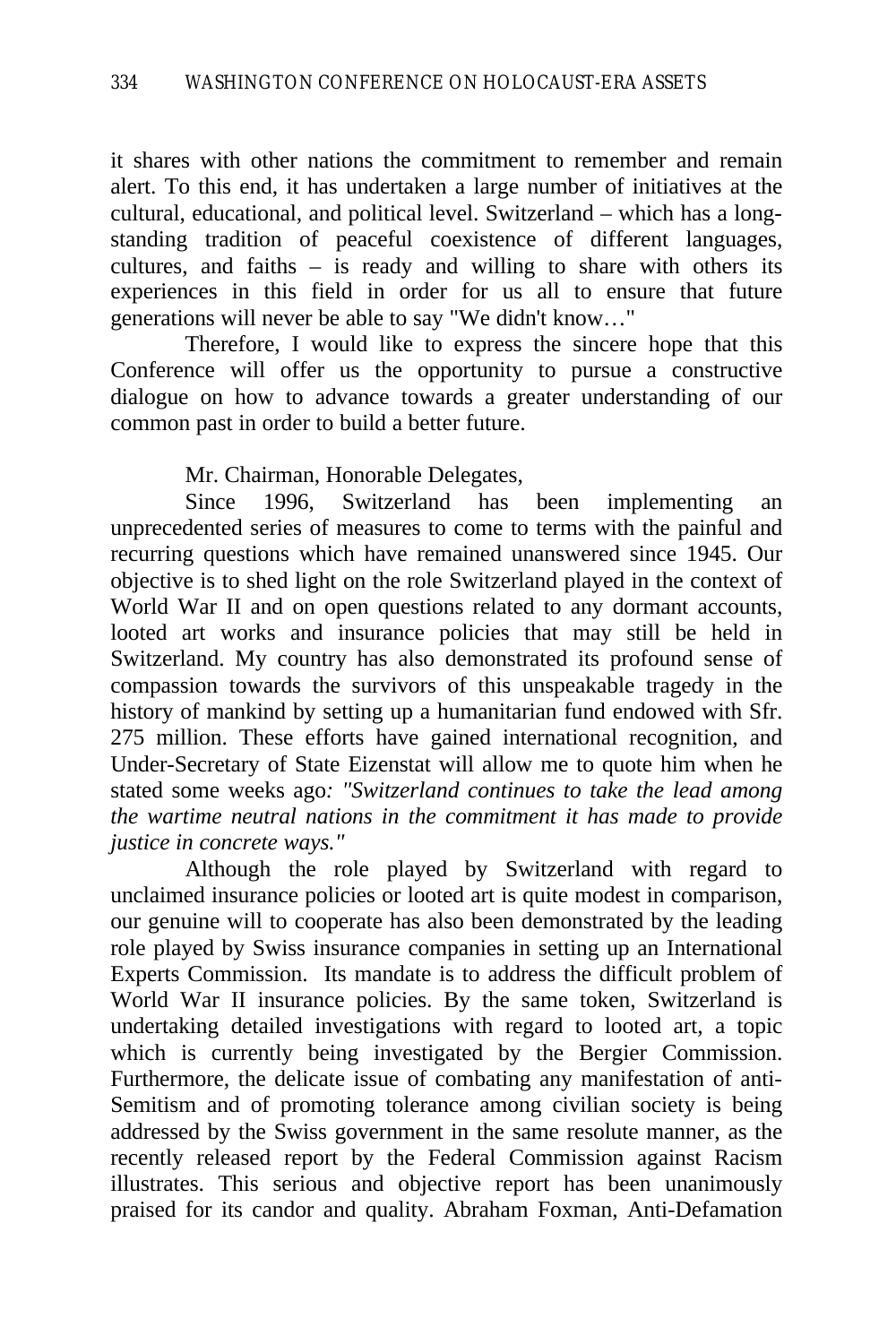League National Director, referred to the report in the following terms: *"The Swiss report should serve as a model for countries confronting their problems with anti-Semitism. We hope other nations and institutions will follow the Swiss example as they examine their wartime role and anti-Semitism in their society".*

By focusing all its efforts on carrying out these and other measures efficiently and rapidly, Switzerland has demonstrated an unambiguous and profound commitment to dealing with this issue. My Government would like to take the opportunity of expressing its hope that our discussions over the next three days will be held in a spirit of openness and objectivity, and that we will always bear in mind the common goal of our endeavor: Justice for the victims and awareness for the future, for the tragedy of the Holocaust shall never repeat itself.

Mr. Chairman, honorable delegates, thank you for your attention.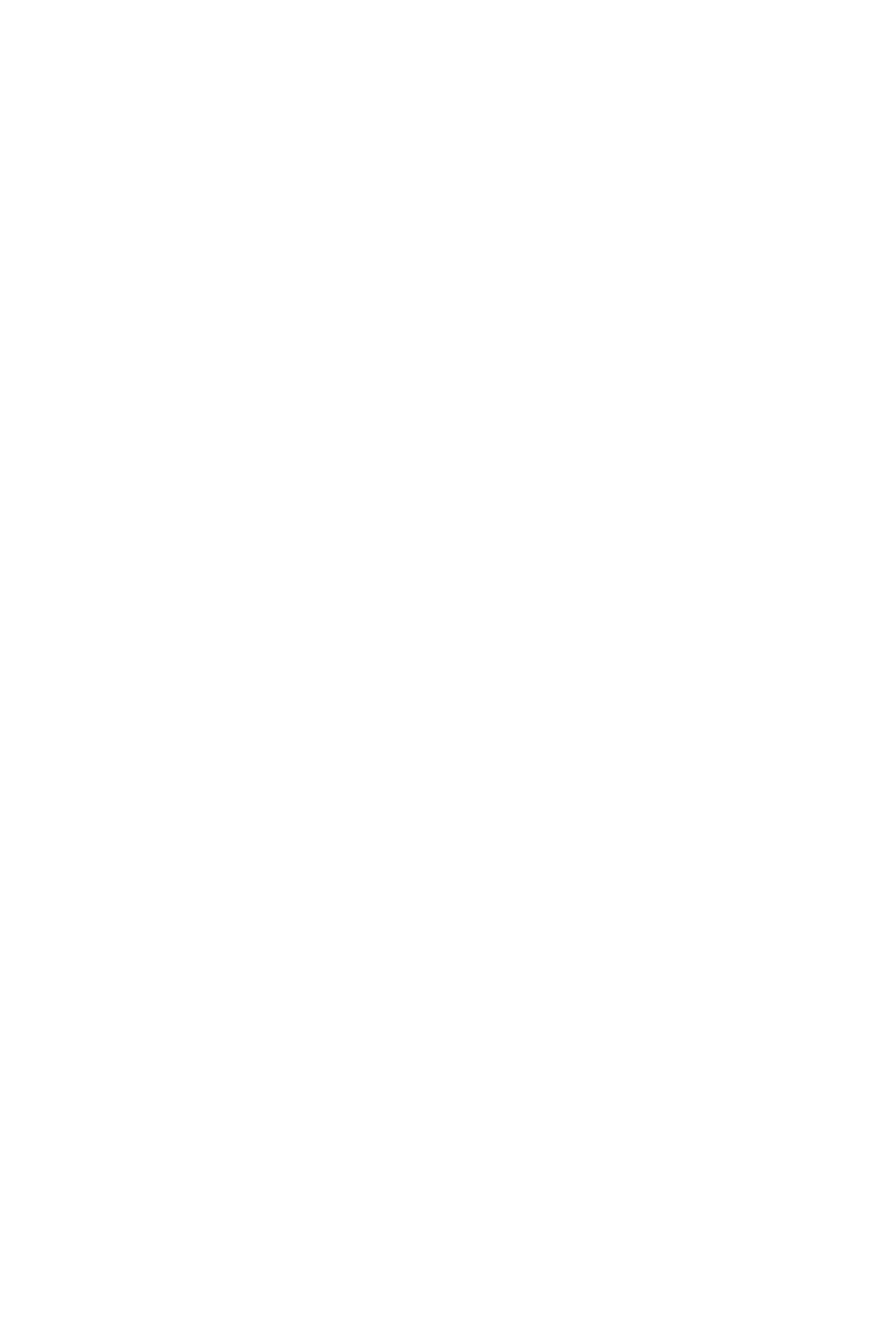# **Delegation Statement**

The following paper sums up the position of the Swiss government with regard to topics on the agenda of the Washington Conference on Holocaust-Era Assets.

# I. REVIEW OF GOLD ISSUES

More than 53 years ago, in September 1945, the Swiss National Bank (SNB) provided the U.S. Legation in Berne with a statistical overview of gold transactions it had carried out during World War II with the central banks of 16 countries. These data have been confirmed since by each subsequent historical investigation. The gold purchased from the German Reichsbank amounted to \$280 million, clearly less than the gold purchased from the Allies (\$523 million). By the end of the war, the SNB had resold two thirds of the gold it had acquired from the Reichsbank.

While negotiating in spring 1946 with Switzerland in Washington, the Allies were informed extensively of the gold transactions. The result of these negotiations was a political agreement in the interest of both sides, representing governments only. On the gold issue, Switzerland agreed to pay \$58 million to the Allies, whereas the latter waived all claims against Switzerland which could result from taking delivery of gold from the Reichsbank during the war.

It cannot be disputed that Switzerland completely fulfilled its obligations under the agreement. It paid the sums agreed to with the Allies both for gold acquired from Germany during World War II and for liquidation of German assets.

Moreover, neither the two Eizenstat reports (two studies on the conduct of wartime neutrals headed by U.S. Undersecretary of State Stuart Eizenstat and published in May 1997 and June 1998) nor the interim report on gold transactions published in May 1998 by the Bergier Commission (an independent body of Swiss and foreign experts established to examine Switzerland's history before, during, and after the war) raised historical arguments justifying the reopening of the Washington Agreement. On the contrary, they confirmed that the Allies were fully informed of all wartime gold transactions between the SNB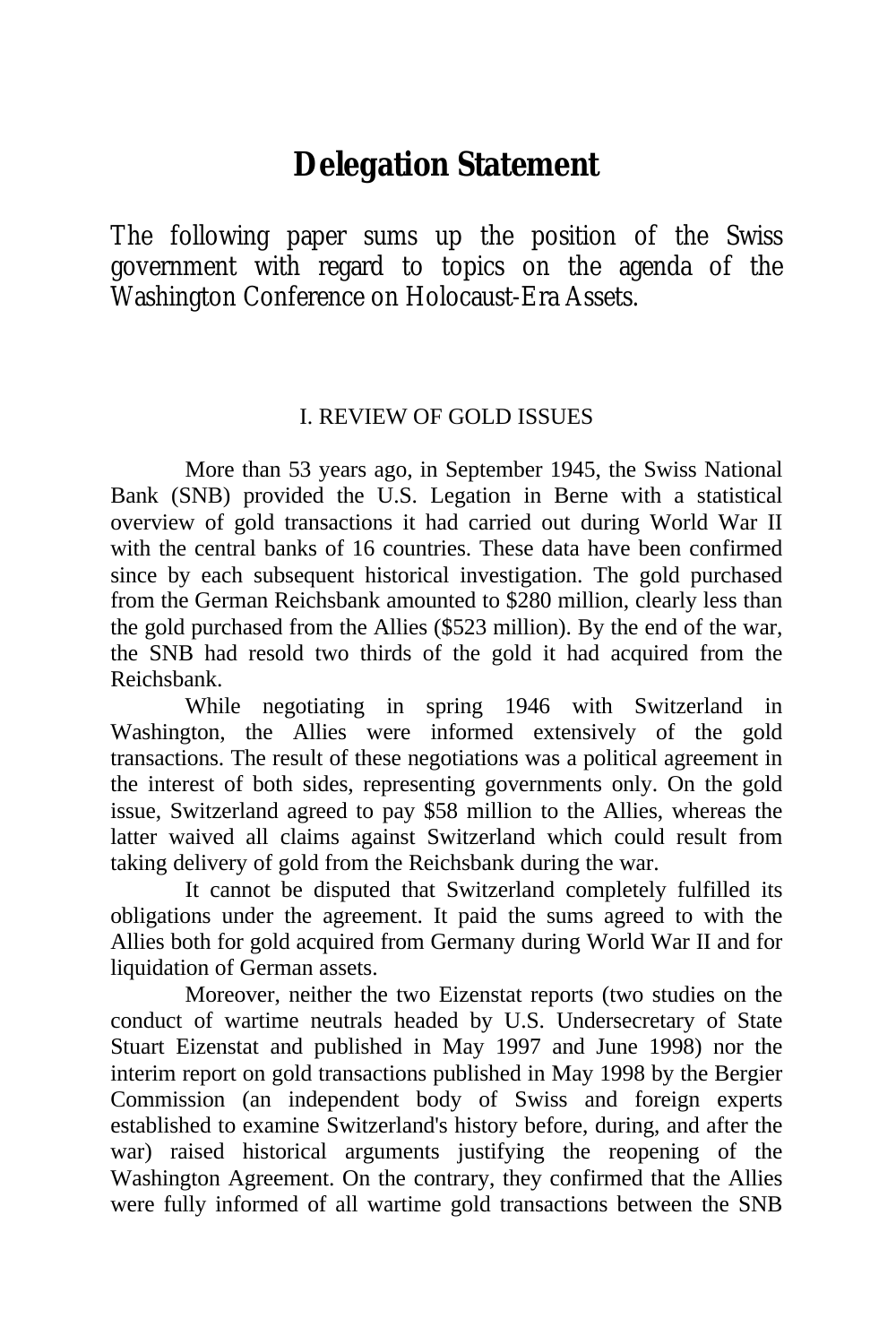and the German Reichsbank. The Bergier interim report even confirmed that the amount of looted gold acquired by the SNB was in fact *lower* than estimates the Allies made at that time.

One should not forget that, while legally binding, the Washington Agreement includes a political dimension. As in the case of the negotiations the Allied conducted with other neutral countries, this agreement resulted from concessions accepted by both sides. It involved four related issues: restitution of gold, liquidation of German private assets in Switzerland, abolition of blacklists affecting Swiss firms in the USA, and unfreezing of Swiss assets in the USA. It is thus clear that any renegotiation would imply a renewed discussion of all these issues and not simply of the gold question. For example, this would be the case with Swiss assets frozen by the US government during the war. Their unfreezing was also part of the Washington Agreement. At the time, the US claimed that about \$100 million of those assets could not be certified and consequently confiscated those assets.

In any case, the 18 signatory countries of the Washington Agreement declared that "they waive (...) all claims against the Government of Switzerland and the SNB in connection with gold acquired during the war from Germany by Switzerland. All questions relative to such gold will thus be regulated." This unmistakably clear language made the accord a final global settlement.

In May 1997, the first Eizenstat report was released. It includes some assertions that go beyond a serious historical analysis and hence give rise to inaccurate interpretations. To begin with, neutrality is referred to as having fundamentally collided with morality. Such criticism is based on a premise that neutrality between those states defending what is good and those incarnating evil is immoral. It applies a latter day moral judgment to positions taken in the midst of war that is alien to and inconsistent with the tenets of international law that applied at the time. Significantly, all criticism of Swiss neutrality during the ensuing Cold War is avoided in the report. It must be emphasized that Swiss neutrality during World War II was aimed at protecting the country from conflict in order to safeguard the independence and survival of the population. These goals are the responsibility and priority of any sovereign nation. This policy also allowed Switzerland to become a haven for tens of thousands of refugees. It is true that the report indicates that Swiss neutrality benefited the Allies on many occasions, for instance, with regard to protection of tens of thousands of British and US prisoners of war.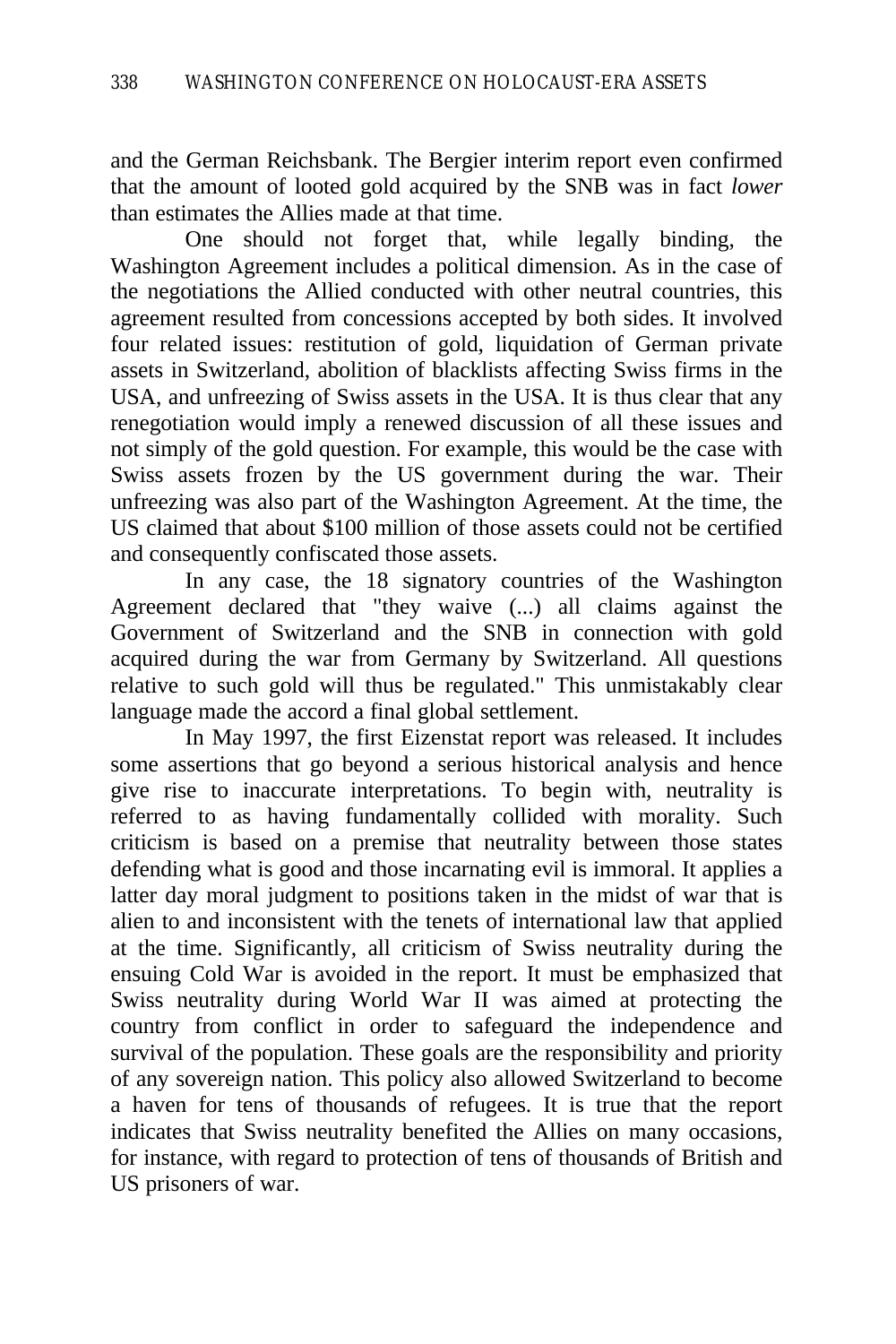When considered as a whole, neutrality implied a delicate balance between the pressure to adjust to the new order of the time and to resist its abhorrent ideology. If Switzerland had not remained neutral and, as a result, suffered the fate of France or Belgium, would anyone – including the Allies and Holocaust victims – have been better off? Clearly, the answer is "no".

A second historically unfounded reproach formulated against Switzerland touches on the alleged Swiss contribution to prolonging the war, which is said to have caused the death of tens of thousands of civilians and soldiers. Yet the report contains no corroborating evidence of this allegation. One might also ask what made the war possible in the first place. Even without coming back to such decisive stages as the Munich Conference of 1938 and the Hitler-Stalin Pact on the eve of the war, some simple facts put into true proportions the role of Switzerland, a country of only 4 million inhabitants during the war years.

It is today estimated that the total cost of the German war effort approached \$850 billion. The Swiss share – including all financial and commercial transactions – amounted to 0.5% of this amount. Although bled white after Stalingrad, Germany was still able to launch murderous offensives such as the occupation of Italy in September of 1943, of Hungary in March 1944, and the Battle of the Bulge in December 1994. What made these last-ditch efforts possible has nothing to do with Swiss supplies, but everything to do with the last throes of a fanatical and brutal regime. In contrast, in a daring effort of mediation, Swiss intermediaries negotiated the surrender of all German troops in Italy, numbering one million men, a week before the end of the war in Europe. A modest shortening perhaps, but how many lives were spared?

At the London Gold Conference, which took place in December 1997, participants agreed that the results of the research on gold transactions with Nazi Germany must be shared at the international level and that this research process should continue.

At this international meeting, the *Bergier Commission* presented a substantial contribution, the *Statistical Review with Commentary*. In May 1998, it released an interim Report on *Switzerland and Gold Transactions in the Second World War*. According to U.S. Undersecretary Eizenstat, both reports «*demonstrate the integrity and the probity of the work of the Commission.*»

The interim report fully confirms the amounts of SNB gold transactions, as they have been known since the end of World War II as well as historical facts already published in the literature. But it also reveals new and tragic facts: a few gold ingots delivered by the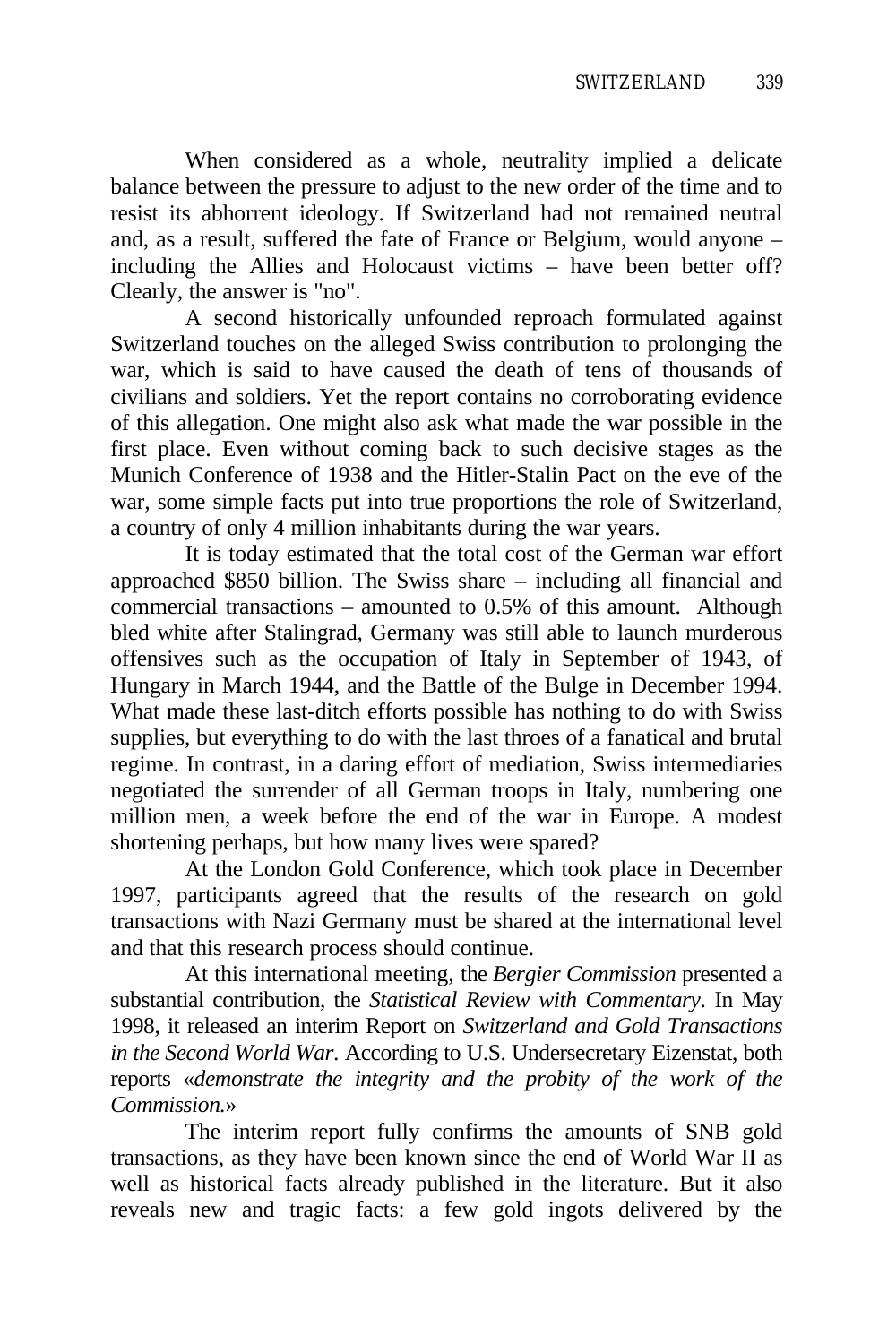Reichsbank to its deposit in Berne, which were not distinguishable from the others, contained some 120 kgs of fine gold seized by the Nazis from extermination-camp victims. Although the Commission did not find any evidence that the responsible SNB parties had or could have had knowledge of this, the Swiss government declared itself shocked at this finding, since this victim gold stands for the immeasurable suffering the Nazis inflicted on victims of their persecution.

The question of victim gold requires further historical investigations on an international scale. The Swiss Independent Commission of Experts ("Bergier Commission") has always worked in that perspective. The Swiss Government welcomes all efforts from other countries and interested organizations. Therefore, it decided recently to publish a summary of the Commission's interim report. It is convinced that the Swiss people are entitled to know the truth about Switzerland's past, be it positive or negative.

Finally, mention should be made of the "Swiss Fund for Needy Victims of the Holocaust". The Fund was endowed with roughly \$200 million through the contributions of Swiss banks, other private-sector companies, and the SNB. The Fund was set up in 1997 to support needy survivors of the Holocaust and their families. Switzerland welcomes the fact that other countries have decided to follow this path by creating an "International Nazi Persecutee Relief Fund".

## II. OVERVIEW OF HOLOCAUST-ERA INSURANCE CLAIMS

The question of Holocaust-era insurance claims was revived not long ago and has not yet become the subject of extensive research. Thus Switzerland welcomes the opportunity to debate this important matter.

In order to gauge the relative relevance of this topic for Switzerland, the following facts need to be recalled:

Four Swiss insurance companies *(Basler, Swiss Life, Vita, and Winterthur)* had a branch in Germany long before Hitler came to power. About 80 German companies dominated the German market, whereas the four Swiss companies had a market share which did not exceed 2 to 3 percent. No Swiss life-insurance company was established in Central or Eastern Europe at the time.

Notwithstanding these facts, both the Swiss Government and the Swiss insurance companies concerned are fully committed to clarifying all open questions and providing active support for this process.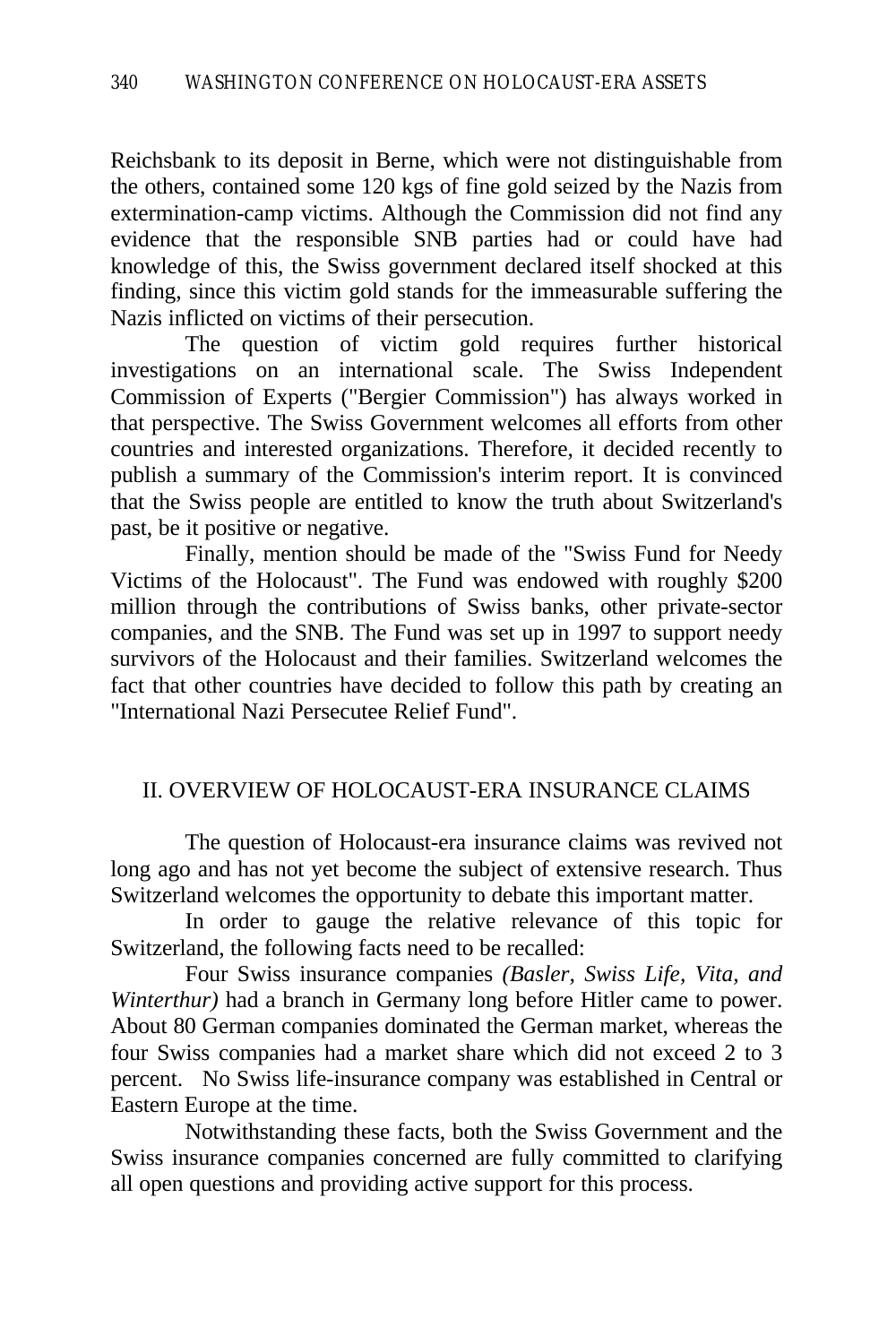Since 1996, Swiss insurance companies have been searching intensively for policies which may have been held by Holocaust victims. Committed to find the owners of any World War II policy that may exist, they launched intensive searches in their archives and set up information mechanisms, such as cost-free "help lines" interested individuals can call to give or receive information on such policies.

The Swiss insurance companies have also been at the forefront of international efforts to establish an international commission of investigation which will examine all policies drawn up between 1920 and 1945 which have remained unclaimed since World War II. It should be mentioned that the Swiss companies were the first to sign the related Memorandum of Understanding, thus giving a clear sign of their genuine commitment to and support for this international effort.

The Swiss authorities welcome these initiatives, which clearly reflect a strong will to find a satisfactory solution to all remaining questions concerning World War II. The Swiss government further called on the Conference to actively support the work of the newly constituted International Commission of Investigation (IC), for it is only through international cooperation that satisfying answers can be found to this complex issue. On the other hand, this cooperative approach is incompatible with confrontational methods such as the pending classaction law suits and threats of sanctions. The Swiss government rejects such methods and urges that they be discarded in the process.

## III. SWITZERLAND'S ROLE IN THE TRADE OF ART WORKS STOLEN BY THE NAZIS

### **1. Situation at the outset**

Given its location in the heart of Europe, its highly developed infrastructure, and good international connections, Switzerland has been an important art market since the end of World War I. The Swiss art market participated in the boom of the 1920s with annual import values between SFr. 4 and 7 million. Like the economy as a whole, the Swiss art market was then heavily affected by the Depression of the 1930s. During World War II, borders remained closed, and imports as well as exports of art works declined sharply, with import values of between SFr. 1.9 million in 1939 and SFr. 219,000 in 1945 and export values between SFr. 1,142,000 and SFr. 16,000. Even in the 1950s, import values of art objects did not attain the level of the 1920s.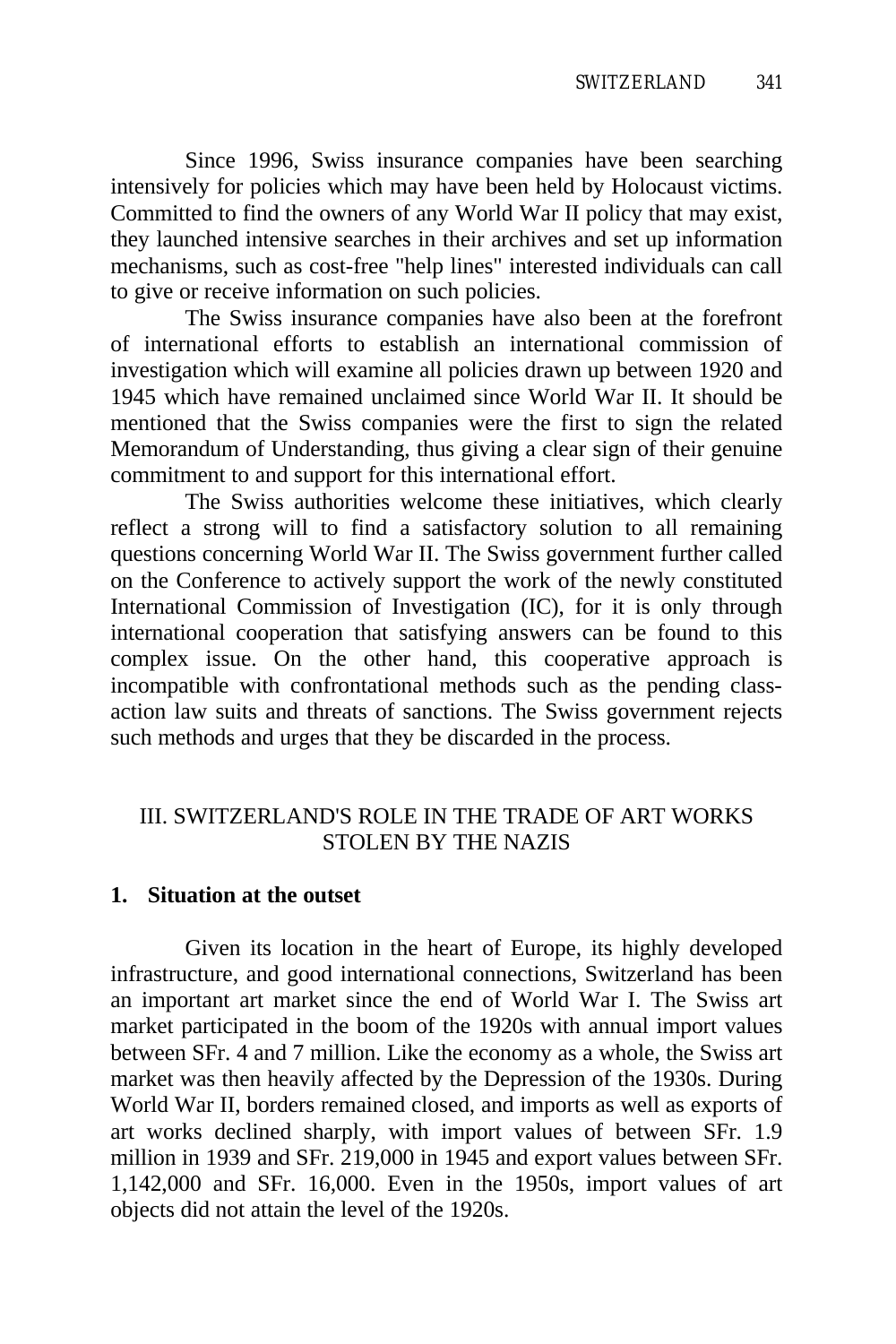# **2. "Degenerate" art in Germany sold abroad**

With Hitler's accession to power, many art works and artists were considered "degenerate"<sup>1</sup> by the Nazi regime. Following a decree issued by Goebbels on 30 June 1937, the "degenerate" art works could be removed from German public museums, and the most valuable of them could be sold abroad on the international market in exchange for foreign currencies.<sup>2</sup>

Such a sale took place in Switzerland on 30 June 1939 in Lucerne where the internationally known Galerie Fischer put up for auction 126 paintings and sculptures by great modern masters removed from the German public museums: Braque, van Gogh, Picasso, Klee, Matisse, Kokoschka, and 31 other artists. Out of the 350 persons attending the auction, 40 bought two thirds of the art works. The works were mainly sold to buyers from Switzerland, Belgium, and the United **States** 

#### **3. Switzerland, a safe haven for endangered art works and artists**

Before and during World War II, Switzerland became a secure deposit location, either temporarily or permanently, for endangered art works and artists. Stephanie Barron (Los Angeles County Museum of Art) wrote with reference to Helmut F. Pfanner<sup>3</sup>: "After Hitler's rise to *power, neutral Switzerland became a haven, albeit temporarily, for German artists (and collectors who emigrated to keep their collections intact), writers, musicians, actors, theatrical directors, and other refugees. Many settled in Swiss cities, hoping to pursue their careers with relatively little disruption. Some stayed only long enough to make arrangements to emigrate elsewhere in Europe or to Palestine or the United States. Some remained permanently; others returned to Germany after the war".*

Robert von Hirsch transferred his first-class collection from Frankfurt/Main to Basel in 1933; he obtained the right to export it with a

 1 Impressionists, expressionists, fauvists, cubists, and surrealists.

<sup>&</sup>lt;sup>2</sup> The rest was kept for "terror exhibitions" or destroyed.

<sup>&</sup>lt;sup>3</sup> "The Role of Switzerland for Refugees" in *The Muses Flee Hitler*, edited by Jarrel C. Jackman and Carla M. Borden, Washington, DC, 1983, p. 243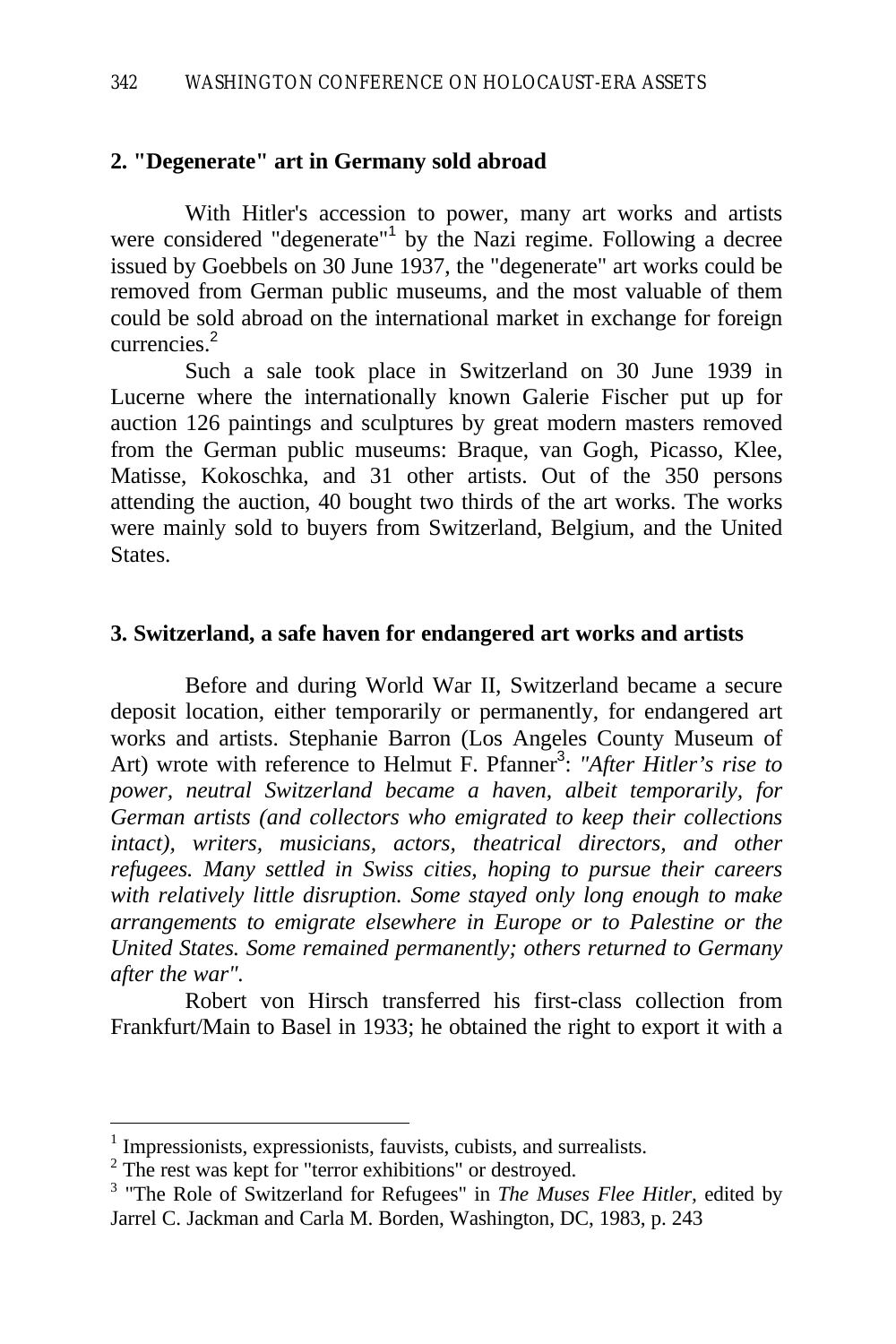present to Hermann Goering<sup>4</sup>. In 1941, he donated Gauguin's major work *Te matete* (1892) to the city of Basel in gratitude for accepting him as a refugee*.* The Austrian painter, writer, and humanist Oskar Kokoschka transited through Switzerland for his emigration from Czechoslovakia to England in 1938. Another example is the Dutch art dealer Nathan Katz who was able to flee to Switzerland, thanks to Swiss mediation in  $1941<sup>5</sup>$ 

### 4. LOOTED ART WORKS IN SWITZERLAND

In neutral and democratic Switzerland, the rule of law prevailed during the whole period of World War II. As a result of closed borders, trading or dealing with art works in Switzerland was difficult. As indicated above, imports and exports of art works declined sharply during the war. Nevertheless, objects were shipped to and through Switzerland, for instance, by smuggling or through diplomatic pouches of the German legation and consulates.

Indeed, some art dealers, among them Theodor Fischer, took advantage of the situation and dealt with art of dubious origin. Fischer sold looted objects to collector Emil G. Bührle, an industrialist living in Zurich. Another well-known collector, Oskar Reinhart, in Winterthur wanted to avoid entanglements through dubious dealings and devoted great attention to the origin of the art works he was interested in acquiring. In 1958, he bequeathed his collection to the Swiss Confederation. In a study published in May 1998, the *Federal Office of Culture* concluded that no object found in Reinhart's collection had been acquired through illegal dealings.

## **5. Restitution efforts after World War II**

 $\overline{a}$ 

The British Wing Commander and art historian Douglas Cooper, who belonged to the Monuments, Fine Arts, and Archives (MFAA) branch of the Allied armed forces, was sent to Switzerland in February 1945 to investigate the matter of stolen art works. He traveled freely

<sup>4</sup> Cranach's *Judgment of Paris*. Cf. J.W.Wille in "*Masterpieces*" from the Robert von Hirsch sale at Sotheby's". London, 1978, p. 5.

<sup>5</sup> Cf. A. Venema, *Kunsthandel in Nederland, 1940-1945,* ("Art Dealing in the Netherlands, 1940-1945"), pp. 254 ff.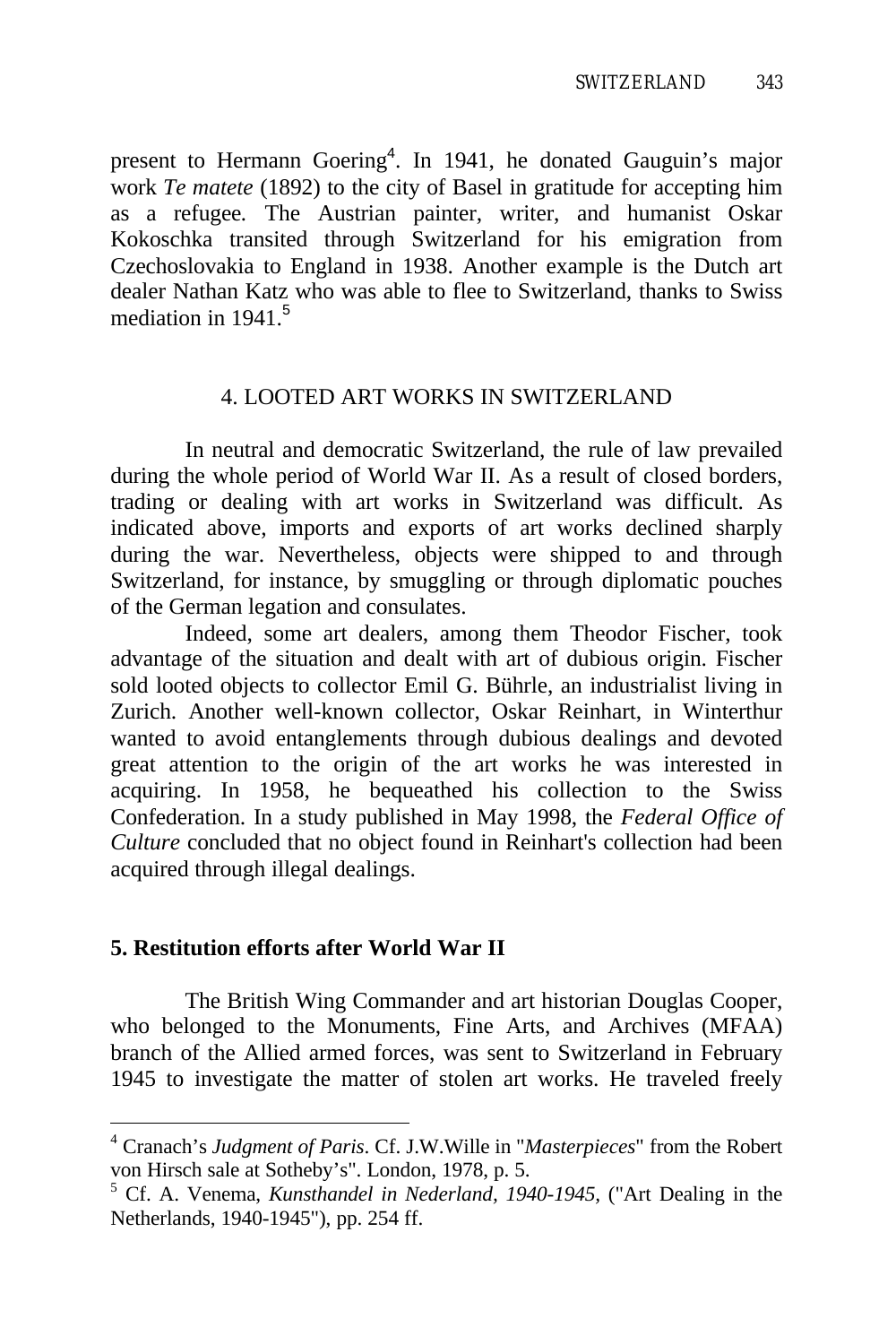through the country and spoke with all who had rank and names in art dealing. His investigation led him to compile a list of 77 art works stolen by the Nazis. Cooper's list formed the basis for the looted-art suits before the Swiss Supreme Court.

The Swiss federal government, aware of looted art works in Europe, instituted special measures in order to return looted art works to their rightful owners or their heirs: on 10 December 1945 and 22 February 1946, two Federal Council decrees initiated and facilitated the process of restitution. The first decree remained in effect until 31 December 1947. A special looted-objects chamber of the Federal Supreme Court was designated as the sole and exclusive authority responsible for looted goods. The 77 stolen art works on Cooper's list were recovered and subsequently returned to their owners. More than half of the works belonged to the well-known Parisian art dealer Paul Rosenberg and the rest to art dealers and collectors like the Parisian Bernheim-Jeune and Levy de Benzion and a British citizen established in Paris, Alphonse Kann. These paintings were bought by Theodor Fischer, of which he resold 12 to Emil G. Bührle.

It must be assumed that the art works mentioned represent less than the total number of stolen art objects sold in or having passed through Switzerland during World War II. Since a number of such works were sent to Switzerland by German diplomatic pouch, it remains very difficult to estimate the number of unreported cases of looted art works having ended up in or transited through Switzerland. However, in relation to restitution problems other countries face today, it is safe to assume that despite Switzerland's relatively important role as an art market during the war, the number of stolen art works that might still be located in Switzerland should be limited. Indeed, Marc Masurovsky, an expert on the American safe-haven policy, asserts that after the war thousands of paintings found their way from Europe to South and North America.<sup>6</sup> This seems confirmed by the number of art works of dubious

 $\overline{a}$ 

<sup>6</sup> *"American and British intelligence reports have detailed the presence of substantial collections transiting through Cuba, Venezuela, and Argentina, en route to the United States. According to American officials based in France in 1945 and 1946, export controls were so lax between Western Europe and the Western Hemisphere that they held special meetings to figure out ways of tightening them in order to prevent looted art from finding a safe haven in the U.S. or Latin America. The closing down in late 1946 of Allied commissions searching for looted art, the shift in priorities in the European theater from reparations to reconstruction, the lack of highly skilled individuals to screen art works bound for the Western Hemisphere in search of looted items, all these*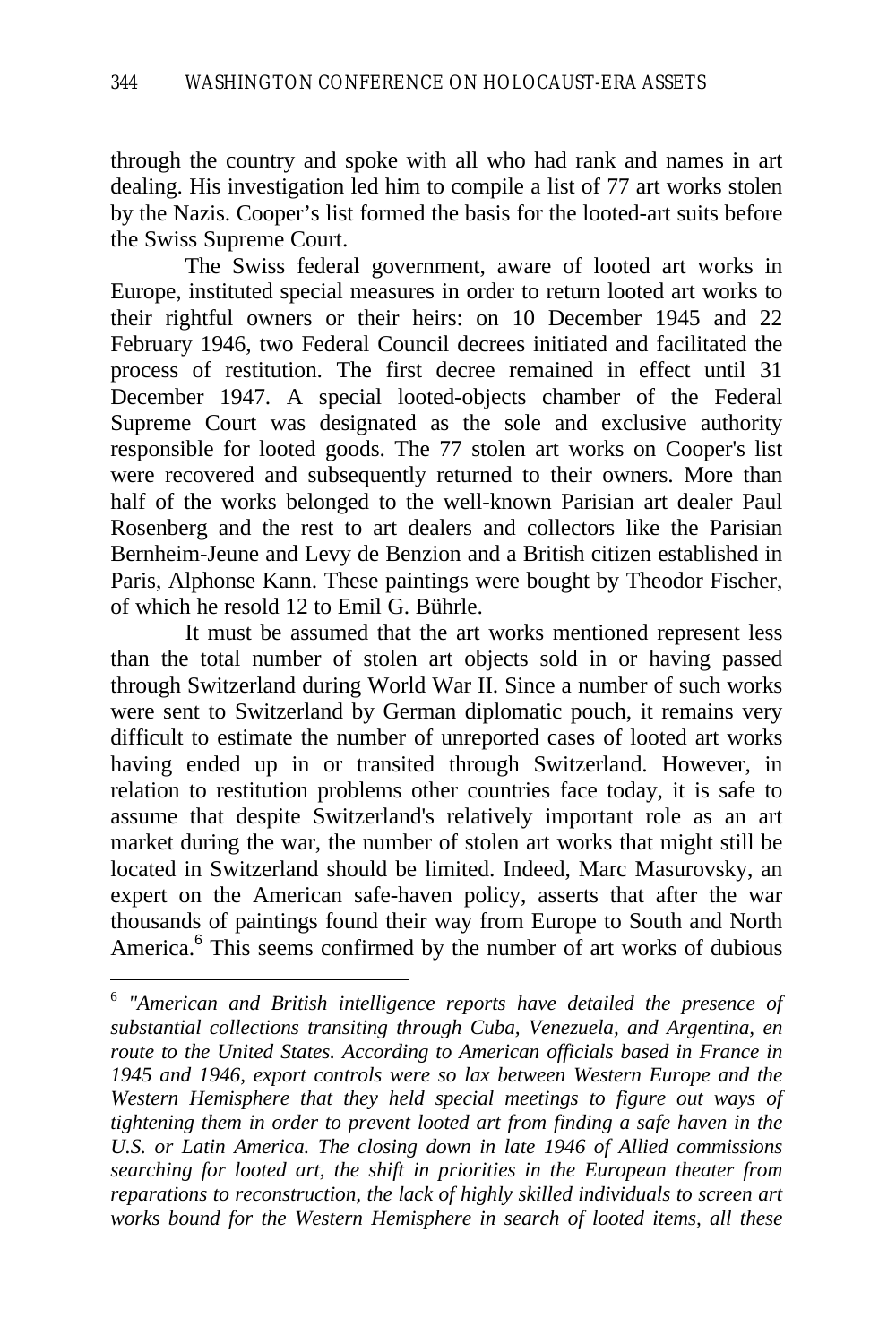origin that emerged in the USA and may be hanging in American museums or possessed by private collectors. Research on this topic has just begun and should continue.

# 6. CURRENT RESEARCH EFFORTS

In the context of the present international debate on assets and other questions dating from the World War II period, Switzerland has taken concrete steps to clarify any open questions concerning looted art. In August 1998, the *Federal Office of Culture* published a study concluding that no object in collections belonging to the Swiss Confederation was found which had been acquired through illegal dealings. Another study on development of the Swiss art market between 1930 and 1955 will be published on 11 December 1998. In addition, the Independent Commission of Experts "Switzerland – Second World War" is mandated by the government to investigate this subject systematically and comprehensively and will put it in a historical and international context.

Furthermore, the Swiss authorities have taken concrete measures to address the issue of stolen art. At the federal level and based on the report drafted by the independent historian Thomas Buomberger, the Federal Office of Culture (FOC) will accept, from mid-January 1999, inquiries in connection with looted art dating from the period of World War II. This "Contact Bureau for Looted Art" will serve mainly as a contact office to register and pass on inquiries.

The FOC will examine possible inquiries that might affect the federal collections. If cases of unlawful acquisition were identified in the process, the possibility of restitution or compensation would have to be clarified immediately.

Moreover, the FOC has invited the cantons and Swiss museums to address the issue of looted art works and to check the provenance of their collections as the federal authorities have already done.

Finally, the FOC is prepared to call upon other institutions or organizations in Switzerland to comply with possible internationally

 $\overline{a}$ 

*factors allow us to postulate that from August 1944 to July 1946, an untold number of paintings and drawings – perhaps numbering in the thousand – found their way out of Europe and into North and South American collections."* Testimony of Marc Masurovsky, before the Committee on Banking and Financial Services. U.S. House of Representatives, 25 June 1997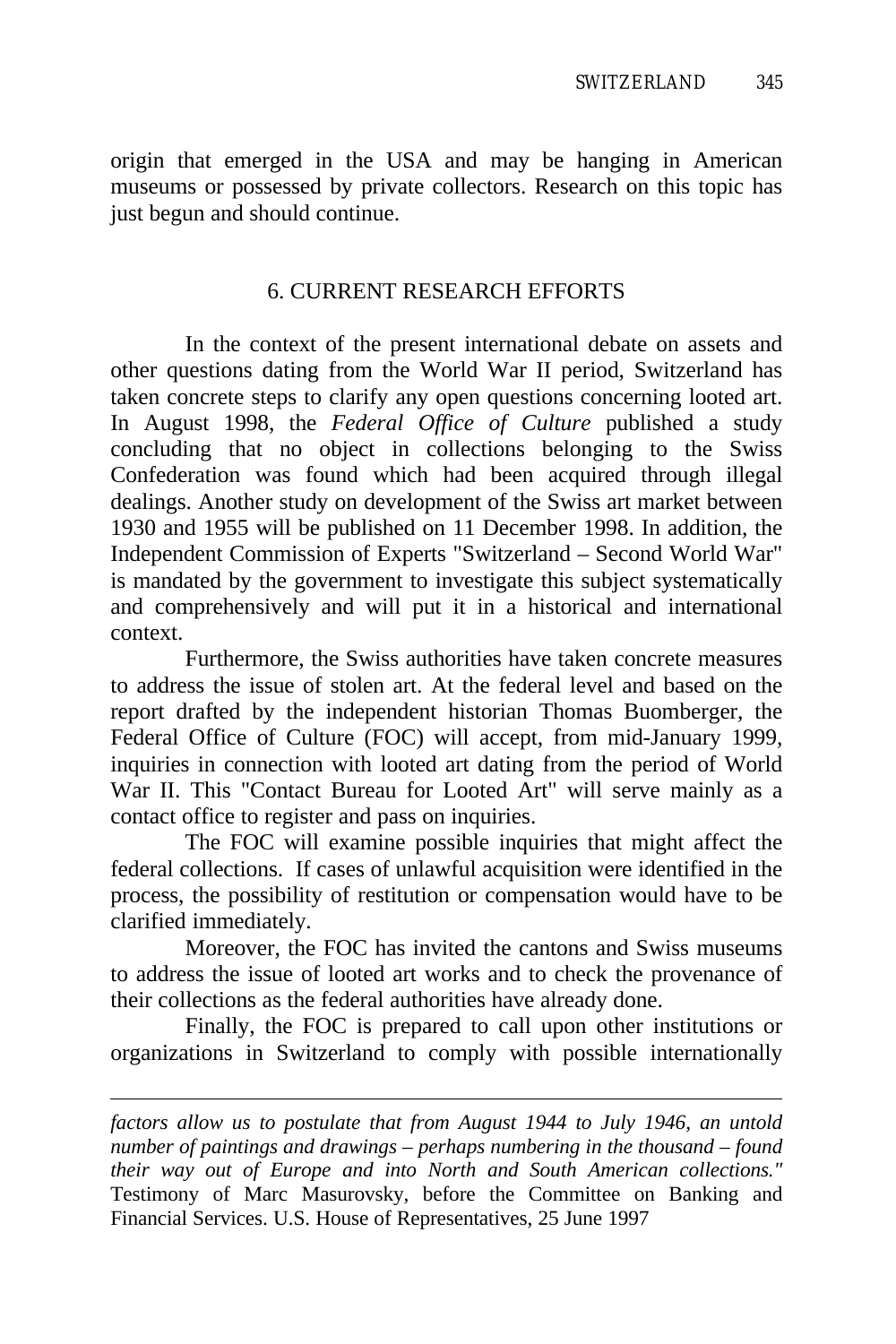agreed recommendations similar to guidelines of the American Association of Art Museum Directors and to support those responsible for implementing such recommendations, in particular with regard to publishing lists.

All international research, inventory, and publication efforts deserve our basic support. The same applies to opening all relevant archives. In this respect, one has to note that access to files from the federal inventory is granted liberally in Switzerland. These files are in principle accessible up to 1963. As to access to other archives, we strongly support all networking efforts at the national and international level.

Switzerland welcomes the current efforts towards closer cooperation in the context of looted art. It is in this spirit that the Swiss delegation has played an active role in order to facilitate a consensus on the 11 principles on restitution of Nazi looted art proposed at the Washington Conference.

## IV. HOLOCAUST EDUCATION, REMEMBRANCE, AND RESEARCH

This century has produced more victims, more fallen soldiers, more murdered citizens and slain civilians, more dislodged minorities, more tortured people, more flayed and starved human beings, more political prisoners, and more refugees than we even could have imagined. Within this sad enumeration of atrocities, the Nazi crimes against humanity are unparalleled. They remain the symbol of the most complete denial of what we call humanity. As such, they stand before us as a constant warning never to let history repeat itself.

As time goes by, this duty to remember takes on a new dimension: As the Holocaust survivors are approaching the end of their lives, the day will come when we will have no direct testimony at our disposal anymore. It is therefore important to develop ways and means of remembrance and sensitivity. The place where we are gathered today is a perfect example of what is possible to pursue for this important purpose.

Remembering the Holocaust should not be seen as a way of constantly looking back at the past but as an important basis for discussion on issues relating to humanity, democracy, and equality, the Holocaust being a reference or starting point. An intelligent and sensitive way to do Holocaust teaching has much to tell us about tolerance, about freedom, about peace, about ourselves.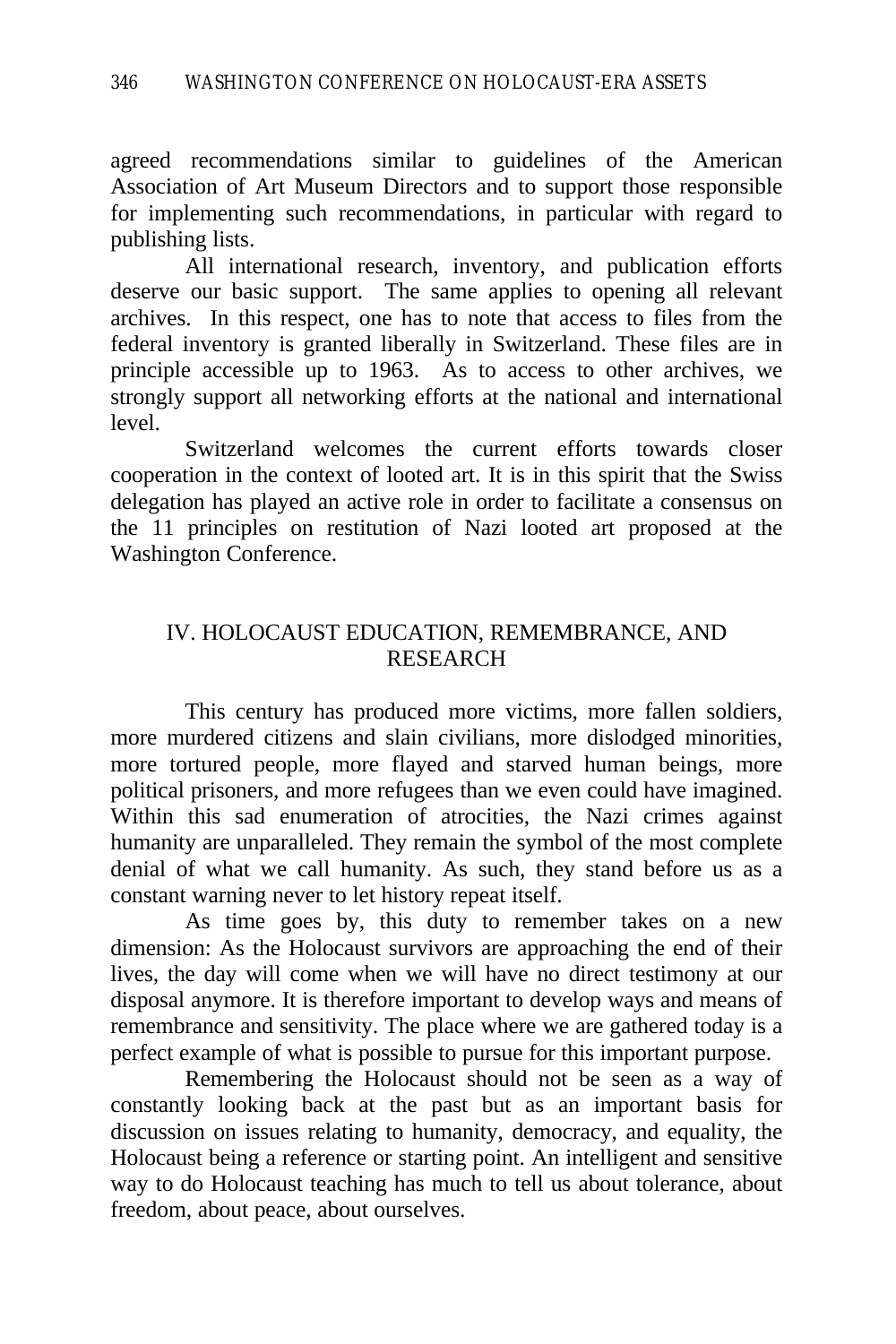Switzerland is committed to this effort towards the future. This is also the reason why the Swiss delegation has proposed an important initiative to the States gathered at the Conference: The Swiss Delegation has invited the participants in the Washington Conference on Holocaust-Era Assets to welcome, during the concluding plenary session, the Swiss government's proposal to host a governmental conference on the fight against use of the Internet for racist, anti-Semitic, or hate purposes.

In recent years, the Internet has considerably developed. The web acts as a media, discussion forum, educational tool, and market place. However, the Internet is also used – or rather abused – as a most favored means of propaganda, in particular by racist and anti-Semitic activists, many of whom disseminate the "Auschwitz lie" theory. This is all the more worrying as the web appeals to and is used by younger generations.

As a concrete example, we can mention the plagiarism of the Swedish "Living History" project web site. Those who deny the Holocaust have recently set up an almost identical home page in order to spread their revisionist message by creating confusion.

More generally, the Swiss Federal Police recorded 700 racist, anti-Semitic, or revisionist websites in 1997*.* None was based in Switzerland, as dissemination of racist and anti-Semitic propaganda is strictly forbidden in our country. However, as the Internet has no borders, prohibition in specific countries is not a viable solution, for hate propaganda can be disseminated via foreign providers and anonymous parties. The need for international cooperation in this field is thus obvious.

While we are discussing Holocaust remembrance and education, the Swiss delegation wishes to stress the importance of preventing distribution of racist and anti-Semitic propaganda through the Internet: more and more youngsters use the Internet every day as a primary source of information and as an educational tool. As such, it is a critical task for every nation to contain the spread of hate propaganda on the web.

This Conference carries a huge moral burden. While work in the fields of remembrance and education is essential, the Conference should go further. In our opinion: this Conference shall send an important signal: A signal showing that the participants will not allow use of new technologies to deny a past that should never be repeated.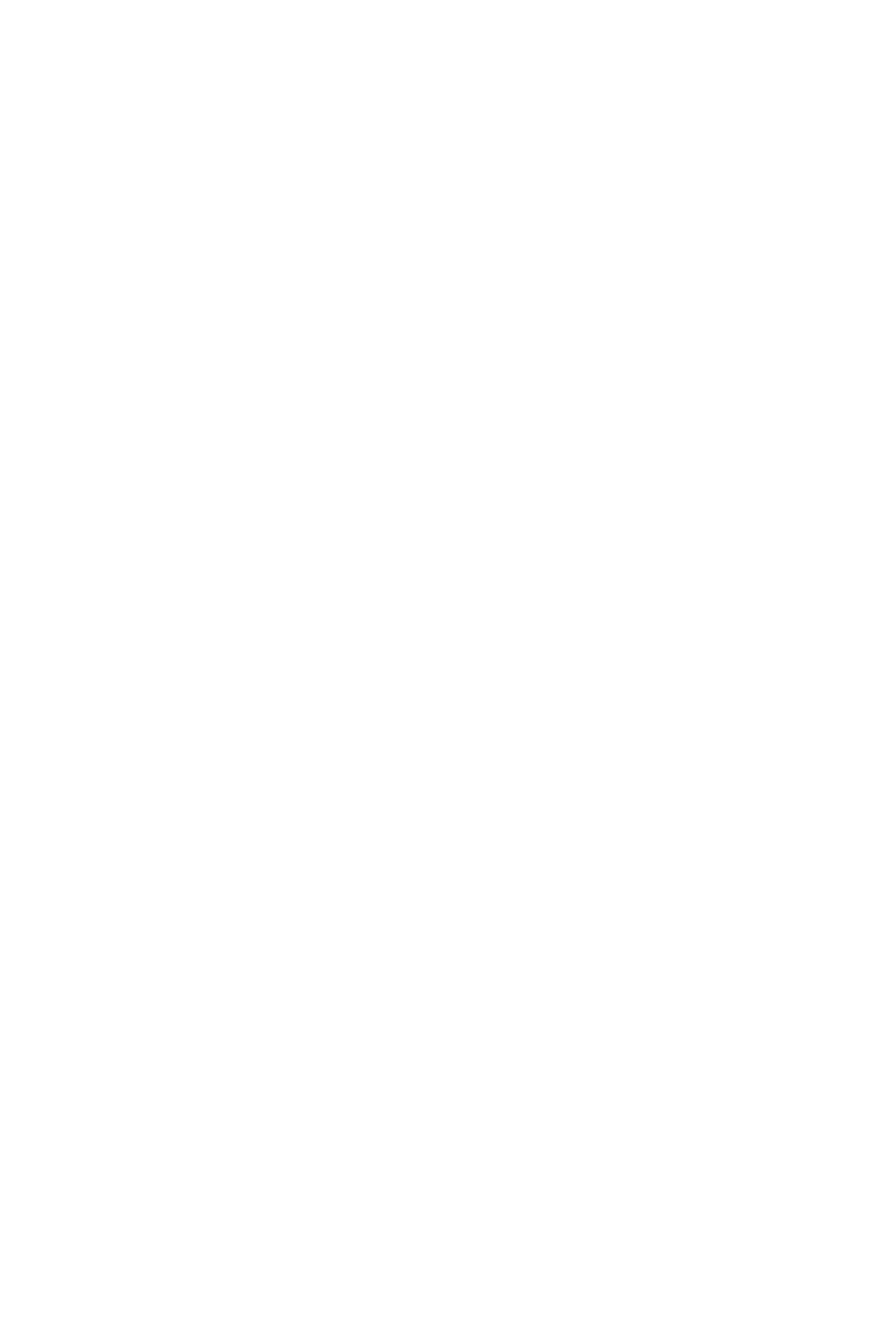# **Switzerland and World War II: A General Presentation**

1. A wide-spread image depicted Switzerland during World War II as an **island** in continental Europe preserved from Nazi terror and war devastation by **divine providence**. It is hardly necessary to say that such an image does not correspond to reality.

Lying at the crossroads of big powers of continental Europe, Switzerland had a centuries-long experience of avoiding implication in wars. As a matter of fact, military, political and economic factors - and not divine providence - preserved the territorial integrity of the country, its democratic institutions, its democratic values, its cultural variety and the life of the about 300,000 refugees admitted, including 28,000 of Jewish confession. Up to 450,000 men served simultaneously in the Swiss Army, which corresponded to more then 10 percent of the population. They were ready to resist to any foreign military attack. The German General Staff had prepared detailed operations plans for attacking Switzerland, as those known under the code name of *Tannenbaum*.

If Switzerland was not preserved by divine providence but by a series of man-made factors, we should add it was, indeed, not an island. There was no ocean between this little democratic country of 4 million inhabitants and Europe dominated by the Axis powers, their Allies and the countries they occupied (**see map** of Europe in early 1943). Or, using Undersecretary Eizenstat's words: "*Alone among the neutrals, Switzerland was totally encircled by the Axis powers and the countries they occupied*."

2. Switzerland's **economy** was very useful for Germany. First of all, we should not forget that Germany was Switzerland's main trade partner since long before World War II. These economic relations subsisting during the war were not in contradiction with the longstanding neutrality status of Switzerland recognized by international law. Switzerland had no choice but to deal economically with its potential aggressor in order to maintain its independence. This policy was simply a non-heroic way to survive.

The commercial links with Germany did not make Switzerland richer: real national income diminished considerably between 1939 and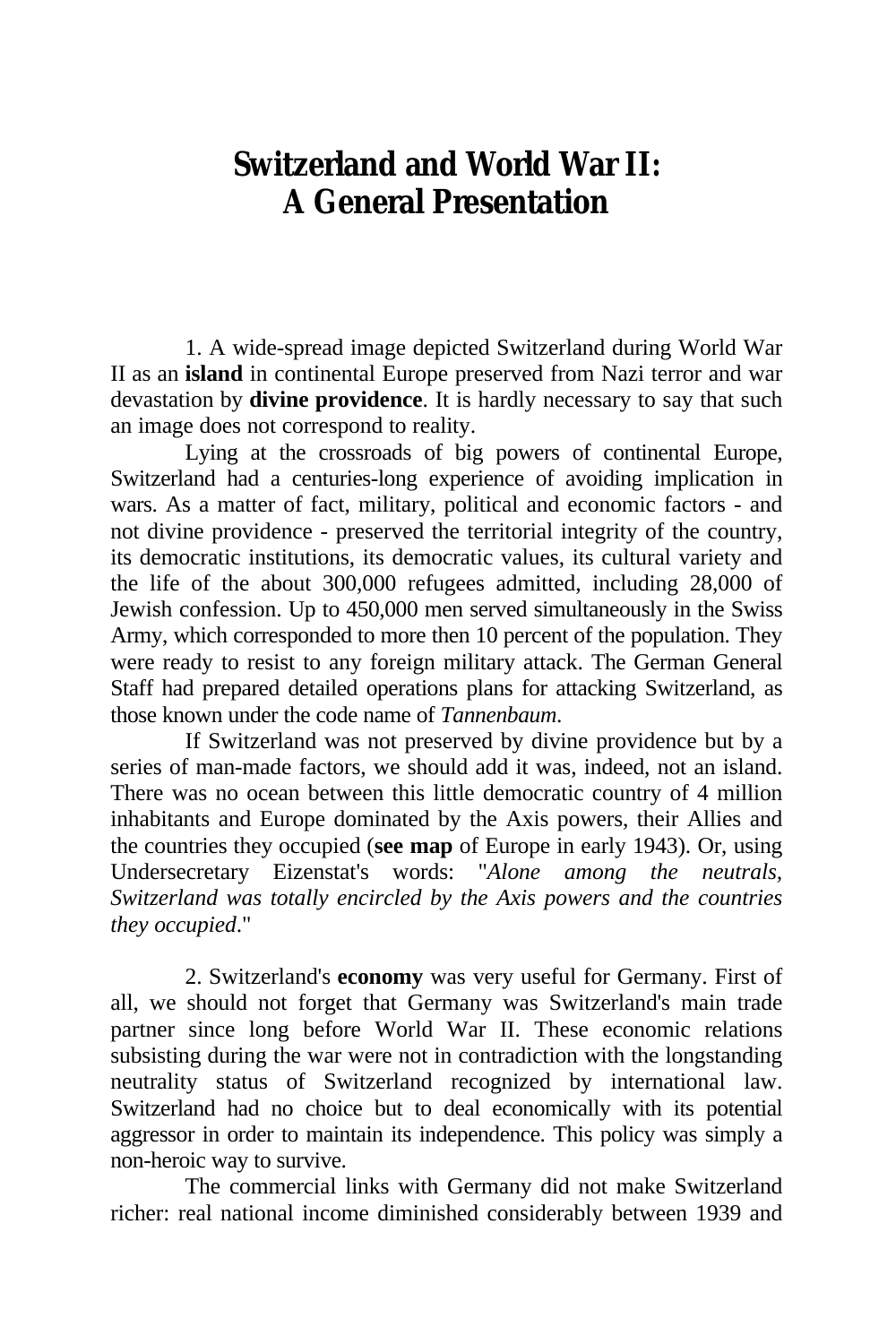1945. But they raise an important question: did they contribute to prolong World War II? Apart from the impossibility to answer this question on a scientific-historical basis, we have to consider the quantitative data and keep the sense of proportion. Gold sold by the German Reichsbank to the Swiss banks amounted to 0.1 percent of the Reich's total war costs. Swiss war material sold to Germany amounted to a percent still less important. Gold and war material operations were conducted with both belligerent camps.

3. The rise of German power in Europe had a dampening effect on export trade relations for Switzerland, a land short of raw materials and energy. It meant an increasing economic dependence on its trade partner, thereby increasing Switzerland's exposure to German blackmail according to the prevailing military and political situation. Despite these extremely difficult conditions, the scope of trade transacted with the Allies amounted to one third of that carried out with the Axis. By the way, Berlin repeatedly demanded that Bern completely sever these economic ties. Without success.

In consequence, Switzerland was in a **highly difficult position** until the end of 1944, when France was completely freed. But even in April 1945, a powerful German army was still occupying Northern Italy, at the Southern border of Switzerland. The Swiss were sensitive to the catastrophe under way out of their borders. They demonstrated from 1944 concrete and material solidarity with European countries hit by the war: the *Swiss donation to war victims* consecrated about 200 million Swiss francs to relief projects and to the hospitalization in Switzerland of more than 10,000 victims of the war. This important effort was acknowledged by the US Government, which, in a document from  $1950<sup>1</sup>$ , stated: *"Switzerland's economic contribution to European recovery, begun before the Marshall Plan was inaugurated, has been substantial. Since the end of the war the Swiss Government has extended over \$187,000,000 in credits to other ERP countries. Additional private credits from Swiss banks come to approximately an equal amount. Coupled with purely charitable gifts for international relief and welfare, Switzerland's aggregate contribution to European relief and rehabilitation amounts to half a billion dollars, a significant sum for a small country whose total yearly national income is less than \$4 billion."*

 $\overline{a}$ 

<sup>1</sup> *Foreign Relations of the United States*, 1950, Volume III, p. 1586.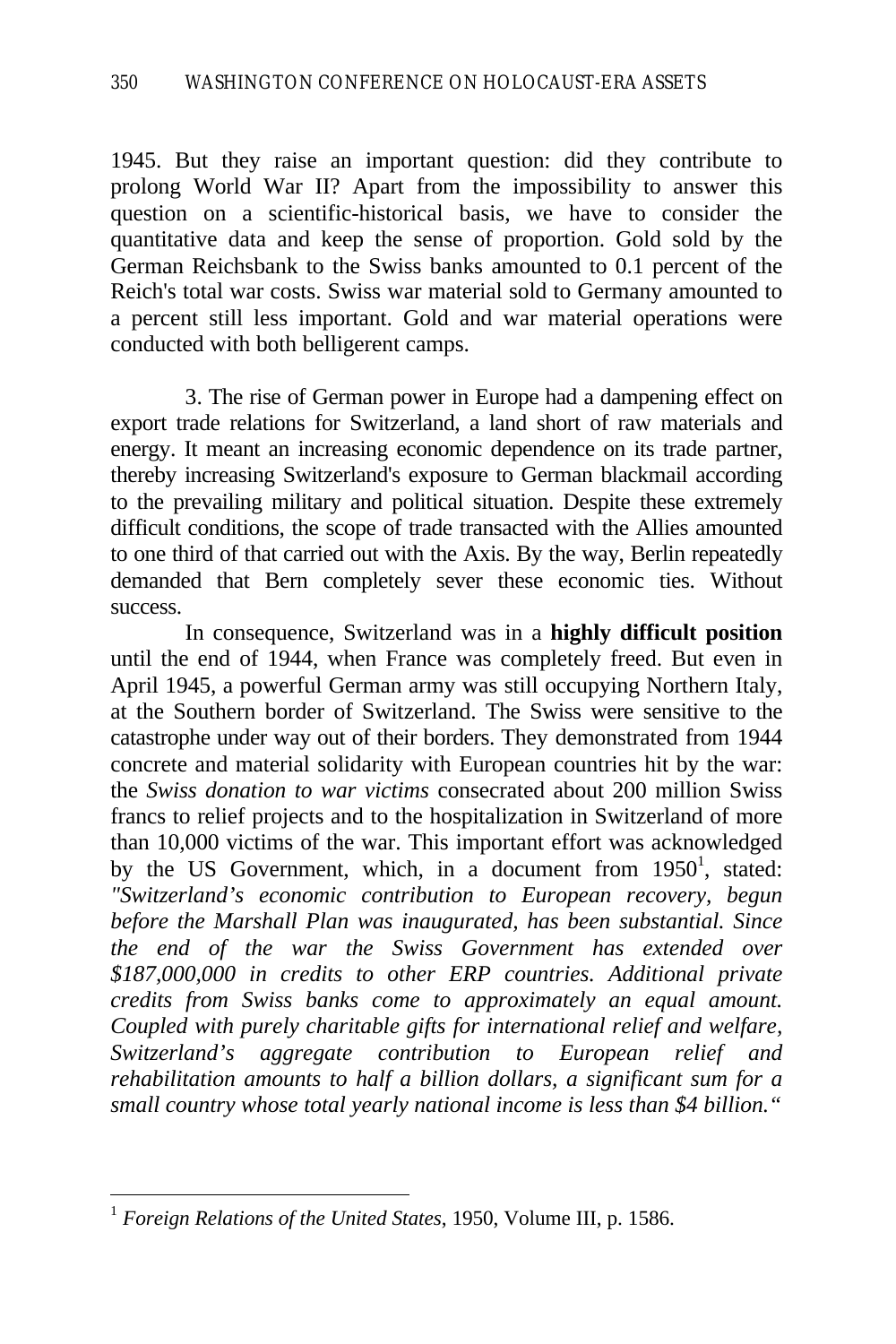4. In the last two years, distorted views of Switzerland and its people were disseminated by some media. According to one critic accusation, the Swiss were said to have had great sympathy towards the Nazis. If this had been true, the country would have been easily annexed to the Third Reich. In the Foreword of his Second historical report, Undersecretary Stuart Eizenstat underlines the historical truth: "*The Swiss people were overwhelmingly sympathetic to the Allies, even against the backdrop of Switzerland's strict neutrality".*

\* \* \*

5. After the end of the war, Switzerland assumed its **responsibilities** on several issues. The gold claims were definitely settled with the Allies here in Washington. German assets were liquidated in conformity with agreements concluded with the Allies in 1946 and 1952. Legal dispositions concerning the return of looted assets to their rightful owners and concerning heirless assets were taken. However, as elsewhere, the United States of America included, these measures were taken in the spirit of the postwar period, and their implementation was not perfect.

6. During the past two years, Switzerland took a series of measures in the spirit of **truth, justice and solidarity**.

- First, as an expression of solidarity and thanks to contributions from Swiss banks, private-sector companies, and the Swiss National Bank, the Swiss Fund for Needy Victims of the Holocaust was set up to support needy survivors of the Holocaust and their families. The Fund was endowed with approximately \$200 million. Thus far, over \$26.7 million has been paid to more than 30,000 Holocaust victims. Of the remaining funds, about \$37.1 million are already granted for payment, mainly to survivors in the USA. Additional applications totaling SFr. 7 million (\$5.10 million) are pending. A further installment of about \$60 million will be paid to the WJRO in Jerusalem for needy Holocaust survivors in Israel as soon as a distribution channel is made available.
- Second, an International Independent Commission of Experts is examining historical and legal aspects of Switzerland's role as a financial center before,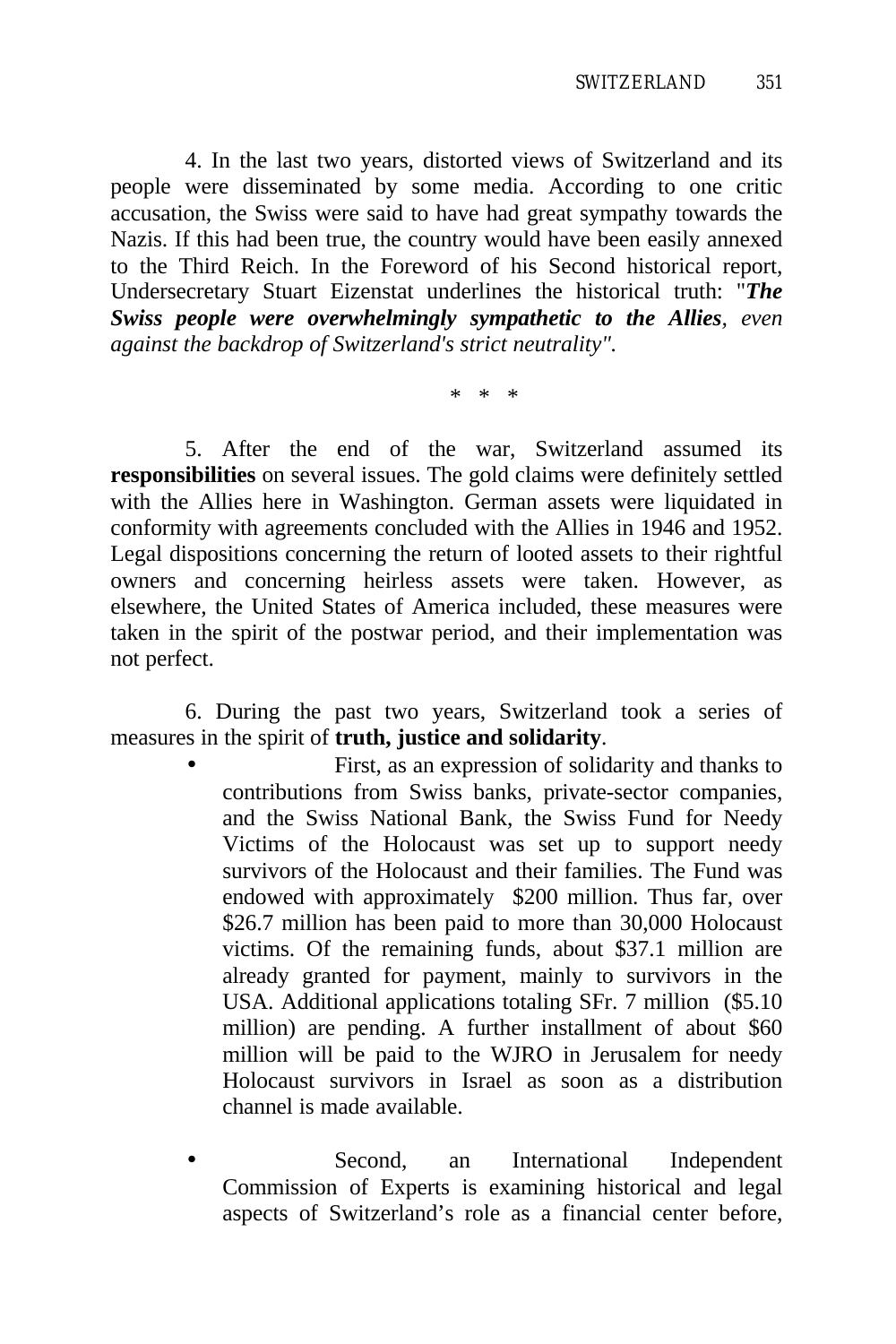during, and after the war years. The Commission has released an intermediate report on the Swiss National Bank's gold transactions. A second intermediate report on refugee policy is to be published in 1999.

- Third, the Swiss Bankers' Association published in July and October 1997 several lists of names of foreign and Swiss holders of unclaimed accounts. More than 16,500 people have registered and lodged claims to date on lists of foreign holders of dormant accounts. Moreover, the Swiss banks set up an **independent Claims Resolution Foundation** to provide an international and objective forum to adjudicate claims on dormant accounts of foreigners from the period prior to 1945. Up to 15 Swiss and foreign arbitrators with experience in international adjudication preside over a fast-track procedure to hear claims cost-free to the claimants under relaxed standards of proof that recognize the difficulty of presenting evidence under the tragic circumstances of the Holocaust and World War II. As a concrete result, the first 58 payments of dormant accounts were made by the end of September 1998. Settlement of all claims could occur within a year.
- Fourth, a **Committee of Eminent Persons headed by Paul Volcker** was set up in May 1996. Its mandate is to investigate all unclaimed assets in Swiss banks by Nazi victims which have not yet been identified. The Committee's objective is to complete the major elements of its investigation by the end of this year. The final report is to be released in 1999.
- Fifth, another project bears witness to Switzerland's commitment to strengthen our humanitarian tradition and solidarity: the Swiss Foundation for Solidarity, with a planned annual budget of several hundred million Swiss francs. The main purpose of the Swiss Foundation for Solidarity is to contribute to a future in human dignity, including for those suffering from or threatened by poverty or violence, in Switzerland and abroad.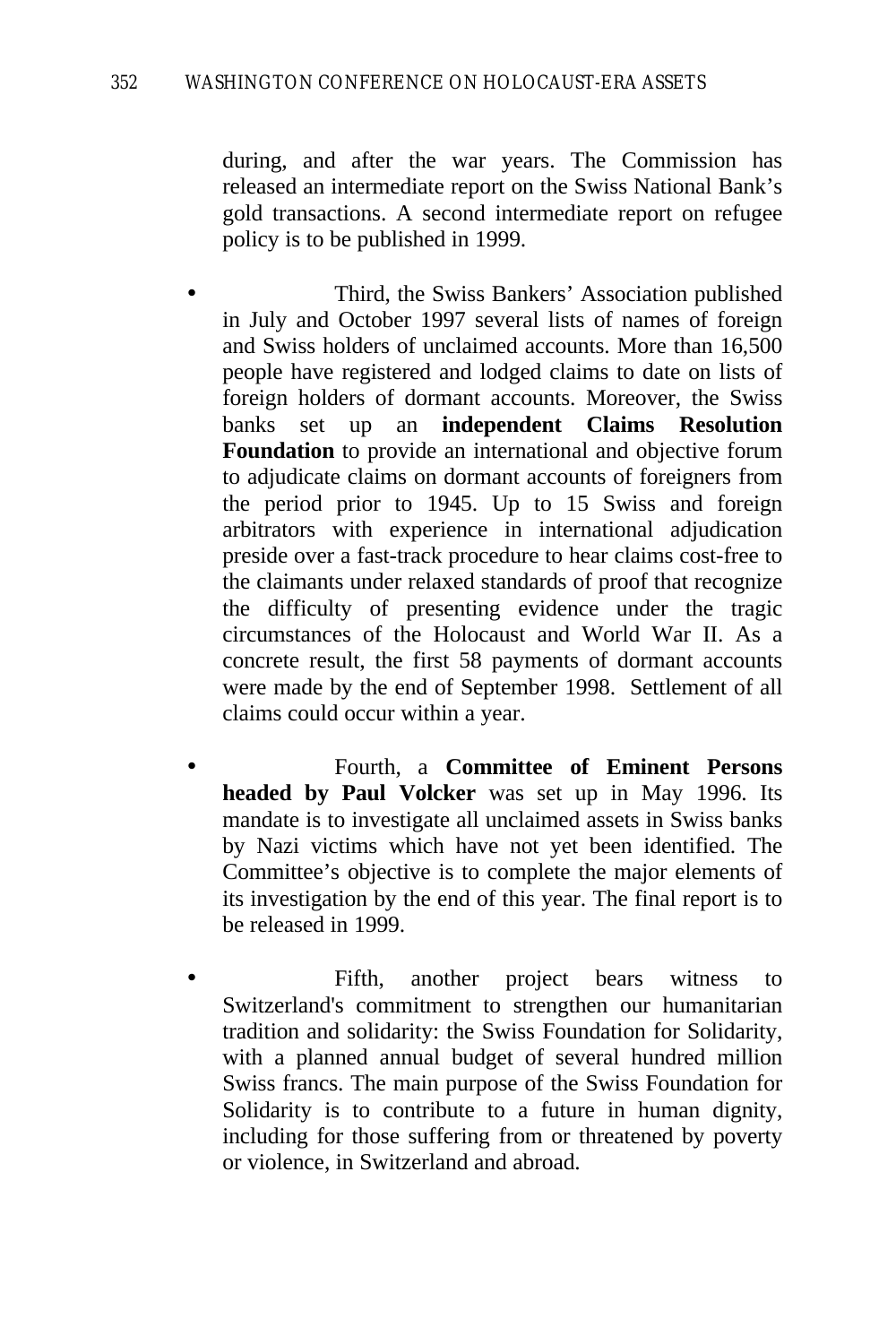Finally, in connection with the discussion on Switzerland's role during and immediately after World War II, Swiss citizens have expressed their solidarity and, in keeping with the humanitarian tradition of our country, offered proof of it through various campaigns.

The **Solidarity Association/Foundation for Holocaust Victims**: an initiative of a high school in Berne. Since the beginning of 1997, more than SFr. 140,000 have been donated and presented to relief agencies that care for Holocaust victims. An example: a gift of SFr. 50,000 to the **AMCHA** (National Israeli Center for Psychosocial Support of Survivors of the Holocaust and the Second Generation)

**Foundation for Humanity and Justice**: Collected SFr. 2 million for needy victims of the Nazi regime and their descendents. Individuals and projects were previously supported by SFr. 800,000.

**Fund in Favor of Holocaust Survivors and Jewish People in Distress**: Mobilized resources for Holocaust survivors and their descendents (SFr. 270,000).

With these measures, Switzerland has shown that it is not suppressing its past but rather learning from it, as we work toward a future of peace and solidarity. We are fully committed to righting the wrongs that may have been done with these appropriate moral and financial answers.

\* \* \*

7. In May 1998, **Under Secretary Stuart Eizenstat acclaimed the Swiss efforts**: "*No country is undertaking more comprehensive research than Switzerland through its historical commission headed by Professor Jean-François Bergier. (…) Switzerland continues to take the lead among the wartime neutral nations in the commitment it has made to provide justice in concrete ways. It is important to recognize, amidst all the criticism and controversy, the breadth and depth of the Swiss effort*".

Three months later, a settlement was agreed upon in New York between plaintiffs and the two Swiss banks concerned by Class actions. It is our sincere hope that following this settlement, a just distribution plan can be established shortly and that the Holocaust victims will soon benefit from those payments. We appreciate that this settlement has in general led to a fairer and less polemic debate about Switzerland's past.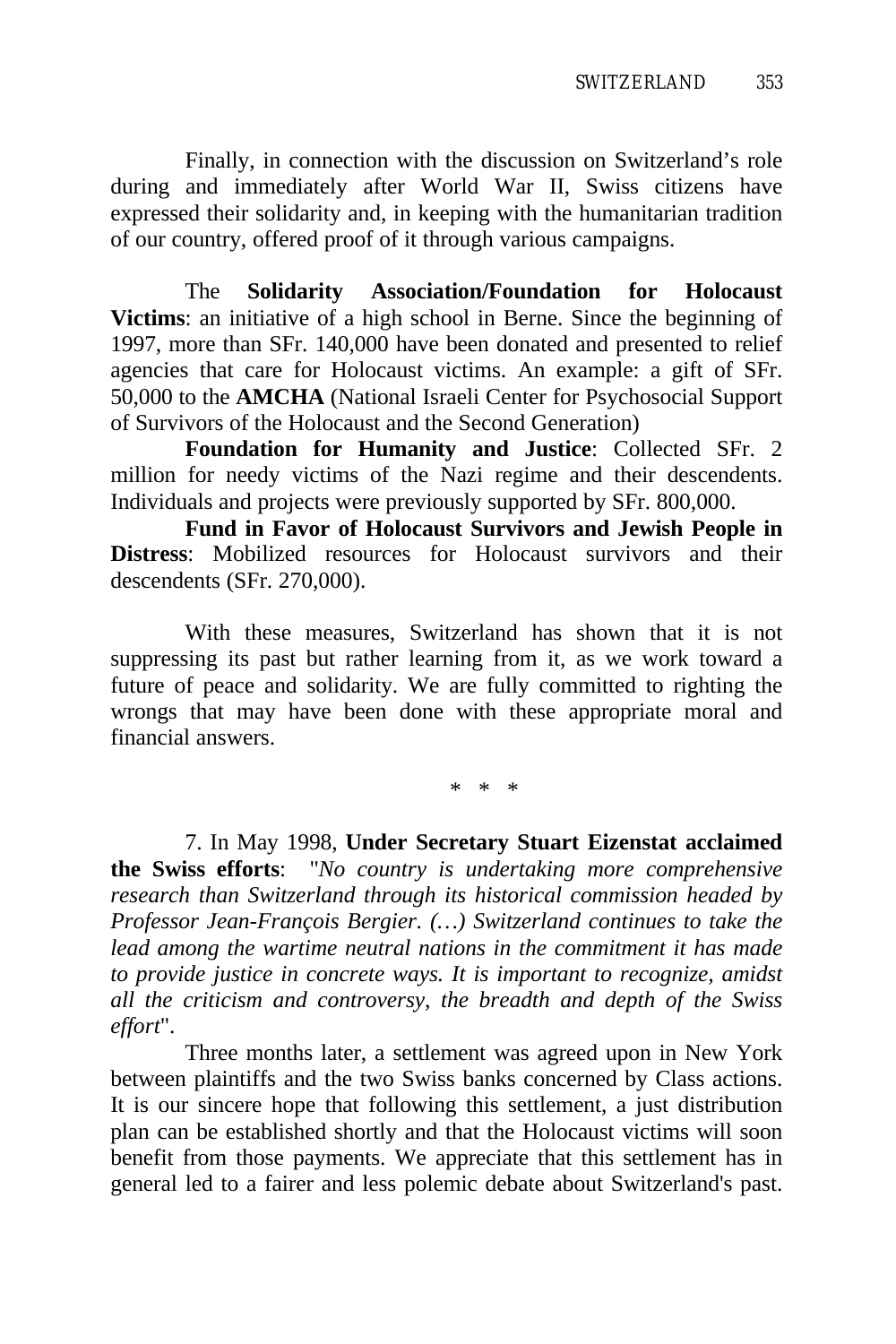We hope that such a fairness, which we have always asked for, will be respected in the future.

The Bank's settlement does in no way affect **the strong determination of the Swiss Government and the Swiss people to pursue the implementation of the measures of truth, justice and solidarity**.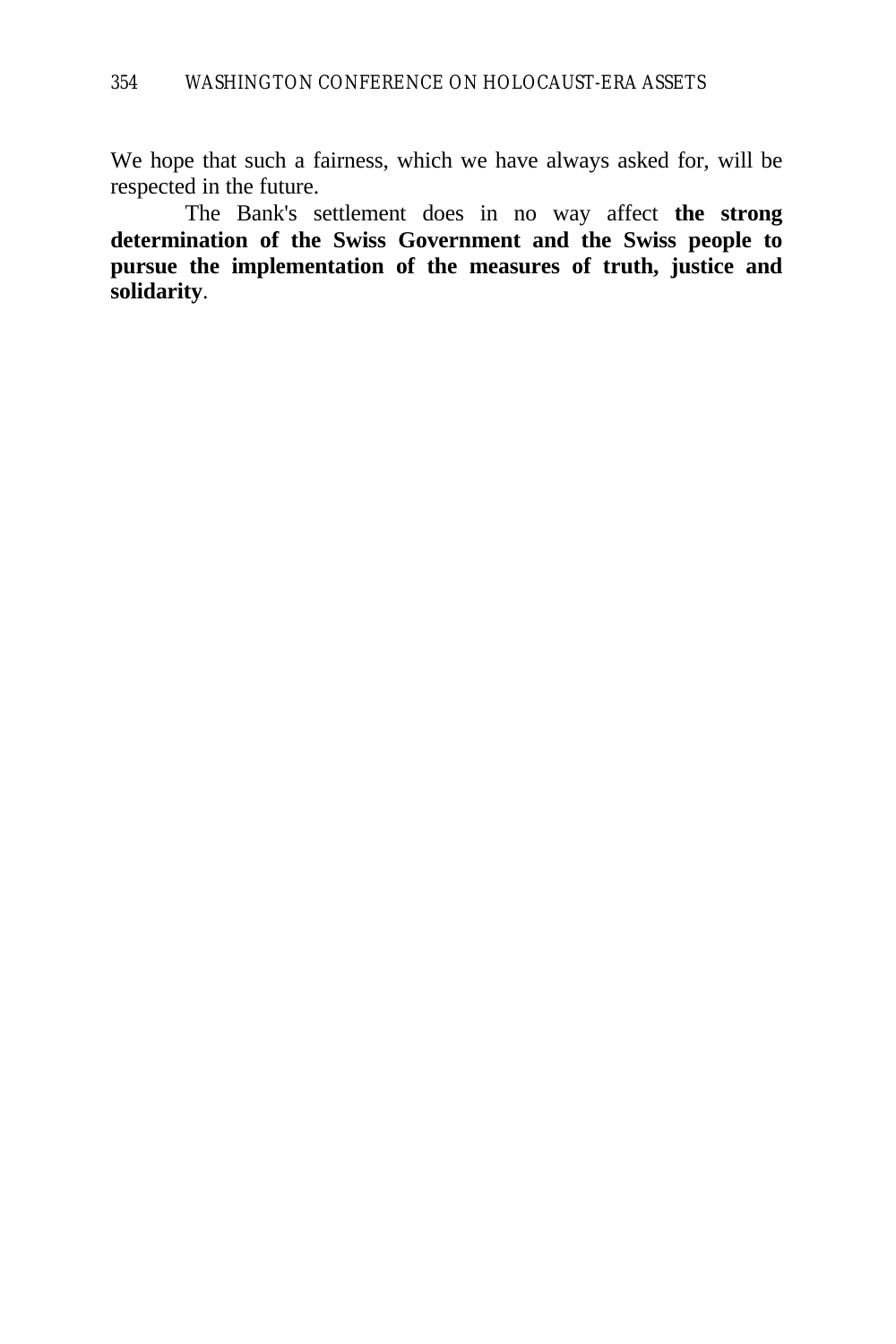# **Switzerland's Role in the Trade of Art Works Stolen by the Nazis**

## 1. SITUATION AT THE OUTSET

Given its location in the heart of Europe, its highly developed infrastructure and good international connections, Switzerland has been an important art market since the end of World War I. It experienced a peak in 1920 when art works valued at about SFr. 11 million were imported. Although imports of art works declined in the following years, the Swiss art market participated in the boom of the 1920s with annual import values between SFr. 4 and 7 million. Like the entire economy, art dealing was greatly affected by the Depression of the 1930s. During World War II, borders were closed, and imports as well as exports of art works declined sharply, with import values of between SFr. 1.9 million in 1939 and SFr. 219,000 in 1945 and export values between SFr. 1,142,000 and SFr. 16,000. Even in the 1950s, import values of art objects did not attain the level of the 1920s.

## 2. "DEGENERATE" ART IN GERMANY SOLD ABROAD

With Hitler's accession to power, many art works and artists were considered "degenerate"<sup>1</sup> by the Nazi regime. Following a decree issued by Goebbels on 30 June 1937, the "degenerate" art works could be removed from German public museums, and the most valuable of them could be sold abroad on the international market in exchange for foreign currencies.<sup>2</sup>

Such a sale took place in Switzerland on 30 June 1939 at the Grand Hôtel National in Lucerne when the internationally known Galerie Fischer put up for auction 126 paintings and sculptures by great modern masters removed from the German public museums: Braque, van Gogh, Picasso, Klee, Matisse, Kokoschka, and 31 other artists. Out of the 350 people who were invited, 40 bought two thirds of the art works. The

 1 Impressionists, expressionists, fauvists, cubists, and surrealists.

<sup>&</sup>lt;sup>2</sup> The rest was kept for "terror exhibitions" or destroyed.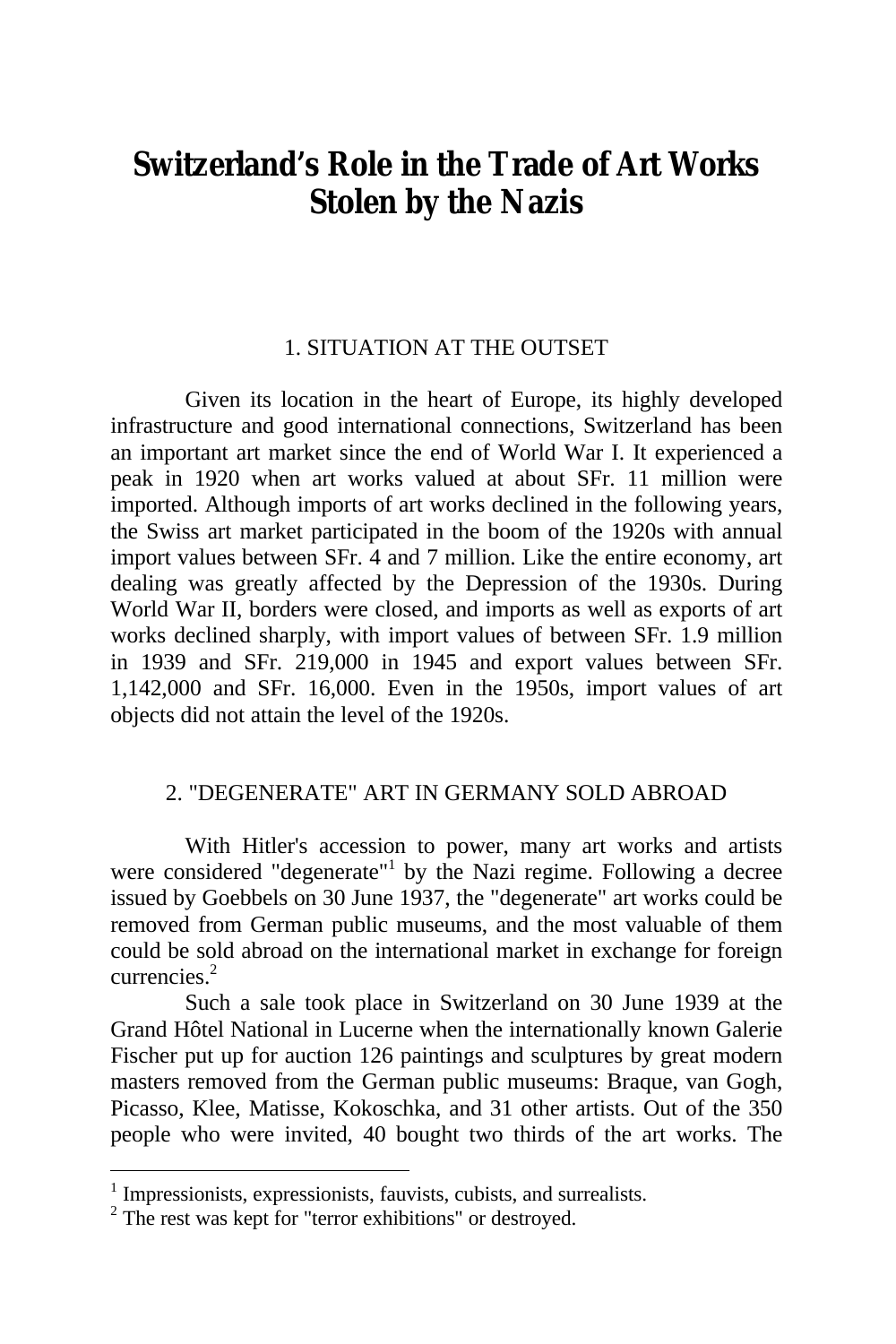works were mainly sold to buyers from Switzerland, Belgium, and the United States.

## 3. SWITZERLAND, A SAFE-HAVEN FOR ENDANGERED ART WORKS AND ARTISTS

Before and during World War II, Switzerland became a secure deposit location, either temporarily or permanently, for endangered art works and artists. Stephanie Barron (Los Angeles County Museum of Art) wrote with reference to Helmut F. Pfanner<sup>3</sup>:

> *"After Hitler's rise to power, neutral Switzerland became a haven, albeit temporarily, for German artists (and collectors who emigrated to keep their collections intact), writers, musicians, actors, theatrical directors, and other refugees. Many settled in Swiss cities, hoping to pursue their careers with relatively little disruption. Some stayed only long enough to make arrangements to emigrate elsewhere in Europe or to Palestine or the United States. Some remained permanently; others returned to Germany after the war".*

Robert von Hirsch transferred his first-class collection from Frankfurt/Main to Basel in 1933; he obtained the right to export it with a present to Hermann Goering<sup>4</sup>. In 1941, he donated Gauguin's major work *Te matete* (1892) to the city of Basel in gratitude for accepting him as a refugee*.* The Austrian painter, writer, and humanist Oskar Kokoschka transited through Switzerland for his emigration from Czechoslovakia to England in 1938. Another example is the Dutch art dealer Nathan Katz who was able to flee to Switzerland, thanks to Swiss mediation in  $1941<sup>5</sup>$ 

 $\overline{a}$ 

<sup>&</sup>lt;sup>3</sup> "The Role of Switzerland for Refugees" in *The Muses Flee Hitler* edited by Jarrel C. Jackman and Carla M. Borden, Washington, DC, 1983, p. 243

<sup>4</sup> Cranach's *Judgment of Paris*. Cf. J.W.Wille in "*Masterpieces*" from the Robert von Hirsch sale at Sotheby's". London, 1978, p. 5.

<sup>5</sup> Cf. A. Venema, *Kunsthandel in Nederland, 1940-1945,* ("Art Dealing in the Netherlands, 1940-1945"), pp. 254 ff.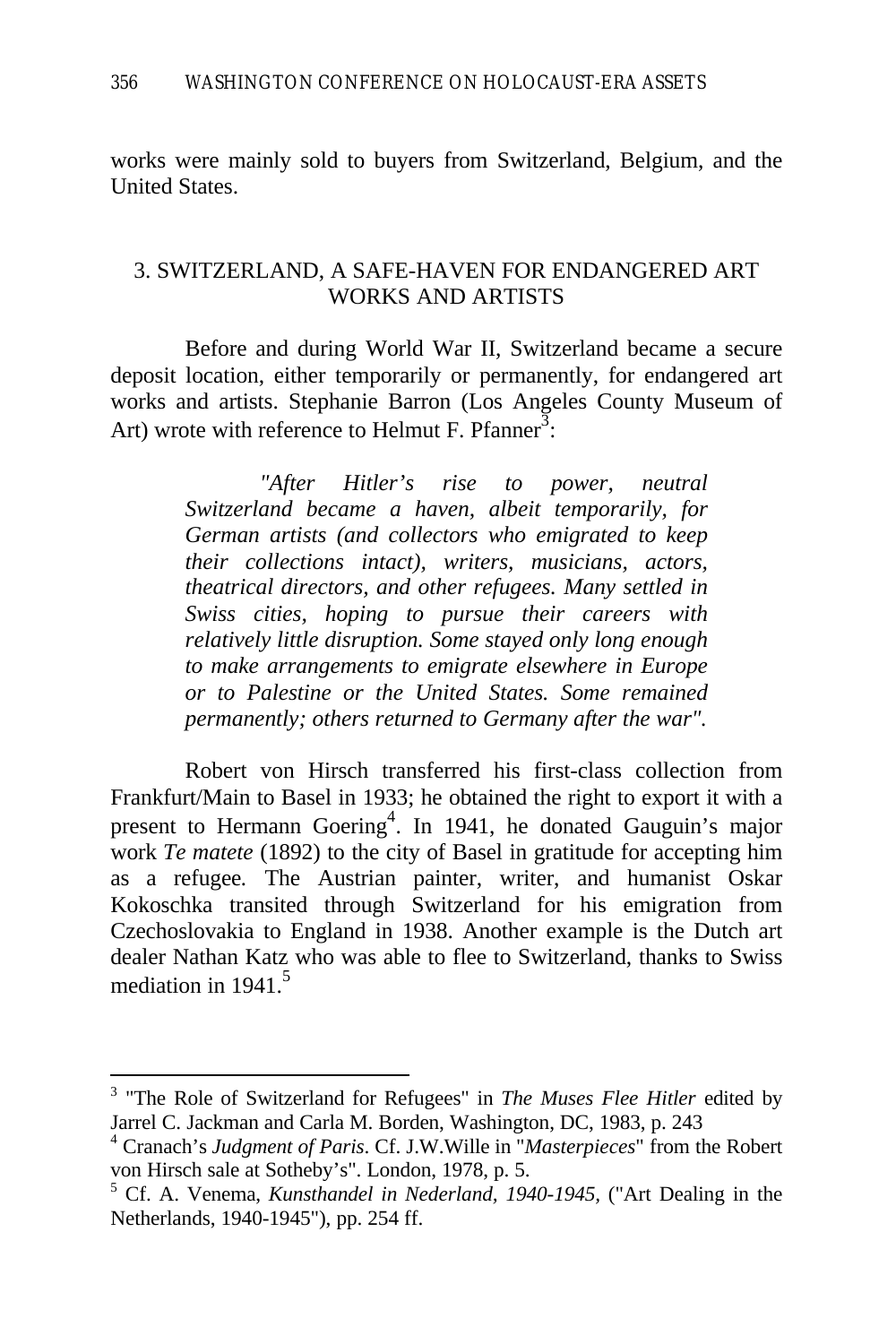### 4. LOOTED ART WORKS IN SWITZERLAND

In neutral and democratic Switzerland, the rule of law prevailed during the whole period of World War II. As a result of closed borders, trading or dealing with art works in Switzerland was difficult. As indicated before, imports and exports of art works declined sharply during the war. Nevertheless, objects were shipped to and through Switzerland, for instance, by smuggling or through diplomatic pouches of the German legation and consulates.

Indeed, some art dealers, among them Theodor Fischer, took advantage of the situation and dealt with art of dubious origin. Fischer sold some looted objects to collector Emil G. Bührle, a rich industrialist living in Zurich. Another well-known collector, Oskar Reinhart, in Winterthur wanted to avoid entanglements through dubious dealings and devoted great attention to the origin of the art works he was interested in acquiring. In 1958 he bequeathed his collection to the Swiss Confederation. In its study published in May 1998, the *Federal Office of Culture* concluded that no object found in the Reinhart's collection had been acquired through illegal dealings.

### 5. RESTITUTION EFFORTS AFTER WORLD WAR II

At the end of the war, the British Wing Commander and art historian Douglas Cooper, who belonged to the Monuments, Fine Arts, and Archives (MFAA) branch of the Allied armed forces, was sent to Switzerland in February 1945 in order to investigate the matter of stolen art works. He traveled freely through the country and spoke with all who had rank and names in art dealing. His investigation led him to compile a list of 77 art works stolen by the Nazis. Cooper's list formed the basis for the looted-art suits before the Swiss Supreme Court.

The Swiss federal government, aware of plundering of art works in Europe, instituted the following measures in order to restitute looted art works to their rightful owners or their heirs: on 10 December 1945 and 22 February 1946, two Federal Council decrees initiated a process to restitute stolen art works. The first one remained in effect until 31 December 1947. The looted-objects chamber of the Federal Supreme Court was designated as the sole and exclusive authority responsible for looted objects. The 77 stolen art works on Cooper's list were recovered and subsequently restored to their owners. More than half of the works belonged to the well-known Parisian art dealer Paul Rosenberg and the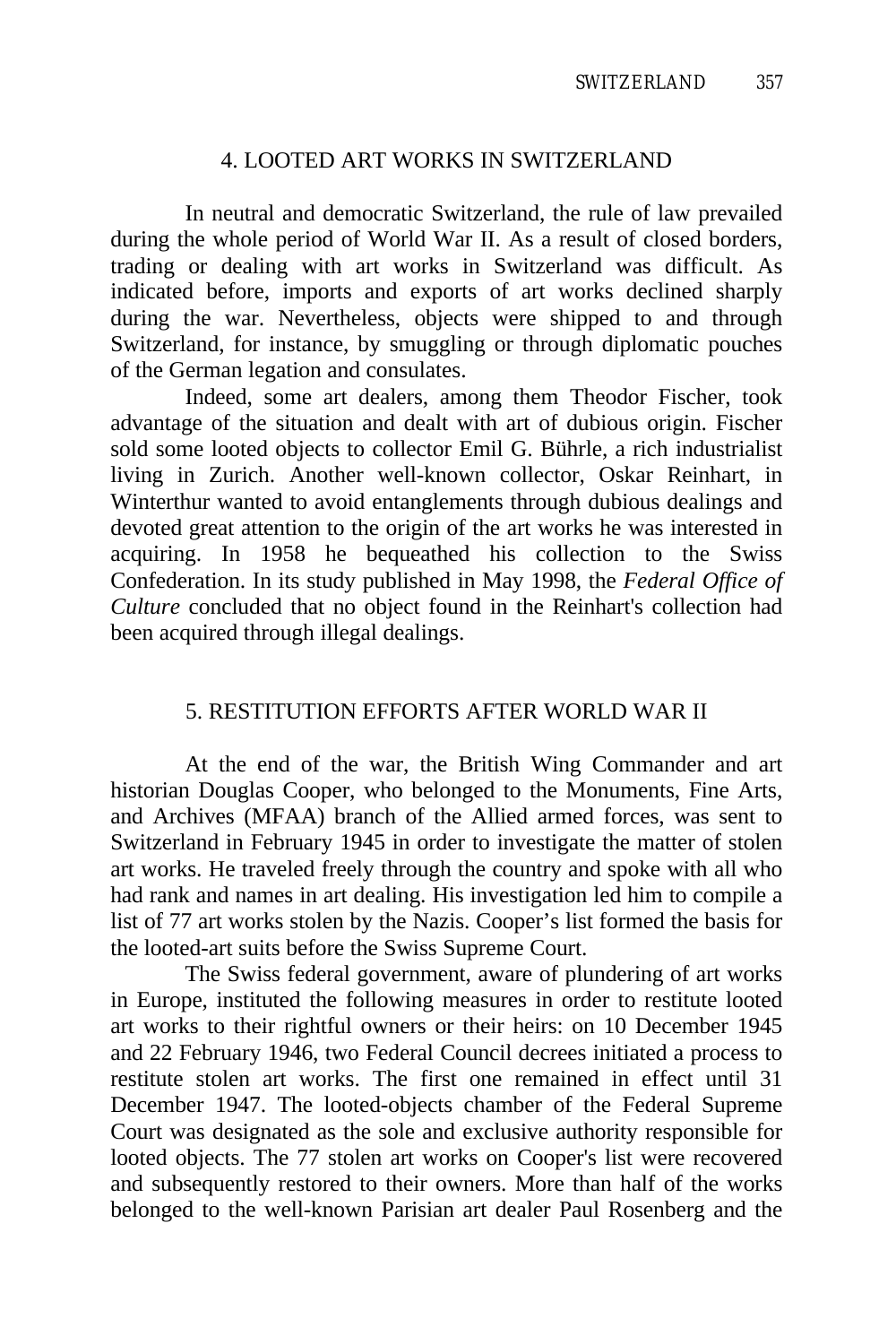others to art dealers and collectors like the Parisian Bernheim-Jeune and Levy de Benzion and a British citizen established in Paris, Alphonse Kann. These paintings were bought by Theodor Fischer from whom Emil G. Bührle acquired 12 of them.

These art works do not represent the whole amount of stolen art objects sold in Switzerland during World War II. Since a number of them were sent to Switzerland by German diplomatic pouch, it remains very difficult to estimate how many other looted art works ended up in or transited through Switzerland. However, in relation to problems related to restitution that other countries face today, it is safe to assume that despite Switzerland's relatively important role in the art market during the war, the number of stolen art works that might still be located in Switzerland should be limited. Indeed, Marc Masurovsky, one of the best-known experts on the American safe-haven policy, asserts that after the war thousands of paintings found their way from Europe to South and North America.<sup>6</sup> This seems confirmed by the number of art works of dubious origin that emerged in the USA and may be hanging in American museums or possessed by private collectors. Research on this topic has just begun and should be investigated further.

 $\overline{a}$ 

<sup>6</sup> *"American and British intelligence reports have detailed the presence of substantial collections transiting through Cuba, Venezuela, and Argentina, en route to the United States. According to American officials based in France in 1945 and 1946, export controls were so lax between Western Europe and the Western Hemisphere, that they held special meetings to figure out ways of tightening them in order to prevent looted art from finding a safehaven in the U.S. or Latin America. The closing down in late 1946 of Allied commissions searching for looted art, the shift in priorities in the European theater from reparations to reconstruction, the lack of highly skilled individuals to screen art works bound for the Western Hemisphere in search of looted items, all these factors allow us to postulate that from August 1944 to July 1946, an untold number of paintings and drawings – perhaps numbering in the thousand – found their way out of Europe and into North and South American collections."* Testimony of Marc Masurovsky, before the Committee on Banking and Financial Services. U.S. House of Representatives, 25 June 1997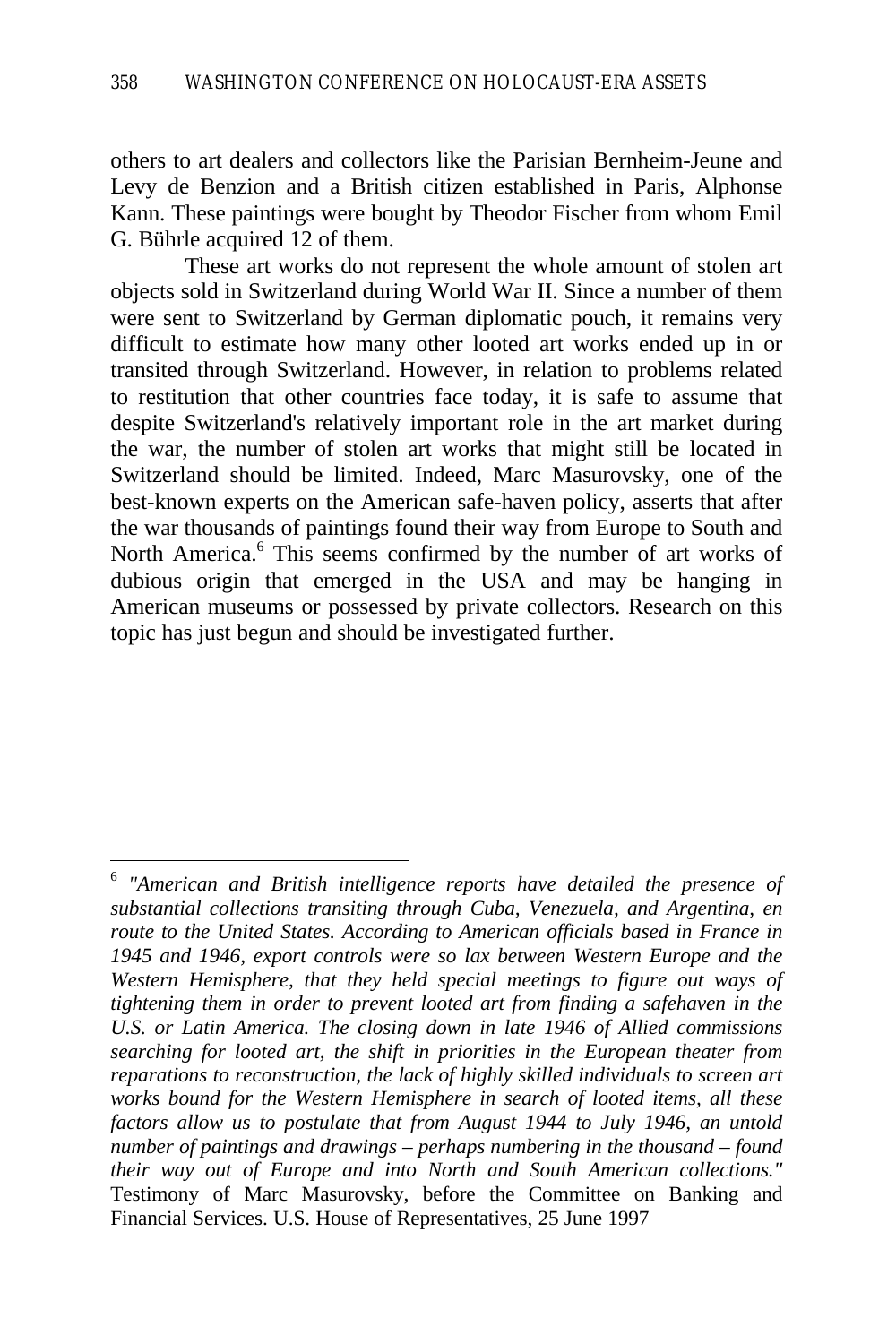### 6. CURRENT RESEARCH EFFORTS

In the context of the present international debate on assets and other questions dating from the World War II period, Switzerland has taken concrete steps to clarify any open questions on looted art: the *Federal Office of Culture* already published in August 1998 a study concluding that no object in collections belonging to the Swiss Confederation was found which had been acquired through illegal dealings. Another study on the development of the Swiss art market between 1930 and 1955 will be published on 11 December 1998. In addition, the Independent Commission of Experts "Switzerland – Second World War" is mandated by the government to investigate this subject systematically and comprehensively and will put it in a historical and international context.

Concrete steps have also been taken: At the Federal level and based on the Buomberger report, the Federal Office of Culture (BAK) will accept, from mid-January 1999, inquiries in connection with looted art dating from the period of World War II. This "Contact Bureau for Looted Art" will serve mainly as a contact office to register and pass on inquiries.

Possible inquiries that might affect the Federal collections will be examined by the Office. If cases of unlawful acquisition were identified in the process, the possibility of restitution or compensation would have to be clarified immediately.

Moreover, the Federal Office of Culture has invited the Cantons and the Swiss Museums to address the issue of looted art works and to check the provenance of their collections as the Federal authorities have already done.

Furthermore, the Federal Office of Culture is prepared to call upon other institutions or organizations in Switzerland to comply with possible internationally agreed recommendations similar to the guidelines of the American Association of Art Museum Directors and to support those responsible for implementing such recommendations, in particular with regard to publishing lists.

All international research, inventory and publication efforts deserve our basic support. The same applies to opening all relevant archives. Here I wish to note that access to files from the Federal inventory is granted liberally in Switzerland. These files are in principle accessible up to 1963. As to the access to other archives, we strongly support all networking efforts at the national and international level.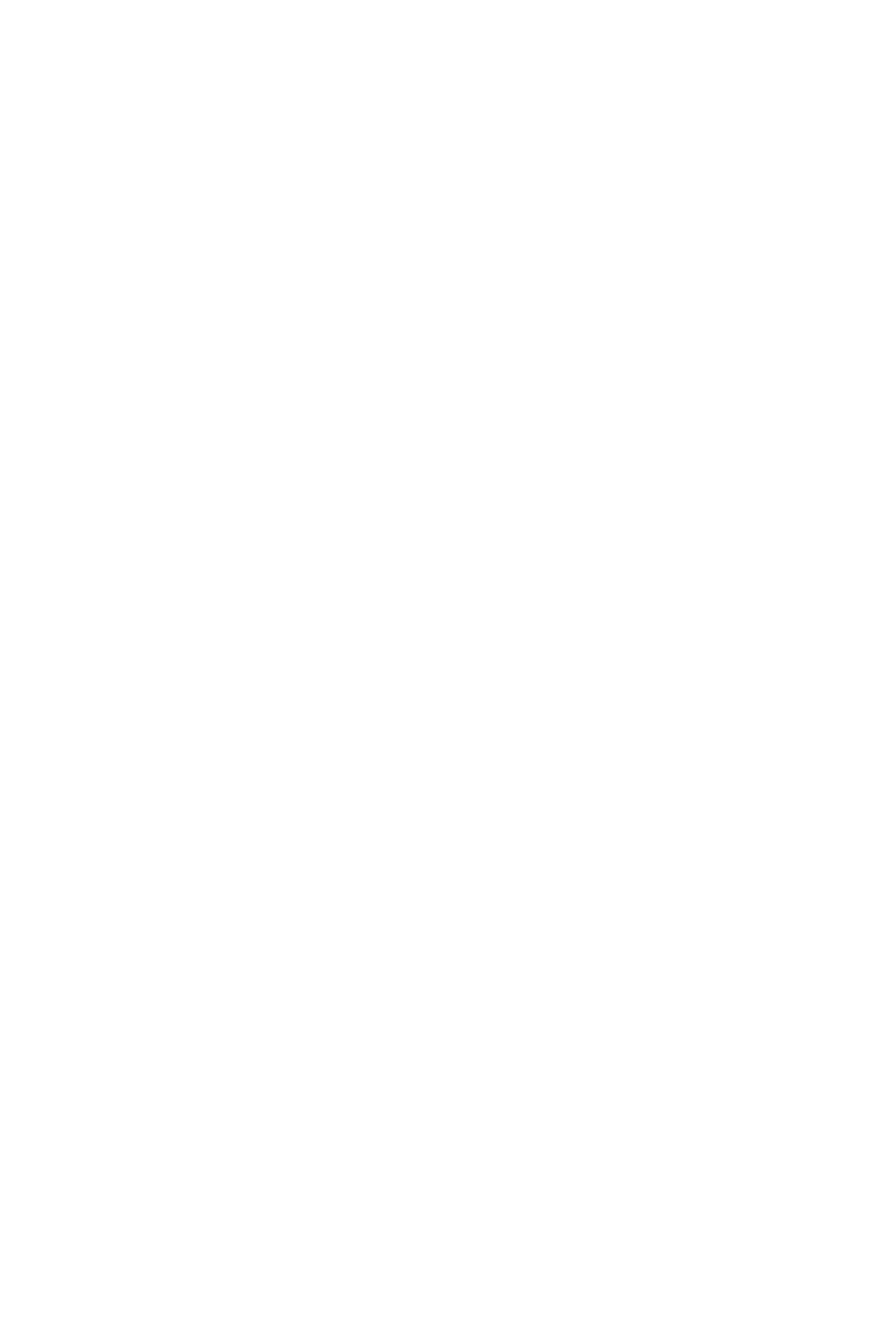# **Teaching Tolerance**



# Initiatives to Promote Educational, Cultural and Political Tolerance in Switzerland November 1998

#### **INTRODUCTION**

The heat and acrimony that permeated the controversy about Switzerland's role before, during and after World War II have largely died down. We hope that the nation can now get down to examining this period of its history in the necessary calm and with the commitment that this task requires. The most important issue is to find out the truth, while bearing in mind that truth within the framework of history is always more complex than simple scientific truth. Both the Swiss government and parliament have expressed the firm wish that questions should be asked openly, investigated thoroughly and with the maximum transparency, and answered without reservations. This task is essential; it is in the interests of our country, especially of future generations.

The results of the Commission of Independent Experts (Bergier Commission) will make an important contribution to this process. It is essential that its findings are discussed as widely as possible among the Swiss public, and especially among the younger generation. It is important that the discussions cover both the negative as well as the numerous positive aspects of the Swiss response.

However, this wide-ranging dialogue should not deal only with the past. Even though Switzerland was largely spared the unspeakable horrors of the Second World War, it shares with other nations an obligation to remember and to remain alert, so that such a tragedy can never happen again. To this end, a large number of initiatives in the areas of culture and education have already been taken in Switzerland - a country which has long been the home of communities with different languages and faiths. This document lists and briefly describes these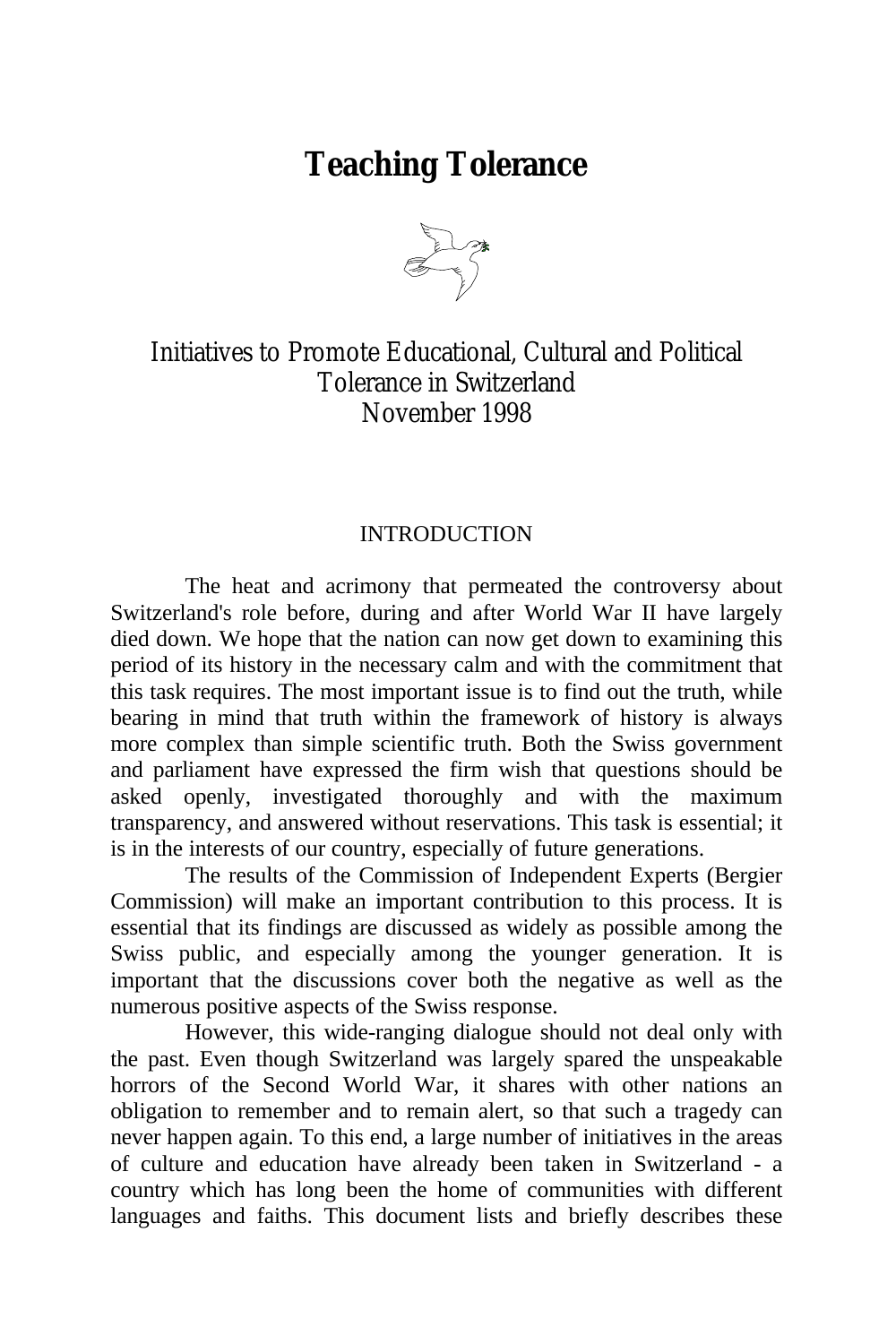initiatives, some of which are of long-standing. They have been selected on the basis of their particular relevance to current efforts to reappraise our history and to generate more awareness of the importance of promoting tolerance and the fight against racism and anti-Semitism.

#### POLITICAL AND CULTURAL EVENTS

• In 1997, a number of federal parliamentarians including the President and the Vice-President of the Swiss Confederation set up a group against anti-Semitism.

*This multi-party group is committed to and supports activities against anti-Semitism both in politics and society.*

• On 14 May 1998, the President of the Swiss Confederation, Flavio Cotti, gave a major policy speech entitled **Tolerance in a Democracy** at the National Congress of Teachers and Educationalists in Zurich.

*This speech, which condemned all forms of racism, anti-Semitism and intolerance as counter to Swiss secular values, had a strong impact in the media and on the public.*

• During 1998, as part of the 150th anniversary celebrations of the Swiss constitution, a traveling exhibition entitled **Tolerance 98, a game with limits** is touring all the different linguistic regions of Switzerland*.*

*This multi-lingual exhibition invites viewers to analyze the topic of tolerance for themselves. Stands, stories, pictures, listening stations, interactive experiments, workshops, framework events and an illustrated multi-lingual magazine as well as live and Internet discussions supplement and accompany the exhibition. \*More information is available on:* http://www.tolerance.ch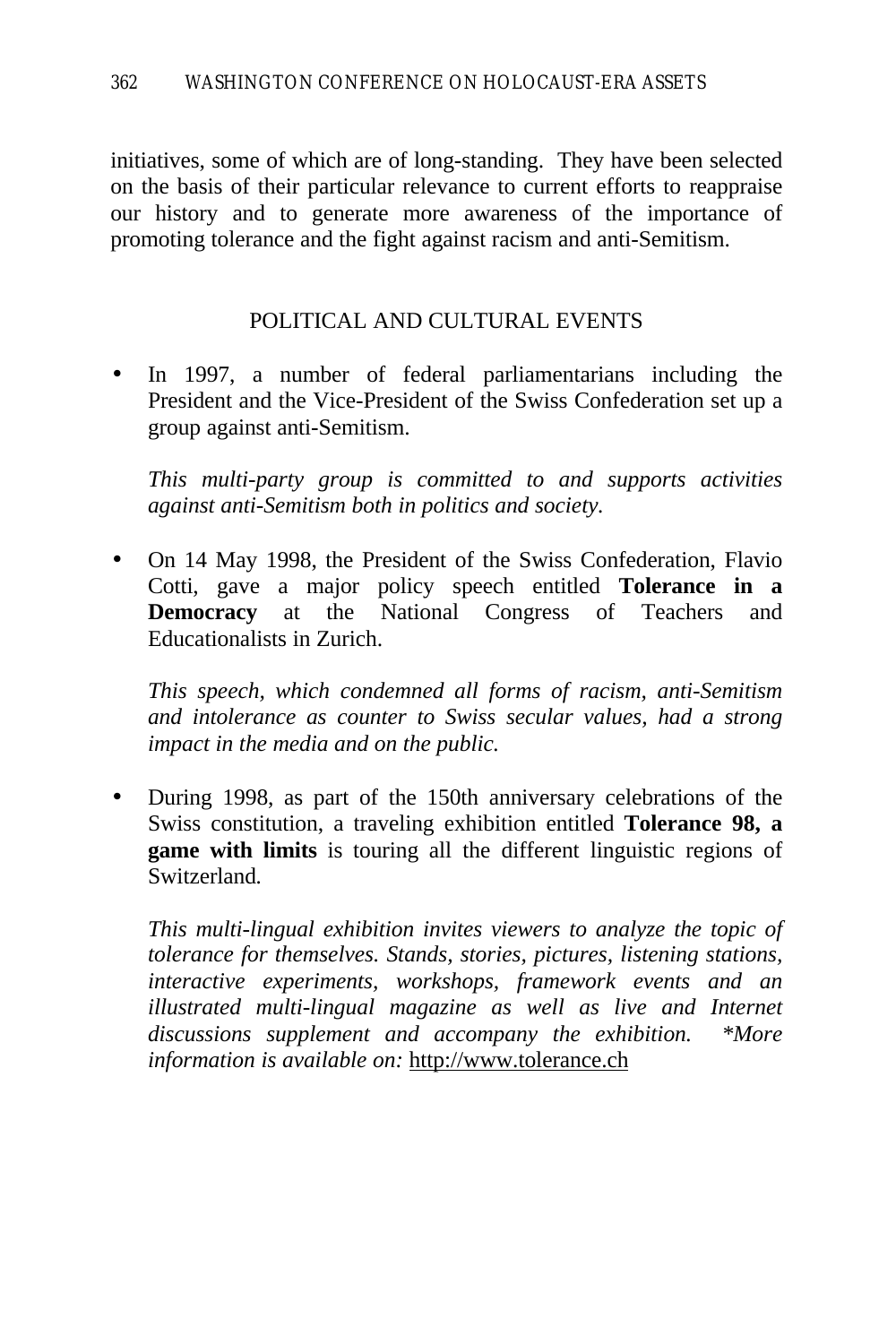• On 18 November 1998, the Vice-President of the Swiss Confederation, Ruth Dreifuss, inaugurated the exhibition **Visas for Life** in Bern.

*This exhibition shows for the first time in Switzerland how the Swiss consul Carl Lutz, the police captain, Paul Grüninger, and a dozen other courageous diplomats from Germany, China, Holland, Italy, Japan, Portugal, Sweden, Hungary and the USA saved persecuted people from the Nazi gas chambers. Together these courageous people saved between 150,000 and 200,000 people, many of them Jews. \*The exhibition will last until 2 December 1998.*

• In June 1998, an exhibition **Les chemins de passage (Escape routes)** was opened in Geneva**.**

*This meticulously presented exhibition, illustrates the clandestine routes through which "guides" led refugees towards Switzerland – the last remaining haven of liberty on the continent. The exhibition has also been mounted in other cities throughout Switzerland.*

• The **Lutz-Born-Wallenberg monument** is due to be unveiled soon in front of the House of Human Rights in Geneva.

*It will honor three exceptional people who distinguished themselves helping refugees during the Second World War. A monument commemorating the gratitude of refugees who were admitted into Switzerland during the Second World War may also be erected in Geneva at the initiative of a group of these refugees.*

• A number of cinemas, including the Kellerkino in Bern, have shown **a series of films on the theme** *Jewish Stories.*

*We mention, in particular, the showing of the film by Walo Deuber Spuren verschwinden, Nachträge ins Europäische Gedächtnis, which, as its title indicates, traces the important history of Jewish culture in Eastern Europe.*

• A traveling exhibition, entitled *Swiss Jews***,** is currently shown across the country.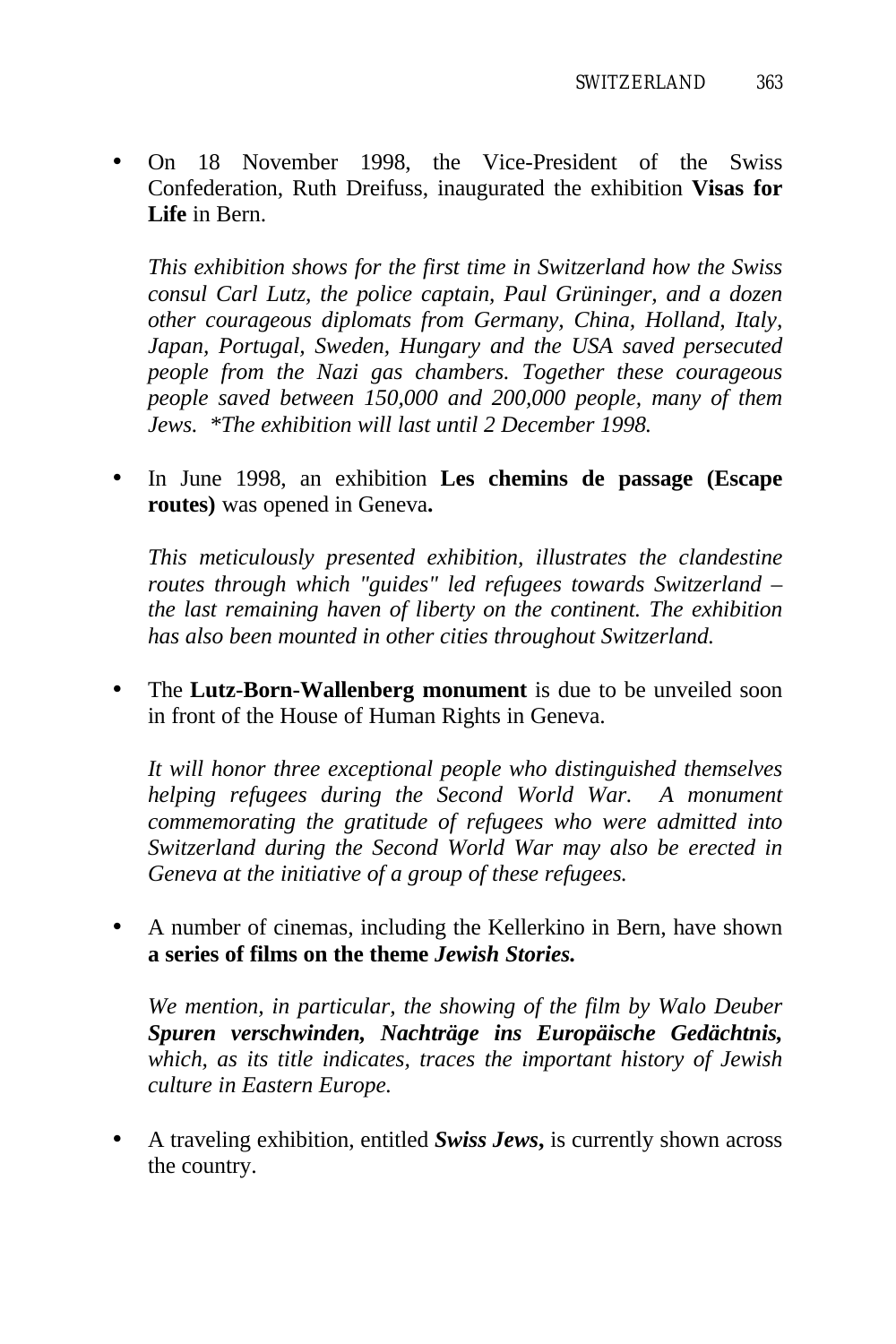*This exhibition presents the origin and diversity of the history of the Jews in Switzerland.*

• Last but not least, a project for a *Center for Tolerance,* initiated by a Jewish-Gentile committee is well under way.

*The idea is to present the issues of tolerance, combating racism and anti-Semitism, and to promote coexistence with a focus on the Holocaust. The Center would house a permanent exhibition and would also organize temporary exhibitions, seminars and conferences. It would target on schools, teachers, youth associations, as well as be open to the general public. The project is planned to be completed in two to three years. The Center will probably be located in Bern.*

# INITIATIVES AND PROJECTS IN EDUCATION

### **Sociological, historical and educational background material**

• **"Le rôle de la Suisse durant la Seconde Guerre mondiale, Bibliographie choisie", ("Switzerland's role during the Second World War, selected bibliography"),** published by the Federal Office of Culture, 1997.

*This exhaustive 227-page bibliography on Switzerland during WWII presents various works on topics such as refugee policy, dormant accounts, Switzerland's relations with Germany and with the Allies, Switzerland's defense army, and domestic policy. This volume stresses the educational aspects of the works it lists as well as on their particular relevance. It contains brief summaries of their contents and critical reviews. It is useful to anyone interested in these subjects and especially to teachers and researchers.*

### • **Medienpaket Rassismus (Media package on racism)**

*This new set of teaching materials on racism, anti-Semitism and tolerance was launched in April 1998 by the Foundation for Education and Tolerance, the foundation against racism and anti-Semitism, and the Pestalozzianum Center in Zurich. It consists of modern educational material, and includes a basic manual and a file*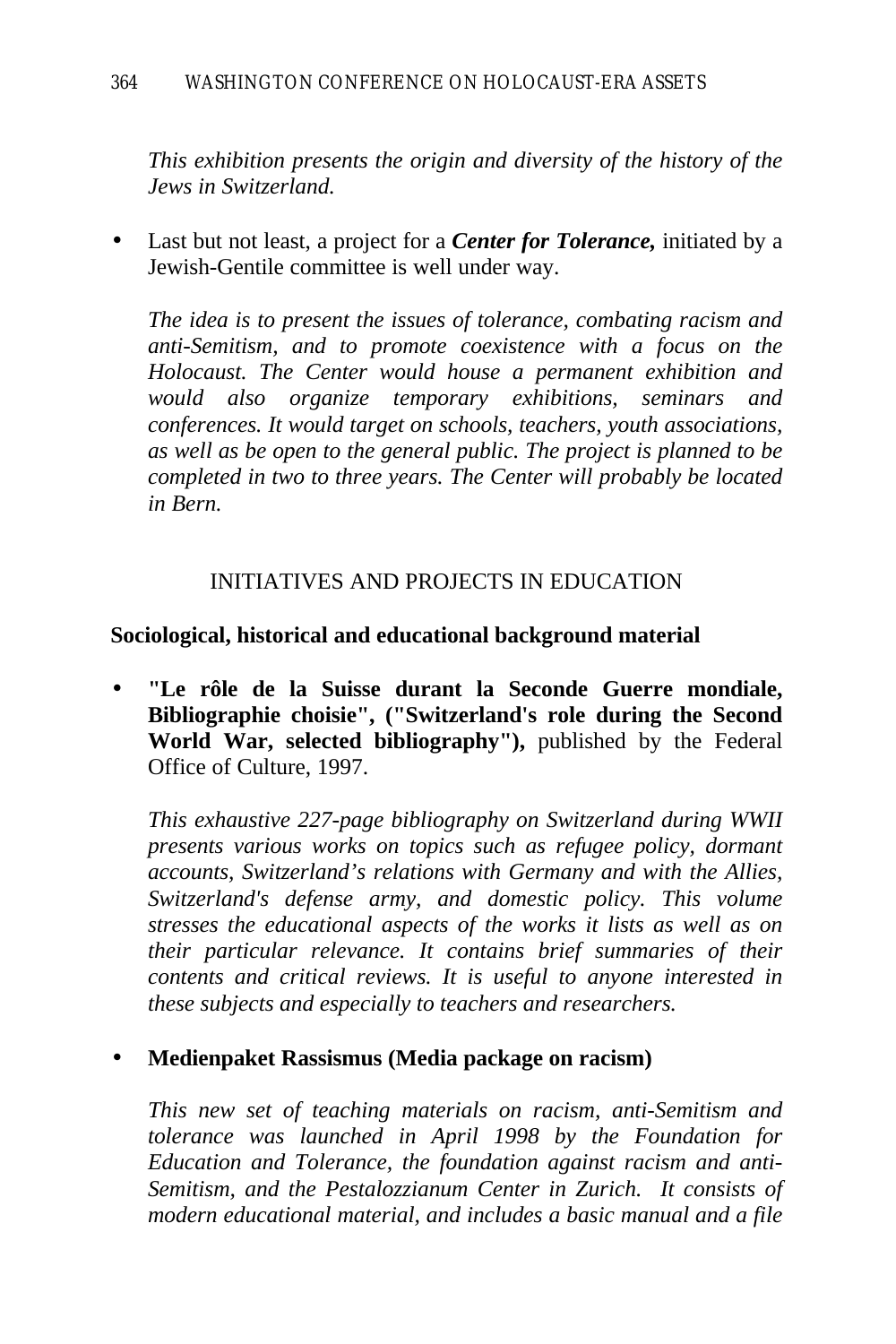*of teaching materials and aids, as well as a video on the topic of racism and tolerance entitled Colors of Schweiz. It is intended for secondary school teachers, who have been familiarized with it at special seminars, and is being progressively distributed throughout schools in German-speaking Switzerland. It has been so successful that projects are now under way to adapt it to Switzerland's other national languages, French and Italian.*

# • **"Geschichte des Judaismus in der Schweiz" ("History of Judaism in Switzerland")**

*This work will be published by the specialist publisher of educational and school publications, Lehrmittelverlag.*

# • **"Anti-Semitism in Switzerland"**

This is a report on past and current manifestations of anti-Semitism, with recommendations for counter-measures*.*

*It was published in November 1998, in French, German, Italian and English by the Swiss Federal Commission against Racism. The Anti-Defamation League in New York called the report "Honest, Hardhitting and realistic". ADL national Director Abraham H. Foxman, further said: "The Swiss report should serve as a model for countries confronting their problems with anti-Semitism. We hope other nations and institutions will follow the Swiss example as they examine their wartime role and anti-Semitism in their society"*

# • **"Le Livre Noir et Blanc" ("The Black and White Book")**

*This book, aimed at primary school pupils, is accompanied by a teaching manual "Tous différends, tous égaux" ("All different, all equal").*

*It was produced and published in 1993 by three associations: la Déclaration de Berne (The Bern Declaration), le Comité suisse pour l'UNICEF (The Swiss Committee for UNICEF), and le Service écoletiers monde (The Service for Schools and the Third- World).*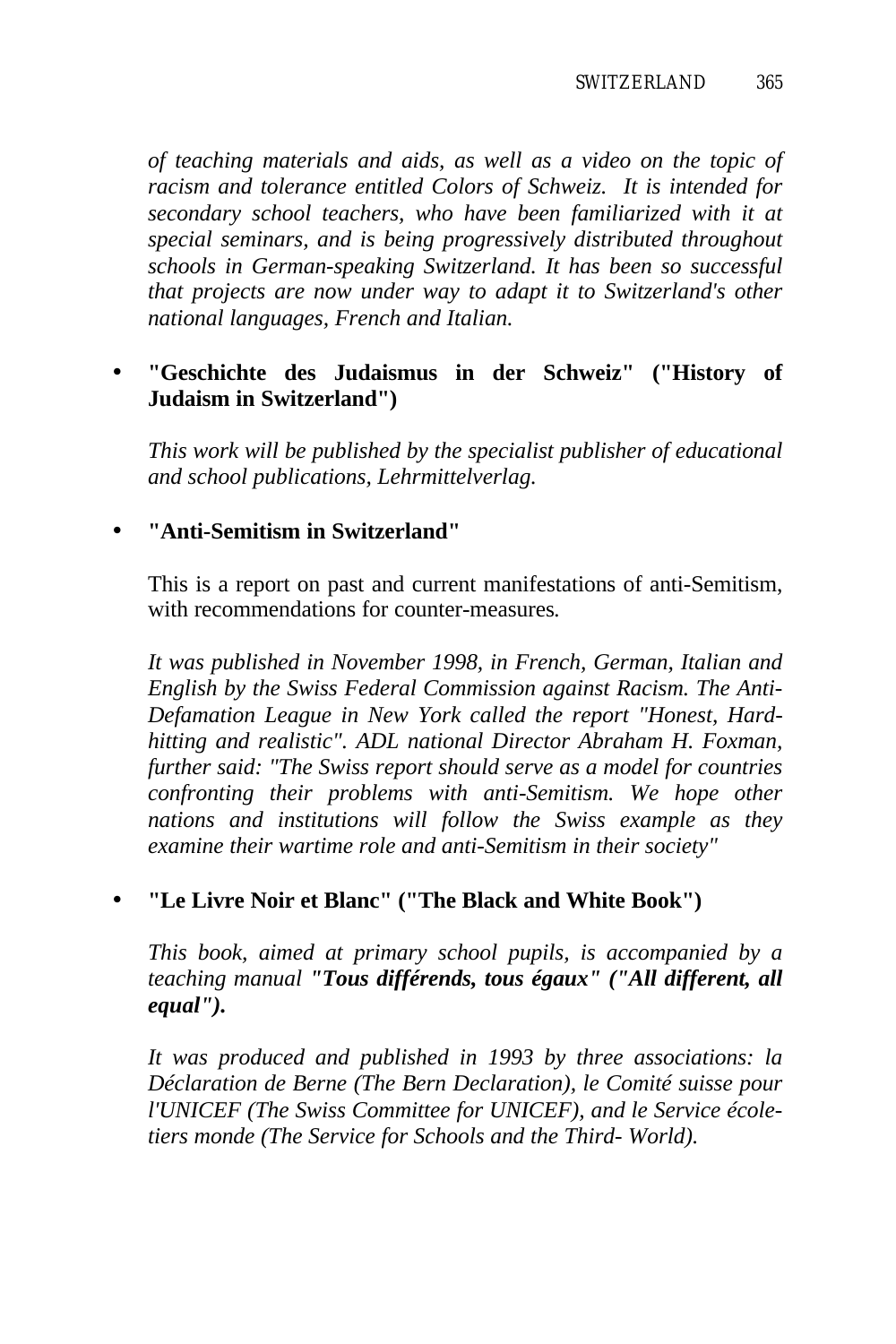## • **"Odyssea: Accueils et approches interculturelles" ("Odyssea: Intercultural Welcomes and Approches")**

*This reference manual on intercultural teaching methods, including preventing racism was written by the educationalist, Christiane Perregaux, and published in 1994 in French, German and Italian by la Commission romande des moyens d'enseignement et d'apprentissage (the French-speaking Swiss Commission on methods of teaching and learning). It is used in Schools throughout Switzerland.*

• **"Rassistische Vorfälle in der Schweiz, eine Chronologie und eine Einschätzung" ("Incidents of racism in Switzerland, a chronology and evaluation"),** published annually by the Gesellschaft Minderheiten in der Schweiz (The Society of Minorities in Switzerland) and the Foundation against Racism.

*This work contains detailed accounts of incidents and other information concerning racism, xenophobia and anti-Semitism that have occurred during the past year. It gives statistics on legal proceedings, based on Art. 261 bis of the Swiss Penal Code (the antiracist law), brought against such acts, and on the resulting judgments. It also contains research-based findings on how to prevent such incidents.*

• **Summarized version of the Interim Report by the Independent Commission of Experts Switzerland - Second World War on Gold transactions in Switzerland during WWII**

*The Swiss Government has decided to publish the main points of the Bergier Interim Report on gold transactions in the form of a free booklet. This booklet will be published in German, French, Italian and English. It will provide an account of this important investigation, and will be easily accessible to a wide public.*

# • **"Die Schweiz im Zweitem Weltkrieg" ("Switzerland during the Second World War")**

The editors of the Journal of Swiss Teachers are planning to devote an edition of their Journal to the subject of Switzerland and the Second World War.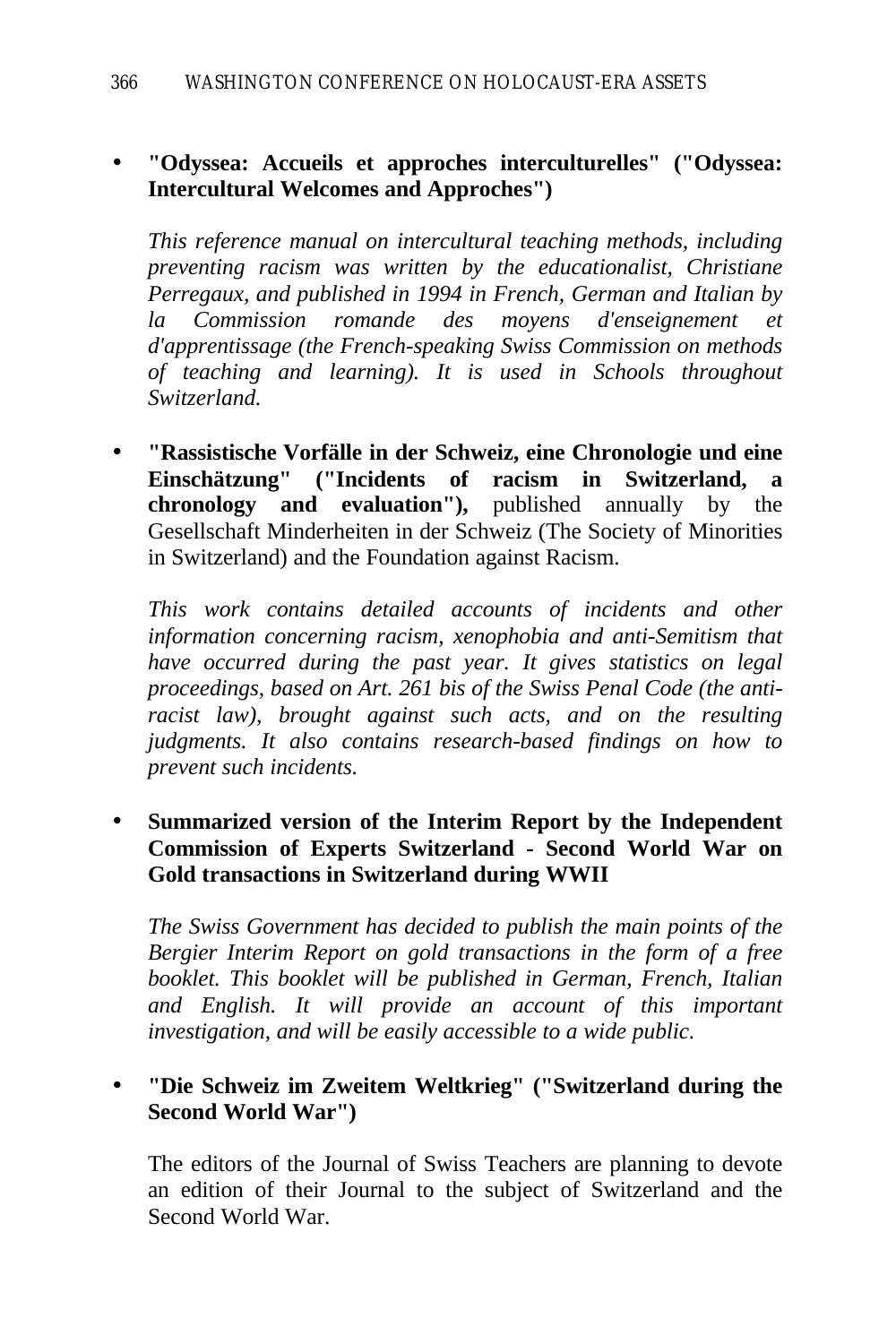*This special edition, intended for teachers, will contain researchbased contributions on various subjects related to Switzerland and the Second World War, and will include a chapter on teaching about the Holocaust. Each chapter will be accompanied by notes giving advice and teaching ideas.*

• **"Aussenpolitik, Die Schweiz in der Welt von heute und morgen, 1997" ("Foreign policy, Switzerland in today's and tomorrow's world, 1997")**

This school text book on Swiss foreign policy, edited by the Swiss Foreign Policy Society in conjunction with the Conférence des Directeurs cantonaux de l'instruction publique (CDIP) (Swiss Conference of Cantonal Ministers of Education), is aimed at students at secondary schools. It contains a chapter devoted to the discussions of Switzerland's role before, during and after the Second World War.

*At the end of 1998, the Swiss Conference of Cantonal Ministers of Education studied the question of teaching the issues of the Holocaust and tolerance at its annual general meeting. In particular, it recalled its 1991 Déclaration sur l'enseignement à la tolérance (Declaration on the Teaching of Tolerance), as well as the report "Racisme et école" (Racism and Schools) of its educational commission."*

• **List of refugees admitted into Switzerland during World War II (to be published)**

The Swiss government is planning to publish an exhaustive list of the 51,000 or more civilian refugees who were admitted into Switzerland between 1939 and 1945.

#### **Awards and Prizes**

• **Fischhof Prize**

*This prize (named after a WWII refugee in Switzerland) rewards institutions or individuals who have distinguished themselves in fighting racism, xenophobia or anti-Semitism. It is awarded by the*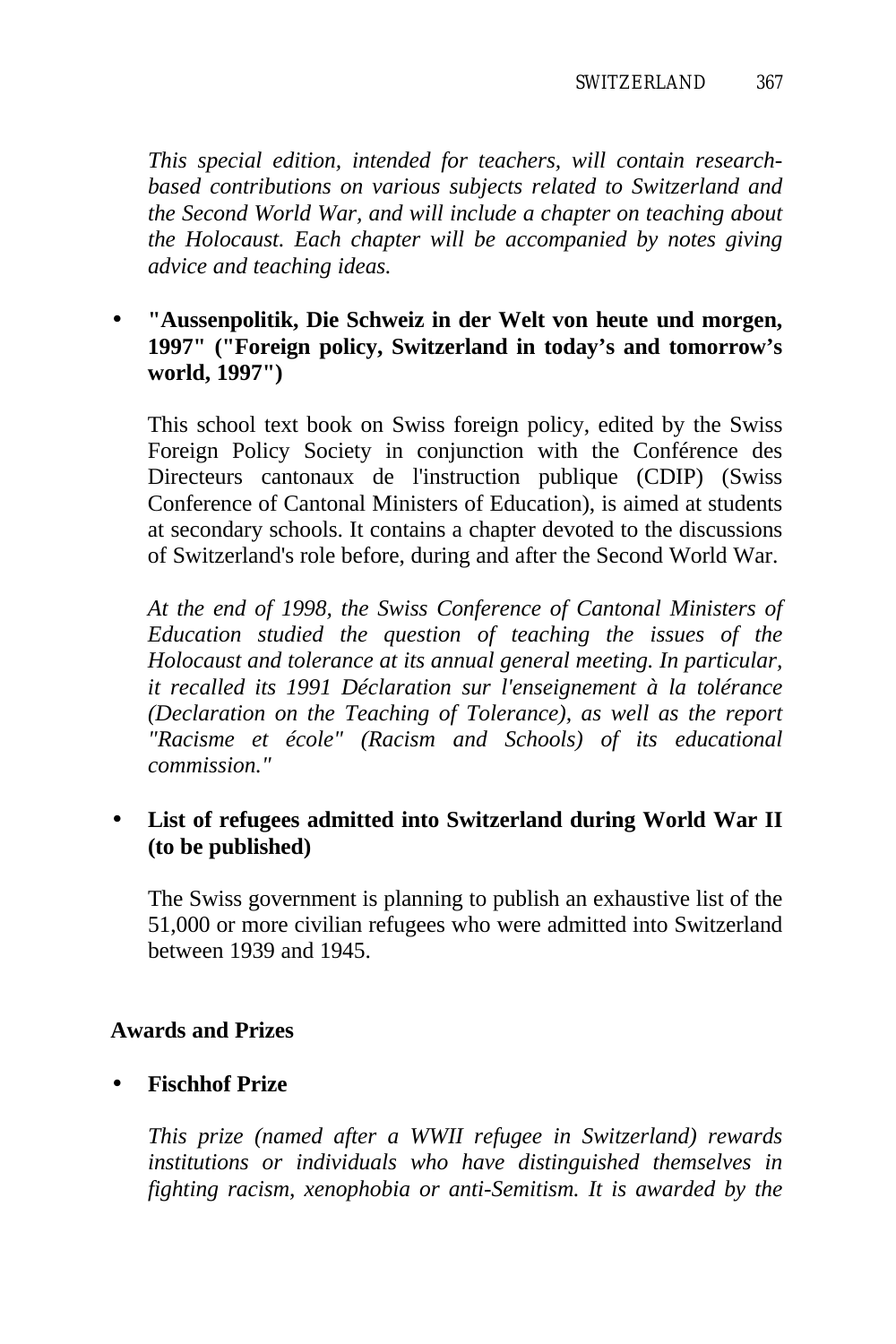*"Gesellschaft Minderheiten in der Schweiz" (Society of Minorities in Switzerland) and the Foundation against Racism and Anti-Semitism.*

#### • **Max und Erika Gideon School Prize**

*This prize rewards school pupils and teachers who have distinguished themselves in fighting racism, xenophobia or anti-Semitism. It is awarded by the "Gesellschaft Minderheiten in der Schweiz" and the Foundation against Racism and Anti-Semitism.*

#### **Other recent initiatives and studies**

• Working Group on the fight against racism and anti-Semitism on the Web

*The Swiss federal authorities together with Internet providers in Switzerland have just set up a working group to study the problem of racism on the Internet. This aims to contribute to the fight against the dissemination (mostly from abroad) of racist or pornographic pages on the Web. The Working Group will present a list of joint proposals at the beginning of 1999.*

### • **Exchange programs and seminars**

*Numerous exchange programs for teachers and pupils have taken place. The last one involved 27 intermediate-school teachers from the French-speaking part of Switzerland, who attended a continuingeducation seminar at the Yad Vashem Holocaust Center in Jerusalem.*

*Besides field trips and visits to memorials, the program included seminars and presentations on the history of Judaism, anti-Semitism and the Holocaust, as well as on current forms of anti-Semitism. Teachers learned to teach the subject of the Holocaust to children, and to adapt their methodolgy to various age groups. Contacts with Holocaust survivors who talked about their experiences, made a deep impression on the Swiss teachers. This program showed that teaching history is not simply a matter of presenting facts but must also touch on the issue of human suffering. The participants received specific teaching material on this subject*.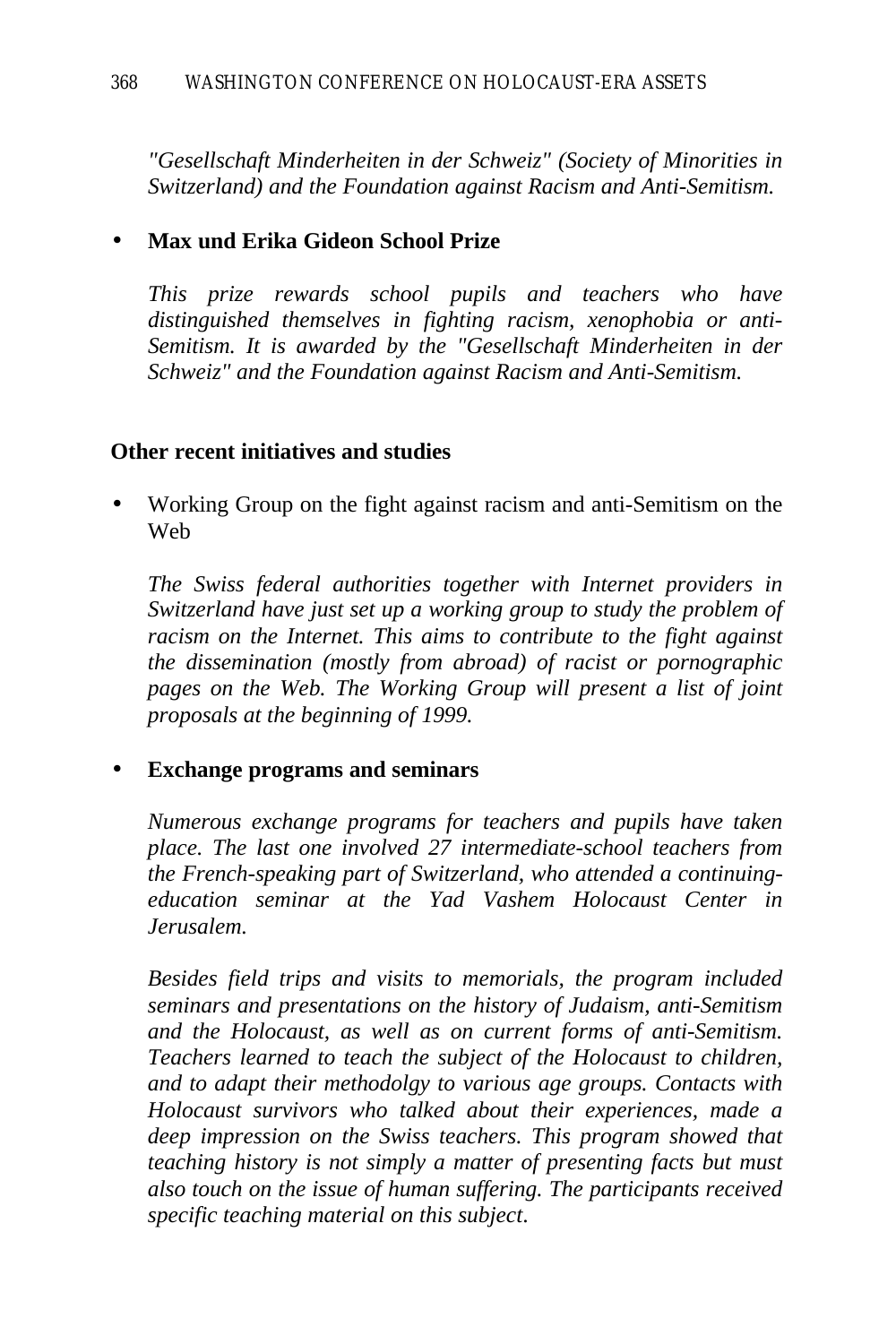• **Various events** at schools and universities have been set up **to generate awareness about the problems of racism, xenophobia and anti-Semitism***.*

*These include lectures given by Holocaust survivors and visits to extermination camps in Germany and Poland. In September 1997, the Central Office of Continuing Education for Teachers in Bern organized a seminar called: "Switzerland and the Second World War", at which more than 100 teachers participated. On 2 March 1998, a meeting of Swiss and Israeli students entitled On the threshold of a new century enabled the participants to discuss the subject of the Holocaust, its significance and its dimensions.*

- **A seminar on anti-Semitism** *organized for history and philosophy teachers by the Coopération Intercommunautaire contre l'antisémitisme et la Diffamation (CICAD) (Committee against Anti-Semitism and Defamation) was held in the summer of 1998.*
- **An international colloquium on the subject of racism and anti-Semitism** was held at the Institute of Comparative Law in Lausanne in October 1998.

*More than 100 people attended, several of whom were specialists from Eastern European countries which are confronted with acute problems of intolerance and even inter-ethnic violence. In her opening address, the Vice-President of the Swiss Federal Council, Ruth Dreifuss declared the fight against racism a permanent task of the state, and emphasized that society must maintain a constant guard against it.*

### • **Evaluation studies on teaching methods for the prevention of racism and anti-Semitism**

*Two studies on preventing xenophobia, racism and violence were conducted in 1995 and 1997 among selected groups of 17 to 19 yearold students from Swiss vocational schools in Switzerland.*

*The projects focused on tolerance and understanding of asylum seekers and their situation, on the role of foreign workers in Switzerland, and on increasing awareness of both the Jewish religion and the Holocaust. One of the main conclusions of these*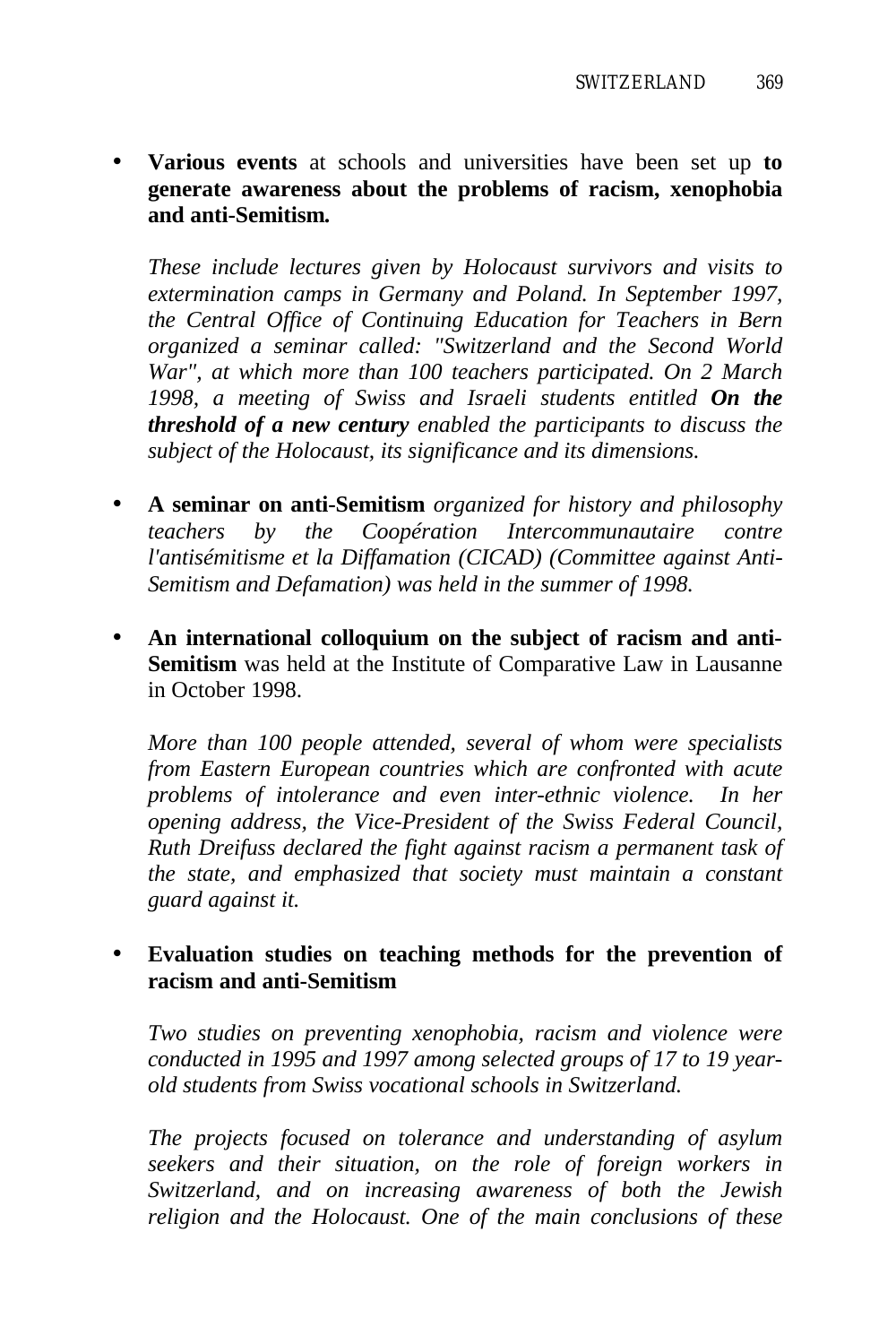*projects was that direct contact with people who have first-hand experience of suffering is the most effective way of changing attitudes because it appeals more to pupils' hearts than to their minds.*

• In 1996, the Federal Commission against Racism launched a media campaign **called Der Schöne Schein (Fine Appearances)**, to fight racism and anti-Semitism.

*This campaign, which aimed to teach tolerance and prevent racism, received the Gold Medal of the United Nations Department of Public Information, as well as the Swiss Art Directors Club prize for the best campaign of the year.*

• Between July and August 1997, a six-part documentary series entitled **Die Schweiz im Schatten des Dritten Reichs (Switzerland in the shadow of the Third Reich),** produced by the German television channel DRS was broadcasted on Swiss national television*.*

# BODIES, FOUNDATIONS AND OTHERS NGOS ACTIVE IN THIS FIELD (NON-EXHAUSTIVE):

- *Federal Commission against Racism*
- *Stiftung gegen Rassismus und Antisemitismus*
- *Gesellschaft Minderheiten in der Schweiz*
- *Stiftung Erziehung zur Toleranz*
- *Coopération Intercommunautaire contre l'antisémitisme et la Diffamation (CICAD).*
- *Ligue internationale contre le racisme et l'antisémitisme (LICRA)*
- *Stiftung Bildung und Entwcklung*
- *Akademie der Menschenrechte*
- *Christlich-Jüdische Arbeitsgemeinschaft*
- *Centre contact Suisse-Immigrés*
- *Forum contre le racisme*
- *Institut für Unterrichtsfragen und Lehrerinnenfortbildung*
- *Komitee "Stop dem Rassismus"*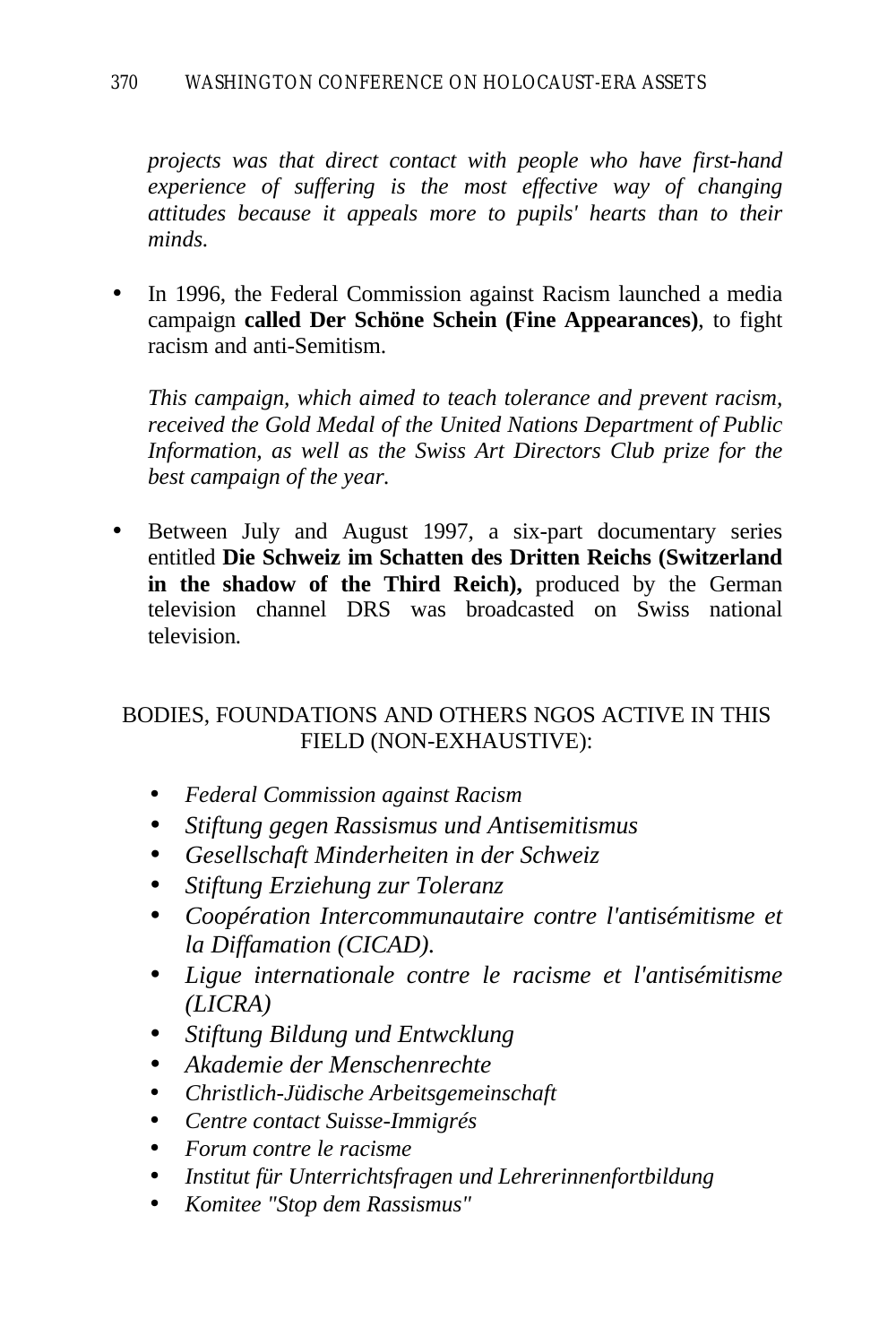- *Service d'information antiraciste*
- *Zentrum für Antisemitismus-Forschung*
- *SOS Racisme*
- *Association romande contre le racisme (ACOR)*
- *Asylkoordination Schweiz*
- *Bewegung für eine offene demokratische Schweiz*
- *Konfliktophon*
- *Schweizerischer Evangelischer Kirchenbund Kontaktstelle Menschenrechte*
- *TiKK SOS Team für interkulturelle Konflikte unf Gewalt*
- *Déclaration de Berne*
- *Comité suisse pour l'UNICEF*
- *Service école Suisse Tiers-monde*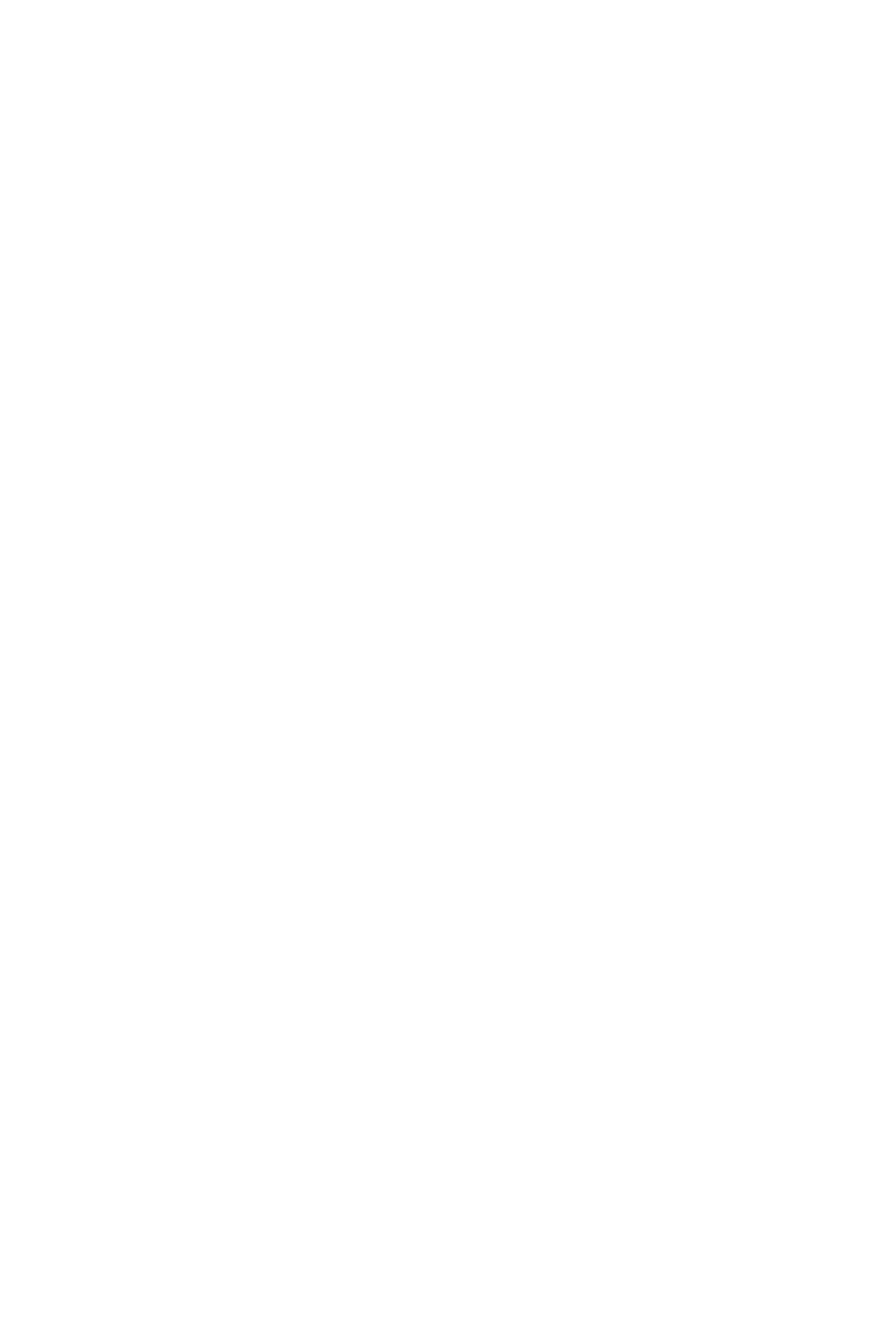# **Proposal on the Fight Against the Use of the Internet for Racist, Anti-Semitic or Hate Purposes**

The Swiss Delegation would like to invite the participants in the Washington Conference on Holocaust-Era Assets to welcome, during the concluding plenary session, the Swiss government's proposal to host a governmental conference on the fight against the use of the Internet for racist, anti-Semitic or hate purposes.

- The Washington Conference represents an important milestone in the discussion about Holocaust remembrance and education. However, this duty to remember the Holocaust should not only be seen as a way of looking back to the past, but as an important basis for promoting tolerance for the future.
- The Internet has become an invaluable tool for students, educators, the media and the market-place. However, it has also provided a platform for racist, anti-Semitic, and revisionist activists, many of which disseminate the "Auschwitz lie" theory. This is all the more worrying as the web appeals to and is used by younger generations.
- More generally, the Swiss Federal police recorded 700 racist, anti-Semitic or revisionist websites in 1997*.* None was based in Switzerland, as the dissemination of racist and anti-Semitic propaganda is strictly forbidden in our country. However, as the Internet has no borders, prohibition in specific countries is not a viable solution, for hate propaganda can be disseminated via foreign providers and anonymizers. The need for international cooperation in this field is thus obvious.
- While we are discussing here Holocaust remembrance and education, the Swiss delegation wishes to stress the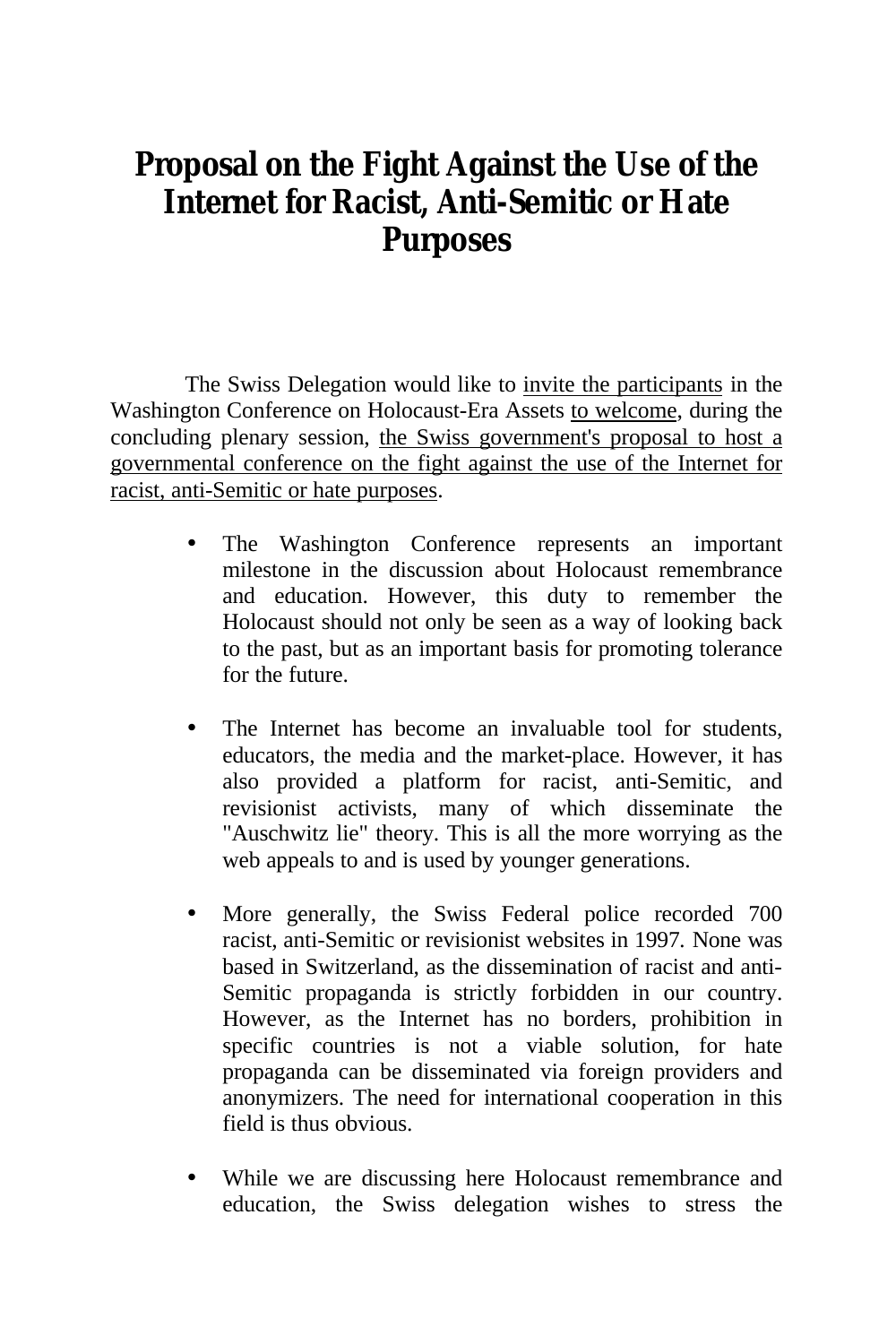importance of preventing the distribution of racist and anti-Semitic propaganda through the Internet: more and more youngsters use the Internet every day as a primary source of information and as an educational tool. As such, it is a critical task for every nation to contain the spread of hate propaganda on the web.

This Conference carries a huge moral weight. While work in the fields of remembrance and education is essential, the Conference should go further. In our opinion, this Conference could send an important signal: A signal showing that the participants will not allow the use of new technologies in order to deny a past that should never repeat.

## **SWISS PROPOSAL FOR THE CHAIRMAN'S CONCLUDING REMARKS**

*"THE PARTICIPANTS WELCOMED THE SWISS GOVERNMENT'S PROPOSAL TO HOST A GOVERNMENTAL CONFERENCE ON THE FIGHT AGAINST THE USE OF THE INTERNET FOR RACIST, ANTI-SEMITIC OR HATE PURPOSES".*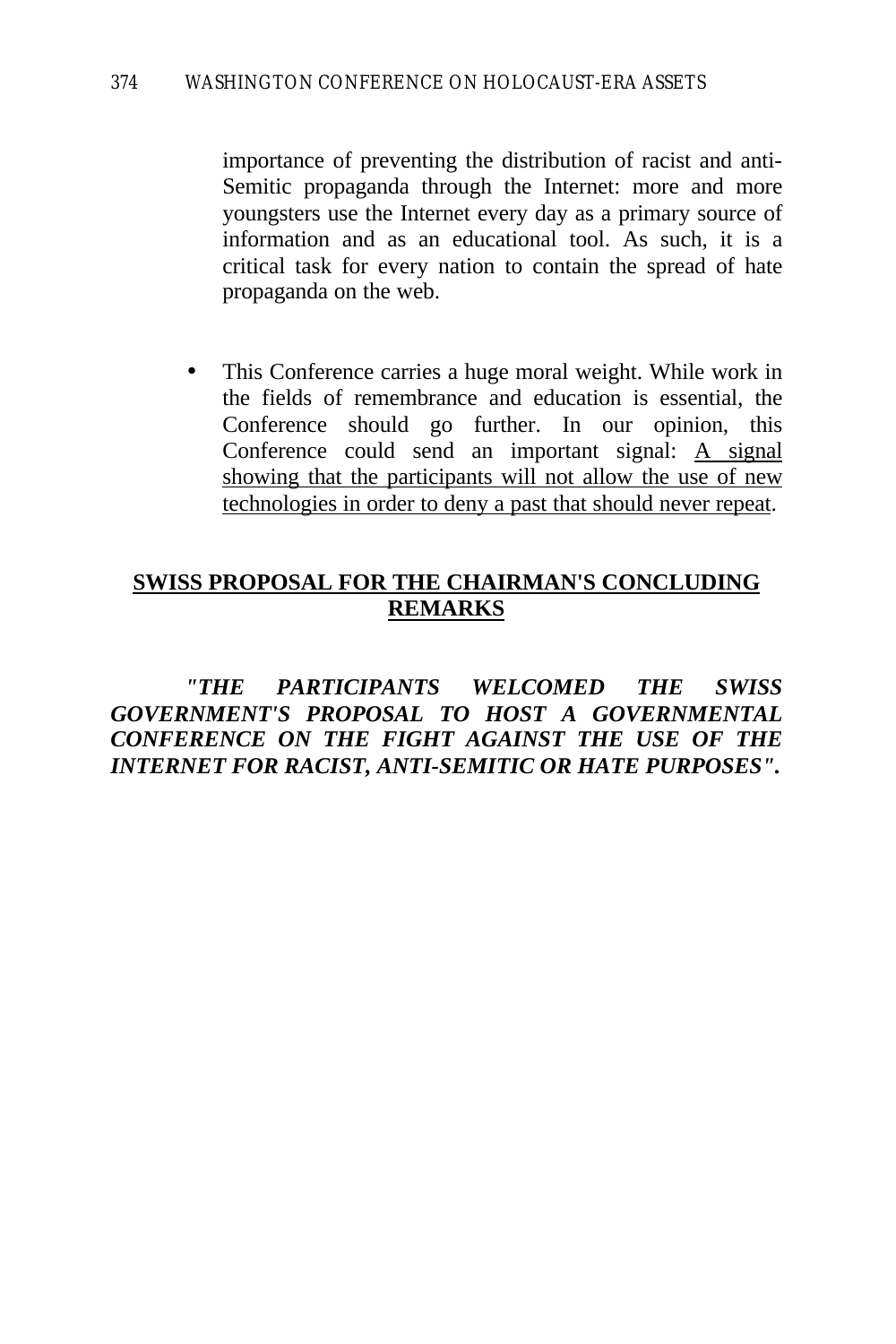# **INDEPENDENT COMMISSION OF EXPERTS "SWITZERLAND – SECOND WORLD WAR"**

# **The Swiss Insurance Industry during the Second World War: Research Issues – Initial Results – Perspectives**

#### 1. GENERAL QUESTIONS

Contrary to the tendency of the general public to regard insurance as an extension of banking, questions relevant for the banking sector cannot simply be transferred to the insurance industry. A good example is dormant life insurance policies which are frequently compared with dormant bank accounts, although in contrast to bank accounts, every insurance contract is limited in duration and has a clear expiration date. After ten years the statute of limitations has expired and claims are therefore considered lapsed.

It is clear that detailed legal settlements still have to be resolved. Although insurance companies have violated existing laws in only a few cases, they were readily able to conform to changing legal norms during the Nazi era, and at war's end, they were often able to obstruct Jewish claimants and other policy holders using questionable arguments.

Furthermore, public interest has focused on the settlement of claims after the Crystal Night pogrom. Even this issue is usually viewed narrowly. Although the companies' behavior towards policy holders was formally correct, the arguments used by insurance companies to reject claims by the insured as well as those made by the Nazi German state were problematic. (The Nazi state had tried to submit and collect claims on behalf of the insured with limited success.)

The questions of corporate insurance policy and commercial practice before, during, and especially after the Second World War are broader. They include issues of accommodation and resistance, of taking advantage of maneuvering room, of behavior towards victims and perpetrators – even within their own ranks – as well as to Allied demands.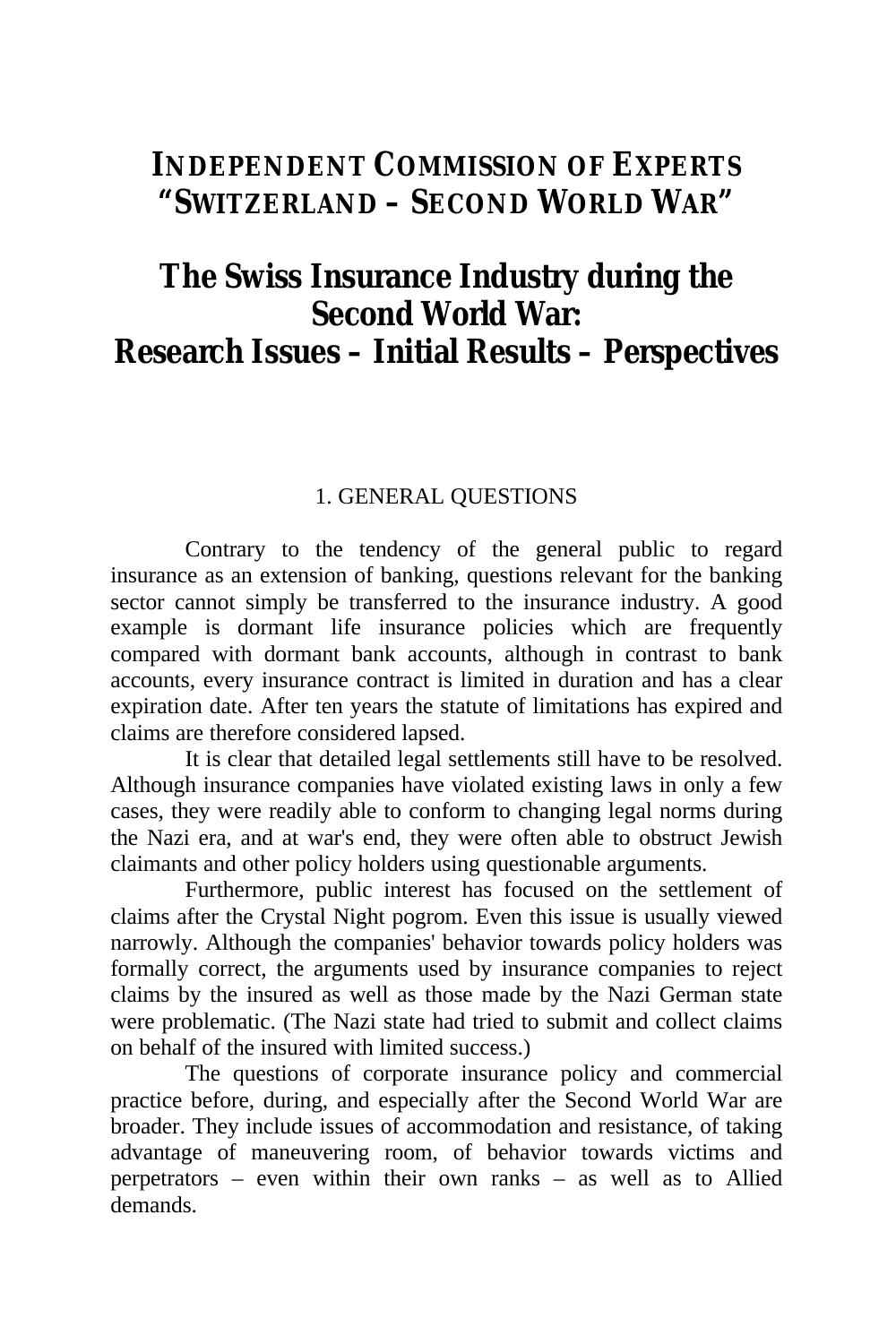The question of the development of the insurance business is closely linked to these issues: How did specific Nazi measures affect the course of insurance industry business? What were the pressures and what were the additional business opportunities that the war created for insurers? One specific aspect of insurance companies' business that must be examined is financial transactions between Germany and foreign countries. These transfers not only reflect the general course of business, but also often give information about the routine behavior of corporations toward the Third Reich and its leaders.

The problem of so-called "Aryanization" constitute another major focus of research. What role did insurance companies play in restructuring ownership as well as in dealing with its own staff, management, or officers in the context of German "racial policies"? These issues are often closely linked to the acquisition of Jewish real estate under forced liquidation procedures.

The last problem involves reinsurance. Our knowledge about this subject is especially meager. Two complex issues predominate: (1) the guarantee bonds issued by reinsurers on life insurance policies of later victims of the Nazis, and, (2) the risks which were knowingly or unknowingly reinsured by companies within the Nazi Reich.

### 2. ARCHIVAL SOURCES: THE CASE OF SWITZERLAND

The scope of the ICE's mandate enables it to conduct research in Swiss corporate insurance archives. Despite substantial gaps, more records are available than originally anticipated. However, this has not eliminated the difficulties of access, since the companies have sometimes misunderstood the quantity and nature of the records available. Moreover, not all corporate historical records have indices or inventories. In instances where no archives are available, it is possible to go to public archival holdings in Switzerland as well as abroad. However, gaps are also encountered here.

Access to files in the archives of Swiss insurance companies is also frequently difficult. The Commission is not able to obtain an overview of the existing collections without basic archival order or finding aids.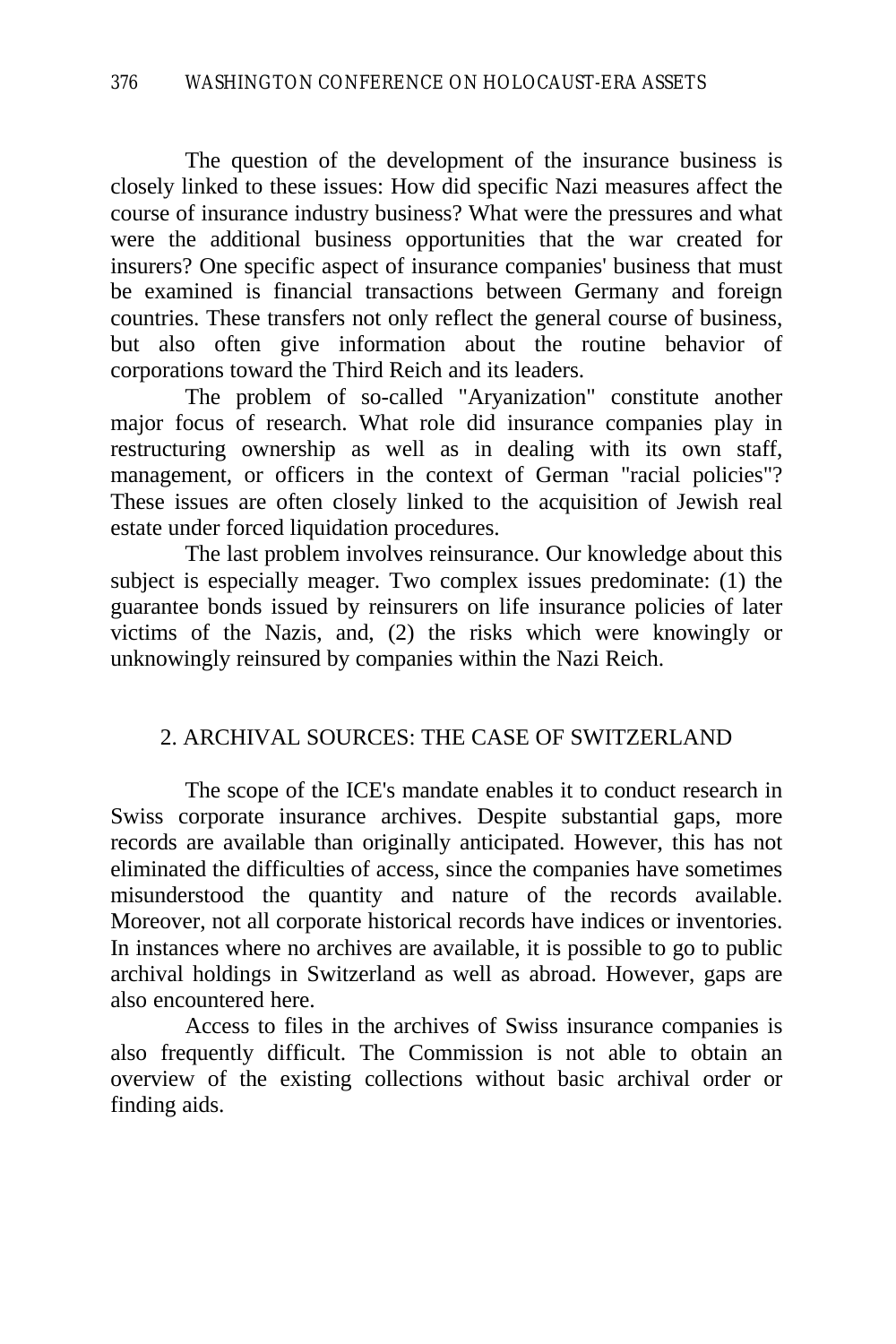#### 3. INTERIM FINDINGS IN SWITZERLAND

The economic significance of the Swiss insurance industry and especially its foreign business has not been adequately understood until now. Although Swiss insurance companies usually only held small market shares abroad, combined they contributed essentially to the premium income -- depending on the line of insurance business between 25 and 90 percent -- and also to the profit of individual companies. Moreover, a somewhat differentiated examination shows that Swiss businesses possessed comparatively high market shares of specific products and segments. Finally, it must be emphasized that after the war began, Swiss insurers were practically the only foreign suppliers (and in the life insurance business the only one) to the German economy.

Although we do not yet have the complete range of proven data, we know that the Swiss insurance market increased in significance for the German economy during the war. On the one hand, this is because of its strong, internationally-oriented reinsurance, where for all intents practically only Swiss companies were able to underwrite these policies. On the other hand, during the war Swiss insurance companies administered German insurance contracts in a fiduciary capacity and thus made it possible for those companies to continue their insurance relations despite embargo. Furthermore, early precautions taken by German authorities for the postwar period emphasize the importance given to the Swiss insurance industry for the reconstruction of Germany.

There were also close, personal relations between the leading representatives of German and Swiss companies that existed parallel to their business relationships. Moreover, Swiss insurance companies interested in business with Nazi Germany had, at their disposal, good contacts with important individuals in the Third Reich. They were always able to negotiate favorable solutions. The question here is whether or not room for maneuverability was completely exhausted or whether the valid interests of their clients were sacrificed to corporate self-interest. In any case, insurance business with Germany developed favorably under existing conditions. At least part of the profits could be transferred to Switzerland.

Because the insurance companies that were active in Germany were implicated in Nazi looting policies (forced surrender or repurchase), it is safe to assume that within the insurance industry there was a high level of knowledge about developments inside Germany. It is not known how broad this knowledge was within the insurance industry, and why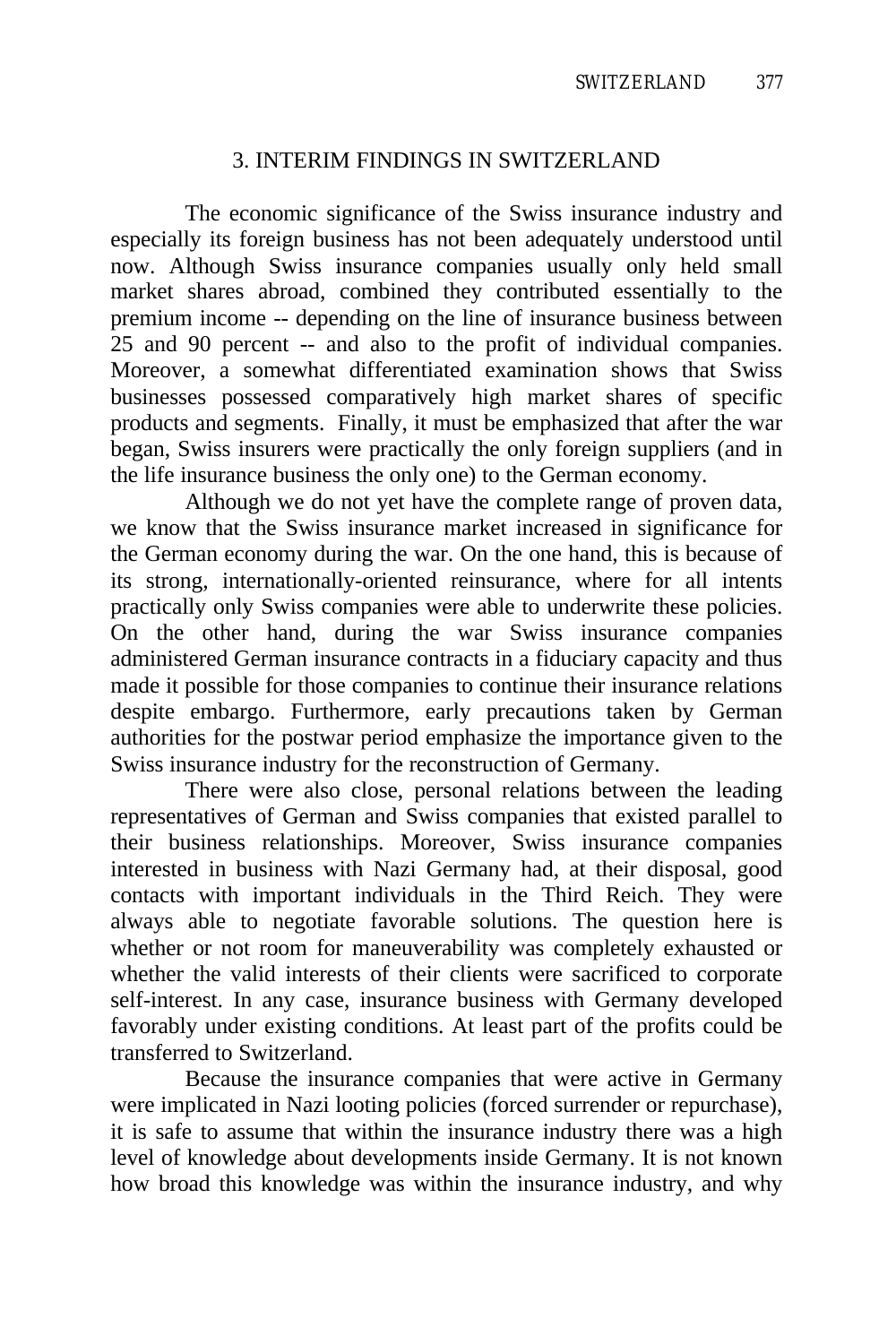barely any concrete evidence of this can be found in surviving business records.

It is also known that as a rule, claims made by the insured were handled strictly according to formal criteria, irrespective of their personal fate. Within various corporations, there was the tendency to insinuate that claimants who were harmed by Nazi measures were being intentionally dishonest when they made claims to their insurance company.

#### 4. OPEN QUESTIONS

The history of insurance and its corporate history have not been adequately researched. This gap means that new methodological studies are required. How can we achieve concrete answers about the insured, whom we do not know and whose existence is not even certain? How do we compare economic data developed under changing criteria? What are the relevant parameters for assessing this or any other development?

Moreover, there are open questions particularly about the economic, political, and legal framework. For example, the preferential treatment of the insurance traffic within clearing cannot be sufficiently substantiated. Many technical insurance questions also await answers and it is often difficult to locate specialists familiar with the procedures used at that time. The most important questions are about confiscated and possibly dormant insurance assets. These are not only questions of an historical or legal nature. All of these questions lead finally to the same basic question: Can apparent injustice be the norm and can it be made the norm just because it carries the cloak of legality?

#### 5. INTERNATIONAL COOPERATION

Intensive cooperation is particularly important for this subject, since it is not widely studied. Contact with similar corporate history research projects initiated by German firms, in the framework of the recent discussions about the Second World War era, has been more productive for the ICE than cooperation with purely academic researchers. These projects are more advanced than academic research, and they have also benefited from very favorable financial sponsorship and access to records. However, the Swiss insurance industry is not the focal point of these foreign projects. It is therefore hoped that these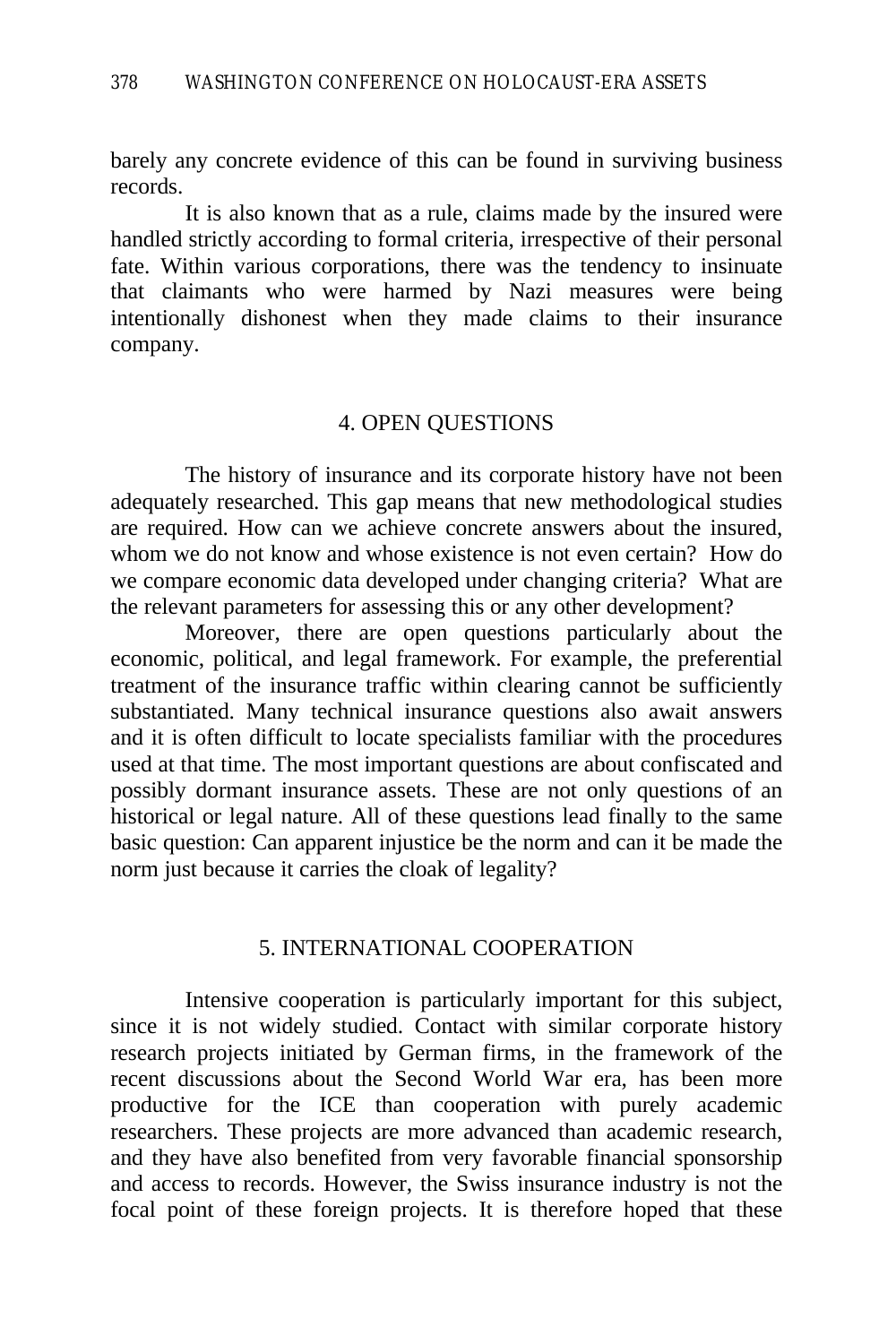already existing contacts can be intensified and extended to most insurance companies which operated in Nazi Germany and occupied Europe. It would be desirable if universities would include these projects, integrating them as new areas of research in their curriculum. Nevertheless, this will only be possible when the insurance companies' private archives are opened for research in general.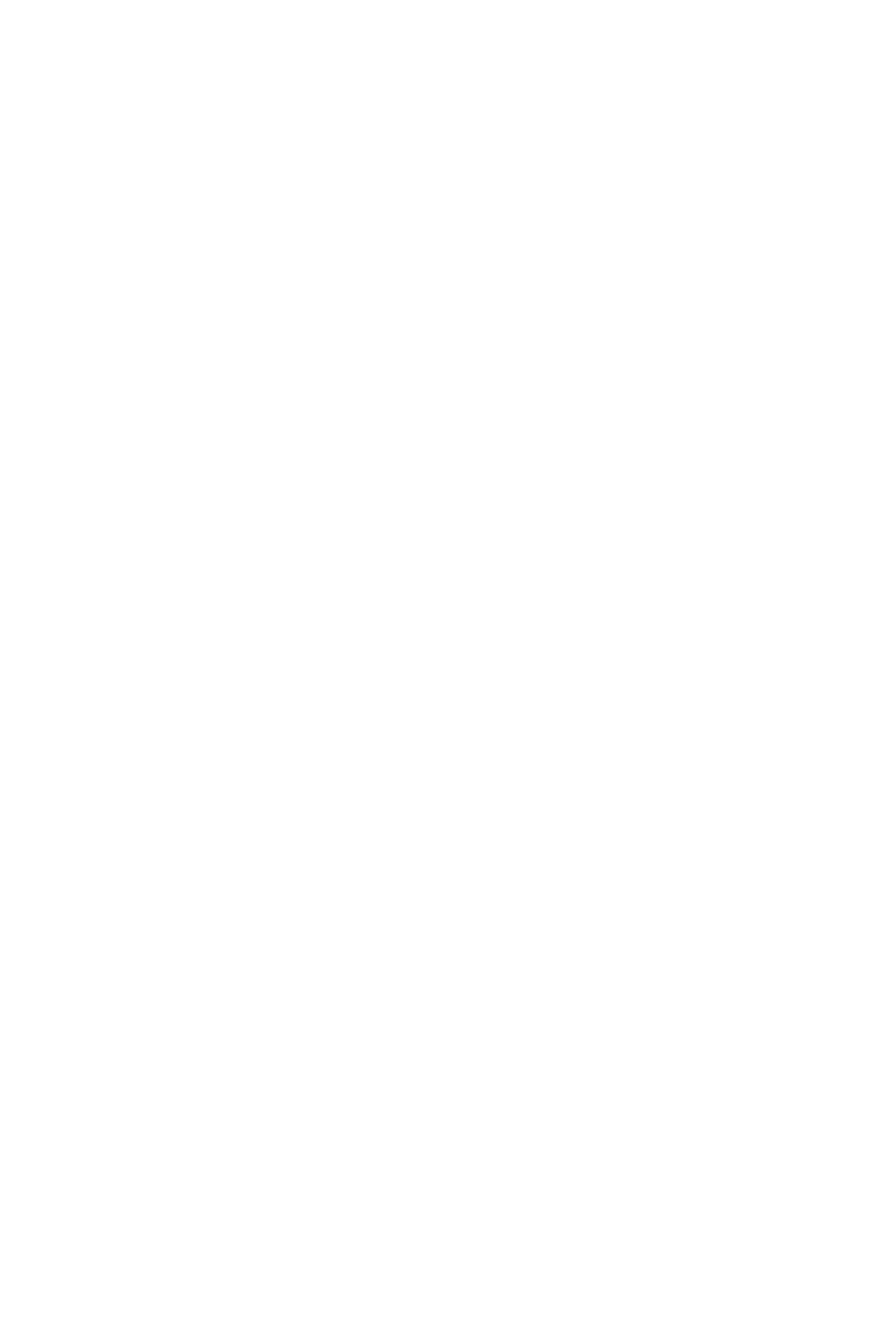# **INDEPENDENT COMMISSION OF EXPERTS "SWITZERLAND – SECOND WORLD WAR"**

# **Gold Transactions of Nazi Germany Research Issues – Initial Results – Perspectives**

#### 1. GENERAL ISSUES

For a long time, the public and historical research have been only peripherally concerned with German looted gold during the Second World War. This situation has changed decisively during the past few years. Gold has become the symbol of Nazi crimes because of extensive and increasing public interest in the Holocaust.

Public debate focused initially on Switzerland. Since then other countries, commercial banks, and corporations have been in the critics' line of fire. The investigation of German "gold policies" has become an international affair.

#### 2. THE ICE INTERIM GOLD REPORT

The Independent Commission of Experts: Switzerland-Second World War (hereafter ICE), created in late 1996, decided its goal was to document as precisely as possible gold transactions between Germany and Switzerland during the Second World War. For this purpose, the Commission compiled the most significant statistics for its first interim report.

The report is entitled "Switzerland and Gold Transactions in the Second World War." It was published in May 1998 in four languages and reached the following conclusions:

- 1. Our approach was not to examine gold looted by the Nazi regime by looking at its results, but to start with the robbery and thus follow the process of exploitation. This approach seemed more appropriate for the ethical as well as the historical requirements of the subject.
- 2. The interim report is based on extensive material from diverse archival sources. Until now, Switzerland's role in the German gold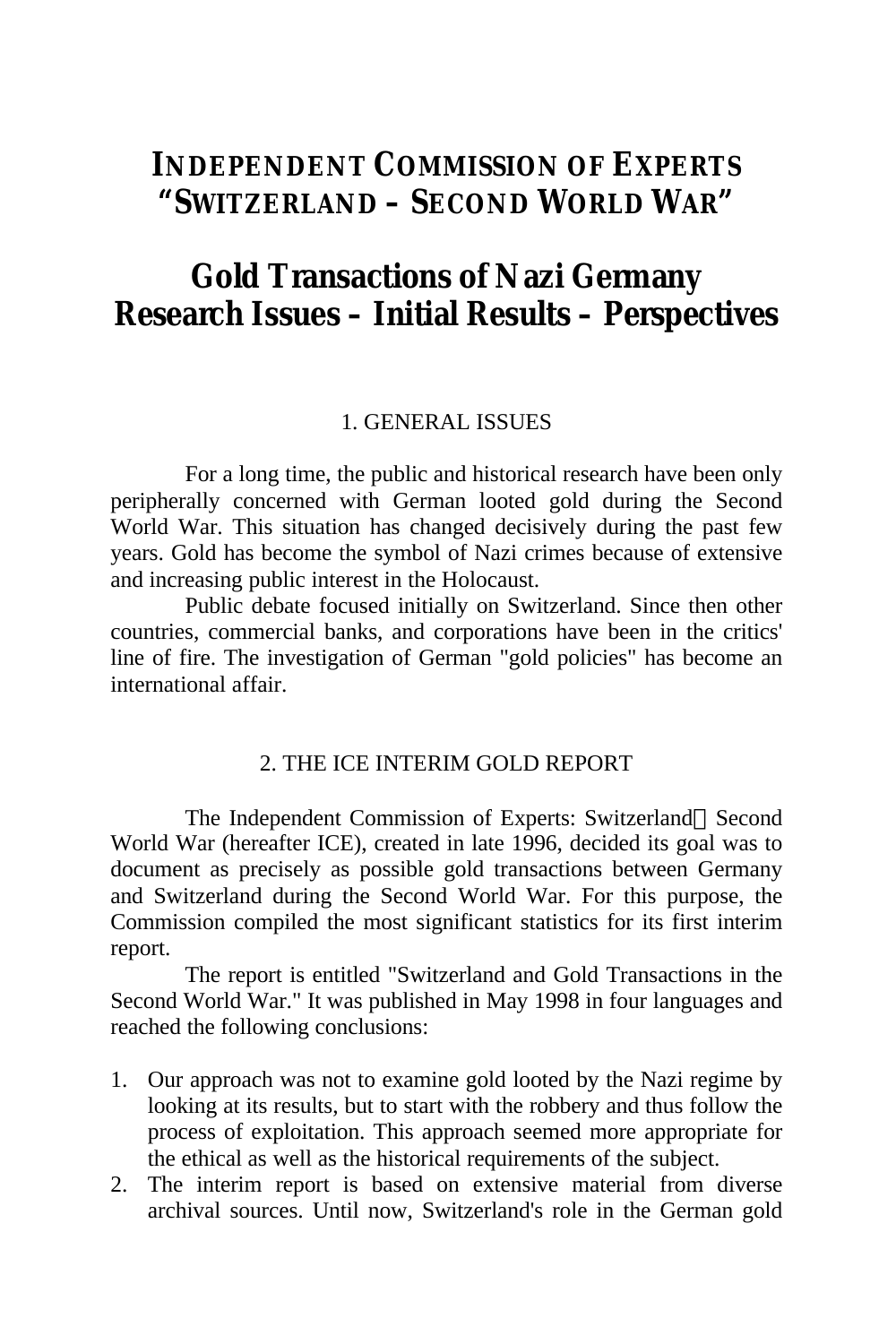trade has usually been traced from the Swiss point of view. The ICE has analyzed this role from both domestic and outside perspectives. It is for this reason that the Commission employs research teams in foreign countries. Private corporate archives in Switzerland as well as public archives in the United States, Germany, Great Britain, Poland, and Russia were consulted.

- 3. We concluded that Swiss commercial banks clearly received more gold from Germany than was previously assumed. Moreover, the behavior of Swiss banks and insurance companies showed that as financial creditors they had substantial interest in preserving the solvency of the German state. This probably increased pressure on the directorate of the Swiss National Bank (SNB) to accept gold from Germany, even if its origins were dubious, despite Allied warnings against its acceptance. We know today, beyond a doubt, that the SNB clearly knew from the beginning of 1941 that the Reichsbank had amassed disturbing quantities of looted gold.
- 4. Switzerland functioned as the most important "gold hub" for the Nazi regime. About four-fifths of German gold deliveries abroad were processed through Switzerland. As a result, gold from the murdered and surviving victims of Nazi genocide reached Switzerland. Based on current knowledge, the SNB received only a fraction of this gold. Furthermore, it could not be proven that the leadership of the SNB was informed about the origin of this gold. Nevertheless, in retrospect, it must be stated explicitly that the directorate of the SNB regarded its relations with the Reichsbank for the most part as "business as usual," and that until the end of the war, the SNB failed to distance itself from the German Central Bank.

#### 3. THE CURRENT DEBATE

The ICE interim report has stimulated a lively response in Switzerland and abroad.

The Commission held an academic conference about the financial history of Nazi Germany at the University of Bielefeld. Based on the results of our interim report, questions were formulated that will enable specific research to proceed, thus increasing our level of knowledge. Important new information is also found in the published second Eizenstat report, as well as in studies published by Sweden, Argentina, and Luxembourg.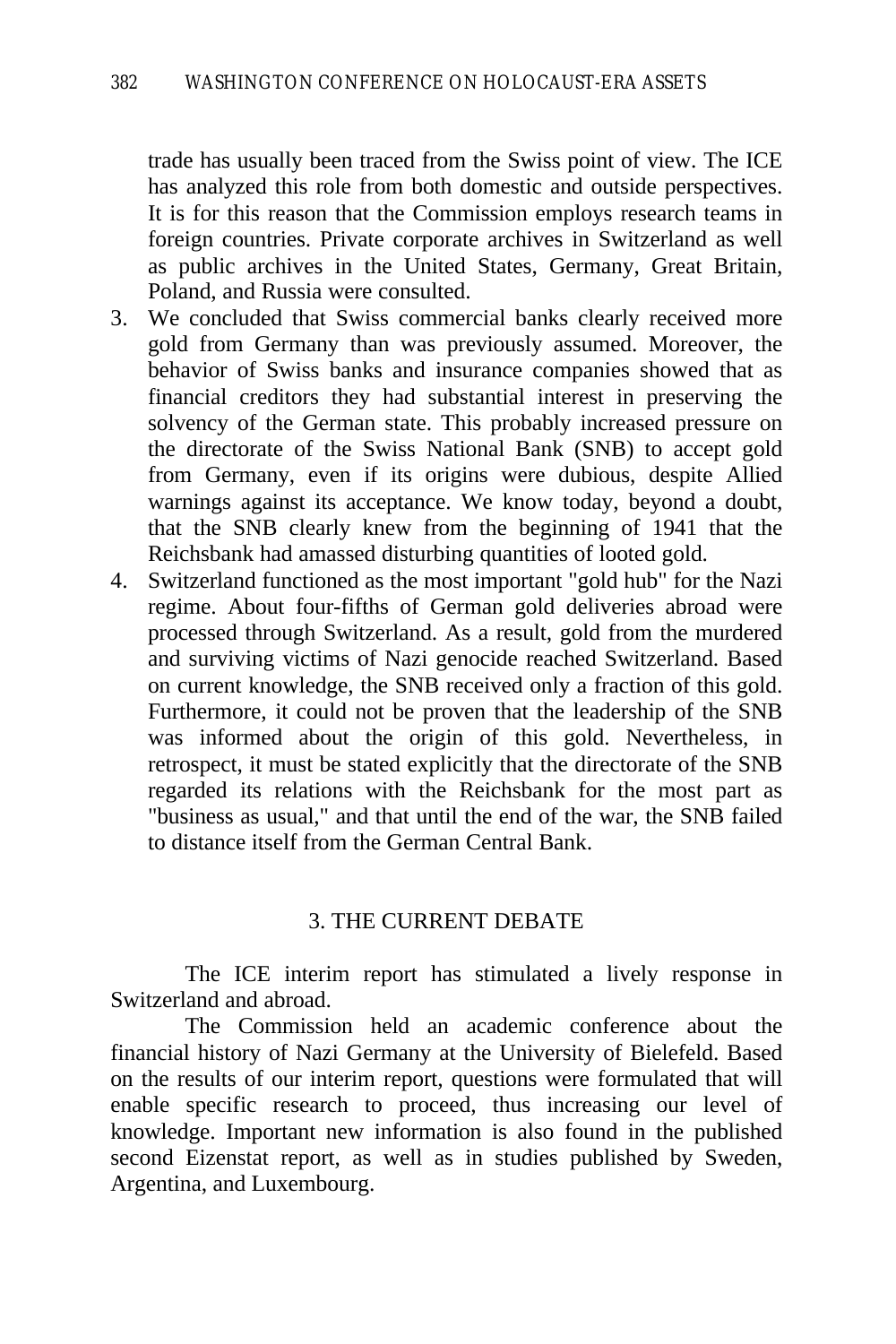### 4. OPEN RESEARCH QUESTIONS

The principal questions, still remaining open, that require research are:

- 1. Various aspects of gold transactions between the SS Central Office for Economy and Administration and the Reichsbank still require clarification. It is not clear why some gold ingots, deposited in the Reichsbank by SS Captain Bruno Melmer, had high levels of purity. The rationale for smelting gold in some concentration camps is also not known. It is also unclear what routes were used to transport gold from the East across customs' borders into Germany. It is unlikely that the remaining existing documentation will enable us fully to trace the routes of victim gold.
- 2. A scientific history of the Reichsbank has yet to be written. The close linkages between the Reichsbank and Nazi financial and economic policy also necessitates that gold not be separated from the wider context of the currency situation and political framework of that time.

### 5. INTERNATIONAL COOPERATION

Interpretations based on specific national positions fail to understand the complexity of gold transactions during the Second World War. This is connected with the fact that gold is fungible and, that therefore, it is possible to obscure its origins. The leaders of Nazi Germany systematically took advantage of this fact when they robbed their victims and systematically exploited such stolen goods.

The international dimensions of gold transactions during the Second World War does not mean the relativization of individual countries' profits and responsibilities. Only within the framework of empirically sound comparisons can national idiosyncrasies be revealed and hasty moralizing be replaced by differentiated interpretations.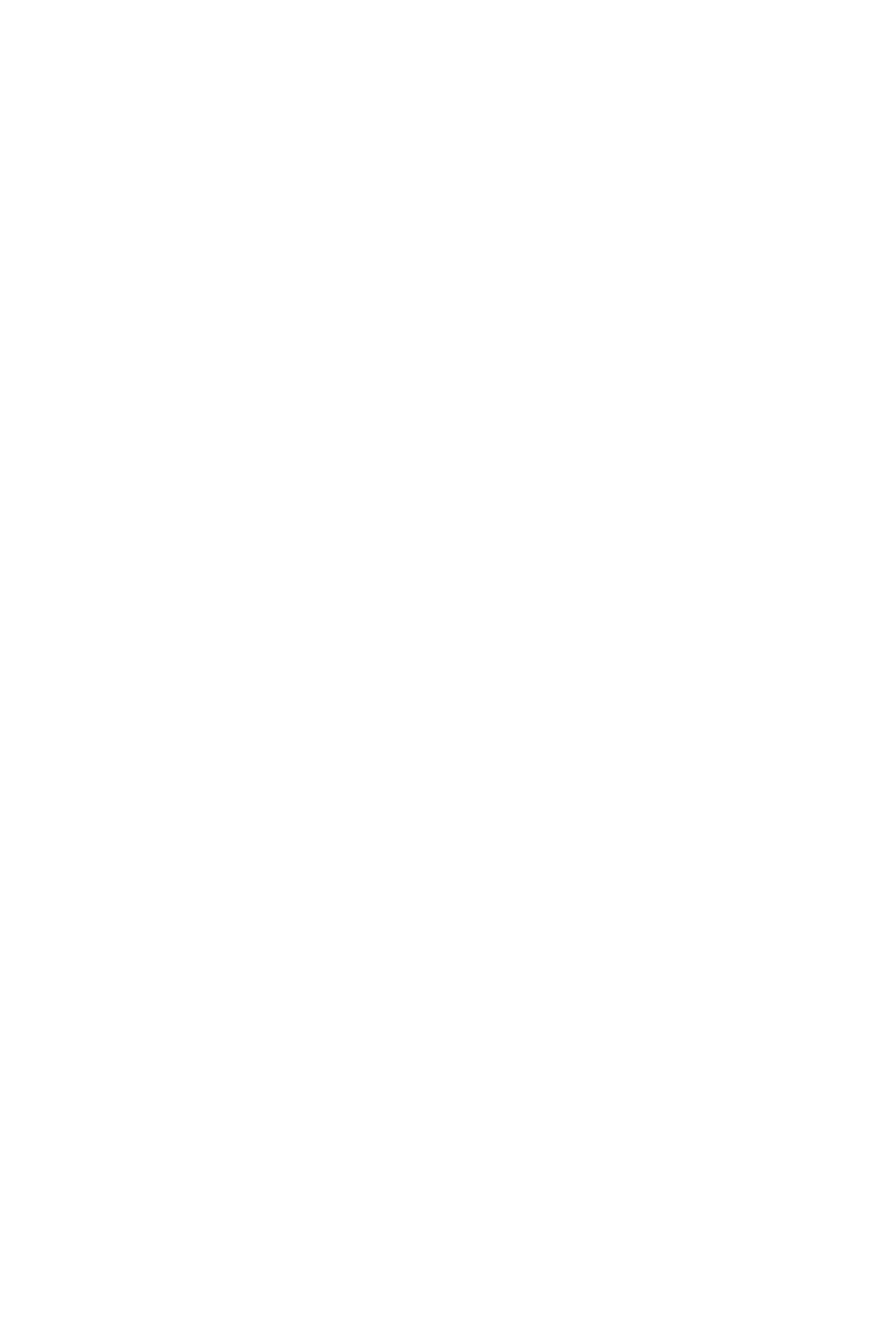# **INDEPENDENT COMMISSION OF EXPERTS "SWITZERLAND – SECOND WORLD WAR"**

# **Report on Switzerland's Refugee Policy Research Issues – Initial Results – Perspectives**

#### BACKGROUND

The Independent Commission of Experts: Switzerland - World War II (hereafter ICE) will issue an interim report in 1999 about Switzerland's refugee policy. Although Switzerland was only one of many possible havens for those fleeing Nazi German persecution before 1939, it became the major potential sanctuary for Jews fleeing Nazi German despoliation and deportation operations after 1940. Because of its geographical proximity to Germany and Austria and to occupied territories in France, and later Italy, Swiss restrictionism has been a central concern in historiography about refugee policy. As early as 1957, the official Swiss report by Carl Ludwig provided details about the "J" stamp in 1938 and the closure of Swiss borders in mid-August  $1942$ <sup>1</sup> Swiss anxieties about *Überfremdung* --"being overrun with foreigners" - frequently prevailed over moral or humanitarian concerns. The massive number of political, economic, and racial refugees in flight from German, Italian, and Spanish fascisms during the 1930s resulted in growing emigration restrictions in most western countries, including Switzerland. Moreover, the interaction of Nazi policies with the responses of other governments reveals global patterns fluctuating between hostility, benign neglect, and occasional sympathy. These policy variants, in turn, depended on local prejudices, economic apprehensions, political constraints, and bureaucratic procedures.

 $\overline{a}$ 

<sup>1</sup> See Carl Ludwig, Die Flüchtlingspolitik der Schweiz seit 1933 bis zur Gegenwart: Bericht an den Bundesrat zuhanden der eidgenössischen Räte (Bern, 1957).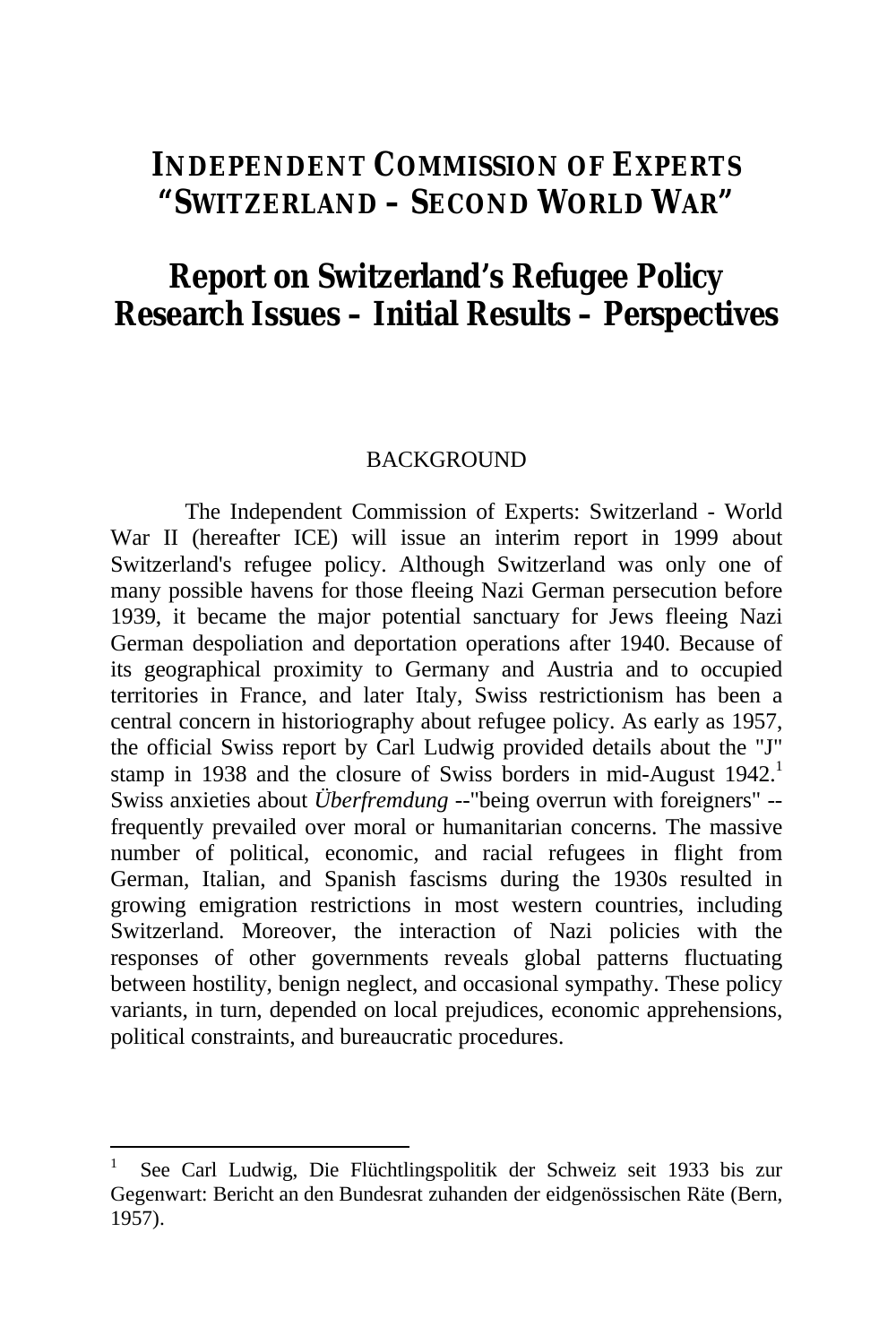#### STRUCTURE OF THE ICE FUTURE REFUGEE REPORT

The major segments of the 1999 ICE refugee report will include discussion of:

- 1. Historiography, sources, and refugee categories;
- 2. the political and institutional framework of Swiss refugee policy;
- 3. economic and legal aspects;
- 4. 1938 as a turning point closing the door to refugees, including the Evian conference, the "J" stamp, and the closure of borders in August 1942;
- 5. Swiss governmental knowledge of Nazi German policies, 1941-1944;
- 6. refoulement, expulsion, or acceptance of refugees, 1939- 1945;
- 7. refugee life in Switzerland;
- 8. international and national charitable organizations in Switzerland, including American licensing procedures for refugee relief work by these agencies during the war;
- 9. financial aspects of refugee policy in Switzerland, including mandatory deposits of a "bond" [*Kaution*] for temporary residence and the issuance of "tolerance permits" [*Toleranzbewilligung*en*]*;
- 10. the problems of quantification and refugee statistics; and
- 11. postwar refugee policy in Switzerland.

# THE "J" STAMP

Until 1938, Switzerland nominally maintained its traditional policy of asylum for refugees admitting 10,000-12,000 refugees between 1933 and 1938. Refugee policies were initially decentralized and vested with the cantons rather than with federal authorities, although refugee policy was increasingly centralized after 1938. Refugees were usually not allowed to work and were generally under police surveillance. Moreover, they had no access to their finances during their stay in Switzerland, although mandatory security deposits were required before certificates of residence could be issued.

Escalating German measures against Jews, political dissidents, Jehovah's Witnesses, and Roma and Sinti limited employment possibilities and accelerated their impoverishment inside Nazi Germany.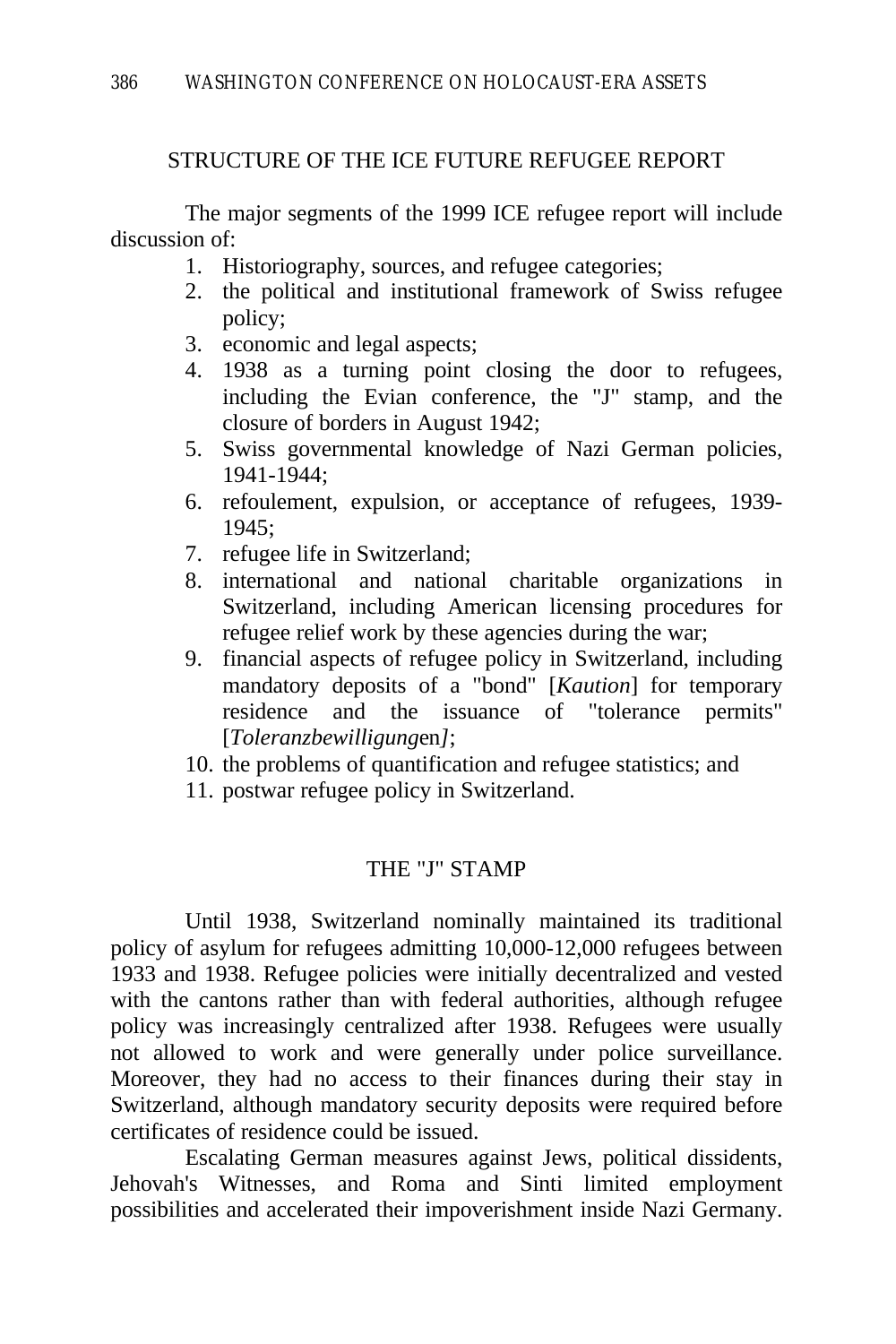Cumulative Nazi exclusionary legislation, employment discrimination, and economic restrictions also resulted in denaturalization and impoverishment. This made many refugees unwelcome as residents or transients in potential European countries of exile, including Switzerland.

German territorial changes in 1938, with the incorporation of Austria and the Sudetenland, resulted in the eviction and attempted flight of thousands of native and refugee Jews from these regions. Switzerland had a common border with both Nazi Germany and incorporated Austria, and fearing a deluge of Austrian Jewish and stateless refugees, the Swiss Federal Council ordered visa requirements reinstated initially for Austrian passport holders and later for all refugees. Lengthy negotiations from April to October 1938 between the Swiss Police, the Swiss Legation in Berlin, and the German Foreign Office, resulted on October 5, 1938, in a German decree ordering every German and Austrian Jew to hand in their passport inside the German Reich and at German consulates or missions abroad to receive a special 3 cm. high red "J" stamp on the left-hand side of the first passport page. ("J" stood for *Jude* - "Jew"). On October 4, 1938, the Swiss police announced that Germans bearing passports indicating they were not Aryans would require special authorization to enter Switzerland.

The spontaneous emigration of Jews from Germany after 1933 accelerated by 1938 under concerted official pressure. Although historians have usually held only Switzerland responsible for the invention of the "J" stamp, it is clear that Germany had already introduced a black "J" stamp on domestic identity cards during the late summer of 1938. Regulations for resident registration inside Germany were amended on July 23, 1938, requiring all German and Austrian Jews to carry special identification papers inside the Reich.<sup>2</sup> This identity card was subsequently stamped with a black "J." Moreover, the German Security Service had already considered in January 1937 "marking Jewish passports, for use only inside Germany," but delayed implementation "so that foreign consulates would not deny visas to

 $\frac{1}{2}$  See David Martin Luebke and Sybil Milton, "Locating the Victim: An Overview of Census-taking, Tabulation Technology, and Persecution in Nazi Germany," IEEE Annals of the History of Computing 16, no.3 (Fall 1994): 30- 31. See also "Bekanntmachung über den Kennkartenzwang vom 23. Juli 1938," Reichsgesetzblatt 1938, I:922.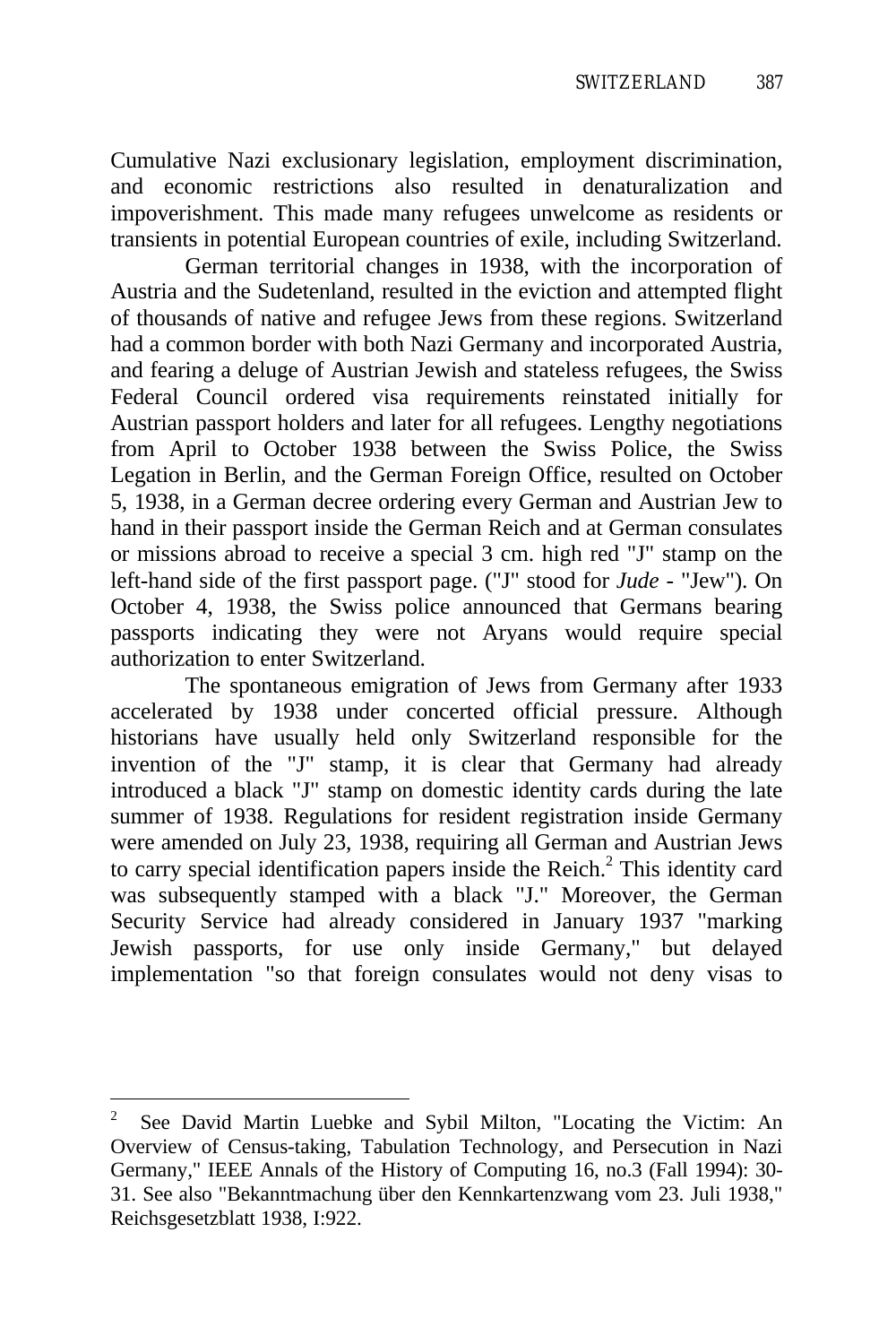holders of such passports."<sup>3</sup> Such blatant measures would have nullified official German policy to expedite Jewish emigration.

By August 1938, Germany had also introduced new "name" legislation, requiring the addition of the middle names "Israel" or "Sara" on all official Jewish documents, including identity cards and passports. Nevertheless, Swiss diplomatic pressure resulted in the acceleration of German measures explicitly identifying Jews on their passports, thereby inhibiting possibilities of flight and asylum. Similarly, the Swedish-German passport agreement of October 15, 1938, restricted the entry of specified "persons" without passport validation into Sweden.<sup>4</sup> Concurrent Italian racial legislation also led Italian border police to ask all German and Austrian passport holders crossing an Italian border in late 1938 if they had Jewish names.

The question of Swiss responsibility for the "J" stamp must also include precedents before 1933. After 1910, a pencil "J" had been affixed on some naturalization requests by East European Jews in Switzerland. By the end of World War I, a red-ink stamp of the Star of David in a circle as well as the letter 'J' was sometimes placed on such files. Although it is impossible to prove direct continuities of Swiss knowledge and police personnel between the end of World War I and 1938, the earlier use of the "J" may have been a precedent for 1938.<sup>5</sup>

After the war started, the Swiss Federal Council ordered on October 17, 1939, that foreigners who entered Switzerland illegally would be immediately expelled to the countries from which they came, with the exception of deserters and recognized political refugees. During the war years, Jewish refugees also faced political expediency, indifference, and open hostility in other allied and neutral nations. Restrictive American immigration policies, British hostility to Jewish resettlement in Palestine, and international apathy doomed most Jews and many Roma and Sinti ("Gypsies") to death in the ghettos and concentration camps of occupied Europe. In October 1943, the Swiss

 $\overline{a}$ 

<sup>3</sup> See Michael Wildt, ed., Die Judenpolitik des SD, 1935 bis 1938: Eine Dokumentation (Munich, 1995), p. 100. See also Bundesarchiv Berlin, R58/956.

<sup>&</sup>lt;sup>4</sup> See Paul A. Levine, From Indifference to Activism: Swedish Diplomacy and the Holocaust, 1938-1944 (Uppsala, 1996), chap. 5. See also Schweizerisches Bundesarchiv Bern, E 2001 (D) 2/114.

<sup>5</sup> See Marc Perrenoud, "Problèmes d'intégration et de naturalisation des Juifs dans le canton de Neuchatel, 1871-1955," in Pierre Centlivres, Devenir Suisse: Adhésion et diversité culturelle des étrangers en Suisse (Geneva, 1990), pp. 82- 83.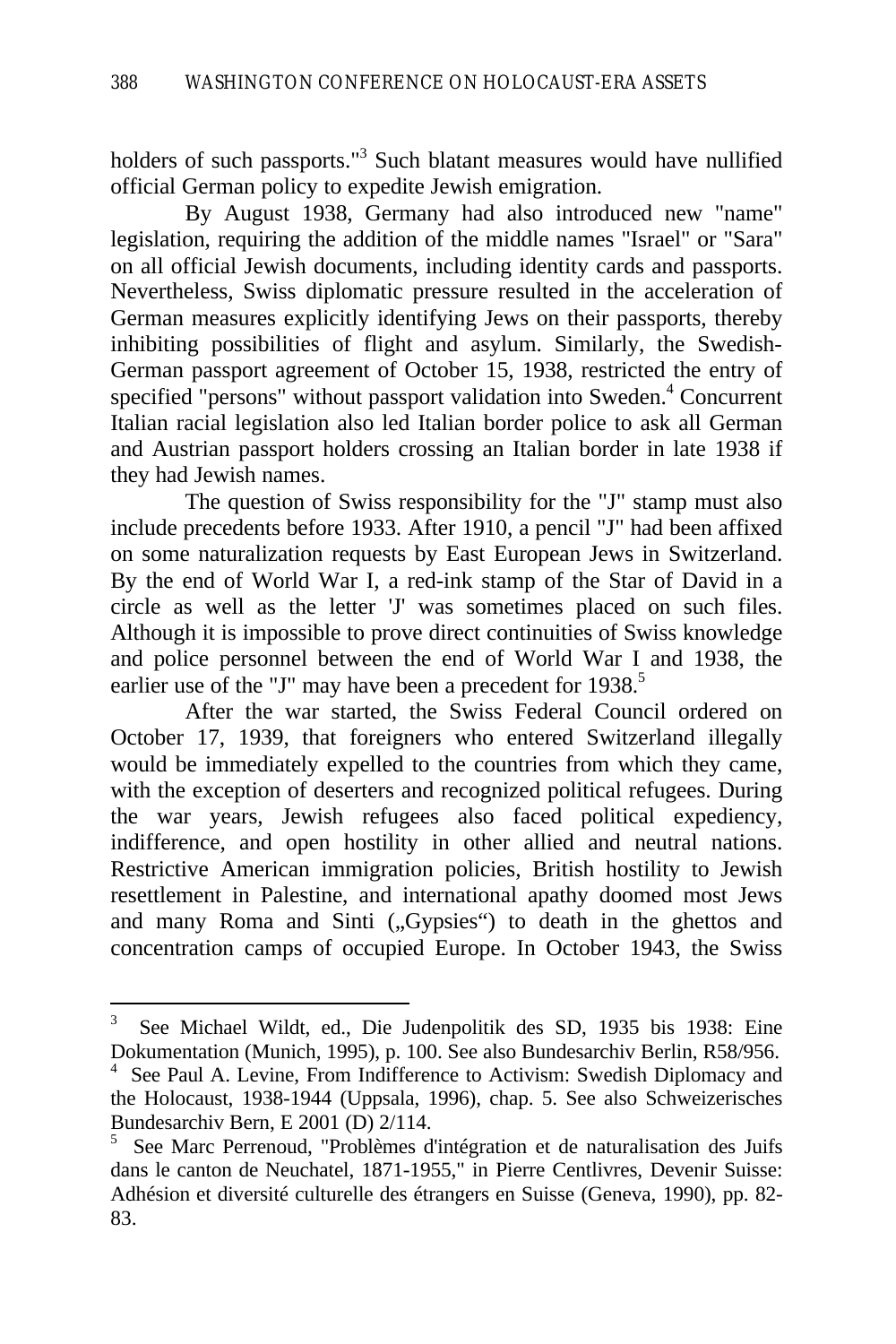opened the Italian border to increasing numbers of civilian and military refugees, including Jews. In the final stages of the war by early 1945, the inevitability of German military defeat resulted in German offers for releasing Jews to safety in Switzerland for ransom in money, goods, or postwar alibis against war crimes prosecution. In 1944, 1,686 Hungarian Jews arrived in Switzerland from Bergen-Belsen and in early February 1945, 1,200 Jews from Theresienstadt entered Switzerland. The costs of their support were absorbed by the Swiss Jewish community, the American Jewish Joint Distribution Committee, and the Swiss Society to Assist Jewish Refugees. It must also be remembered that the Swiss consul in Budapest, Carl Lutz, worked together with Raoul Wallenberg to save the lives of many thousands of Jews. The legacy of Swiss refugee policy is mixed with relatively tolerant behavior in 1933 and after 1944, but with severe restrictionism during the critical period from 1939 to 1943.

#### OPEN QUESTIONS

The 1999 ICE refugee report will try to clarify the financial aspects of refugee life in Switzerland, including whether mandatory security deposits reverted to the depositors or their heirs. The magnitude and handling of refugee "surety" accounts and related assets are being researched by the Independent Experts Commission as part of the refugee report in 1999.

Other issues include the quantification of refugees in Switzerland between 1939 and 1946. Partial statistics of refugees rejected at the border reveal that at least 24,000 refugees were denied entry to Switzerland. Additionally, 14,500 visa applications at Swiss embassies and consulates were denied.<sup>6</sup> There is a high probability that these statistics include duplications, since those who did not receive visas may

 6 See Guido Koller, "Die schweizerische Flüchtlingspolitik im Zweiten Weltkrieg," in Schweizerisches Bundesarchiv, ed., Fluchtgelder, Raubgut und nachrichtenlose Vermögen: Wissenstand und Forschungsperspektiven (Bern, 1997), pp. 44-49.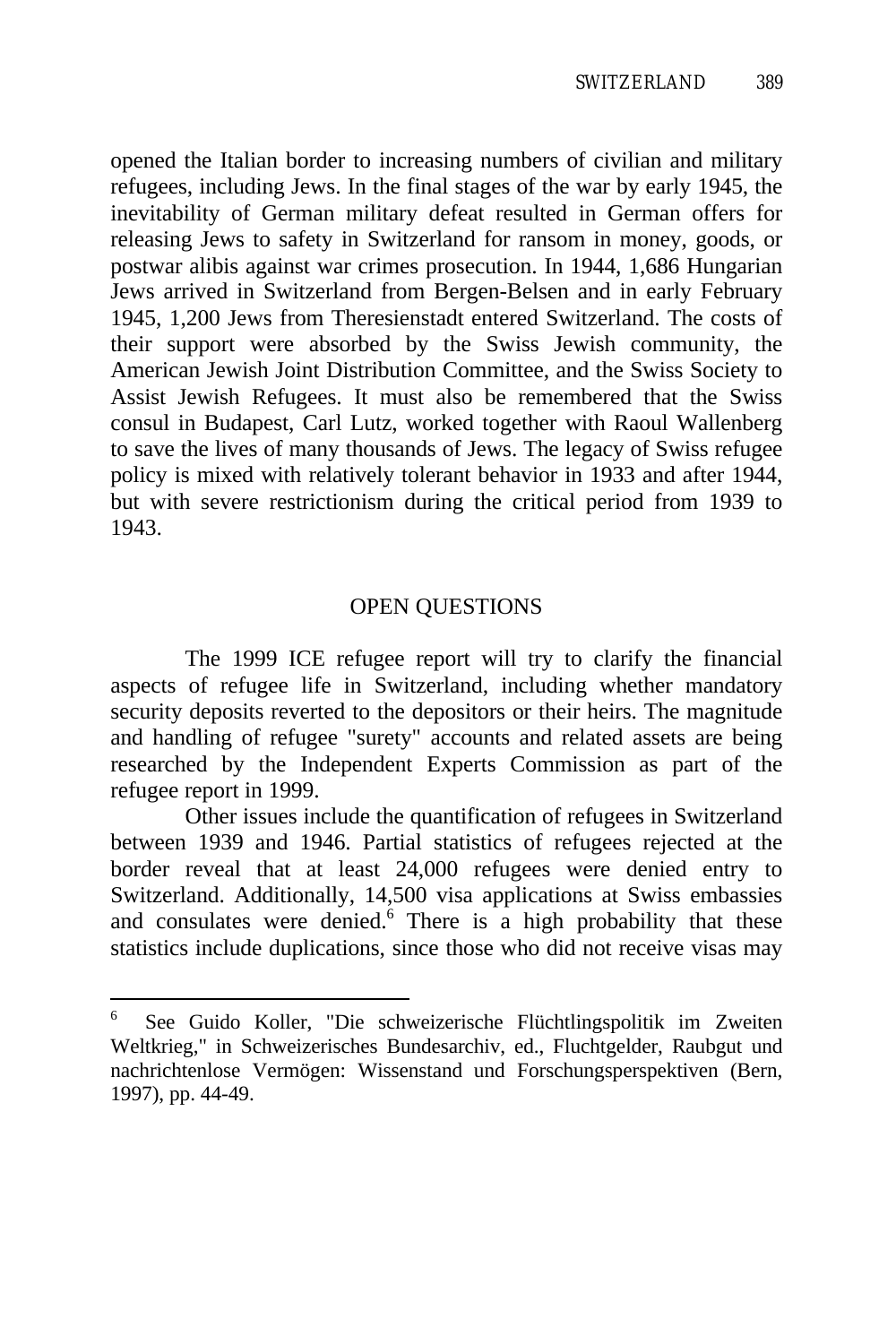also have been turned away from borders. The clarification of these questions and the personal fates behind these statistics are part of the ICE's current research agenda.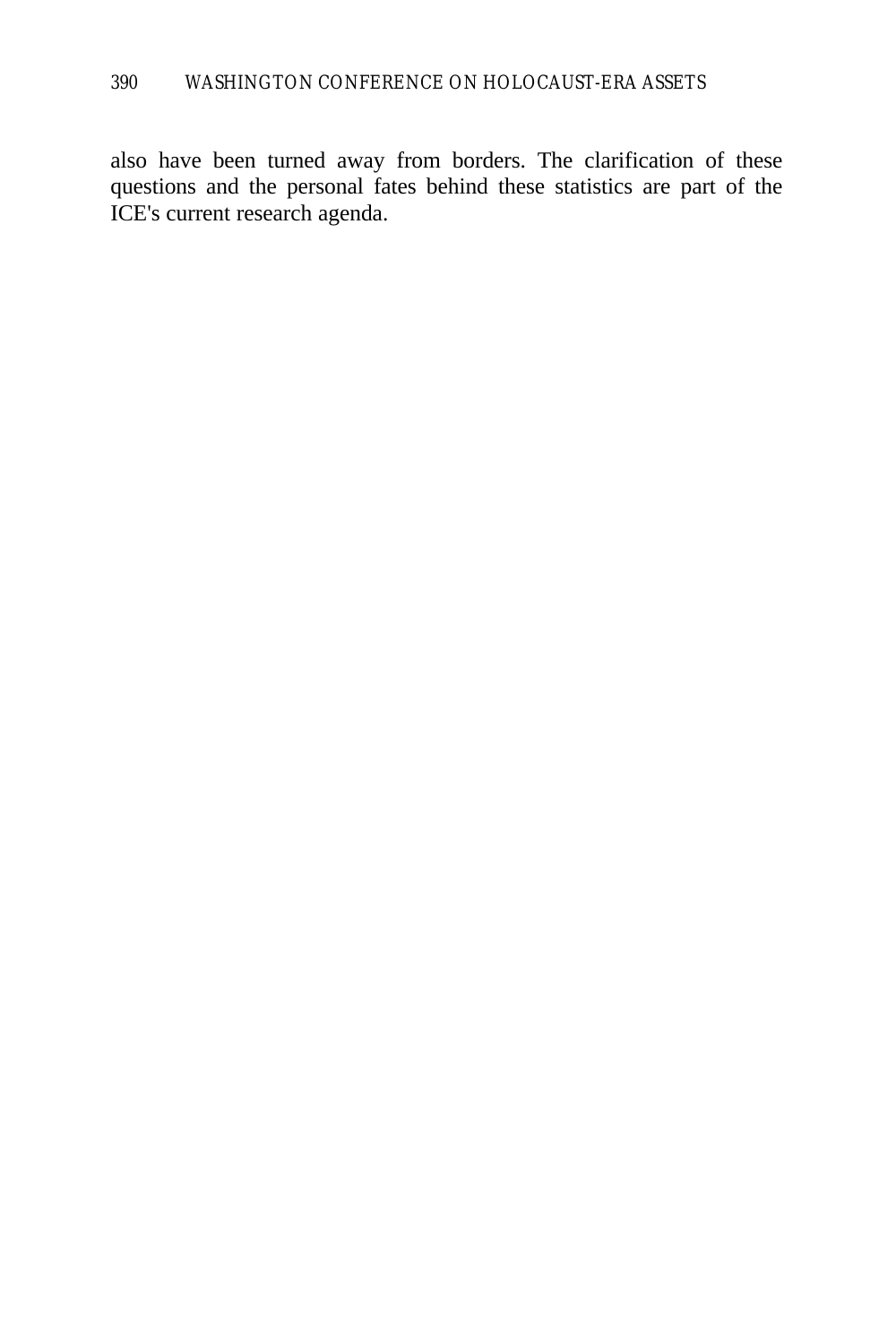# **TURKEY**

# Delegation Statement on Holocaust-Era Assets

Turkey is one of the few countries in the world where the Jews have never been persecuted. Indeed, it was the Ottoman Empire which sent its powerful Mediterranean fleet to save thousands of Jews from Spanish Inquisition in 1492. These Jews were then settled in various parts of the Ottoman Empire, almost all in urban areas in Istanbul, Salonica, the coastline as well as the Balkan provinces at that time. Following the collapse of the Ottoman Empire, many of these Jewish communities left behind were not always as lucky, since many of them were to be exterminated either during the Second World War or even before. It is not, therefore, surprising that so many Jewish communities retreated together with their Turkish and Moslem neighbors from the territories the Ottoman Empire evacuated especially in the Balkans. And this joyful co-existence between the Jews in Turkey and the rest of the Turkish population continued during the Second World War.

Moreover, during the difficult years of the war, Turkey acted as a guardian of the Jewish communities who were chucked out of Europe by the Nazis. All evidence confirms that Turkey played a significant role in a variety of ways in rescuing Jews from the Nazis during the Holocaust. Turkish diplomats throughout Nazi occupied territories in Western Europe did all they could, sometimes even acting beyond what their diplomatic status allowed them, to protect and save Turkish citizen Jews, as well as their properties. The Jewish Agency which established itself in Istanbul due to Turkey's proximity to the Nazi occupied South Eastern and Eastern Europe worked freely during the war, and saved and directed thousands of Jews through to Palestine through a number of ways. As Professor Stanford Shaw pointed out in his book *Turkey and the Holocaust,* "**Turkey…came to constitute a true bridge to Palestine, a transit center that enabled Jews being persecuted in their own countries to go on to the Holy Land."**

Further evidence in Turkish and the International Committee of the Red Cross (ICRC) archives in Geneva points to the fact that Turkish authorities allowed the passage of Jewish refugees even without an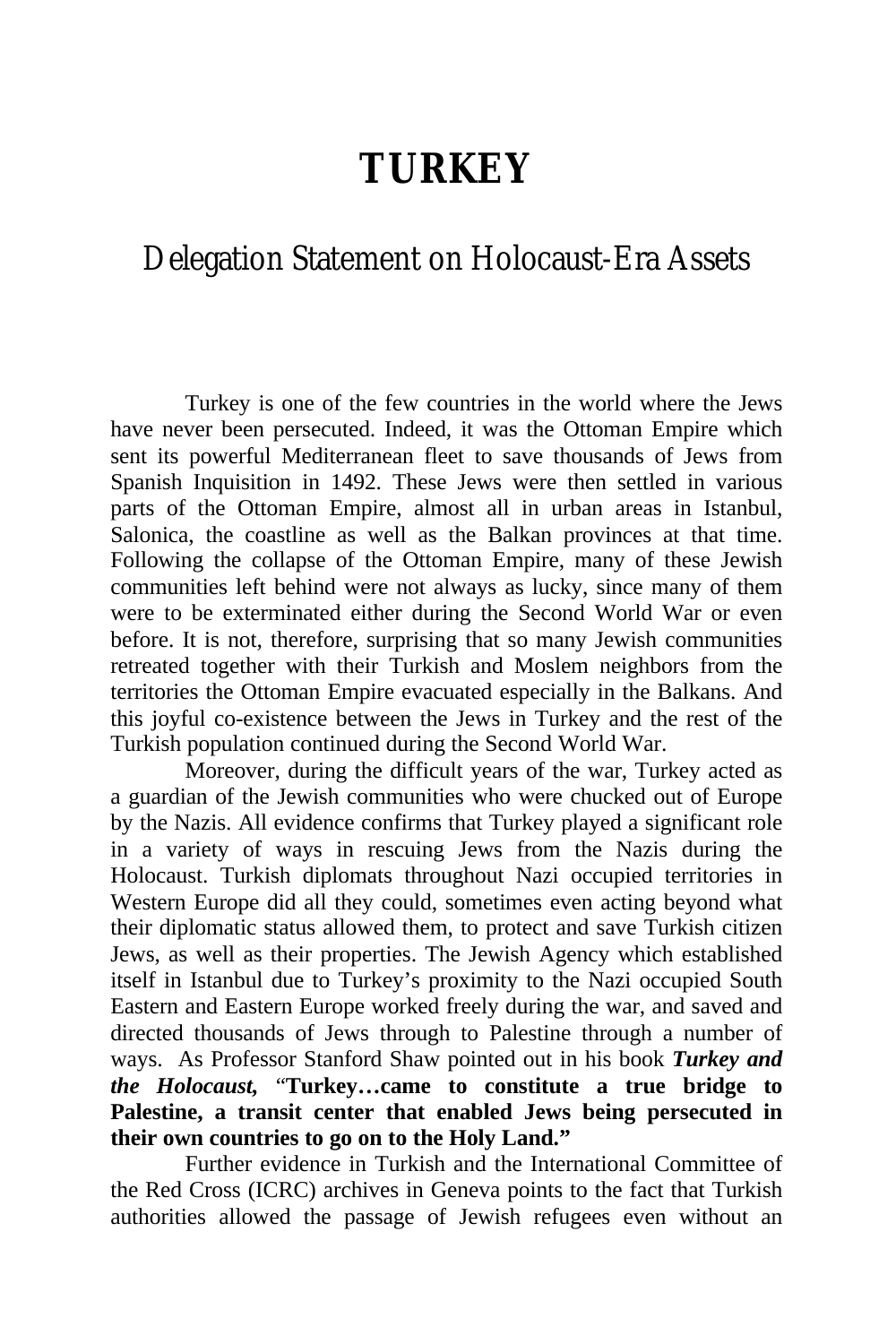official permission by British authorities to enter Palestine. The Jewish Agency conducted these rescue operations, some of which were certainly carried out in a clandestine manner, with the tacit approval of the Turkish authorities. According to many scholars who have written on the subject, the number of Jews saved by Turkey during the Second World War goes up to a hundred thousand, if not more.

One other important point to be borne in mind about Turkey's policy during the war regarding the plight of the Jews is that hundreds of Jewish intellectuals, in particular the Jewish academics of German origin, found refuge in Turkey for a long time. In fact, many German Jewish professors made their way down to Turkey well before the outbreak of the war in order to escape persecution in Germany at the hands of the Nazis, and stayed over for several more years after the end of the war. Some of them even decided to remain in Turkey altogether. And several of them later published their memoirs, which talk of a friendly country to Jews not only during the war but in general.

Therefore, Turkey would never have expected to have been included in the list of the countries which were in one way or the other involved in the transaction of Nazi gold and related issues. In a sense, Turkey was quite surprised at the allegations in the reports published by the US Department of State. Nevertheless, Turkey took the matter seriously and a Cabinet Minister was assigned by the Prime Minister to deal with the matter, who in turn immediately set up a Commission of Experts, composed of high ranking officials from the Ministry of Foreign Affairs (hereafter MFA), the Central Bank of the Republic of Turkey (hereafter CBRT), academics, historians and members of the Turkish Jewish Community. The Commission has conducted extensive research in the Turkish and foreign archives, and is still carrying on with their research on some detailed aspects of the issues. The Commission's findings have been brought to the attention of the officials who prepared the previous reports, and historian members of the Turkish Commission and Dr. William Slany, the State Department Historian, have agreed to write reports, articles and even books on these matters.

Nonetheless, until those publications come out, the Turkish Commission would like to clarify all the allegations regarding Turkey in the previous reports, which blamed Turkey on three counts: Nazi gold, Turkey's sale of chromium to Germany between 1942 and 1943 for about twelve months during the Second World War and German assets held by Turkey after Ankara declared war on Nazi Germany and returned gratis to the Federal Republic of Germany in the second part of the 1950s.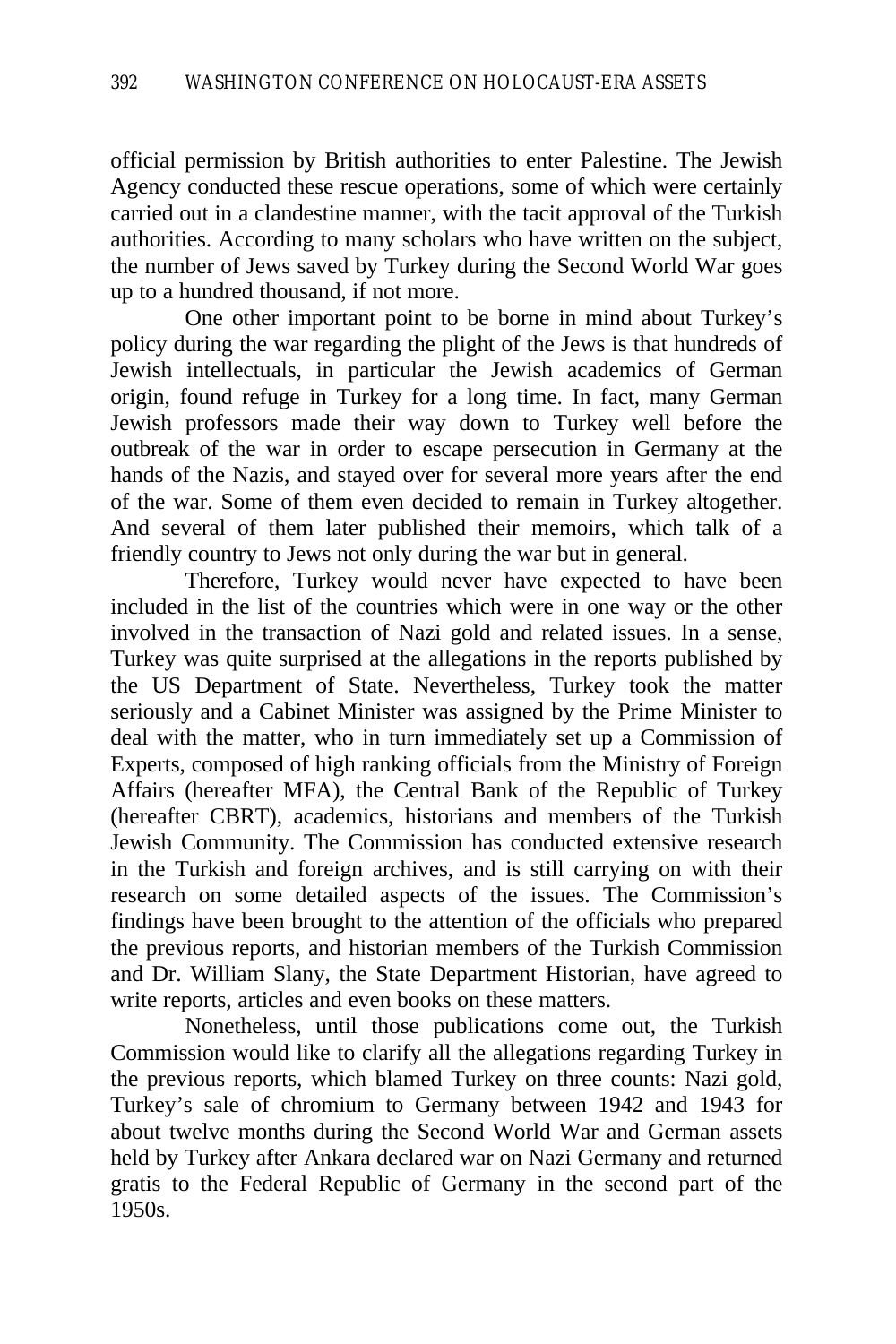#### A) THE NAZI GOLD ISSUE

It is clearly inferred from the latest publications that the gold assets looted by Germany during the Second World War were used to finance the German war machine, and several countries became involved in this process by facilitating Germany's transactions through the looted gold. However, Turkey is unjustifiably mentioned among the countries alleged to have been implicated in this whole affair. It seems that this accusation against Turkey mostly stemmed from the fact that Turkey's gold assets increased considerably from the end of 1938 to the end of the Second World War. Indeed, the gold assets of the CBRT increased from a level of 27.4 metric tons in 1939 to 216.2 metric tons by the end of 1945. In other words, the total increase was about 188.8 metric tons. This increase seems to have led to speculations that perhaps a large part of it was to do with the Nazi gold.

However, this assumption does not seem to be borne out by archive documents. If anything, figures of the State Statistical Institute clearly demonstrate that during the period in question Turkey's foreign trade surplus went up to 341.5 million US Dollars during the Second World War, and that much of this surplus was invested in gold by the Turkish government to meet the constant demand for foreign currency and to protect its foreign holdings against possible depreciation under war conditions. And, should this amount be fully translated into gold, the total would have made 300 metric tons of gold.

At first sight, this might look a bit odd, given that Turkey had experienced almost a constant trade deficit in the years previous to the outbreak of the war. Nonetheless, the point to be borne in mind is that, although Turkey managed to remain outside the war, it was one of the very few countries which could not escape from the devastating effects of the war, particularly in economic terms. For instance, Turkey's trade with the outside world shrank considerably during the war years. However, perhaps paradoxically, Turkey's current account in relation to its foreign trade underwent an impressive surplus during these years, not least because the country, feeling the war clouds on its borders, was careful not to spare much money for imports, and also because all those countries who used to export to Turkey found themselves in the war, and in a sense Turkey lost a number of its trading partners. In addition, in 1940, impressive increase in the cotton harvest and coal production together with the discovery of oil fields also contributed, to a large extent, to tilting the balance in the foreign trade in favor of Turkey. The trade agreement Turkey signed with Britain in December 1940 also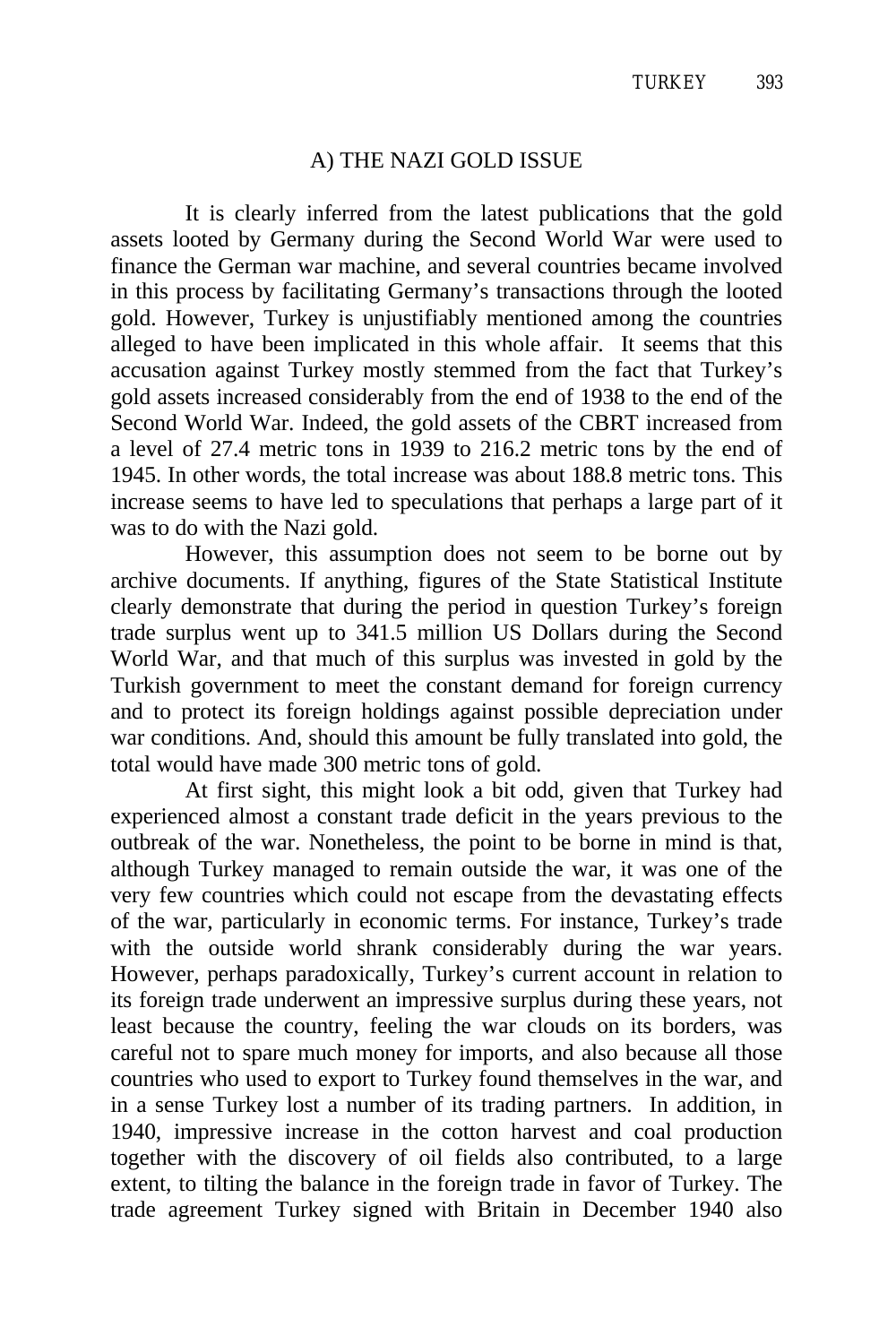appears to have contributed to Turkey's foreign trade surplus. All the money Turkey earned from its exports were kept in corresponding banks mostly in North America and partly in Europe. According to an agreement between the CBRT and the Swiss National Bank (hereafter SNB) signed in 1942, the latter would automatically invest foreign exchange deposits of the CBRT with the SNB into gold, when the amount exceeded certain limits, or would make the payment from the gold when the amount dropped under a certain agreed limit.

The CBRT records account for the movement of every piece of gold purchased by Turkey during the Second World War. The following is a brief account of all these gold movements: For instance, records in the CBRT indicate clearly that 55.7 metric tons of this increase in the gold reserves of Turkey, 29.6 per cent of the total increase, came from the gold bars that the Turkish Treasury was able to buy from Banque de France thanks to a credit facility of the British government of 15 million pounds through the Bank of England. Initial research into the British archive documents in the Public Record Office (hereafter PRO) in London under catalogues FO371 for the year 1939 explains extensively how the credit facility was arranged between Ankara and London as part of a financial package to Turkey. The records of the CBRT and of PRO also explain how the purchase of this gold was made and how it was brought over to Turkey. According to the documents, this gold, having been purchased from Banque de France with British credit and brought over to Turkey, was deposited with the CBRT to form collateral for the future cash demands of the Treasury during the war.

From the records of the Board of Directors of the CBRT, it is obvious that with the advent of the Second World War, the CBRT adopted a policy of transferring all its gold assets entrusted with its correspondent banks in Europe to North America, in particular, to the USA. These records make it clear that a large bulk of Turkey's gold purchases was made through the CBRT's correspondent banks abroad. Indeed, the total amount, 127.2 metric tons which the CBRT's correspondents bought during this period account for 67.6 per cent of the total increase in gold assets.

The CBRT records also track down the rest of the gold increase, 5.0 metric tons, which was bought abroad in two separate instances and brought over to Turkey in two parties. The first party, 2.0 metric tons, was purchased in the form of bars, from Reichsbank in 1942 prior to the Allied Declaration of January the  $5<sup>th</sup>$ , 1943, and the payment for the purchase was made through the accounts of the CBRT with SNB and Sveriges Riksbank. The second party was the acquisition of 249 bars,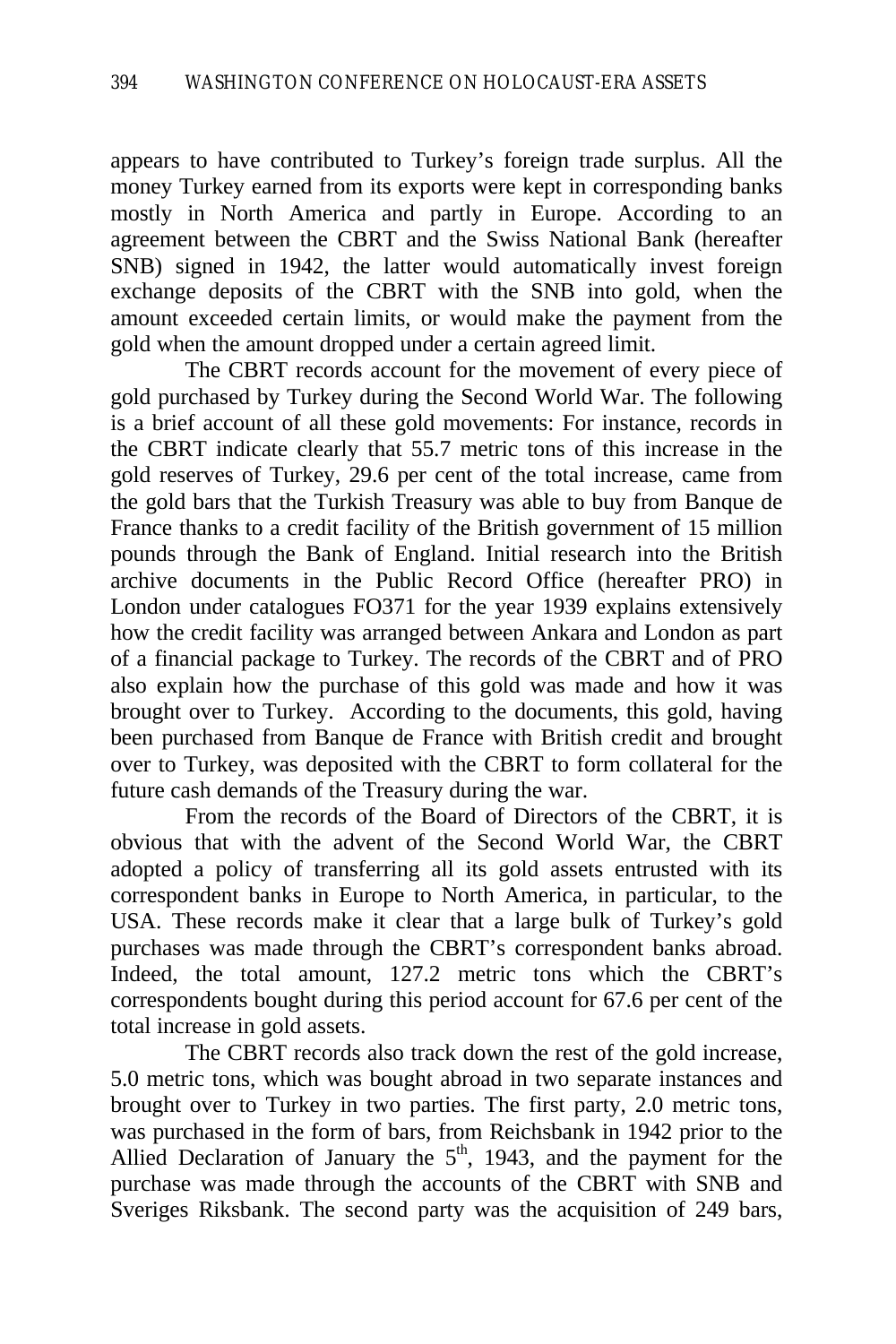approximately 3.0 metric tons in 1943. The records of the Board of Directors of the CBRT dated May  $5<sup>th</sup>$  and May  $21<sup>st</sup>$  of 1943, with reference numbers of 2662 and 2681 respectively, the minutes of the meetings of the CBRT's Board of Directors, the strongroom records of the CBRT, as well as related SNB documents explain the purchase and the transfer of the gold in full detail. According to this documentation, the CBRT was planning to buy gold for SFR 10.000.000 at the beginning of May 1943. However, due to the high transportation cost which was likely to incur under war conditions, the Board later decided to increase the amount to SFR 15.000.000 in order to reduce the transportation cost per kilogram. At that point Reichsbank offered to sell gold for SFR 5.000 per kilogram which was found to be more expensive than the offer of the SNB, 4.920.63 per kilogram. Moreover, in compliance with the Allied Declaration of 1943 which forbade all countries from buying gold from Germany, the Board of the CBRT looked at possibilities of entrusting it with the Bank for International Settlements (BIS) to be safeguarded or of purchasing the desired gold from the USA against Swiss Franks, and finally came to the conclusion that the gold should be purchased from SNB. Accordingly, the SNB purchased 3.048,40672 kilograms of gold on behalf of CBRT for SFR  $15.000.081$  on May  $8<sup>th</sup>$ , 1943.

Though the gold was bought, its transportation presented certain difficulties. While Turkey was in search of ways to bring it home, an option emerged whereby the Reichsbank would supply 249 bars of gold weighing 3.047.32 kilograms in total to Turkey against the gold purchased by SNB on behalf of CBRT. This offer was accepted by the CBRT and in order to finalize the transaction, the CBRT instructed the SNB on May  $25<sup>th</sup>$ , 1943, to transfer the gold it had bought earlier on behalf of the CBRT to Reichsbank. From these records, it is clear that for all intents and purposes, the CBRT acted in this whole matter in good faith. According to the records of the CBRT, the gold supplied by Reichsbank in return for the transfer of the gold SNB bought on behalf of the CBRT was used in minting commemorative coins by the Turkish State Mint during 1944-1946.

The 243 kilograms of gold bars and 32.000 gold coins handed over by the German Embassy in Ankara to the Swiss Embassy and finally to the Turkish authorities when Turkey declared war on Nazi Germany in 1945 were kept on consignment basis by the CBRT. These gold bars and coins were fully returned to the German side (Deutsche Bank, Dresdner Bank and the German government) by the Ministry of Finance in June and November 1960 under the provisions of an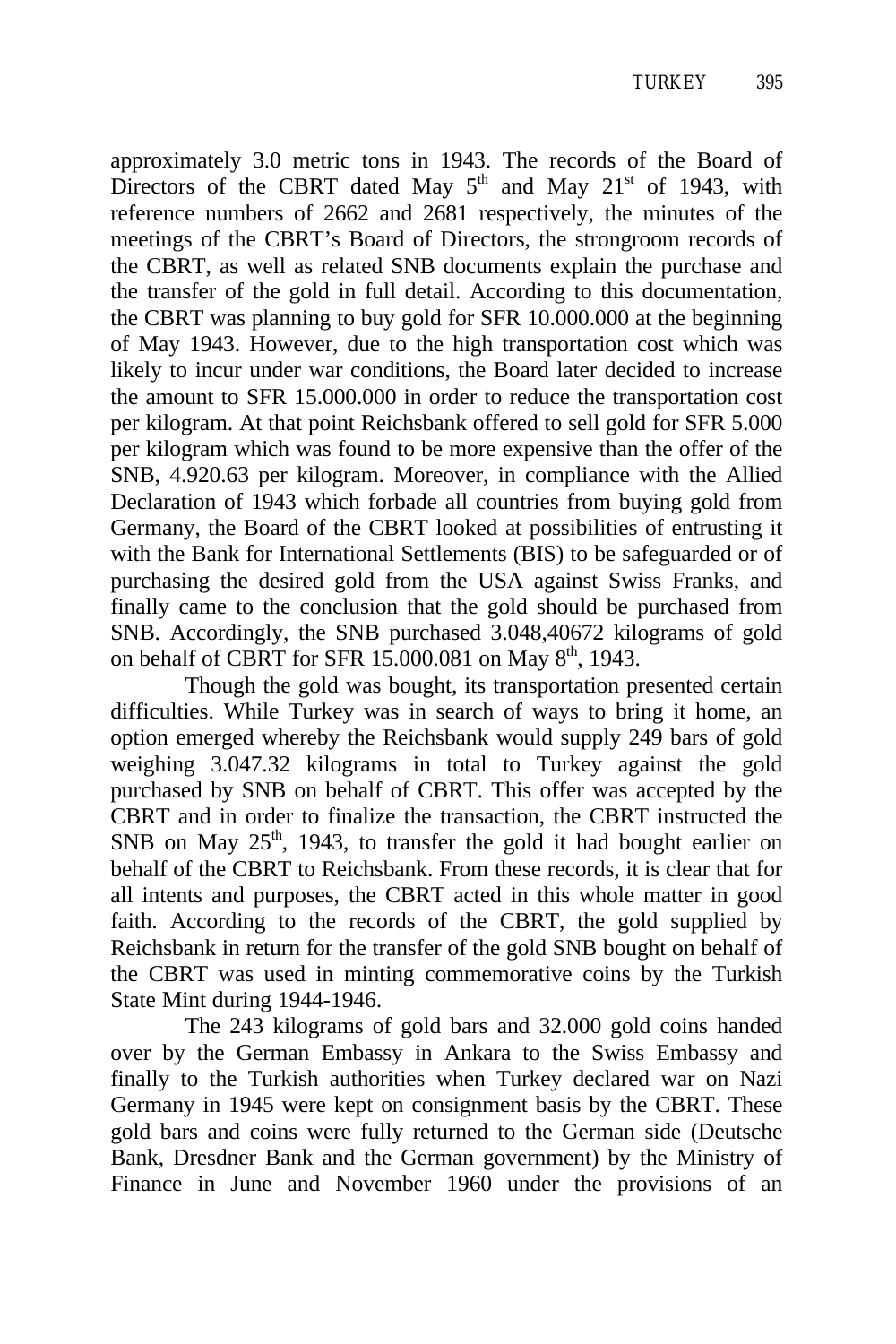economic protocol signed between Turkey and the Federal Republic of Germany within the context of NATO solidarity.

From the documents of the Bank of England, it became clear that the CBRT approached the Bank of England about the possibility of resmelting 8 tons of bars of varied and relatively low fineness and 3 tons of miscellaneous coinage in 1947. However, the Bank of England declined this request at the time, on the grounds that it was concerned that perhaps these were either fully or partly the looted gold. Finally, in 1952 the CBRT made an arrangement with the Bank of England about the resmelting of 8.706 kilograms of gold bars of varied and relatively low fineness. The strongroom records of the CBRT clearly indicate that these gold bars re-smelted in London were either the bars purchased between 1931 and 1939 by the CBRT or the ones received from the Ministry of Finance in 1934 to back up the bank notes in circulation under the provisions of Article 6 of Act No. 1715 of the CBRT. In other words, all that gold re-smelted in London had nothing to do with Nazi gold.

Meanwhile, it is interesting to note that according to a number of Turkish and Polish documents Turkey became a place of safekeeping for most of the Balkan countries during the war. For instance, 70.0 metric tons of Polish gold was saved by Turkey and transferred to free Syria with the assistance of Turkish authorities. In addition, US\$ 3.000.000 of the Kingdom of Yugoslavia were kept on consignment basis in Turkey during the war. Needless to say, these assets would have been looted by the Nazi authorities to finance their military campaigns, otherwise.

#### B) CHROMIUM ISSUE

On a related matter, that of the German purchase of chromium from Turkey during the Second World War, mentioned in the report of the US State Department published on June  $3<sup>rd</sup>$ , 1997, the records of the Turkish Foreign Ministry, as well as British archive material and books based on British documents challenge the allegation that Turkey sold Germany large quantities of chromium in order to keep the German war machine going. Indeed, even a cursory look at the report published by the State Department reveals that the subject was examined only in light of American documents starting from 1941, after the US declaration of war on Germany.

But it was a matter extensively discussed between Britain and France on the one hand, and Turkey, on the other, from the beginning of the war onwards. It is possible to track down all the negotiations between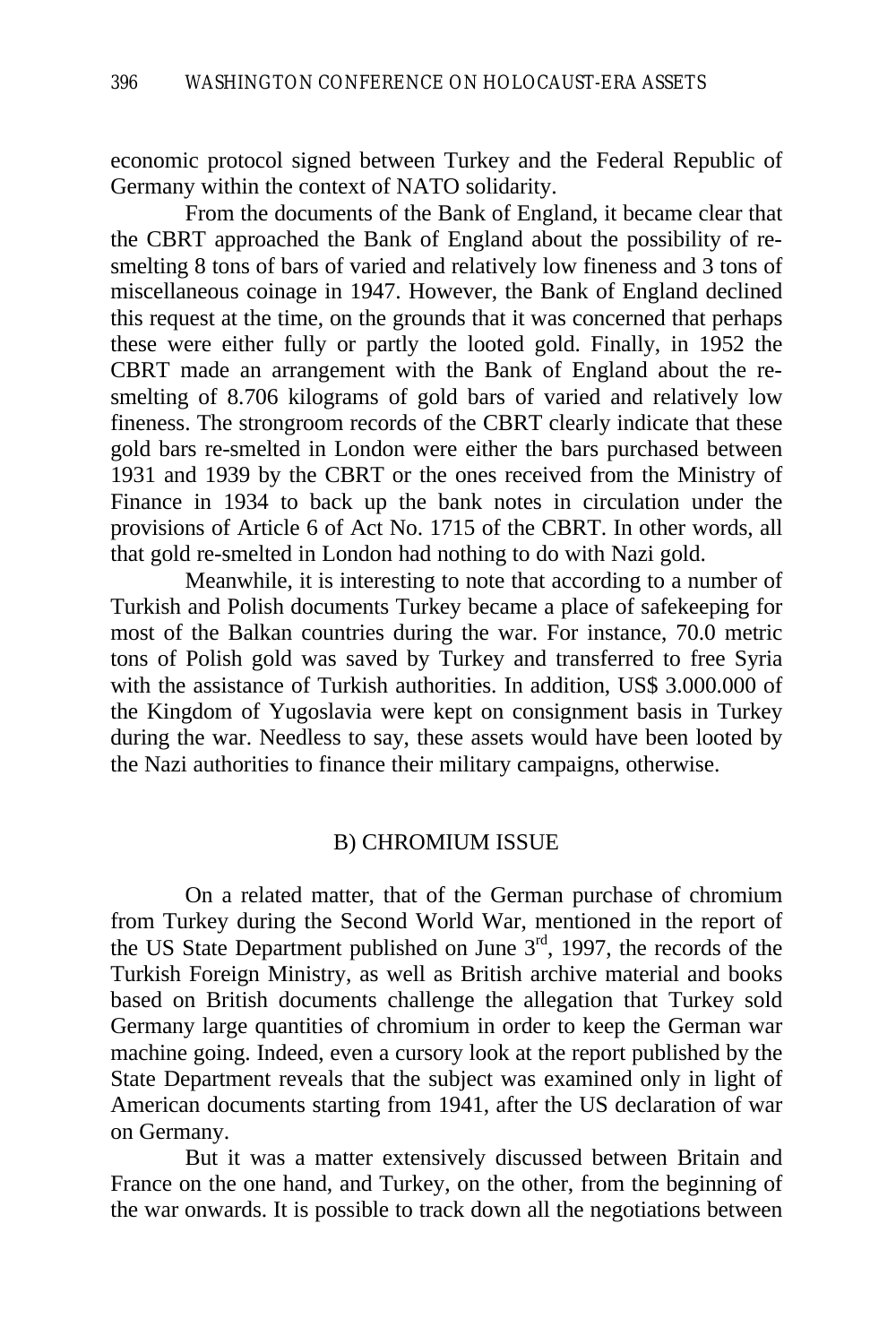Ankara and London regarding the chromium issue both through the Turkish Foreign Ministry records and all the archive material in PRO. In order to understand what happened, the Turkish Commission Experts carried out extensive research in various Turkish Archives.

The truth of the matter is that Turkey allied itself to Britain and France through formal alliance treaties at the outbreak of the Second World War. And although Turkey remained non-belligerent during much of the war until 1945, which is when it declared war on Germany, Turkey continued its close cooperation with Britain and France throughout the war. For instance, if Turkey had been selling chromium to Germany without the knowledge and consent of Britain, the latter would probably have refused to come up with a financial assistance package to Turkey after the beginning of the war, and without the credit facility rendered to Turkey, the CBRT would not have been able to purchase gold from Banque de France.

The following is a brief summary of what took place. Having realized that the Soviet Union could no longer be trusted after the Soviet Foreign Minister, Molotov, had struck a Non-Aggression Pact with his German counterpart, Ribbentrop, on 23<sup>rd</sup> August, 1939, Turkey allied itself to Britain and France through a Tripartite Alliance Agreement of Mutual Defense despite German preponderance both in economic and military terms in the Balkans and Central-Eastern Europe, areas very close to Turkey. In addition to this Tripartite Agreement, a Special Accord was also signed on the same day which offered economic aid by Britain and France to Turkey. Almost simultaneously, Turkey informed Germany that it could not renew its trade agreement with the latter until and unless Germany sorted out its differences with France and Britain and signed a trade agreement with them. Turkey also informed Germany that it was not to prolong the trade agreement with Germany the two countries had signed on  $26<sup>th</sup>$  of July 1938. Not surprisingly, all the trade between Turkey and Germany came to an abrupt end on the  $1<sup>st</sup>$  of September 1939, the day the war broke out.

Since Turkey broke off its economic relations with Germany, it negotiated with Britain and France as to how to sell its products, primarily chromium which was a major export item, to these allies. In fact, breaking-off with Germany had been part of the deal. In the course of the negotiations within the framework of the Tripartite Agreement and the Special Accord among Turkey, Britain and France, Secretary General of the Turkish Foreign Ministry, Numan Menemencioglu, visited both Paris and London soon after the outbreak of the war, and he made an offer to the Allies in December 1939 while he was still in London: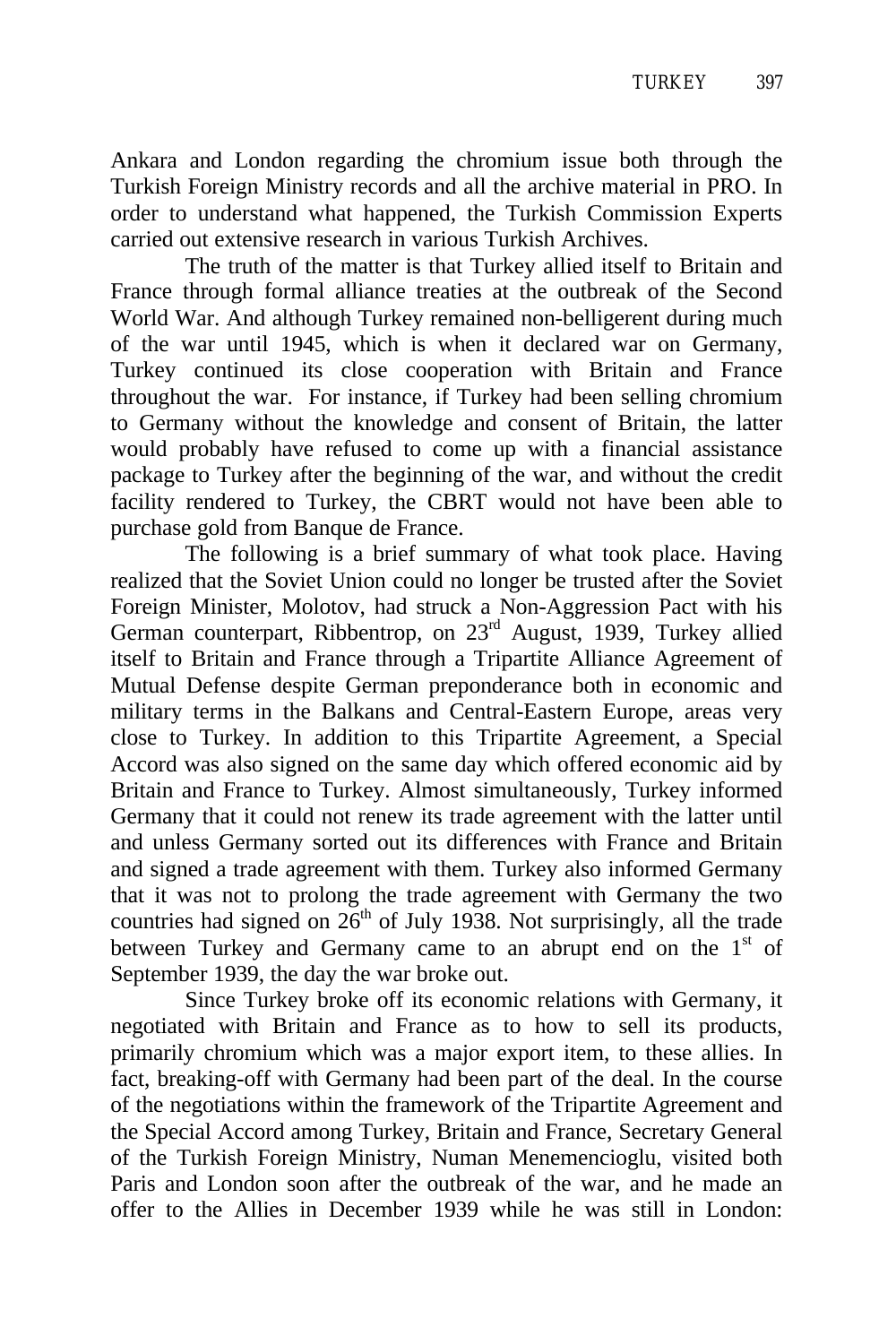Britain and France should purchase all Turkey's chromium for a period of fifteen years, corresponding to the duration of the Tripartite Agreement. But, as Britain was purchasing its chromium from several countries, mostly its colonies, it turned down this offer, on the grounds that the duration of the agreement would be too long. Instead, Britain proposed that London and Paris governments should buy all Turkish chromium for a period of two years, after which time the matter would be taken up again between the three countries. And Turkey accepted this offer, however grudgingly it may have been, and the Chrome Trade Agreement was signed in Paris on January  $8<sup>th</sup>$ , 1940, between these three allies. According to this deal, France was to buy 4/15 and England 11/15 of Turkey's total chromium production of 250.000 tons. This agreement also stipulated (Article 6) that Turkey could sell its surplus chromium production to third countries, particularly to the USA, on condition that Britain and France approve the sale beforehand. The Agreement, which was concluded only for two years, could be renewed, but only for one more year, between the signatories.

It seems clear from the documentation both at the MFA as well as PRO that the Turkish side wished to prolong the trade for a much longer period than only one more year when the two years term expired. However, Britain appeared quite unwilling for a longer extension of the agreement, while France had already been overrun by Nazi Germany. Professor W.N. Medlicott, the famous late British historian who conducted extensive research into British archives laments this decision on the part of the British government. According to him, Numan Menemencioglu made a bold attempt on  $21<sup>st</sup>$  of December, 1941 in arguing that Turkey's agreement with Britain and France to sell chromium to these allies should continue for a period of twenty years. Sadly, however, this was turned down by the British government. As Professor Medlicott put it: "**later events showed that the British would have been well-advised to tie up Turkish chrome for a longer period**."

Meanwhile, Germany had approached Turkey with an offer to buy Turkey's chromium. Having secured Britain's agreement within the context of the Chromium Trade Agreement between Turkey, on the one hand, and Britain and France, on the other, and in particular in accordance with Article 6 of that Agreement, Turkey agreed to the sale of chromium to Germany by signing a chrome agreement with that country on  $9<sup>th</sup>$  October, 1941. It is perhaps important to note that, by that stage, the USA was still a neutral country. Even then, Turkey was very cautious with Germany. It inserted a clause in the Agreement which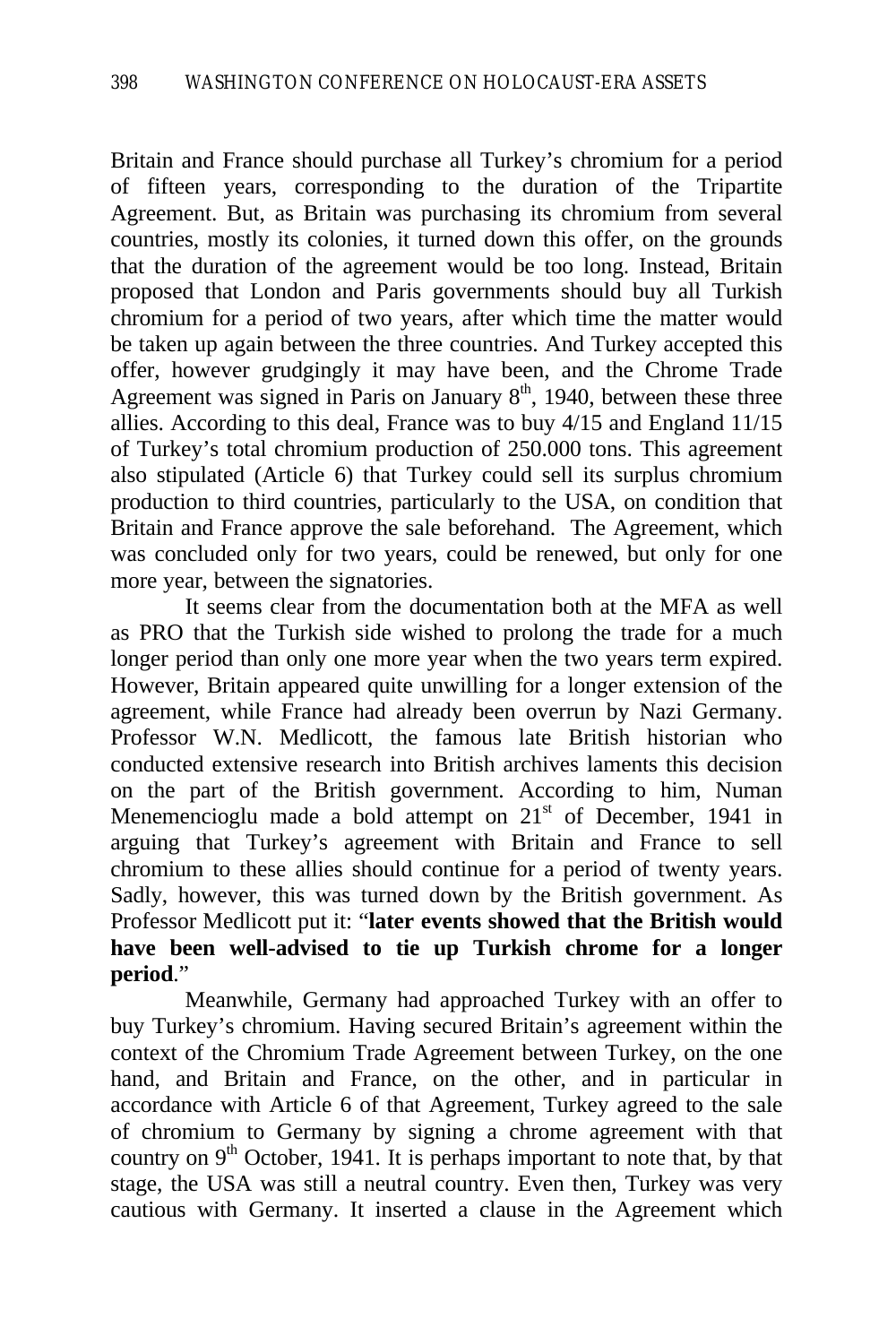stipulated that Turkish chromium deliveries to Germany could start only after January 1943, the termination of the Tripartite Chrome Agreement and one year extension. And when the actual deliveries began, all the transaction was done on the basis of barter, particularly war material to Turkey, avoiding any Nazi gold.

The documentation in the MFA makes it clear that the whole deal with Germany was carried out in close consultation with the British government. When, in fact, the British government asked for clarification in September 1943, the Turkish Foreign Ministry instructed the Turkish Embassy in London to remind the British authorities that the German Chrome Agreement had been signed with the approval of the British government, and that the British had expressed the view at that time that the requirements put forward for the sale of the chromium to Germany were drafted by Turkey in such a way as to make it quite difficult for the Germans to carry forward the plan in full-swing.

When the allies requested of Turkey that chromium deliveries to Germany be stopped, Turkey immediately complied with that request on  $24<sup>th</sup>$  April, 1944 and discontinued the chromium trade with Germany though the chrome agreement with that country had not yet expired. Few months later in August 1944, Turkey severed all its diplomatic relations with Germany. It is interesting to note that almost a year later, April 1945, the Swedish Embassy protecting Germany's interests in Ankara handed in a Note to the Turkish Foreign Ministry, saying that the Krupp Company in Germany had decided to annul the chrome agreement with Turkey in the absence of any chromium deliveries to Germany.

There is further evidence which clearly indicates that Turkey acted in this whole matter of the chromium in good faith and in accordance with the letter and spirit of the Alliance Treaty which it had signed earlier with Britain and France. For instance, according to the agreement between Turkey on the one side, and Britain and France on the other, Turkey was to have sold all its chromium to these two countries for as long as the agreement was in effect, an obligation which Turkey duly respected and undertook. When France came under German occupation and the Vichy government was set up, which collaborated with Nazi Germany, Turkey, instead of going on to supply the so-called government of France with chromium, discontinued shipments to France, and directed instead the chromium deliveries to England who assumed the French share. All this refutes the allegations that Turkey contributed to the ongoing German war machine by selling large quantities of chromium to Germany during the war.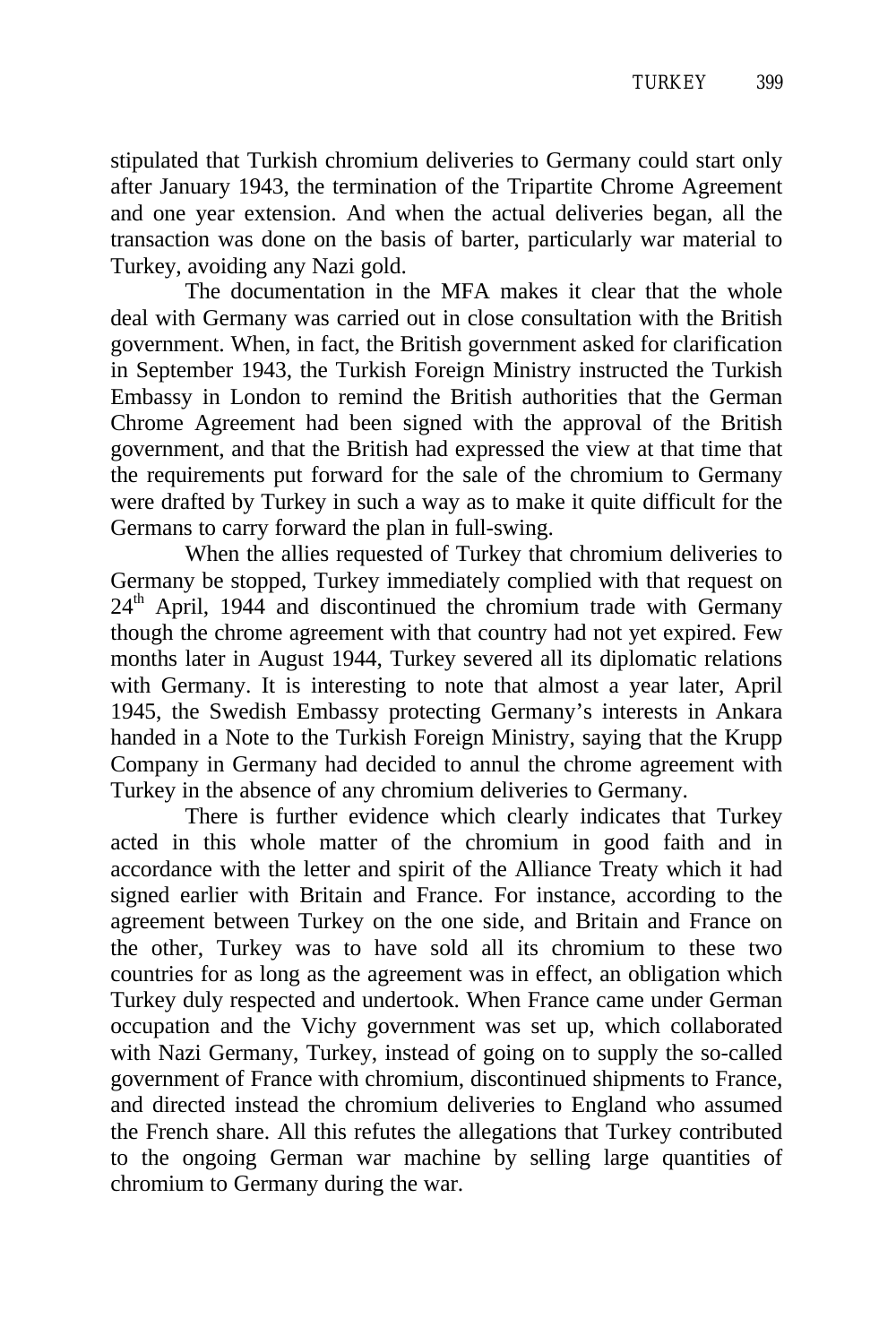It is important to note that all this is documented by large bulks of documents in various Turkish archives, that initial research into the archive material in PRO does confirm this assessment, and that Turkish Commission Experts' research into the material in PRO will resume in early 1999 with a view to writing a detailed report on all aspects of the chromium issue.

#### C) THE ISSUE OF THE GERMAN ASSETS

The issue of the German assets seized at the end of the Second World War by Turkey as a victor country has also been turned into a matter of unfounded allegation against Turkey. The truth of the matter is the following: Turkey broke off its diplomatic relations with Germany in August 1944, and, later, in 1945 declared war on Nazi Germany. As a result, all the German assets, including the embassy and consular buildings and the German school in Istanbul were seized by Turkey as enemy property. These German assets also included 243 kilograms of gold bars and 32.000 gold coins handed over by the German Embassy in Ankara to the Swiss Embassy when the German Ambassador was leaving, and finally to the Turkish authorities when Turkey declared war on Nazi Germany in 1945. It is important to note that these gold bars and coins were kept under the CBRT's care by Turkey on a consignment basis.

Turkey at the time thought that when the general procedures as to how to deal with these assets became established, it would handle the matter accordingly, since Ankara was to make war claims against Germany. Oddly enough, however, Turkey was not invited to the Paris Conference for Reparations in 1946 although it had duly declared war on Nazi Germany. Therefore, Turkey acted on its own to handle both matters of Turkish claims against Germany and the German assets seized in Turkey, following Turkey's declaration of war on Germany and Japan. The Agreement which came out of the Paris Conference for Reparations in January 1946, established the modalities of the liquidation of German assets. Upon the conclusion of this Agreement, the Allies approached Turkey which, in turn, informed the former rightfully that it was not bound by international agreements which it had not signed, and which it had taken no part in framing. Turkey duly expressed the view and registered its position accordingly that it "**maintains sole jurisdiction over its program of German external assets and enemy property,**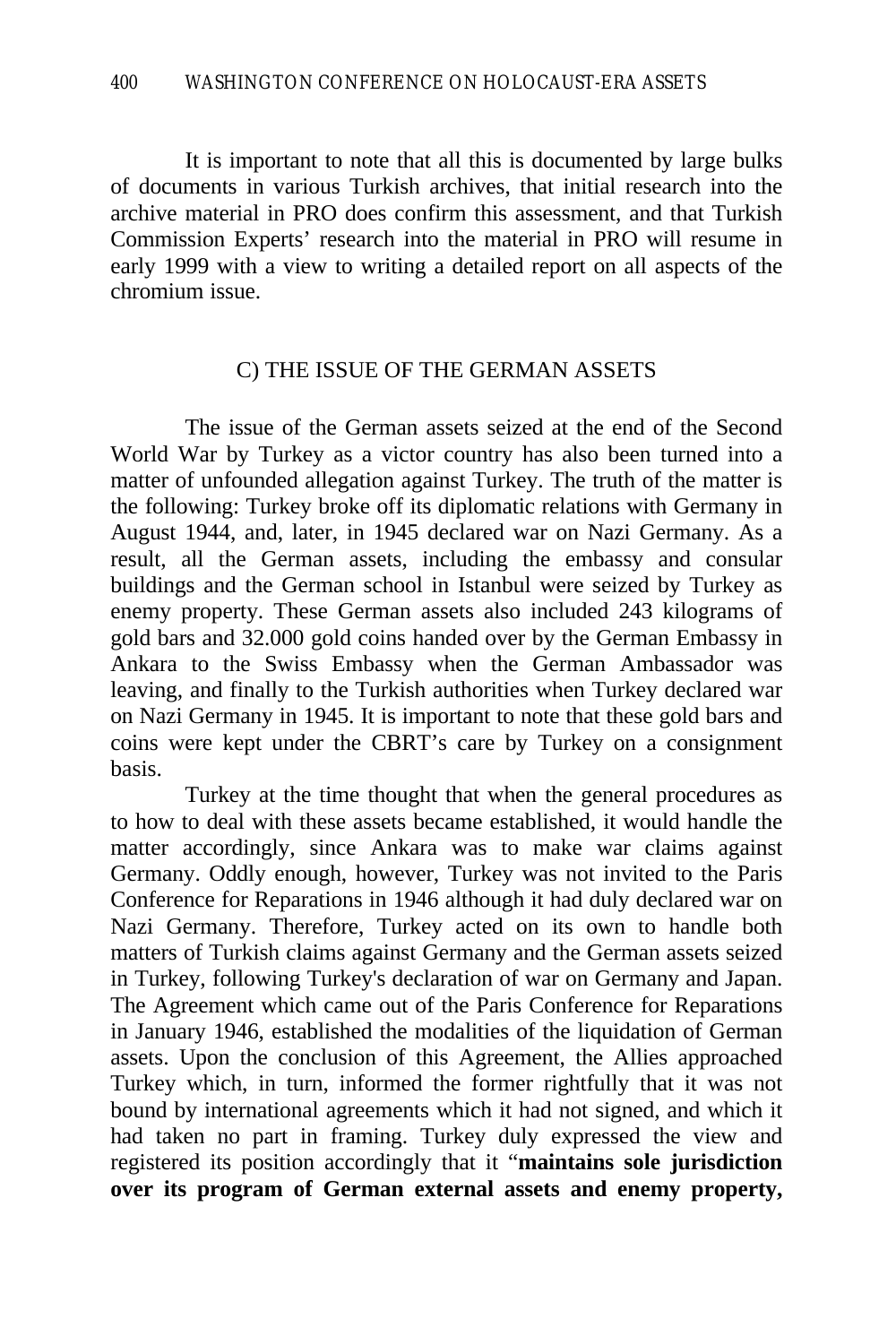**and that the proceeds of the liquidation be used first to satisfy Turkish war claims against Germany**."

In fact, the Allies left it to Turkey to deal with this matter directly by excluding Turkey from the Paris Reparation Conference in which 18 countries had participated. In the previous reports on the issue published by the State Department, there was a reference to a remark (pages 136-137) by a US delegate, Seymour Rubin, in the Conference on Economic Security held in Paris between  $27<sup>th</sup>$  of April and  $7<sup>th</sup>$  May 1948. Mr. Rubin, according to the documents used to prepare that report, mentioned Turkey in relation to the termination of efforts on the liquidation of German assets in some countries, including Turkey.

But closer scrutiny of American documents suggests that a very important State Department document was omitted in preparation of that report. In a telegram sent by the State Department to the US Embassy in Ankara dated  $8<sup>th</sup>$  April, 1948, twenty days before the Paris Conference on Economic Security was held, the State Department was recommending to the US Embassy in Ankara that Turkey be treated as a special case with regard to the seized German assets. The Turkish Commission Experts have already brought this document to the attention of the officials who prepared the report.

According to the documentation, Turkey maintained its position that it should deal directly with this issue because it had not been invited to the Paris Reparation Conference. In the end, Turkey gave up its war claims against Germany who had by then become Turkey's ally in NATO, and all the German assets estimated by the Allies at about 50 to 70 million Dollars were returned gratis to the Federal Republic of Germany by the Turkish government within the context of NATO solidarity in the second half of the 1950s. The gold bars and coins handed over to Turkey by the Swiss Embassy in Ankara were also returned in full amount to the German side (Deutsche Bank, Dresdner Bank and the German government) by the Ministry of Finance in June and November 1960 under the provisions of an economic protocol signed between Turkey and the Federal Republic of Germany, again, within the context of NATO solidarity.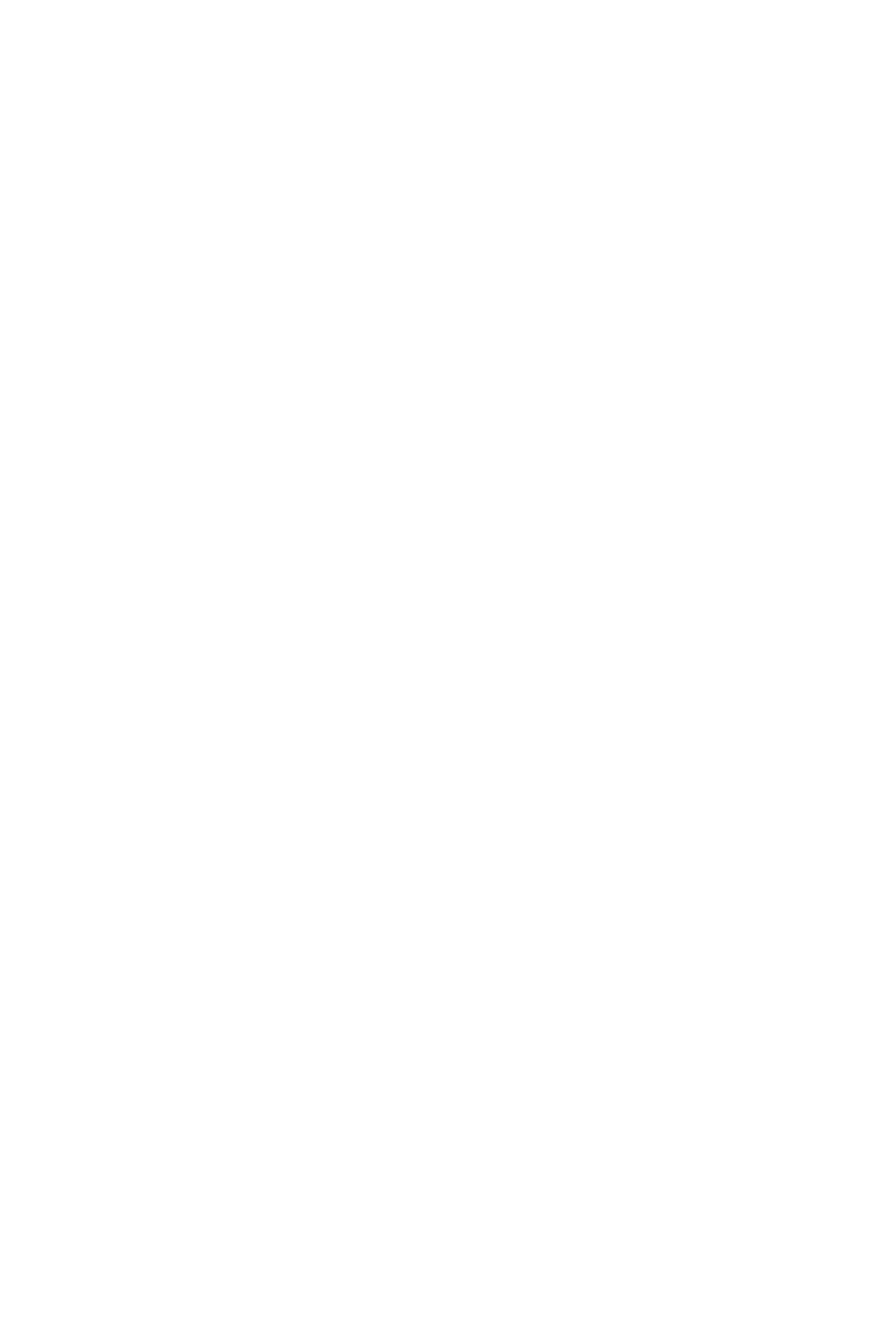# **UKRAINE**

## Delegation Statement

The broad and fruitful discussion begun a year ago at the London International Conference continues today in Washington. It is endeavoring to set new parameters, that would allow us to declare new claims, backed by evidence and calculations carried out by our experts.

A year ago, an experts group on the "Nazi Gold" problem was established in Ukraine. Its primary goal was to examine all available sources of information in Ukraine and abroad. With the active assistance of local archivists, members of the group have studied documents in the state archives of Ukraine, in the archives of the Autonomous Republic of Crimea, in 19 regional archives, in the state archives of the Russian Federation (Moscow), in the Central Repository of Historical-Documentary Collections (Moscow), in the Federal Archives in Berlin – altogether some 500 archival collections have been accessed and more than 500,000 pages of documents checked.

What were the venues of the Ukrainian share in the Third Reich's capital formation?

### FINANCIAL POLICIES OF THE OCCUPIERS, COMPULSORY PAYMENTS, FUNCTIONING OF THE BANKING SYSTEM:

The Nazis worked vigorously and broadly. The collection of precious metals and currencies was carried out by forcing the inhabitants of Ukraine to sell these at a very low fixed rate. (An order to this effect was issued in August, 1942).

Earlier, in June, 1942, a new monetary unit – the karbovanets – was introduced in Ukraine. By April, 1943, more than 2,000 million Soviet rubles were exchanged for the karbovantsi. This was equal to 200 million Reichsmarks. All payments for forcibly bought precious metals and currencies were made in karbovantsi.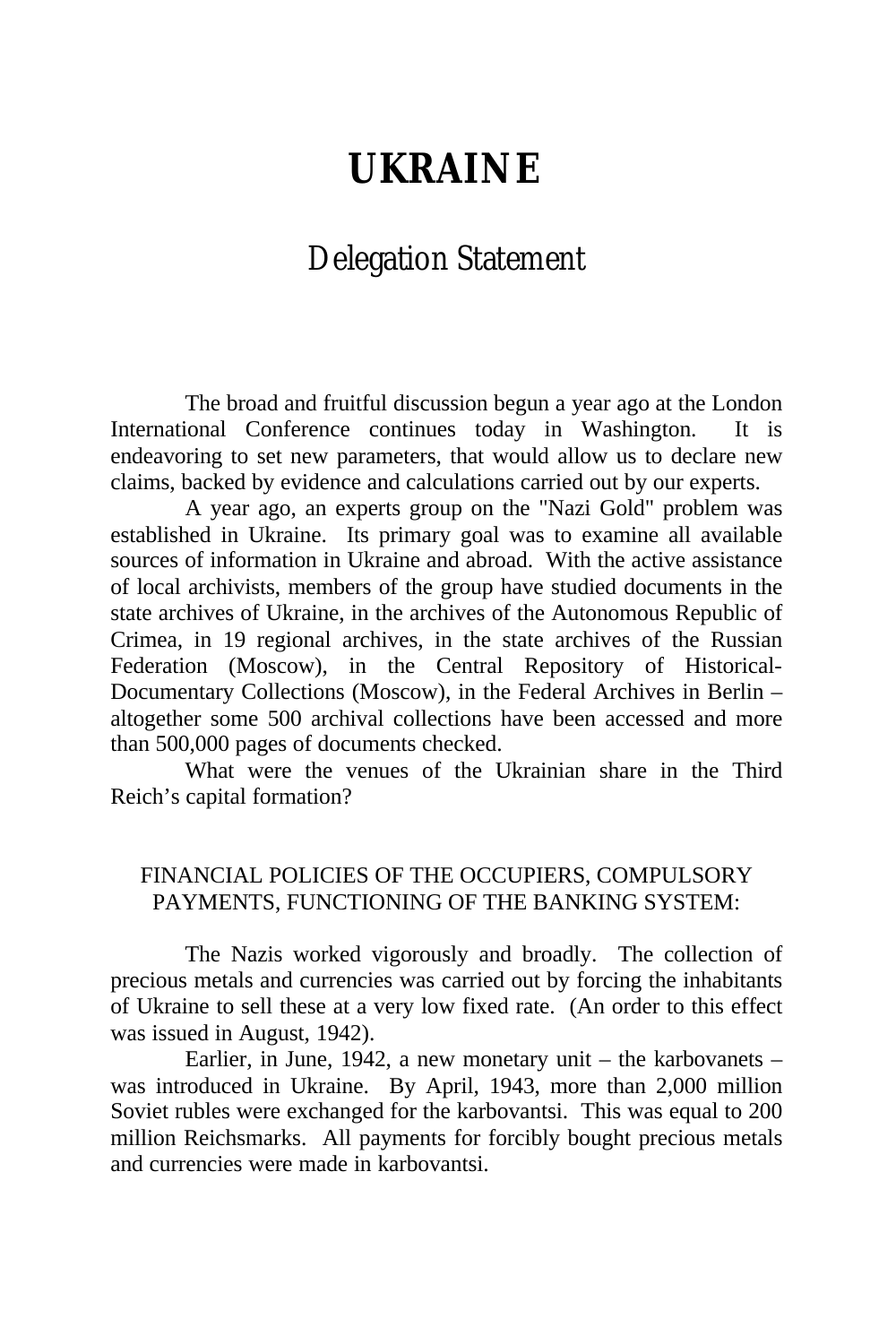The exchange operations for the Soviet rubles were done at extortionate rates – much lower than the rate in use by the German Reichsbank at the time.

Sale of government bonds was widespread and residents were forced to buy these bonds. In Bukovyna, for example (then under Romanian occupation) state obligations were sold beginning in 1941. The archives contain lists of inhabitants compelled to buy these bonds.

One should also note such measures of capital formation as taxes, penalties, contributions and other compulsory payments. Preliminary data we have gathered shows that the population of Ukraine made payments in excess of 2,500 thousand rubles; Ukrainian government data show that these payments amounted to 2,600 thousand rubles, about 46 million Reichsmarks, 195 million karbovantsi, 14.4 million zlotys.

#### THE FUNCTIONING OF THE BANK SYSTEM:

Analysis of the operations of banks and other financial structures and organizations within the Reichscommisariat of Ukraine shows an increase in the volume of financial activity. We have data on account balances in the Central Economic Bank during the final stages of occupation. The liabilities of this bank were not paid to the creditors. As the result, there was a windfall of 7,290 million karbovantsi. More than 5,500 million karbovantsi or 550 million Reichsmarks were not paid to the creditors of the Economic Bank network.

### UKRAINIAN SLAVE LABORERS IN GERMANY:

One should not overlook the use of the bank system for the socalled "savings" of the slave laborers from Ukraine, who were compelled to transfer home some of their earnings made in the Reich. What were the practical results of this? The Central Economic Bank of Ukraine, which operated in the Reichscommissariat of Ukraine, received 191.1 million karbovantsi or 19.11 million Reichsmarks in deposits, or money withheld from the Ukrainian slave laborers. This amount should be added to the money removed from inhabitants of the territories that constitute present-day Ukraine.

While the amounts transferred from the meager earnings of individual people in penal servitude were insignificant (they were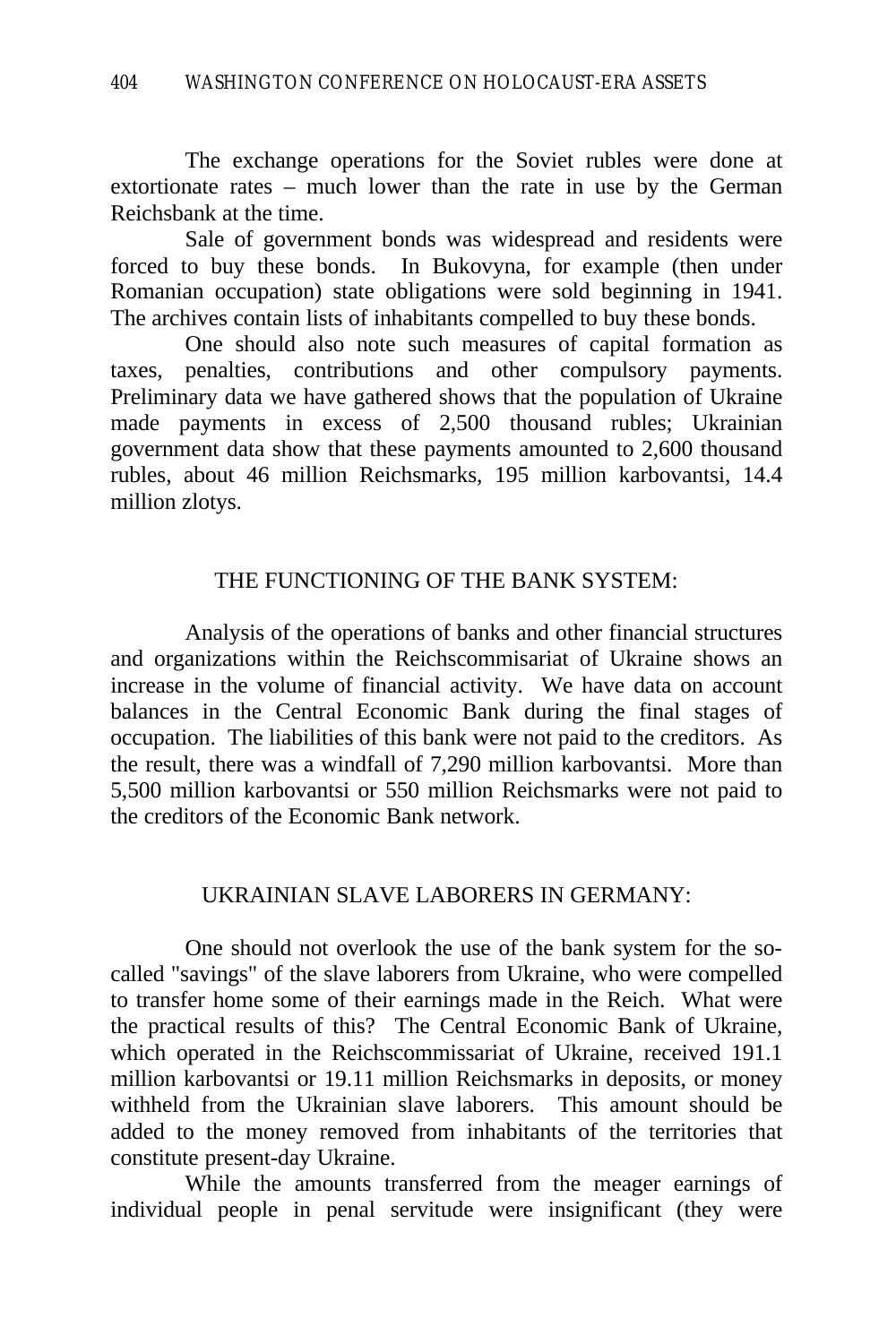receiving inadequate payment for their hard labor), the total sum is impressive. We have no right to disregard it.

Also worthy of note should be the accumulation of Nazi assets through obligatory insurance of workers. The Reich minister of labor issued an order in April, 1942, that business owners should make monthly contributions of 4 Reichsmarks to local hospitals or treasuries for every employee's health care. We estimate that the total paid for every Ukrainian slave laborer amounted to 200 million Reichsmarks. Since these amounts were taken out of the earnings of the slave laborers working under intolerable conditions, they should be included in the compensatory requirements for Nazi victims.

### ROBBERIES DURING ARRESTS, EXECUTIONS AND VARIOUS RETALIATORY ACTIONS:

Capital formation in the form of gold and precious metals was done not only through "spontaneous" robbery, but also in the process of "scheduled" robbery during arrests, executions, removal to concentration camps and other retaliatory actions. The valuables thus confiscated were registered at the trophies reception posts of the Reich Treasury. They came from German army units and from detention camps on the territory of occupied countries, including the Soviet Union.

To date we have studied trophies records from the USSR and from camps in Poland, Germany and other occupied territories where our citizens were interned. The money and gold were transferred to the German Reichsbank whose records also were examined. These records provide a concrete data on the Ukrainian share of the "Nazi gold." Currencies were recorded in Reichsmarks, but the value of jewelry was not estimated. It was recorded as so many pieces or so many kilograms of jewelry, and not specified whether the pieces were made of gold or silver or some other precious metal.

The total amount of currencies and gold coins taken from the Soviet Union was more than 1,800 million Reichsmarks. In addition, the records show more than 1,210 kilograms of jewelry, made up of 1,123,525 individual items. The significant part of these came from Ukraine. Almost 70,000 gold rubles and coins of other currencies were registered with indications of their Ukrainian origin. Similarly, some 7,000 valuable items, separately recorded 588 gold items and about 110 kilograms of jewelry suggest that they came from Ukraine. But we are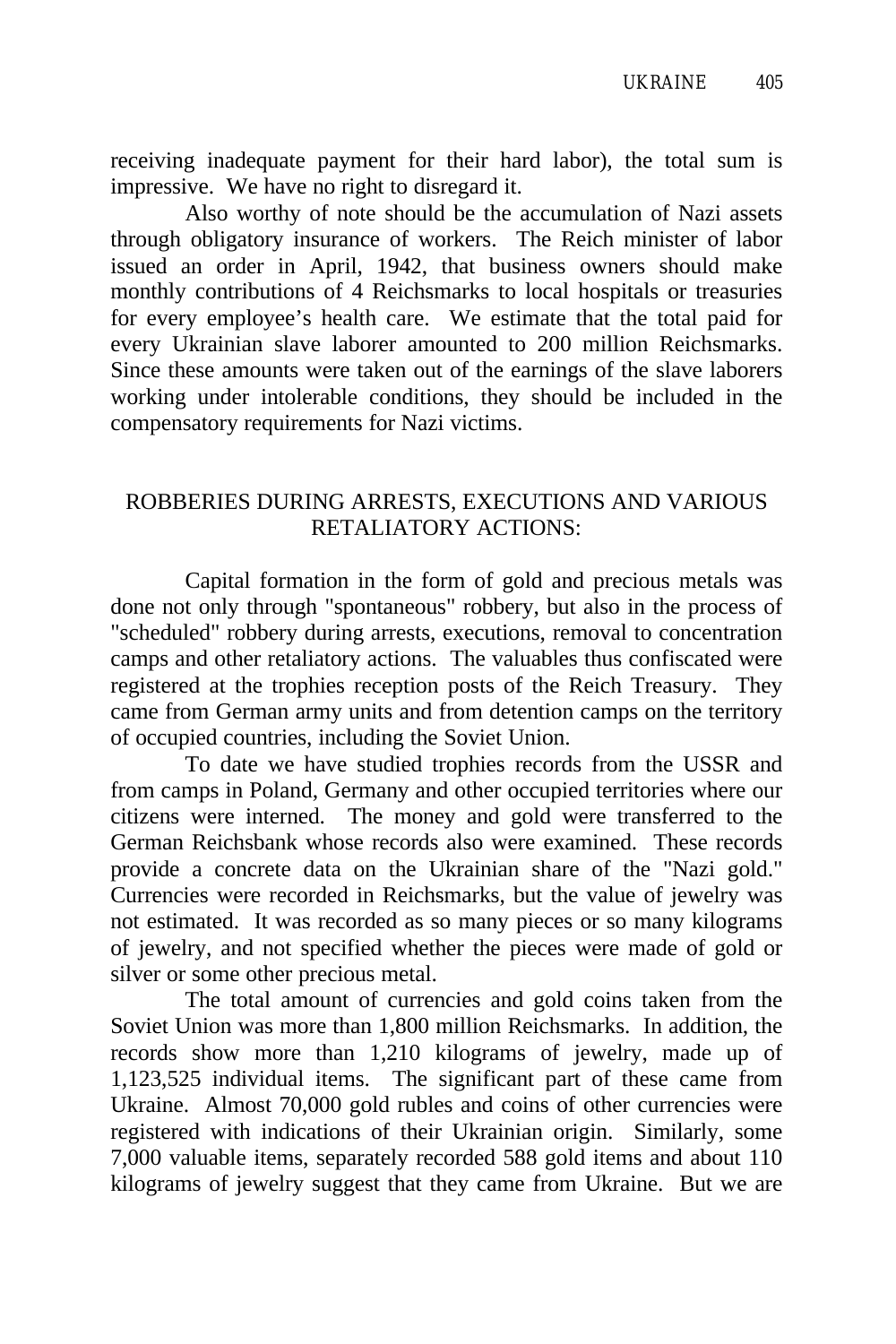convinced that the share of valuables confiscated in Ukraine is much higher, as numerous records don't show where the items originated.

Clearly, not all the stolen valuables reached the Reich Treasury. But the analysis of the trophies reception post records is very important for the establishment of appropriate parameters. Research in the archives of the trophies reception post of the Reich Treasury (Bundesarchives in Berlin) will continue.

#### RESEARCH IN UKRAINE

We continue to examine affidavits gathered by local assistance groups of the State Emergency Commission, which would provide data on property confiscation and on the suffering of Ukrainian population during the German occupation.

Plans call for a compilation of a list of citizens who have had their jewelry confiscated by the Nazis. Also, testimony and interrogation records of persons who returned from slave labor camps and prisoner of war camps about living conditions in Germany -- some 1,300,000 pages - - is available in the State archives. This material came from the Security Service, Ministry of Internal Affairs and Ministry of Defense of Ukraine.

#### OUR CONCLUSIONS AND PROPOSALS

1. Ukraine, where more than 600,000 Nazi victims still live, supports the world community with regard to a fair distribution of Nazi assets gained during the Holocaust era among the survivors of that era. We would like to see the creation of a fund as suggested by the United States and Great Britain for the support the victims of Nazi persecution until the end of their days, and wish to note that the people characterized at the London conference as "double victims" tend to die sooner. It is our view that this problem is complex and requires a complex solution, rather than a one-time humanitarian assistance.

2. The most urgent task for the benefit of Nazi victims – citizens of Ukraine and other new independent states on the territory of the former USSR – is the establishment of fair compensatory payments to them by the Federal Republic of Germany, the successor state of the Third Reich. This we emphatically reiterate. The payments should be made on a non-discriminatory basis not just to one category of persons (industrial slave laborers, for example), but to all categories of victims of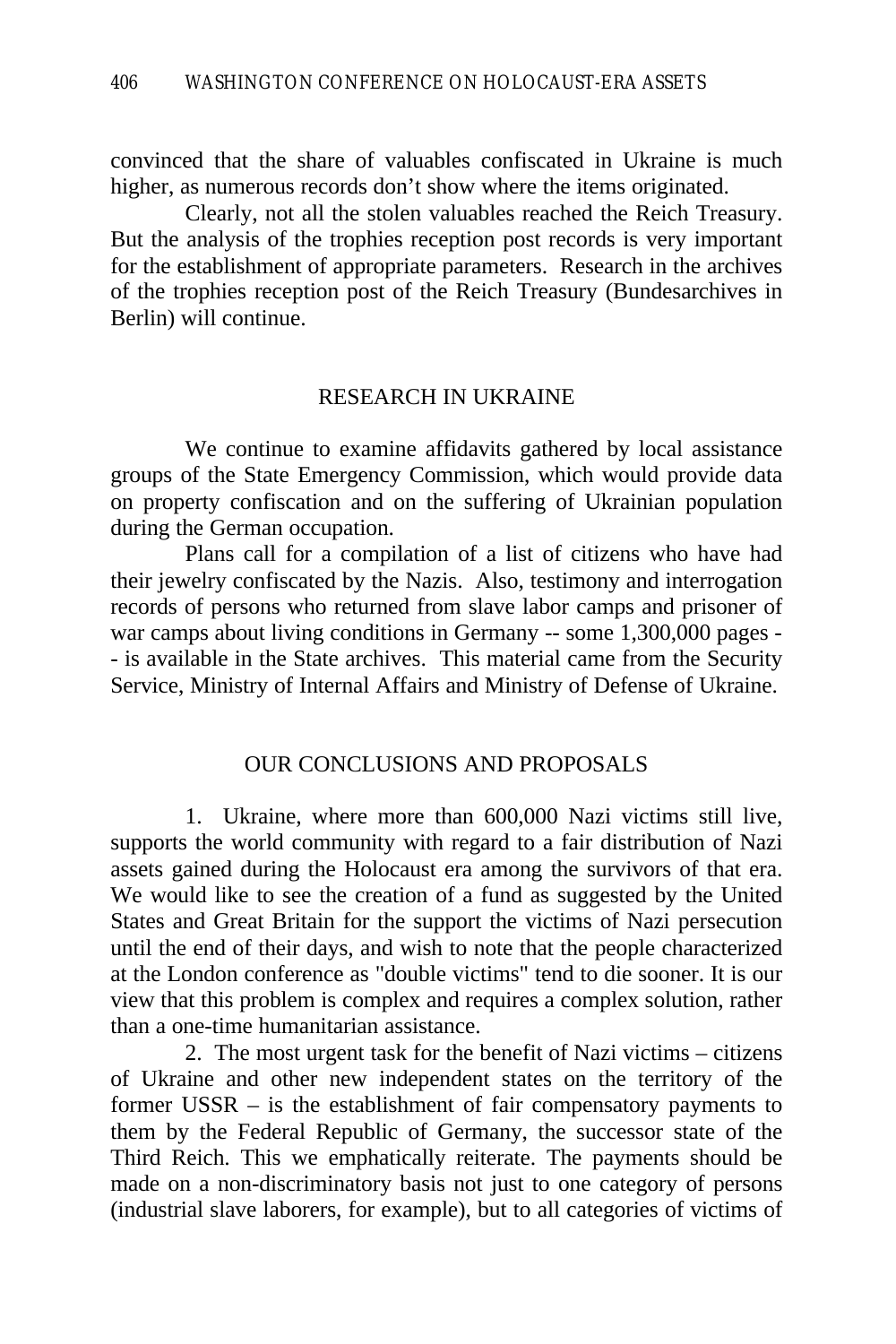the National-Socialist persecution, including inmates of concentration camps, Gestapo prisoners, inhabitants of ghettos, persons compelled to work in hard-labor factories. To accomplish this, negotiations have to be undertaken with Germany and appropriate agreements concluded. In this respect we look to the attention and understanding of the new German government.

3. From Ukraine's point of view, "Nazi Gold" should not be defined only as stolen gold and other precious metals, but as a concept that in a broad sense characterizes the process of the Reich's capital formation during the Second World War. We thus take into consideration not only direct confiscation of valuables, but also the systematic fiscal policy in occupied territories, use of compulsory labor and removal of Ukraine's material resources. This approach corresponds with the orientation of the present conference. When we speak of "Nazi Gold" we mean Nazi assets gained during the Holocaust.

4. Our approach to this problem may differ from those of other European nations, but there is a reason: Ukraine had existed within the totalitarian system of the Soviet Union. Under conditions of this system, inhabitants of the greater part of Ukraine, on the eve of Nazi occupation, had no property rights, no bank accounts, no assets in bank safe deposit boxes. The only thing they were allowed to have were personal belongings and modest savings. We should remember, however, that during the Second World War millions of small streams of fine jewelry, ornaments, rings, watches, crosses, tooth caps merged into a mighty river of gold that became the Nazi assets of the Third Reich. The western lands of Ukraine, on the other hand, which became a part of the Soviet Union in 1939-40, did have the attributes of countries under whose rule these lands existed until that time. It is our position, therefore, that inhabitants of Eastern Halychyna, Bukovyna and Transnistria who survived the war and Holocaust should be compensated the same way as those of other European countries for their losses of bank savings, insurance, property and the like.

5. We confirm our readiness to cooperate with the world community in a full information exchange. Based on the principles of open society, we will make available all the materials in our archives that had been inaccessible before Ukraine's independence not only to foreign, but even domestic experts.

6. We support the idea of establishing an international archival directory on problems of Nazi assets and we stand ready to participate in planning such database. This directory, accessible through a world computer network, would be a worthy representation of the world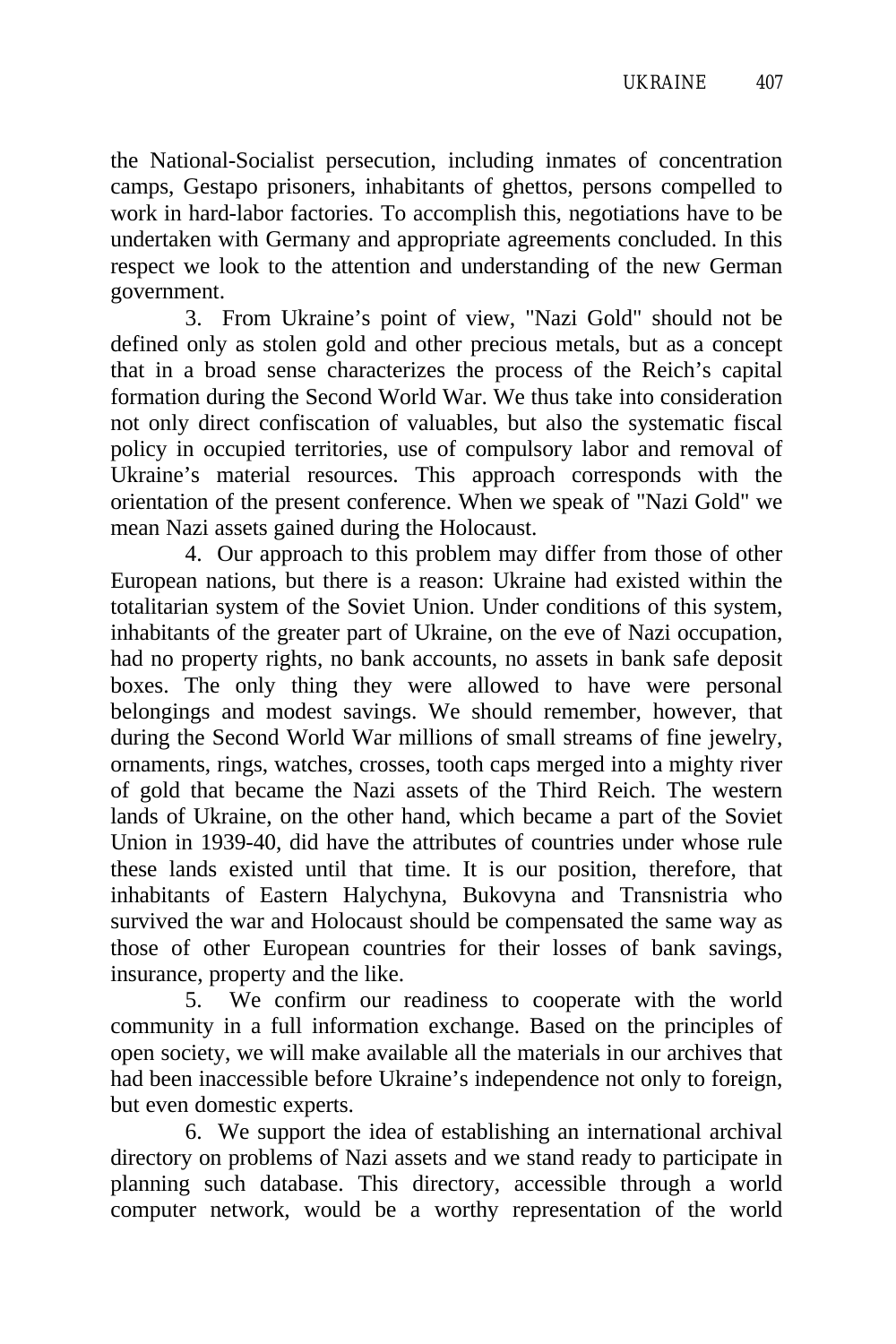community's unity on the threshold of the third millennium. Moreover, it would have not only a practical significance, but also serve as a memorial to the victims of the Nazis and to remind the future generations of the Nazi horrors.

7. Ukraine supports the creation of a permanent advisory body made up of various experts, who would work on the problems of Nazi assets.

The delegation of Ukraine has come to the Washington conference with a fervent desire to promote practical achievements in its work, first and foremost – a fair division of Nazi assets, fair compensatory payments to the victims of Nazi persecution.

### FIVE BASIC GROUPS OF THE ARCHIVAL DOCUMENTS

- Archives of the state government bodies;
- Archives of regional government bodies;
- Archives of the invaders' authority;
- Archives of the underground in Ukraine;
- Collections of documents.

The first group contains the instructive materials, correspondence of the chief Party and Soviet authorities of the Ukrainian Soviet Republic concerned with organizing the inventory of losses and damage caused in the time of the German occupation of the territory of republic, mass decimation of the civilians and prisoners of war, compulsory export of products, works or goods to Germany. The documents establishing or detaining carried out in areas of Ukraine including enterprises, establishments, organizations, citizens; the robbery of church property, museums, scientific and educational institutions: the export of objects of material and cultural values to Germany, Romania, are stored at the treasury of Council of the Peoples Commissars (CPC), the State or dared commission attached to the Ukrainian CPC, the Central statistical Department on the return of the equipment, property and valuables attached to the Ukrainian CPC (1943-1947). At the treasury of some People's Commissars there are certifications on the damages in various branches of the economy, health care, culture, overall data, registers, and acts proving the damage.

The second group is submitted by the documents of regional government bodies. Among them there are information, certifications,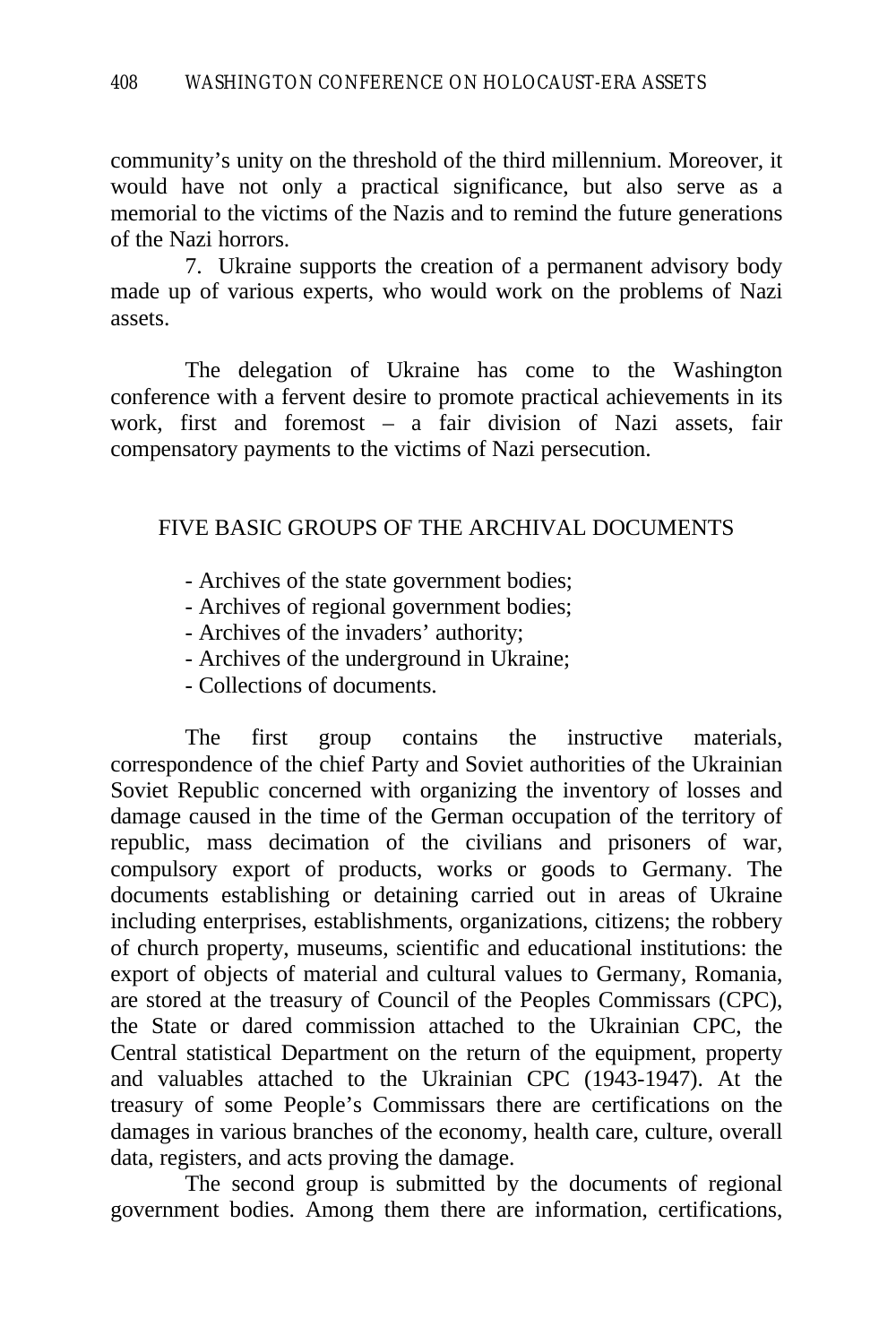acts of regional certifications commissions of assistance to the Emergency State commission of the USSR on the establishment and investigation of invaders' crimes; citizens' petitions on the damage caused lists of the destroyed occupied settlements, citizens put to death or exported to Germany for slave labor; information on concentration camps, ghetto on the territory of Ukraine, etc.

The third group of the documents - has the greatest potential research value for studying occupation policy. It includes the documentary materials of the ruling government bodies such as the Reich safety services, Reich commissariat of Ukraine, Halychyna district; local general - commissariat, local and regional authorities, material on banks, police, different firms and organizations: the Reich Head Monetary Department - the Trophies Service, the German Reichsbank, the Economic banks in Ukraine, the agricultural banks, the Reich Society on auditing the occupied enterprises of the eastern areas of the Soviet Union, and material on concentration camps.

The fourth group includes the documents of the Ukrainian Headquarters for underground movements (UHGM), associations, and other groupings in which there is information on atrocities, crimes and robberies carried out by the Nazis.

The document collections according to their origin which characterize the Nazi regime in the occupied territory of Ukraine, the results of investigations of crimes and damage caused by the invaders, surveys of republican Emergency state commission concerned with the fifth group.

In general the archival base presented contains a sufficient volume of information to allow for scientific research of the problem.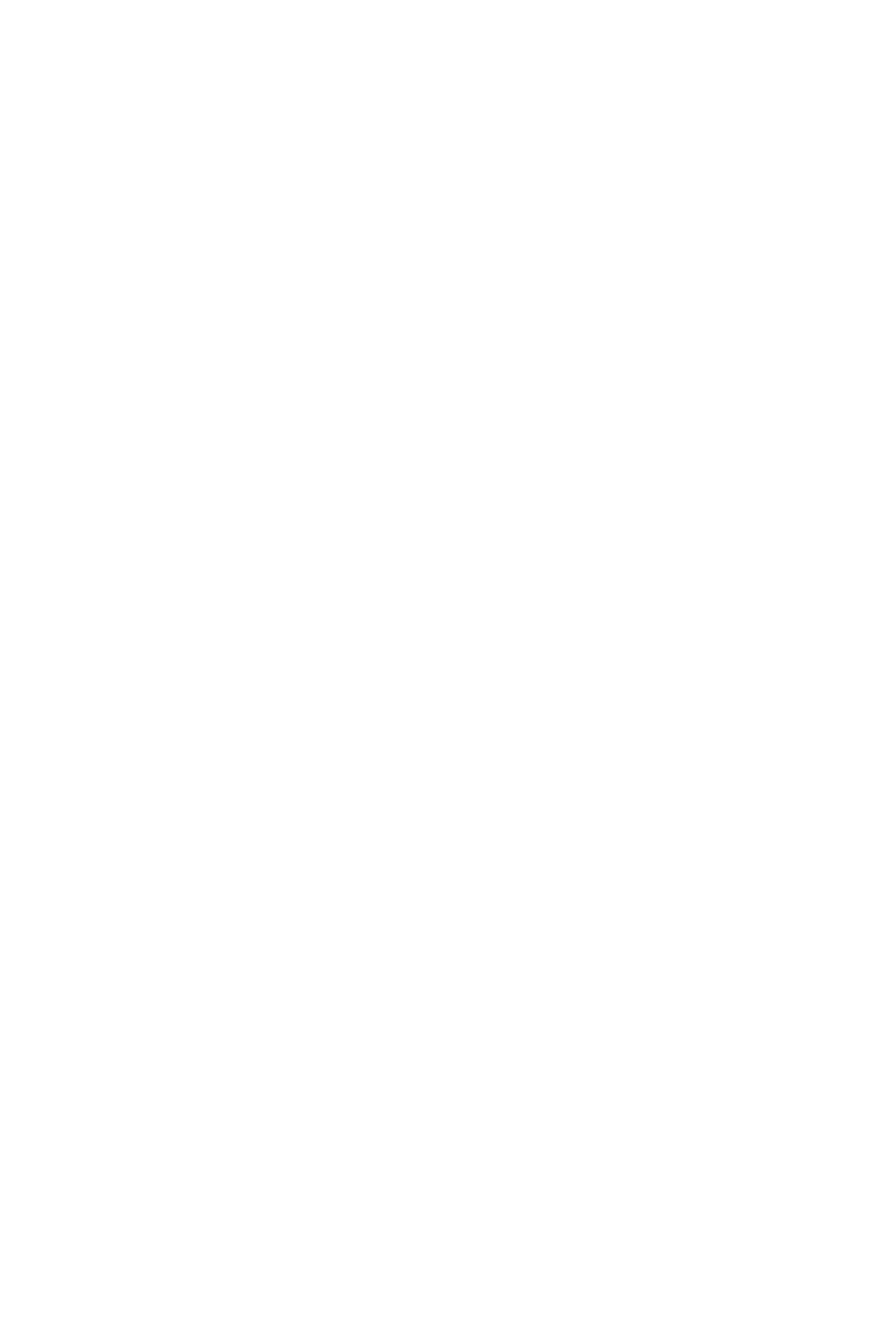# **UNITED STATES OF AMERICA**

## **Overview of the Washington Conference Principles on Nazi-Confiscated Art**

Stuart E. Eizenstat

UNDER SECRETARY OF STATE FOR ECONOMIC, BUSINESS AND AGRICULTURAL AFFAIRS

## Intervention during the Plenary Session: Overview of Nazi-Confiscated Art Issues

I want to thank all of our speakers for their extremely impressive and well-documented presentations. The work of Jonathan Petropoulos and Lynn Nicholas represent the outpouring of new scholarship about the cultural consequences of the Holocaust by scholars and archivists in many countries. We now have a better, more factual understanding about the massive displacement of art that took place in Europe during the Holocaust period. We know how the Nazis, in their expropriation of artworks and other assets, took a first step toward the destruction of an entire people. We understand the way in which well-meaning restitution efforts after the War were ended prematurely by international political considerations related to a focus on the Cold War.

From Mr. Kulishov's presentation, we have a renewed appreciation of the suffering the Russian people endured during the War. We welcome the Russian Federation's participation in the efforts of the international community to come to terms with issues relating to Nazi-confiscated art. And we look forward to hearing how the Duma exempted from its nationalization law art that the Nazis had confiscated from religious organizations, charitable institutions, and individuals due to their race, religion or national affiliation.

Ambassador Lauder has spoken from his perspective as a former diplomat, as a knowledgeable collector, and as a distinguished leader in the art world and the international Jewish community on the need for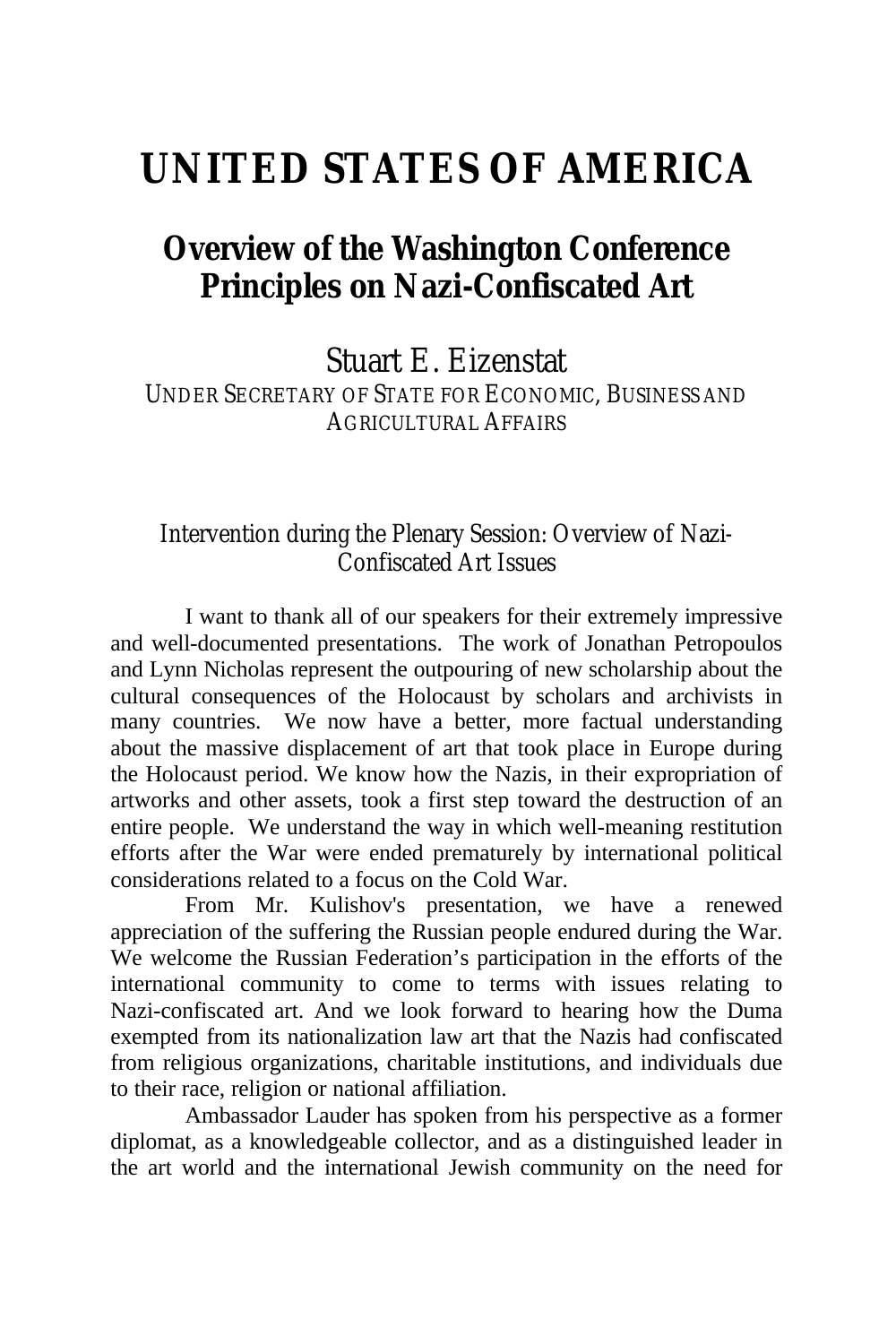principles and guidelines for returning Nazi-confiscated art to its rightful owners.

Herr Bacher has explained the pioneering legislation last month by Austria, which can serve as a model for the return of Nazi-confiscated art. And Rusty Powell, Director of the National Gallery of Art here in Washington, has explained the genesis of the guidelines issued by the task force of the Association of Art Museum Directors.

When you think how much art was moved around during the War, in the midst of the bombings and movements of whole armies, it is amazing so much survived. It survived because there were German officers who disobeyed the Fuehrer's orders to burn Paris; because there were the dedicated "Monuments Men" among the Allied forces, who managed to find millions of hidden works that were disintegrating; and because there were civilians on both sides of the conflict who took risks to save art from destruction because they saw it as a glory of our civilization.

For decades, the search for Nazi-confiscated art was the lonely effort of survivors of the Holocaust and their families, aided by organizations devoted to their welfare. In the last few years, it has become a serious international issue. In country after country, public displays of this art have set off intensive controversy, touching on sensitive memories and inflaming ancient prejudices, casting a cloud over the international art market, threatening beneficial cultural exchange and reopening the wounds of World War II at a time when our nations are trying to construct new partnerships to serve us in the next century.

We must use this Conference to give new vigor to the work of restitution, so that people who have been deprived of their property for most of their lives can find justice. It will not be easy. Those were times of great confusion. The provenance of much of this art is not fully clear. Memories are fading, lives are drawing to a close. There are also innocent purchasers involved, who also must be heard if justice is to be served.

The purpose of our discussions at this Conference is not to blame any nation or group of nations. Our purpose is more constructive. We want to understand what happened to these works of art; to share the positive steps' nations have begun to take; and to learn about the new methods of archival research, the exciting new technologies for matching art with claims and the useful new methods of resolving disputes without lengthy and costly lawsuits.

Specifically, we shall discuss the general principles relating to Nazi-confiscated art that we included in a discussion paper we provided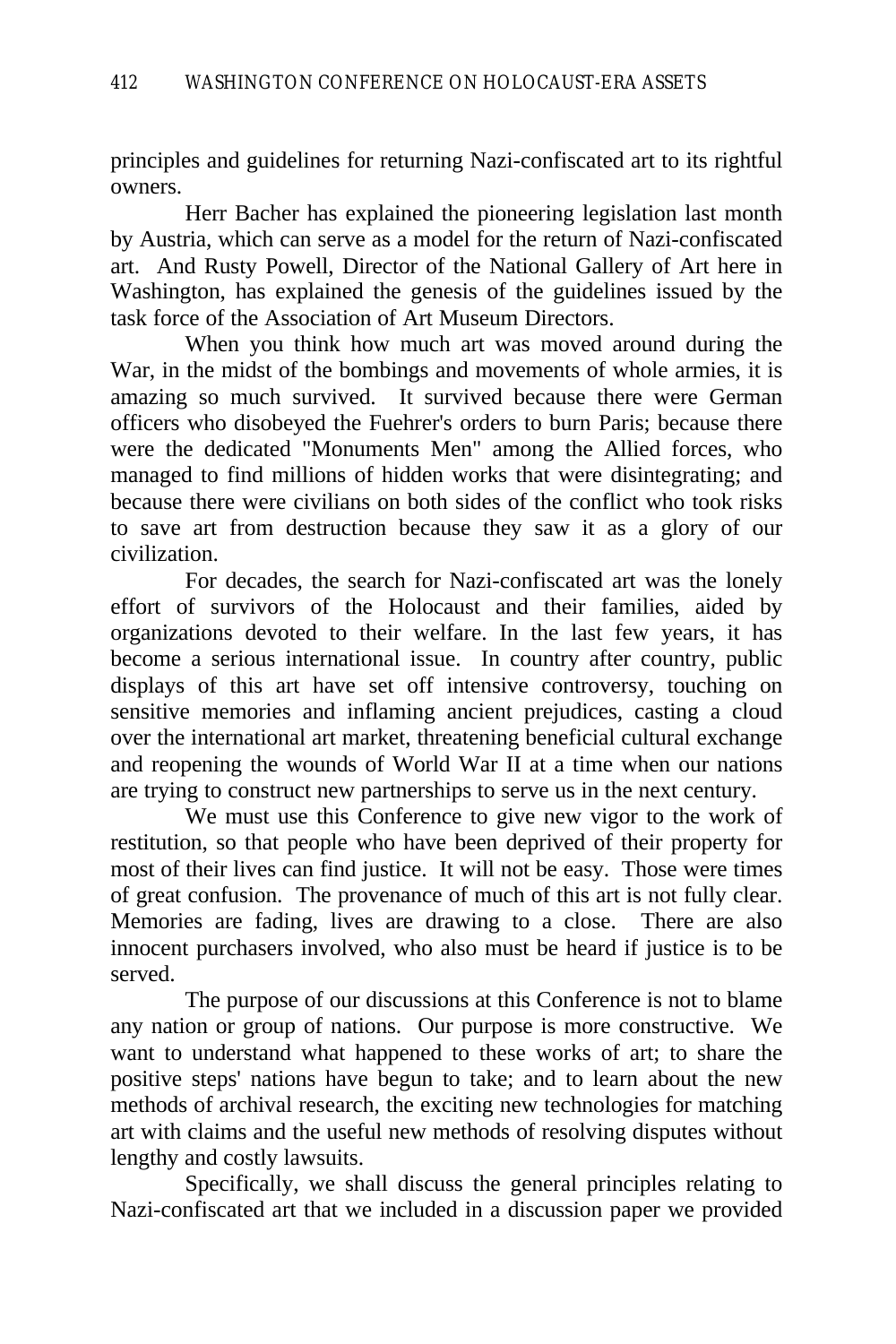you during our consultations in the months preceding the Conference. Some of these principles were inspired by the guidelines, noted by Mr. Powell, prepared for American museums to use in dealing with Holocaust-era art. Others reflect constructive initiatives of European governments and museums.

I am convinced that with the background we have been provided here, we can accept the opportunity and the responsibility to forge a consensus around these principles and make a commitment to finish this work.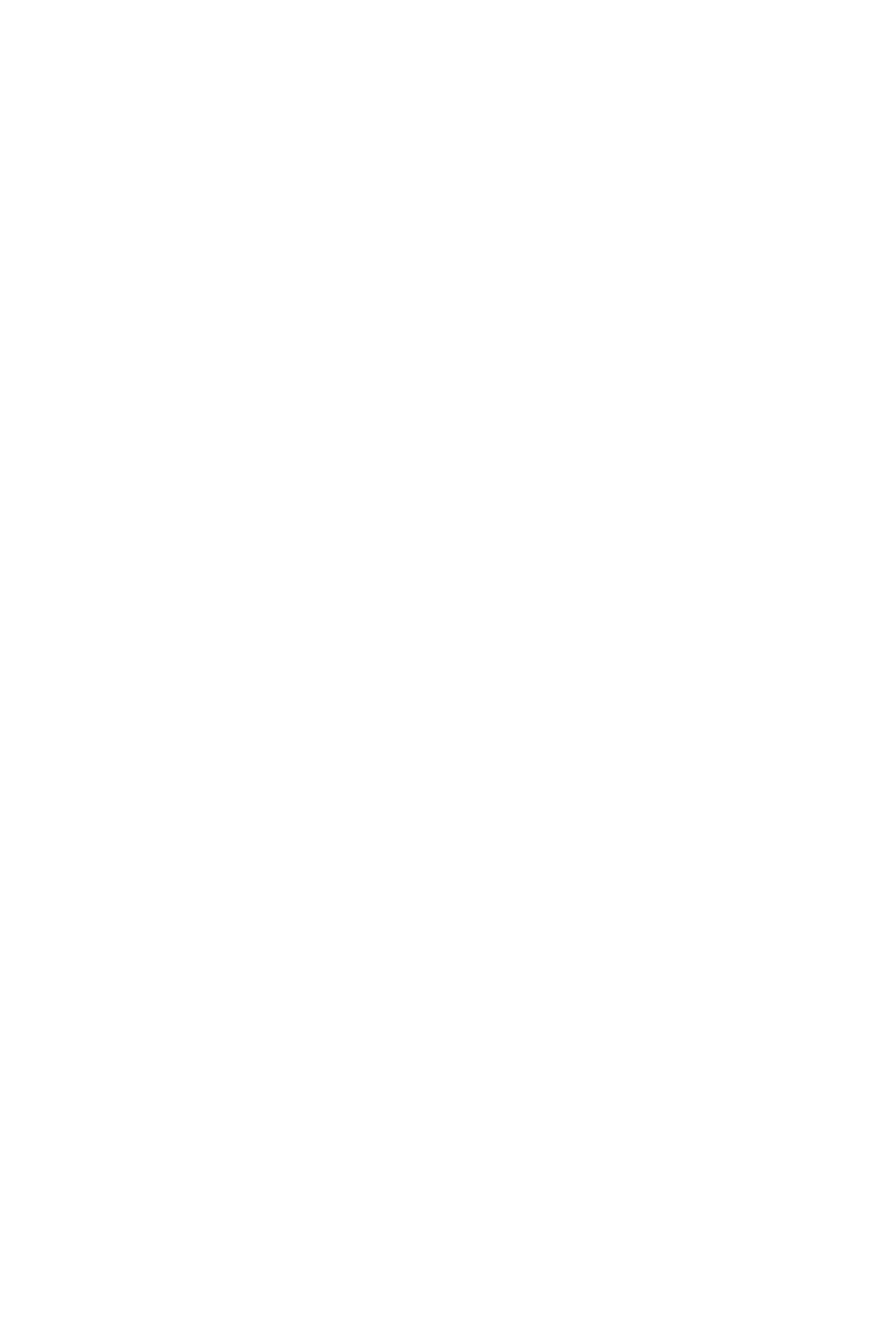## **Explanation of the Washington Conference Principles on Nazi-Confiscated Art**

Stuart E. Eizenstat

UNDER SECRETARY OF STATE FOR ECONOMIC, BUSINESS AND AGRICULTURAL AFFAIRS

## Intervention during the Break-out Session: Principles to Address Nazi-Confiscated Art

I have been impressed - indeed I have been almost overwhelmed - by the way this Conference has evolved so far. We have moved from sadness and moral outrage, through a clearheaded definition of the issues and the problems, to a strong determination to resolve the issues, with more and more countries making commitments to do far more than what has been done up to now.

This is especially true as regards art. I was immensely pleased yesterday afternoon, when the chairman of the Russian delegation in effect opened a new chapter in restitution for his country. I was also immensely gratified as one delegation after another has committed itself to the principles of open archives, full accounting, and international cooperation in helping victims and their families find lost art.

The U.S. Government is very hopeful that out of our discussions here will come a consensus on broad principles that can guide us down this road. There are some difficult steps to take, but I hope we can take them in a spirit of mutual respect and cooperation among all nations and all concerned institutions.

After we announced at the London Conference on Nazi Gold that the United States would host a follow-up conference on other Nazi-confiscated assets and that art would have a prominent place on the agenda, the U.S. Government surveyed what was being done by various countries and other interested parties both in Europe and in this Hemisphere. We noted the actions being taken by a number of countries, such as France and the Netherlands, to identify Nazi-confiscated art and, in the case of Austria, to provide a comprehensive solution by which art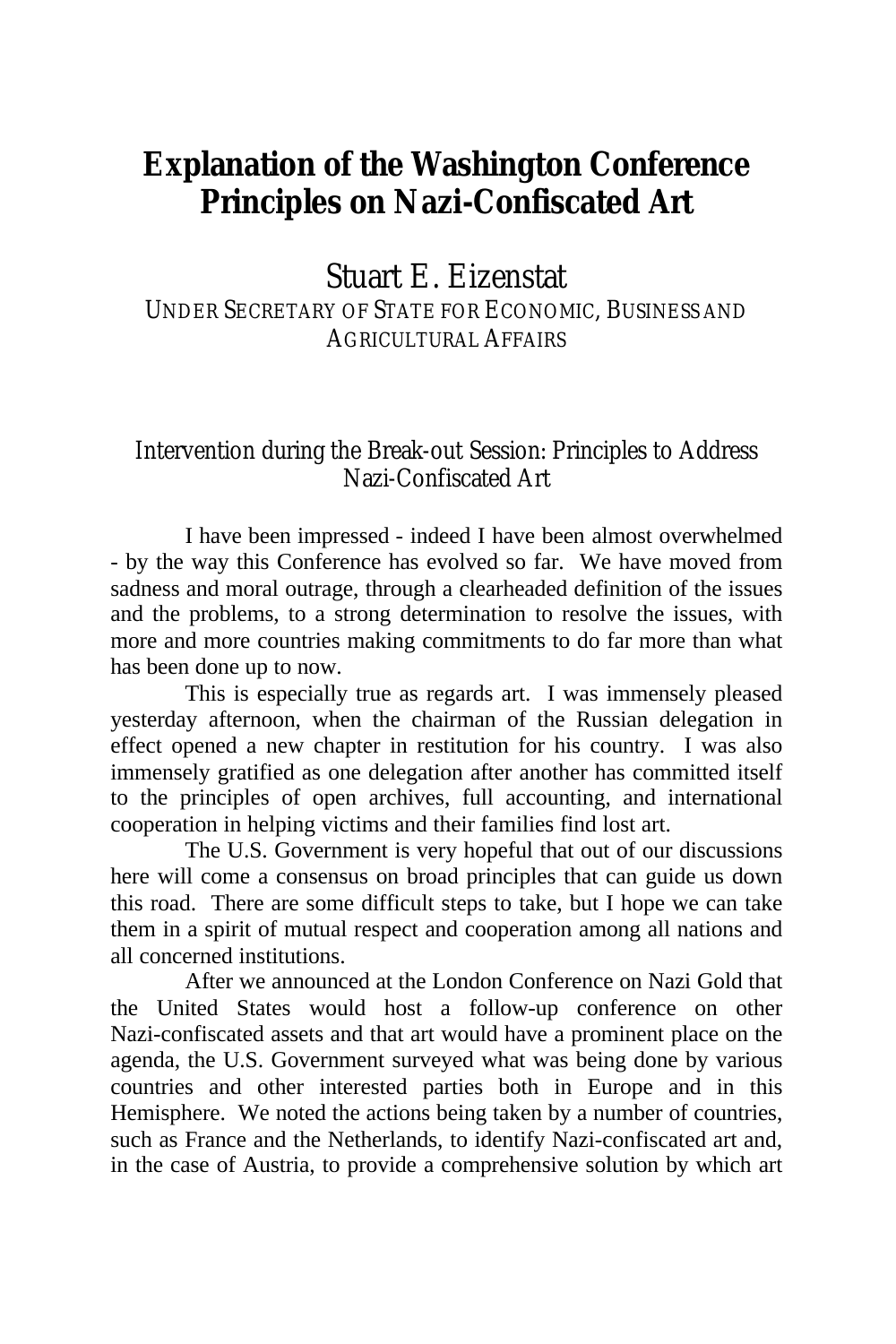can be returned to pre-War owners, notwithstanding former legal barriers such as the statute of limitations.

Several weeks ago, we prepared a discussion paper laying out eleven general principles, which was used as the basis of extensive consultations and which all of you have today. These principles are not, in themselves, a solution. They are a means by which nations can fashion their own solutions consistent with their own legal systems. The principles try to capture the spirit of this Conference for nations to use in this task.

If these principles are properly applied, the discovery of Nazi-confiscated art will no longer be a matter of chance. Instead, there will be an organized international effort - voluntary in nature but backed by strong moral commitment - to search provenance and uncover stolen art. This is a shared effort on the part of governments, NGOs, museums, auctioneers and dealers.

Claimants who have long been ignored will be encouraged and actively assisted in making claims. Those who research claims will no longer find that files are closed. There will be open archives everywhere in the world, easily usable by researchers. Issues of ownership will no longer be decided solely by endless, expensive, winner-take-all litigation. Instead, there will be enhanced opportunities for mediations, arbitrations and negotiated settlements, so that the art world and cultural exchange will be steadily freed from the taint of Nazi confiscation.

Let me add that, in light of the announcement yesterday by the Russian Federation that it will participate in developing a database, open archives to researchers, extend the period in which Holocaust survivors can apply for return of their art and support the principles suggested to this conference, I am confident that some of the greatest collections in the world will be returned to their rightful owners and a vast storehouse of information about other works will open up as well.

The first three principles envision a massive cooperative effort to trace this art. We call upon museums to search the provenance of their holdings, on governments to open up their World War 11 and related archives to private researchers, for commercial galleries and auction houses to seek information, document, and make available what information they have. It is important to locate what was confiscated. It is equally important to know what was not confiscated, or what was restituted to the pre-War owners. The taint of "stolen art" should not be applied to works that do not deserve it.

Researchers in Switzerland, Austria, the Netherlands and France are at work today tracing the provenance of artworks in their national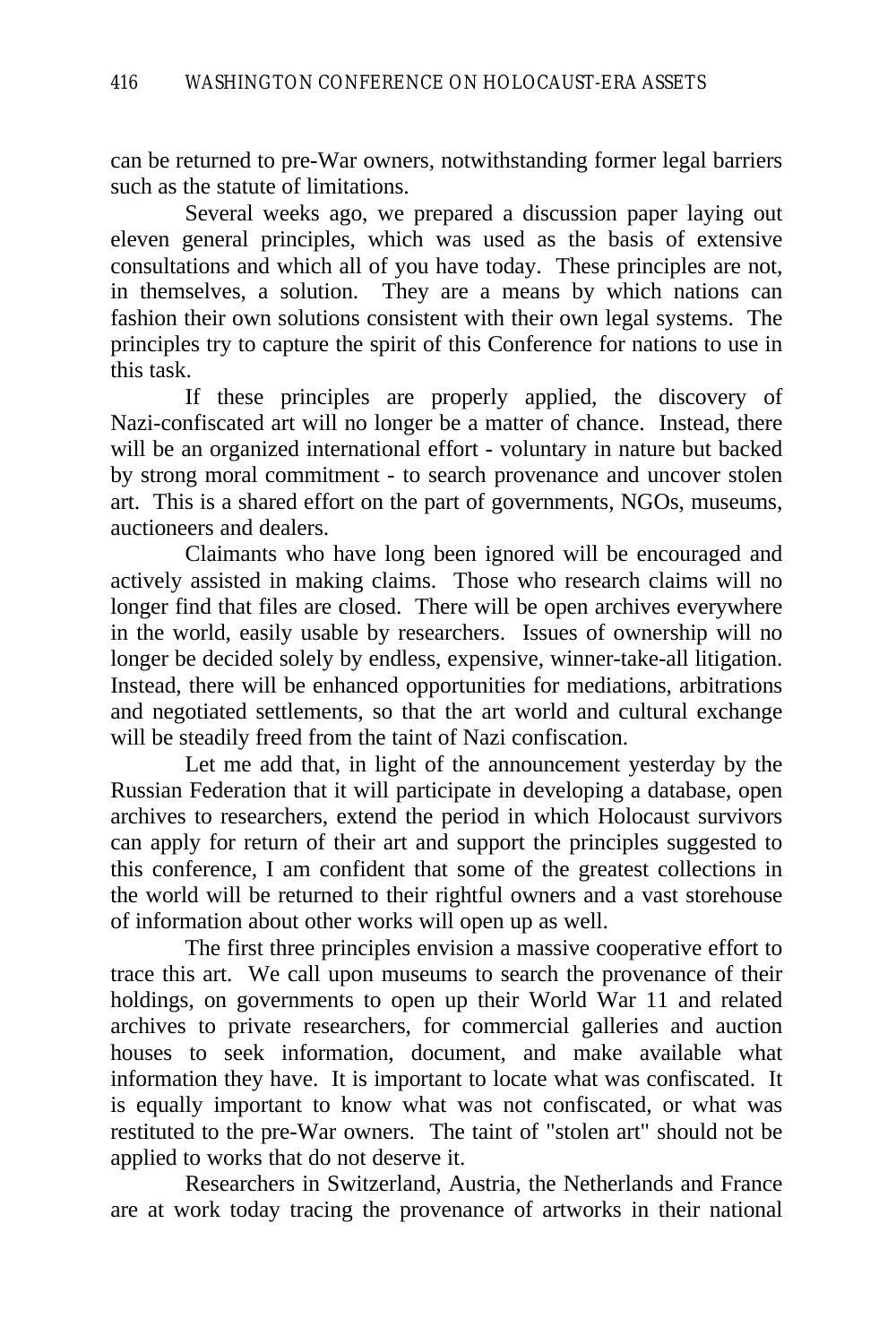collections. The international auction houses have redoubled their provenance investigations. Non-governmental organizations have launched projects to find lost art and help survivors and their families in the painful task of remembering what they owned and when and how it was seized. The guidelines issued by the American Association of Art Museum Directors and the Museum Directors Conference of the United Kingdom call for institutions to research their collections and make them available as well to outside researchers. These are practices that are consistent with these principles. More and more nations are adopting them.

The fourth principle deals with gaps and ambiguities in the provenance of works. The vast displacement of art, the destruction of many records and the furtive nature of the international market during the War mean there must be some leeway in establishing provenance. Where there is no bill of sale, a diary entry or an insurance listing might be acceptable evidence of pre-War ownership. If a work is not on a Nazi confiscation list, it may be in the archives of the "monuments men" or the secret inventories of the French Resistance or in other archival collections.

Conversely, there may be circumstantial evidence that works were not stolen but sold at market, or restituted to families and subsequently sold. Provenance work is not easy. But I can say from experience that neither was it easy to trace the movement of Nazi gold. Some said it would be impossible. Yet in two years of hard work we were able to do it, as was the Swiss Bergier Commission.

The next three principles -- numbers 5, 6, and 7 -- deal with publicizing the information and encouraging resolution of the issues. They include circulating photos of the art and information about it everywhere in the world, through the traditional media and on the new electronic media. Maximum publicity will tell survivors and their families if their art still exists. It will also tell the international art community if questions still exist about a given work. I applaud the government of France for its initiative in displaying on the Internet a portion of the unclaimed art restituted to France by the Allied military authorities, the so-called MNR collection. An impressive number of other nations and non-governmental organizations are also preparing databases and their own web sites.

The Internet is a powerful tool, but as anyone who uses it knows, it can be overwhelming. With that in mind, we suggest the eventual establishment, as a cooperative project, of a central registry -- in effect, a digital collecting point -- of information about Nazi-confiscated art. This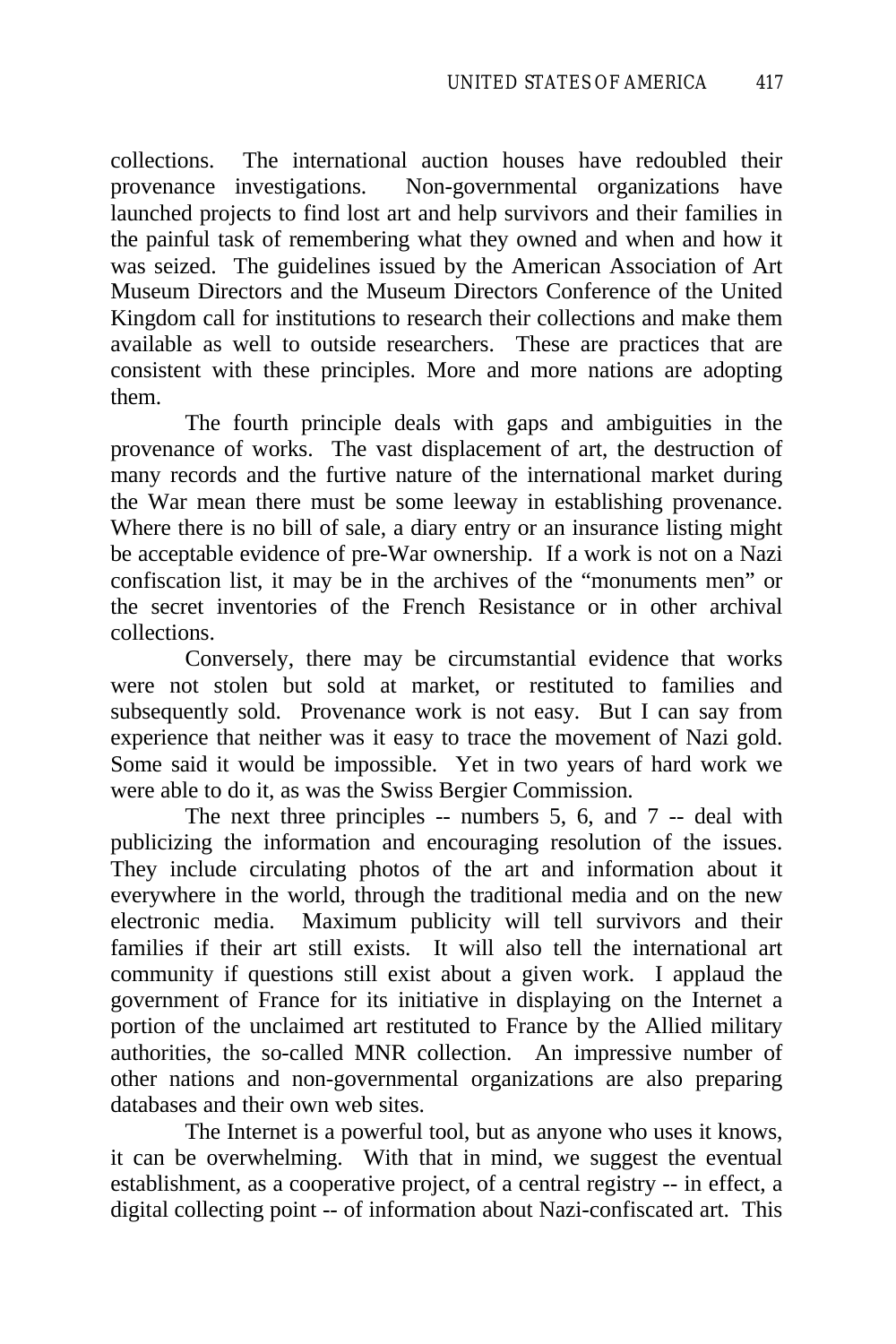will greatly help museums and collectors avoid acquiring stolen objects and assist the victims of the theft in locating their losses. A number of countries and institutions are making details of their archival holdings and access information available on their dedicated web sites.

The U.S. National Archives and Records Administration has placed its finding aid to Holocaust-era art on the Internet. We encourage all governments, museums, art dealers and other institutions to join in this effort. On-line repositories could include lists of losses that have not been restituted; lists of unclaimed items, and information that will help individuals research and make claims. They should be linked for easier access. In posting information on the Internet, institutions should bear in mind the benefits of adhering to common standards. For example, Object I.D., which is already gaining worldwide acceptance and is available in many languages, sets forth minimum descriptive data for uniquely identifying a work of art.

After existing art works have been matched with documented losses, comes the delicate process of reconciling competing equities of ownership to produce a just and fair solution -- the subject of the 8th and 9th principles. We can begin by recognizing that as a moral matter, we should not apply rules designed for commercial transactions of societies that operate under the rule of law to people whose property and very lives were taken by one of the most profoundly illegal regimes the world has ever known.

In this regard, the U.S. Government applauds the courageous decision of the government of Austria to return art held in its federal museums and collections to surviving pre-War owners and their rightful heirs notwithstanding legal defenses. We hope other European governments will follow Austria's example in their own way, so they can complete the restitution process their predecessors left in abeyance after the war.

The leadership of the art world is moving in the same direction. The Art Dealers Association of America has flatly stated its members will not knowingly purchase or sell Nazi-confiscated art. The guidelines of the Museum Directors Associations, in both the United States and the United Kingdom, call on museums not to acquire such art until ownership questions are resolved.

Practices such as these recognize the fact that the public enjoys works of art because they represent the highest achievements of our civilization. They are proud of their museums and public collections. They do not want this pride to be clouded by unresolved claims of the **Holocaust**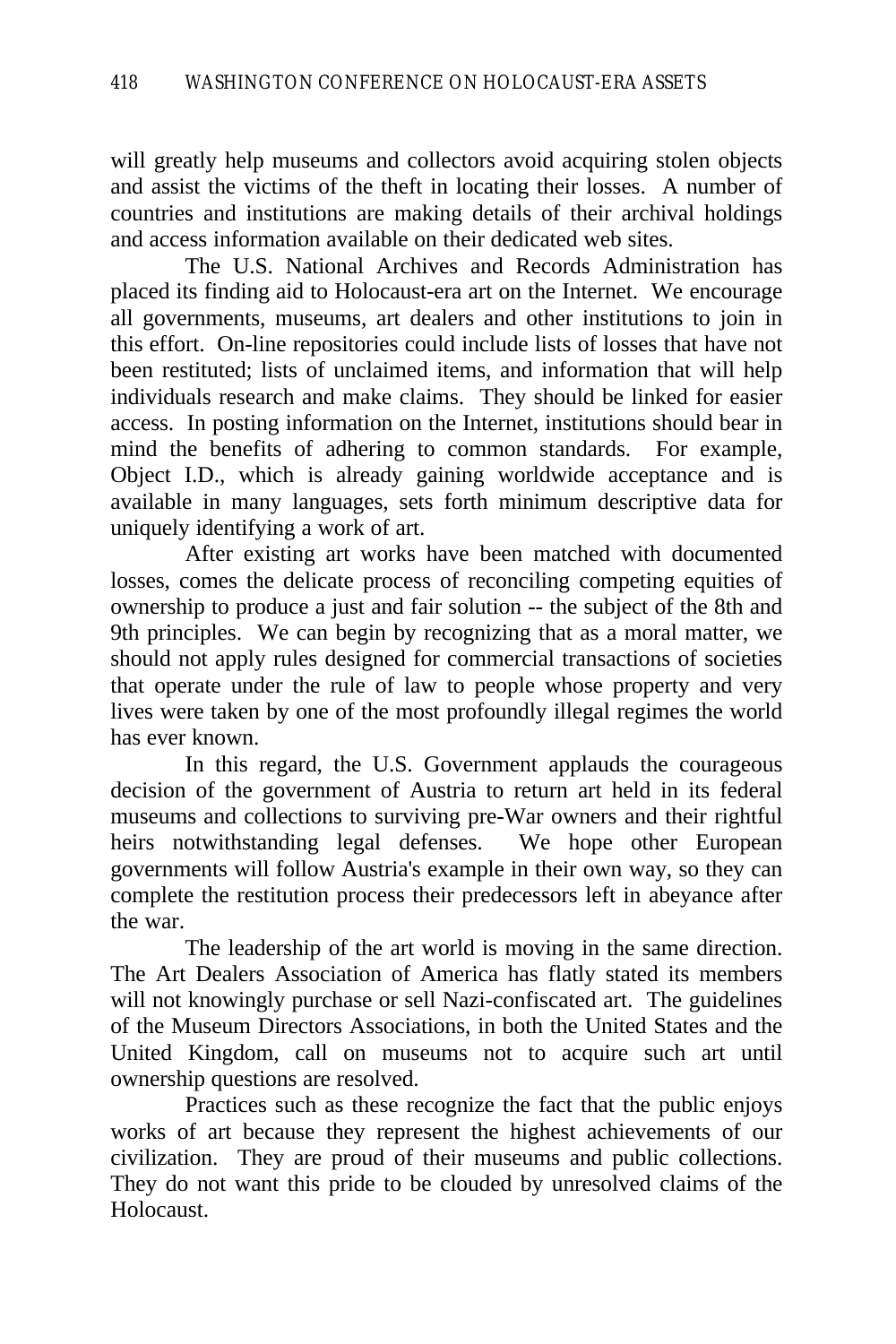As the desire to do justice grows stronger, we hope that collectors of art will use the Internet to look at their holdings and then look into their own hearts and decide what to do. They may follow the example of two families in Brazil. One owned a Picasso, the other a Monet. Knowing these works had passed through a wartime dealer notorious for his dealings with the Nazis, they voluntarily put them at the disposal of the Jewish community of Sao Paulo pending discovery of the rightful owners.

To illustrate the 8th principle, that solutions should be flexible and just, I commend to you the recent settlement of the disputed ownership of a painting by Degas, "Landscape With Smokestack." The claimant family produced a fairly clear record of ownership. The owner had paid full value with no knowledge of the wartime provenance. Both were in a position to wage a legal battle that could have gone on for years. Instead, they settled on partial payment for the family and donation of the work to the Art Institute of Chicago, where the public could enjoy it and a label accompanying the work acknowledged both parties. Art claims do not have to be winner-take-all propositions, which produce prolonged struggles in the courts, and drain the resources of both parties. In an atmosphere of good will, a wide range of solutions is there to be found.

There are additional opportunities when the original owner is found to have died without heirs, the subject of the ninth principle. The art could be sold with the proceeds going to victims of the Holocaust and Jewish communities around the world. Or it could be displayed in museums and identified in ways that educate the public about the cultural losses of the Holocaust.

The 10th principle states that to ensure objectivity and to enhance public confidence in their work, commissions in this field should have members from outside the government, such as art experts, historians and representatives of communities which were victims of the Holocaust and, where appropriate, distinguished persons from other countries.

The final principle - which I suggest today for the first time speaks to the need to give the other principles vitality. Nations should take specific measures to apply these principles so they can more quickly accomplish our mutual goals. For example, they should strive to develop internal processes, making use of alternative dispute resolution mechanisms, to restitute looted property.

While the proceedings of the Conference will be published shortly, they will remain open until the end of the millennium so that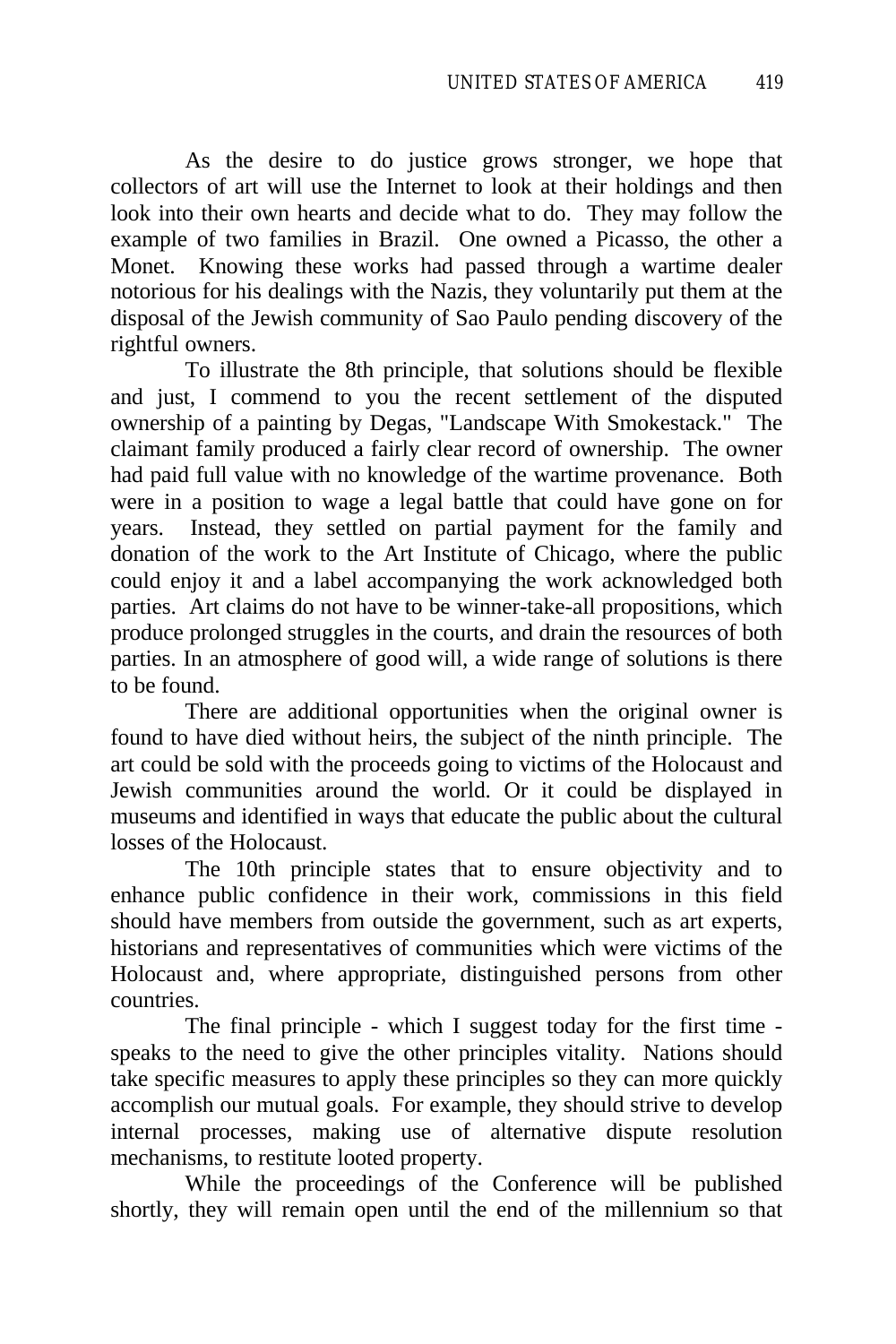nations may submit reports on the progress they have made to put these principles into effect.

In conclusion, the most important test for any country today is not only what it did or failed to do in the past, but what it is doing and will do to face the past honestly and make amends for what was done. The U.S. Government supports these principles as an action plan to resolve a difficult, longstanding, embarrassing problem. I urge the delegates to this Conference to form a consensus around them so that the enthusiasm we have generated can result in real action.

The American philosopher Ralph Waldo Emerson once said, "Every genuine work of art has as much reason for being as the earth and the sea." It is to cap the glory of art with the crown of justice that we try to finish our work today.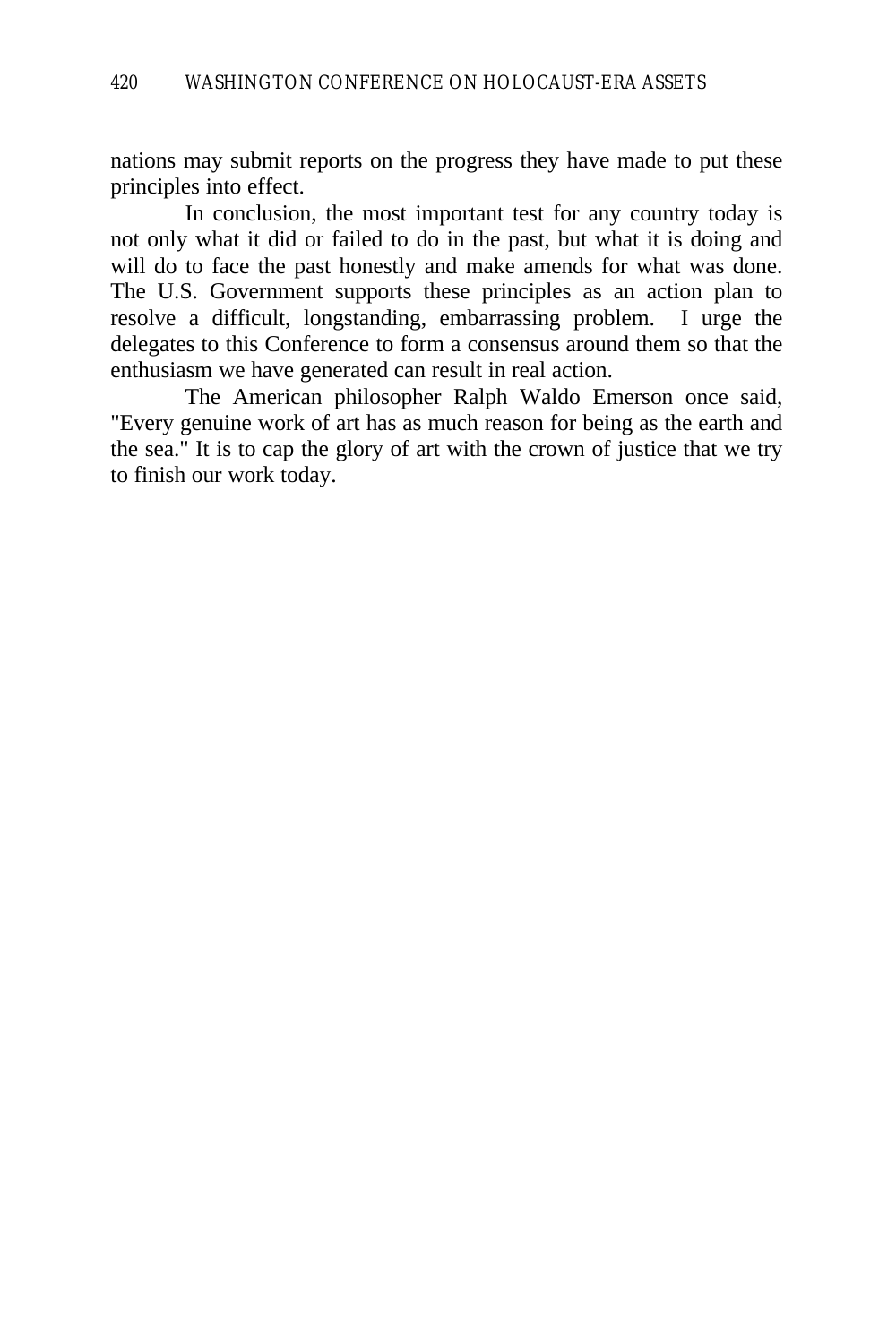## **Art Databases and Archives**

Stuart E. Eizenstat

UNDER SECRETARY OF STATE FOR ECONOMIC, BUSINESS AND AGRICULTURAL AFFAIRS

### Intervention during Break-out Session: Identification of Art, Archives and Databases

Mr. Chairman and delegates to the Conference:

On behalf of the host delegation, I want to thank our presenters:

Connie Lowenthal of the Commission for Art Recovery, who is using her skills to help so many individuals press their claims for return of their property;

Ron Tauber of the Art Loss Register, who has assembled the largest registry of stolen art in the world and has offered to make the resources and experience of his company available to survivors and their families without cost;

Gil Edelson, who speaks for American art dealers, who will be so important to implementing whatever recommendations come out of this Conference;

Konstantin Akinsha, whose patient work in Russian archives opened a new chapter in this story and whose new Project of Documentation of Wartime Losses is another important part of the solution; and

Ori Soltes, whose work in the past with the Klutznick National Jewish Museum helped to move this issue forward.

It is obvious from these presentations that technology and history are coming together to create an opportunity we cannot afford to miss.

After World War II, most of the survivors of the Holocaust were too concerned with putting their lives back together to undertake the difficult task of locating their stolen artworks. Much of the art displaced during the War was presumed lost. The vast majority of the claims that were made were not for restitution, but for monetary compensation.

Decades later, when the Cold War finally ended and archives previously closed were opened up, we learned that some of what was presumed to be destroyed had actually survived. The discovery of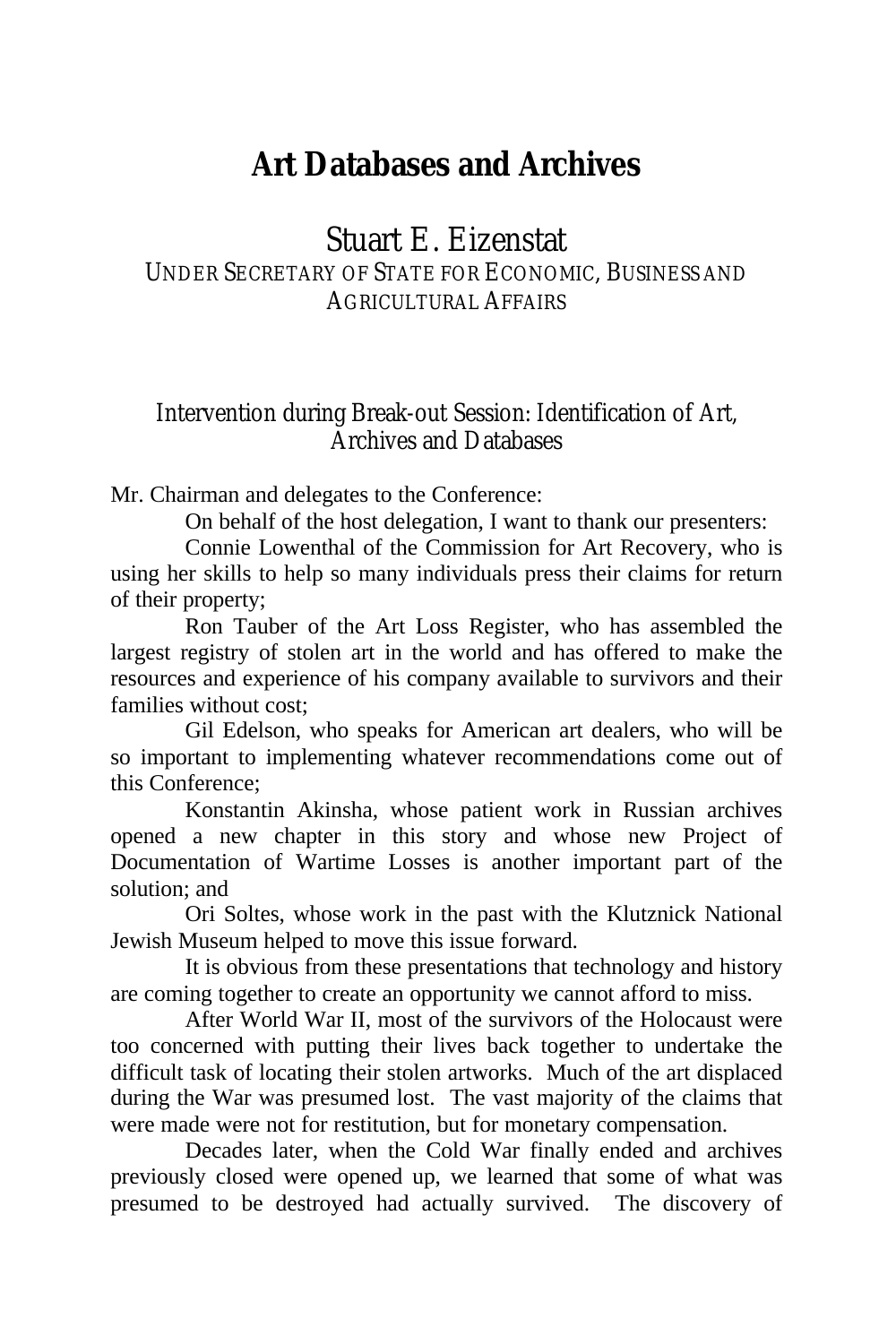missing art in Eastern Europe, along with the aging of the survivors themselves, gives both new hope and new urgency to the search.

The search itself did not grow easier. It still involved going through tens of thousands of feet of records, in many different archives, in several different languages, in countries stretched over half the earth. Very few survivors could afford this. Even those who could, found that many doors were still closed and many paths led nowhere.

All that is beginning to change. What has been achieved on gold, and the equally important progress on insurance, show that nations want to heal the remaining wounds of World War II with speed and with justice. You should know that the five governments comprising the International Task Force on Holocaust Education, Remembrance and Research will present their own recommendation to the Conference that all nations commit themselves to opening up, by the end of next year, all public and private archives on the Holocaust in general, and Holocaust assets in particular. I hope the Conference will make a similar commitment to the principle of open archives and fully accessible records on art.

I hope you will explore ways to speed up archival research on art. An excellent example is the finding aid that has been developed by the National Archives here in the United States. The Archives' holdings of Nazi records, war crimes trials transcripts, and Allied Occupation documents is vast. In it are records of the Nazi organizations engaged in art looting; also the records of postwar restitution, including efforts to locate looted assets. The finding aid, available on the Internet, helps researchers who are searching for missing art and provenance information determine what records exist, what they contain, and where they are located. It leads them down to the right stack area, the row and even the shelf. Archival personnel are available to offer additional assistance.

It is possible, through the power of the new technology, to give all survivors and their families the research capability that up to now has been available to just a few. France has already used the Internet to publicize the collection of unclaimed art recovered after the War that it holds in custody. Many of you have expressed an interest in linkups, so that someone with a documentation claim can put their information on a website and match it against the inventories of works which were confiscated but are still unclaimed. Or will allow those who deal in art to check the wartime provenance of works they are interested in to see if a documented claim exists.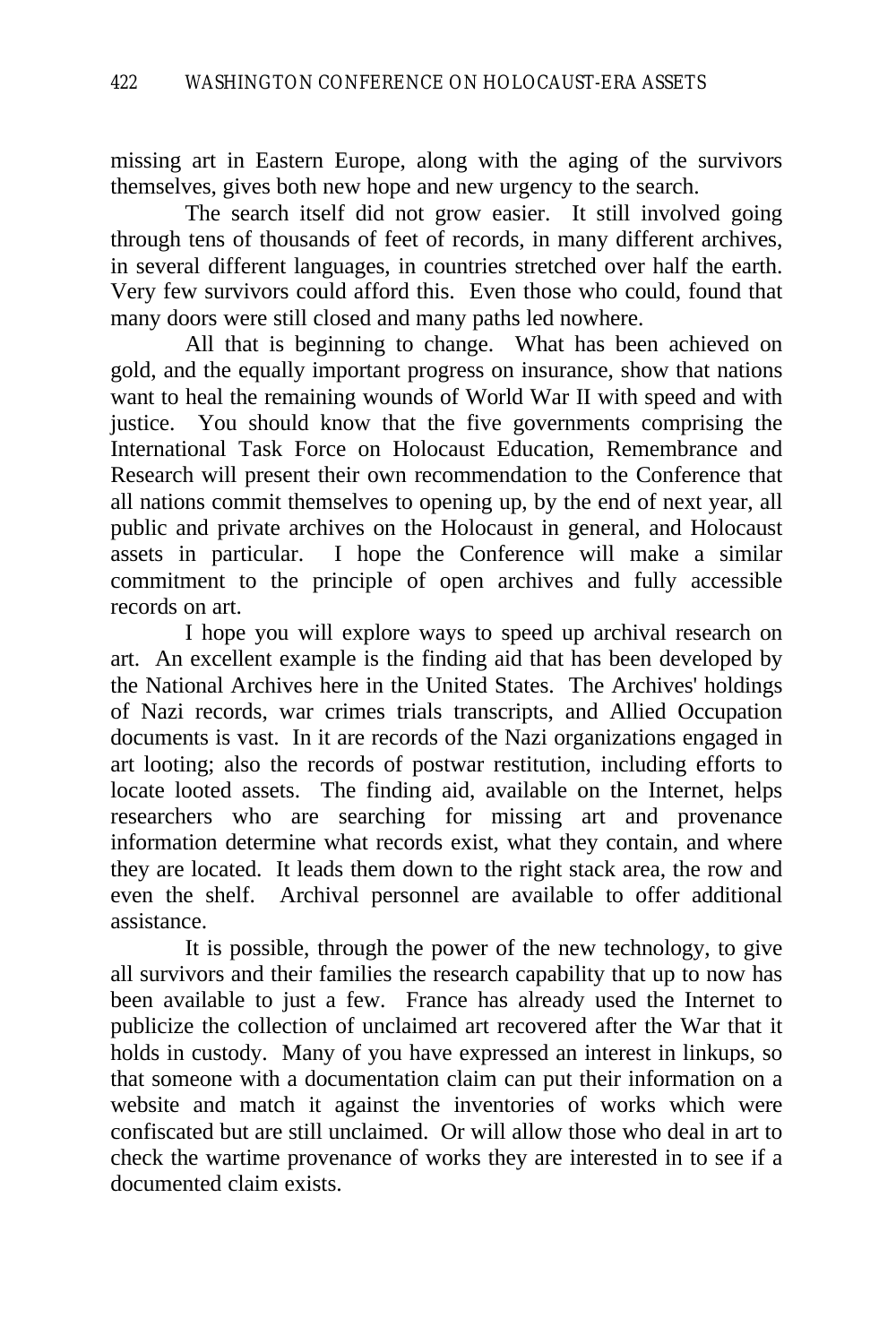The web site of the U.S. Holocaust Memorial Museum provides listings of information on Nazi-confiscated art (www.ushmm.gov) including the National Archives finding aid. A number of countries and institutions are making details of their archival holdings and access information available on their dedicated web sites, linked to this central web site managed by the Holocaust Museum. We encourage all governments, museums, art dealers and other institutions to join in this effort to link information on Nazi-confiscated art and to help the long overdue resolution of outstanding ownership issues.

All of this will require cooperation, a willingness to share data, and careful monitoring. None of us wants this information to be used in ways that impede the free flow of commerce or restrict cultural exchange between nations. Nor need it. Private organizations and police authorities look for stolen art all the time. Their efforts actually help to stabilize the market. A speedy resolution of claims arising from Naziconfiscation will free the world of art from the uncertainty and threats of litigation that have troubled its workings and eliminated impediments to international cultural exchange, which benefits all out citizens.

We have the means and we have the will to bring justice after so many years. I know your discussions, conducted in that spirit, will make a significant contribution to that goal.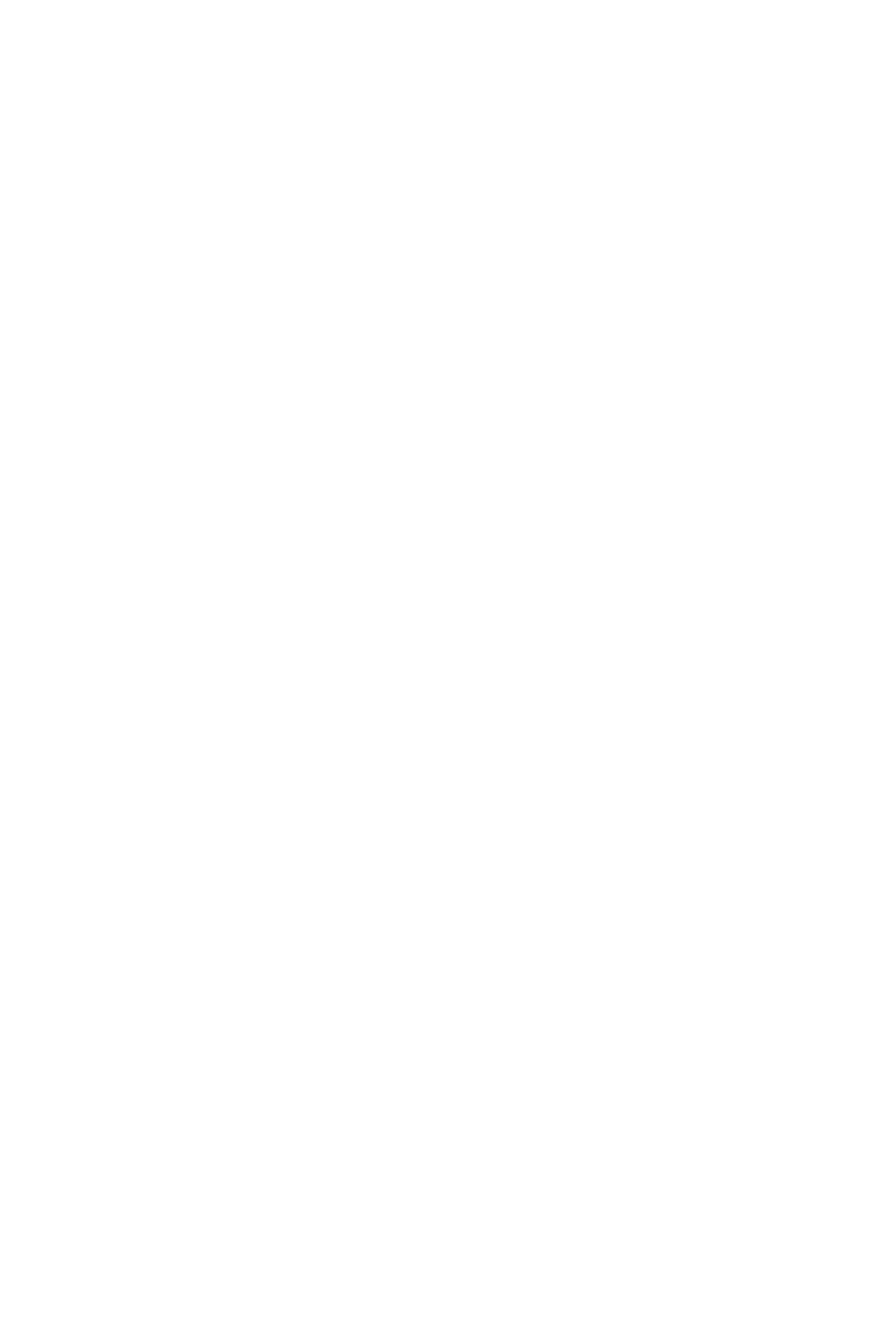## **U.S. Support for the International Commission on Holocaust Era Insurance Claims**

Stuart E. Eizenstat

UNDER SECRETARY OF STATE FOR ECONOMIC, BUSINESS AND AGRICULTURAL AFFAIRS

### Intervention during the Break-out Session: Solutions – Addressing Claims and Providing Humanitarian Relief

The International Commission (or the IC) has the strong support of the U.S. Government because: the IC brings together many of the interested parties in a cooperative, non-confrontational process; the IC includes the important survivor organizations; the IC will foster a fact-based effort to resolve Holocaust insurance claims promptly and fairly, and without resorting to lengthy litigation; and the IC seeks practical solutions to resolve the issue of heirless insurance assets.

The IC is already functioning. It has had two meetings during which much has been accomplished. The IC selected former Secretary of State Lawrence Eagleburger as its chairman. At the November 11 meeting chaired by Mr. Eagleburger, the IC established five Working Groups to resolve specific issues.

The insurance companies on the IC pledged \$90 million as an act of good faith. Disbursement of the \$90 million will be decided either on the basis of the claims adjudication procedures or for humanitarian relief projects approved by the Commission.

The IC is committed to resolving all claims on the basis of expedited claims requirements over the next two years, or less. This timetable is far superior to lengthy litigation. The IC also has the support of the major companies and key governments. I believe we can achieve far more through cooperation rather than confrontation.

The International Commission has the strong support of the U.S. Government. I hope other companies and other insurance regulators will also join this effort. I hope this Conference can agree to express strong support for the International Commission and urge other companies and governments to join this process.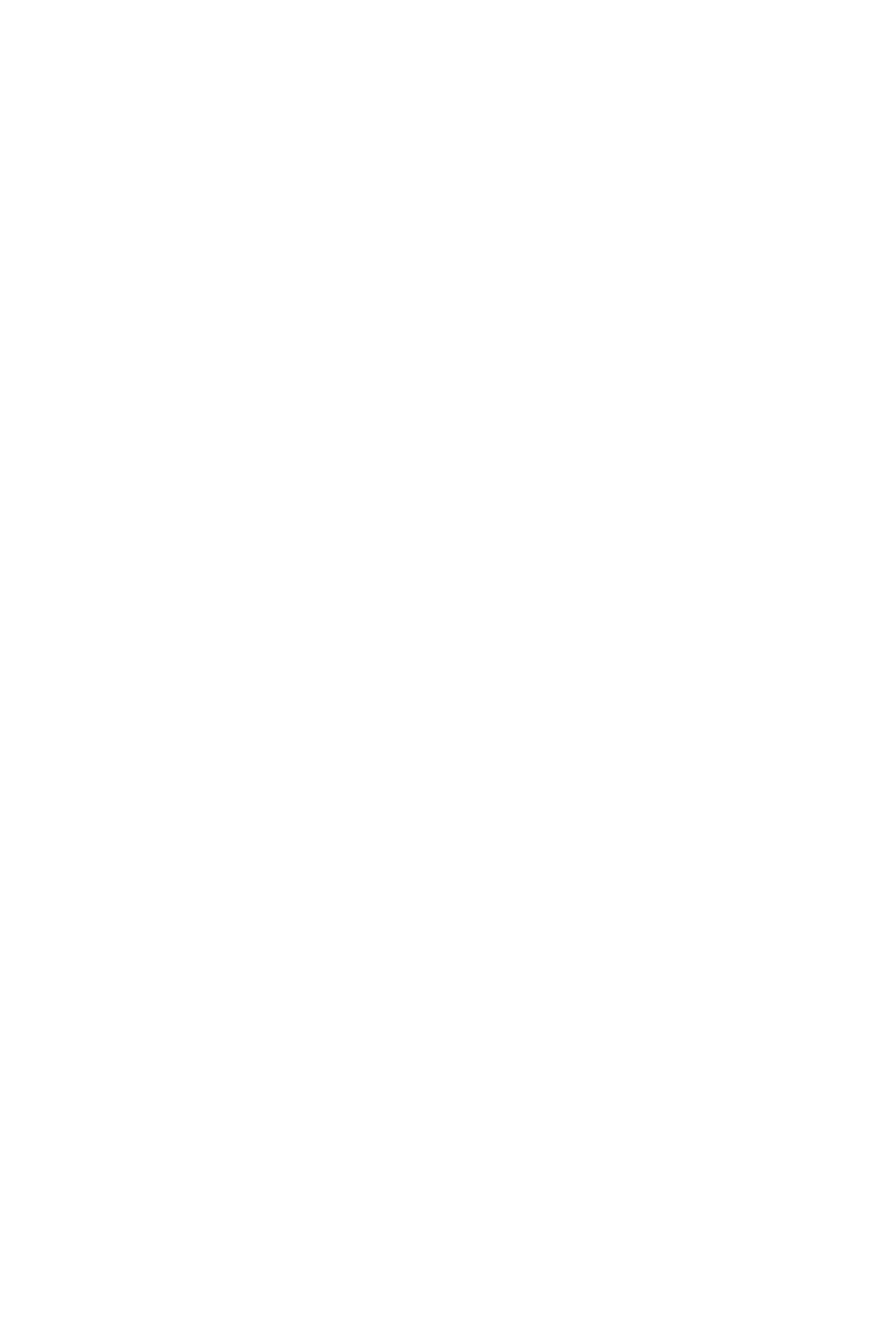## **The Need for Others to Join the International Commission on Holocaust Era Insurance Claims**

Stuart E. Eizenstat UNDER SECRETARY OF STATE FOR ECONOMIC, BUSINESS AND AGRICULTURAL AFFAIRS

Intervention during the Break-out Session: Solutions – Addressing Claims and Providing Humanitarian Relief

We commend the six insurers that have voluntarily agreed to join the International Commission: Allianz, Generali, AXA, Zurich, Winterthur, and Basler.

These companies are fully committed to the IC process and are also supporting our goals here at the Washington Conference. These companies recognize the importance of our work here today, particularly with respect to assuring prompt justice for Holocaust survivors. The companies are also committed to open archives.

However, these six companies together are not the only companies that sold policies during the Holocaust era. Indeed, these companies estimate their market share from that era to be about 30 percent of the total.

The Washington Conference should encourage other insurers to join the IC process. In this regard, we welcome the informal expressions of interest by some Central and East European governments in IC. The interest of these governments is further evidence of their commitment to modernize and adapt their laws and markets to Western norms.

In addition, we hope that Austrian insurance companies, which are not represented on the International Commission at this time, will also join this process.

In this regard, Lawrence Eagleburger, the Chairman of the International Commission, has indicated that he will be traveling to Vienna and to Central and East European capitals to encourage others to join this process.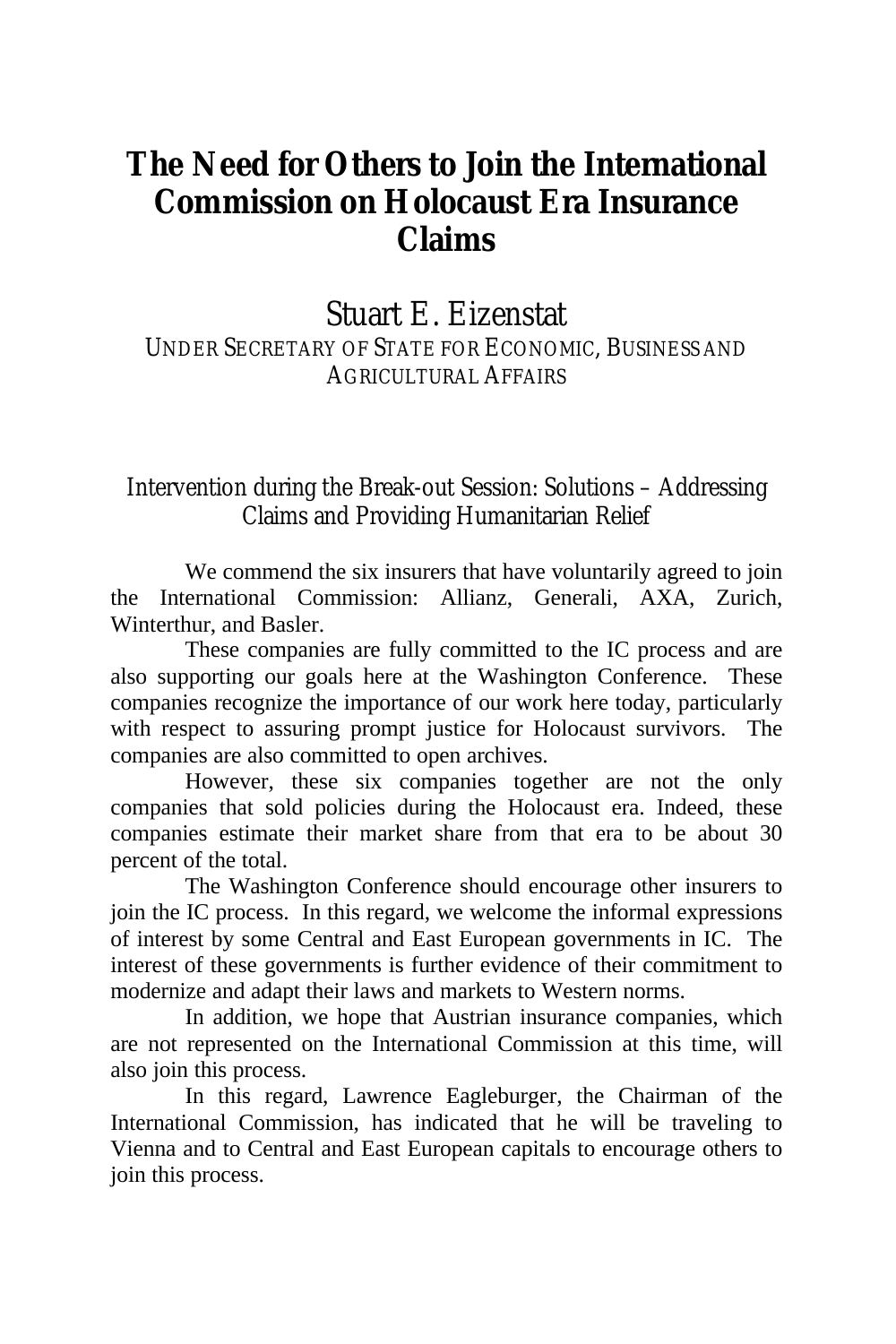The U.S. Government strongly supports this effort by Chairman Eagleburger. I hope delegations here today will assure that former Secretary Eagleburger is received at the highest level in your capitals.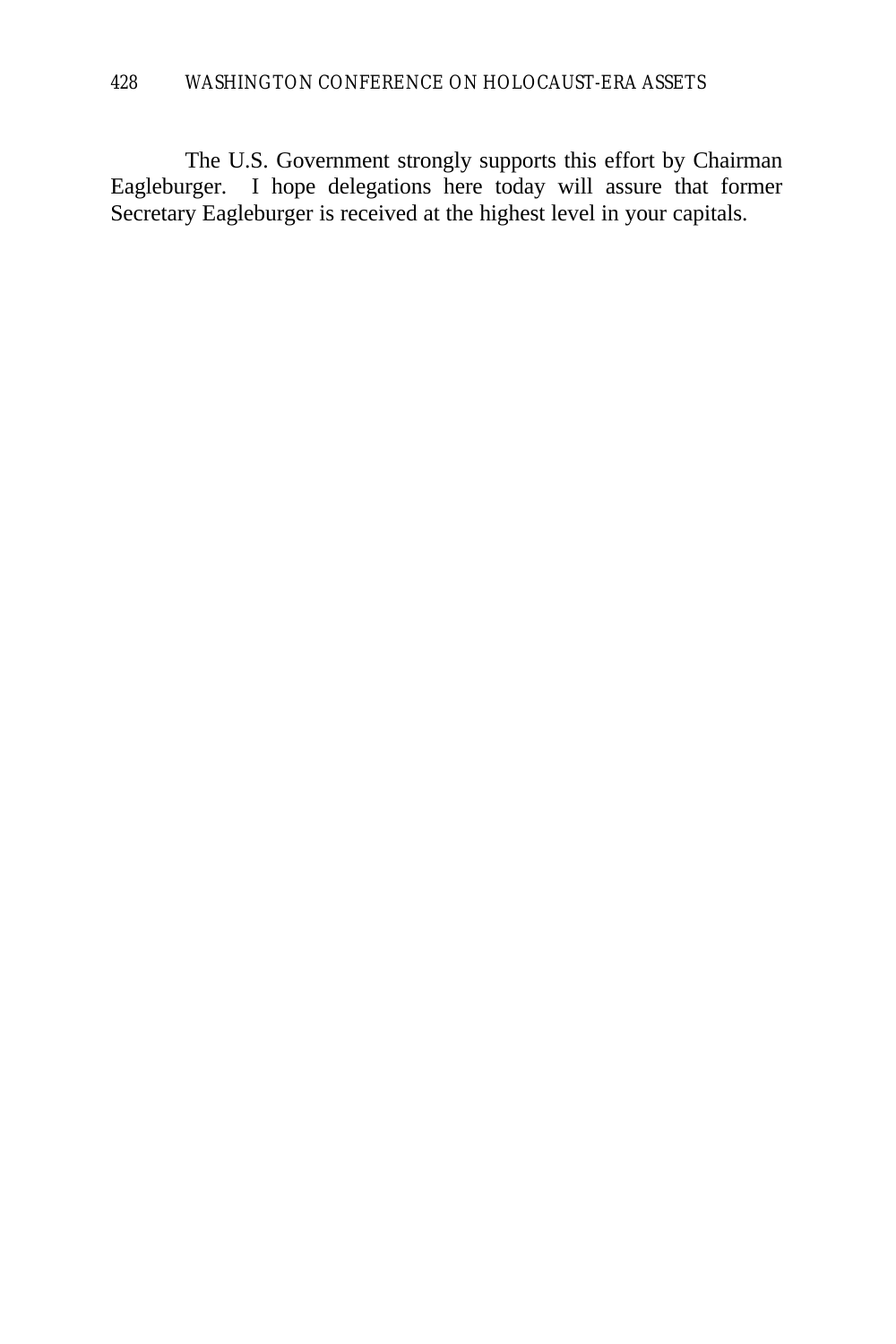## **Archival Openness**

## Stuart E. Eizenstat UNDER SECRETARY OF STATE FOR ECONOMIC, BUSINESS AND AGRICULTURAL AFFAIRS

### Intervention during the Break-out Session: Archives and Books

I want to thank all of my colleagues here on the panel with me today: Thank you to Ambassador Amigues for his remarks here and I wish to commend him for the leadership role of France in winding down the Tripartite Gold Commission and establishing in Paris at the Foreign Ministry the complete archives of the Commission for all to see and examine. And, as I have gladly acknowledged in other places, I want to thank Gill Bennett for taking the first steps more than two years ago in beginning the reporting on Nazi gold. I also want to thank Dr. Büttner for showing such outstanding leadership not only in seeing that the German archives were opened but in encouraging and assisting researchers in their use. We have also heard from Dr. Bergier, author of the remarkably penetrating and courageous study of the role of Switzerland and Swiss banks in the financing of the Nazi war effort; I thank him for appearing here with us today.

I must also thank Michael Kurtz of the U.S. National Archives and Records Administration, whose team spearheaded the massive declassification effort that has proved so invaluable not only to the U.S. interagency project but to all the researchers from the historical commissions represented here. NARA archivists continue to provide extraordinary assistance and information to the many governmental and private researchers who have traveled to the Archives to consult documents available nowhere else in the world.

The world has seen an amazing outpouring of scholarship on Holocaust-era assets over the past several years. The examination of long sequestered or neglected historical records on the tragic events of a half century ago, taken together with greater national will in many countries to face the often disturbing contents of these records, are making such important research possible.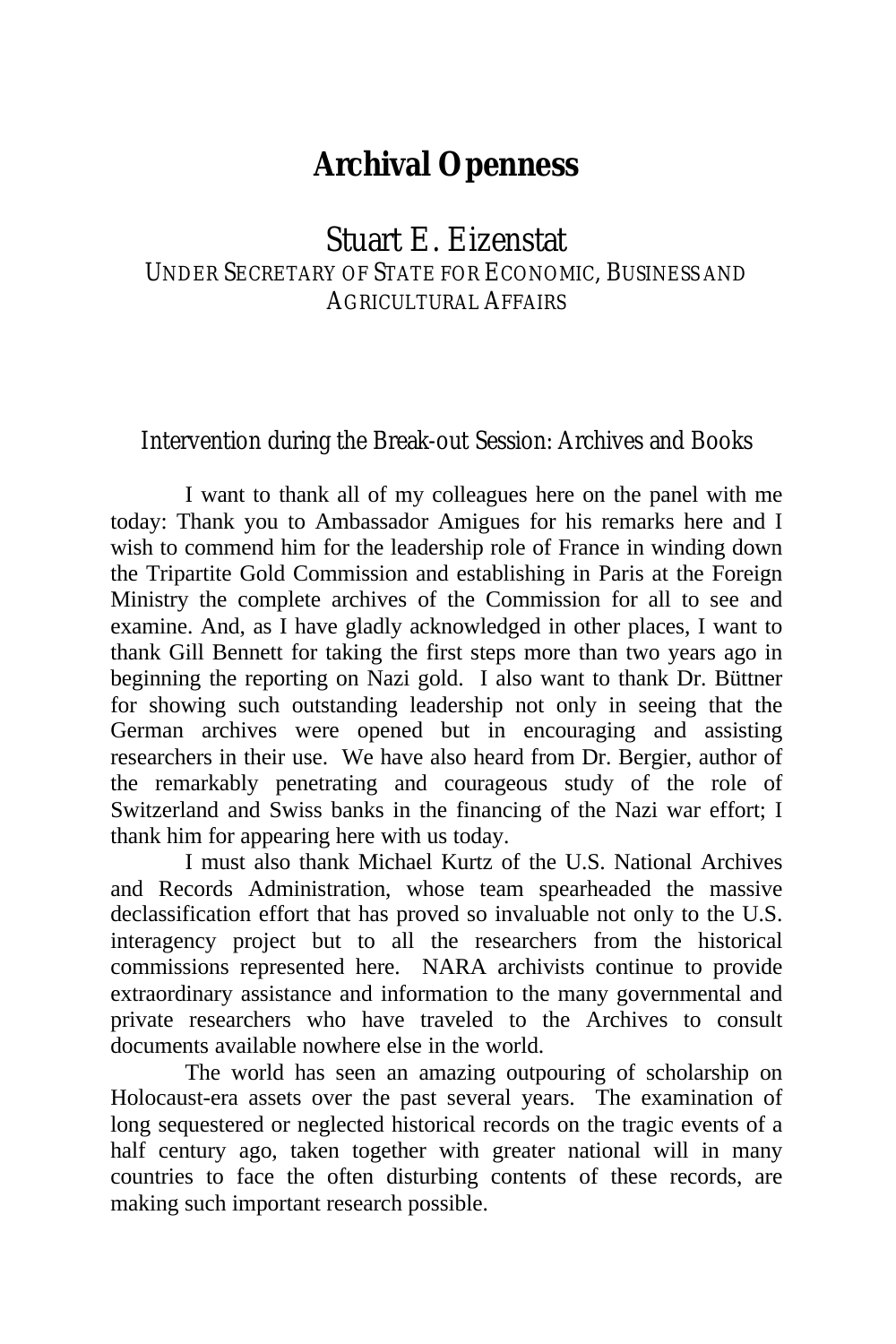National commissions in more than 16 nations have given structure and impetus to this research and, above all, an urgency to complete the review soon enough to give assistance to remaining survivors of the Nazi depredations. Working within the framework of these commissions and their diverse mandates or more directly under the aegis of governments and organizations, historians and other experts have sifted through 50-year old records in central government archives, local government records, and the private papers of individuals and commercial organizations. The research has reached beyond national boundaries, and it has allowed the comparison of the recollections of the occupied and the oppressed with those of their Nazi conquerors and oppressors. And the published results of this research has had its national and even international audiences, and has fostered the expectation and need for a full, unflinching account of the decisions and events of the past as they affected both governments and individuals.

I think we all must acknowledge, with astonishment and pride, just how much important research has been done and how many new archival sources have been opened by the governments of the nations committed to our common task as a result of the work of the various national commissions. I cannot fail to mention the truly remarkable measures taken by my own government: making available and fully accessible to researchers by May of 1997 at the National Archives more than 15 million pages of documents-nearly a million pages of which were declassified almost on the spot to facilitate their public availability. And the work has gone forward without pause at the National Archives with new and important files being found, described, and made available for research.

Despite the rising tide of research in archives and collections around the world on monetary gold and financial assets of various sorts, some subjects remain to be examined with the same authority and thoroughness. Some of these subjects-like looted art and other cultural objects and insurance policies-are uniquely difficult to subject to clear and unambiguous accounting. We are trying at this Conference to advance our international understanding of the dimensions of these matters. The full disclosure of the historical record on these complex issues and others, such as communal property, requires a further, continuous effort to open and make broadly accessible to researchers the wide range of historical sources from which judgments can be made and justice can arise.

Much has been done to at last open the record of the past, but much remains to be done by governments and institutions that retain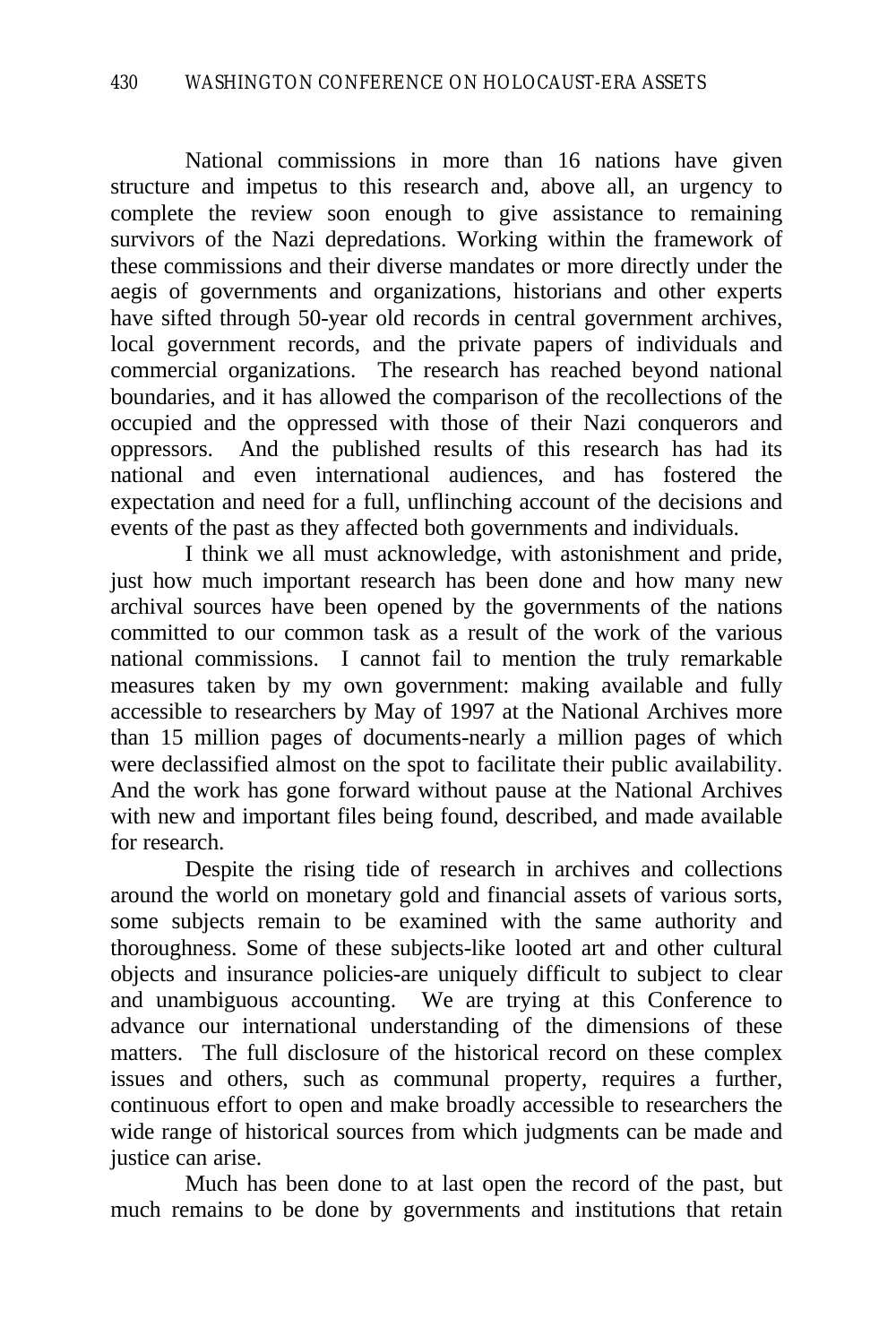some portion of the shared recollection of the events of 50 years ago. There are files and collections still to be found and identified; there are files and archives to which access must be made more responsive to the reasonable needs of researchers, and there are files and collections that must be declassified and exposed to the light of scholarly scrutiny.

The International Task Force on Holocaust Education, Remembrance and Research is presenting a declaration that calls on all nations participating in the conference to join in taking steps to ensure the fullest possible openness and accessibility of archives bearing on the fate of Nazi looted assets. The opening of these archives by the end of next year should be the target of all of us participating here. As we enter the new millennium, we must reaffirm and reinforce the commitment of humanity to learn from its history.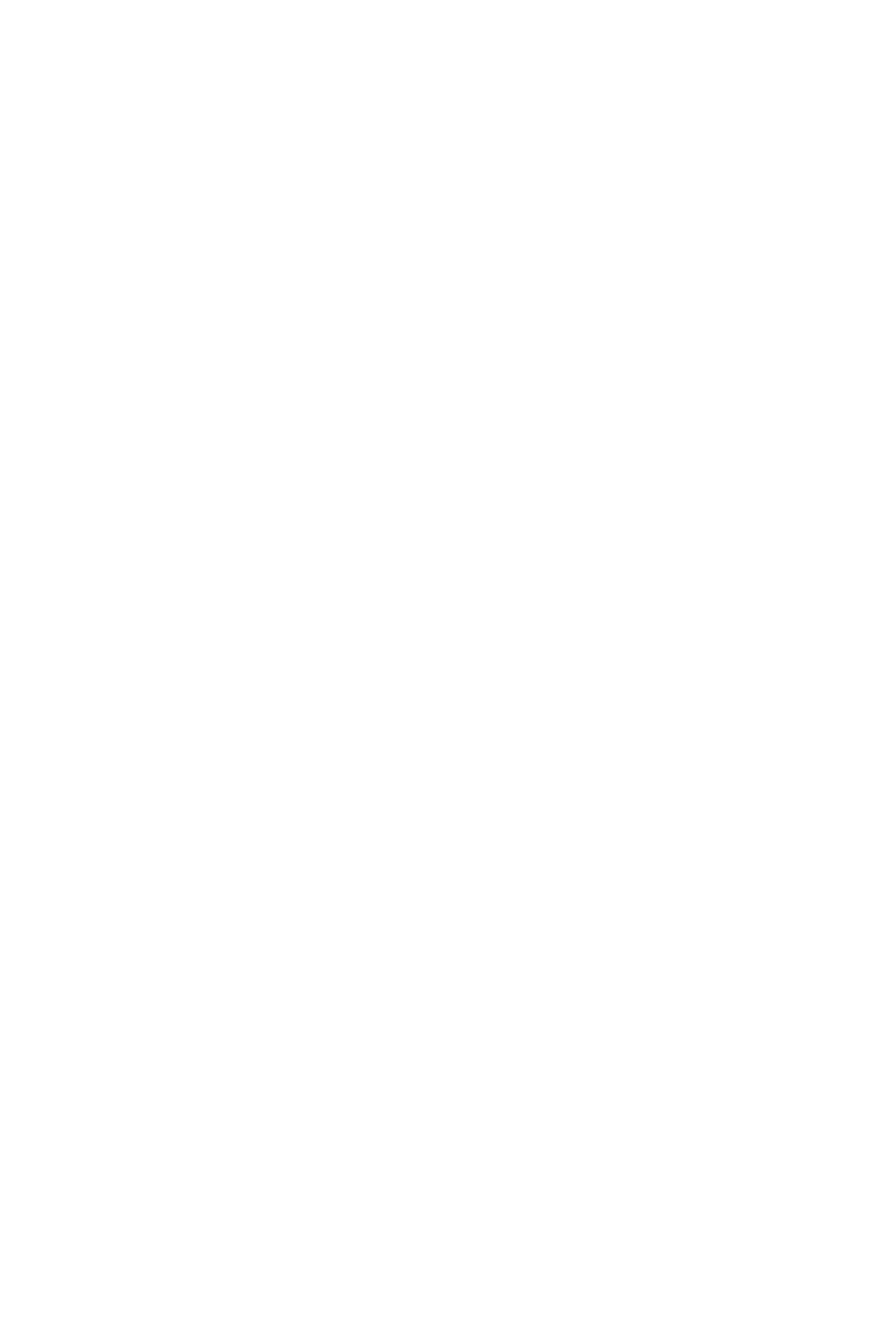# **WORLD JEWISH RESTITUTION ORGANIZATION**

# **Report of the W.J.R.O.** Jerusalem, November 1, 1998

Submitted by Ambassador Naphtali Lavie VICE CHAIRMAN OF THE EXECUTIVE

The World Jewish Restitution Organization which was established at the end of 1992 by nine major world Jewish organizations, in coordination with the Government of Israel, engaged eight governments of Central, Northern and Eastern Europe in negotiations for the restitution of Jewish communal and public properties which were confiscated and/or nationalized by the Nazi occupation regime and by the Communist authorities. Unfortunately, most of the respective governments demonstrated a negative attitude toward the claims WJRO presented.

#### POLAND:

In May 1993, WJRO started its operations in Warsaw, at meetings with representatives of the Government of Poland, in coordination with the Union of Jewish Religious Communities in this country. Since then WJRO negotiated with five consecutive governments in Poland. WJRO requested the Polish government to enact a law in favor of restitution of the communal and public properties which belonged to over 1500 Jewish communities in Poland prior to September 1, 1939, similar to the laws enacted in favor of the various Christian denominations.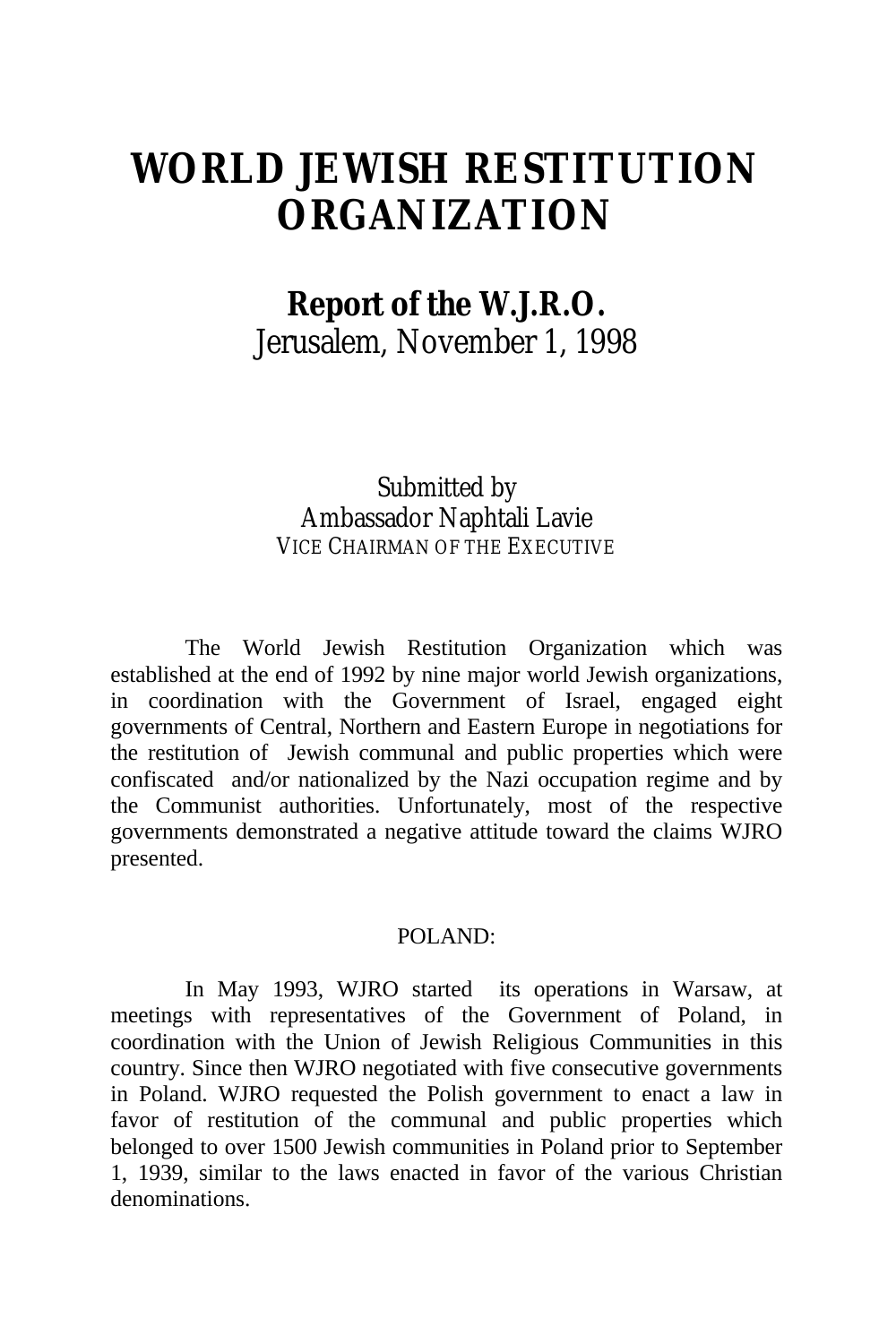In February 1997, the Polish Parliament enacted a law regulating the relations of the State and the Jewish Communities, which includes a chapter dealing with the restitution of Jewish properties. However this chapter is far from satisfying the basic claims of the Jewish Communities. Moreover, the attempts to settle the restitution issue within the abovementioned law negates all the possibilities to claim and receive the vast number of properties, which for many years served the 3.5 million Jews of Poland, about 10% of the total population of Poland. In March 1946, the Polish Government appropriated these properties according to a Government decree, which transferred to the Government the ownership of all properties defined as enemy property, which is Jewish property the Government inherited from the Nazi occupants of Poland, who confiscated it from the legitimate Jewish owners.

Two memorandums protesting the negative attitude of this law were submitted to the Government of Poland in 1997, and in 1998, by WJRO and the World Federation of Polish Jews. Until this date no response has been received.

WJRO compiled a list of approximately 6000 communal properties such as synagogues, schools, hospitals, senior citizens' homes, orphanages and other institutions of religious, cultural and social services which belonged to the Jewish Community but the Polish Government ignores this claim. Instead, the government recognizes the rights of the existing nine remnant communities and the Union of these communities to file claims to regulatory committees which have been established for the purpose of restitution. Until the end of October 1998, less than one hundred claims have been dealt with and only a few of them have been finalized and returned to Jewish ownership.

# THE CZECH REPUBLIC:

In the Czech Republic (Bohemia and Moravia) there existed before W.W.II a vibrant Jewish Community of approximately 100,000 people. Today there are less than 3000 Jews in the whole Czech Republic.

Taking a slightly different approach of the one demonstrated by Poland, the Government of the Czech Republic was more flexible in accepting a small number of claims submitted by the local Jewish Community. The Community claimed approximately 200 properties hoping that by minimizing its claim the Government will be willing to restitute this number of properties in spite of the fact that WJRO has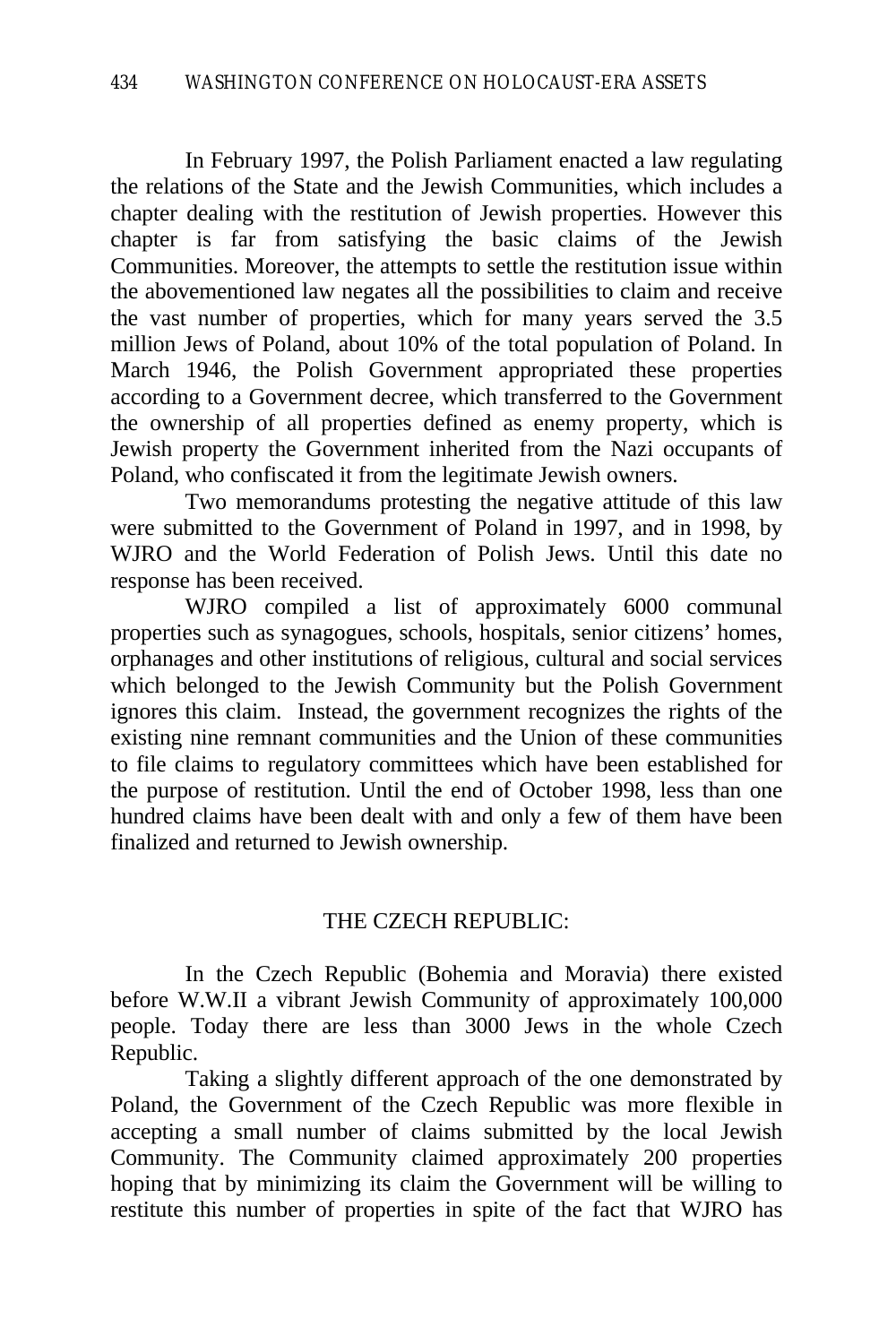prepared a list of over 1000 communal and public properties which belonged to the Jewish Communities in the Czech Republic in 1939. So far only a small number of communal properties have been restituted.

#### SLOVAKIA:

The Jewish population in Slovakia numbered about 120,000 before W.W.II. Today there are 14 Jewish Communities in Slovakia with a population of approximately 2000 Jews.

The Slovak Government was more forthcoming than its previous partner in the Czechoslovak Federation, the Czech Republic. The Government of Slovakia enacted in November 1993, a law for the restitution of Jewish communal properties which is almost identical to the law enacted in favor of the various Christian denominations in Slovakia.

WJRO in coordination with the local Jewish Communities prepared a list of nearly 1000 communal and public properties belonging to the Jewish Community in Slovakia. The Federation of Jewish Communities in Bratislava submitted claims of over 800 properties including cemeteries, but only 360 have been restituted, most of them cemeteries. Some 250 cases are pending ruling of the local courts.

#### HUNGARY:

WJRO together with the Federation of the Jewish Communities submitted a list which constituted about 3000 communal properties in the country which served the Jewish Communities of a population of nearly 700,000 Jews before the Holocaust. Today the estimates of the existing Jewish Community in Hungary are between 70,000 and 110,000 Jews.

After many attempts by WJRO, made in coordination with the Federation of Jewish Communities in Hungary, with previous governments in Hungary, the last government in Budapest agreed to regulate the issue of restitution of communal and public Jewish properties within a law enacted in parliament which called for the establishment of a joint Foundation for restitution. The Foundation, with the participation of representatives of the Hungarian Government, the local Jewish Communities and Organizations and WJRO, began its operations some months ago but at this stage less than ten properties have been restituted to this Foundation.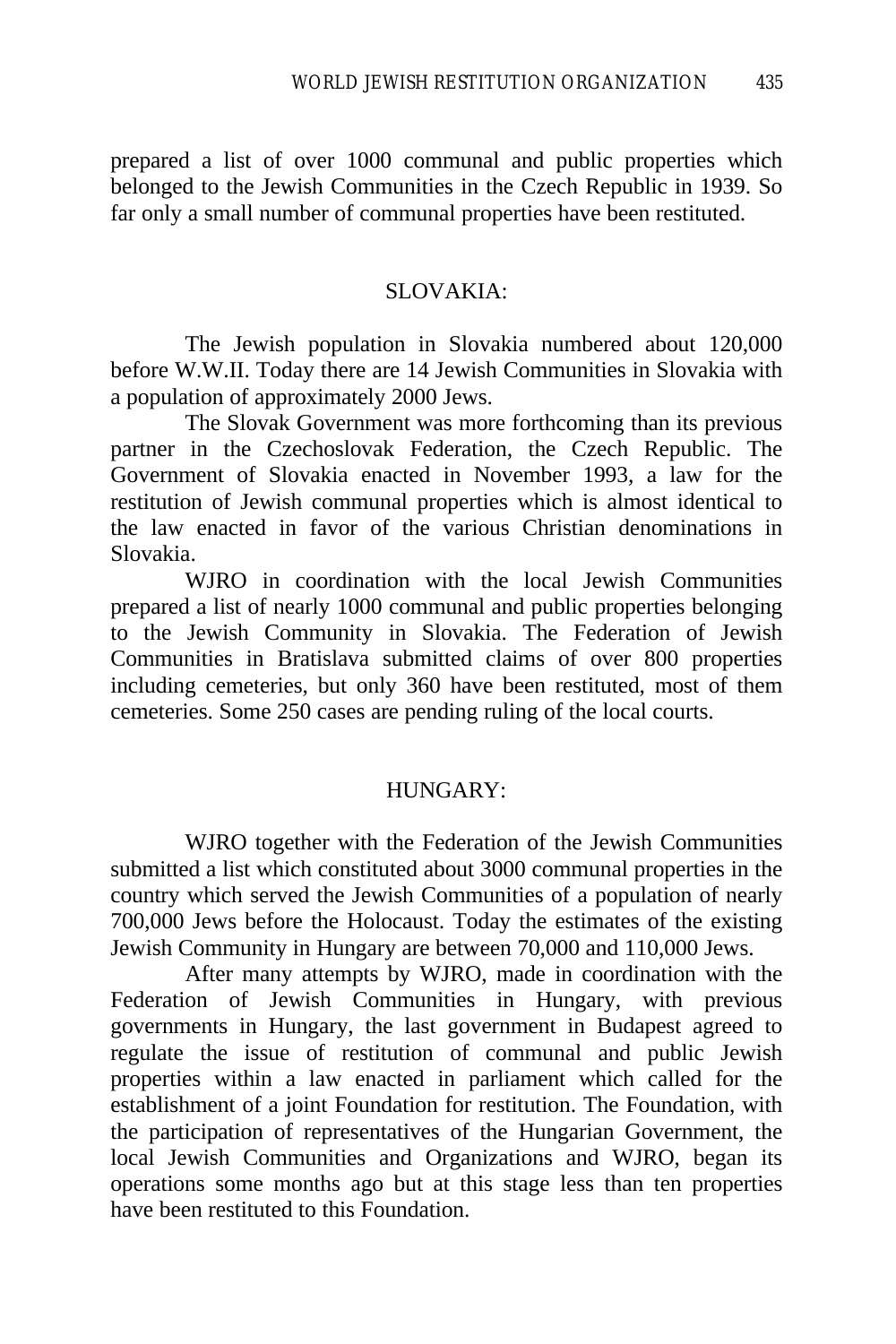Recently, on October 1, 1998, the Hungarian Government signed an agreement with the Jewish Community to settle the claim of the community for communal real estate. According to the settlement the Jewish Community will waive its claim of 152 properties, value of HUF13,511 billion (\$60,000,000) and in return will receive a government annual allocation of about \$3 million, for religious, educational and charitable activities of the community.

The agreement does not refer to the list of 3000 communal properties WJRO together with the Jewish Community submitted to the Government already in 1995.

#### ROMANIA:

An agreement had been reached between WJRO and the Government of Romania in September 1997 to establish a joint Foundation by WJRO and the Federation of Jewish Communities in Romania. This Foundation is entitled to claim and to receive the properties that belonged to the Jewish Communities. According to the list WJRO prepared, there are approximately 3000 communal properties in Romania which belonged to the Communities and served their needs at the time where there were over 800,000 Jews in Romania. Some 400,000 Jews of Romania survived the Holocaust and most of them immigrated to Israel. Only about 12,000 Jews live today in Romania. The Foundation which was established by WJRO and the Federation of Jewish Communities in Romania has been registered in the Court in Bucharest according to the Romanian law, and at present, October 1998, over 20 properties are in the process of being transferred to the ownership to the Foundation.

#### THE UKRAINE:

Several attempts were made in the last five years to convince the Government of the Ukraine to restitute the Jewish communal properties which were left in the Ukraine. The President of WJRO, Mr. Edgar M. Bronfman, and the Chairman of the Executive, Dr. Israel Singer, met with the former President and the current President of the Ukraine and discussed at length the moral and legal claim to the communal properties in the Ukraine, but no positive results have been reached.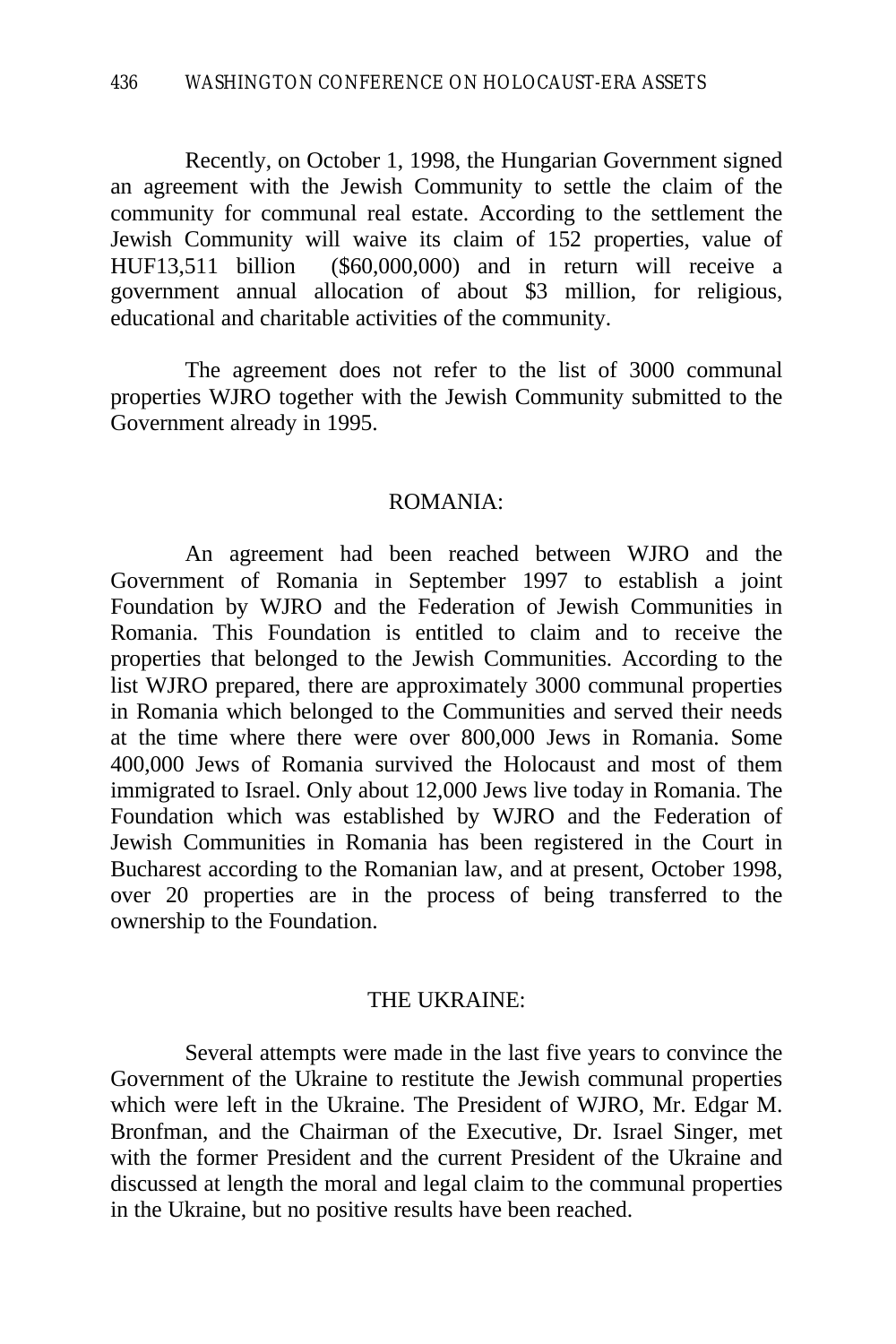In January 1995, Vice Chairman of WJRO Naphtali Lavie, and Chairman of the Jewish Community in Ukraine, Joseph Zissel, submitted a memorandum to Deputy Prime Minister, Prof. Ivan Kuras, claiming the restitution of Jewish communal property, but no response has been received.

Since there are today in the Ukraine approximately 300,000 compared to about 2 million Jews who lived in that area (including Eastern Poland and parts of Romania that were annexed by the Ukraine), the government gave back a small number of synagogues to the existing Jewish Communities, but there is no positive attitude of this government to restitute the Jewish properties that served the local communities.

# CROATIA:

Several attempts made by WJRO to the government of Croatia have not produced any results. The Government of Croatia holds on to Jewish communal properties and is not willing to negotiate any possible solution to this problem.

# ESTONIA, LATVIA AND LITHUANIA:

The Government of Estonia is forthcoming on its own initiative towards the claims of the Jewish Community, which numbers approximately 2,500 Jews, for its few properties.

The Latvian Government, as well, is positive in its attitude toward individual claims for restitution. According to the existing law, which passed legislation in the Latvian Government in 1989, every person who possessed private property in Latvia can claim and receive the property without any limitations, unlike the procedures practiced in Poland and the Czech Republic where individuals can claim their property only if they prove their citizenship and residency in the country.

As for communal and public properties the Latvian Government expressed its willingness to restitute such properties by a joint Foundation to be established by WJRO and the local Jewish Communities, which number about 15,000 Jews out of about 100,000 who lived there before W.W.II.

The situation in Lithuania is rather negative compared to the one in Latvia. Of a population of about 250,000 Jews who lived in Lithuania before the war, there are today between 5,000 to 7,000 Jews living in